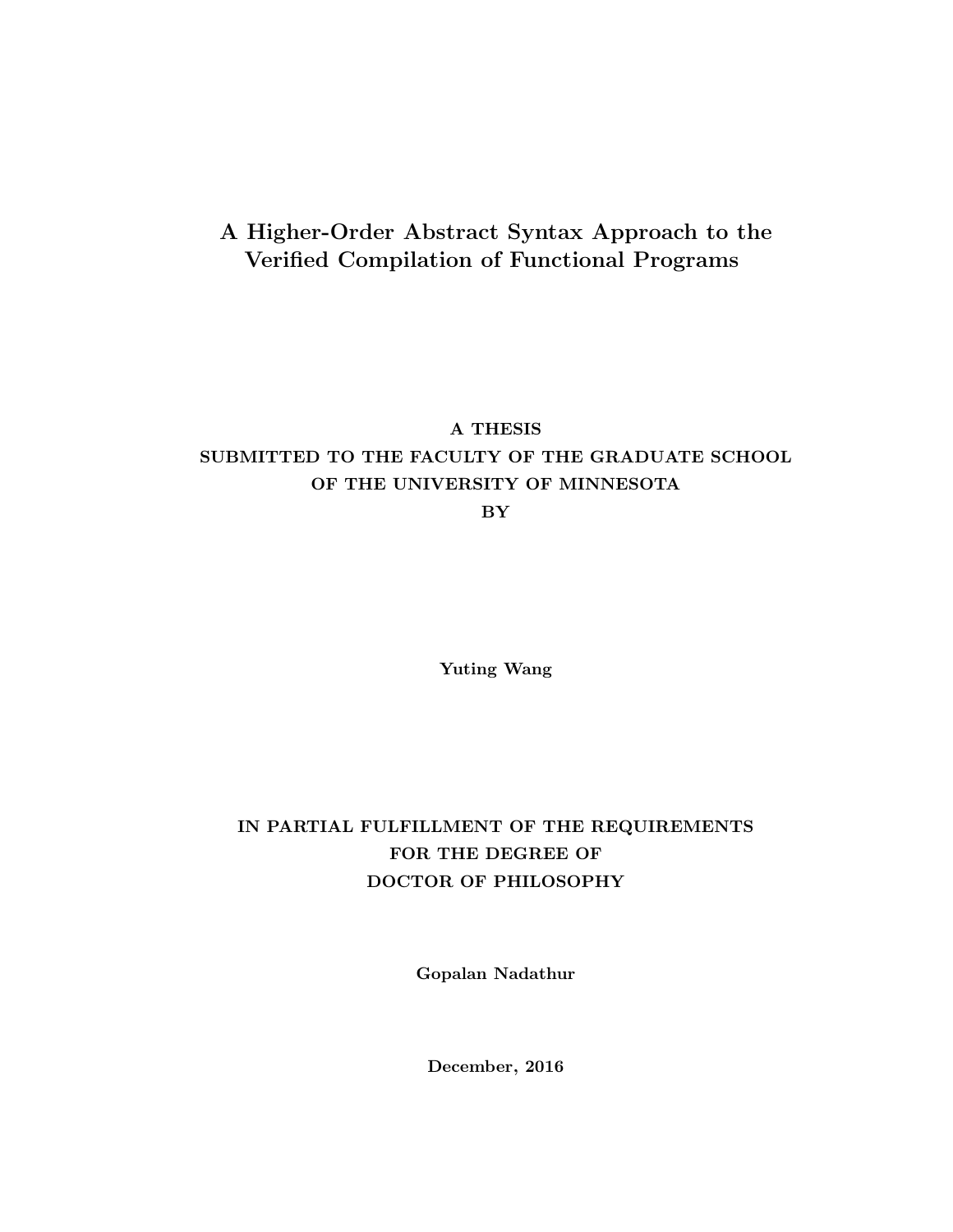c Yuting Wang 2016 ALL RIGHTS RESERVED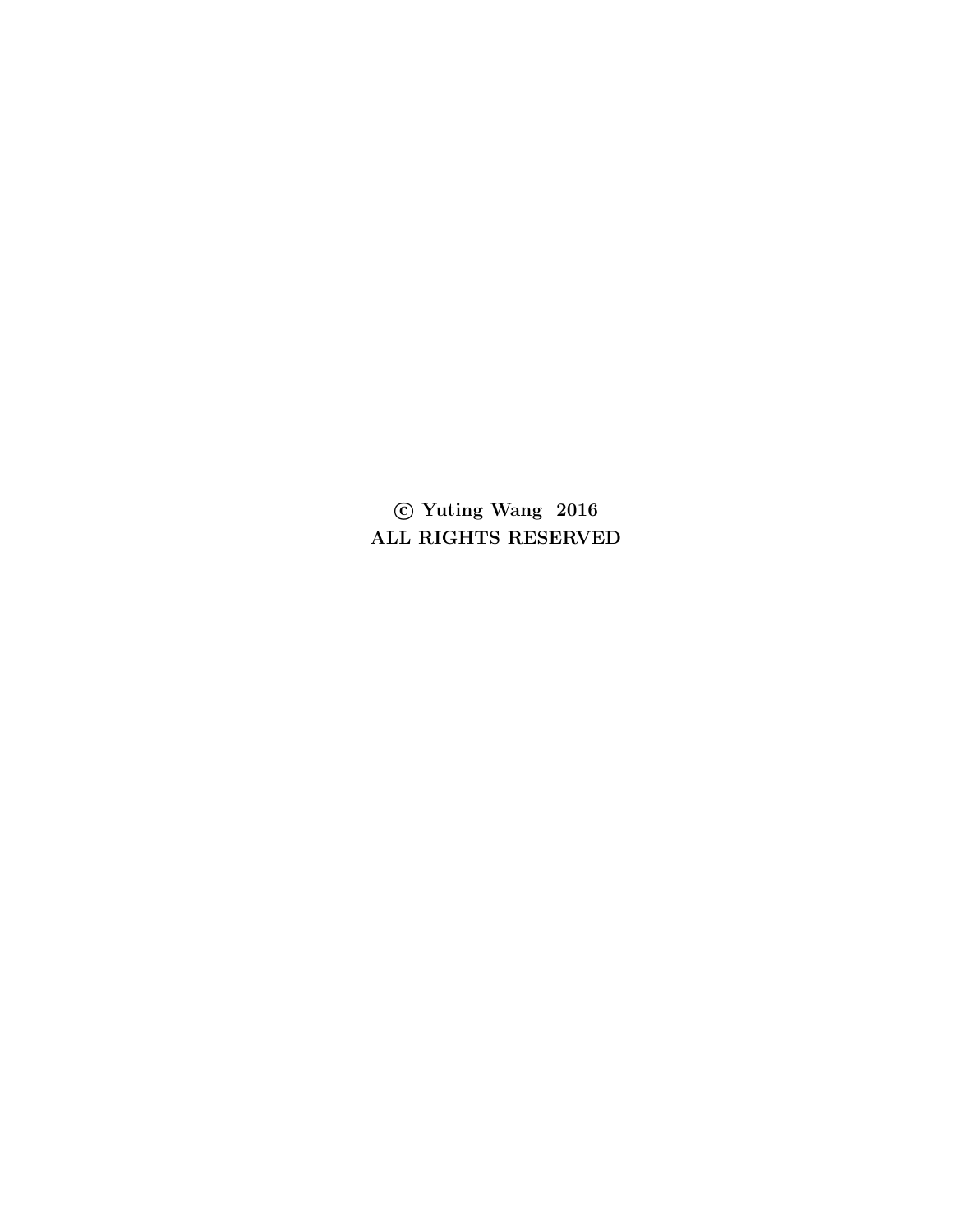## <span id="page-2-0"></span>Acknowledgements

Many people have provided me help and support during my doctoral studies. I would like to take this opportunity to express my gratitude to them.

First and foremost, I would like to thank my advisor Gopalan Nadathur for his mentorship throughout my stay at the University of Minnesota, which helped me better understand what research in computer science is all about and how to conduct such research. The dissertation would not have been in its current state without his guidance during the thesis research, his patient examination and revision of the thesis drafts, and his constant encouragement throughout the project. I look forward to continuing to collaborate with him in the future.

I would like to thank Kaustuv Chaudhuri for his guidance and collaboration during my years as a doctoral student. I did two summer internships in the Parsifal team in Inria Saclay under his supervision. The extensions to the Abella system described in the thesis were either direct results of the internships or partially inspired by the work done during that time. To the extent that this work was successful, I owe a great deal to the inspiring discussions I had with Kaustuv and to his supportive attitude towards the research I was interested in doing.

I am grateful to Dale Miller for hosting me in the Parsifal team during my internships and to the other (former or present) members and visitors of the Parsifal team with whom I interacted and learned a great deal from, including but not limited to Anupam Das, Taus Brock-Nannestad, Danko Ilik, Quentin Heath, Tomer Libal, Siddhartha Prasad, Zakaria Chihani, Beniamino Accattoli and Nicolas Guenot.

My interest in exploring the use of the higher-order abstract syntax approach in verified compilation originated from discussions with Michael Whalen. Although the project took quite a different path in the end, Michael has expressed continuous support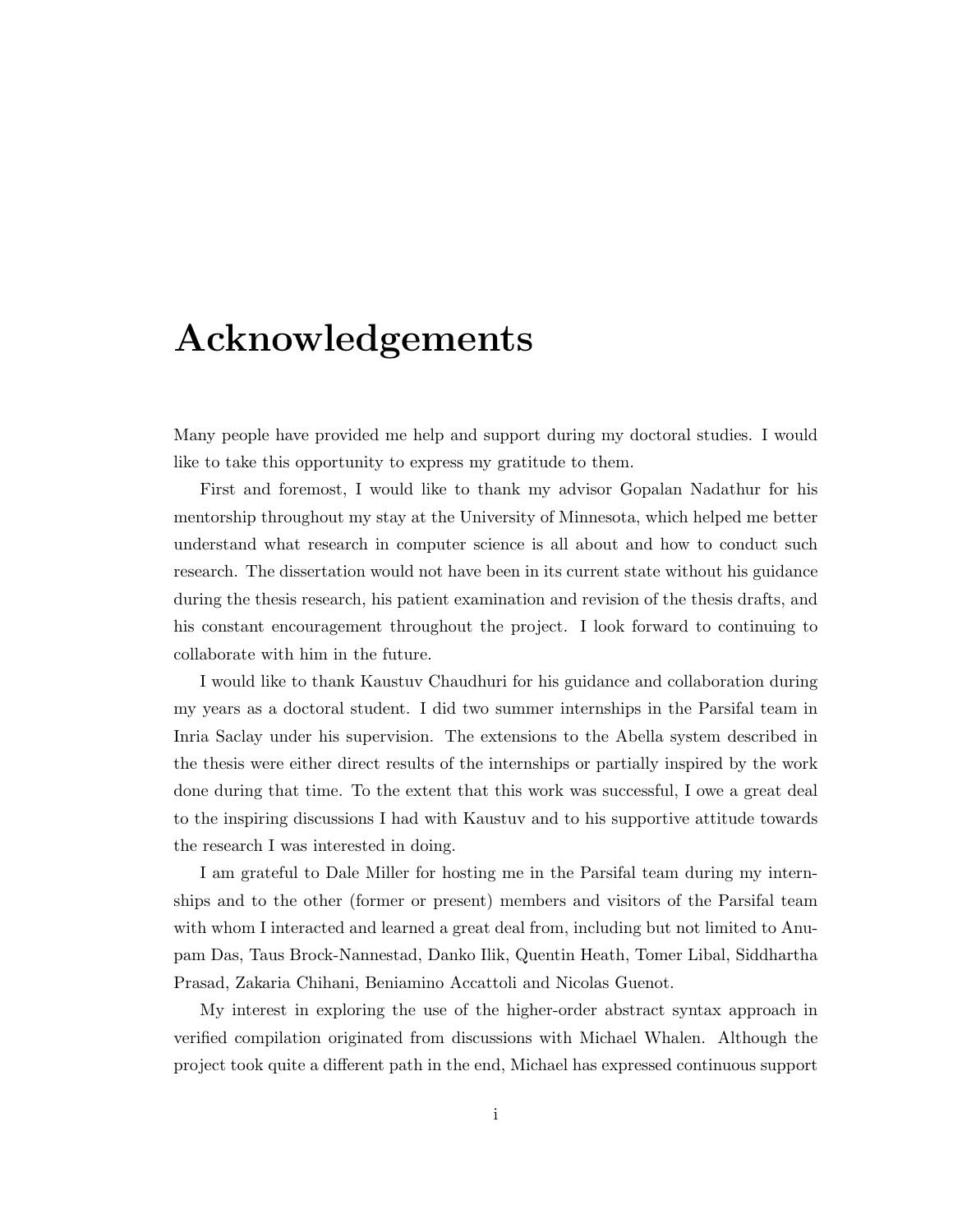and interest in my work, for which I am thankful.

Special thanks to Andrew Gacek for creating the original version of the Abella system and for patiently explaining to me the details of the implementation that I have periodically had questions about. I have also learned a great deal of the underlying theory of Abella via interactions with him in the past few years.

I am honored to have had Professors Eric Van Wyk, Stephen McCamant and Karel Prikry on my thesis committee. Comments especially from Eric and Stephen have helped me improve the quality of my dissertation. Special thanks to Eric for taking care of the programming languages lab and providing useful suggestions for being an effective researcher. I am also grateful to Wayne Richter for having served on my thesis proposal committee and for teaching the courses that provided me an introduction to mathematical logic.

I have benefited from discussions with Olivier Savary Belanger, Brigitte Pientka, Derek Dreyer, Chung-Kil Hur and Georg Neis. I would like to thank them all for the patience with which they have explained aspects of their work and for the insights into it that they have thereby provided. Conversations with all of them have helped me understand the big picture in the various areas this thesis relates to.

Finally, I would like to thank the students and friends I worked and studied with at the University of Minnesota, especially Dan DaCosta, Mary Southern, Ted Kaminski, Kevin Williams, Dawn Michaelson, Dongjiang You, Ming Zhou, Peng Liu, Shuo Chang, Xiang Cao, Ziqi Fan, Yuan Li and Yin Liu.

Work on this dissertation has been partially supported by the National Science Foundation through the grants CCF-0917140 and CCF-1617771. Support has also been received from a Doctoral Dissertation Fellowship and a Grant in Aid of Research from the University of Minnesota. Opinions, findings and conclusions or recommendations that are expressed in this dissertation should be understood as mine. In particular, the do not necessarily reflect the views of the National Science Foundation.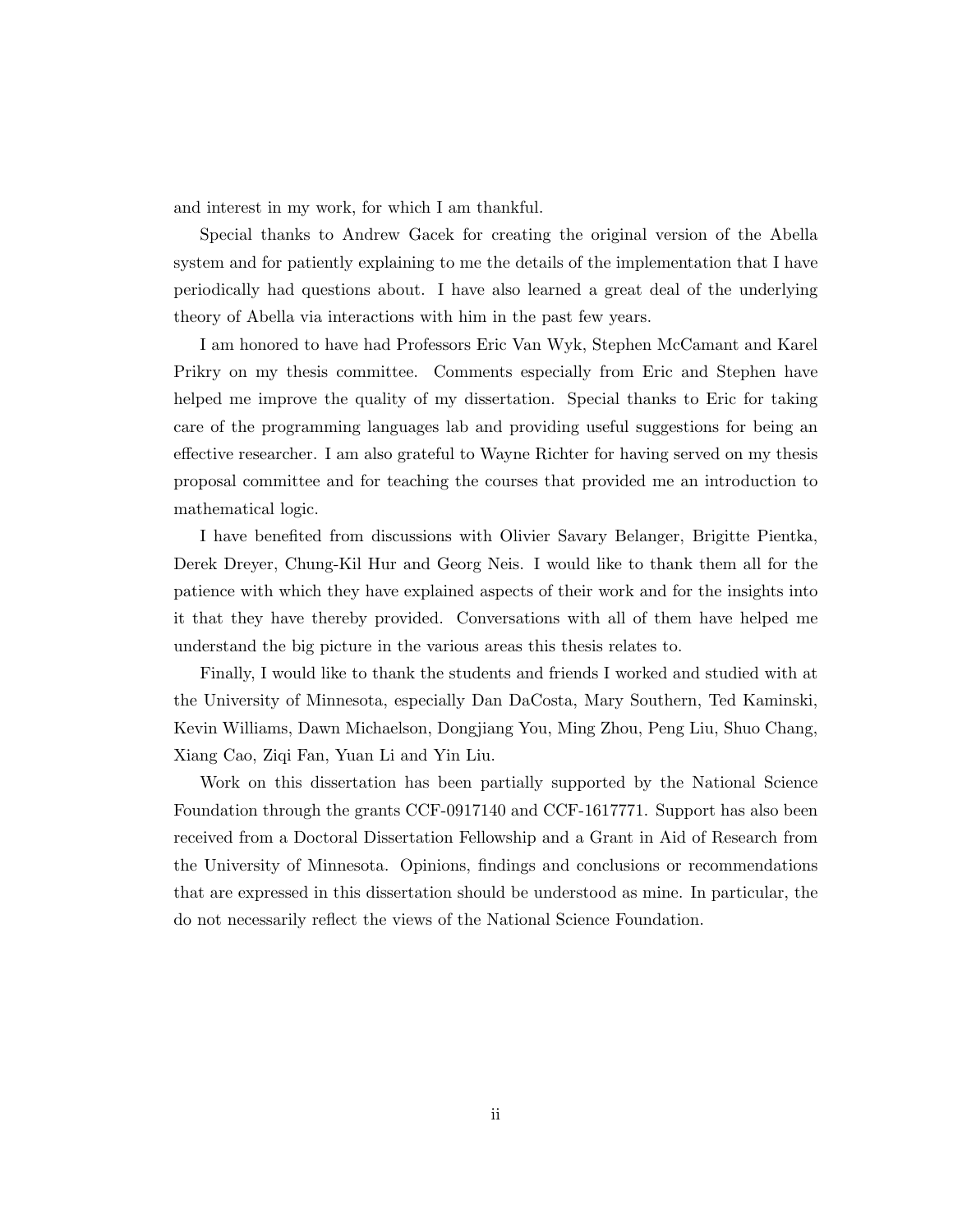# <span id="page-4-0"></span>Dedication

To my parents and grandparents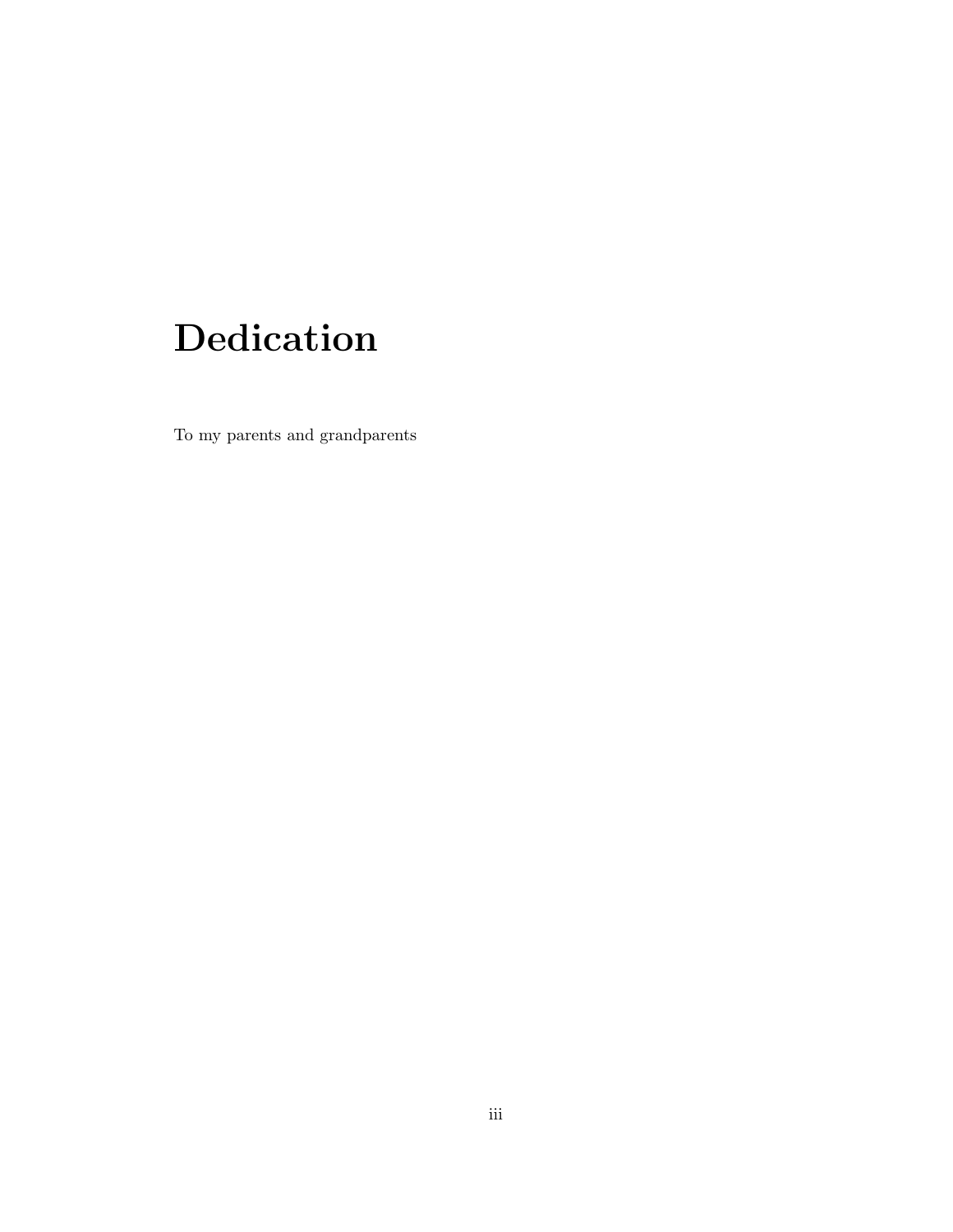#### Abstract

This thesis concerns the verified compilation of functional programming languages. Functional programming languages, or functional languages for short, provide a high degree of abstraction in programming and their mathematical foundation makes programs written in them easy to analyze and to be proved correct. Because of these features, functional languages are playing an increasingly important role in modern software development. However, there is a gap that must be closed before we can derive the full benefits of verifying programs written in functional languages. Programs are usually verified with regard to the computational models underlying the functional languages, while the execution of programs proceeds only after they are transformed by compilers into a form that is executable on real hardware. To get programs verified end-to-end, the compilers must also be proved correct.

Significant strides have been taken in recent years towards the goal of verifying compilers. However, much of the attention in this context has been on imperative programming languages. The verification of compilers for functional languages poses some additional challenges. A defining characteristic of such languages is that they treat functions as first-class objects. In describing the compilation of programs written in functional languages and in reasoning about this compilation, it is therefore necessary to treat functions as data objects. In particular, we need to provide a logically correct treatment of the relationship between the arguments of a function and their use within its body, i.e., the *binding structure* of the function. Most existing proof systems for formal verification provide only very primitive support for reasoning about binding structure. As a result, significant effort needs to be expended to reason about substitutions and other aspects of binding structure and this complicates and sometimes overwhelms the task of verifying compilers for functional languages.

We argue that the implementation and verification of compilers for functional languages are greatly simplified by employing a higher-order representation of syntax known as *Higher-Order Abstract Syntax* or *HOAS*. The underlying idea of HOAS is to use a meta-language that provides a built-in and logical treatment of binding related notions. By embedding the meta-language within a larger programming or reasoning framework,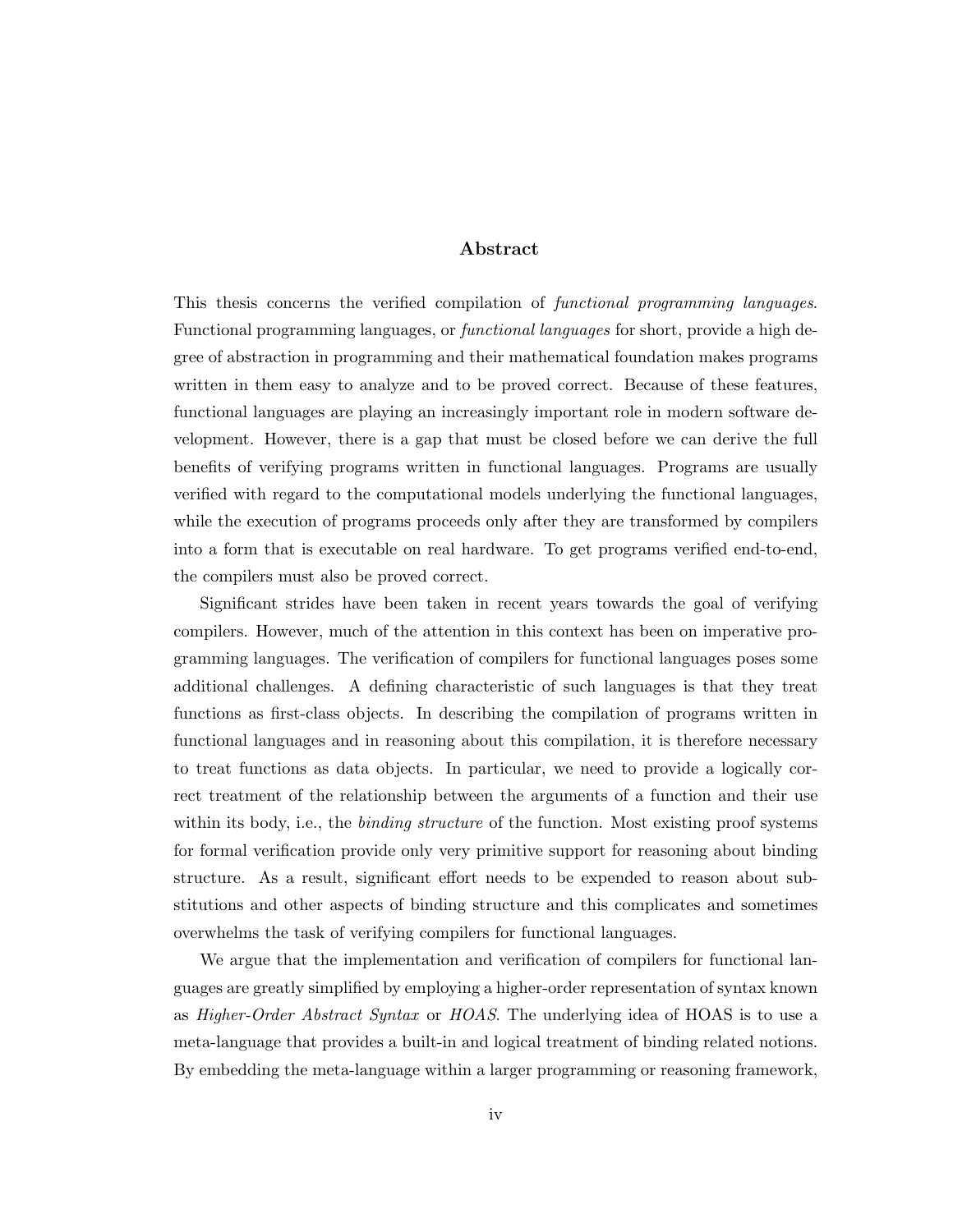it is possible to absorb the treatment of binding structure in the object language into the meta-theory of the system, thereby greatly simplifying the overall implementation and reasoning processes.

We develop the above argument in this thesis. In particular, we present and demonstrate the effectiveness of an approach to the verified implementation of compiler transformations for functional programs that exploits HOAS. In this approach, transformations on functional programs are first articulated in the form of rule-based relational specifications. These specifications are rendered into programs in λProlog, a language that is well-suited to encoding rule-based relational specifications and that supports an HOAS-style treatment of formal objects such as programs. Programs in λProlog serve both as specifications and as executable code. One consequence of this is that the encodings of compiler transformations serve directly as their implementations. Another consequence is that they can be input to the theorem proving system Abella that provides rich capabilities for reasoning about such specifications and thereby for proving their correctness as implementations. The Abella system also supports the use of the HOAS approach. Thus, the λProlog language and the Abella system together constitute a framework that can be used to test out the benefits of the HOAS approach in verified compilation. We use them to implement and verify a compiler for a representative functional programming language that embodies the transformations that form the core of many compilers for such languages. In both the programming and the reasoning phases, we show how the use of the HOAS approach significantly simplifies the representation, manipulation, analysis and reasoning of binding structure.

Carrying out the above exercise revealed some missing capabilities in the Abella system. At the outset, it was possible to reason about only a subset of λProlog programs using the system. Some compiler transformations required the use of features not available in this subset. Another limitation was that it did not support the ability to reason about polymorphic specifications, thereby leading to a loss of modularity in programs and in reasoning. We have addressed these issues as well in this thesis. In particular, we have developed the theoretical underpinnings for introducing polymorphism into Abella and for treating the full range of  $\lambda$ Prolog specifications. These ideas have also been implemented to yield a new version of Abella with the additional capabilities.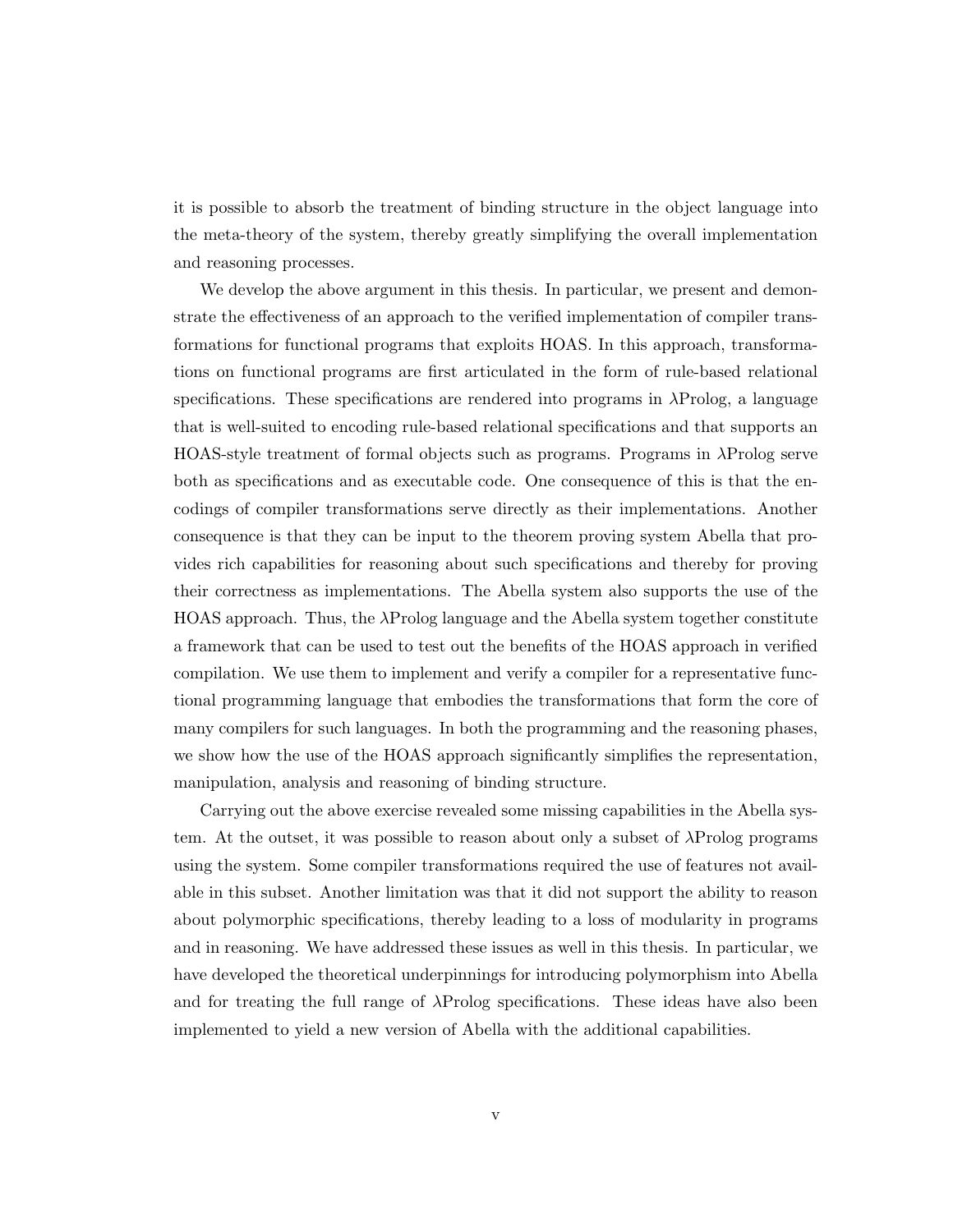## **Contents**

|          |                | Acknowledgements                                                                       | $\mathbf{i}$ |  |  |  |  |
|----------|----------------|----------------------------------------------------------------------------------------|--------------|--|--|--|--|
|          | Dedication     |                                                                                        | iii          |  |  |  |  |
|          | Abstract<br>iv |                                                                                        |              |  |  |  |  |
|          |                | List of Tables                                                                         | xi           |  |  |  |  |
|          |                | List of Figures                                                                        | xii          |  |  |  |  |
| 1        |                | Introduction                                                                           | $\mathbf{1}$ |  |  |  |  |
|          | 1.1            | Program Correctness and Compiler Verification                                          | 3            |  |  |  |  |
|          | 1.2            | Verified Compilation of Functional Languages                                           | 6            |  |  |  |  |
|          | 1.3            | The Treatment of Object-Level Binding Structure                                        | 9            |  |  |  |  |
|          |                | Approaches based on first-order representations $\ldots \ldots \ldots$<br>1.3.1        | 9            |  |  |  |  |
|          |                | The nominal logic approach $\ldots \ldots \ldots \ldots \ldots \ldots \ldots$<br>1.3.2 | 10           |  |  |  |  |
|          |                | 1.3.3<br>The functional higher-order approach $\ldots \ldots \ldots \ldots \ldots$     | 11           |  |  |  |  |
|          |                | 1.3.4<br>The higher-order abstract syntax approach $\ldots \ldots \ldots \ldots$       | 12           |  |  |  |  |
|          | 1.4            | Verified Compilation Using the HOAS Approach $\ldots \ldots \ldots \ldots$             | 12           |  |  |  |  |
|          | 1.5            |                                                                                        | 15           |  |  |  |  |
|          | 1.6            | An Overview of the Thesis                                                              | 16           |  |  |  |  |
| $\bf{2}$ |                | A Framework for Verified Implementation                                                | 18           |  |  |  |  |
|          | 2.1            |                                                                                        | 19           |  |  |  |  |
|          |                | 2.1.1                                                                                  | 19           |  |  |  |  |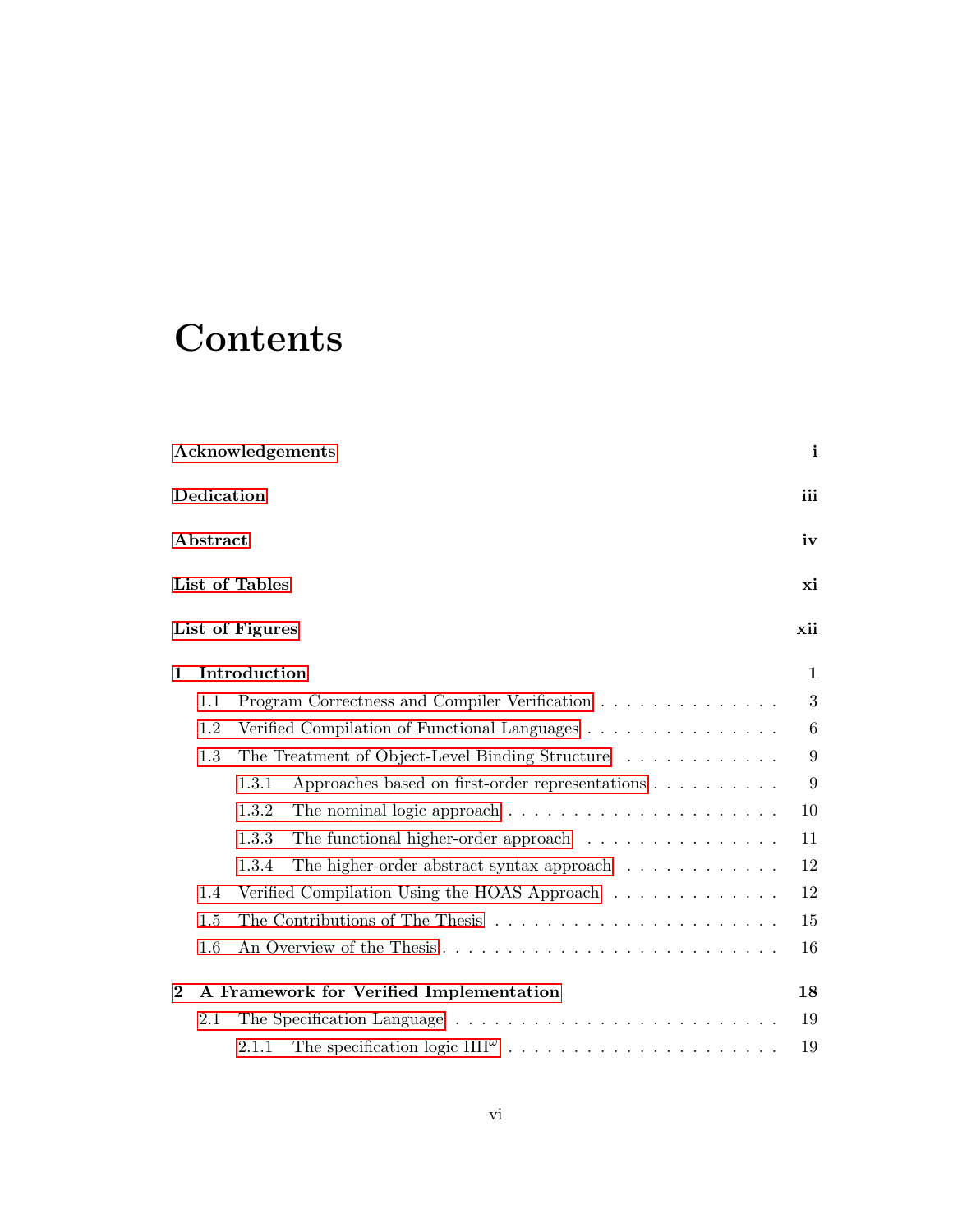|                                                                                 | 26  |
|---------------------------------------------------------------------------------|-----|
| Encoding specifications over objects with binding structure $\ldots$            | 28  |
|                                                                                 | 33  |
|                                                                                 | 33  |
|                                                                                 | 34  |
| The generic quantifier $\nabla \dots \dots \dots \dots \dots \dots \dots \dots$ | 35  |
|                                                                                 | 36  |
| An informal understanding of fixed-point definitions                            | 38  |
|                                                                                 | 46  |
|                                                                                 | 50  |
|                                                                                 | 51  |
|                                                                                 | 53  |
|                                                                                 | 56  |
| The two-level logic approach to reasoning $\ldots \ldots \ldots \ldots$         |     |
| A Higher-Order Abstract Syntax Approach                                         | 60  |
| Analyzing object structure in specifications                                    | 60  |
|                                                                                 | 61  |
|                                                                                 | 65  |
|                                                                                 | 66  |
|                                                                                 | 68  |
|                                                                                 | 71  |
| The solution to the problem $\dots \dots \dots \dots \dots \dots \dots \dots$   | 73  |
| An illustration of the extended system                                          | 79  |
|                                                                                 | 86  |
| Some motivating examples $\dots \dots \dots \dots \dots \dots \dots$            | 87  |
| The schematization of definitions and theorems $\dots \dots \dots$              | 91  |
|                                                                                 | 98  |
| Some example interactive proof developments                                     | 106 |
|                                                                                 | 109 |
|                                                                                 | 111 |
|                                                                                 | 112 |
|                                                                                 |     |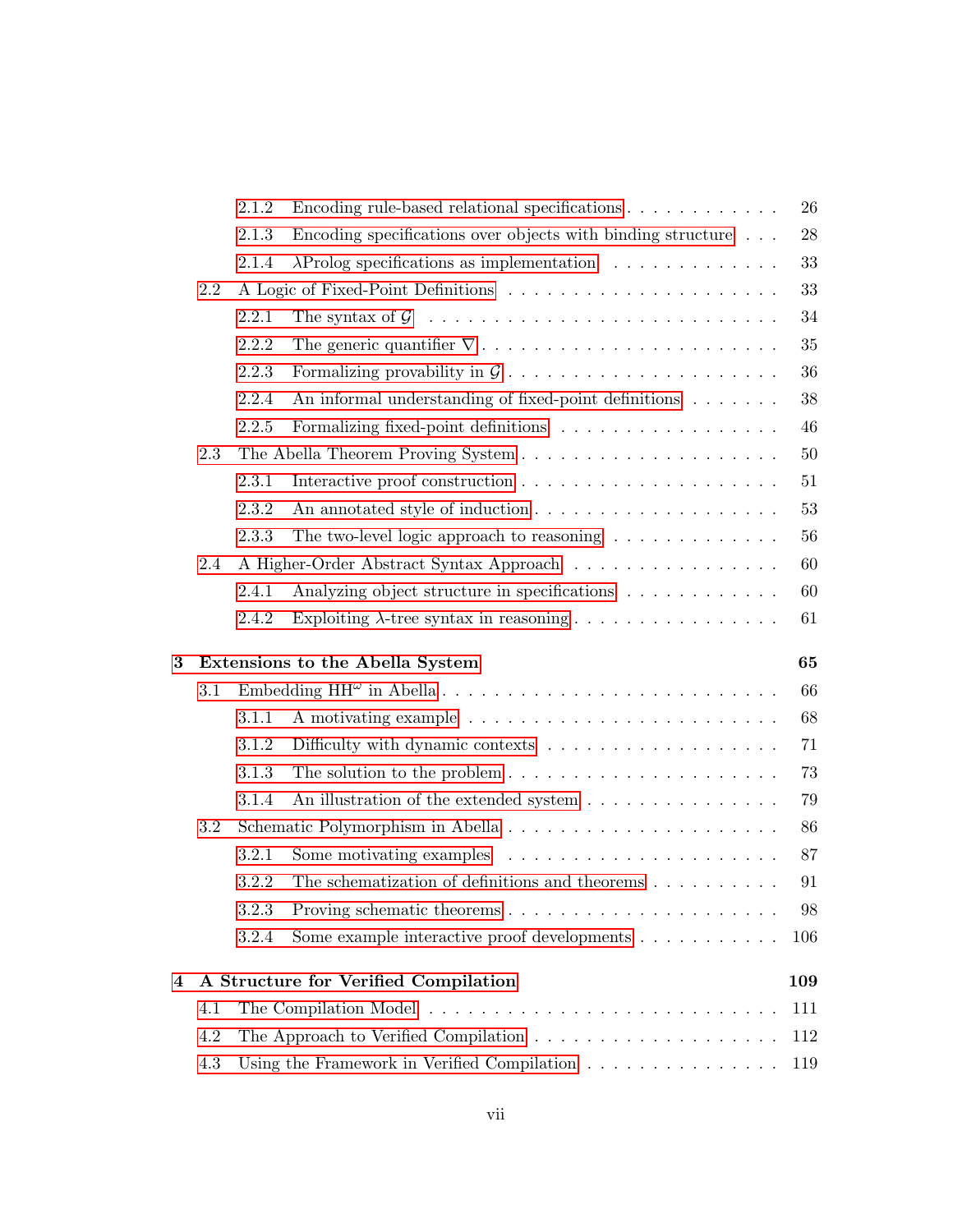|   | 4.4 | Using $\lambda$ -Tree Syntax in Verified Compilation<br>123 |                                                                                 |     |  |  |  |  |
|---|-----|-------------------------------------------------------------|---------------------------------------------------------------------------------|-----|--|--|--|--|
|   | 4.5 |                                                             | Nuances in Formalizing Semantics Preservation                                   | 125 |  |  |  |  |
|   | 4.6 | Exercise of Verified Compilation in the Thesis              |                                                                                 |     |  |  |  |  |
| 5 |     |                                                             | The Continuation Passing Style Transformation                                   | 131 |  |  |  |  |
|   | 5.1 |                                                             |                                                                                 | 133 |  |  |  |  |
|   | 5.2 |                                                             | A Rule-Based Description of the Transformation $\ldots \ldots \ldots \ldots$    | 136 |  |  |  |  |
|   |     | 5.2.1                                                       | The source and target languages $\dots \dots \dots \dots \dots \dots$           | 136 |  |  |  |  |
|   |     | 5.2.2                                                       | The transformation rules $\ldots \ldots \ldots \ldots \ldots \ldots \ldots$     | 138 |  |  |  |  |
|   | 5.3 |                                                             | Implementing the Transformation in $\lambda$ Prolog                             | 141 |  |  |  |  |
|   |     | 5.3.1                                                       | Encoding the language $\ldots \ldots \ldots \ldots \ldots \ldots \ldots \ldots$ | 142 |  |  |  |  |
|   |     | 5.3.2                                                       | Specifying the CPS transformation $\ldots \ldots \ldots \ldots \ldots$          | 143 |  |  |  |  |
|   | 5.4 |                                                             | Informal Verification of the Transformation                                     | 145 |  |  |  |  |
|   |     | 5.4.1                                                       | Type preservation of the transformation $\ldots \ldots \ldots \ldots$           | 145 |  |  |  |  |
|   |     | 5.4.2                                                       | Semantics preservation of the transformation $\ldots \ldots \ldots$             | 147 |  |  |  |  |
|   | 5.5 |                                                             |                                                                                 | 153 |  |  |  |  |
|   |     | 5.5.1                                                       | Type preservation of the transformation $\ldots \ldots \ldots \ldots$           | 154 |  |  |  |  |
|   |     | 5.5.2                                                       | Semantics preservation of the transformation $\ldots \ldots \ldots$             | 156 |  |  |  |  |
| 6 |     |                                                             | The Closure Conversion Transformation                                           | 167 |  |  |  |  |
|   | 6.1 |                                                             |                                                                                 | 168 |  |  |  |  |
|   | 6.2 |                                                             | A Rule-Based Description of the Transformation $\ldots \ldots \ldots \ldots$    | 170 |  |  |  |  |
|   |     | 6.2.1                                                       | The source and target languages $\dots \dots \dots \dots \dots \dots$           | 170 |  |  |  |  |
|   |     | 6.2.2                                                       |                                                                                 | 172 |  |  |  |  |
|   | 6.3 |                                                             | Implementing the Transformation in $\lambda$ Prolog                             | 174 |  |  |  |  |
|   |     | 6.3.1                                                       | Encoding the language $\dots \dots \dots \dots \dots \dots \dots \dots \dots$   | 174 |  |  |  |  |
|   |     |                                                             | 6.3.2 Specifying the closure conversion transformation                          | 175 |  |  |  |  |
|   | 6.4 |                                                             | Informal Verification of the Transformation                                     | 178 |  |  |  |  |
|   |     | 6.4.1                                                       | Type preservation of the transformation $\ldots \ldots \ldots \ldots$           | 179 |  |  |  |  |
|   |     | 6.4.2                                                       | Semantics preservation of the transformation $\ldots \ldots \ldots$             | 179 |  |  |  |  |
|   | 6.5 |                                                             |                                                                                 | 184 |  |  |  |  |
|   |     | 6.5.1                                                       | Type preservation of the transformation $\ldots \ldots \ldots \ldots$           | 184 |  |  |  |  |
|   |     | 6.5.2                                                       | Semantics preservation of the transformation $\ldots \ldots \ldots$             | 187 |  |  |  |  |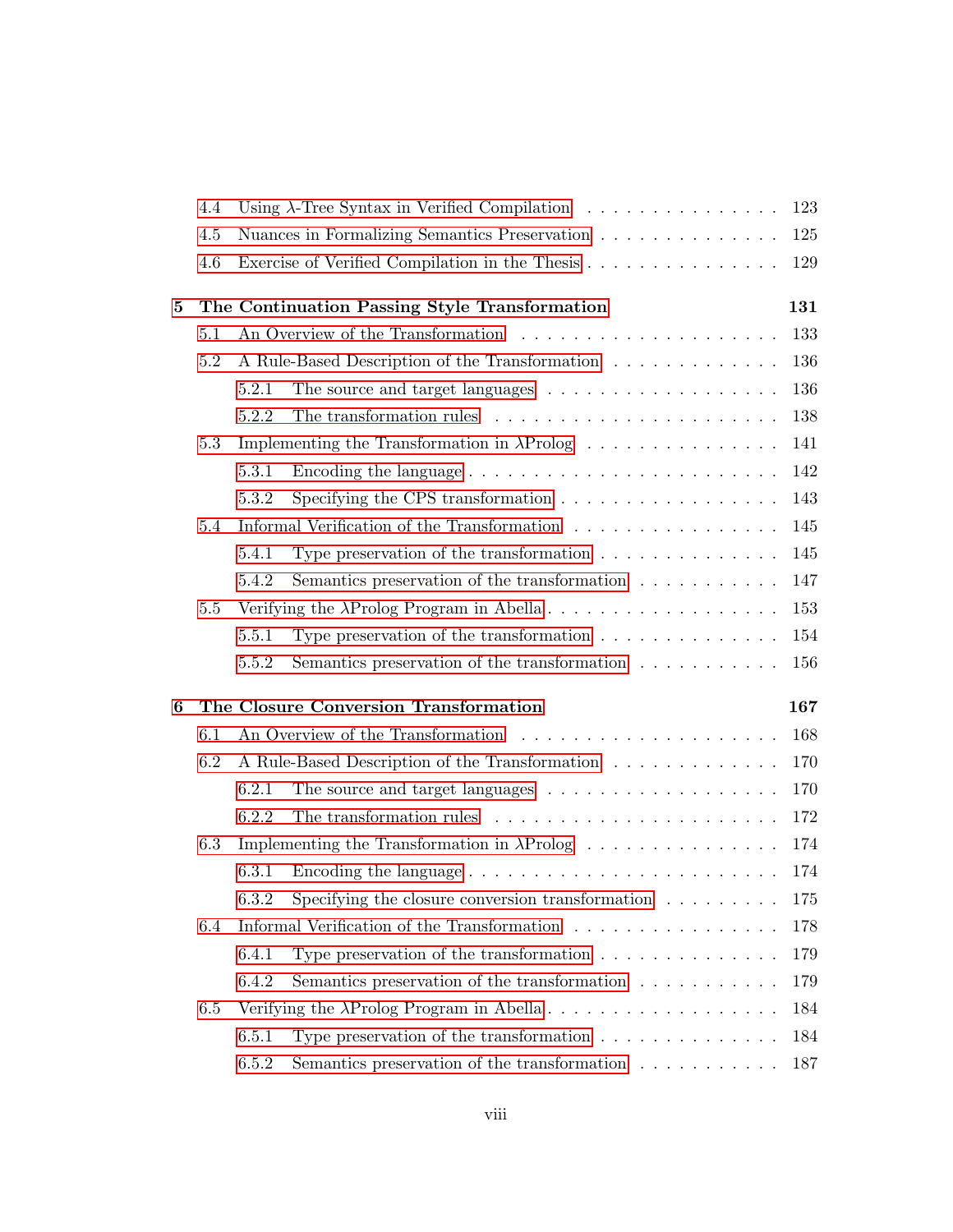| 7 |                                                                   |                     | The Code Hoisting Transformation                                          | 193 |  |  |  |
|---|-------------------------------------------------------------------|---------------------|---------------------------------------------------------------------------|-----|--|--|--|
|   | 7.1                                                               |                     | An Overview of the Transformation                                         | 194 |  |  |  |
|   | 7.2                                                               |                     | A Rule-Based Description of the Transformation                            | 195 |  |  |  |
|   |                                                                   | 7.2.1               |                                                                           | 195 |  |  |  |
|   |                                                                   | 7.2.2               | The transformation rules $\dots \dots \dots \dots \dots \dots \dots$      | 196 |  |  |  |
|   | 7.3                                                               |                     |                                                                           | 196 |  |  |  |
|   |                                                                   | 7.3.1               | Encoding the language                                                     | 198 |  |  |  |
|   |                                                                   | 7.3.2               | Specifying the code hoisting transformation $\ldots \ldots \ldots \ldots$ | 198 |  |  |  |
|   | 7.4                                                               |                     | Informal Verification of the Transformation                               | 201 |  |  |  |
|   |                                                                   | 7.4.1               | Type preservation of the transformation $\dots \dots \dots \dots$         | 201 |  |  |  |
|   |                                                                   | 7.4.2               | Semantics preservation of the transformation $\ldots \ldots \ldots$       | 201 |  |  |  |
|   | 7.5                                                               |                     |                                                                           | 204 |  |  |  |
|   |                                                                   | 7.5.1               | Type preservation of the transformation $\ldots \ldots \ldots \ldots$     | 204 |  |  |  |
|   |                                                                   | 7.5.2               | Semantics preservation of the transformation $\ldots \ldots \ldots$       | 204 |  |  |  |
| 8 |                                                                   |                     | <b>Completing the Compilation Process</b>                                 | 208 |  |  |  |
|   | 8.1                                                               |                     |                                                                           | 209 |  |  |  |
|   |                                                                   | 8.1.1               | The target language of the transformation $\ldots \ldots \ldots \ldots$   | 209 |  |  |  |
|   |                                                                   | 8.1.2               | The memory model of the target language $\dots \dots \dots \dots$         | 210 |  |  |  |
|   |                                                                   | 8.1.3               | A rule-based description of the transformation                            | 210 |  |  |  |
|   |                                                                   | 8.1.4               | Implementing the transformation in $\lambda \text{Prolog}$                | 212 |  |  |  |
|   |                                                                   | 8.1.5               | Informal verification of the transformation $\ldots \ldots \ldots \ldots$ | 215 |  |  |  |
|   |                                                                   | 8.1.6               | Verifying the $\lambda$ Prolog implementation in Abella                   | 217 |  |  |  |
|   | 8.2                                                               |                     | The Correctness Proof for the Full Compiler                               | 219 |  |  |  |
| 9 |                                                                   | <b>Related Work</b> |                                                                           | 221 |  |  |  |
|   |                                                                   |                     |                                                                           |     |  |  |  |
|   |                                                                   |                     | 10 Conclusion and Future Work                                             | 229 |  |  |  |
|   | 10.1 Verified Compilers for Realistic Functional Languages<br>230 |                     |                                                                           |     |  |  |  |
|   |                                                                   |                     | 10.2 Verified Implementation of Realistic Compilers                       | 231 |  |  |  |
|   | 10.3 Stronger Notions of Semantics Preservation<br>232            |                     |                                                                           |     |  |  |  |
|   | 232                                                               |                     |                                                                           |     |  |  |  |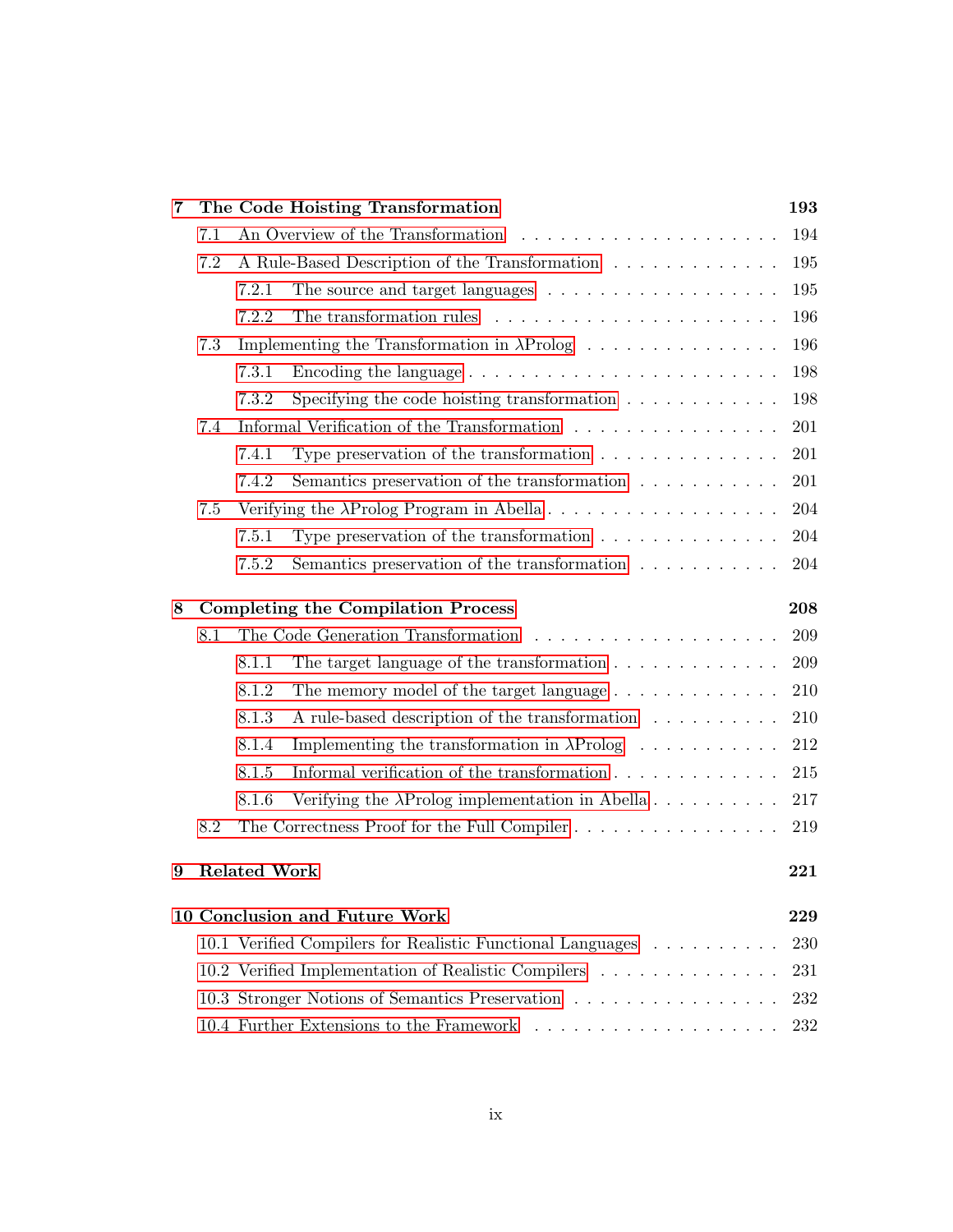#### [References](#page-248-0) 234

[Appendix A. Tables](#page-260-0) 246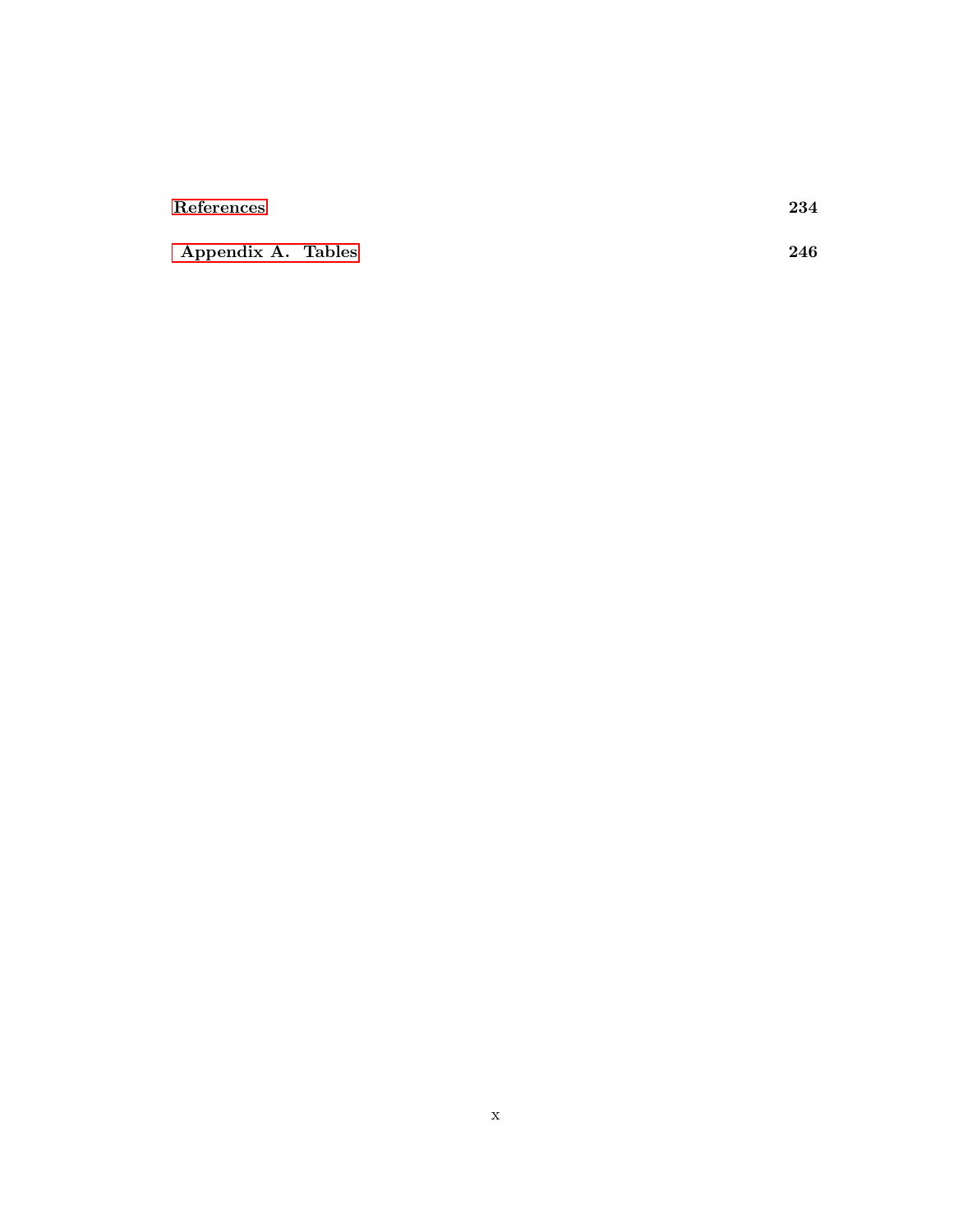## <span id="page-12-0"></span>List of Tables

|  |  | A.1 Summary of the Source, Intermediate and Target Languages 246 |  |  |  |  |  |
|--|--|------------------------------------------------------------------|--|--|--|--|--|
|  |  |                                                                  |  |  |  |  |  |

[A.2 The Transformations and Their Type and Semantics Preservation Proofs](#page-260-2) 246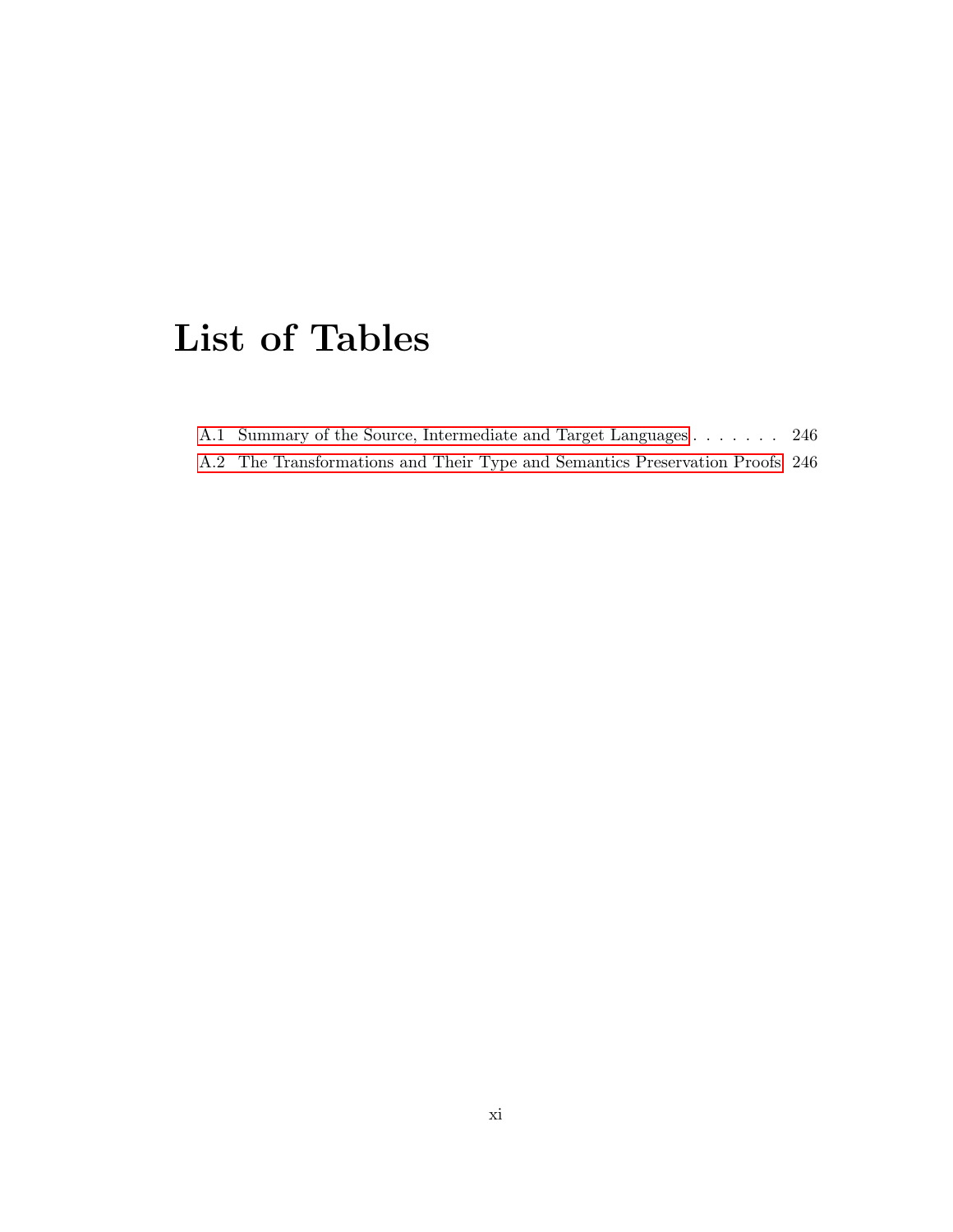# <span id="page-13-0"></span>List of Figures

| 2.1     |                                                                                   | 25  |
|---------|-----------------------------------------------------------------------------------|-----|
| 2.2     |                                                                                   | 39  |
| 2.3     |                                                                                   | 47  |
| 2.4     |                                                                                   | 50  |
| 2.5     |                                                                                   | 50  |
| 3.1     | The Rules Relating $\lambda$ -Terms and their de Bruijn Forms                     | 69  |
| 3.2     |                                                                                   | 75  |
| 3.3     | Encoding of $HH^{\omega}$ Rules as Inductive Definitions in $\mathcal{G}$         | 77  |
| 3.4     |                                                                                   | 93  |
| 3.5     |                                                                                   | 100 |
| 3.6     |                                                                                   | 101 |
| 3.7     |                                                                                   | 104 |
| 3.8     |                                                                                   | 104 |
| 4.1     | The Compiler for a PCF-style Language $\dots \dots \dots \dots \dots \dots \dots$ | 130 |
| 5.1     | The Syntax of the Source/Target Language of the CPS transformation.               | 137 |
| $5.2\,$ | Typing Rules for the Source Language of the CPS transformation $\ldots$ .         | 138 |
| $5.3\,$ | The Rules for the CPS Transformation $\ldots \ldots \ldots \ldots \ldots \ldots$  | 140 |
| 5.4     | The Rules for Mapping Types of Terms in the CPS Transformation                    | 146 |
| 5.5     | Evaluation Rules for the Source Language of the CPS Transformation.               | 149 |
| 5.6     | The Logical Relations for Verifying the CPS Transformation $\ldots \ldots$        | 150 |
| 6.1     | The Syntax of The Target Language of Closure Conversion $\dots \dots$             | 171 |
| 6.2     |                                                                                   | 173 |
| 6.3     | The Logical Relations for Verifying Closure Conversion $\dots \dots \dots$        | 181 |
| 7.1     |                                                                                   | 197 |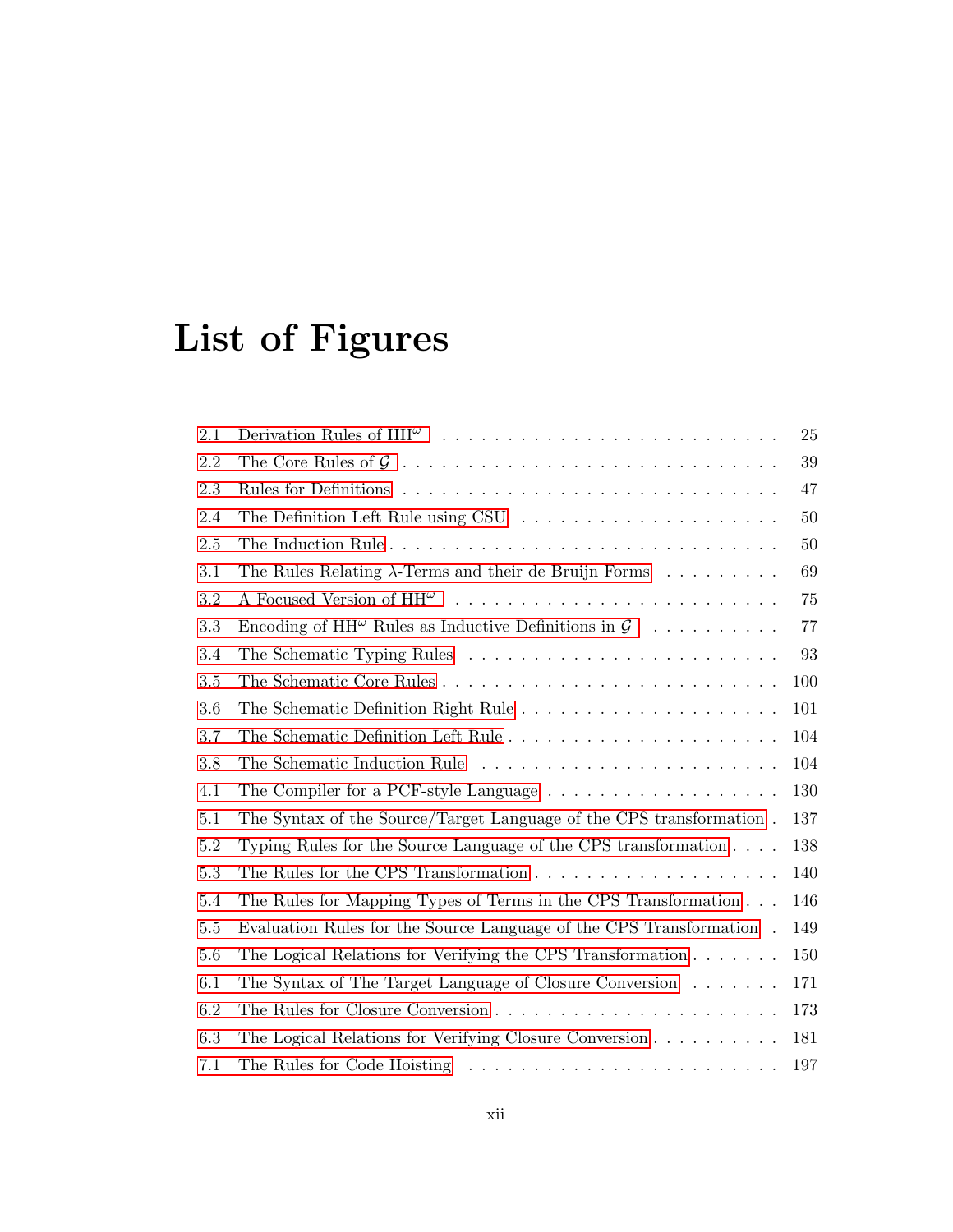| 8.1 The Syntax of the Target Language of Code Generation 209        |  |
|---------------------------------------------------------------------|--|
|                                                                     |  |
| 8.3 The Rules for Generating Programs and Functions  212            |  |
| 8.4 Evaluation Rules for the Target Language of Code Generation 216 |  |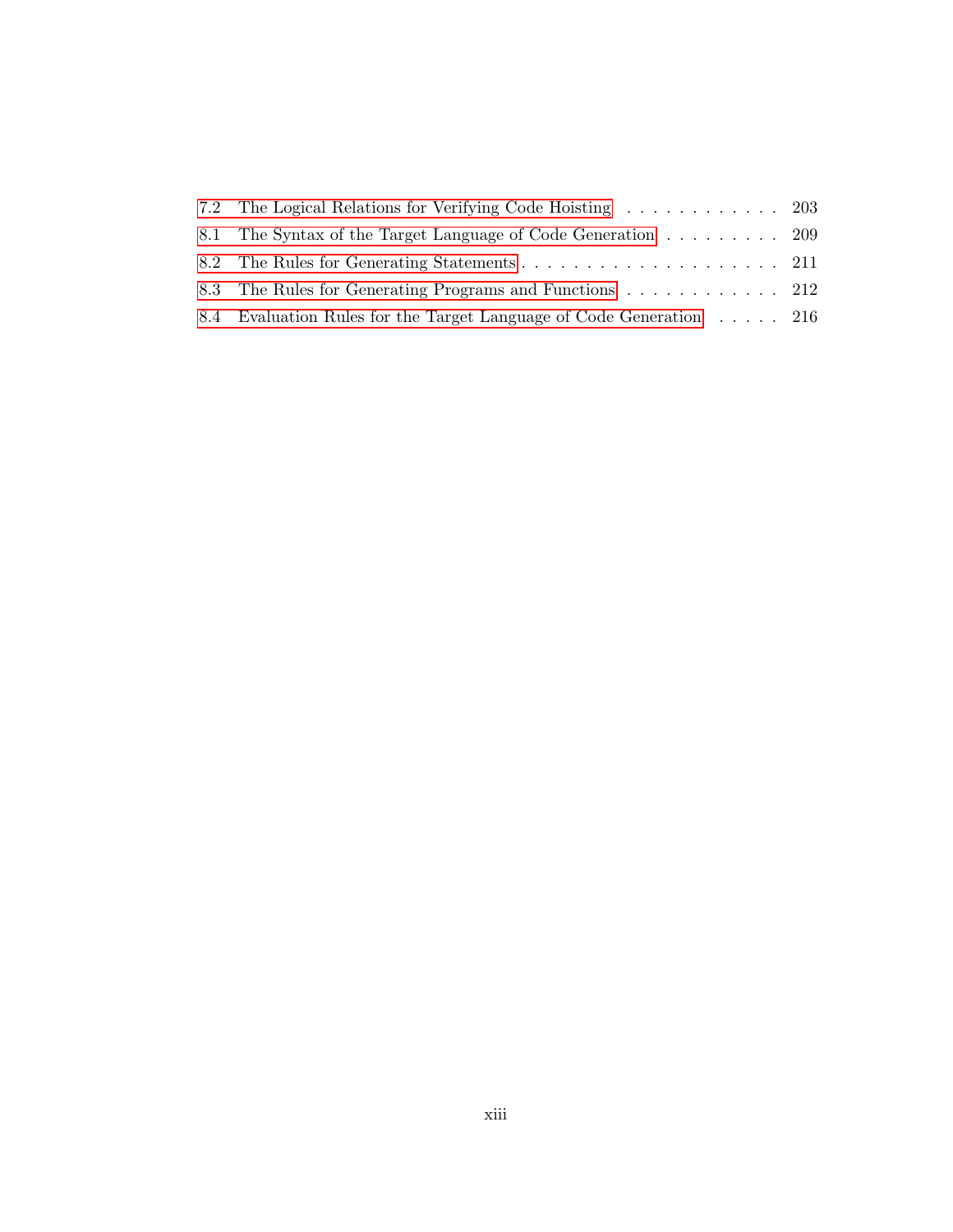## <span id="page-15-0"></span>Chapter 1

## Introduction

The focus of this thesis is on the verified compilation of functional programming languages. Functional programming languages, or functional languages for short, form a class of programming languages that has been the subject of significant research and that is now seeing increasing use in research and industrial settings. One reason for the growing popularity of these languages is the high degree of abstraction they offer both in the representation of data and in the way computations can be expressed. Their close correspondence to mathematical formalisms such as the lambda calculus also makes it easier to analyze programs and even to prove their correctness. There is, however, a catch to these kinds of behavioral analyses. On the one hand, to derive benefit from the structure of the language that is used, the analyses of programs have to be based on the computational model underlying the language. On the other hand, the execution of a program proceeds only after it has been translated into a form that can be run directly on actual hardware. Thus, to leverage the benefits of using functional languages in obtaining assurances of the correctness of a program, it is necessary to ensure that the translation process does not change its meaning, i.e. to verify the compiler.

The importance of compiler verification to overall program correctness has been long recognized and interest in the topic dates back almost to the advent of programming languages (e.g., see [\[1\]](#page-248-1)). However, the actual task of verifying a compiler is complex, tedious and error-prone and so few such efforts were undertaken in the early years. The availability of sophisticated tools for mechanizing reasoning in recent times has changed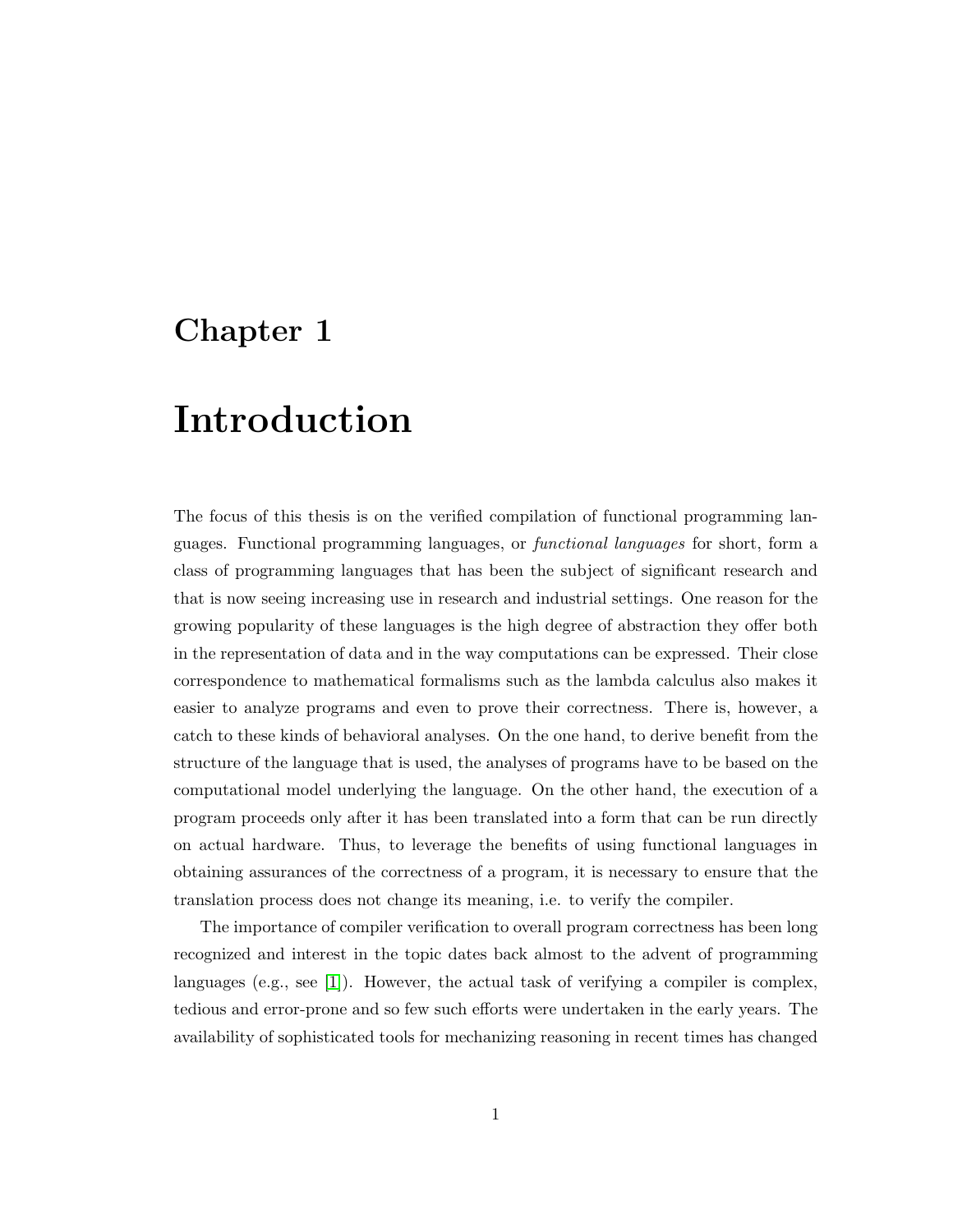this situation dramatically: there have been several well-documented and successful efforts to verify compilers for programming languages that are actually used in practice. Much of this work has been aimed at conventional imperative programming languages such as C or Java—see [\[2\]](#page-248-2) for a survey on this topic. Because of the high-level of abstraction that functional languages support, the verification of compilers for these languages must deal with some problems that do not arise relative to imperative languages. One particular source of these problems is that functional languages treat functions as firstclass objects, allowing them to be passed as arguments and returned as values. As a consequence, compilers for these languages must pay careful attention to the structure of functions and, more specifically, to the connection between the arguments of a function and their use within the body. In fact, the initial phases of compilation of functional languages typically involve the explicit manipulation of this kind of structure that we refer to as the binding structure of expressions. To prove the correctness of these phases, it becomes necessary also to validate such manipulation of binding structure. Experience has shown this to be a complex task. In fact, it is now well appreciated that without specialized tools or techniques the cost of analyzing, manipulating and reasoning about binding structure can overwhelm the compilation and verification processes.

The need to treat binding structure is not limited to the domain of compiler verification. This kind of need arises in the context of a variety of systems that are geared towards the formal treatment of objects such as programs, formulas, proofs and types. One of the approaches that has been proposed for simplifying the programming and reasoning tasks in these contexts is that of *higher-order abstract syntax* or  $HOAS$  [\[3,](#page-248-3) [4\]](#page-248-4). The underlying idea in this approach is to use a meta-language for representing formal objects that provides a built-in, logical means for capturing binding related notions. By embedding this kind of a meta-language within a larger programming or reasoning framework, it is possible to absorb the treatment of binding structure in the object language into the meta-theory of the system, thereby greatly simplifying the overall implementation and reasoning processes. Of course, the choice of meta-language must be properly calibrated so as to ensure that these benefits actually flow in practice. There have been two successful realizations of this approach that possess this characteristic. One of these approaches, that is embodied in the Twelf system [\[5\]](#page-248-5) and its successor Beluga [\[6\]](#page-248-6), is based on the use of a dependently typed lambda calculus [\[7\]](#page-249-0) to encode and to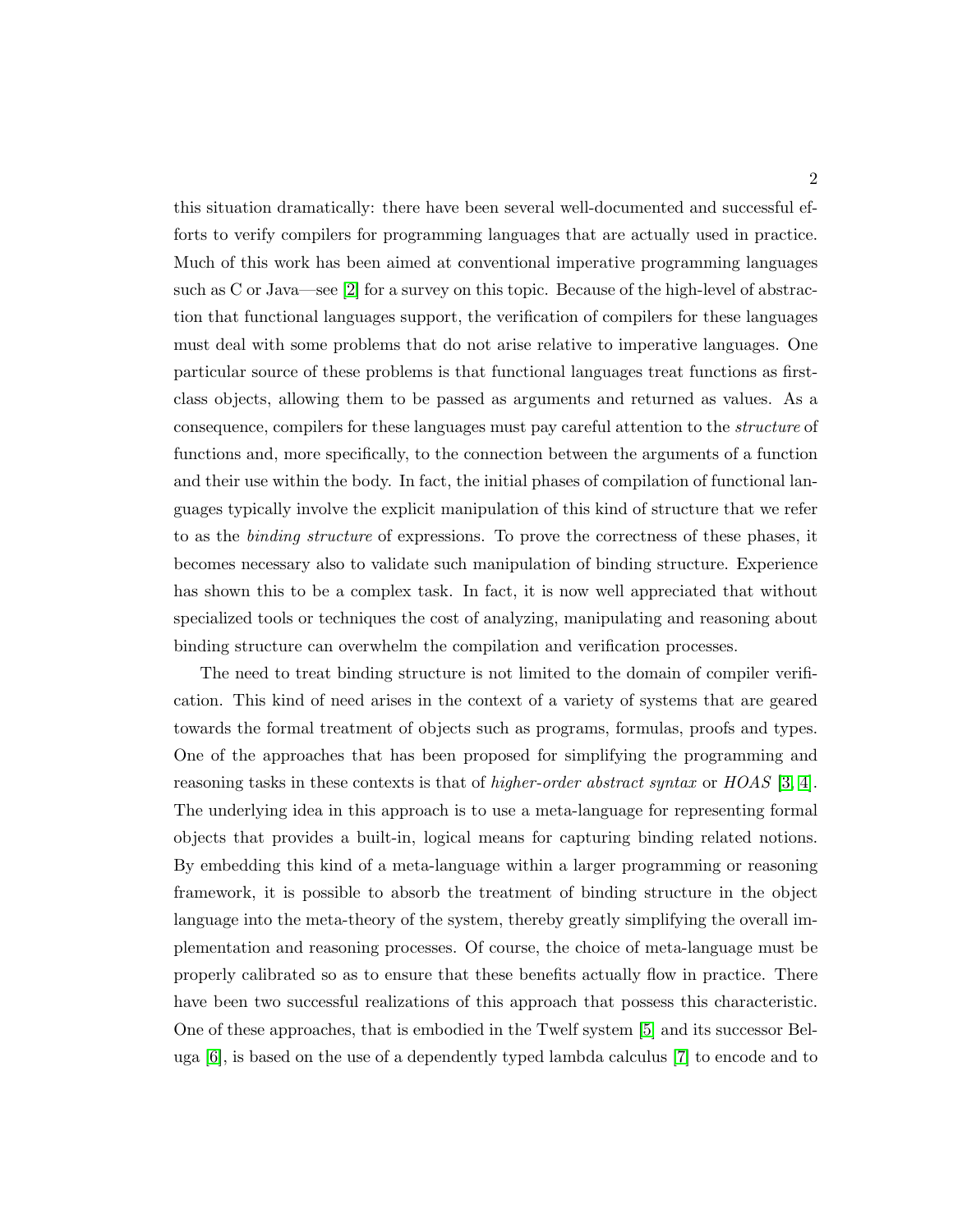reason about formal objects. The second approach, which has resulted in the specification and programming language  $\lambda \text{Prolog}$  [\[8,](#page-249-1) [9\]](#page-249-2) and the reasoning system Abella [\[10,](#page-249-3) [11\]](#page-249-4), uses a predicate logic over simply typed lambda terms to realize similar capabilities.

Our objective in this thesis is to show that the HOAS approach can be used to significantly simplify the implementation and verification of compilers for functional programming languages. Towards this end, we show how the second realization of the HOAS approach that is described above can be utilized to benefit in this task. Specifically, we show how some of the complex transformations involved in compiling functional programs can be elegantly encoded in  $\lambda$ Prolog. We then show how these implementations can be effectively reasoned about using the Abella system. In carrying out these tasks, we expose a methodology that we believe to be broadly applicable in this domain. In the course of this work, we have discovered ways to strengthen the Abella system so as to make it more suitable to such applications. We present these ideas as well in this thesis.

We elaborate on the broad ideas described above in this introductory chapter, as a prelude to their technical development in the rest of the thesis. Section [1.1](#page-17-0) motivates the general compiler verification endeavor. Section [1.2](#page-20-0) discusses the specific difficulties related to the treatment of binding structure that arise in the verified compilation of functional languages. Section [1.3](#page-23-0) exposes some of the approaches that have been proposed and used for dealing with these issues; this discussion also introduces the HOAS approach. In Section [1.4,](#page-26-1) we expand on the idea of using the HOAS approach to simplify verified compilation of functional programs and we present the specific goals for this thesis in this setting. Section [1.5](#page-29-0) summarizes the contributions that we make through this thesis. Section [1.6](#page-30-0) concludes this chapter by explaining how each of the following chapters fit into the overall dissertation.

#### <span id="page-17-0"></span>1.1 Program Correctness and Compiler Verification

With the increasing reliance of modern society on software systems, the correct operation of such systems has become a major concern. A commonly used method for gaining confidence in software behavior has been the idea of testing. In this approach, programs are run repeatedly under systematically varying conditions and their results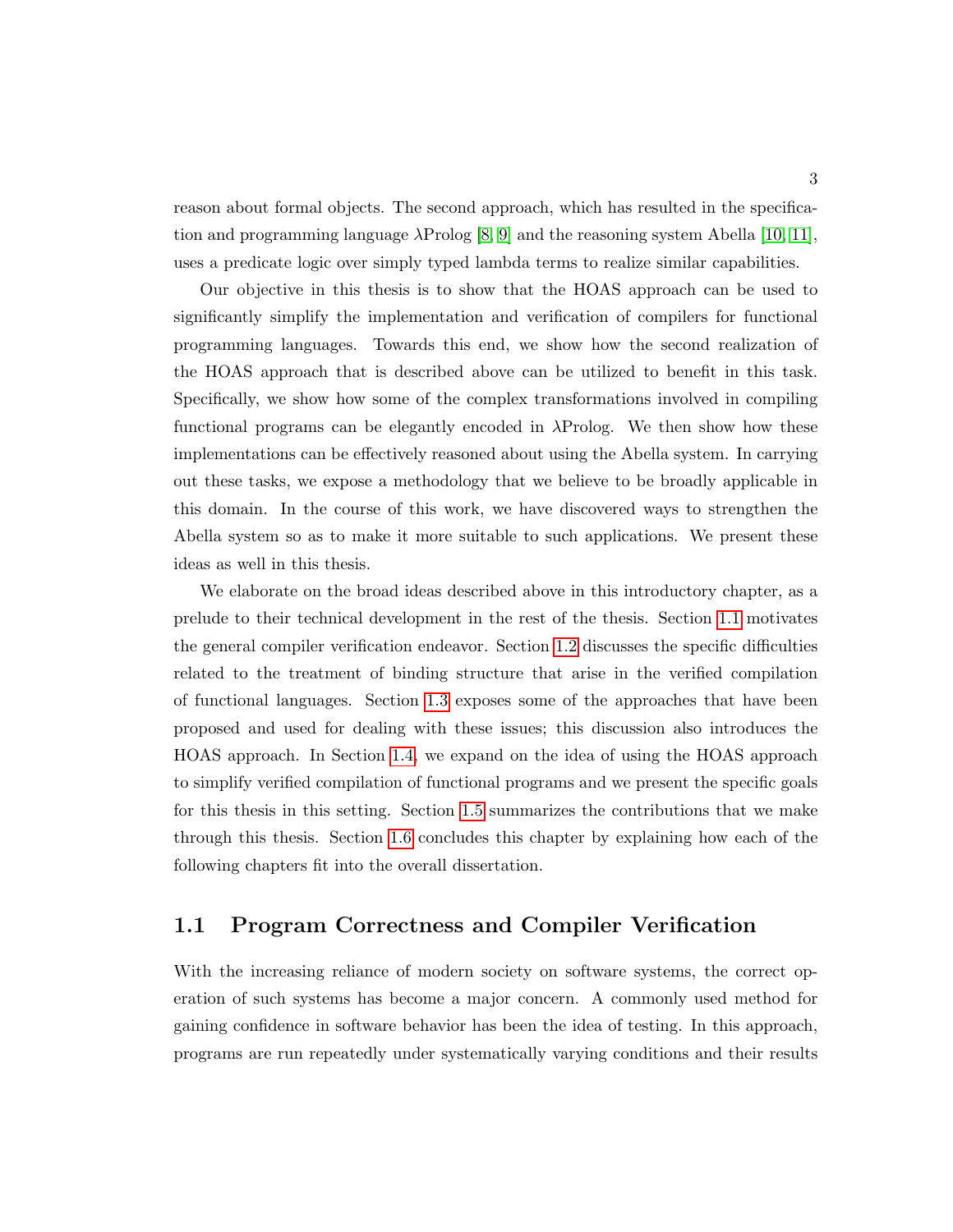are checked against the expected outcomes. While testing has been used successfully in many situations, it also has a fundamental limitation: at its very best, testing can only provide evidence for the correctness of a program, never a water-tight guarantee for the absence of bugs in it. There are many safety critical software systems for which it is in fact necessary to have a guarantee of correctness. The only way in which such an assurance can be provided is by formally verifying the properties of software using principles of mathematical reasoning.

The above considerations have led to a large amount of effort being invested towards developing approaches for formally verifying the correctness of programs. Over the years, there has been a convergence on two main ideas in realizing the overall verification goal. First, there has been an emphasis on developing programming languages that make it possible to describe computations at a level at which they are amenable to mathematical analysis. Second, methods have been developed for utilizing the structure of these high-level languages to support the process of reasoning about programs written in them. There has been considerable success in realizing these two ideas and they have indeed provided the basis for verifying the properties of many non-trivial programs.

Functional languages are a particular class of high-level programming languages that have been investigated in this context. The structure of these languages is best understood in comparison with the more commonly used *imperative programming lan*guages such as C,C++ and Java. The latter class of languages views computation as the result of the repeated alteration of state, which is given by the values stored in memory cells and the location of control; the building blocks for programs within this paradigm are statements or commands for modifying program state. In contrast, programs in functional languages are given almost entirely by expressions, computation consisting essentially of evaluating these expressions. This yields a more abstract view of programming, a view in which the focus is on describing what has to be done rather than how it should be carried out. The common foundation of functional programming is the λ-calculus, a mathematical system that possesses well-understood logical properties [\[12\]](#page-249-5). Because of the mathematical basis of functional languages that also implies freedom from lower-level implementation details, programs written in these languages are more concise and easier to reason about than those written in imperative programming languages. Despite the abstract nature of these languages, research over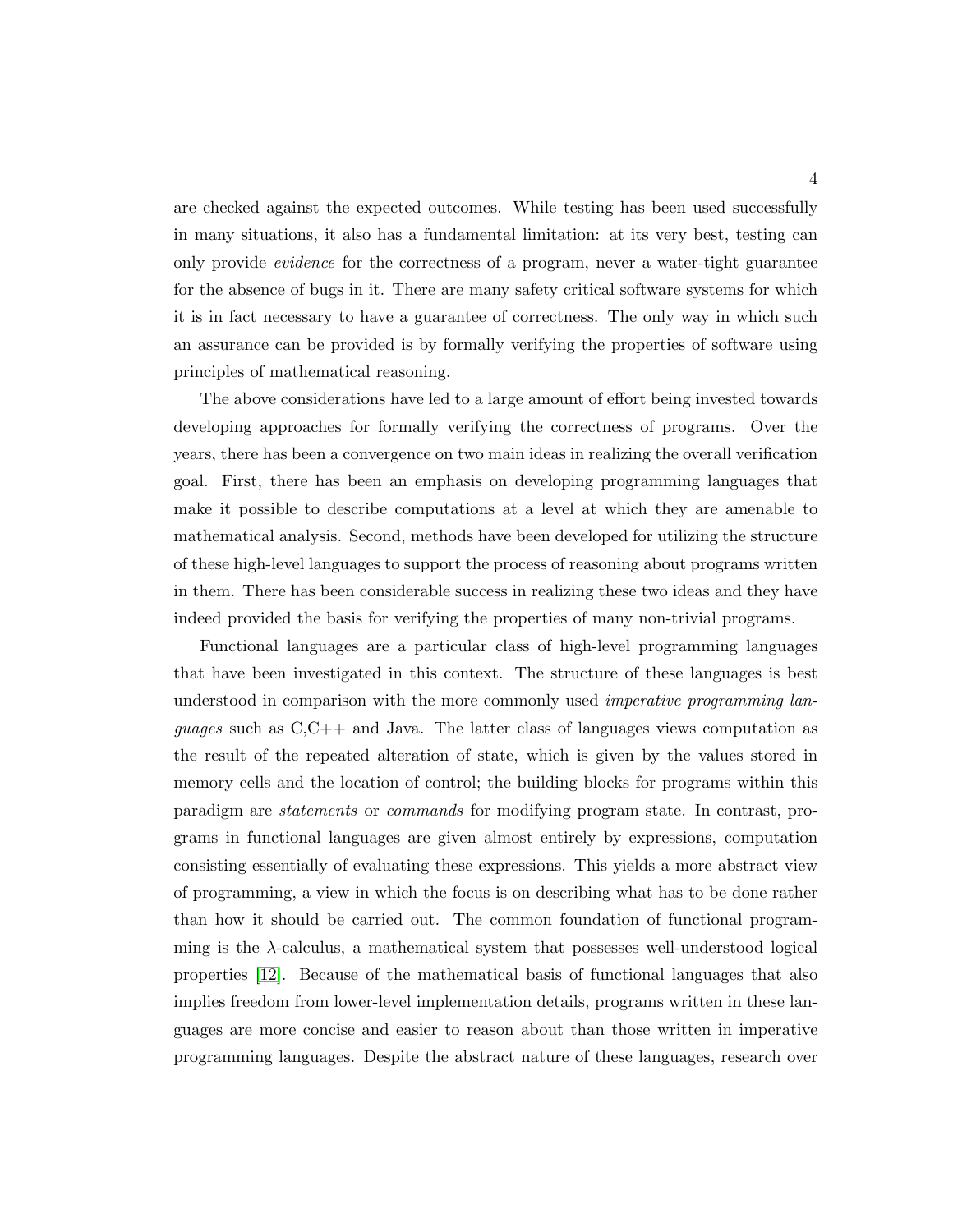the last three decades has shown that programs written in them can be translated into a machine understandable form that can be executed with considerable efficiency. As a consequence of these results, functional languages are starting to play an increasingly important role in modern software practice. Indeed, there are a variety of languages within this paradigm such as Common Lisp, Scheme, Racket, Clojure, Erlang, Haskell, Standard ML, OCaml, Scala, Swift and  $F#$  that are being used today in a range of academic, industrial and commercial settings  $(e.g.,\, see [13, 14, 15, 16]).$  $(e.g.,\, see [13, 14, 15, 16]).$  $(e.g.,\, see [13, 14, 15, 16]).$  $(e.g.,\, see [13, 14, 15, 16]).$  $(e.g.,\, see [13, 14, 15, 16]).$  $(e.g.,\, see [13, 14, 15, 16]).$ 

As noted above, one of the benefits of high-level programming languages is that they make it easier to reason about program behavior. However, there is a gap that must be closed before we can derive the full benefits of verifying programs written in these languages. On the one hand, to take advantage of the structure of the language in arguments about program correctness, it is necessary to reason within the high-level computational model associated with the language. On the other hand, in order to actually execute programs in these languages, they must be translated by an intervening process known as compilation into code at a lower level that can be run directly on a machine. Now, it is possible for this compilation process to be buggy, leading thereby to executable versions of programs whose behavior is different from the ones intended of the original versions. Traditionally, the consensus has been to assume the correctness of compilers, with confidence in this assessment being built over time and repeated use. However, in an absolute sense, this approach is no different from testing. To obtain the full force of verification, it is necessary also to establish the correctness of the compilers that are used.

The importance of proving the correctness of compilers to the program verification endeavor has long been recognized and there has also been much work aimed at understanding how this can be done; a survey of the early efforts appears, for example, in [\[2\]](#page-248-2). Compilers are complex pieces of software and their verification is therefore too large, tedious and error-prone a task to carry out effectively by hand. This has hampered several past attempts at showing its practicality. However, significant strides have been taken in recent years towards providing computer-based support for the theorem proving task and this has dramatically altered the situation. Indeed, there has been a mushrooming of efforts related to formal compiler verification using theorem proving systems such as Isabelle [\[17\]](#page-250-0), HOL [\[18\]](#page-250-1) and Coq [\[19\]](#page-250-2). One of the more successful exercises in this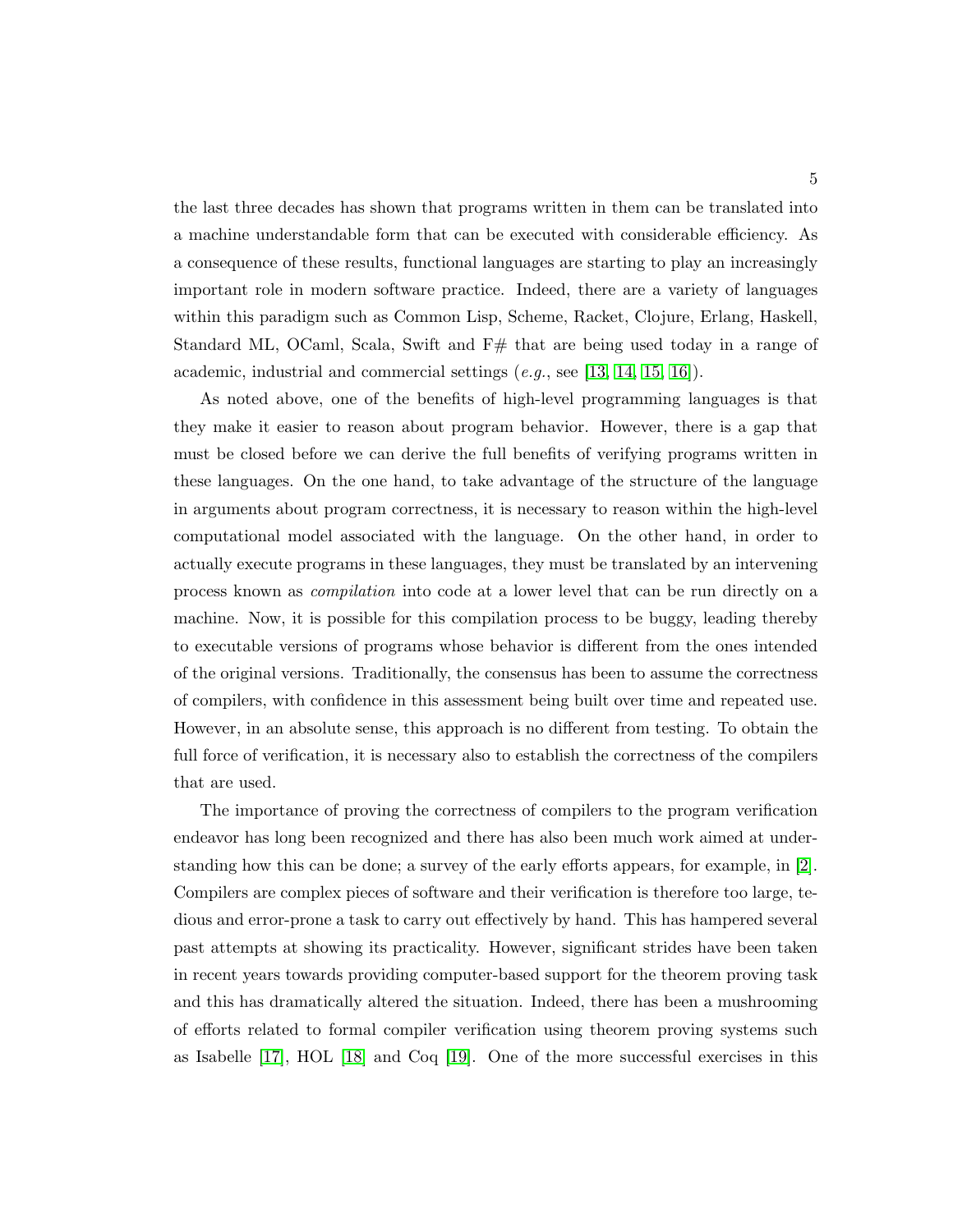direction has been the CompCert project that has developed and verified a compiler for a large subset of the C language using the Coq theorem prover [\[20\]](#page-250-3). Such efforts have also provided an impetus to more ambitious projects such as the Verified Software Toolchain project [\[21\]](#page-250-4) related to overall program verification.

A majority part of the existing work on verified compilation has been devoted to verifying compilers for imperative programming languages. In this thesis, we focus on verified compilation for functional programming languages. With the increasingly important role functional programming languages play in software development, their verified compilation has also been a research topic on the rise in recent years. Notable work in this area includes the Lambda Tamer project [\[22,](#page-250-5) [23\]](#page-250-6), a verified compiler for a subset of Standard ML called CakeML [\[24\]](#page-250-7) and the Pilsner project [\[25\]](#page-251-0). There are some new difficulties that arise in the verified compilation of functional languages in contrast to that for imperative programming languages. We discuss this task and some of the issues involved in it in the next section.

#### <span id="page-20-0"></span>1.2 Verified Compilation of Functional Languages

One important source of power in functional languages is that they allow functions to be treated as data objects. Functions can be embedded in data structures or functions themselves, passed as parameters to other functions and returned as results of computations. These feature are used often in applications, leading to concise programs that are easy to understand and to reason about.

Although the presence of the above features provides high-level abstraction capabilities, it also makes compilation of functional programs a more complex undertaking. The traditional approach to compiling functional languages is to put the source programs through a series of transformations that replace program constructs for supporting the high-level features with simpler devices and eventually render the original programs into a form to which compilation techniques that are well-known from the context of imperative programs can be applied. In describing these transformations and in reasoning about them, it is therefore necessary to have a clear and flexible way of treating functions as objects. The difficulty with objectifying functions is that they have inputs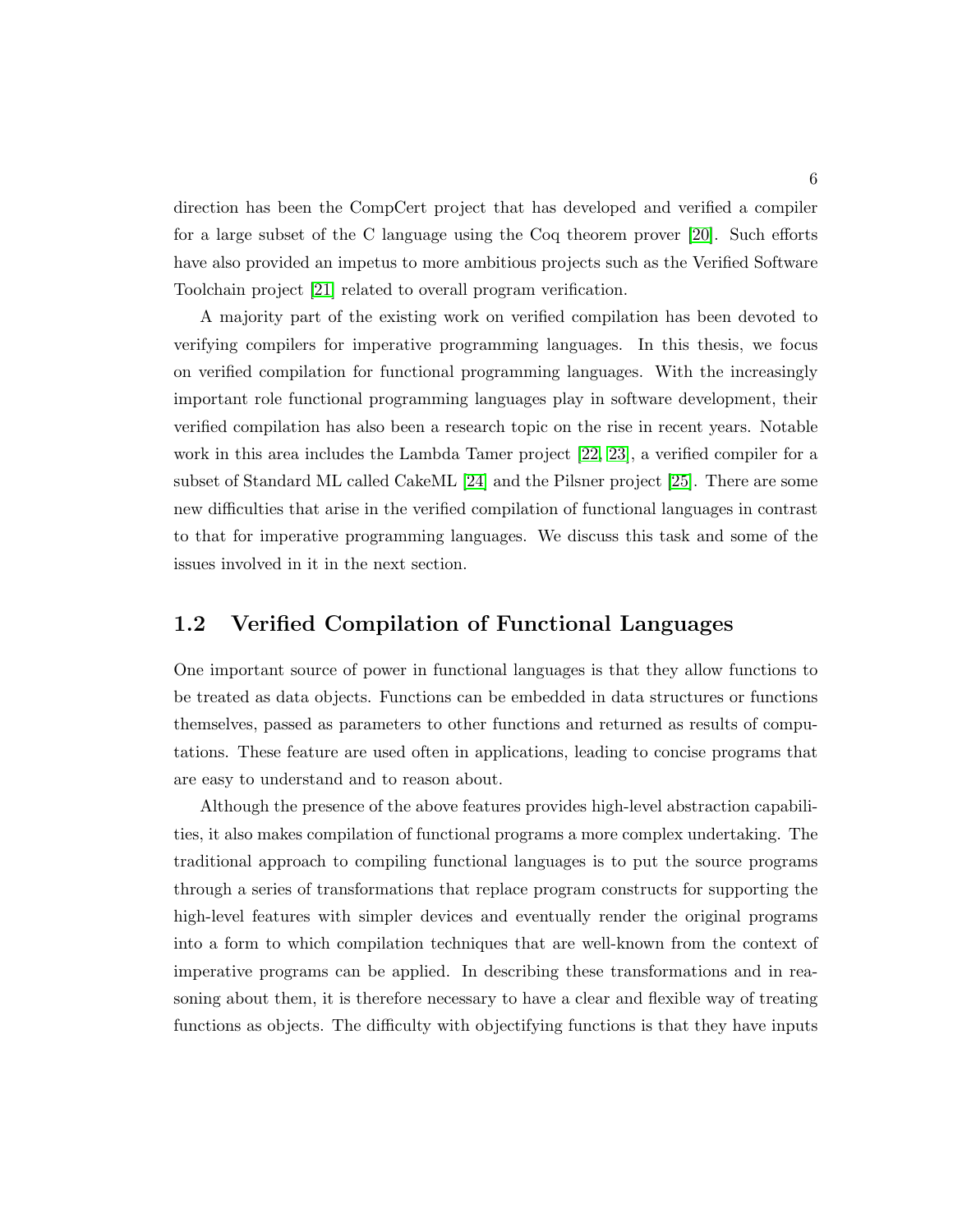or arguments and it is necessary for compilers to build in an understanding of the logical relation that these arguments have with their occurrences within the body of the function; we will refer to this logical relation as the *binding structure* of the function. Given a particular expression, a compiler for a functional language must be able to differentiate between variables bound by some arguments and variables not bound by any argument, i.e. free variables, in a function valued expression. The compiler should also not distinguish between expressions that differ only in the names used for their bound variables and it should be able to realize substitution over expressions in a way does not replace bound variables and also avoids the inadvertent capture of free variables in the expression being substituted. Manipulating objects with binding structure adds an additional layer of complexity to compilers for functional languages on top of the existing complexity of program transformations common to all compilers. This complexity percolates also into the process of reasoning about the correctness of the transformations. Most programming languages and theorem-proving systems provide only rudimentary support for manipulating and reasoning about binding structure. The person implementing and verifying the compiler must therefore build an additional infrastructure for treating binding related issues. This effort is, in a sense, orthogonal to the main focus in compiler verification and, without suitable support, it has often been known to overwhelm the real objective.

To concretely expose the complexity of dealing with binding structure in implementing and verifying compilers for functional programs, let us consider a typical transformation in such compilers known as closure conversion [\[26,](#page-251-1) [27,](#page-251-2) [28,](#page-251-3) [29,](#page-251-4) [30\]](#page-251-5). This transformation replaces each expression that has a functional structure with a version of that expression that is parameterized by its free variables paired with an environment that provides binding for these variables; such a combination is referred to as a closure. Closure conversion is an important step in the compilation process partly because it enables further simplification steps; for example, it enables the elimination of nested functions because a closed expression can be moved out to the top level of a program without changing its meaning. To realize the closure conversion transformation, it is necessary to identify all the free variables of an expression, to transform this collection into an environment and to add an environment as an extra parameter to the expression. For example, when closure conversion is applied to the following pseudo-code in a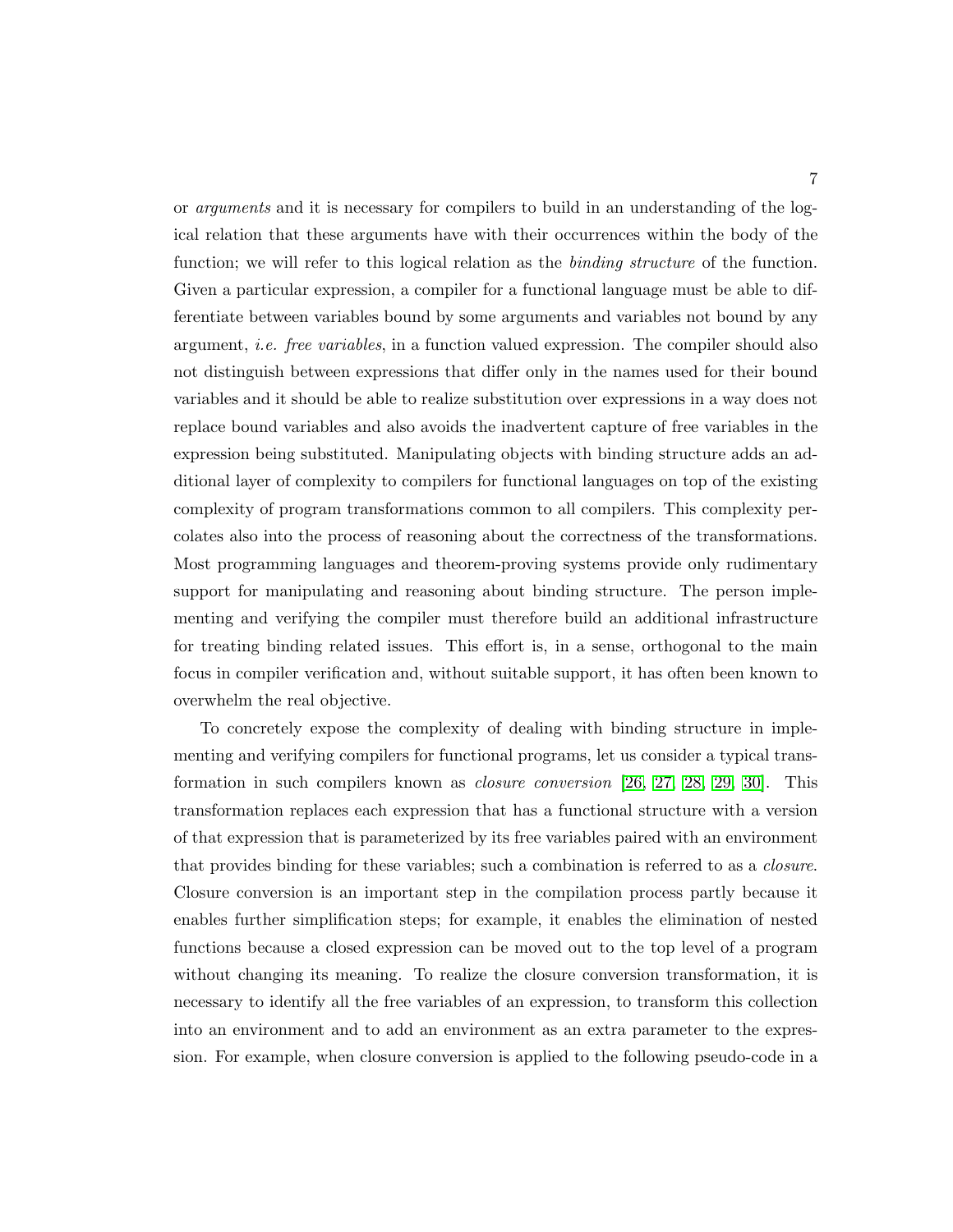functional language

$$
let x = 2 in let y = 3 in
$$
  

$$
fun z \rightarrow z + x + y
$$

it will yield the code fragment

let 
$$
x = 2
$$
 in let  $y = 3$  in  
\n $\langle (\text{fun } z e \rightarrow z + e.1 + e.2), (x, y) \rangle$ 

We write  $\langle F, E \rangle$  here to represent a closure whose function part is F and environment part is  $E$ . Further, we represent an environment as a tuple and we write  $e.i$  to indicate the selection of the *i*-th element of a tuple  $e$ . Intuitively, a closure stands for the application of its function part to its environment, but an application that is "suspended" until the closure is provided with a value for its "actual" argument which, in the case of the example considered, is z.

A key part of implementing the closure conversion transformation is, as we have indicated above, the identification of the free variables of an expression and the replacement of these variables by indexed selections from a new environment parameter that is added to the expression. Carrying out these steps obviously requires us to perform a non-trivial analysis of the binding structure of expressions. This can be a complicated task in an environment that does not support an explicit representation of binding structure. This difficulty gets further amplified when we have to reason about the correctness of the transformation: properties about binding structure that are implicit in the representation and treated through user code must be explicitly proved in the reasoning process. For example, to make the intuition that closure conversion preserves the meaning of programs formal, we need to explicitly prove a theorem that describes this property in a reasoning system. To formalize the meaning of programs we often need a formal notion of substitution. As a part of proving the meaning preservation theorem, we will need to show that the substitution operations do not change the function part of a closure. This property is implied by the description of closure conversion because closures generated by it must be closed, i.e. they must not contain free variables, and substitution has no effect on closed terms. To play out this argument in our proof, we will need to formally describe the property of being a closed term and then show that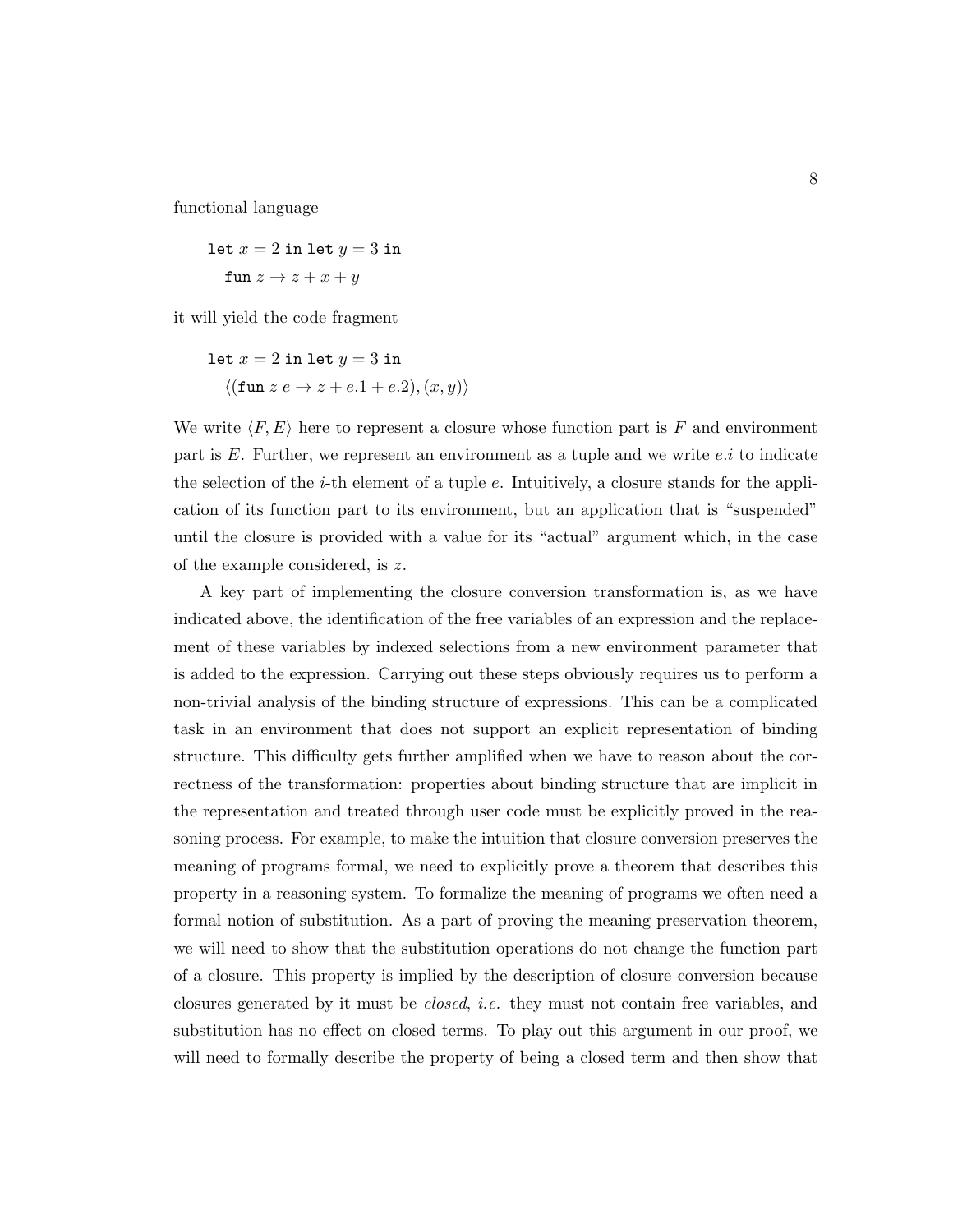substitutions have no effect on such terms. If the implementation and theorem-proving framework do not have an effective way to deal with binding structure, formalizing and reasoning about these aspects can be difficult and can become a major part of the verification effort, thereby blurring the essential content of the proofs.

#### <span id="page-23-0"></span>1.3 The Treatment of Object-Level Binding Structure

The need to represent and analyze binding structure arises in a number of contexts that involve the manipulation of formal objects such as programs, formulas, types and proofs. A common core can be identified to the issues that have to be treated in a formalization framework that is well-suited to these varied contexts. First, the framework must enable the representation of the objects of interest in a way that makes the binding constructs within them explicit. Second, it must provide a simple and verifiably correct encapsulation of logical notions relating to binding structure; these notions include, at the very least, equivalence modulo renaming of bound variables and logically correct substitution. Third, it must provide a means for analyzing the representations of the formal objects in a way that takes into account the binding constructs within them. Finally, the framework must provide a way to prove properties about the represented objects that incorporates an understanding of the binding structure that is manifest in them.

Recent research has highlighted the need to deal with issues of the kind described above and a few different approaches have been developed towards this end. We discuss some of the more prominent approaches that have emerged from this work below with the goal of putting the approach that will be the subject of this thesis in context.

#### <span id="page-23-1"></span>1.3.1 Approaches based on first-order representations

The basis for this class of approaches is a first-order representation of syntax that is augmented with special devices for interpreting the parts that deal with binding notions within such a representation. In their simplest form, these special devices consist of library functions that can be used to realize binding sensitive operations over the representations of objects. The most common example of this approach is one that uses a scheme devised by de Bruijn that eliminates names for bound variables, using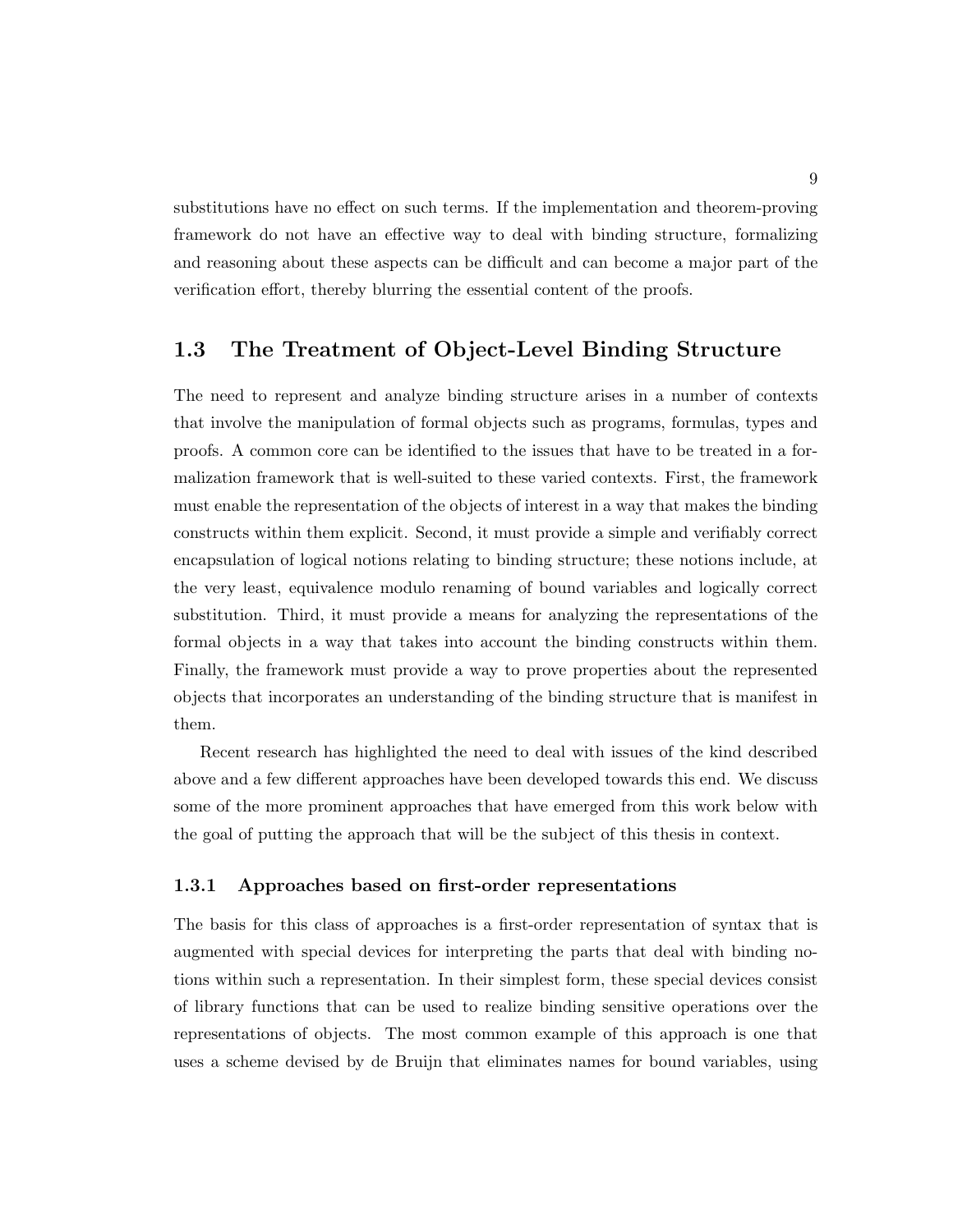indices for their occurrences which unambiguously indicate the abstractions binding them [\[31\]](#page-251-6). A virtue of such a "nameless" representation is that it renders all object language expressions that differ only in the names of bound variables into a unique form, thereby making it trivial to determine equality modulo renaming. Substitution and other relevant operations can be defined relative to such a representation and are typically realized through auxiliary programs. When it comes to reasoning about properties of the represented objects in a way that takes into account the binding constructs within them, it becomes necessary of course to incorporate into the process the task of reasoning about the programs that realize substitution and related operations. It has been noted that considerable effort can be taken up in proving "boilerplate" properties related to binding in this context. For example, it is observed in [\[32\]](#page-251-7) that when the nameless representation is used for programs in a typed language , it becomes necessary to prove weakening lemmas for typing in the course of proving type soundness for the language and that this requirement significantly complicates the overall proof.

A few variants of the basic approach discussed above have been developed to solve specific problems. For example, it is sometimes useful to treat the free variables in an expression differently from the bound variables and a representation called the *locally* nameless representation has been developed towards this end [\[32,](#page-251-7) [33\]](#page-251-8). Although these variants simplify the treatment of some aspects of binding structure, they do not alter the first-order nature of the representation and hence do not overcome its primary drawback.

#### <span id="page-24-0"></span>1.3.2 The nominal logic approach

A different approach that still uses a first-order representation of syntax is that based on nominal logic [\[34\]](#page-252-0). The defining characteristic of this approach is that it provides a logical treatment of equivalence of expressions under a renaming of bound variables; the technical device it uses to realize this capability is that of equivalence of expressions under permutations of names. This representation obviously subsumes the benefits of the nameless representation discussed earlier. A further virtue of the approach is that it provides a logical treatment of free and bound variables that can be useful in reasoning about the correctness of manipulations of syntactic structure. However, nominal logic representations do not provide an intrinsic treatment of substitution and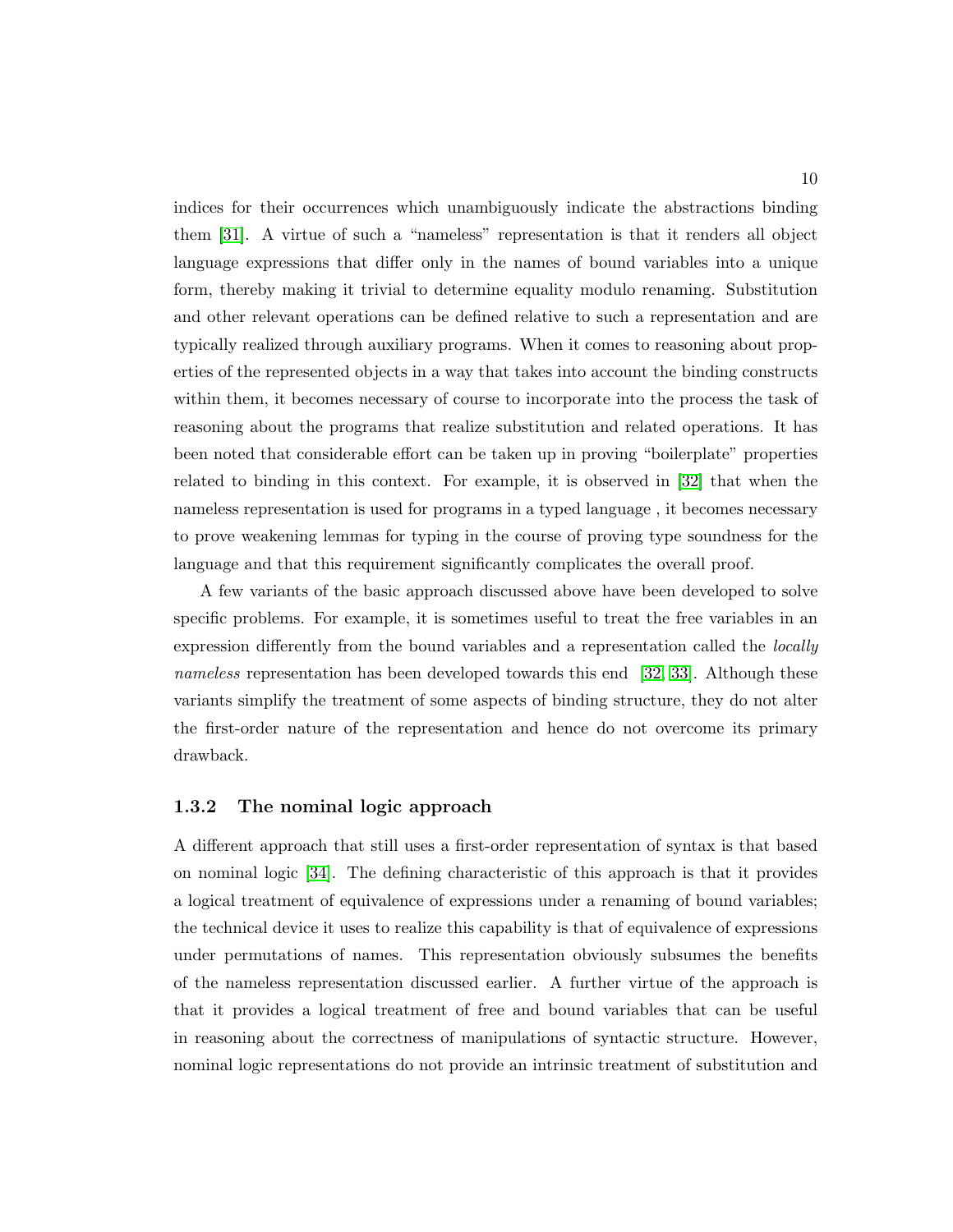hence do not also intrinsically support the analysis of expressions with binding structure under substitution. The realizations of these and related aspects have to be encoded in user programs that must then also be explicitly reasoned about.

#### <span id="page-25-0"></span>1.3.3 The functional higher-order approach

When the formalization framework is based on a functional language, it is possible to use expressions of function type to represent objects that need to be manipulated or reasoned about. In this case we can potentially use abstraction in the meta-language to represent binding structure in formal objects. Such an idea has in fact been investigated and we refer to it here as the *functional higher-order approach*.

One of the benefits of using meta-language abstraction to encode binding is that it leads to a simple treatment of substitution: the need to avoid inadvertent capture of free variables in the expression being substituted and to replace the right variable occurrences are both built into the treatment of function evaluation at the meta-level. Benefit has been derived from this observation in a variety of tasks. We mention two that are closely related to the work in this thesis. In [\[35\]](#page-252-1), Guillemette has used this idea in implementing the Continuation Passing Style (CPS) transformation—a common transformation in the compilation of functional languages—in Haskell. Similarly, Hickey and Nogin have exploited this idea in implementing a version of closure conversion in their MetaPRL logical framework [\[36\]](#page-252-2).

There is, however, a serious limitation to the functional higher-order approach: it is not capable of supporting the examination of the structure of objects that embed binding constructs. The reason for this is that the notion of equality of expressions in the context of a functional language includes a lot more than just bound variable renaming and  $\beta$ -conversion. To support computation in an adequate fashion, such a language must include at least the conditional and fixed-point combinators together with their associated notions of evaluations. Further, the programmer has the ability to add to the equality theory by defining new functions or combinators. It is not surprising, therefore, that the uses of the functional higher-order approach have not included serious analyses of syntactic structure modulo binding, such as the computation of free and bound variables in expressions. As a concrete example, the closure conversion implementation of Hickey and Nogin makes the simplifying assumption that every variable bound by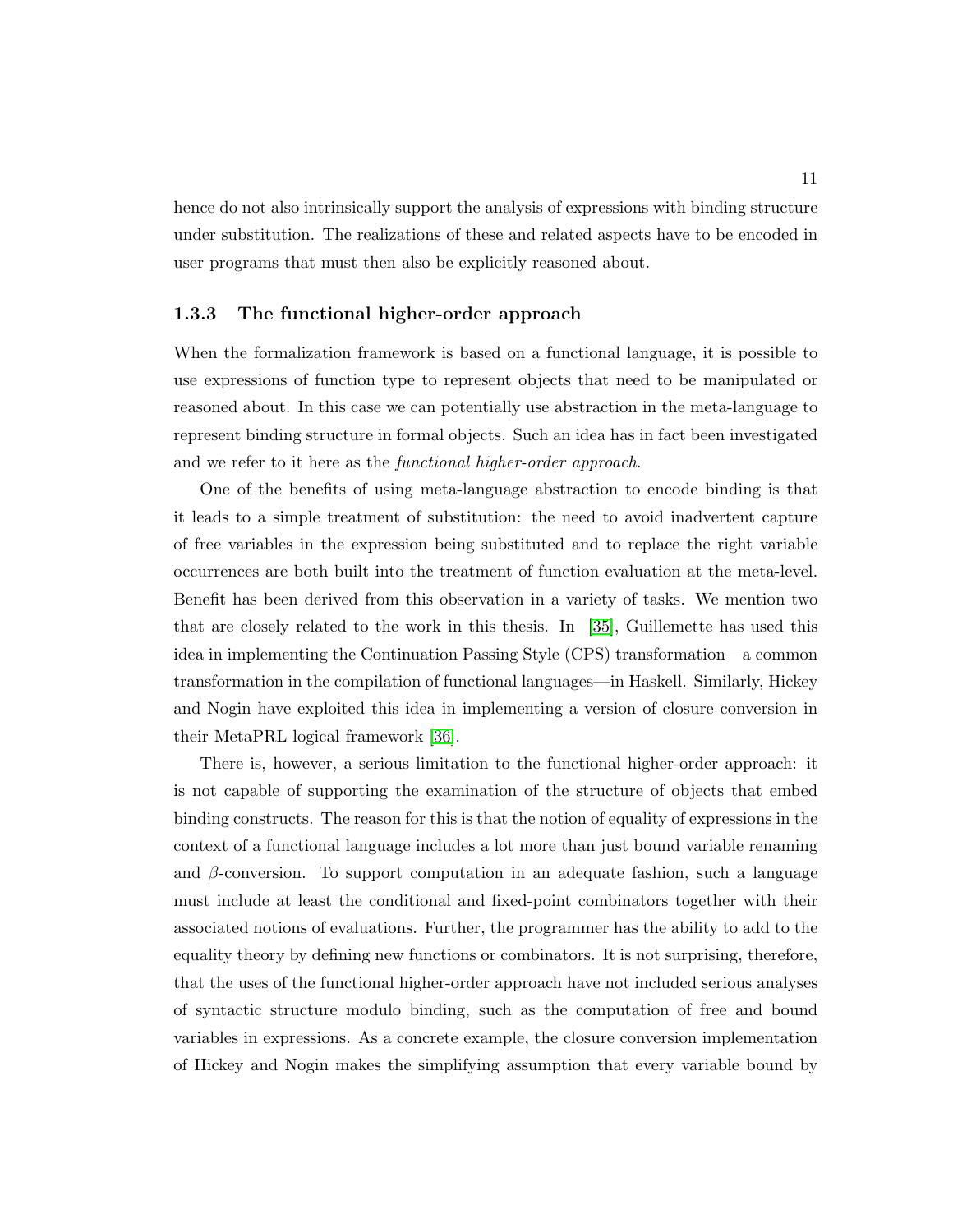an external abstraction appears free in an expression of function type that they are wanting to convert into a closure.

#### <span id="page-26-0"></span>1.3.4 The higher-order abstract syntax approach

One way to derive the benefits of the functional higher-order approach while still retaining the ability to examine the structure of expressions is to use a  $\lambda$ -calculus for representation that has very weak computational power. One way to do this is to use a typed λ-calculus that does not include built-in combinators or the provision to define them. This idea underlies what has been called the *higher-order abstract syntax* or HOAS approach [\[3,](#page-248-3) [4\]](#page-248-4). Similar to the functional higher-order approach, binding constructs in object language syntax can be encoded directly via abstraction in the meta-language. The critical difference from the functional higher-order approach is that equality of expressions is governed solely by bound variable renaming and  $\beta$ -conversion which, in this weak setting, corresponds only to substitution. The result of this is that the HOAS approach is capable of supporting an analysis of the binding structure of objects. In contrast to the first-order approaches, these capabilities derive from features of the meta-language and hence do not need to be reasoned about explicitly. Moreover, with a properly configured logic, it is possible also to reason about objects that embody binding notions using rich principles such as case analysis and induction.

The systems that have been developed for specifying and reasoning about formal systems based on the HOAS approach include Twelf [\[5\]](#page-248-5), Beluga [\[6\]](#page-248-6), Hybrid [\[37\]](#page-252-3),  $\lambda$ Prolog [\[8,](#page-249-1) [9\]](#page-249-2) and Abella [\[10,](#page-249-3) [11\]](#page-249-4). These specification and reasoning systems have been used in many formalization efforts related to objects that embody binding constructs and the benefits described above have been shown to be real through these applications. A survey of these efforts can be found in [\[38,](#page-252-4) [39\]](#page-252-5).

#### <span id="page-26-1"></span>1.4 Verified Compilation Using the HOAS Approach

The focus of this thesis, as we have previously noted, is on the implementation and verification of compilers for functional languages. Our contention is that these tasks are considerably simplified by the use of the HOAS approach. We provide evidence for this claim by carrying out the exercise of implementing and verifying a compiler for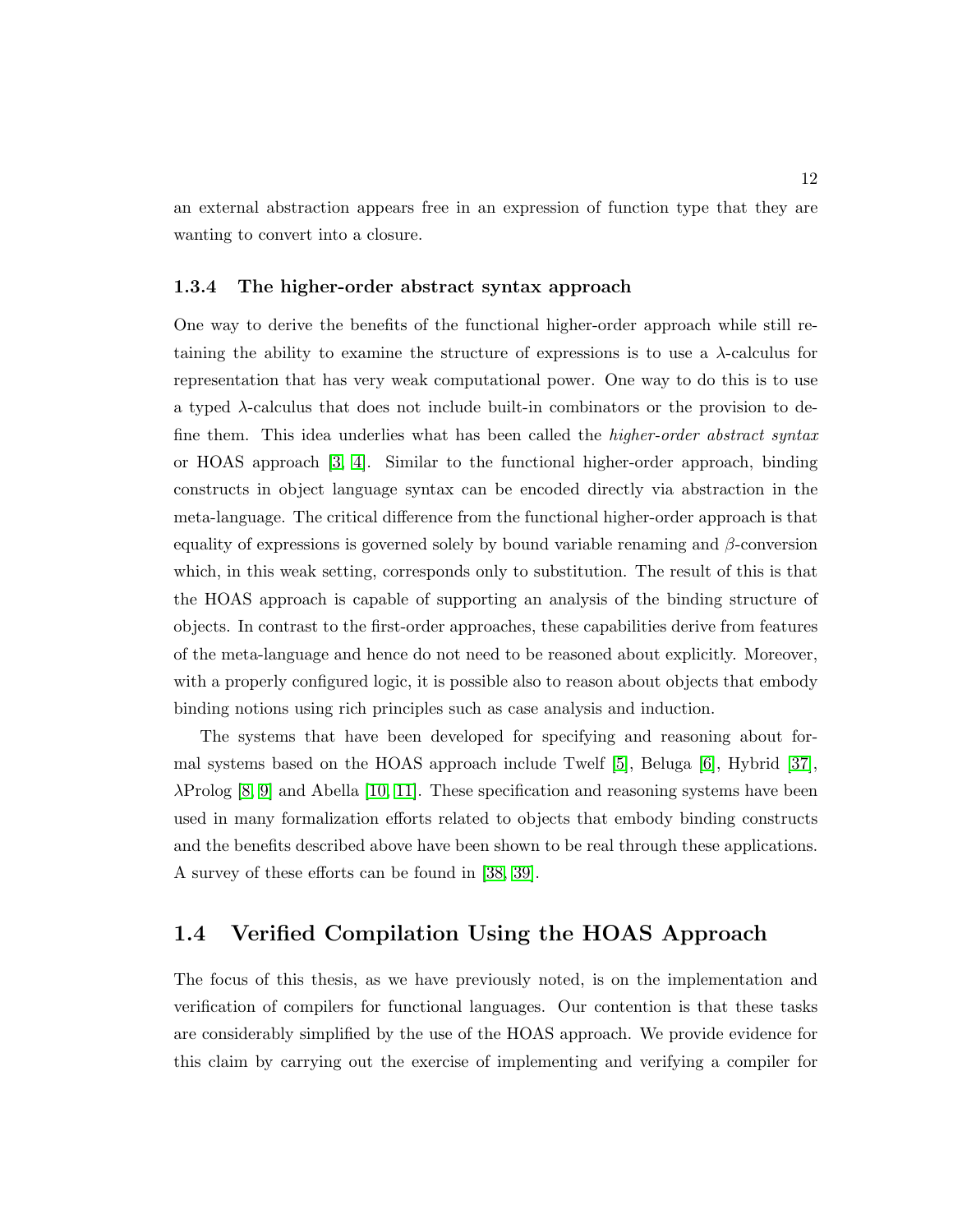a representative functional language within a framework that provides support for the approach.

The framework we use in this work comprises the executable specification language  $\lambda$ Prolog [\[8,](#page-249-1) [9\]](#page-249-2) and the theorem-proving system Abella [\[11,](#page-249-4) [40\]](#page-252-6). A natural way to characterize a formal system is to describe it through relations that are defined via inference rules based on the syntactic structure of the objects of interest in the system. The λProlog language is a suitable vehicle for formalizing such descriptions: the language is based on a fragment of intuitionistic logic that allows for the transparent encoding of rule-based relational descriptions. A further virtue of  $\lambda$ Prolog is that it supports the use of a version of HOAS, which has been labeled  $\lambda$ -tree syntax in [\[41\]](#page-252-7), in constructing these relational specifications; we discuss this variant of HOAS in more detail in Chapter [2.](#page-32-0) The λProlog language has an executable interpretation. As a consequence, specifications written in it can also serve as implementations. The Abella theorem-prover is also based on an intuitionistic logic that supports relational specifications exploiting the  $\lambda$ -tree syntax approach. However, this logic is more richly configured than the one underlying  $\lambda$ Prolog: in particular, it provides mechanisms for case analysis and induction based reasoning. While Abella can be used to reason directly about relational specifications, there is also the intriguing possibility that it could be used to do this indirectly by reasoning about programs written in  $\lambda$ Prolog. In fact, features have been built into Abella to make this possibility a reality: the logic underlying λProlog has been embedded into Abella via a definition and particular specifications in λProlog can then be reasoned about via this encoding. In summary, the combination of λProlog and Abella gives us a framework for both implementing relational specifications and reasoning about such implementations.

The methodology that we will use to realize verified compilation is the following. We will first articulate each transformation that underlies the compilation of our functional language in the form of a rule-based relational specification. We will then render this specification into a  $\lambda$ Prolog program. The executability of  $\lambda$ Prolog specifications means that our program serves directly as an implementation of the transformation. We then use the Abella system to reason about the properties of the λProlog specification, thereby proving the correctness of the compiler transformation it embodies. In both the specification/programming and the reasoning phases, we will show how the support the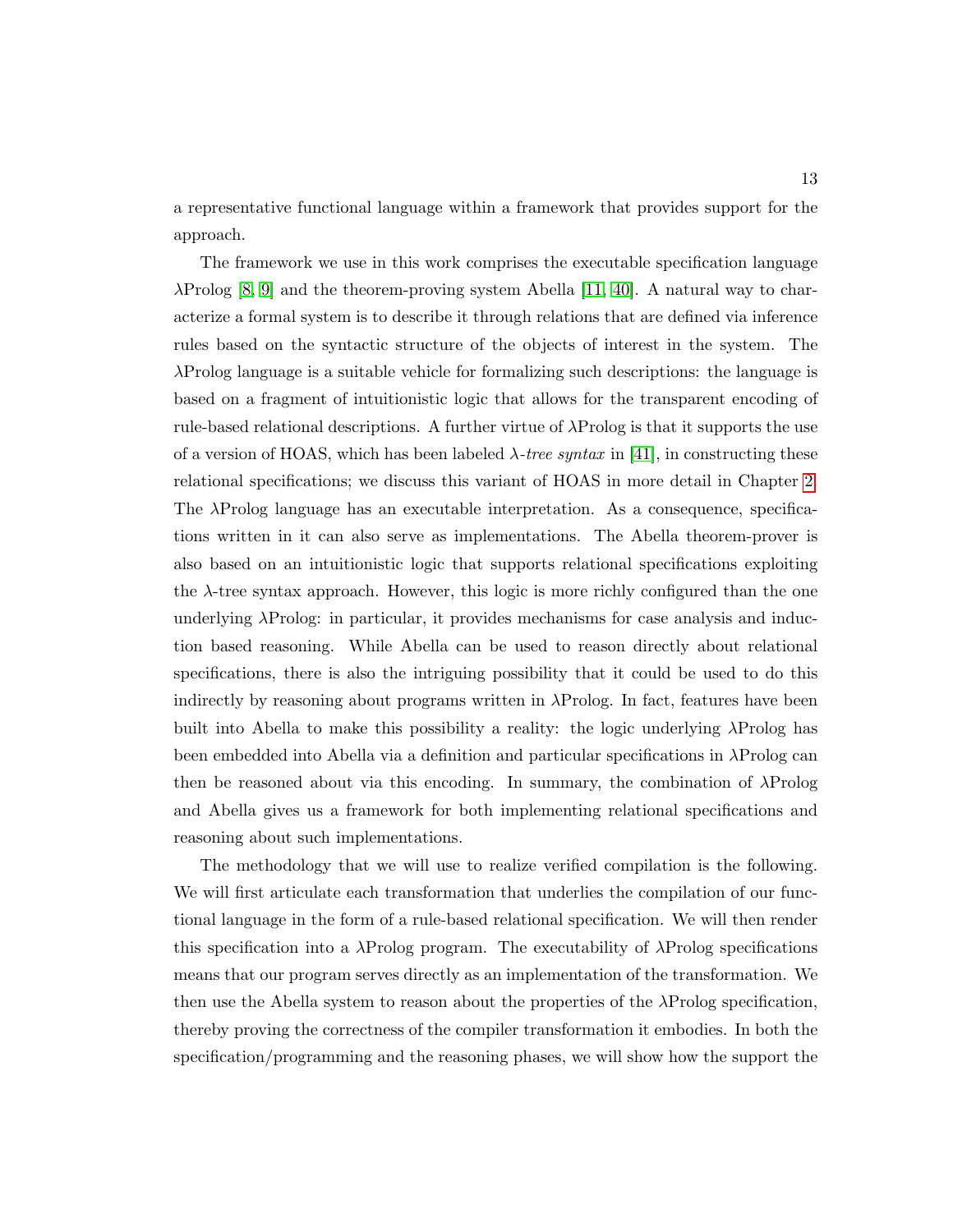framework provides for the  $\lambda$ -tree syntax approach can be used to advantage.

To keep the exposition manageable, the exercise we describe above will be applied to a functional language that is restricted but still contains all the features needed to make the results convincing. The particular language that we will treat will be a superset of the language commonly known as PCF [\[42\]](#page-252-8) that includes recursion. The sequence of transformations that we will consider will render source language programs into ones in a language similar to Cminor, which is the back-end language for the CompCert project [\[43\]](#page-252-9). There are still some transformation steps that need to be carried out in order to obtain actual machine-executable code from programs in our Cminor-like language. However, we do not investigate these steps in this thesis for two reasons. First, the verified implementation of these steps has been studied elsewhere in the literature and we do not have new ideas to add to that discussion; in particular, we do not feel that the HOAS approach holds significant benefits after code in the Cminor-like language has been produced. Second, narrowing the scope of our work in this way allows us to focus more sharply on the part of compilation that is novel to functional languages and where we believe the HOAS approach really shines.

Part of the work we describe also has the objective of enhancing the framework we use to make it more suitable for the relevant application domain. These enhancements are essentially to the Abella theorem-prover. The version of the system that we started with had limited the collection of λProlog specifications that could be reasoned about. We have removed this limitation so that the full logical structure of λProlog specifications can now be used to encode compiler transformations. The second extension incorporates polymorphism into Abella. A concrete result of this extension is that the λProlog programs about which we reason can also be polymorphic. This actually has an important practical benefit: Polymorphism allows us to share code that pertain, for example, to manipulation of generic data structures. Perhaps even more importantly, the sharing of code also allows us to prove its properties just once and to then use these properties in whichever place we eventually use the code.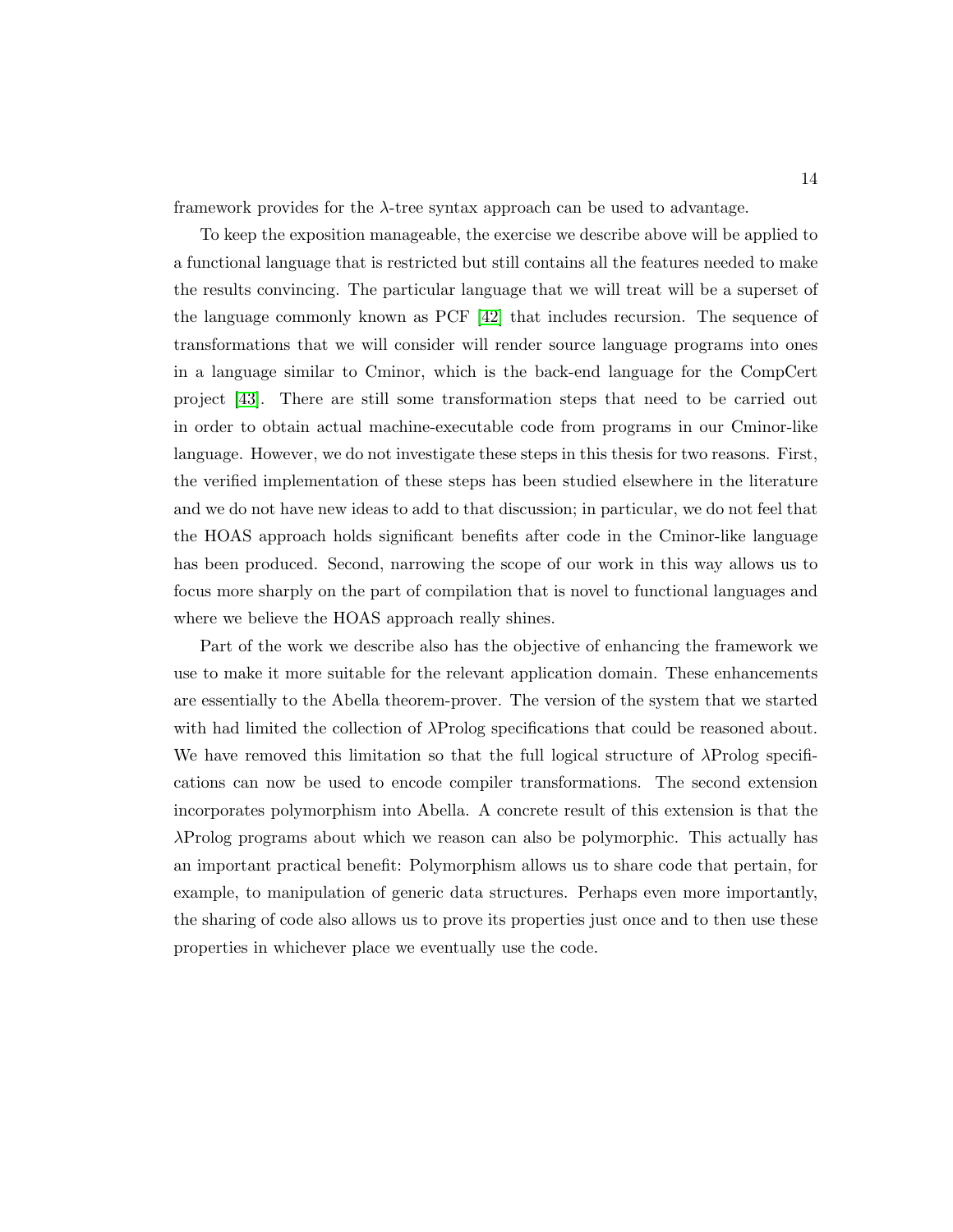#### <span id="page-29-0"></span>1.5 The Contributions of The Thesis

In summary, the work underlying this thesis contributes to the state-of-the-art in three ways:

- It leads to extensions of the Abella theorem prover that make it a more versatile tool for applications such as compiler verification. At a conceptual level, those extensions provide a means for reasoning about the full range of  $\lambda$ Prolog specifications and they lead to logically sound support for polymorphism in specifications (which also double up as implementations in the context of  $\lambda \text{Prolog}$ ) as well as in the theorems that are proved about the specifications. We have also incorporated these extensions into the implementation of the Abella system.
- It demonstrates the benefits of the HOAS approach in implementing compilers for functional languages. This goal is achieved by developing a methodology for implementing compiler transformations in λProlog that exploits and also show-cases the facilities the language possesses for supporting the HOAS approach. An auxiliary effect of this exercise is that it yields a compiler that produces intermediate code similar to that in a popular low-level language for a representative functional language that includes recursion.
- It demonstrates the benefits of the HOAS approach in verifying compilers for functional languages. To achieve this objective, it develops a methodology for verifying compiler transformations expressed in  $\lambda$ Prolog using Abella. It also applies this methodology to verify the compiler for the representative functional language developed in this work, in the process illuminating the way in which the logical structure of  $\lambda$ Prolog implementations and the HOAS techniques can conspire to simplify correctness proofs.

We note that the work in this thesis is not the first one to undertake the verification of properties related to compilation-oriented transformations using the HOAS approach. In [\[44\]](#page-252-10), Hannan and Pfenning have exploited this approach in specifying some simple transformations—such as the translation of conventional λ-terms to their de Bruijn forms—using the dependently typed  $\lambda$ -calculus LF and in verifying these specifications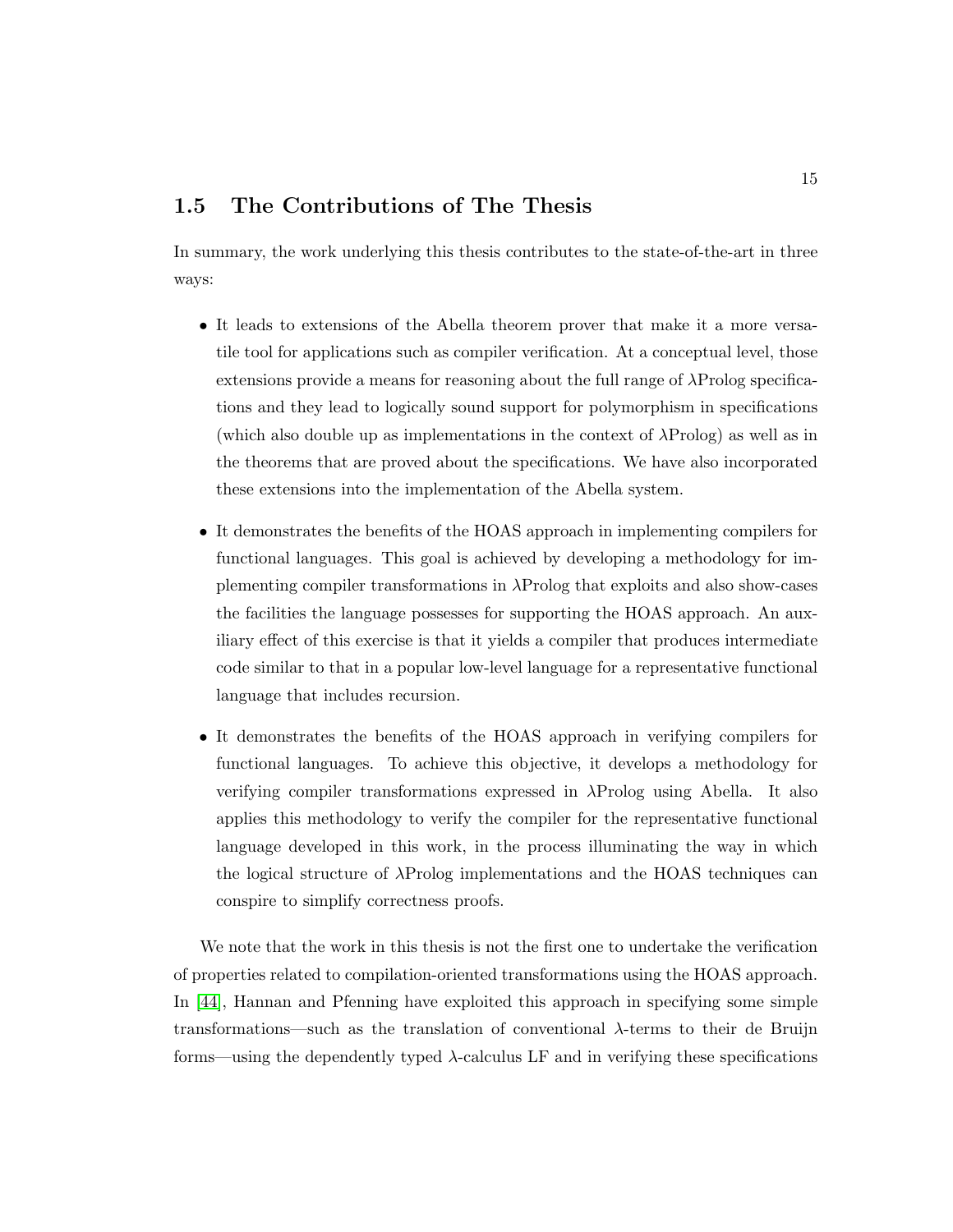using the Elf meta-language (later renamed to Twelf). In [\[45\]](#page-253-0), Tian has mechanized a CPS transformation for the simply typed λ-calculus in LF and proved its correctness in Twelf. Finally, in [\[46\]](#page-253-1), Belanger *et al.* have developed a collection of compiler transformations that includes the CPS transformation, closure conversion and code hoisting in Beluga; their specification of these transformations is such that the fact that it passes type checking ensures that types are preserved between the source and target language versions of the program. What distinguishes our work is that it is a systematic study of the implementation and verification of compilers for functional programs that examines the use of the HOAS approach in verifying deep properties such as meaning preservation. We also note that while we conduct our work in the context of a framework defined by λProlog and Abella, the ideas we develop should be applicable to compiler verification using systems like Twelf and Beluga, to the extent that these systems support reasoning principles that are strong enough to carry out the relevant tasks.

#### <span id="page-30-0"></span>1.6 An Overview of the Thesis

The rest of this thesis develops the ideas that we have discussed in this chapter. In Chapter [2,](#page-32-0) we introduce the λProlog language and the Abella theorem prover. The discussion in this chapter also brings out the  $\lambda$ -tree syntax approach and its use in simplifying both the implementation and the verification of rule-based relational specifications. We then present the two extensions to the Abella theorem prover in Chapter [3.](#page-79-0) With the enriched framework in place, we are ready to start the discussion of our verified compilation work. Chapter [4,](#page-123-0) provides an overview of this work. We begin this chapter by presenting the compilation model that we will use and the approaches to describing compilers in the rule-base and relational fashion and to verifying the correctness of compilers described in this manner. We then show how our framework can be used to formalize such implementation and verification and how the  $\lambda$ -tree syntax approach can be used to simplify these tasks. Although in this thesis we will characterize the correctness of compiler transformations using logical relations [\[47\]](#page-253-2), we discuss in Chapter [4](#page-123-0) some other notions of meaning preservation that could have been used and also how the HOAS approach can simplify the verification task in their context as well. We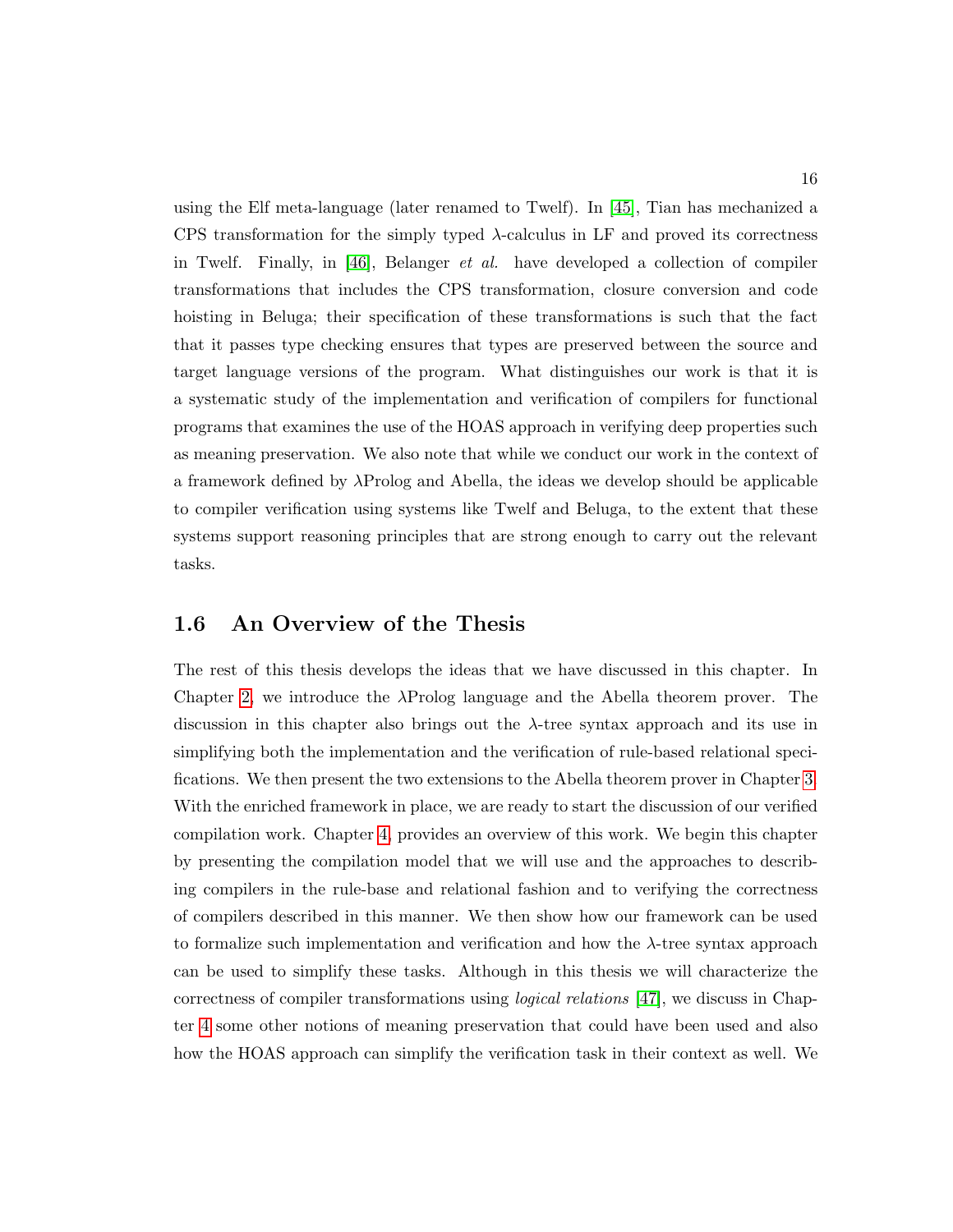conclude this chapter with an overview of the exercise that we will carry out towards demonstrating the effectiveness of our approach to verified compilation of functional languages. That is, we outline the structure of a compiler for the source language that we have chosen and we present an overview of the steps in its verified implementation. In Chapters [5,](#page-145-0) [6,](#page-181-0) [7](#page-207-0) and [8,](#page-222-0) we describe how the compiler transformations constituting this compiler are implemented and verified using our approach. We describe the related work in Chapter [9.](#page-235-0) Finally, we conclude the thesis and discuss future work in Chapter [10.](#page-243-0)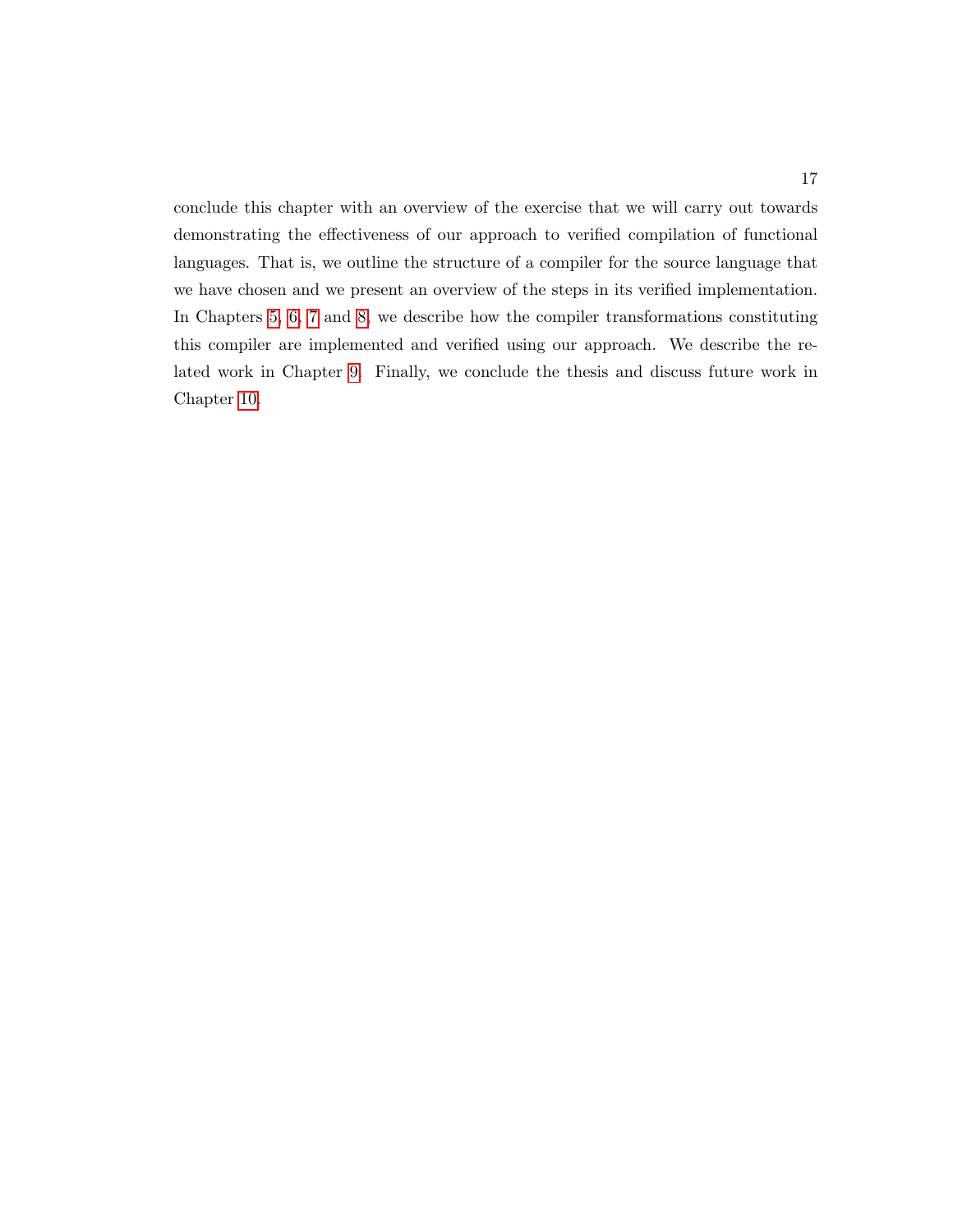## <span id="page-32-0"></span>Chapter 2

# A Framework for Verified Implementation

The formal systems that are of interest in the thesis can be naturally described via rules for deriving relations on syntactic objects. To specify and to reason about such rule-based relational specifications, we use the framework consisting of the specification language  $\lambda$ Prolog [\[8,](#page-249-1) [9\]](#page-249-2) and the theorem-proving system Abella [\[11,](#page-249-4) [40\]](#page-252-6).  $\lambda$ Prolog is a language suitable for encoding rule-based relational specifications. A characteristic of the λProlog language is that specifications written in it are executable and therefore they serve also as implementations; such specifications can, for example, be executed using the Teyjus system that implements  $\lambda \text{Prolog}$  [\[48\]](#page-253-3). Abella is an interactive theorem prover for reasoning about relational specifications. It is possible to encode derivability in  $\lambda$ Prolog as a relation in Abella. In fact, Abella builds in such an encoding of  $\lambda$ Prolog. Further, it allows us to reason about specifications written in λProlog through this encoding using what is referred to as the two-level logic approach [\[49,](#page-253-4) [50\]](#page-253-5). We will show in later chapters how this structure can be exploited to realize the goal of verified compilation: we will implement compiler transformations in λProlog and we will prove these implementations correct in Abella using the two-level logic approach. Another important feature of both λProlog and Abella is that they support a realization of the HOAS approach that has been called the  $\lambda$ -tree syntax approach [\[41\]](#page-252-7). A key part of this thesis is to show that this approach can help simplify the task of verified compilation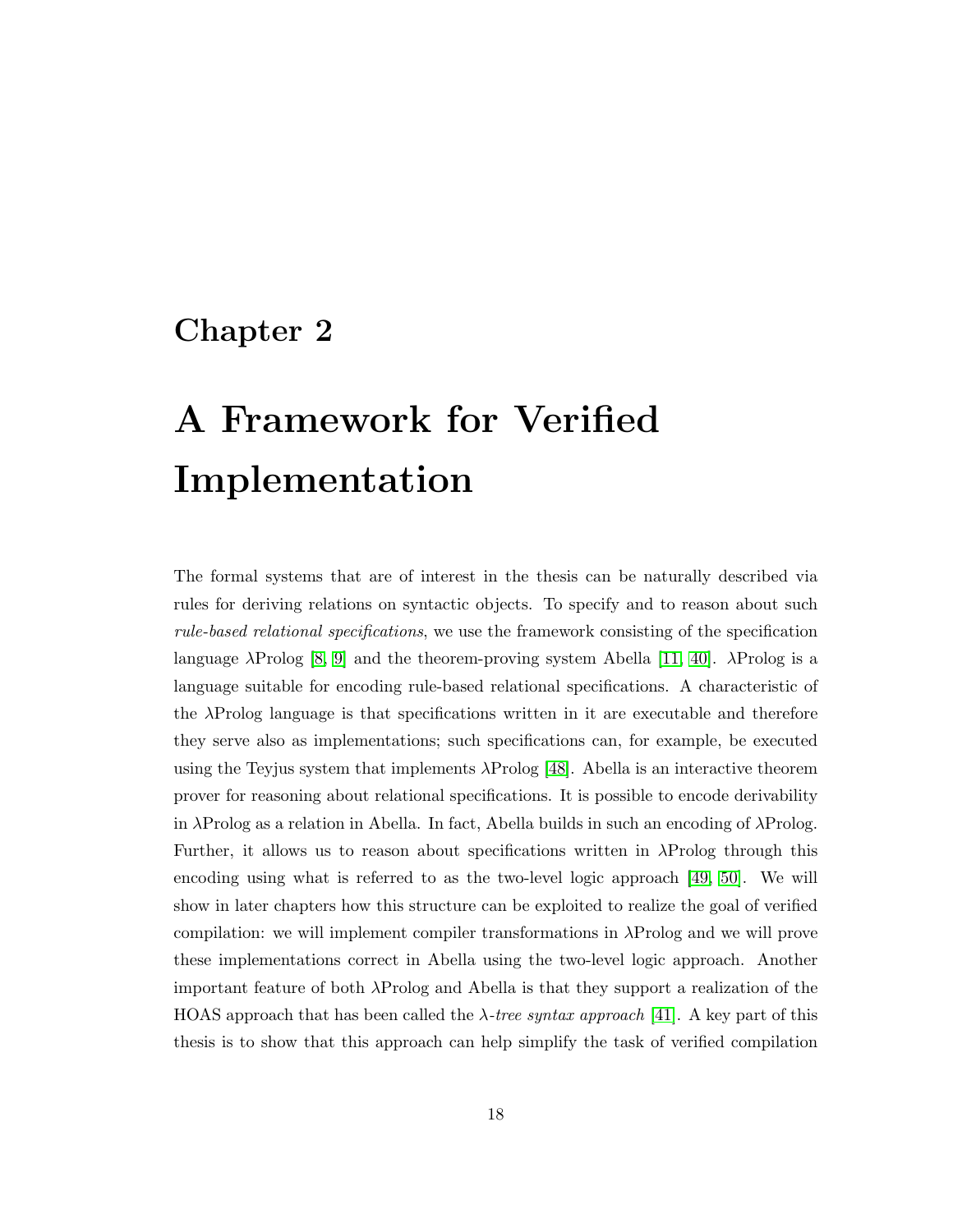for functional programs.

We devote this chapter to exposing the various aspects of the framework that we will make use of in the rest of the thesis. We start by describing λProlog and the logic it is based on and by introducing the methodology they support for implementing rule-based relational specifications in Section [2.1.](#page-33-0) We then discuss the logic underlying Abella for reasoning about relational specifications in Section [2.2.](#page-47-1) In Section [2.3,](#page-64-0) we introduce Abella and the two-level logic style of reasoning. The idea of λ-tree syntax will be implicit throughout the chapter. In the concluding section of the chapter, we discuss explicitly the benefits that can be derived in implementation and in reasoning by using  $\lambda$ -tree syntax.

#### <span id="page-33-0"></span>2.1 The Specification Language

The λProlog language is based on a fragment of a first-order intuitionistic logic known as the logic of Hereditary Harrop formulas [\[51\]](#page-253-6). We will call this logic  $HH^{\omega}$  here.  $HH^{\omega}$ is suitable for encoding rule-based description of relations: rules for deriving relations translate naturally into logical formulas that yield the desired kind of proof-theoretic behavior in the logic. The formal systems that are of interest to us usually concern objects that embody binding structure.  $HH^{\omega}$  supports the representation of such objects by using simply typed  $\lambda$ -terms, rather than the more commonly used first-order terms, as "data structures," *i.e.*, as the arguments of predicates. Further,  $HH^{\omega}$  possesses logical capabilities for manipulating these terms in a way that respects and understands the abstraction operation they contain.  $HH^{\omega}$  specifications can be given an operational interpretation and this is, in fact, what  $\lambda$ Prolog realizes as a programming language.

We expand on the remarks above in the subsections that follow. In the first subsection, we describe  $HH^{\omega}$ . We then explain the manner in which  $HH^{\omega}$  can be used to encode relational specifications. Finally, we outline how the  $\lambda$ Prolog language allows us to execute such specifications.

#### <span id="page-33-1"></span>2.1.1 The specification logic HH $\omega$

The logic  $HH^{\omega}$  is a fragment of Church's Simple Theory of Types [\[52\]](#page-253-7). The expressions in this logic are those of the simply typed  $\lambda$ -calculus or the STLC. These expressions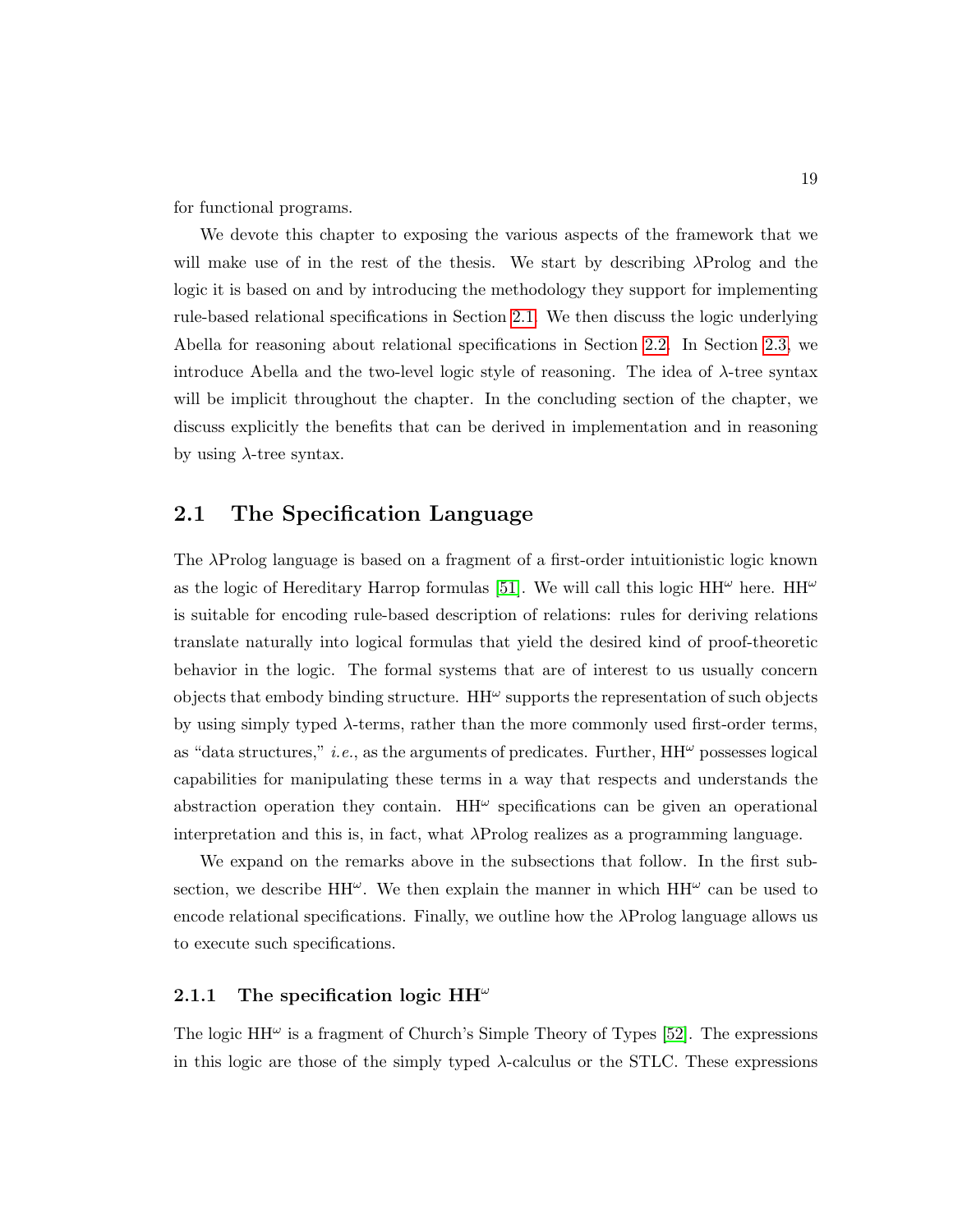are actually split into two categories: the types and the terms.

The type expressions are generated from atomic types using the function or arrow type constructor. Their syntax is given as follows, assuming that  $\tau$  stands for types and a stands for atomic types:

$$
\tau \ ::= \ a \mid (\tau \to \tau)
$$

In this thesis, we shall take the atomic types to correspond to a user-defined collection plus the distinguished type o that is used for formulas as explained below. We assume there to be at least one user-defined atomic type. We drop parentheses in writing arrow types, i.e. types of the second form, by using the convention that the arrow operator  $\rightarrow$ associates to the right. For instance,  $\tau_1 \to \tau_2 \to \tau_3$  stands for  $(\tau_1 \to (\tau_2 \to \tau_3))$ . Using this associativity convention, every type can be written in the form  $\tau_1 \to \ldots \to \tau_n \to \tau_0$ where  $\tau_0$  is an atomic type. When a type is written in this fashion,  $\tau_i$  for  $1 \leq i \leq n$  are called its *argument types* and  $\tau_0$  is called its *target type*.

In building terms, we assume a vocabulary of constants and variables where each constant and variable has a type associated with it. Terms are then specified together with their types by the following inductive rules, assuming that  $t$  stands for terms:

- A constant or a variable of type  $\tau$  is a term of type  $\tau$ .
- If t is a term of type  $\tau'$  and x is a variable of type  $\tau$ , then the expression  $(\lambda x:\tau, t)$ in is a term of type  $\tau \to \tau'$ . Such a term is referred to as an *abstraction* that has the variable x as its binder and t as its body or scope. Further, all occurrences of x in t that are not in the scope of any abstraction in t with x as its binder are considered bound by the abstraction.
- If  $t_1$  is a term of type  $\tau_1 \to \tau_2$  and  $t_2$  is a term of type  $\tau_1$ , then the expression  $(t_1 t_2)$  is a term of type of type  $\tau_2$ . Such a term is called an *application* that has  $t_1$  as its function part and  $t_2$  as its argument.

We drop parentheses in terms by assuming applications associate to the left and applications bind more tightly than abstractions. For instance,  $(t_1 t_2 t_3)$  represents  $((t_1 t_2) t_3)$ and  $(\lambda x:\tau \cdot t_1 \cdot t_2)$  represents  $(\lambda x:\tau \cdot (t_1 \cdot t_2))$ . We will often drop the type  $\tau$  in an abstraction  $(\lambda x:\tau, t)$ , abbreviating it as  $(\lambda x.t)$ , when this type is not important to our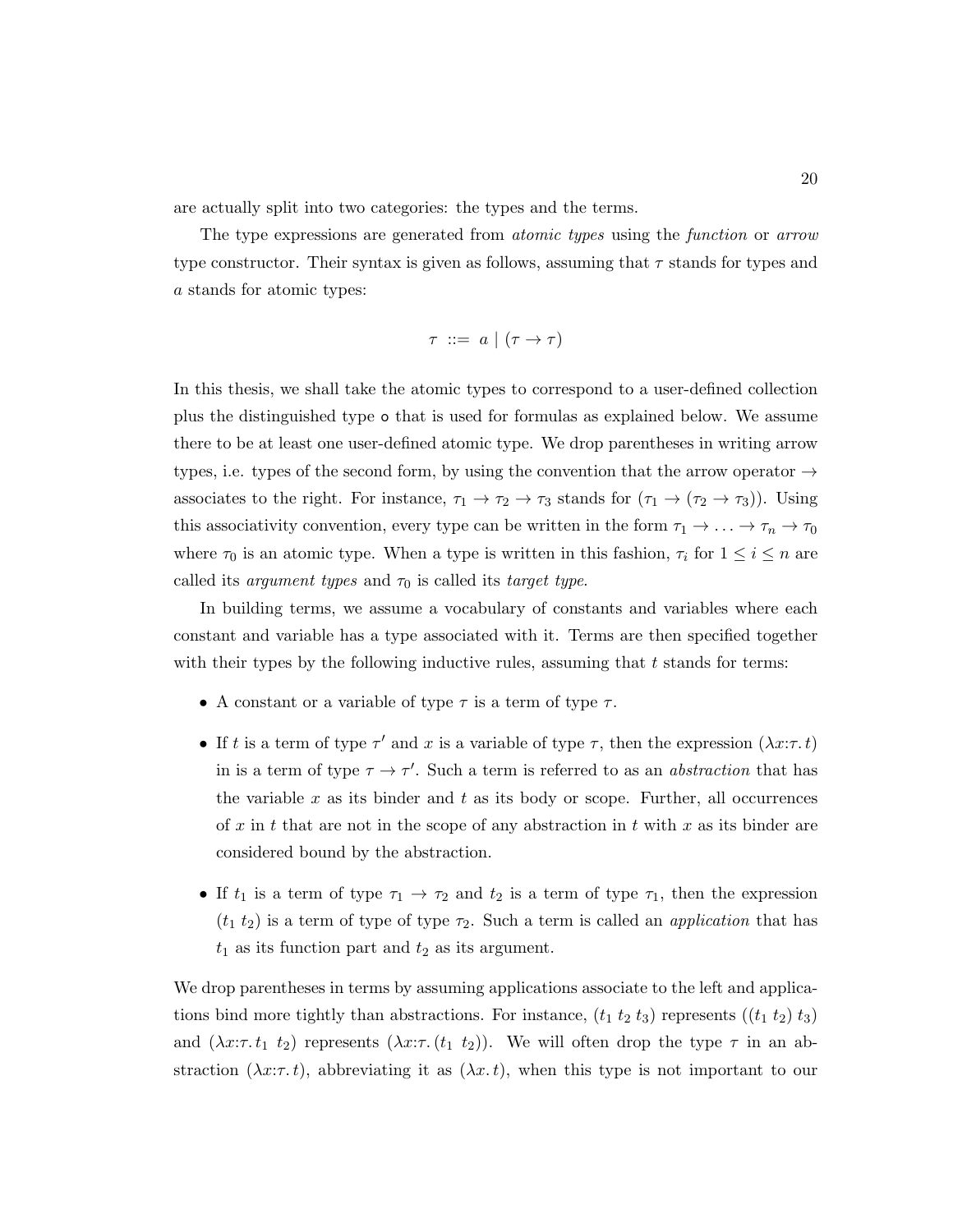understanding or can be inferred uniquely from the context. We will also need to refer below to the free variables of a term. These are the variables in the term that are not bound by any abstraction occurring in it. We will often need to indicate a variable  $x$  or a constant c together with its type  $\tau$ . We do this by by writing  $x : \tau$  or  $c : \tau$ . We will also need to talk about a term t with its type  $\tau$  in a context where the constants and free variables in  $t$  and their types are given. For this we will use the following notation

$$
\{c_1 : \tau_1, \ldots, c_m : \tau_m, x_1 : \tau'_1, \ldots, x_n : \tau'_n\} \Vdash t : \tau
$$

where  $\{c_1, \ldots, c_m\}$  and  $\{x_1, \ldots, x_n\}$  respectively contain all the constants and free variables in t.

The underlying logic assumes an equality relation between terms that is explained as follows:

- An  $\alpha$ -step allows us to rename the variables bound by abstractions. Specifically, two terms are related by an  $\alpha$ -step if the second can be obtained from the first by replacing a subterm of the form  $(\lambda x. t)$  by  $(\lambda y. t')$  where y is a variable that does not occur free in t and  $t'$  is the result of replacing the free occurrences of x in t by y. Two terms are related by  $\alpha$ -conversion if one can be obtained from the other by repeated applications of  $\alpha$ -steps.
- The β-conversion relation captures the idea of equivalence under "function evaluation." A term of the form  $((\lambda x. t_1), t_2)$  is referred to as a  $\beta$ -redex. A term u β-contracts to a term v if v can be obtained by replacing such a β-redex in u by the result of substituting  $t_2$  for the free occurrences of x in  $t_1$  provided that the free variables in  $t_2$  do not occur bound in  $t_1$ . Conversely, if v results from u by β-contraction, then u results from v by β-expansion. Finally, β-conversion is the reflexive and transitive closure of the union of the  $\beta$ -contraction,  $\beta$ -expansion and  $\alpha$ -step relations.
- The  $\eta$ -rule reflects the idea of extensional equality for functions. We refer to a term of the form  $(\lambda x. t x)$  where x does not occur free in t as an  $\eta$ -redex. A term u  $\eta$ -contracts to v if v can be obtained from u by replacing such a  $\eta$ -redex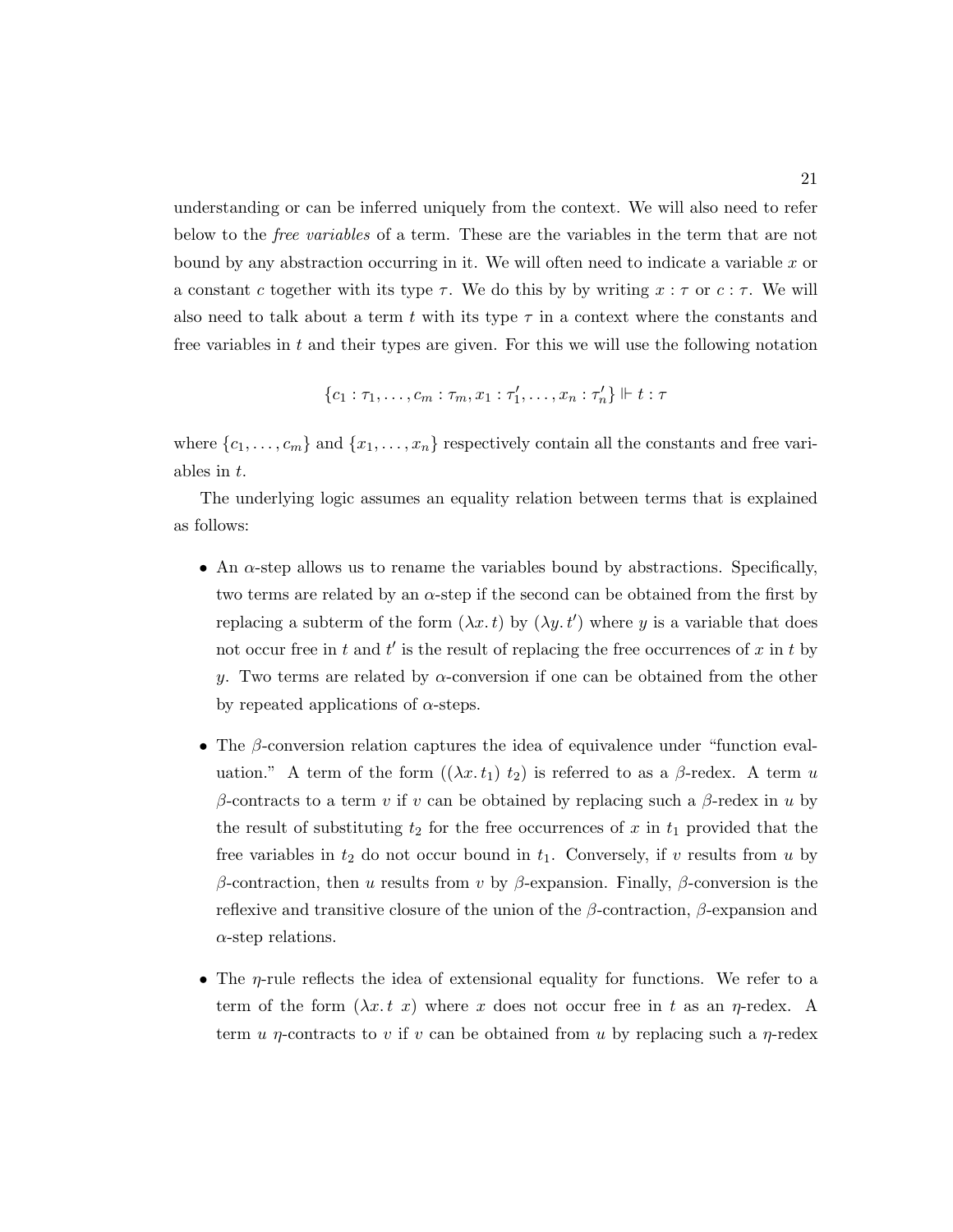$(\lambda x. t x)$  in u by t. Conversely, v  $\eta$ -expands to u if u  $\eta$ -contracts to v. Finally,  $\lambda$ conversion is the reflexive and transitive closure of the  $\beta$ -conversion,  $\eta$ -contraction and  $\eta$ -expansion relations.

Equality is given by the strongest of these relations, i.e., by  $\lambda$ -conversion. It can be seen that this is an equivalence relation, thereby meeting the basic criterion for an equality relation.

We say that a variable or constant has arity n if its type has n argument types. We also say that its occurrence in a term is *fully applied* if it is applied to as many arguments as its arity. A term is said to be in  $\beta\eta$ -long normal form if it does not contain a  $\beta$ -redex and, further, every variable or constant in it is fully applied. It is known that every term in the STLC  $\lambda$ -converts to a  $\beta\eta$ -long normal form that is unique up to  $\alpha$ -conversion. We refer to such a form as a  $\beta\eta$ -long normal form for the term. It is further known that any term in the STLC can be transformed into (one of) its  $\beta\eta$ -long normal form through a terminating process. A further point to note is that the different operations such as substitution that we consider on  $\lambda$ -terms commute with the conversion rules. This allows us to always work with the  $\beta\eta$ -long normal forms of terms, a fact that we will use implicitly in the following discussions.

We will need to consider substitutions into terms. A substitution, denoted by  $\theta$ , is a type-preserving mapping from variables to terms that is the identity at all but a finite number of variables. We write  $(t_1/x_1, \ldots, t_n/x_n)$  for the substitution that maps  $x_1, \ldots, x_n$  to  $t_1, \ldots, t_n$ , respectively and each of the remaining variables to itself. Given such a substitution, the set of variables  $\{x_1, \ldots, x_n\}$  is called its domain and each of the terms in  $t_1, \ldots, t_n$  is called the value of the mapping on the variable it corresponds to. We write  $dom(\theta)$  for the domain of  $\theta$ . Substitutions can be lifted to be mappings on terms rather than just on variables. For this lifting to be logically correct, it must be defined in such a way that it is "capture-avoiding." One way to formalize the idea to ensure this is as follows. Given a term t and a substitution  $\theta$  such that  $\theta = (t_1/x_1, \ldots, t_n/x_n)$ , the expression  $t[\theta]$  denotes the term  $((\lambda x_1 \ldots \lambda x_n, t) t_1 \ldots t_n)$ ; observe that this term is equal under  $\lambda$ -conversion to t with each variable  $x_i$  replaced by  $t_i$  with relevant renamings done within  $t$  to avoid inadvertent capture of free variables in  $t_i$ .

The composition of two substitutions  $\theta$  and  $\rho$ , denoted by  $\theta \circ \rho$ , is defined as follows:

$$
(\theta \circ \rho)(x) \quad := \quad (\theta(x))[\rho] \qquad x \in \mathit{dom}(\theta)
$$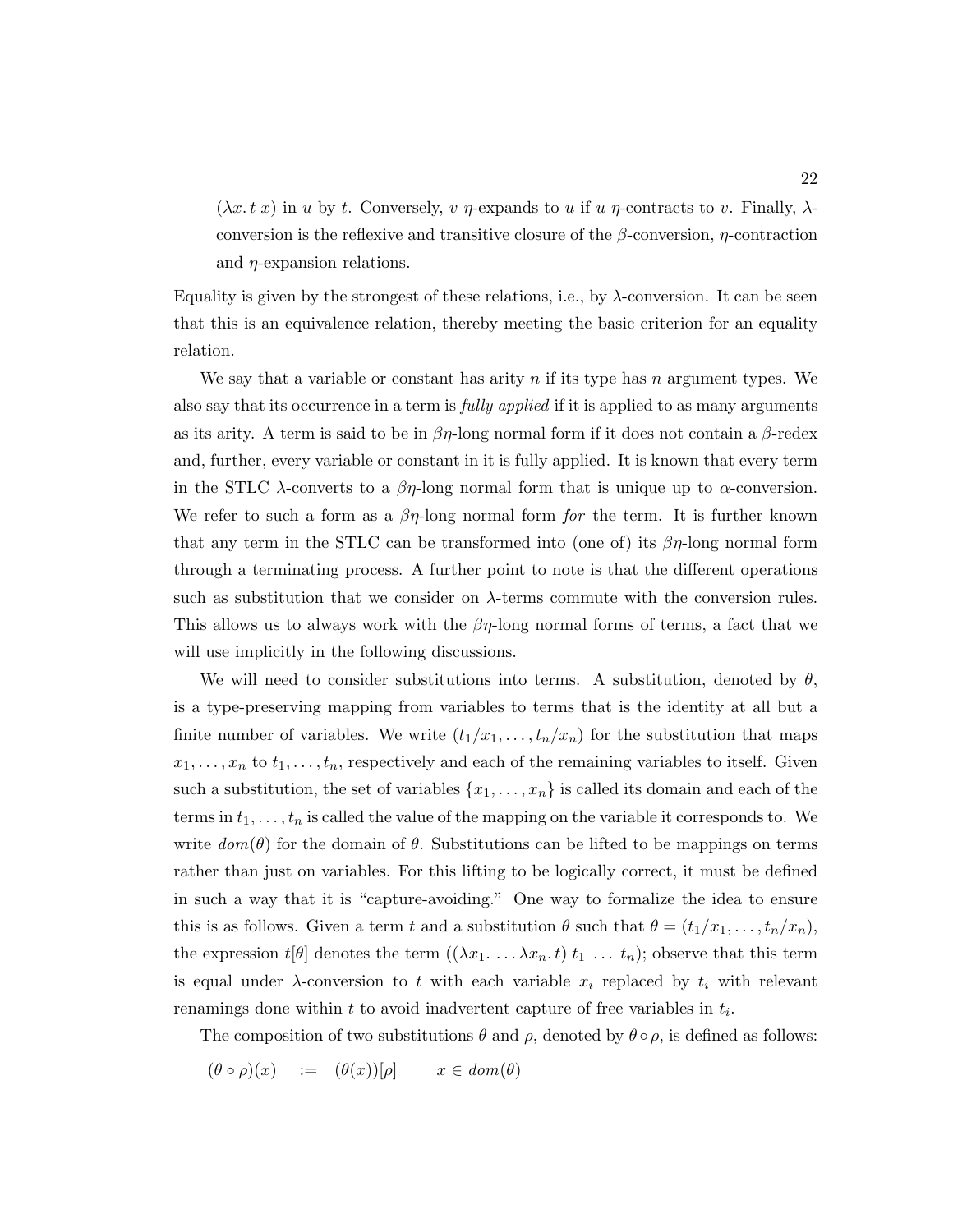$$
(\theta \circ \rho)(x) \quad := \quad \rho(x) \qquad \text{otherwise.}
$$

It is easy to check that  $t[\theta][\rho] = t[\theta \circ \rho]$  for any t. Thus, the application of a composition of substitutions to a term corresponds, as one might expect, to their composition as mappings on terms.

The definition of  $\lambda$ -terms relies on a collection of constants. In the context of  $HH^{\omega}$ , we distinguish between *logical* constants and *non-logical* constants. The set of logical constants is fixed and consists of true of type  $\circ$ , & and  $\Rightarrow$ , both of type  $\circ \rightarrow \circ \rightarrow \circ$ , and, for each type  $\tau$  that does not contain **o**,  $\Pi_{\tau}$  of type  $(\tau \to \mathsf{o}) \to \mathsf{o}$ . The constants & and ⇒, also called the logical connectives, correspond to conjunction and implication and are usually written as infix operators. The family of constants  $\Pi_{\tau}$  represents universal quantifiers: the term  $(\Pi_\tau(\lambda x:\tau,t))$  corresponds to the universal quantification of x over t. In writing this expression, we will often use the suggestive abbreviation  $\Pi_\tau x.t$  and will also drop the type annotation—i.e. we will simply write  $\Pi x.t$ —when the type can be inferred or when its knowledge is not essential to the discussion. Furthermore, we will often abbreviate the formula  $\Pi x_1 \ldots \Pi x_n.t$  to  $\Pi x_1, \ldots, x_n.t$ . Note that given any term  $\Pi_{\tau}$  t, its subterm t must have the  $\beta\eta$ -long normal form  $\lambda x. t'$  for some t'. As a result,  $\Pi_{\tau} t$  can always be represented as  $\Pi_{\tau} x.t'$  for some  $t'.$ 

The set of non-logical constants is also called a *signature*. We shall use the symbol  $\Sigma$  to denote signatures. There is a restriction on the constants allowed in a signature in  $HH^{\omega}$ : their argument types must not contain the type o. A non-logical constant whose target type is o is called a predicate symbol or predicate constant. Such constants are used to form *atomic formulas* that represent relations. Specifically, a term of the form  $(p t_1 ... t_n)$  in which p is a predicate symbol of arity n constitutes an atomic formula; we shall call p the predicate head of the atomic formula.<sup>[1](#page-37-0)</sup> We use the symbol A to denote atomic formulas.

The terms of type o, that are also called formulas, have a special status in the logic: they are the expressions to which the derivation rules pertain. The  $HH^{\omega}$  logic is determined by two particular kinds of formulas called *goal formulas*, or simply *goals*, and program clauses, or simply clauses. These formulas are denoted by the symbols G and D, respectively, and are given by the following syntax rules:

<span id="page-37-0"></span><sup>&</sup>lt;sup>1</sup>As previously mentioned, we work only with terms in  $\beta\eta$ -long normal form. Thus, we apply this and similar terminology to terms only after they have been transformed into their normal forms.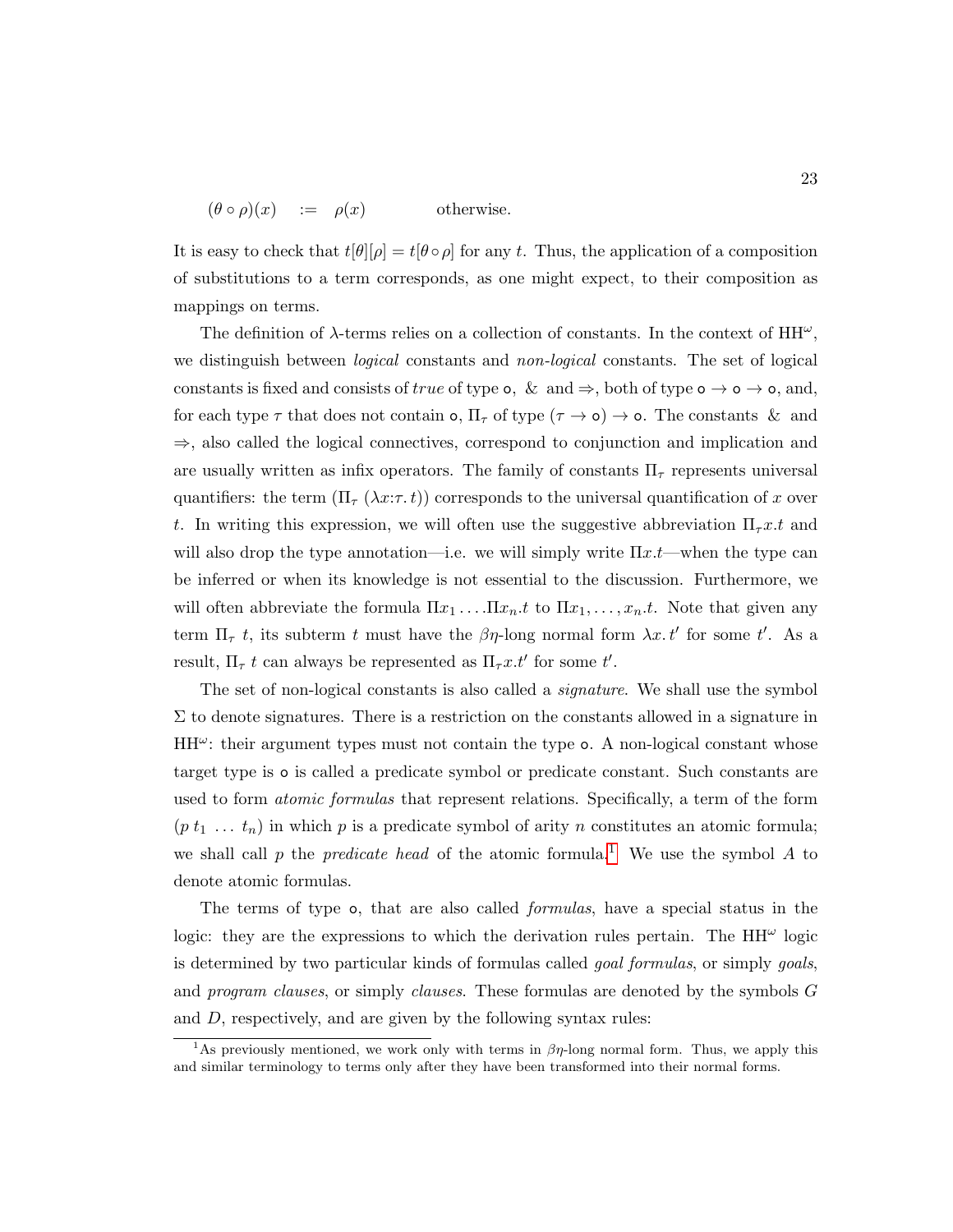$$
G \quad ::= \quad true \mid A \mid G \& G \mid D \Rightarrow G \mid \Pi_{\tau} x. G
$$

$$
D \quad ::= \quad G \Rightarrow A \mid \Pi_{\tau} x. D
$$

Goal formulas of the form  $D \Rightarrow G$  are called *hypothetical goals*. Goal formulas of the form  $\Pi_{\tau} x. G$  are called *universal goals*. Note that a program clause has the form  $\Pi_{\tau_1} x_1 \ldots \Pi_{\tau_n} x_n$  ( $G \Rightarrow A$ ). We refer to A as the head of such a clause. Further, we call G the body of the clause.

In the intended use of the  $HH^{\omega}$  logic, a collection of program clauses and a signature constitutes a specification, also called a program. A user provides these collections towards defining specific relations. The relations that are so defined are determined by the atomic formulas that are derivable from a program. We formalize the notion of derivability through a sequent calculus [\[53\]](#page-253-0). In the context of interest, a sequent has the structure

 $\Sigma; \Gamma; \Delta \vdash G$ 

where  $\Sigma$  is a signature,  $\Gamma$  is a multi-set of program clauses called the *static context* that contains user-defined program clauses,  $\Delta$  is a multi-set of program clauses called the dynamic context that contains clauses dynamically added during the derivation of the sequent, and  $G$  is a goal formula called the *goal* of the sequent that is to be shown derivable from the static and dynamic contexts. A program given by the clauses  $\Gamma$  and the signature  $\Sigma$  then specifies the relations represented by all the atomic formulas A such that the sequent  $\Sigma$ ;  $\Gamma$ ;  $\emptyset \vdash A$  is derivable. If we consider the sequents in a derivation from the perspective of how they arise in the course of searching for a proof, the dynamic context is initially empty. However, as we shall see presently, the process of constructing derivations may add clauses to this context and may also extend the signature.

The rules for deriving sequents of the form described are presented in Figure [2.1.](#page-39-0) These rules are of three kinds: the rule tR is used to finish the proof, the rules  $\land R$ ,  $\Rightarrow R$ and  $\Pi R$  are used to simplify non-atomic goals and the rule backchain applies once the goal has been reduced to atomic form. In ΠR we use  $(\Sigma, c : \tau)$  to denote  $\Sigma \cup \{c : \tau\}$  and in  $\Rightarrow$ R we write  $(\Delta, D)$  for  $\Delta \cup \{D\}$ . The rules  $\Rightarrow$ R and IIR are the ones that impart a dynamic character to sequents. In particular, the ΠR rule causes the signature to grow through the addition of a previously unused constant in the course of searching for a derivation and the  $\Rightarrow R$  rule similarly causes additions to the dynamic context. These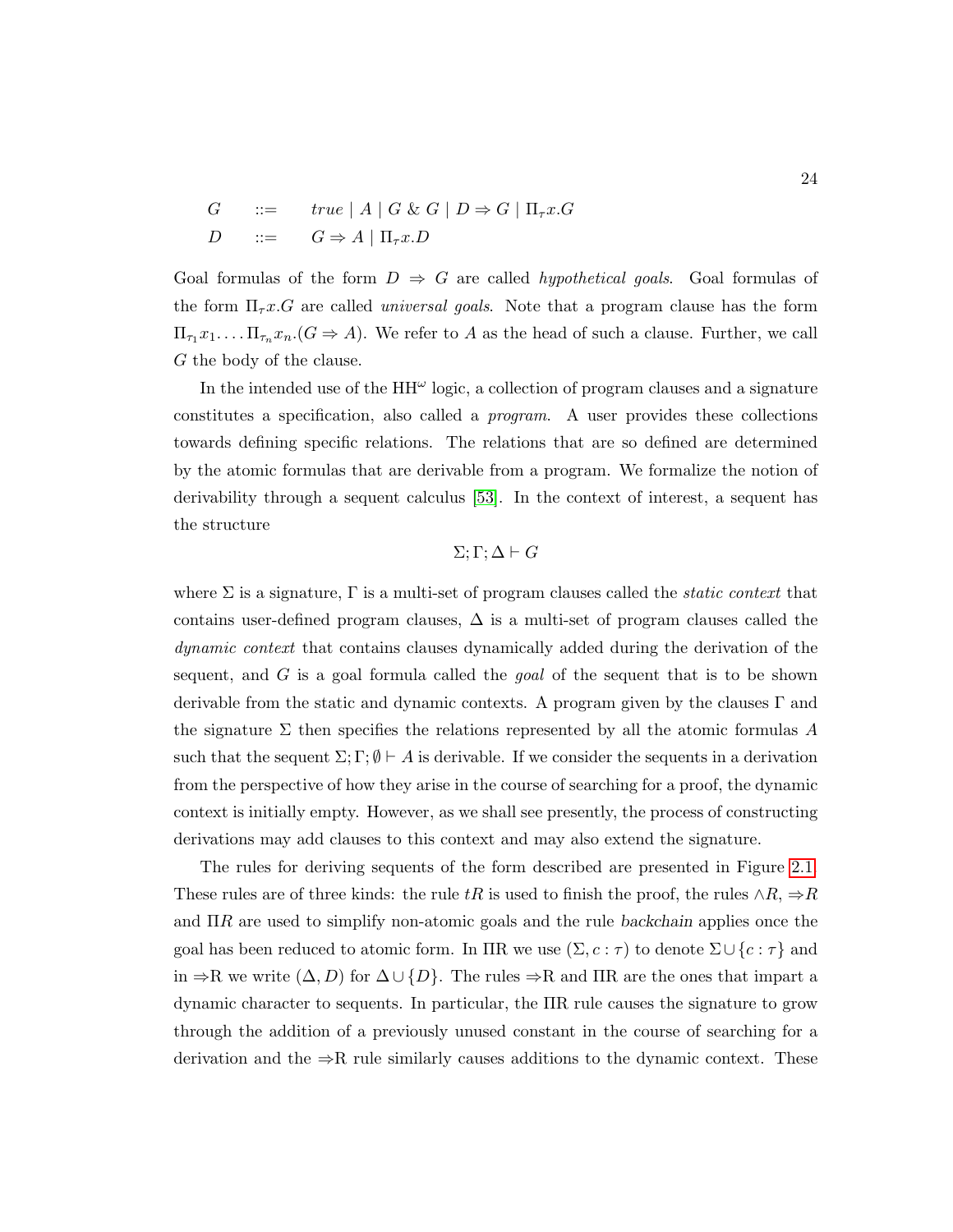two rules are crucial for specifying systems involving binding operators, as we shall see in Section [2.1.3.](#page-42-0) The backchain rule captures the following intuition for solving atomic goals: we look for a clause in the dynamic or static context whose head matches the goal we want to solve and then reduce the task to solving the relevant instance of the body of the clause.

<span id="page-39-0"></span>
$$
\frac{\Sigma; \Gamma; \Delta \vdash G_1 \quad \Sigma; \Gamma; \Delta \vdash G_2 \quad \wedge R}{\Sigma; \Gamma; \Delta \vdash G_1 \& G_2} \quad \wedge R
$$
\n
$$
\frac{\Sigma; \Gamma; \Delta, D \vdash G}{\Sigma; \Gamma; \Delta \vdash D \Rightarrow G} \Rightarrow R \qquad \frac{\Sigma, c: \tau; \Gamma; \Delta \vdash G[c/x]}{\Sigma; \Gamma; \Delta \vdash \Pi_{\tau} x.G} \Pi R
$$
\n(where  $c \notin \Sigma$ )

$$
\frac{\Pi_{\tau_1} x_1 \dots \Pi_{\tau_n} x_n . G \Rightarrow A' \in \Gamma \cup \Delta \quad \Sigma; \Gamma; \Delta \vdash G[t_1/x_1, \dots, t_n/x_n]}{\Sigma; \Gamma; \Delta \vdash A} \text{ backchain}
$$
\n(where  $\Sigma \Vdash t_i : \tau_i$  for  $1 \leq i \leq n$  and  $A'[t_1/x_1, \dots, t_n/x_n] = A$  in backchain)

## Figure 2.1: Derivation Rules of  $HH^{\omega}$

An important observation is that a derivation in  $HH^{\omega}$  is guided by the syntactic form of its goal G. If G is true then only  $tR$  is applicable. If G is not an atomic formula or true, then exactly one of the  $\Rightarrow R$ ,  $\wedge R$  and  $\Pi R$  rule is applicable. Those rules simplify the goal until it becomes atomic. At that point only backchain is applicable. The derivation continues by applying backchain which generates a subgoal. This process repeats until all subgoals are proved.

The  $\lambda$ Prolog language, which is a realization of  $HH^{\omega}$ , provides a concrete syntax in which a user can present  $HH^{\omega}$  programs. In this syntax, a multiset of clauses is written as a sequence, with each clause being terminated by a period. Further, universal quantifiers at the outermost level in a clause may be omitted by using names starting with capital letters for the occurrences of variables that they bind. Abstraction is written as an infix operator. More specifically, the term  $(\lambda x:\tau M)$  is written as  $(x:\tau M)$  in  $\lambda \text{Prolog}$ . When the type of the bound variable can be inferred uniquely from the context, this expression can also be simplified to  $(x \setminus M)$ . Conjunction in goals is denoted by a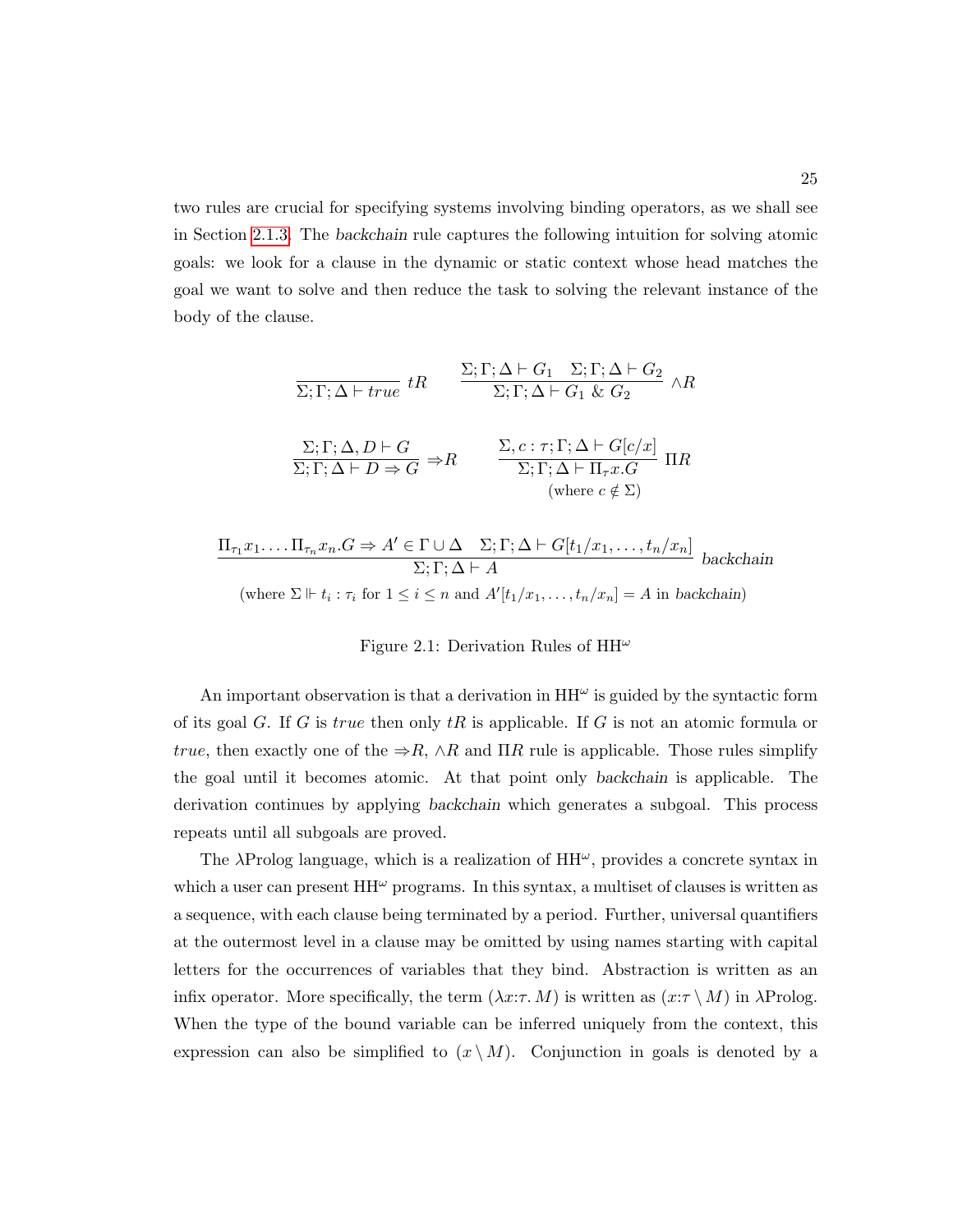comma: a goal of the form  $(G_1 \& G_2)$  is written as  $(G_1, G_2)$ . The clause  $(G \Rightarrow D)$  is written in  $\lambda$ Prolog as  $(D : G)$ . Finally, when G is true the clause  $G \Rightarrow D$  is further simplified to just D.

## 2.1.2 Encoding rule-based relational specifications

A natural way to present formal systems is to describe them via rules deriving relations on syntactic objects. As an example, we consider the rule-based descriptions of the append relation on lists of natural numbers. Let *nil* denote the empty list in our object language and let :: denote the constructor for lists such that  $x : l$  stands for a list where x is the first element of the list, called its head, and  $l$  is a list containing the rest of the elements, called its tail. If we limit our attention to lists that are constructed using nil and  $\cdots$  as the only constructors of list type, then we can define a ternary relation append given by the following rules:

$$
\frac{append\,\,nil\,\,l\,\,l\,\,l\,\,b}{append\,\,l\,\,l\,\,l\,\,p}
$$

The content of this definition is that *append*  $l_1$   $l_2$   $l_3$  holds if and only if it can be derived using these rules. It is then not difficult to see that *append*  $l_1$   $l_2$   $l_3$  holds just in the case that  $l_1$ ,  $l_2$  and  $l_3$  are lists consisting of ground elements and  $l_3$  contains the elements of  $l_1$  followed by those of  $l_2$ .

Program clauses in  $HH^{\omega}$  provide a natural way to capture rule-based specifications of relations: a relation can be represented by a predicate constant and each rule of the relation translates naturally to a program clause defining the predicate constant, with the conclusion of the rule becoming the head of the clause and the premises, if any, becoming its body.

We illustrate the above idea by considering the specification of the append relation. In encoding this specification, let us assume that we have designated the type nat to represent the type of natural numbers and list to represent the type of lists of natural numbers. Further, let us assume that we have introduced into the signature the constants  $0, 1, 2, 3, \ldots$  of type nat to represent the natural numbers and the following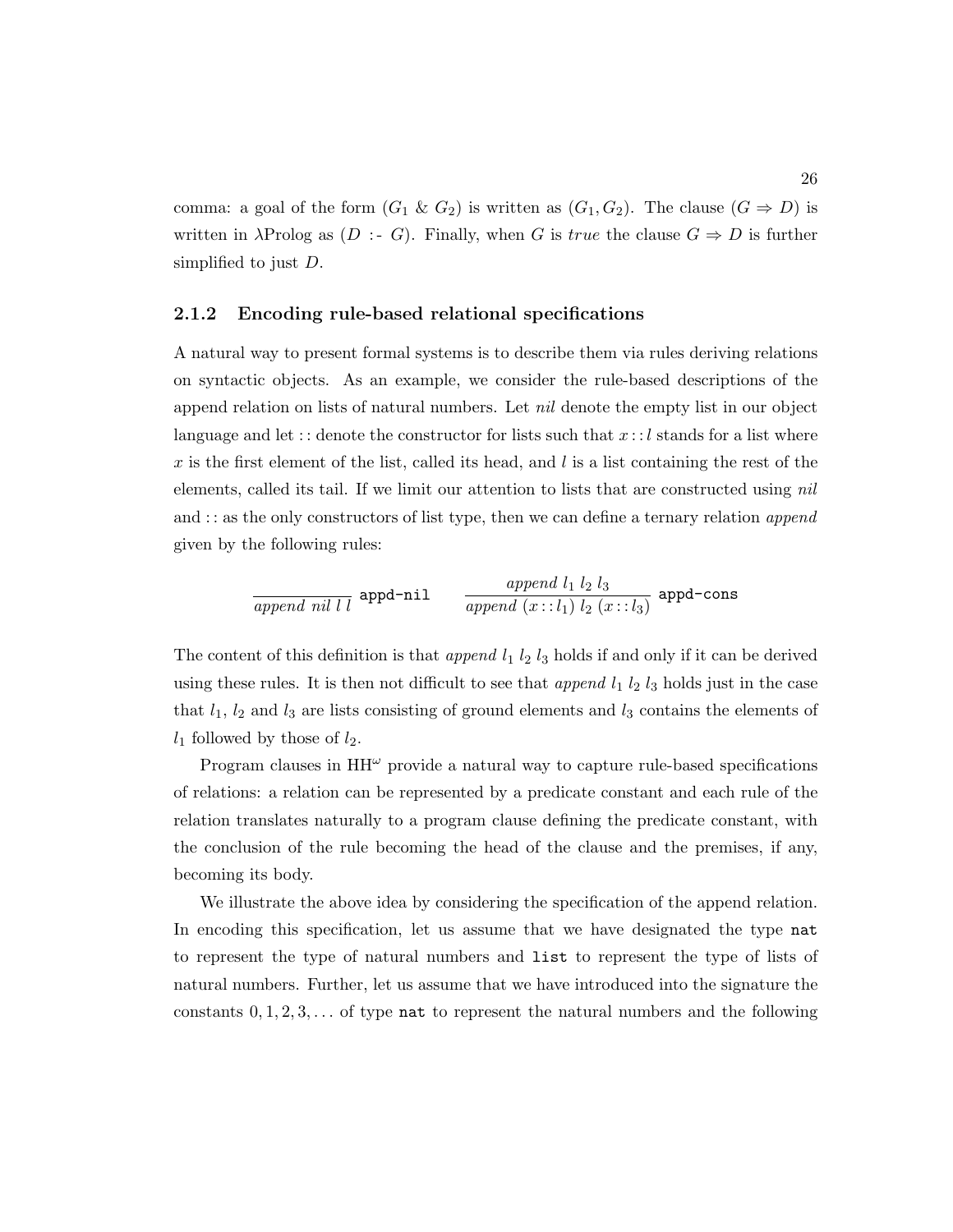constants to represent the list constructors:

$$
\mathtt{nil} : \mathtt{list} \qquad \qquad : : : \mathtt{nat} \to \mathtt{list} \to \mathtt{list}
$$

Mirroring the convention in the object language, we will write :: in infix form also in the  $\lambda$ Prolog presentation and treat it as right-associative; the  $\lambda$ Prolog language provides users a way to present such conventions at the time when they identify a signature, but the details of this process are orthogonal to the present discussion. We then use the predicate symbol

$$
\mathtt{append}:\mathtt{list}\to\mathtt{list}\to\mathtt{list}\to\mathtt{o}
$$

to represent the append relation and we encode the rules defining the relation in the following clauses where the first clause encodes the appd-nil rule and the second clause encodes the appd-cons rule:

```
append nil L L.
append (X :: L_1) L_2 (X :: L_3) :- append L_1 L_2 L_3.
```
Let  $\Gamma$  be a static context consisting of the clauses for append shown above, let  $l_1$ ,  $l_2$ and  $l_3$  be three lists, and let  $L_1, L_2$  and  $L_3$  be their encodings in  $\lambda$ Prolog. Then, showing that (append  $l_1$   $l_2$   $l_3$ ) holds given the specification of append is equivalent to showing the following sequent is derivable, where  $\Sigma$  contains the constants we have introduced for encoding lists and the append relation:

$$
\Sigma;\Gamma;\emptyset\vdash \texttt{append } L_1\ L_2\ L_3
$$

Note that the way the program clauses of append would be used in constructing derivations for this sequent has a transparent relationship to the way in which the rules specifying append would be used in establishing that the relation (append  $l_1$   $l_2$   $l_3$ ) holds: for instance, the attempt to construct a derivation would begin by matching (append  $L_1 L_2 L_3$ ) with the head of one of the clauses for append (that corresponds to the conclusions of the rules in the object-language specification) and by reducing the task to deriving the corresponding body (that corresponds to the premise of the relevant rule). In this sense, the λProlog encoding also reflects the derivation behavior of the rule based specification of the append relation.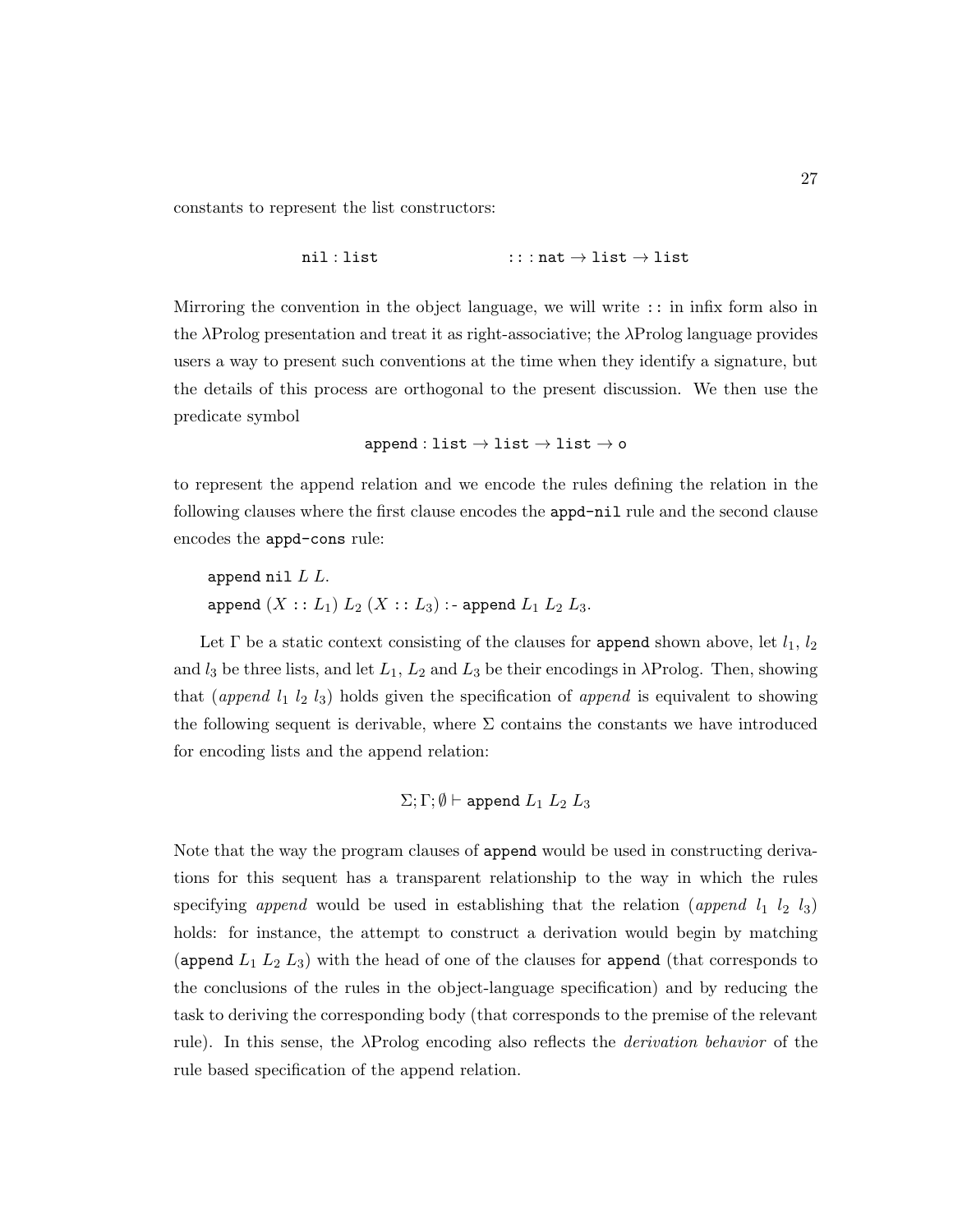#### <span id="page-42-0"></span>2.1.3 Encoding specifications over objects with binding structure

Our interest in this work is in treating specifications of formal systems such as logics, programming languages and compilers. An important characteristic of such systems is that the expressions they treat contain variable binding operators. The traditional approach to encoding such operators is to use a first-order representation and to let the user build in properties of binding through additional specifications or programs. A defining aspect of the  $\lambda$ Prolog language is that it supports a different, more abstract, approach to treating such binding operators. This language provides us with  $\lambda$ -terms, rather than just first-order terms, to represent expressions in an object language. The abstraction operator present in these terms gives us a meta-language level mechanism to capture the binding notions present in the expressions over which we want to specify and carry out computations. In addition to representing the syntax of objects, we also often need to support the ability to specify properties by recursion over their structure. The λProlog language has mechanisms that are specially geared towards realizing such recursion over binding operators. These mechanisms arise from the presence of universal and hypothetical goals in the language.

To illustrate the different mechanisms mentioned above, we consider the task of encoding the typing relation for the simply-typed  $\lambda$ -calculus. Note that we are thinking of the STLC as an object system in this example. We will take the syntax of types and terms in this object system to be given by the following rules:

$$
T \ ::= a \mid T_1 \to T_2
$$
  

$$
M ::= x \mid \lambda x : T. M \mid M_1 M_2
$$

The typing relation that we want to encode is written as

$$
\Gamma \vdash M : T
$$

where M is a term, T is a type and  $\Gamma$  is a typing context that has the form

$$
x_1: T_1, \ldots, x_n: T_n
$$

where each  $x_i$  is a distinct variable. Intuitively, such a judgment represents the fact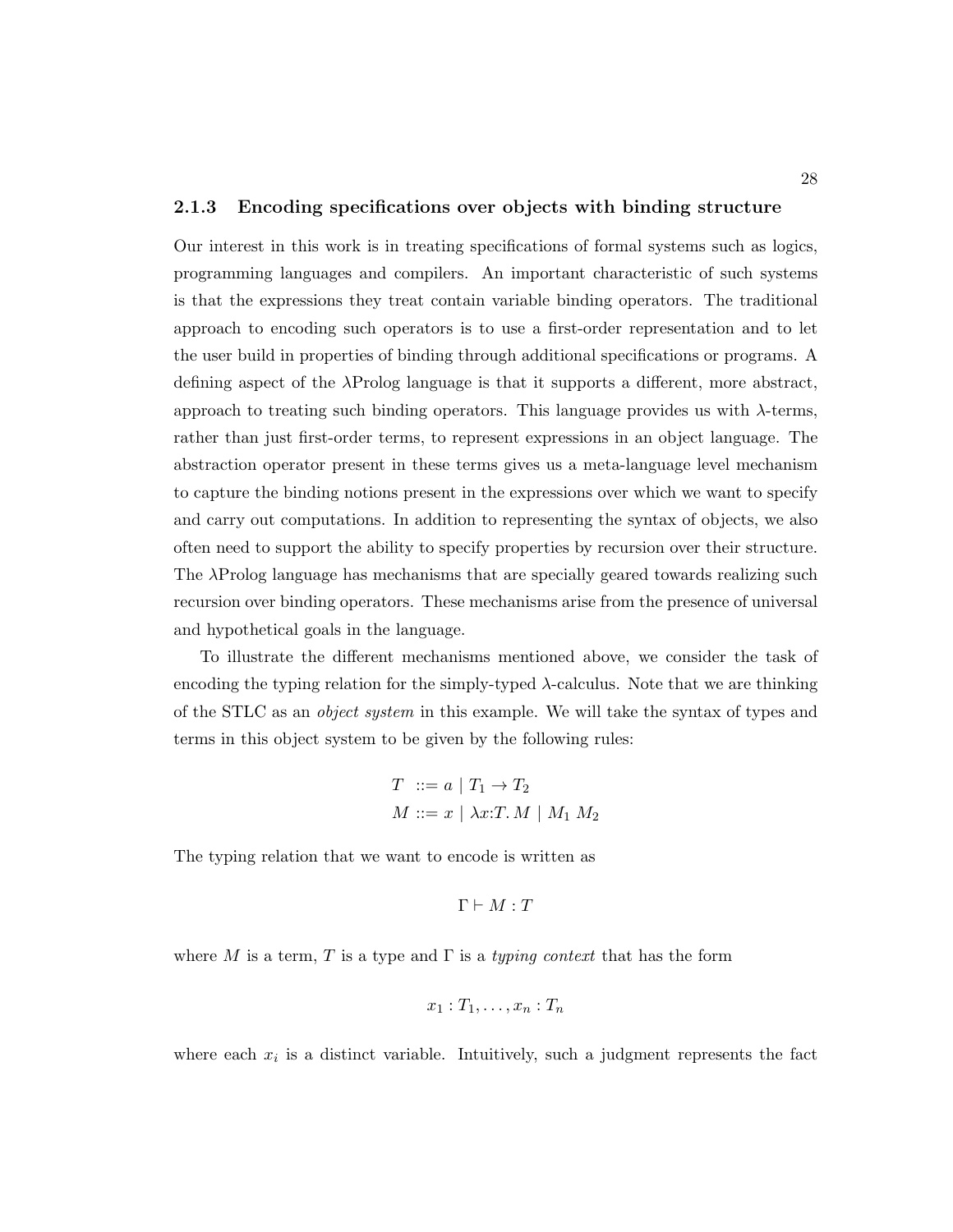that M is a well-formed term of type T, assuming that  $\Gamma$  provides the types for its free variables. The rules for deriving a judgment of this kind are the following:

$$
\frac{x: T \in \Gamma}{\Gamma \vdash x: T} \text{ t-var} \qquad \frac{\Gamma \vdash M_1: T_1 \to T_2 \quad \Gamma \vdash M_2: T_1}{\Gamma \vdash M_1 M_2: T_2} \text{ t-app}
$$
\n
$$
\frac{\Gamma, x: T_1 \vdash M: T_2}{\Gamma \vdash \lambda x: T_1. M: (T_1 \to T_2)} \text{ t-abs}
$$

where  $x$  is not already in  $\Gamma$ 

The only rule in this collection that is sensitive to binding structure is  $t$ -abs, the rule for typing abstractions. This rule asserts that the abstraction  $\lambda x : T_1.M$  has the type  $T_1 \rightarrow T_2$  in a typing context  $\Gamma$  if its body M can be given the type  $T_2$  in a typing context that extends  $\Gamma$  with the type  $T_1$  assigned to x, under the assumption, of course, that x is a variable that is not already assigned a type by  $\Gamma$ . This rule exhibits many features that are typical to rules that treat binding constructs that appear in formal objects. To encode rules such as this one, we need a mechanism for capturing recursion that is based on descending into the scope or body of the binding construct, we need to be able to enforce conditions on the variables we introduce to facilitate the recursion (in the case of  $t$ -abs, this variable, which is named x, must be fresh to Γ), and we need to be able to augment the context with assumptions about the freshly introduced variables (in the case of  $t$ -abs, x must be assumed to have type  $T_1$ ). As we shall see below, λProlog provides devices for realizing all these aspects in a logically supported way.

To encode typing in the STLC in λProlog, we first need to represent the expressions it pertains to. Towards this end, we identify the two types ty and tm. Expressions in λProlog of these types will correspond, respectively, to types and terms in the object language. We then identify the following constants for encoding types and terms:

$$
\begin{array}{ll} \texttt{a}: \texttt{ty} & \texttt{arr}: \texttt{ty} \rightarrow \texttt{ty} \rightarrow \texttt{ty} \\ \texttt{abs}: \texttt{ty} \rightarrow (\texttt{tm} \rightarrow \texttt{tm}) \rightarrow \texttt{tm} & \texttt{app}: \texttt{tm} \rightarrow \texttt{tm} \rightarrow \texttt{tm} \end{array}
$$

The only constant in this signature that requires special mention is abs. This constant is used to represent abstractions in the object language. Note that the "term" component that this constant takes is itself an abstraction in  $\lambda$ Prolog. The idea underlying this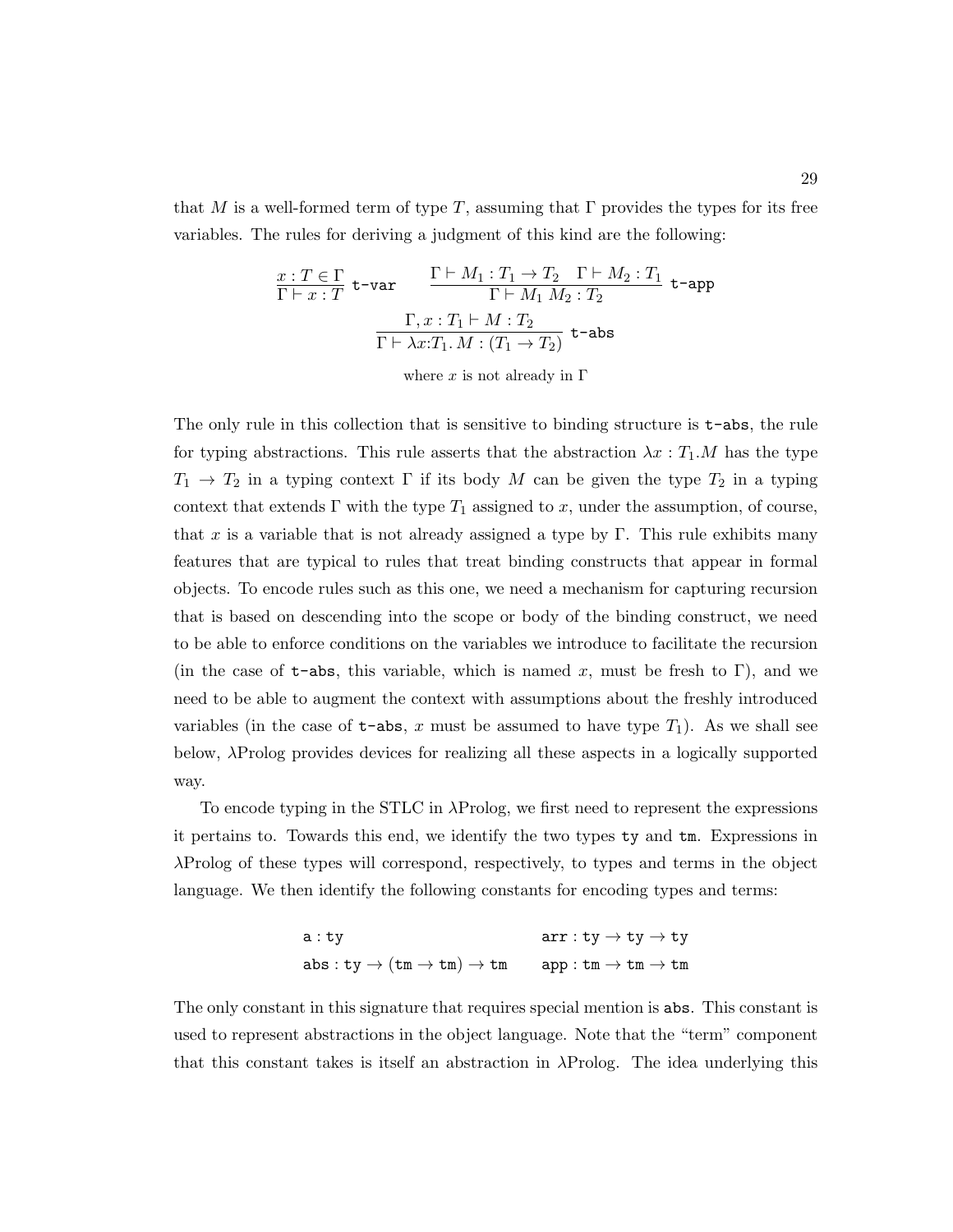representation is that we isolate the binding aspect of abstractions in the STLC and allow these to be treated through the understanding of abstraction in  $\lambda \text{Prolog}$ . As a concrete example, the STLC term  $(\lambda x : a \to a.\lambda y : a.x y)$  will be encoded by

$$
\mathtt{abs}~(\mathtt{arr}~\mathtt{a}~\mathtt{a})~(x \setminus \mathtt{abs}~\mathtt{a}~(y \setminus \mathtt{app}~x~y)).
$$

The virtue of this kind of encoding is that it allows us to use the understanding of abstraction over  $\lambda$ -terms present in  $\lambda$ Prolog to transparently realize binding related properties such as scoping, irrelevance of bound variable names and (capture-avoiding) substitution over object language expressions.

We can now proceed to encoding the typing rules for the object system. Towards this end, we first introduce the predicate symbol

$$
\texttt{of}: \texttt{tm} \rightarrow \texttt{ty} \rightarrow \texttt{o}
$$

to represent the typing relation. Note that the typing context is not treated explicitly in this representation. Instead, it will be realized implicitly via the dynamic context of the  $HH^{\omega}$  sequents we try to derive. Specifically, the typing context

$$
x_1: T_1, \ldots, x_n: T_n
$$

will be encoded by the dynamic context

of 
$$
x_1 T'_1, \ldots
$$
, of  $x_n T'_n$ 

where, for  $1 \leq i \leq n$ ,  $T'_{i}$  is the encoding of  $T_{i}$ .

The typing rules  $t$ -app and  $t$ -abs translate into the following  $HH^{\omega}$  clauses defining the of predicate:

```
of (app M_1 M_2) T_2 :- of M_1 (arr T_1 T_2), of M_2 T_1.
of (abs T_1 M) (arr T_1 T_2) :- \Pi y.of y T_1 \Rightarrow of (M y) T_2.
```
Assuming  $\Gamma$  is the static context consisting of these clauses, then showing that the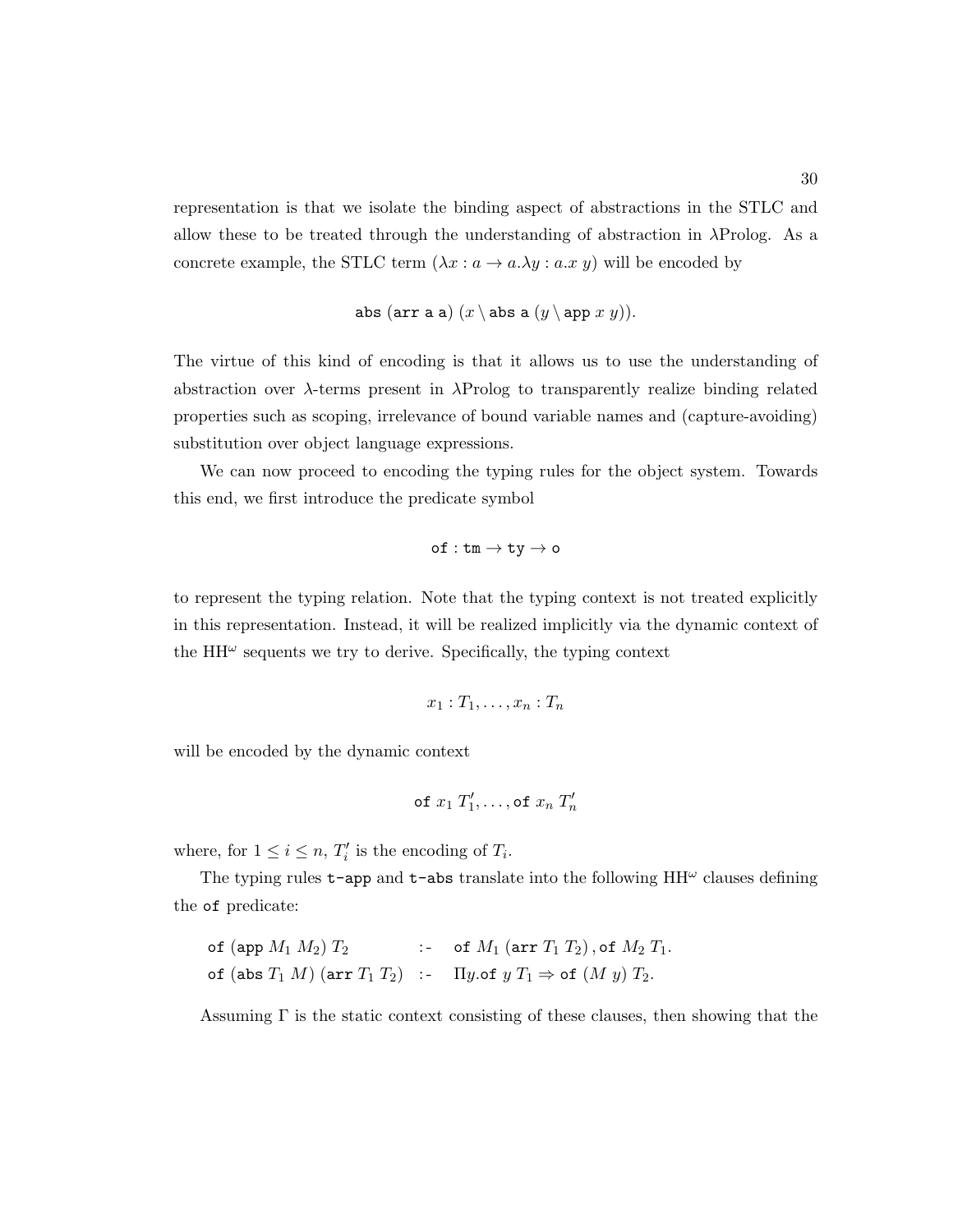relation  $\Delta \vdash M : T$  holds in the object system is equivalent to showing that the sequent

$$
\Sigma; \Gamma, [\Delta] \vdash \mathtt{of} [M] [T].
$$

is derivable in  $HH^{\omega}$ . We write  $[E]$  here to denote the encoding in  $\lambda$ Prolog of the object language expression  $E$ , which might be a typing context, a term or a type. We also assume that  $\Sigma$  contains the constants we have used to encode terms and types and all the constants we would have introduced in the course of an  $HH^{\omega}$  derivation to represent the variables that are assigned types by  $[\Delta]$  as we explain below.

It is interesting to note that the way the typing rules are used to establish  $\Delta \vdash M : T$ in the object system is transparently related to the way the sequent encoding this judgment is derived in  $HH^{\omega}$ . To see this, first observe that application of the  $t$ -var rule is mirrored in the use of the backchain and tR rules to close off a particular path in the HH<sup> $\omega$ </sup> derivation: if M is a variable x that is given the type T by the context  $\Delta$ , there there must be a formula (of x [T]) in  $[\Delta]$ . It is also easy to see that application of the  $t$ -app rule is naturally captured by an application in  $HH^{\omega}$  of backchain based on the clause that encodes  $t$ -app. Finally, the clause encoding  $t$ -abs shows how recursion over binding structure is realized by using universal and hypothetical goals and how substitution is modeled by  $\beta$ -conversion in  $\lambda$ Prolog. When [M] is (abs [t<sub>1</sub>] ( $\lambda x.$  [m])) and  $[T]$  is (arr  $[t_1]$   $[t_2]$ ) for object language expressions  $t_1$ ,  $t_2$  and m of the relevant kinds, we would have to derive a sequent which has as its goal the formula

of (abs 
$$
[t_1]
$$
 ( $\lambda x$ .  $[m]$ )) (arr  $[t_1]$   $[t_2]$ ).

The only way this sequent can be derived is by backchaining on the clause encoding t-abs. This would yield a sequent that has as its goal the formula

$$
\Pi y.\mathsf{of}\; y[t_1] \Rightarrow \mathsf{of}\; ((\lambda x.\, [m])\; y)\; [t_2].
$$

To derive this sequent in  $HH^{\omega}$ , we would have to introduce a new constant c and add the clause (of c  $[t_1]$ ) to the dynamic context before trying to derive a sequent that has as its goal the formula (of  $((\lambda x. [m]) c) [t_2]$ ). Observe here that the constant c has been introduced to represent the object language bound variable and that the "newness" of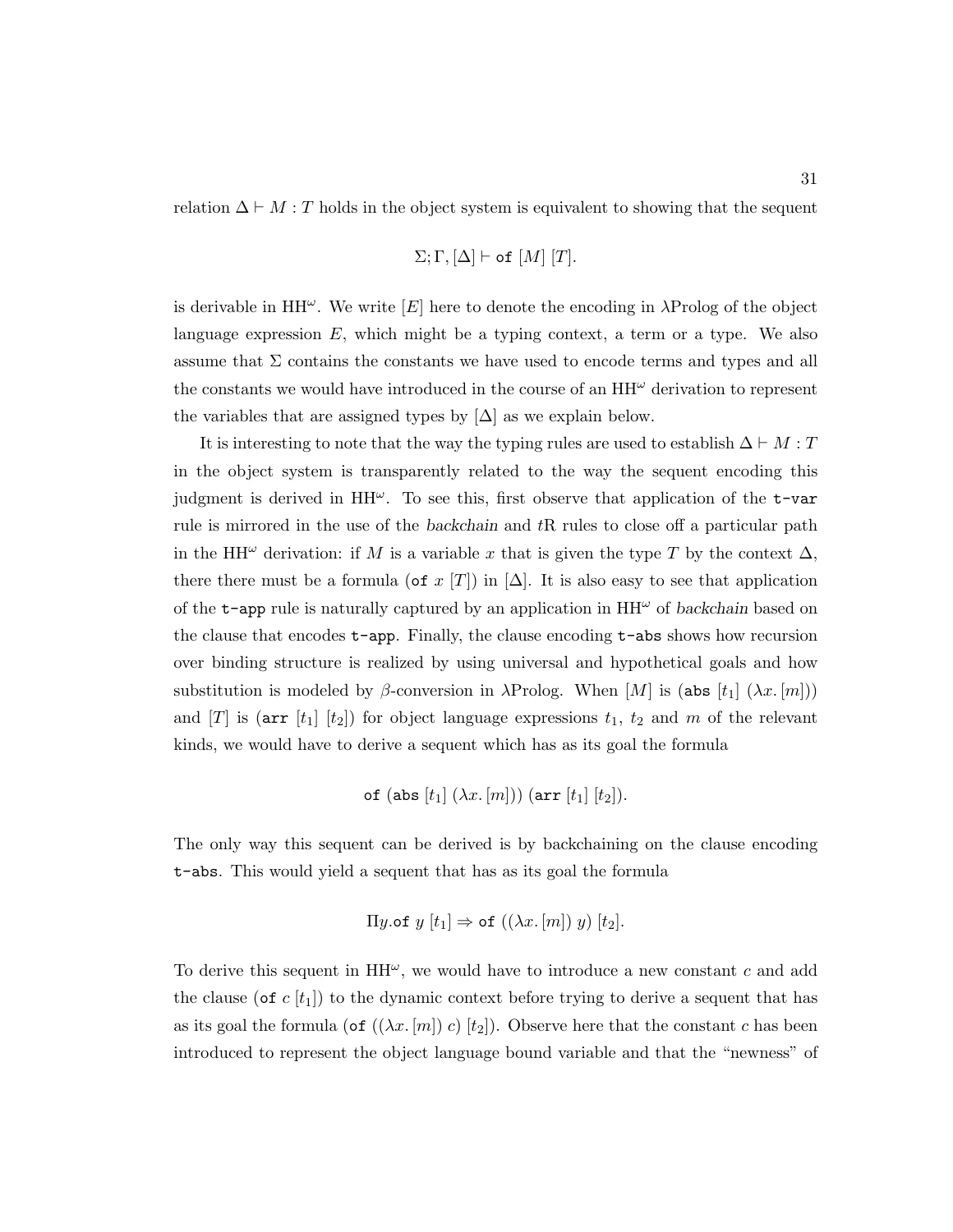c captures the freshness condition for this variable in the rule t-abs. The addition of (of c  $[t_1]$ ) to the dynamic context of the sequent encodes the extension of the typing context in the premise of the **t-abs** rule and the  $\lambda$ Prolog term  $((\lambda x. [m]) c)$  is, modulo  $\lambda$ -conversion, a representation of the object language term m in which c is used to represent the variable bound by the abstraction we have descended under. It is easy to see from all this that the sequent we are left to prove corresponds precisely to the premise of the t-abs rule.

As an example, the following is a derivation of a typing relation using the typing rules

| t-var<br>$x: a \rightarrow a, y: a \vdash x: a \rightarrow a$                             |                                              |       |  |
|-------------------------------------------------------------------------------------------|----------------------------------------------|-------|--|
|                                                                                           | $x: a \rightarrow a, y: a \vdash y: a$ t-app |       |  |
| $x: a \rightarrow a, y: a \vdash x y: a$                                                  |                                              |       |  |
| $x: a \to a \vdash (\lambda y: a. x y): a \to a$                                          | $t$ -abs                                     |       |  |
| $\emptyset \vdash (\lambda x : a \to a \ldotp \lambda y : a x y) : (a \to a) \to a \to a$ |                                              | t-abs |  |

The corresponding derivation in  $HH^{\omega}$  is as follows:

| $\Sigma'; \Gamma; \Delta' \vdash true \hspace{1mm} tR$                                                                                                                                                                                                                        | $\overline{\wedge} \xrightarrow{\text{backchain}} \frac{\overline{\Sigma'}; \Gamma; \Delta' \vdash true} tR$ |
|-------------------------------------------------------------------------------------------------------------------------------------------------------------------------------------------------------------------------------------------------------------------------------|--------------------------------------------------------------------------------------------------------------|
| $\overline{\Sigma';\Gamma;\Delta'\vdash \mathtt{of}\ x\ (\mathtt{arr}\ \mathtt{a}\ \mathtt{a})}$<br>$\Sigma, x : \text{tm}, y : \text{tm}; \Gamma; \overline{\text{of } x \text{ (arr a a)}, \text{of } y \text{ a} \vdash \text{of } (\text{app } x y) \text{ a}}$ backchain |                                                                                                              |
| $\Sigma, x : \text{tm}; \Gamma$ ; of $x$ (arr a a) $\vdash$ of (abs a $(y \setminus \text{app } x y)$ ) (arr a a)                                                                                                                                                             |                                                                                                              |
| $\Sigma ; \Gamma ; \emptyset \vdash$ of (abs (arr a a) $(x \setminus abs a(y \setminus app x y)))$ (arr (arr a a) (arr a a))                                                                                                                                                  |                                                                                                              |

Here the double line stands for the successive application of backchain on the clause encoding t-abs,  $\Pi R$  and  $\Rightarrow R$ , and  $\Sigma'$  and  $\Delta'$  are abbreviations of  $(\Sigma, x : \text{tm}, y : \text{tm})$ and (of  $x$  (arr a a), of  $y$  a), respectively. Notice how backchaining on program clauses followed by rules for simplifying the goal formula represents the application of the typing rules for non-variable terms and how the application of backchain followed by tR represents the application of the rule for typing variables. In general, it should be clear from this discussion that, under the encoding that we have used for the typing rules in the STLC, the derivations we would construct in  $HH^{\omega}$  closely follow the structure of those in the STLC.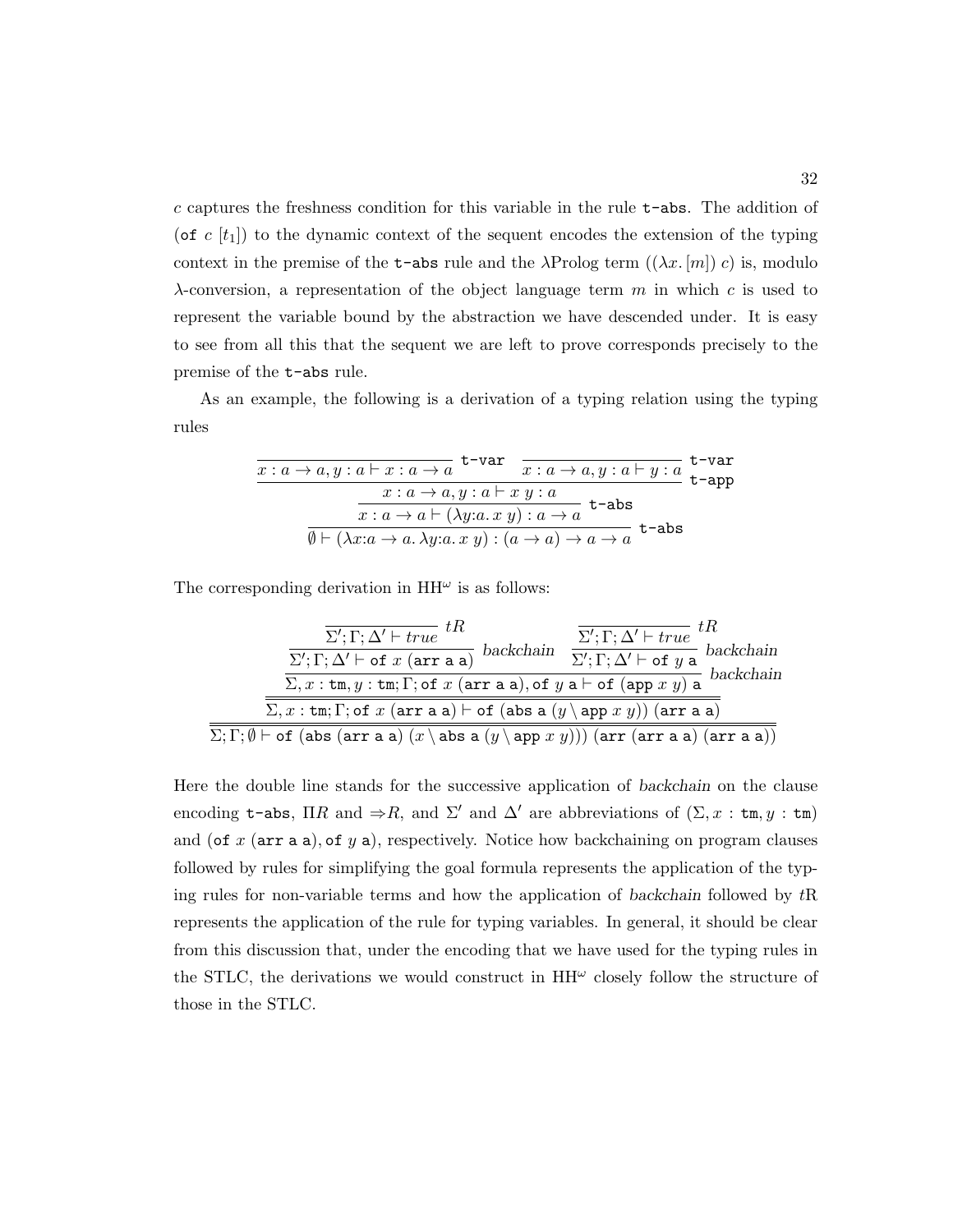## 2.1.4  $\lambda$ Prolog specifications as implementation

It should be clear from the discussion up to this point that the derivation rules for  $HH^{\omega}$  that are shown in Figure [2.1](#page-39-0) have an executable character: we proceed to find a derivation for a sequent with a complex goal formula by simplifying the formula and when we arrive at an atomic goal we look for a clause in the static or dynamic context whose head matches the goal. In the cases we have considered previously, the goals have all been closed; in this mode our objective has been limited to checking if a relation holds. However, we can think of extending this mechanism to "compute answers" by including variables in a goal that we expect the derivation mechanism to fill in with an actual expression for which the relation holds. As a concrete example, letting  $T$  be a variable of the kind just described, we might submit the following query

of (abs (arr a a) 
$$
(x \setminus abs a (y \setminus app x y)))
$$
 T

in a context where the program consists of the clauses encoding the typing rules in the STLC. The only solution to this "schematic" query is one where  $T$  is instantiated with the expression  $(\text{arr} (\text{arr} a \text{ a}) (\text{arr} a \text{ a})).$ 

The λProlog language realizes this kind of an executable interpretation. Many useful applications have been shown to exist for this kind of "logic programming" interpretation for the language [\[8\]](#page-249-0) and the Teyjus system [\[48\]](#page-253-1) has been developed to provide efficient support for such applications. We will make use of these facts in this dissertation. In particular, we will use λProlog to specify compiler transformations that we will then execute as programs to effect compilation using the Teyjus system.

# 2.2 A Logic of Fixed-Point Definitions

The logic  $HH^{\omega}$  allows us to encode rule-based relational specifications in such a way that we can reason about what should hold in their context. Thus, using the formalization of typing for the STLC, we could show that the term  $(\lambda x:a \rightarrow a \cdot \lambda y:a \cdot x \cdot y)$  has the type  $(a \to a) \to a \to a$ . However, HH<sup> $\omega$ </sup> does not provide a means for capturing the fact that these encodings are complete in the sense that if a relation is not derivable from a program then it does not in fact hold. Rule-based specifications are usually intended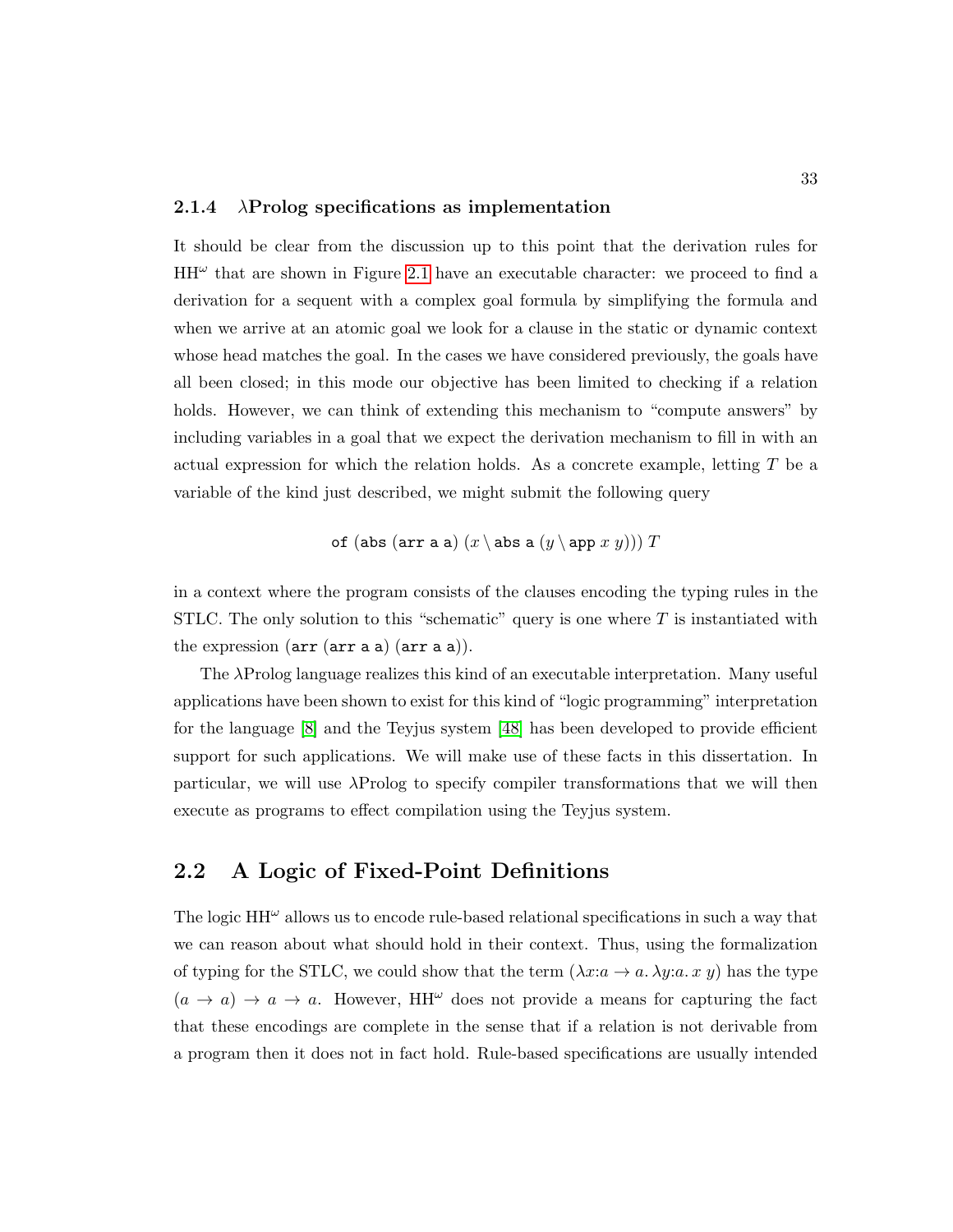to be interpreted in this way. For example, based on the specification of typing for the STLC, we might want to conclude that every term in it has a unique type. Implicit to proving this is the fact that a typing judgment of the form

$$
\emptyset \vdash (\lambda x : a \to a. \lambda y : a. x y) : T
$$

is *not* derivable for any type T other than  $(a \to a) \to a \to a$ .

The logic  $\mathcal G$  has been designed to provide the kind of complete characterization of relational specifications that is discussed above. This logic is the end-point of a sequence of developments that started with work by McDowell and Miller about two decades ago [\[54,](#page-253-2) [55,](#page-253-3) [56,](#page-254-0) [57\]](#page-254-1). A defining characteristic of  $\mathcal G$  is that it interprets atomic predicates as fixed-point definitions. These fixed-point definitions provide a means not only for showing that a relation holds, but also for *analyzing* why it holds. More specifically, they allow us to carry out reasoning based on case analysis that occurs often in proving properties of formal systems. Another important feature of  $\mathcal G$  is a generic quantifier  $\nabla$  (pronounced as "nabla") that, amongst other things, requires us to provide a proof for the formula that it scopes over that is independent of the instance chosen for the quantified variable [\[56\]](#page-254-0). Coupled with fixed-point definitions, this quantifier enables us to use case analysis arguments over binding structure that is necessary in many tasks of reasoning about formal systems. Definitions of atomic predicates can also be given a *least* fixed-point interpretation, leading to the ability to reason about these predicates in an inductive fashion. These different capabilities give  $\mathcal G$  the ability to encode many different forms of arguments that we might want to carry out over relational specifications.

In the rest of this section, we expose the features of  $\mathcal G$  that are alluded to above. Our presentation is intended only to make our use of the logic in explaining and constructing proofs in Abella understandable. A reader interested in a more complete description of  $\mathcal G$  may consult [\[54\]](#page-253-2).

## 2.2.1 The syntax of  $\mathcal G$

The logic  $\mathcal G$  is also based on an intuitionistic version of Church's Simple Theory of Types. The expressions of  $\mathcal G$  are similar to that of  $HH^\omega$ , *i.e.*, the STLC terms. One difference is that o is replaced by prop as the type of formulas. Another difference is that different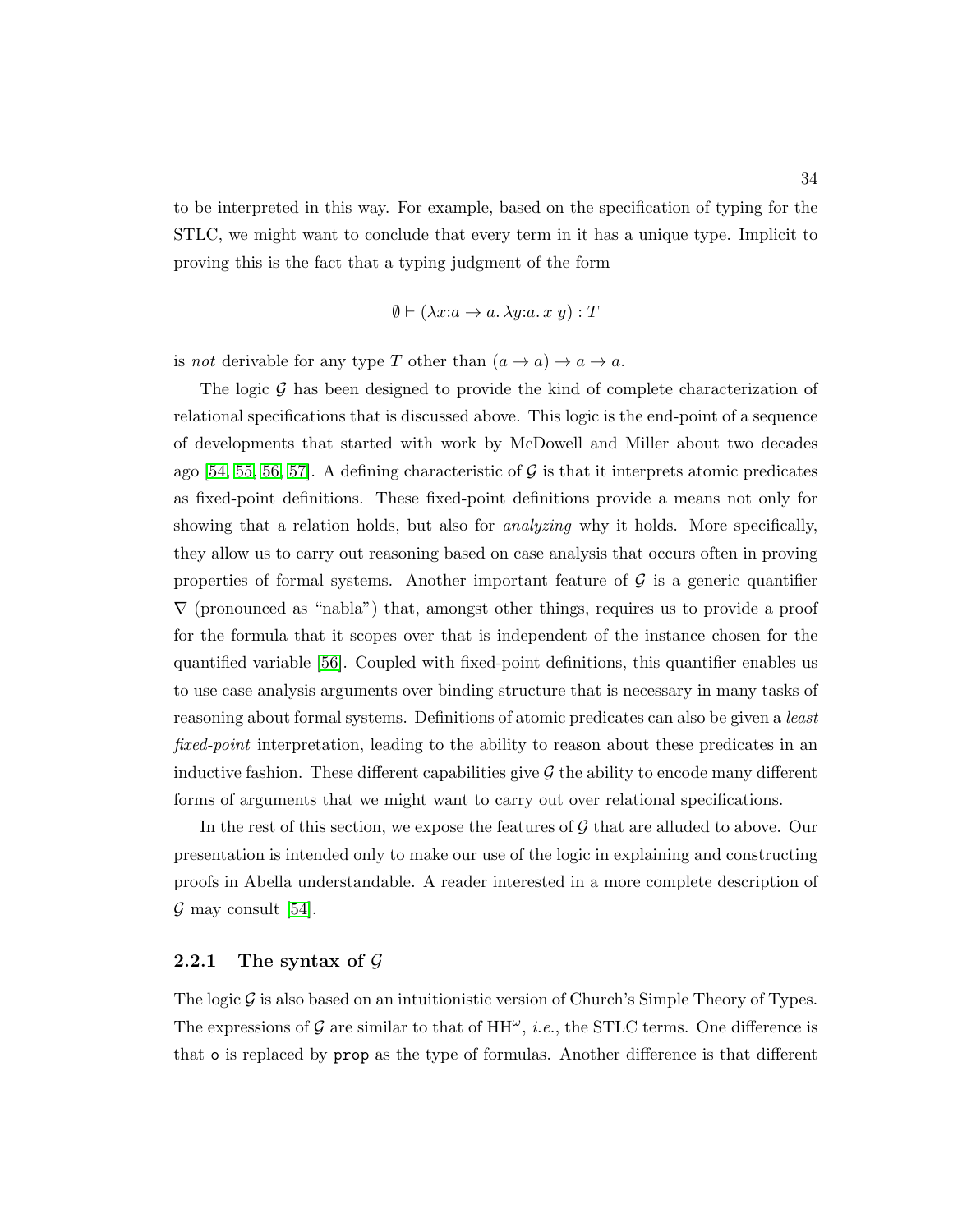names are used for the logical constants and the set of these constants is also larger. In particular, the logical constants of G consist of  $\top, \bot$ : prop that represent true and false,  $\wedge, \vee, \supset$ : prop  $\rightarrow$  prop  $\rightarrow$  prop that represent conjunction, disjunction and implication, and, for each type  $\tau$  not containing prop, the constants  $\forall_{\tau}$ ,  $\exists_{\tau}$ : ( $\tau \to \text{prop}$ )  $\to \text{prop}$ that correspond to (the family of) universal and existential quantifiers. Following the style of HH $\omega$ , we write  $\wedge$ ,  $\vee$  and  $\supset$  as infix operators. Similarly, we abbreviate the expressions  $(\forall_{\tau} (\lambda x:\tau,B))$  and  $(\exists_{\tau} (\lambda x:\tau,B))$  by  $(\forall_{\tau} x.B)$  and  $(\exists_{\tau} x.B)$ . We also drop the type annotations in abstractions and quantified formulas when they are irrelevant to the discussion or can be inferred uniquely. Furthermore, we will often abbreviate the formula  $\forall x_1 \ldots \forall x_n.t \ (\exists x_1 \ldots \exists x_n.t)$  to  $\forall x_1, \ldots, x_n.t \ (\exists x_1, \ldots, x_n.t)$  or  $\forall \vec{x}.t \ (\exists \vec{x}.t)$ where  $\vec{x}$  represents the sequence of variables  $x_1, \ldots, x_n$ .

#### <span id="page-49-0"></span>2.2.2 The generic quantifier  $\nabla$

Universal quantification in G has an extensional reading. That is, to prove  $\forall x.B$  in G we have to prove  $B[t/x]$  for each possible term t but these proofs could be different ones for different values of  $t$ . However, when describing specifications containing binding constructs, it is often desirable to interpret a statement such as " $B(x)$  holds for x" as  $B(t)$  holds for every t for the same *structural* reasons that are independent of the choice of t.

To provide a means for capturing this alternative style of reasoning,  $\mathcal G$  includes a special generic quantifier [\[56\]](#page-254-0). Specifically, it includes a constant  $\nabla_{\tau} : (\tau \to \text{prop}) \to$ prop for every type  $\tau$  that does not contain prop. As with other quantifiers,  $\nabla_{\tau} x.B$ abbreviates  $\nabla_{\tau}(\lambda x:\tau,B)$ . The indexing type  $\tau$  is omitted if its identity is not relevant to the discussion or can be inferred uniquely from the context. The logical meaning of the formula  $\nabla_{\tau} x . B$  can be understood as follows: to construct a proof for it, we pick a new constant of type  $\tau$  that does not appear in B and then prove the formula that results from instantiating x in B with this constant. The constants that are to be used in this way are called *nominal constants*. The treatment of  $\nabla_{\tau} x.F$  as an assumption is similar: we get to use  $F$  with x replaced by a fresh nominal constant as an assumption instead. An important property of the  $\nabla$  quantifier is that each quantifier over the same formula refers to a *distinct* constant. Thus,  $(\nabla x.\nabla y.x = y \supset \bot)$  is a theorem of G. This property carries over to nominal constants: two distinct nominal constants in a given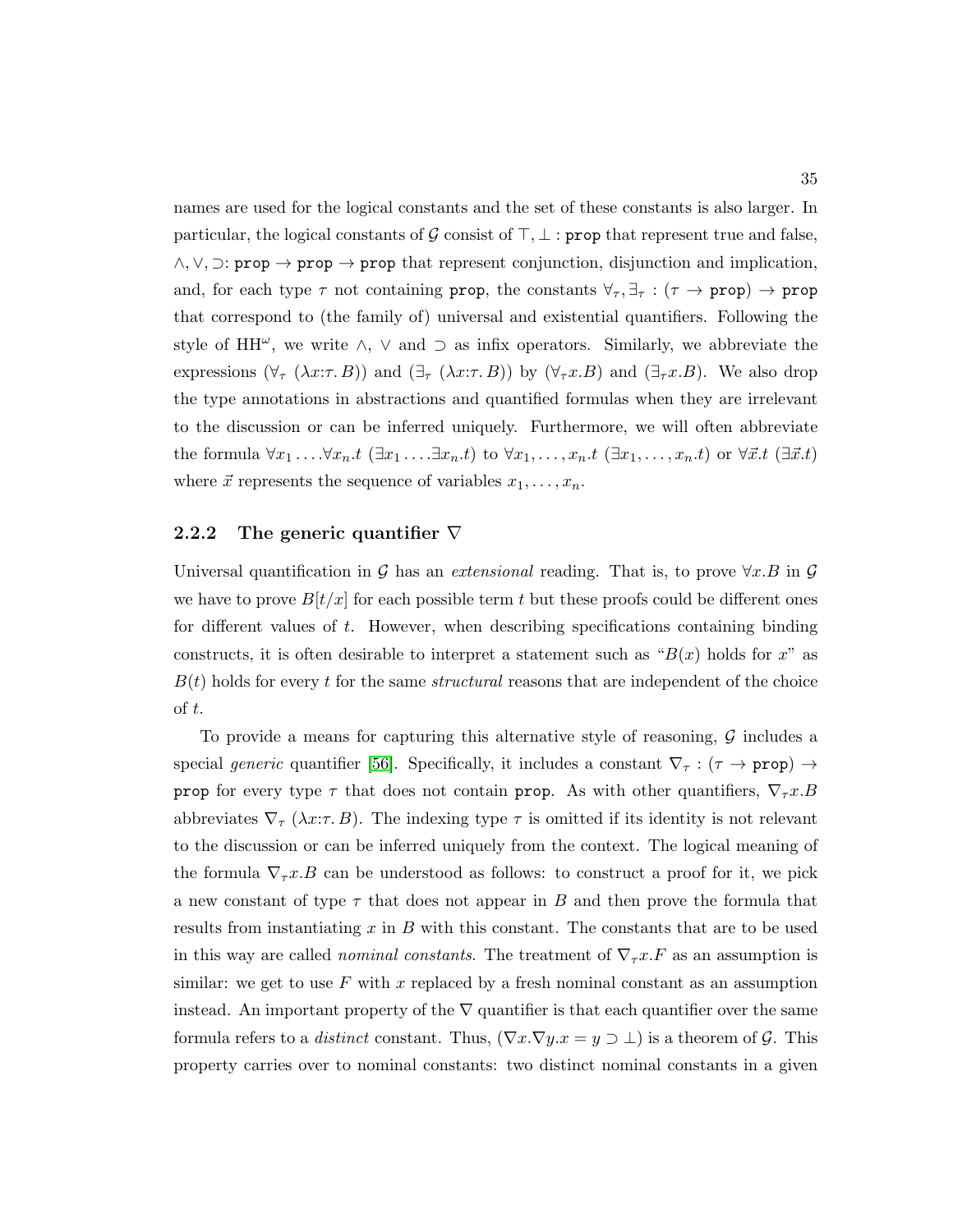formula are treated as being different and, thus, the formula  $(a_1 = a_2 \supset \bot)$  where  $a_1$ and  $a_2$  are two different nominal constants is a theorem. Another important property of nominal constants is that their names have significance only in distinguishing between different nominal constants in a single formula. For example, given the predicate symbol p and distinct nominal constants  $a_1, a_2, a_3$ , and  $a_4$ , the formula  $(p a_1 a_2)$  is considered to be logically equivalent to  $(p \ a_3 \ a_4)$ .

### 2.2.3 Formalizing provability in  $\mathcal G$

The approach to treating  $\nabla$  outlined in Section [2.2.2](#page-49-0) was first described in the logic  $LG^{\omega}$  [\[57\]](#page-254-1) and has been adopted by G. Specifically, we assume that there are an infinite number of nominal constants at every type. The collection of all nominal constants is denoted by  $\mathcal{C}$ , which is disjoint from the collection of usual, non-nominal constants denoted by  $K$ . We define the support of a formula or a term t as the set of nominal constants occurring in it, denoted by  $supp(t)$ . We define a permutation  $\pi$  of nominal constants as a bijection from C to C. We write  $\pi.B$  for the result of applying  $\pi$  to the formula B, which is defined as follows:

$$
\pi.c := c \quad \text{where } c \in \mathcal{K} \qquad \pi.a := \pi(a) \quad \text{where } a \in \mathcal{C}
$$
\n
$$
\pi.x := x \qquad \pi.(t_1 \ t_2) = \pi.t_1 \ \pi.t_2 \qquad \pi.(\lambda x. t) = \lambda x. (\pi.t)
$$

We use the proposition  $B \approx B'$  to denote that the formulas B and B' are equal modulo the permutation of nominal constants occurring in them, that is, there exists some  $\pi$ such that  $\pi.B = B'$ . Given the fact that we treat the names of nominal constants having scope only over individual terms, substitution must satisfy an extra condition to be logically correct: it should avoid confusion between the names of nominal constants in the terms being substituted and in the terms being substituted into. Specifically,  $B[\theta]$ now stands for a formula obtained by first applying a permutation  $\pi$  which maps the nominal constants in B to nominal constants that do not occur in the values of  $\theta$  and then applying the substitution  $\theta$  on the resulting formula. Such substitution is ambiguous since the permutation for nominal constants is not unique. However, because formulas are considered to be logically equivalent modulo permutation of nominal constants, the ambiguity turns out to be harmless.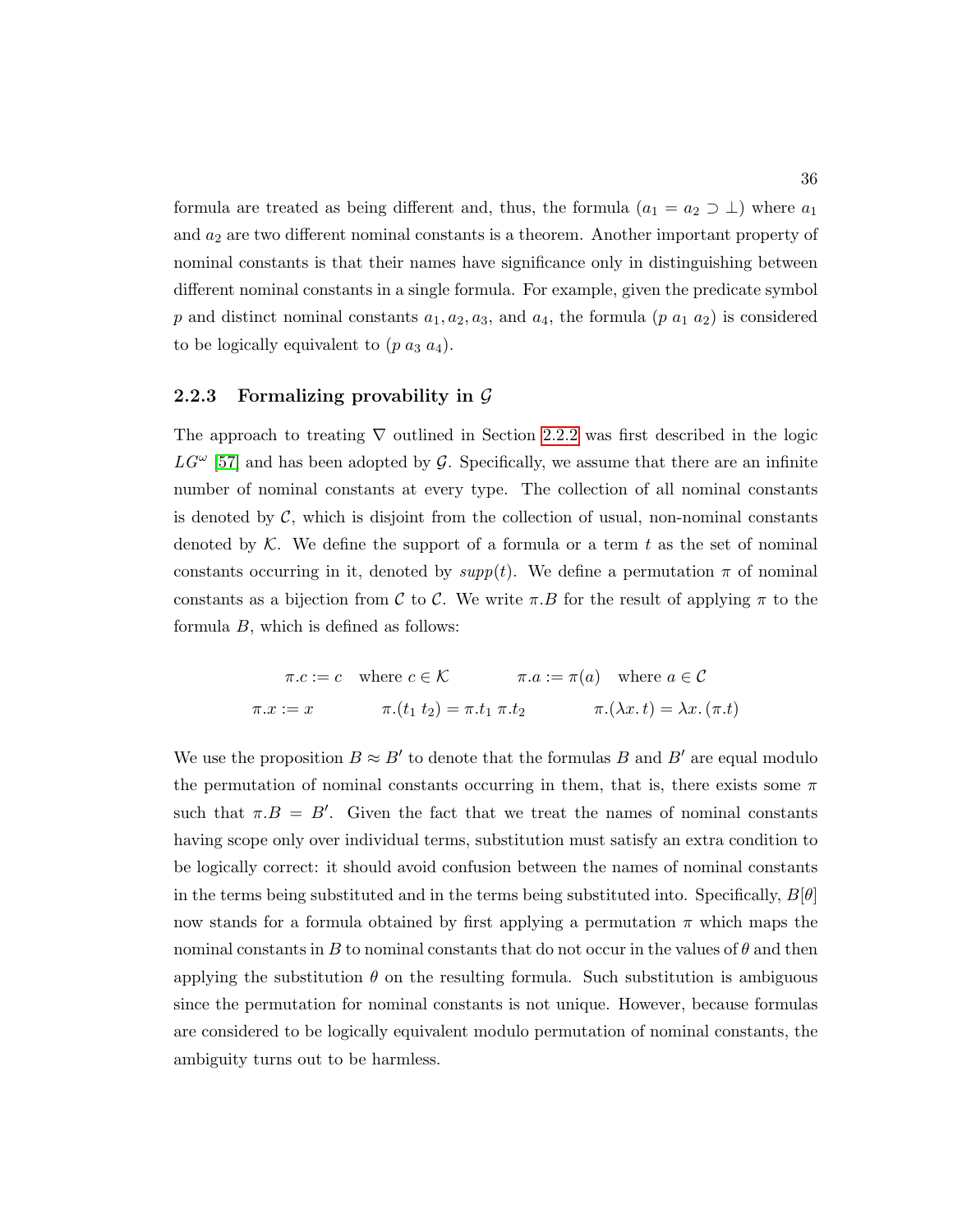Provability in  $\mathcal G$  is once again formalized via a sequent calculus. Sequents in this logic have the form

$$
\Sigma : \Gamma \longrightarrow B
$$

where  $\Gamma$  is a multi-set of formulas called the context of the sequent and the formulas in it are called the assumptions or hypotheses of the sequent,  $B$  is a formula called the conclusion of the sequent, and  $\Sigma$  is a signature containing the free variables in  $\Gamma$  and B. The intuitive interpretation of the sequent is that the conclusion B is provable from the set of assumptions in Γ.

The core rules defining provability in  $\mathcal G$  are shown in Figure [2.2.](#page-53-0) The structure of these rules as well as the content of many of them should be clear from a familiarity with sequent calculus style formulations of intuitionistic logics. We therefore limit ourselves here to elaborating only those aspects that are peculiar to  $G$ . The id and the cut rules in  $\mathcal G$  differ from the more familiar versions in that they build in equality under the permutation of nominal constants. The  $\nabla \mathcal{R}$  rule formalizes the interpretation of the  $\nabla$  quantifier that was described informally in Section [2.2.2;](#page-49-0) in this rule, a is a "new" nominal constant that does not occur in B. The  $\nabla\mathcal{L}$  rule encodes the reading of a ∇-quantified formula as an assumption that follows naturally from what it means to prove such a formula. In the usual reading of universal quantification, to prove that a formula of the form  $\forall_{\tau} x. B$  holds, it suffices to show that B holds for all instantiations of x. The standard formalization of this understanding is based on replacing x with a new variable, called an *eigenvariable*, and then showing that the resulting formula holds no matter what actual value is chosen for that variable. In using this idea in the context of G, we have to be careful to respect the scope of  $\nabla$  quantifiers: in particular, we must consider instantiations for the eigenvariable to include the nominal constants already appearing in B but not the ones that may be introduced for  $\nabla$  quantifiers appearing within B. This requirement is encoded in  $\forall \mathcal{R}$  by using a technique called *raising* [\[58\]](#page-254-2): an eigenvariable h is introduced, x is replaced with the application of h to the nominal constants in the support of  $B$ , and we only consider instantiations for eigenvariables that do not contain nominal constants. Observe that instances of the quantified variable that use the permitted nominal constants (but not the disallowed ones) can be obtained by substituting a term for the eigenvariable that uses its arguments in a suitable way. The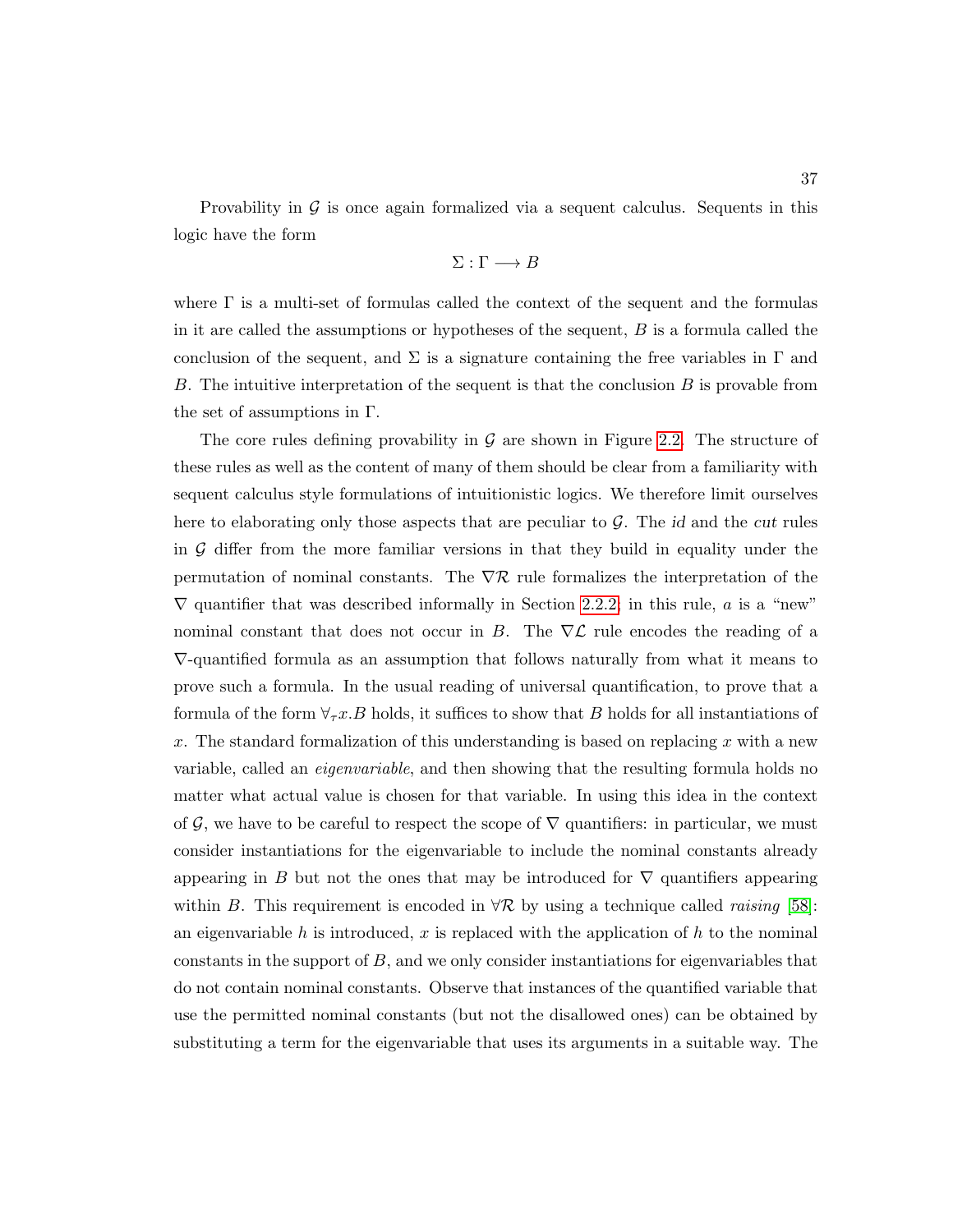natural counterpart to this interpretation of universal quantification is that to prove a sequent in which  $\forall_{\tau} x. B$  appears as an assumption, it suffices to show that the sequent is derivable when the quantified formula is instantiated by a term that perhaps contains the nominal constants appearing in B. The  $\forall \mathcal{L}$  rule encapsulates this idea. In this rule, the typing judgment  $\Sigma, \mathcal{K}, \mathcal{C} \Vdash t : \tau$  asserts that t is a term of type  $\tau$  that is constructed using the variables, nominal constants and regular constants in  $\Sigma$ , K and  $\mathcal{C}$ ; the nominal constants appearing in t could be further restricted to being ones in the support of B but, as shown in  $[54]$ , the derivable sequents remain unchanged even without this restriction. Similar explanations can be given for the rules  $\exists \mathcal{L}$  and  $\exists \mathcal{R}$ which are, respectively, the duals of  $\forall \mathcal{R}$  and  $\forall \mathcal{L}$ .

### <span id="page-52-1"></span>2.2.4 An informal understanding of fixed-point definitions

The logic  $\mathcal G$  is actually better thought of as a *family* of logics, each parameterized by a *definition* of the predicate symbols in the vocabulary. Such a definition is given by a possibly infinite collection of *definitional clauses*. In the simplest form, each such clause has the structure<sup>[2](#page-52-0)</sup>

$$
\forall \vec{x}.A \triangleq B
$$

where  $A$  is an atomic formula and  $B$  is an arbitrary formula. We call  $A$  the head of such a clause and we call  $B$  its body. Further, if  $p$  is the predicate head of  $A$  we say that the clause is for p. There are actually some provisos on the form of  $A$  and  $B$  for such a clause to be considered acceptable. First, neither of them should contain nominal constants. Second, every variable that has a free occurrence in B must also occur in A and all of the free variables of A should appear in  $\vec{x}$ . We shall think of a definition as consisting of a sequence of blocks of definitional clauses with the requirement that all the clauses for any given predicate symbol be confined to one block. In this context, a further requirement is that all the predicate symbols appearing in the body of a definitional clause must have have their own definitional clauses in the current or preceding blocks. Actually, occurrences of predicates whose definitional clauses appear in the present block must be further constrained to guarantee consistency of the logic. These constraints can be stated in a few different ways and are also somewhat complicated to describe. We

<span id="page-52-0"></span><sup>&</sup>lt;sup>2</sup>The full form of a definitional clause permits the head of the clause to have  $\nabla$  quantifiers over an atomic formula, as we shall explain later in this subsection.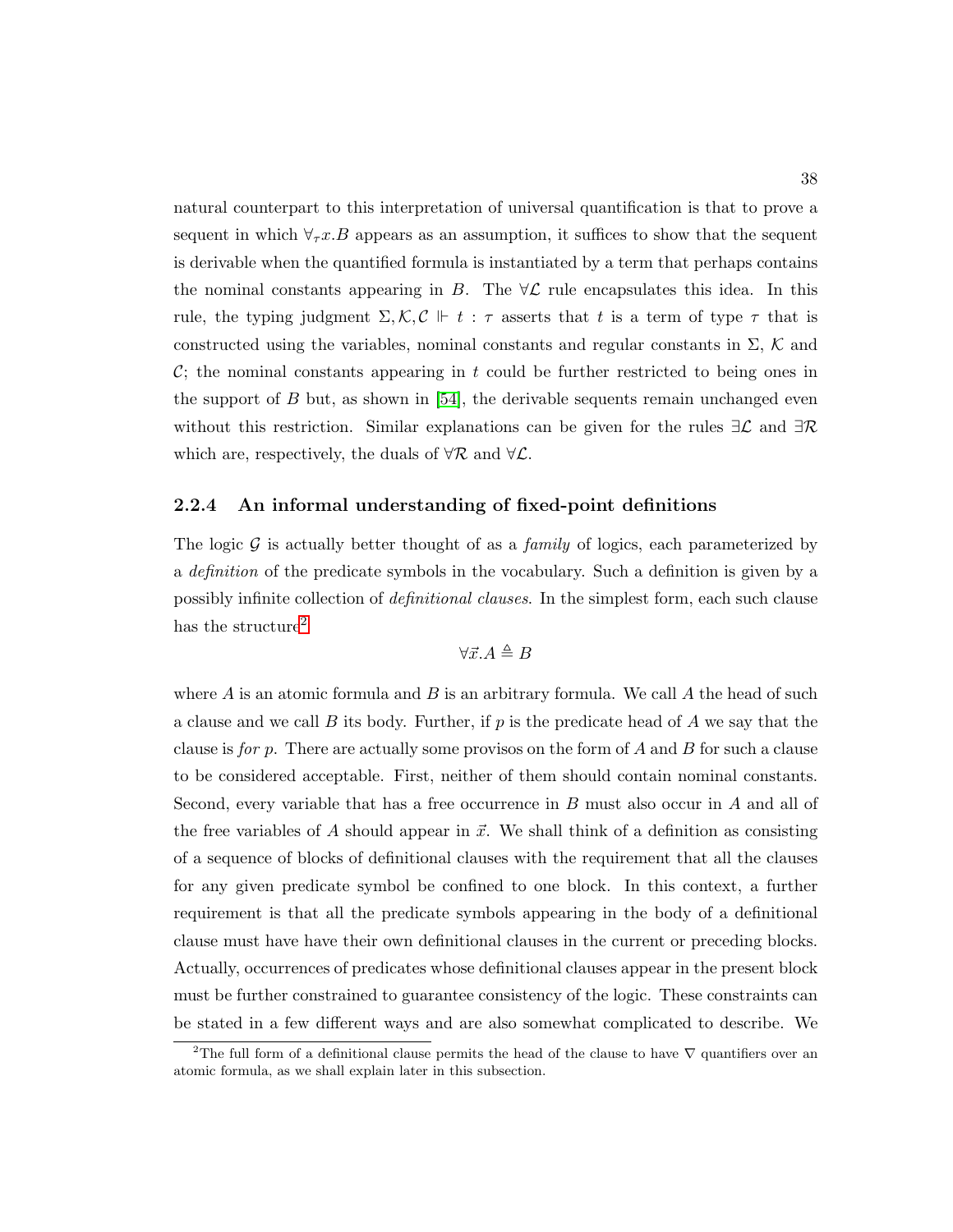<span id="page-53-0"></span>
$$
\frac{B \approx B'}{\Sigma : \Gamma, B \longrightarrow B'} \text{ id } \frac{\Sigma : \Gamma \longrightarrow B \quad B \approx B' \quad \Sigma : \Gamma, B' \longrightarrow C}{\Sigma : \Gamma \longrightarrow C} \text{ cut}
$$
\n
$$
\frac{\Sigma : \Gamma, C, C \longrightarrow B}{\Sigma : \Gamma, C \longrightarrow B} \text{ cC} \qquad \frac{}{\Sigma : \Gamma, \bot \longrightarrow B} \bot \text{ c} \qquad \frac{}{\Sigma : \Gamma \longrightarrow \top} \top \mathcal{R}
$$
\n
$$
\frac{\Sigma : \Gamma, B_i \longrightarrow C}{\Sigma : \Gamma, B_1 \land B_2 \longrightarrow C} \land \mathcal{L}, i \in \{1, 2\} \qquad \frac{\Sigma : \Gamma \longrightarrow B \quad \Sigma : \Gamma \longrightarrow C}{\Sigma : \Gamma \longrightarrow B \land C} \land \mathcal{R}
$$
\n
$$
\frac{\Sigma : \Gamma, B \longrightarrow D \quad \Sigma : \Gamma, C \longrightarrow D}{\Sigma : \Gamma, B \lor C \longrightarrow D} \lor \mathcal{L} \qquad \frac{\Sigma : \Gamma \longrightarrow B_i}{\Sigma : \Gamma \longrightarrow B_1 \lor B_2} \lor \mathcal{R}, i \in \{1, 2\}
$$
\n
$$
\frac{\Sigma : \Gamma \longrightarrow B \quad \Sigma : \Gamma, C \longrightarrow D}{\Sigma : \Gamma, B \supset C \longrightarrow D} \supset \mathcal{L} \qquad \frac{\Sigma : \Gamma, B \longrightarrow C}{\Sigma : \Gamma \longrightarrow B \cap C} \supset \mathcal{R}
$$
\n
$$
\frac{\Sigma, \mathcal{K}, \mathcal{C} \Vdash t : \tau \quad \Sigma : \Gamma, B[t/x] \longrightarrow C}{\Sigma : \Gamma, \forall \tau x B \longrightarrow C} \forall \mathcal{L} \qquad \frac{\Sigma, \mathcal{K}, \mathcal{C} \Vdash t : \tau \quad \Sigma : \Gamma \longrightarrow B[t/x]}{\Sigma : \Gamma \longrightarrow \exists \tau x B} \exists \mathcal{R}
$$
\n
$$
\frac{\Sigma, h : \tau' : \Gamma, B[(h a_1 \dots a_n)/x] \longrightarrow C}{\Sigma : \Gamma, \exists \tau x B \longrightarrow C} \exists \mathcal{L} \qquad \frac{\Sigma, h : \tau' : \Gamma \longrightarrow B[(h a_1 \dots a_n)/x]}{\Sigma : \Gamma \longrightarrow \forall \tau x B} \forall \mathcal{R}
$$
\nassuming that  $\text{supp}(B) = \{a_1, \dots, a_n\}$ , that, for  $1 \le i \le n$ ,  $a_i$ 

Figure 2.2: The Core Rules of  $\mathcal G$ 

therefore do not do this here but refer the interested reader to [\[59\]](#page-254-3) or [\[60\]](#page-254-4) for two alternatives. We note that all the definitions that we will use in the thesis will satisfy both forms of restrictions.

The informal understanding of a definition is that it assigns a meaning to each predicate symbol through the clauses it contains. This meaning is obtained intuitively by collecting all the clauses for a predicate and then thinking of any closed atomic formula that has that predicate as its head being true exactly when it is an instance of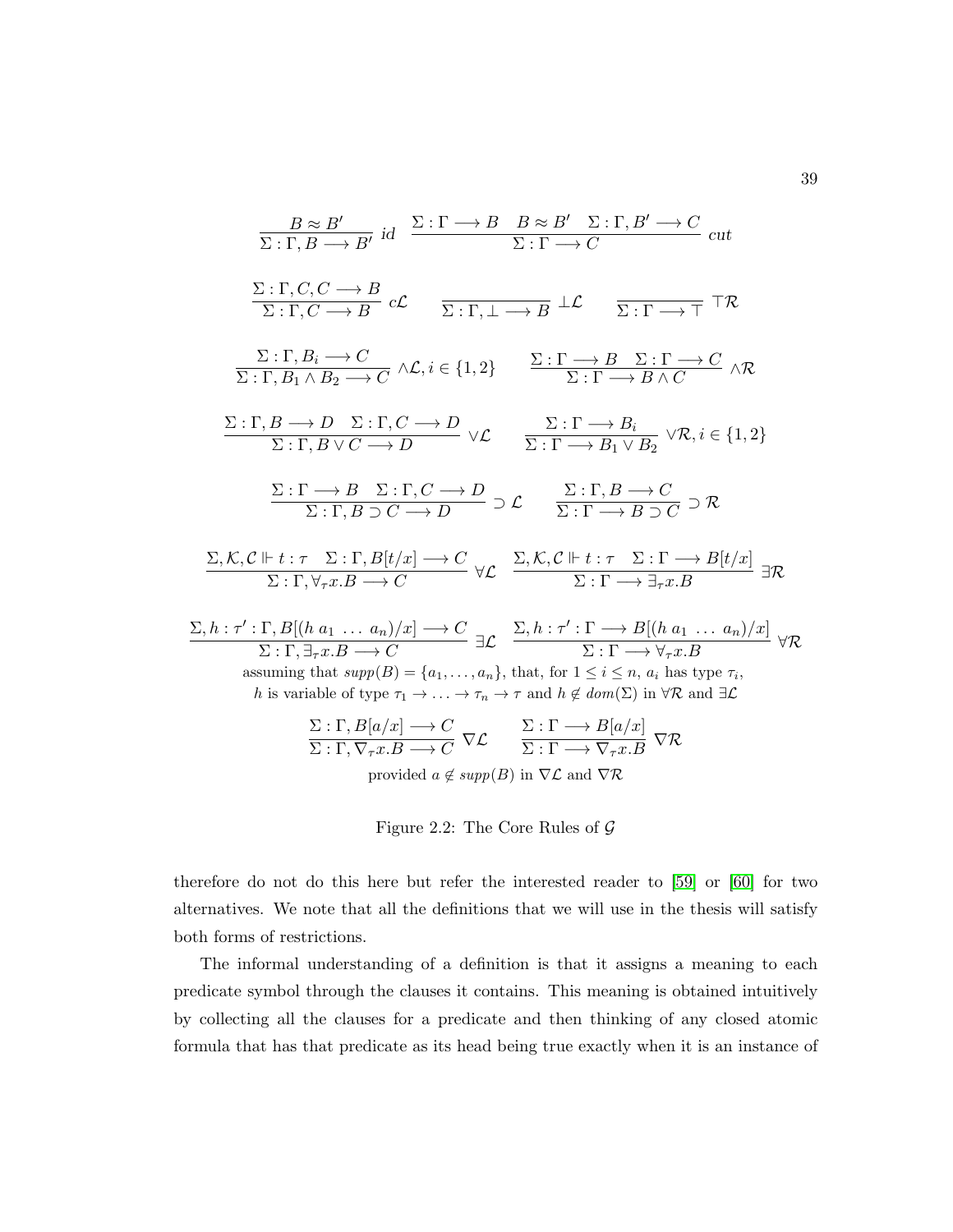the head of one of the clauses and the corresponding instance of the body is true. This intuition can be formalized by describing rules for deriving a sequent in which an atomic formula appears as an assumption or as a conclusion in a sequent. In the latter case, it suffices to show that the body of an instance of any clause whose head is identical to the atomic formula follows from the same assumptions. In the former case, we consider all the possible ways in which the atomic predicate could be the head of an instance of a definitional clause and we show that the corresponding instance of the sequent with the atomic formula replaced by the body of the clause instance has a proof. Note that this treatment of an atomic formula that appears on the left of a sequent corresponds to a case analysis style of reasoning: we consider all the possible ways in which the atomic formula could be true based on the definition and we show that the sequent must be derivable in each case.

A simple example of a definition is one that encodes the equality relation between terms. For any given type  $\tau$  not containing **prop**, we identify a predicate  $eq_{\tau} : \tau \to \tau \to$ prop and add to the definition the following sole clause for it:[3](#page-54-0)

$$
\texttt{eq}_\tau~M~M\triangleq\top
$$

In showing this and other clauses, we use the convention of making the outermost universal quantifiers in the clause implicit by choosing tokens that begin with uppercase letters for the occurrences of the variables they bind. Thus, in a fully explicit form, this clause would be written as

$$
\forall M.\mathtt{eq}_{\tau} \ M \ M \triangleq \top.
$$

By this definition,  $eq_{\tau} M_1 M_2$  is provable if  $M_1$  and  $M_2$  are equal modulo  $\lambda$ -conversion. Conversely, if  $eq_{\tau} M_1 M_2$  occurs as an assumption, then it must be the case that  $M_1$ and  $M_2$  are equal terms modulo  $\lambda$ -conversion. In the following discussion, we shall write  $eq_{\tau} M_1 M_2$  as  $M_1 =_{\tau} M_2$ , as usual dropping the type annotation if it does not add to the discussion.

<span id="page-54-0"></span> $3$ As mentioned earlier, definitional clauses must be provided in blocks. That they are presented in this way will be implicit in most of this thesis with one exception: when we discuss the addition of a form of polymorphism to Abella in Chapter [3,](#page-79-0) we will need to make explicit use of the idea of a block of definitional clauses.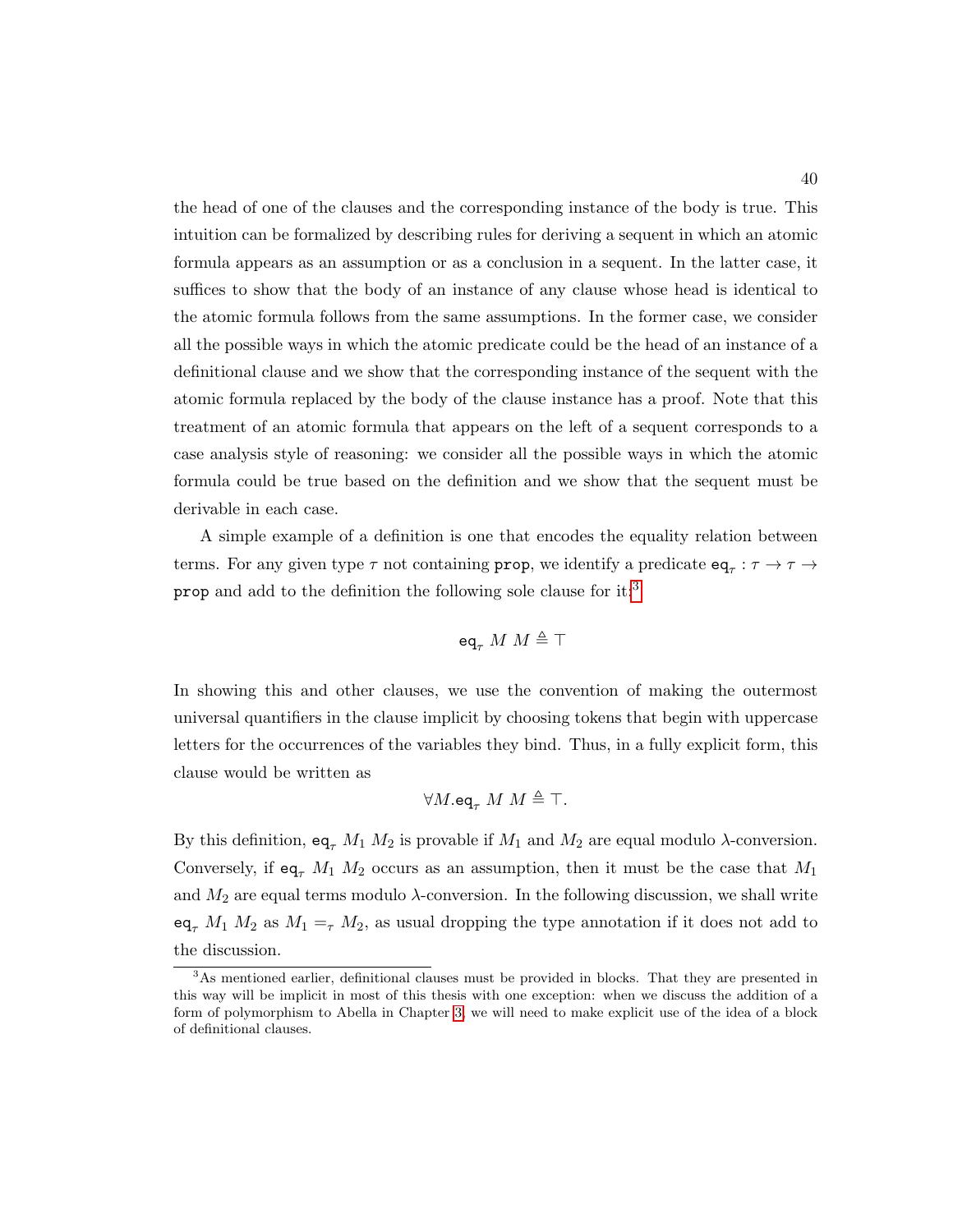Fixed-point definitions provide a natural way to encode rule-based relational specifications in  $\mathcal{G}$ : predicate symbols are used to name relations and each rule translates into a definitional clause such that its conclusion becomes the head of the clause and its premises (if any) become the body of the clause. We use the append relation on lists of natural numbers again to illustrate this idea. As in the case of the encoding in  $HH^{\omega}$ , we use the atomic type list for representations of lists, the constants nil and :: to construct such representations and the predicate symbol

$$
\mathtt{append}:\mathtt{list}\to\mathtt{list}\to\mathtt{list}\to\mathtt{prop}
$$

to encode the append relation. The rules defining the append relation then translate into the following clauses:

| append nil $L$ $L$                                                                            | $\triangleq$ T |  |
|-----------------------------------------------------------------------------------------------|----------------|--|
| $\mathtt{append}\ (X::L_1)\ L_2\ (X::L_3)\quad\triangleq\quad \mathtt{append}\ L_1\ L_2\ L_3$ |                |  |

To understand the way definitions are meant to be treated in  $\mathcal{G}$ , let us consider using the definition of append in derivations. First, suppose that we want to show that the following is a theorem, *i.e.*, that it is provable in an empty context:

## $\forall L$ .append nil  $L$   $L$ .

To do this, we would have to show that the following holds, regardless of what actual term of type list we put in for  $l$ :

#### append nil  $l$   $l$

This atomic formula is an instance of the head of the first clause for append and so the task reduces to proving  $\top$ , something that is immediate in the logic.

The reasoning example above shows similarities between clauses in  $HH^{\omega}$  and definitional clauses in  $\mathcal G$  when the latter are used to prove atomic formulas; the transformation is effectively what we would obtain through backchaining in  $HH^{\omega}$ . The difference between the two logics is brought out by considering the formula

 $\forall L.\mathtt{append}(1::2::\mathtt{nil})\ L\ (1::3::L)\supset \bot.$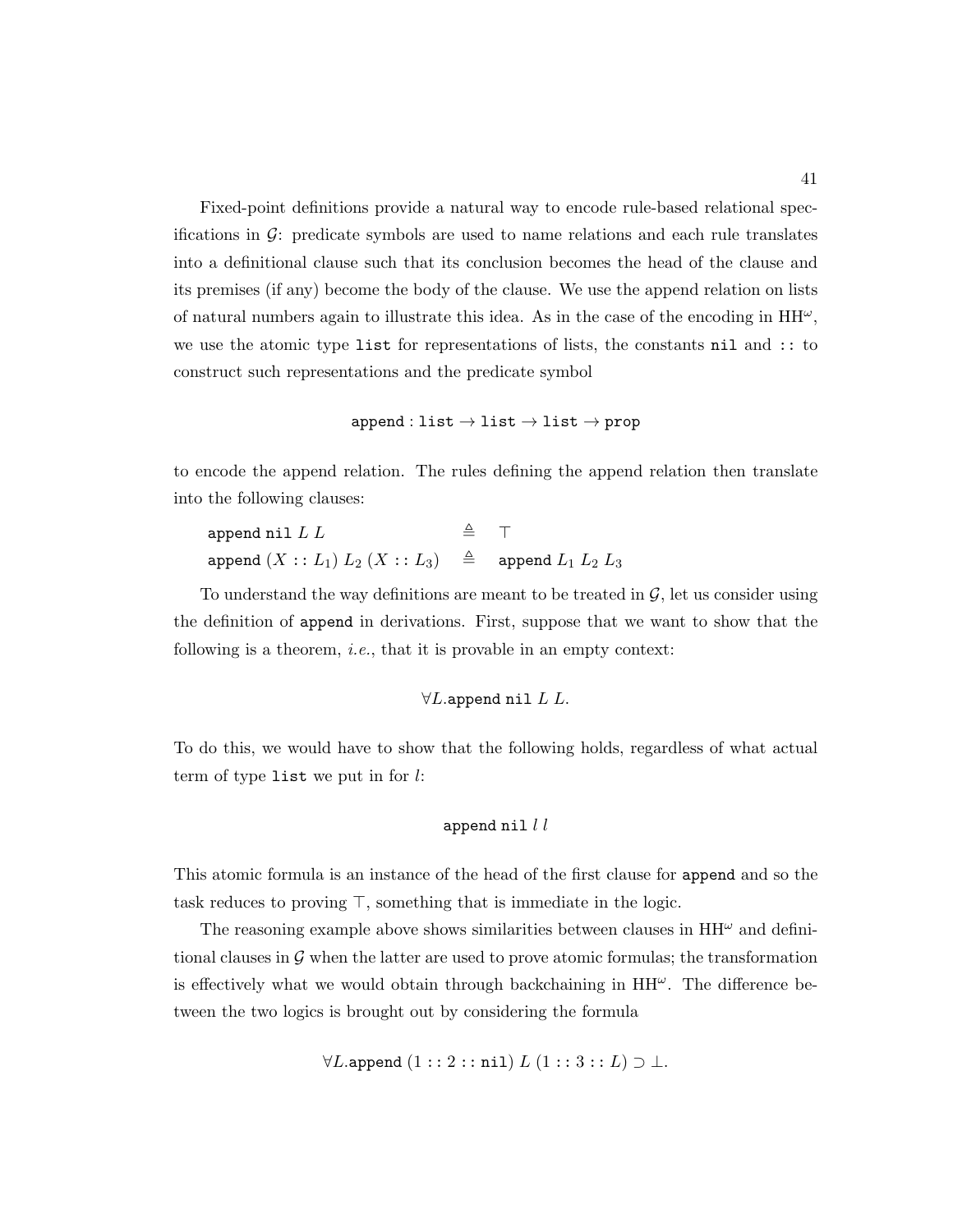This formula states that append  $(1 : 2 : \text{nil}) L (1 : 3 : L)$  is false in the sense that it must not hold for any value of L. Such formulas that show the falsity of particular assumptions cannot be proved by using the "positive" interpretation of fixed-point definitions, i.e., by considering how the assumption can be derived from the definitional clauses. However, they are provable in  $\mathcal G$  because this logic also encodes the closedworld nature of fixed-point definitions. More specifically, the attempt to prove the particular formula at hand will reduce in G to showing that  $\perp$  holds whenever we have append  $(1 : 2 : \text{nil})$   $l$   $(1 : 3 : l)$  for any list l. This must the case for the following reason: the assumption formula cannot be true for *any* value of  $l$  because the elements of the list that is its first argument cannot be the initial elements of a list that is its third argument. This form of reasoning is realized in  $\mathcal G$  by considering the different ways the clauses for append might apply to the assumption; we are, of course, permitted to specialize  $l$  in different ways so as to consider different instances of the assumption in the process. In this particular situation, only the second clause for append is applicable and so the "case analysis" yields a single case where the assumption has been transformed to append  $(2::\niil)$   $l(3::\nl)$ . We now try a further case analysis and easily realize that no clause applies, i.e. the assumption must not in fact be true. The desired theorem therefore follows.

The above style of reasoning works well in proving theorems when the "unfolding" of an assumption via definitions terminates in a finite number of steps. However, this property does not hold in many reasoning contexts that are of interest. For example, consider the formula

$$
\forall L_1,L_2,L_3,L_3'.\text{append }L_1\ L_2\ L_3\supset\text{append }L_1\ L_2\ L_3'\supset L_3=L_3'
$$

that states that append is deterministic in its third argument. Case analysis of either the first or the second assumption in this case exhibits a looping structure, reflecting the fact that the lists that we have to consider may be of a *priori* undetermined lengths. To prove this formula, we must actually know that the append predicate holds only by virtue of a finite number of unfoldings using the clauses and we must have a means for using this knowledge in an argument. It is possible to do this in  $\mathcal G$  by giving a *least*fixed point or inductive interpretation to the definition of append. The logic  $\mathcal G$  allows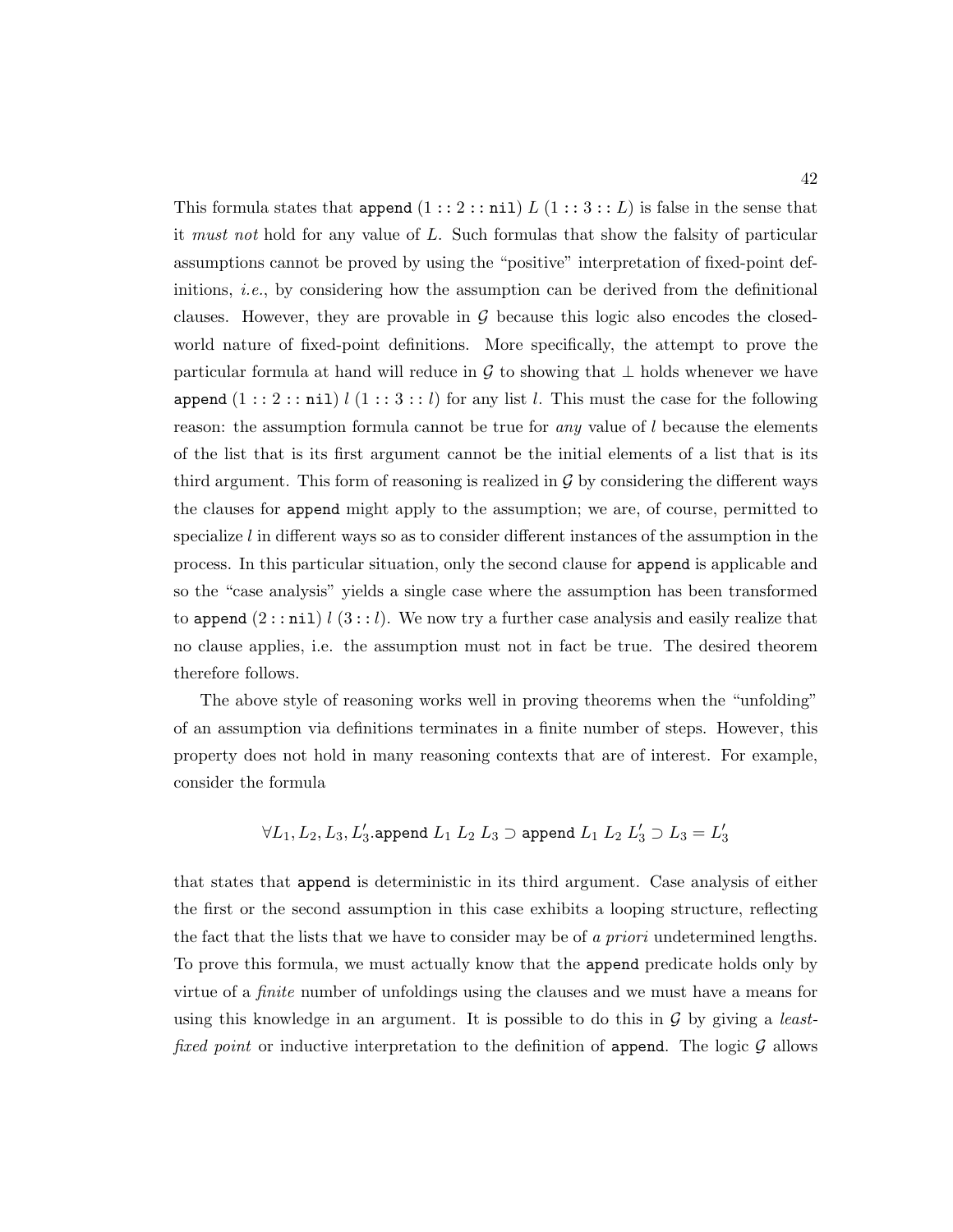definitions to be treated in this way. More specifically, we can mark the definition of append as inductive in  $\mathcal{G}$ , and this will give us the ability to apply an induction principle to the first or second assumption in the determinacy formula above. We will give a formal account of how this is done in Section [2.2.5](#page-60-0) and will introduce an effective way to construct inductive proofs in Section [2.3.2.](#page-67-0)[4](#page-57-0)

Like  $HH^{\omega}$ , the logic G provides a set of mechanisms for encoding relational specifications over syntactic objects that embody binding constructs. Meta-level abstraction can be used as before to represent object-level binding operators and  $\alpha$ - and  $\beta$ -conversions capture the binding related notions such as renaming and substitution. Further, the  $\nabla$  quantifier enables recursion over binding structure by providing a means for moving binding in term structure to formula level and, eventually to proof level binding. We use the formalization of the typing rules for the STLC in  $\mathcal G$  as an example to illustrate these ideas. We use a representation for the terms in this calculus that is identical to the one described in Section [2.1.3.](#page-42-0) Since implication has a different reading in  $\mathcal G$  from that in  $HH^{\omega}$ , we cannot use it to treat typing contexts implicitly in the encoding of typing judgments. We therefore represent these judgments via the three-place relation

$$
\texttt{of} : \texttt{clist} \rightarrow \texttt{tm} \rightarrow \texttt{ty} \rightarrow \texttt{prop}
$$

in which the first argument is intended to be an encoding of the typing context. We use the type clelem for classifying the type assignments for variables in typing contexts and the constant  $vty : tm \rightarrow ty \rightarrow$  clelem for encoding such assignments. We then identify the following constants to represent the empty list and the cons operator for clist, respectively.

$$
\mathtt{clnil} : \mathtt{clist} \qquad \mathtt{clcons} : \mathtt{clelem} \to \mathtt{clist} \to \mathtt{clist}
$$

To encode type checking of a variable in a typing context, we identify a predicate constant vof : clist  $\rightarrow$  tm  $\rightarrow$  ty  $\rightarrow$  prop. The clauses defining this checking is given as follows:

<span id="page-57-0"></span><sup>&</sup>lt;sup>4</sup>There is also the dual possibility of giving the definition of particular predicates a *greatest-fixed* point or co-inductive interpretation. We do not use co-induction in this thesis and hence do not discuss it further here.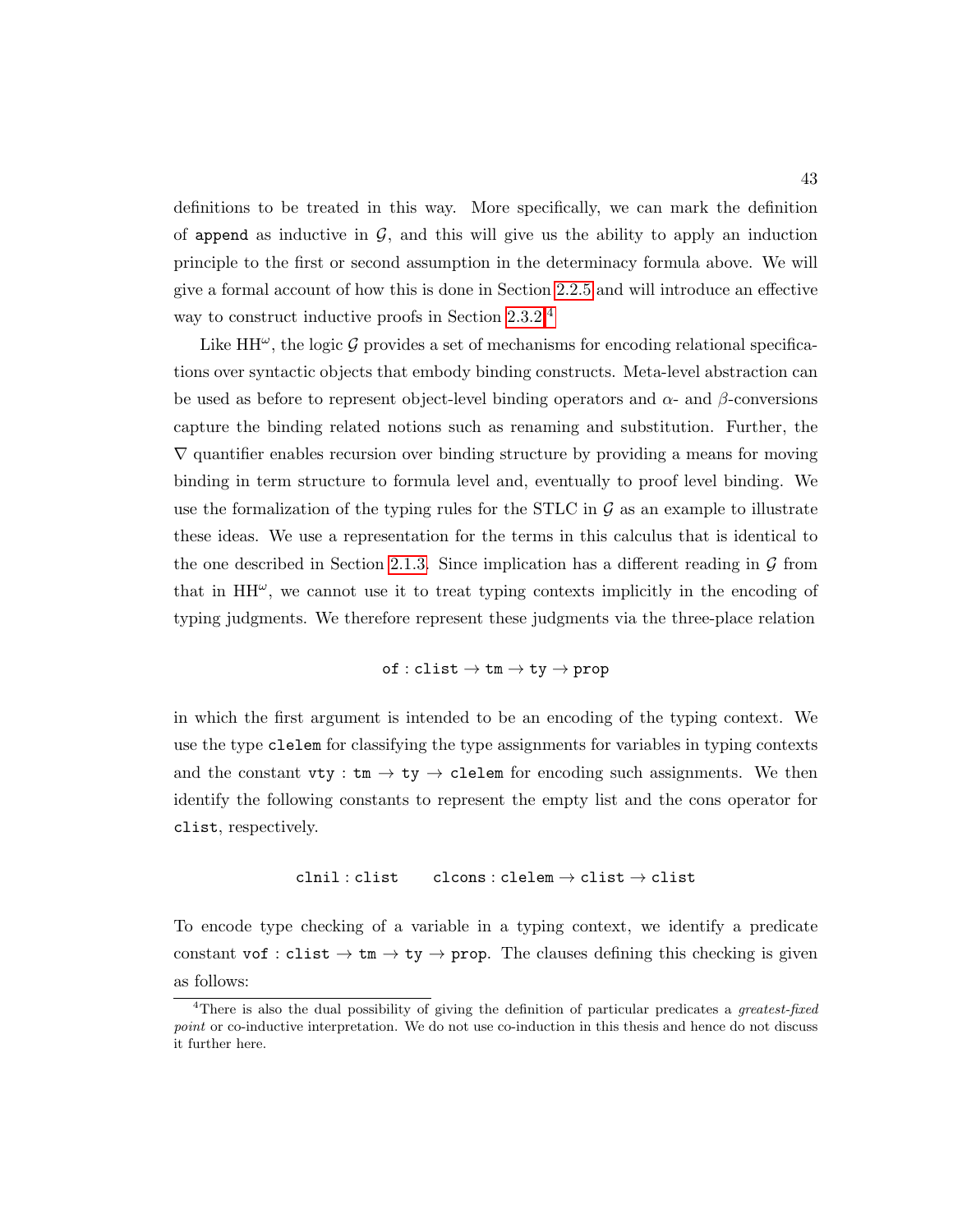| vof (clcons (vty X T) L) X T $\triangleq$ T |                        |
|---------------------------------------------|------------------------|
| vof (clcons $E L$ ) $X T$                   | $\triangleq$ vof L X T |

Then the typing rules in the STLC can be encoded as the following clauses for of:

of 
$$
L X T
$$
  $\triangleq$  **of**  $L X T$   
\nof  $L$  (app  $M_1 M_2) T_1$   $\triangleq$   $\exists T_2$  of  $L M_1$  (arr  $T_2 T_1$ )  $\wedge$  of  $L M_2 T_2$   
\nof  $L$  (abs  $R$ ) (arr  $T_1 T_2$ )  $\triangleq$   $\nabla x$ .of (cloons (vty  $x T_1$ )  $L$ )  $(R x) T_2$ 

It is easy to see that the first and second clauses capture the typing rules for variables and applications. To see that the last rule captures the typing rule for abstractions, assume that we would like to prove the atomic formula (of l (abs r) (arr  $t_1$   $t_2$ )) given particular encoded expressions  $l, r, t_1$  and  $t_2$ . Then, by the definition of  $\sigma f$ , we must prove the following formula:

$$
\nabla x.\texttt{of} (c \texttt{lcons} (v \texttt{ty} x t_1) l) (r x) t_2
$$

The only way to do this is to introduce a new nominal constant a for x and prove the following formula:

of (cloons (vty 
$$
a t_1
$$
)  $l$ )  $(r a) t_2$ 

Like in HH<sup> $\omega$ </sup>, the  $\beta$ -redex (r a) represents the result of substituting a (which represents the bound variable of the abstraction) for the occurrence of  $x$  in the body of the abstraction. The only way to prove (of  $a t$ ) is to match t with  $t_1$  by using the first clause since the nominal constant  $a$  is different from both app and abs and it is therefore impossible to match (of  $a t$ ) with the second or the third clause. As a result, deriving the formula above is equivalent to showing that the body of the abstraction has type  $t_2$ in the extended typing context, which matches exactly the behavior of the typing rule for abstractions.

As we have seen in the append example, we can prove properties of the relations through their encoding as fixed-point definitions in  $G$ . The situation becomes more complicated when dealing with relational specifications with binding structure. Proving properties of such specifications often requires the ability to characterize the binding structure in them. To see this, consider proving the property that the typing rules for the STLC assign unique types to terms. Using the encoding of typing rules as described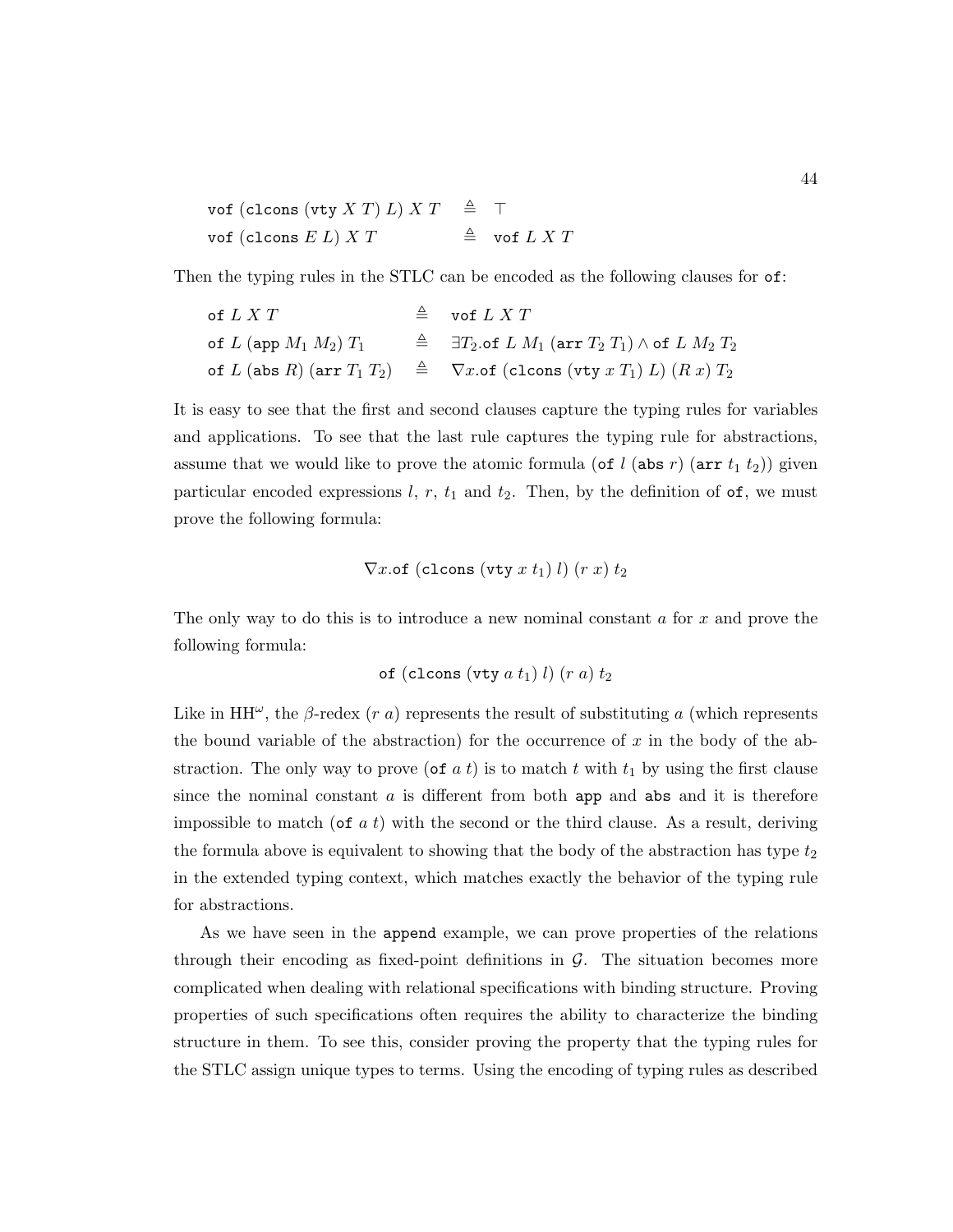above, we may express this property through the formula

$$
\forall L, T_1, T_2, M \text{.of } L M T_1 \supset \text{of } L M T_2 \supset T_1 = T_2.
$$

To prove this formula, though, we need some restrictions on the typing context L: it should assign types only to nominal constants and each of these assignments should be unique. These properties are satisfied by any typing context that arises in deriving a typing judgment with an initially empty typing context. However, to prove the unique type assignment theorem it does not suffice that these properties are true. We also need to make their truth explicit so that we can exploit that knowledge in the argument.

The properties described above are ones about the structures of terms and, more specifically, about the occurrences of nominal constants in them. Definitions in  $\mathcal G$  include a mechanism for making such aspects explicit. Specifically,  $\mathcal G$  allows the head of a definitional clause to include  $\nabla$  quantifiers over atomic formulas. Thus, the full form of definitional clauses is in fact

$$
\forall \vec{x}. (\nabla \vec{z}.A) \triangleq B
$$

In generating instances of such clauses, the  $\nabla$  quantifiers at the head must be instantiated by distinct nominal constants. A further point to note is the scope of the universal quantifiers: since the  $\nabla$  quantifiers appear within their scope, the nominal constants that instantiate them cannot appear in the instantiations of the universal quantifiers.

As an example of the use of this extended form of definitional clauses, consider the following clause defining the predicate constant  $name : tm \rightarrow prop$ :

$$
\nabla x:\texttt{tm.name}~x\triangleq\top.
$$

An atomic formula name M is derivable if and only if it matches with this clause. For this to be possible, M must be a nominal constant of type  $tm$ . As another example, consider the following clauses defining the predicate constant  ${\tt fresh}: {\tt tm} \to {\tt tm} \to {\tt prop}:$ 

## $\nabla x$ : tm.fresh  $x M \triangleq T$ .

The formula fresh X  $M$  holds true if and only if X is a nominal constant and  $M$  is a term that does not contain this nominal constant. Thus, this second clause encodes the property of a nominal constant not occurring in, or being fresh to, a term.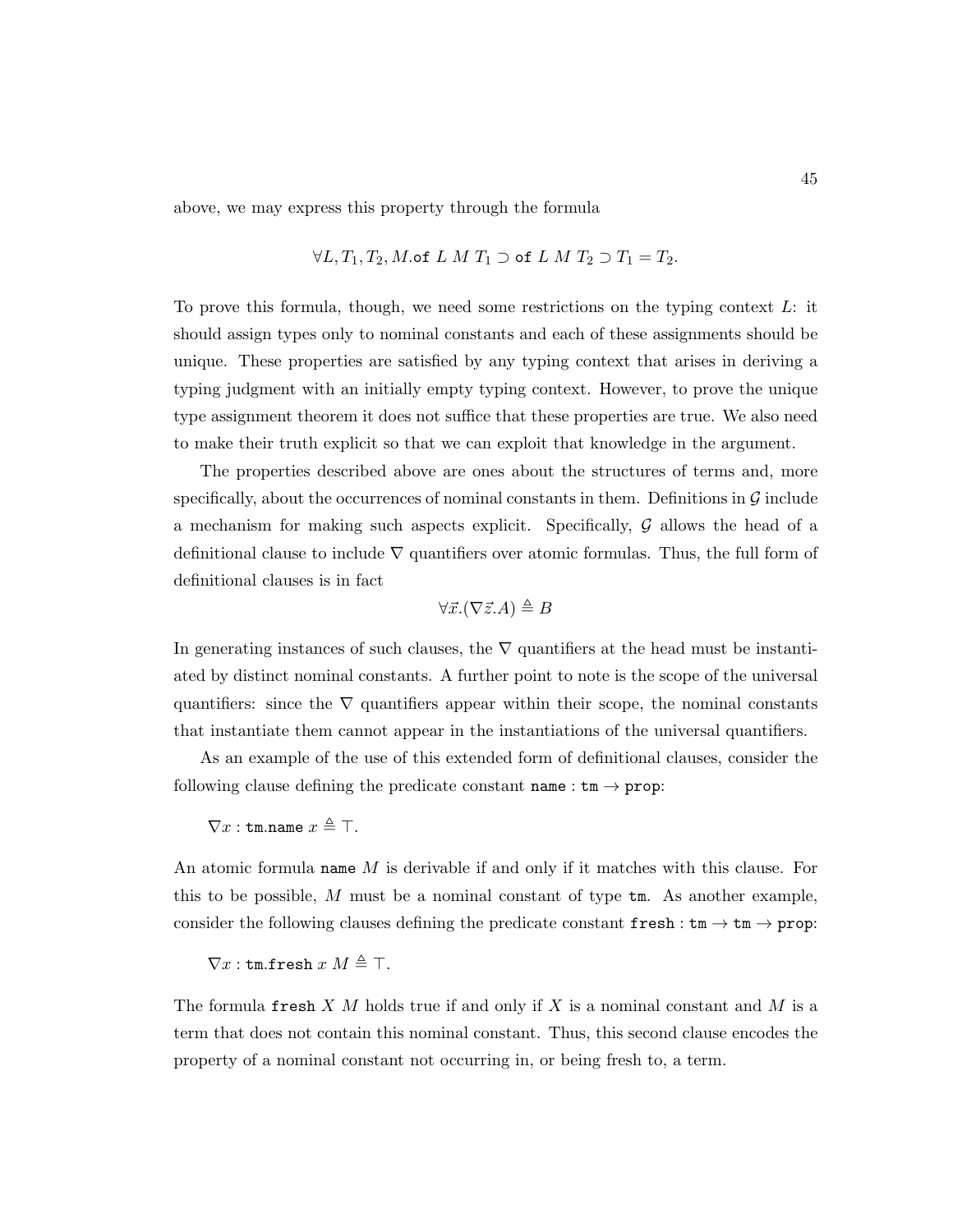Using clauses of this general form, we can characterize legitimate typing contexts using the following clauses for the predicate  $\texttt{ctx} : \texttt{clist} \rightarrow \texttt{prop}:$ 

ctx clnil  $\triangleq$   $\top$  $\nabla x.$ ctx (clcons (vty x T) L)  $\triangleq$  ctx L

The first clause asserts that an empty list encodes a valid typing context. In any instance of the second clause, x must be a nominal constant and the list  $L$  cannot contain the nominal constant for x since it is bound outside of x. Furthermore,  $L$  itself must encode a valid typing context. These clauses thus define a relation  $\texttt{ctx}$  such that  $\texttt{ctx} L$  holds exactly when L assigns unique types to a collection of distinct nominal constants. Based on this definition, the uniqueness of type assignment can be restated in the formula

$$
\forall L, T_1, T_2, M. \text{ctx } L \supset \text{of } L M T_1 \supset \text{of } L M T_2 \supset T_1 = T_2.
$$

that is in fact provable by induction on the second or third assumption in  $\mathcal{G}$ . The detailed proof can be found in [\[11\]](#page-249-1).

### <span id="page-60-0"></span>2.2.5 Formalizing fixed-point definitions

The informal exposure that we have provided to fixed-point definitions should suffice for most of the discussions in this thesis. However, we will need a more formal understanding of how these definitions are realized within  $\mathcal G$  when we introduce a schematic polymorphism capability in reasoning into Abella in Chapter [3.](#page-79-0) To facilitate that discussion, we now present the proof rules that formalize the treatment of definitions in G.

As might be expected, the treatment of definitions is characterized by rules for introducing atoms on the left and the right sides of sequents. The definition left or  $\text{def}\mathcal{L}$  rule captures the case analysis style reasoning based on the clauses defining the atom. The definition right rule or  $\text{def } \mathcal{R}$  captures backchaining on definitional clauses. To describe these rules formally, we need the notion of an instance of a definitional clause. Given a definitional clause  $\forall \vec{x}.(\nabla \vec{z}.A) \triangleq B$  and a substitution  $\theta$  that assigns distinct nominal constants to  $\vec{z}$  and terms not containing such constants to  $\vec{x}$ , we say that  $A[\theta] \triangleq B[\theta]$  is an instance of the original clause. Then the rules for definitions are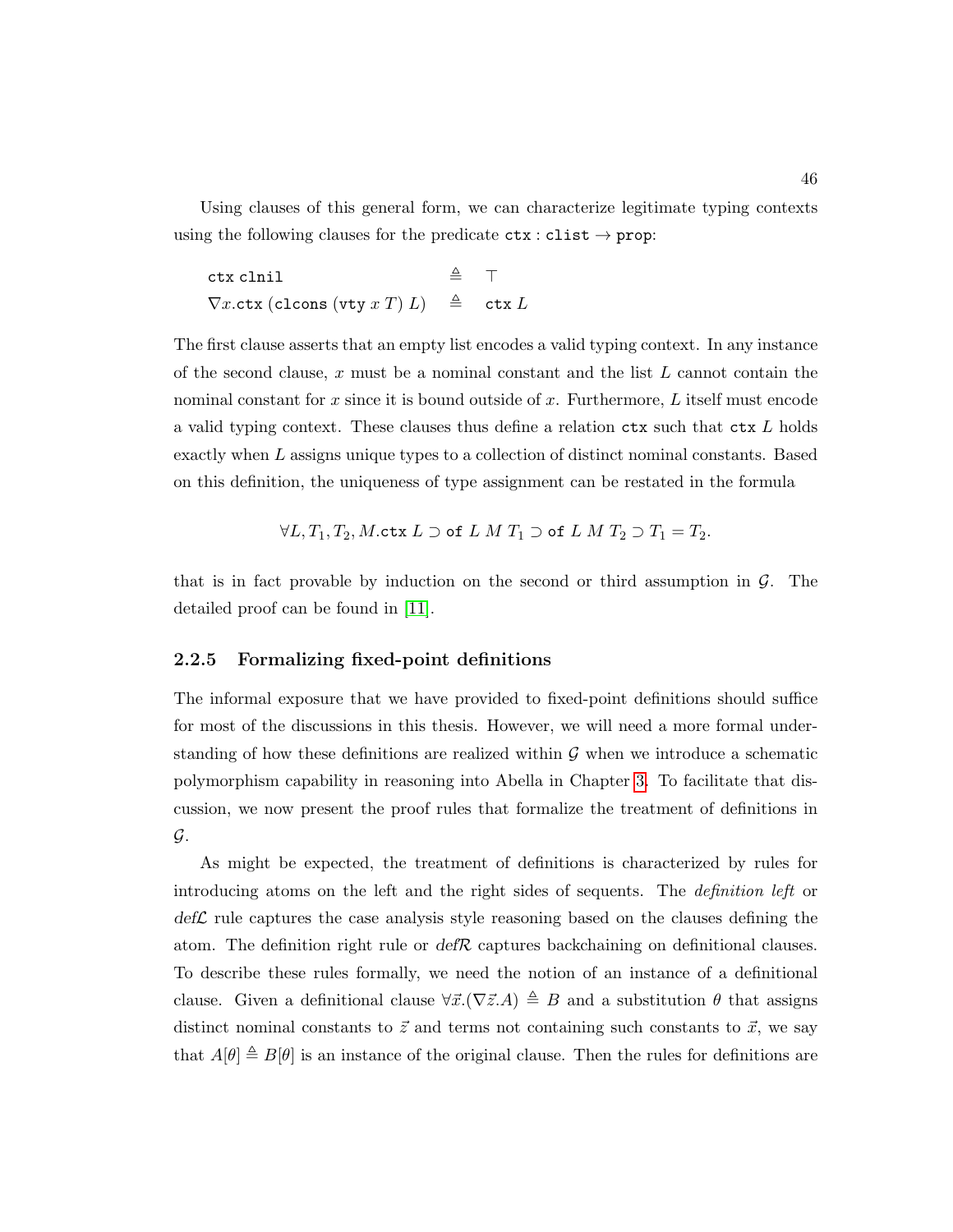<span id="page-61-0"></span>shown in Figure [2.3.](#page-61-0) In  $def\mathcal{L}, \Sigma \theta'$  stands for the signature obtained from  $\Sigma$  by removing variables in the domain of  $\theta'$  and adding free variables in the values of  $\theta'$ ;  $\Gamma[\theta']$  stands for the context  ${B[\theta'] | B \in \Gamma}.$ 

$$
\frac{\Sigma : \Gamma \longrightarrow B}{\Sigma : \Gamma \longrightarrow p \overrightarrow{t} \text{ def } \mathcal{R}}
$$

where 
$$
p \, \vec{t} \triangleq B
$$
 is an instance of a definitional clause for  $p$   
\n
$$
\frac{\{\Sigma \theta' : \Gamma[\theta'], B \longrightarrow C[\theta'] \mid (p \, \vec{t})[\theta'] \approx A \text{ and } A \triangleq B \in \mathcal{D}_p\}}{\Sigma : \Gamma, p \, \vec{t} \longrightarrow C} \, \text{def}\mathcal{L}
$$

where  $\mathcal{D}_p = \{A \triangleq B \mid A \triangleq B$  is an instance of a definitional clause for  $p\}$ 

## Figure 2.3: Rules for Definitions

Note that the set of premises in any given instance of the  $\text{def}\mathcal{L}$  rule could be infinite; this would be the case if there are an infinite number of instances of definitional clauses that match with the atomic formula  $p \, \vec{t}$  in the manner indicated. In determining provability in practice, it would be useful to be able to cover this kind of infinite branching possibility in a finitary way. Towards this end, we can provide an alternative formulation of the def $\mathcal L$  rule that makes use of the idea of a *complete set of unifiers* or CSU between the heads of clauses and the atomic formula  $p \, \vec{t}$ .

To present this alternative formulation, we first make precise what is meant by a complete set of unifiers.

Definition 1. Given two terms or formulas A and B, a complete set of unifiers for A and  $B$ , denoted by  $CSU(A, B)$ , is a set of substitutions such that

- for any  $\theta \in CSU(A, B), A[\theta] = B[\theta];$
- for any substitution  $\rho$  such that  $A[\rho] = B[\rho]$  there is a substitution  $\theta \in \mathcal{CSU}(A, B)$ and a substitution  $\gamma$  such that  $\rho = \theta \circ \gamma$ .

Intuitively, a CSU for A and B consists of a set of substitutions that unify A and B and that "covers" all the unifiers of  $A$  and  $B$  in the sense that any such unifier can be obtained by further instantiating a substitution in the CSU. Note that there need not exist a unique set of substitutions satisfying this requirement and, in this sense,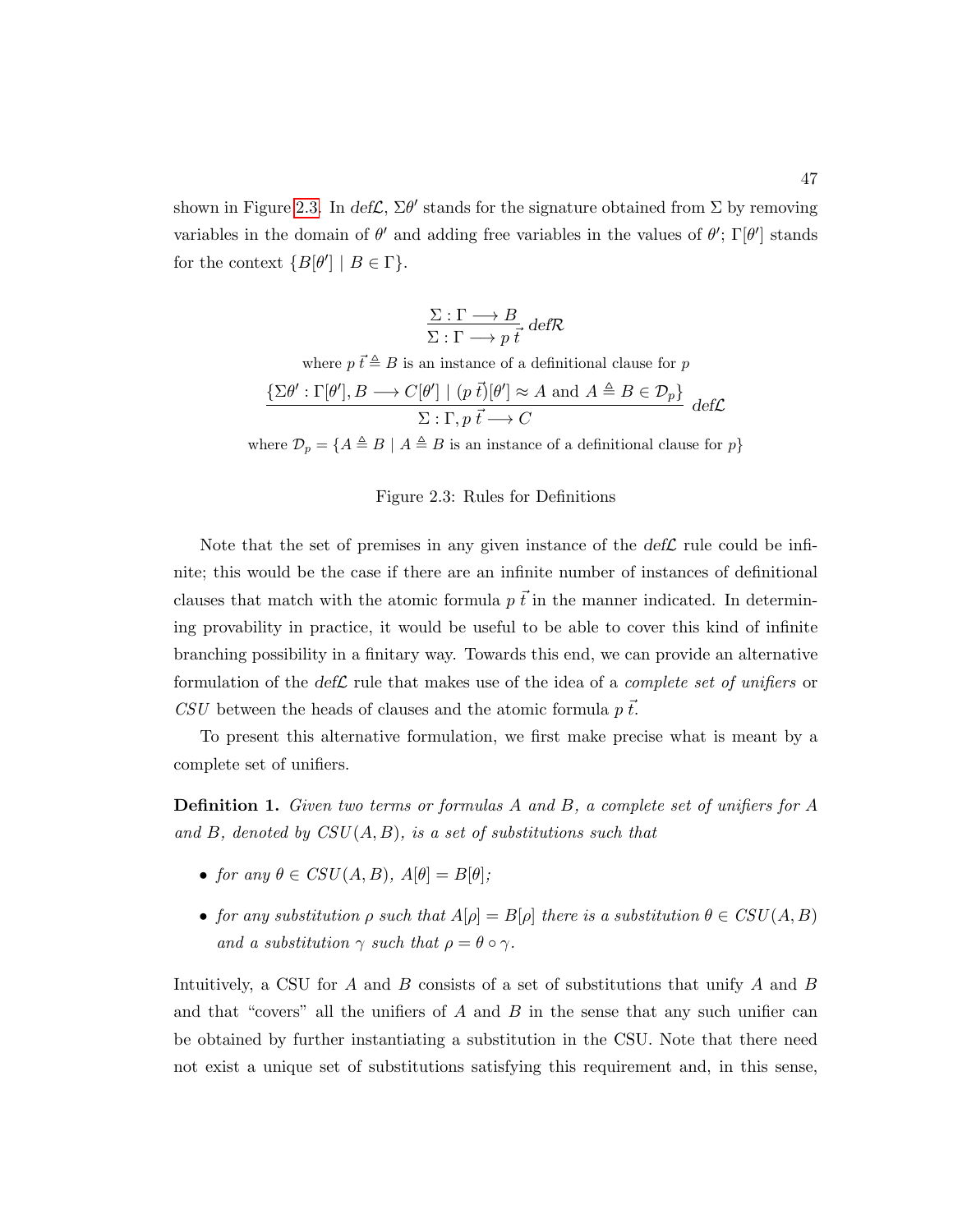the notation  $CSU(A, B)$  is ambiguous. However, this ambiguity will be harmless in the discussions below in the following sense: we will use the notation to select some complete set of unifiers for  $A$  and  $B$  and there will be no sensitivity to the choice that is actually made.

Looking at the  $def\mathcal{L}$  rule in Figure [2.3,](#page-61-0) we see that when matching an assumption  $(p \vec{t})$  of the sequent with the clause  $\forall \vec{x}.(\nabla \vec{z}.A) \triangleq B$ , we must allow the variables in  $\vec{x}$  to be instantiated with nominal constants in  $(p \, \vec{t})$ . Similarly, we must allow the variables in the sequent to be instantiated with nominal constants that we choose for  $\vec{z}$ . We use raising to build in both possibilities. First, given a clause  $\forall x_1, \ldots, x_n. (\nabla \vec{z}.A) \triangleq B$ , we define a version of it raised over the sequence of nominal constants  $\vec{a}$  away from a signature  $\Sigma$  to be a clause of the form

$$
\forall h_1,\ldots,h_n.\nabla \vec{z}.A[(h_1\ \vec{a})/x_1,\ldots,(h_n\ \vec{a})/x_n] \triangleq B[(h_1\ \vec{a})/x_1,\ldots,(h_n\ \vec{a})/x_n],
$$

where  $h_1, \ldots, h_n$  are variables that do not appear in  $\Sigma$ . Next, we define a version of the sequent  $\Sigma : \Gamma \longrightarrow B$ , where  $\Sigma = \{y_1 : \tau_1, \ldots, y_m : \tau_m\}$ , raised over the sequence of nominal constants  $\vec{c}$  to be a sequent of the form

$$
\Sigma':\Gamma[(y'_1\ \vec{c})/y_1,\ldots,(y'_m\ \vec{c})/y_m]\longrightarrow B[(y'_1\ \vec{c})/y_1,\ldots,(y'_m\ \vec{c})/y_m]
$$

where, for  $1 \leq i \leq m$ ,  $y'_i$  is an variable of suitable type and  $\Sigma' = \{y'_1, \ldots, y'_m\}$ . Finally, we combine these notions together with the idea of complete sets of unifiers to identify a set of premises arising from a definitional definitional clause that is useful in formulating an alternative version of the  $\det \mathcal{L}$  rule.

**Definition 2.** Let H be the sequent  $\Sigma : \Gamma, p \, \vec{t} \longrightarrow F$  and let C be the definitional clause  $\forall \vec{x}.(\nabla \vec{z}.A) \triangleq B$ . Further, let supp(p  $\vec{t}$ ) be  $\{\vec{a}\}\$  and let  $\vec{c}$  be a sequence of nominal constants that is of the same length as  $\vec{z}$  and such that each constant in the sequence has a type identical to that of the corresponding variable in  $\vec{z}$  and is also distinct from the constants in  $\vec{a}$ . Finally, let  $\forall \vec{h}.(\nabla \vec{z}.A') \triangleq B'$  be a version of the clause C raised over  $\vec{a}$  away from  $\Sigma$  and let  $\Sigma': \Gamma', p \, \vec{t'} \longrightarrow F'$  be a version of H raised over  $\vec{c}$ . Then

 $def_{c}s u\_premise(H, p \vec{t}, C) = {\Sigma'[\theta] : \Gamma'[\theta], \pi . B'[\theta] \longrightarrow F'[\theta] |}$ 

 $\pi$  is a permutation of the nominal constants in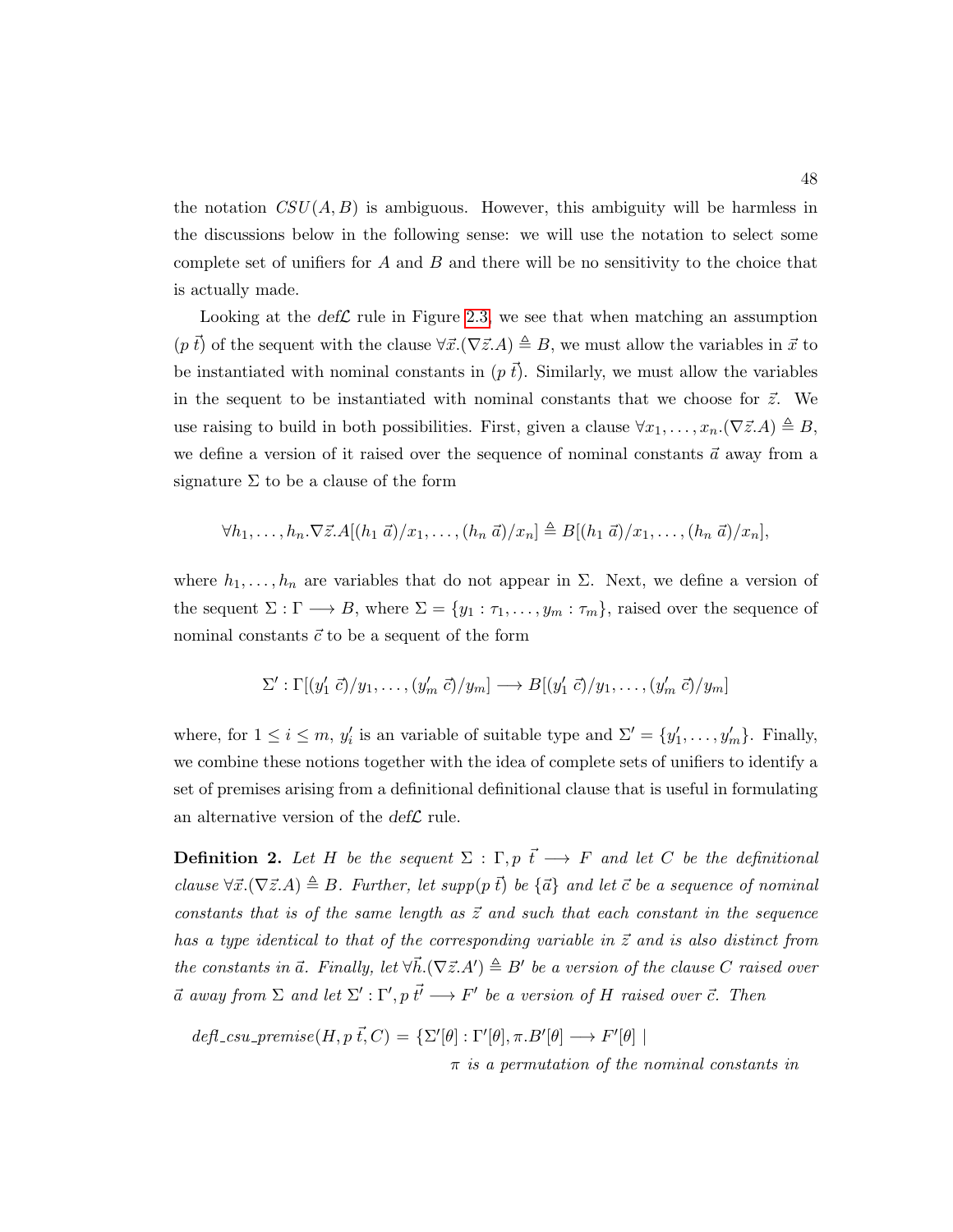$$
\{\vec{c}, \vec{a}\} \text{ and } \theta \in \text{CSU}(p\ \vec{t'}, \pi.A'[\vec{c}/\vec{z}])\}.
$$

Intuitively,  $\text{defl\_csu\_premise}(H, p \, \vec{t}, C)$  corresponds to the premise sequents we would get from unfolding the assumption formula  $(p~t)$  in the sequent H based on the clause  $C$  and using only the substitutions in the complete set of unifiers for the head of  $C$ and (p  $\bar{t}$ ). In the process, we have to instantiate the  $\nabla$  quantifiers in the head of C by nominal constants. Further, we have to take care to allow all possible substitutions for the universally quantified variables in C and the variables in  $\Sigma$ , an aspect that is treated by raising.

The definition of  $\text{def}_{\text{L}}\text{c}su$ -premise that we have presented is actually ambiguous: the set of sequents that it identifies is dependent on the the variables we select when raising the sequent and the clause, the names we use for the nominal constants that instantiate the  $\nabla$  quantifiers in the head of the clause and the particular complete set of unifiers we choose. The ambiguity arising from the last aspect will be harmless for the reasons already noted. The ambiguity arising from how we make the other choices is also inconsequential. It is easy to see that differences in these choices give rise to sets of sequents that are identical under a "renaming" of the variables and nominal constants. The inconsequentiality of how these choices are made then follows from an easily proved property of  $\mathcal G$  that two sequents that differ only in the names of the variables and the nominal constants appearing in them are equi-derivable in a strong sense: their proofs have an identical structure and can in fact be obtained one from the other by using the same renaming.

We can finally present an alternative to the  $\text{def}\mathcal{L}$  rule that uses the idea of complete sets of unifiers. This rule is shown in Figure [2.4.](#page-64-0) Using an approach similar to that in [\[55\]](#page-253-3), this rule can be shown to be inter-admissible with the  $\text{def}\mathcal{L}$  rule in the context of the other rules defining G. As a result, we can replace  $def{\mathcal{L}}$  with  $def{\mathcal{L}}_{CSU}$  without affecting the provability of sequents in  $G$ . If we limit ourselves to using  $def{\mathcal{L}}_{CSU}$  only when the CSU is finite, then the proofs constructed by using the rule have a finite branching character. It turns out that we can construct proofs in many interesting situations under this limitation. In fact, all the examples that we consider in this thesis will use the  $def{\mathcal{L}}_{CSU}$  with finite CSUs.

The last rule for definitions we consider is induction. This rule is shown in Figure [2.5;](#page-64-1) this rule is applicable only to those predicate that are specifically marked as being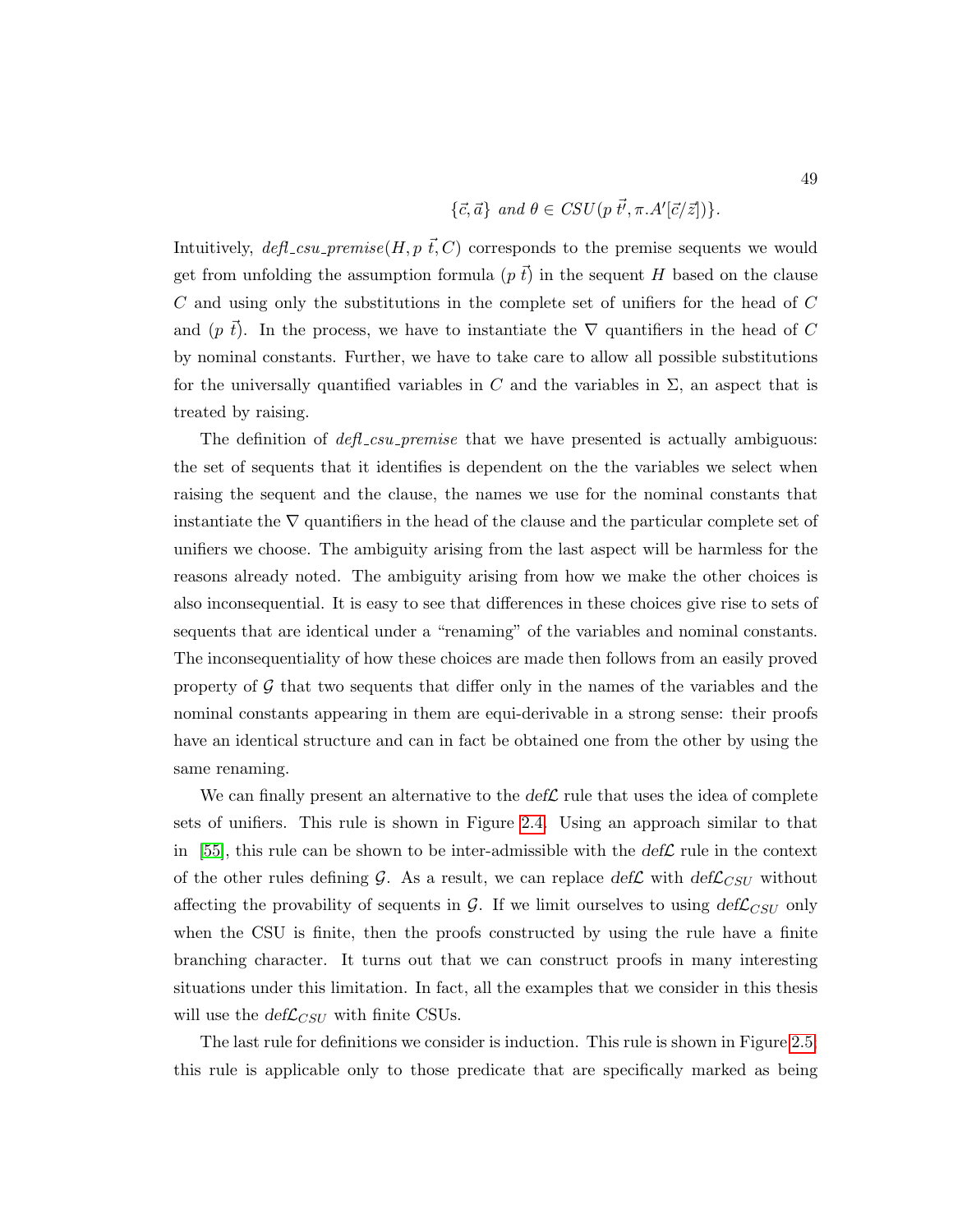<span id="page-64-0"></span>
$$
\frac{\{H \in defl\_csu\_premise(\Sigma : \Gamma, p \overrightarrow{t} \longrightarrow F, p \overrightarrow{t}, C) \mid C \in \mathcal{D}\}}{\Sigma : \Gamma, p \overrightarrow{t} \longrightarrow F} \text{ def } \mathcal{L}_{CSU}
$$

where  $\mathcal D$  is the definition parameterizing  $\mathcal G$ 

Figure 2.4: The Definition Left Rule using CSU

inductively defined, as described in the previous subsection. The intuition underlying this rule is the following. If some property S satisfies the clauses that define p then S t must hold whenever  $p t$  holds; this follows by virtue of  $p$  being the least fixed-point of its defining clauses. But then if some formula C follows from assuming  $S t$ , it must also follow any time  $p t$  holds.

Since the property  $S$  can be very verbose, it is not very convenient from a user's perspective to use  $\mathcal{IL}$  directly in proof construction. We will introduce a more natural approach to do induction in Section [2.3.2.](#page-67-0) This approach is what we use for constructing proofs via induction in this thesis.

<span id="page-64-1"></span>
$$
\frac{\{\vec{x}: B[S/p] \longrightarrow \nabla \vec{z}. S \ \vec{t}_i \mid \forall \vec{x}. \nabla \vec{z}. p \ \vec{t} \triangleq B \in \mathcal{D}\}}{\Sigma : \Gamma, p \ \vec{t} \longrightarrow C} \ \mathcal{IL}
$$

provided  $p$  is inductively defined by the set of clauses  $\mathcal D$ and  $S$  is a term with no nominal constants and of the same type as  $p$ 

Figure 2.5: The Induction Rule

# 2.3 The Abella Theorem Proving System

Abella is a tactics-based interactive theorem prover like Coq [\[19\]](#page-250-0) or Isabelle [\[17\]](#page-250-1) that helps in the construction of proofs in  $G$ . A user types in commands known as tactics to incrementally build up proofs for the theorems she/he want to prove. Tactics are designed to correspond to reasoning steps that are more natural to mathematical arguments but that, at the same time, can translate into a combination of proof rules of G. Thus, with the help of tactics, developing a proof in Abella can be made to have a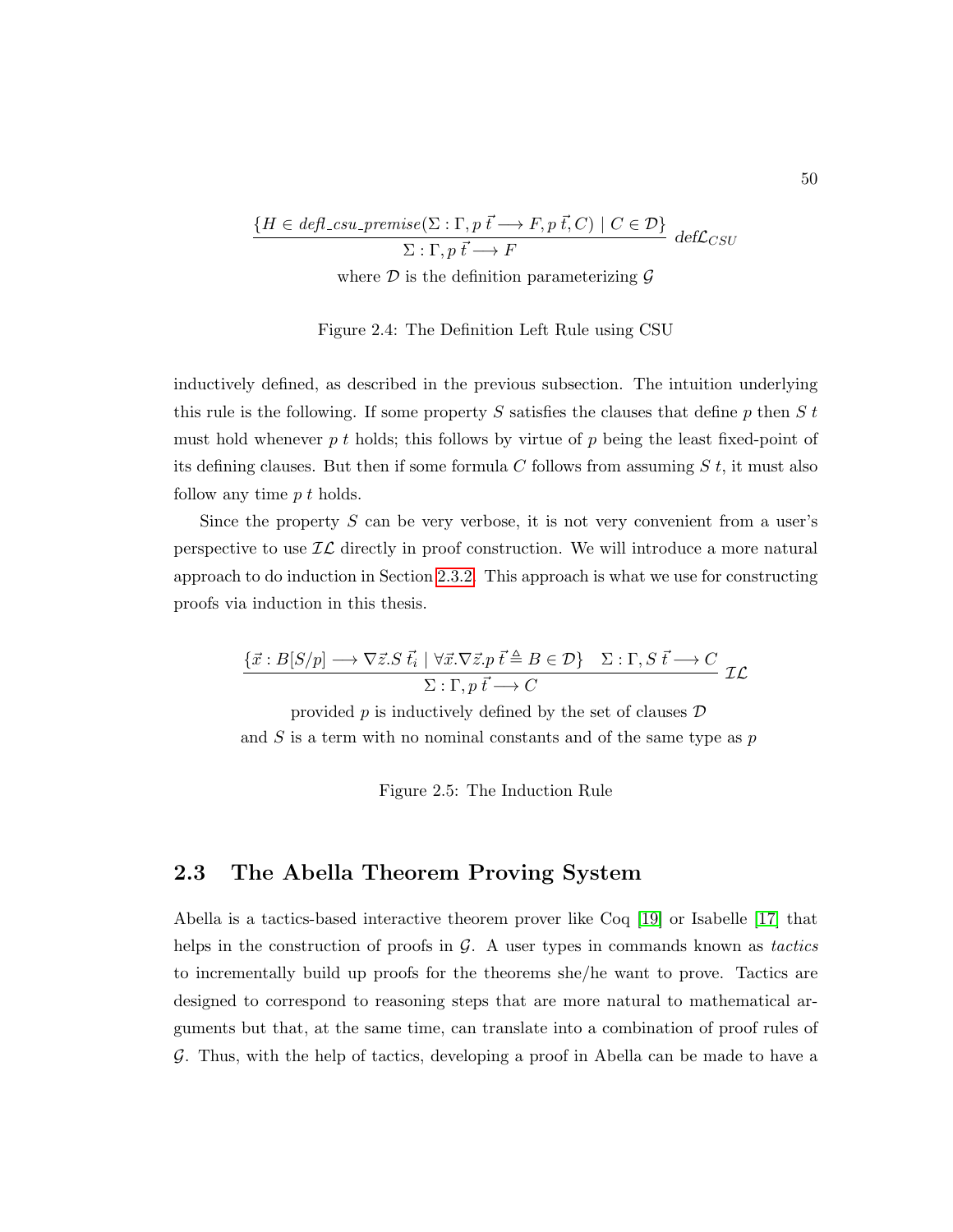flavor similar to developing proofs on paper.

We would like to use Abella to prove properties of specifications written in  $\lambda$ Prolog. This is realized via the *two-level logic approach* to reasoning [\[49,](#page-253-4) [50\]](#page-253-5). In this approach, the logic of  $\lambda$ Prolog is itself encoded as a fixed-point definition in G and the  $\lambda$ Prolog specifications are then reasoned about through this encoding. With the two-level logic approach, we can use λProlog programs both as implementations and as inputs to Abella in which their properties are stated and proved.

We will introduce these features of Abella in the rest of this section. We successively describe the interactive approach to proof construction in Abella, an effective way to construct induction proofs by using tactics and the two-level logic approach to reasoning about  $\lambda$ Prolog specifications.

#### 2.3.1 Interactive proof construction

In Abella, a user initiates a proof construction process by stating a formula, called a theorem or a lemma, he/she wants to prove. At any moment, the proof state is represented by a set of subgoals all of which must be proved to prove the original theorem. A subgoal essentially represents a sequent whose proof is still to be found. It consists of a multi-set of formulas called its hypotheses or assumptions, which constitute the context of the corresponding sequent, and a formula called its conclusion, which corresponds to the conclusion of the sequent. Initially, there is only one subgoal with no hypotheses and whose conclusion is the theorem to be proved.

At any moment, a user applies some tactic to one of the subgoals to make progress to the proof state.<sup>[5](#page-65-0)</sup> A tactic corresponds to a scheme for applying a collection of rules in  $G$ . The changes to the proof state depend on the applied tactic. The following are some examples: the subgoal may be proved by the tactic and disappear, new hypotheses may be added to the subgoal, the subgoal may be replaced by several other subgoals as a result of case analysis, or a warning that the tactic is not applicable may be issued and the subgoal remains unchanged. These changes reflect the effects of applying the proof rules represented by the tactic on the sequent corresponding to the subgoal. The proof construction process ends when there are no subgoals left. At that point, we have

<span id="page-65-0"></span><sup>&</sup>lt;sup>5</sup>In practice, the subgoals are listed in sequence. The first subgoal in the sequence must be proved before a user can move on to the next one. This continues until there is no subgoal left.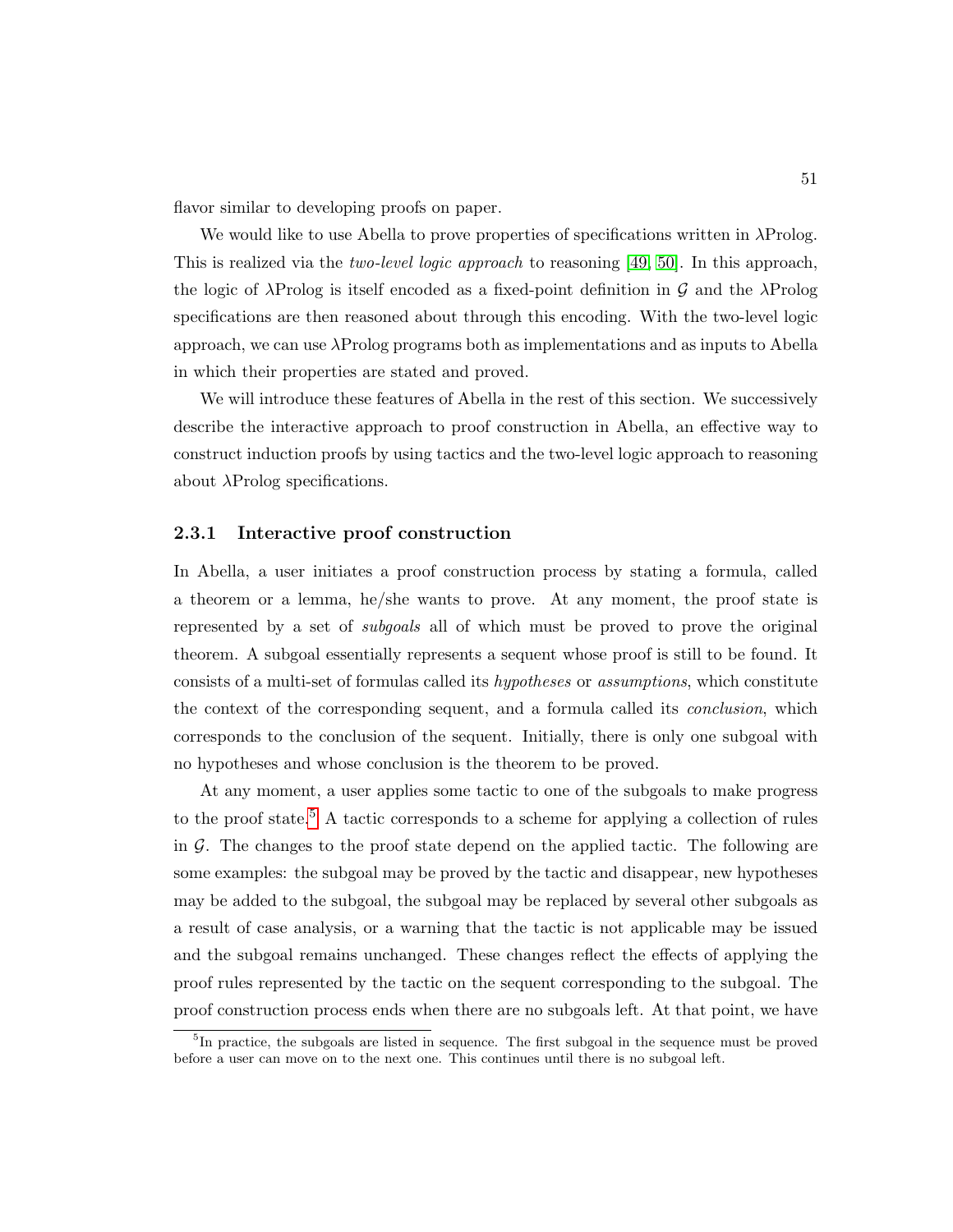essentially constructed a proof for the original theorem in  $\mathcal{G}$ .

As an example, consider the following theorem whose proof we have informally described in Section [2.2.4](#page-52-1)

$$
\forall L.\mathtt{append}\ (1::2::\mathtt{nil})\ L\ (1::3::L)\supset\bot.
$$

This theorem is proved by using tactics as follows. Initially, we have a single subgoal with the formula above as its conclusion and with no hypothesis. We first apply an "introduction" tactic to this subgoal which introduces the variable  $L$  and the following hypothesis

$$
append (1::2::nil) L (1::3::L)
$$

and makes  $\perp$  as the new conclusion; application of this tactic mirrors the application of the  $\forall \mathcal{R}$  and  $\supset \mathcal{R}$  rules to the corresponding sequent. We then apply the "case analysis" tactic to this hypothesis, which corresponds to applying the  $def\mathcal{L}$  rule to the corresponding sequent. Since the hypothesis can only be derived from the second clause for append, case analysis replaces the subgoal with a new one whose hypothesis is reduced to

$$
\text{append } (2::\texttt{nil}) \ L \ (3::L)
$$

and whose conclusion is ⊥. Applying another case analysis tactic to this reduced hypothesis results in no more subgoals because there are no clauses whose heads match the hypothesis. Since there are no subgoals to be solved, the proof is concluded.

A common approach to constructing a large proof is to break it down into smaller lemmas and build towards a final result. Abella provides this capability by allowing for proving theorems separately and using them in proof construction as lemmas. An established theorem can be freely used as a hypothesis at any point of proof construction. Such usage of a theorem corresponds to applying the cut rule to introduce the theorem as a new hypothesis.

Theorems in Abella often have the form

$$
\forall x_1, \ldots, x_n. H_1 \supset \ldots \supset H_m \supset B
$$

Suppose we have such a theorem, we can then use the "apply" tactic to match  $H_i$  with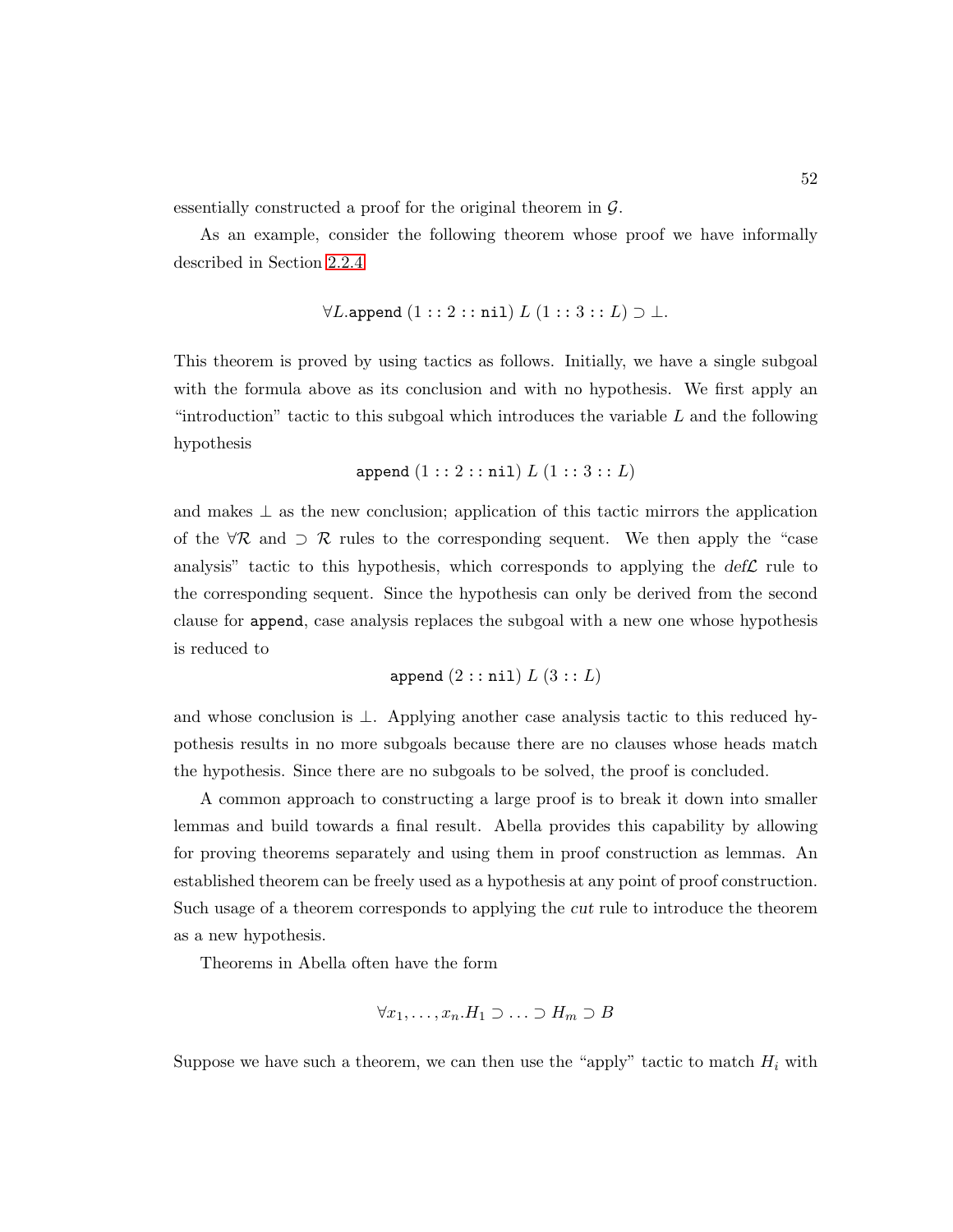some hypotheses to generate a new hypothesis  $B$  under proper instantiation of  $x_i$ . This corresponds to application of a collection of  $\forall \mathcal{R}, \supset \mathcal{L}$  and id rules [\[40\]](#page-252-0). For example, consider the following theorem:

$$
\text{append } (1::2::\texttt{nil}) \ (4::\texttt{nil}) \ (1::3::4::\texttt{nil}) \supset \bot.
$$

It is proved as follows. We first introduce the following hypothesis:

$$
\texttt{append}\left(1::2::\texttt{nil}\right)\left(4::\texttt{nil}\right)\left(1::3::4::\texttt{nil}\right)
$$

and try to prove the conclusion  $\bot$ . We then apply the following theorem

$$
\forall L.\text{append } (1::2::\texttt{nil}) \ L\ (1::3::L) \supset \bot.
$$

which has been proved above, with L substituted by  $(4::nil)$  to match the above hypothesis and generate ⊥ as a new hypothesis. The proof is concluded by matching the conclusion  $\perp$  with the generated hypothesis, which corresponds to applying the id rule.

Later we will see theorems of the following form in which the top-level universal quantifiers embed some  $\nabla$  quantifiers which further embed an implication formula:

$$
\forall x_1, \ldots, x_n. \nabla z_1, \ldots, z_m. H_1 \supset \ldots \supset H_k \supset B.
$$

We can apply such theorems in a way similar to what we have described above. The only important point to note is that  $z_1, \ldots, z_m$  must be instantiated with distinct nominal constants and  $x_1, \ldots, x_n$  must be instantiated with terms that do not contain the nominal constants for  $z_1, \ldots, z_m$ .

# <span id="page-67-0"></span>2.3.2 An annotated style of induction

Up to now we have only discussed interactive proofs with case analysis that has a finite structure. When case analysis has a looping structure, we need induction to complete the proof. As we have described in Sections [2.2.4](#page-52-1) and [2.2.5,](#page-60-0)  $\mathcal G$  supports inductive reasoning by interpreting definitions as least fixed-points and by providing a rule to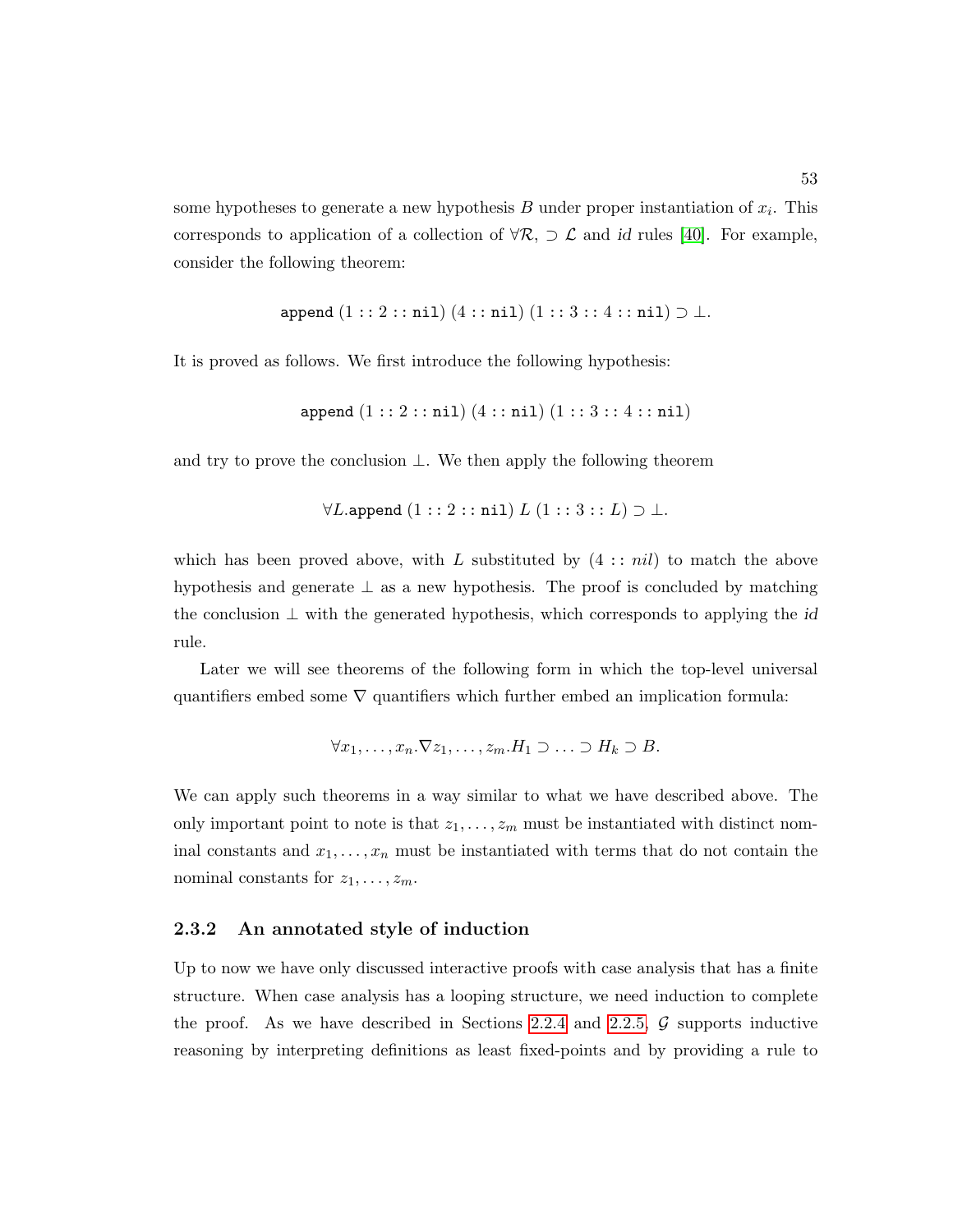perform induction on inductively defined predicate symbols. However, the induction rule is not easy to use since it requires explicitly identifying and using an inductive invariant, which can be rather complicated, in proof construction.

To solve this problem, Abella implements an annotated style of induction that, on the one hand, mimics how we perform inductive reasoning in practice and, on the other hand, translates into a sequence of rule applications in  $\mathcal G$  that includes the induction rule [\[40\]](#page-252-0). The annotated style of induction works as follows. Suppose that we are interested in proving a theorem of the form

$$
\forall x_1, \ldots, x_m \ldotp F_1 \supset \ldots \supset A \supset \ldots \supset F_n \supset B
$$

where  $A$  is an atomic formula whose head is an inductively defined predicate. We can choose to prove this formula inductively by applying the "induction" tactic with respect to A. Doing so adds the formula

$$
\forall x_1, \ldots, x_m \ldotp F_1 \supset \ldots \supset A^* \supset \ldots \supset F_n \supset B
$$

as an induction hypothesis to the assumption set and changes the formula to be proved to the following

$$
\forall x_1, \ldots, x_m \ldotp F_1 \supset \ldots \supset A^@ \supset \ldots \supset F_n \supset B.
$$

We can now advance proof search by introducing the variables  $x_1, \ldots, x_m$  and adding  $F_1, \ldots, A^{\mathcal{Q}}, \ldots, F_n$  as hypotheses, leaving B as the conclusion to be shown. Note the annotations on  $A^*$  and  $A^@$ . Their meaning is the following:  $A^*$  will match only with another formula that has a similar annotation and the only way to produce a formula with that annotation is to use a definitional clause to unfold  $A^@$ . In other words, we get to use the induction hypothesis only on an atomic formula that is smaller in the unfolding sequence than the one in the original formula to be proved.

As an example, consider proving the theorem that the inductive predicate append is deterministic, something we considered in Section [2.2.4:](#page-52-1)

$$
\forall L_1,L_2,L_3,L_3'.\text{append }L_1\ L_2\ L_3\supset\text{append }L_1\ L_2\ L_3'\supset L_3=L_3'.
$$

The proof is by induction on the first assumption. More specifically, we apply the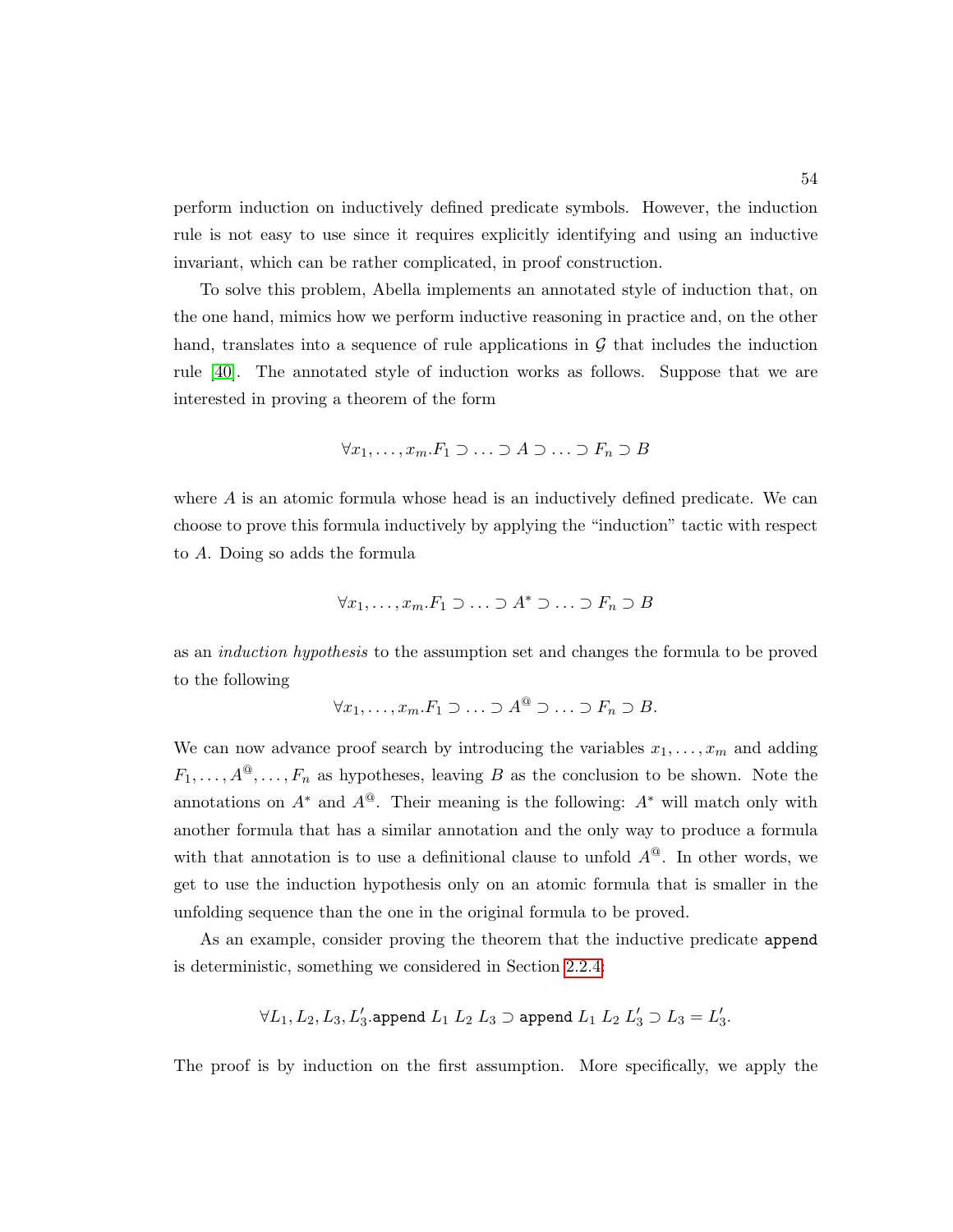induction tactic to add

$$
\forall L_1,L_2,L_3,L_3'.\text{append }L_1\;L_2\;L_3^*\supset\text{append }L_1\;L_2\;L_3'\supset L_3=L_3'
$$

as an induction hypothesis and we transform the original subgoal into one with the following hypotheses respectively named H1 and H2:

```
H1 : append L_1 L_2 L_3^{\textcircled{\tiny 1}}H2 : append L_1 L_2 L_3'
```
and with  $L_3 = L'_3$  as the conclusion we want to show;  $L_1$ ,  $L_2$  and  $L_3$  are variables here. We then analyze the possible cases of H1 as follows:

- It holds by virtue of the first clause for append. In this case  $L_1$  must be nil and  $L_2 = L_3$ . A case analysis on H2 reveals  $L_2 = L'_3$  and hence the conclusion follows;
- It holds because of the second clause for append. Here, there must be some  $L'_1$ and  $L_3''$  such that  $L_1 = X :: L_1'$  and  $L_3 = X :: L_3''$  and such that

```
H3 : append L'_1 L_2 L''_3
```
holds. Note the changed annotation on H3, corresponding to the fact that it is obtained by an unfolding of the definition. Case analysis on the corresponding instance of H2 leads us to assume that there is some  $L_3'''$  such that  $L_3' = X : L_3'''$ and we add

$$
H4: \quad \text{append } L'_1 \ L_2 \ L'''_3
$$

to the hypothesis set. At this point, we can apply the inductive hypotheses to H3 and H4 to get  $L_3'' = L_3'''$ . The desired conclusion now easily follows.

As we can see from this example, inductive reasoning using the annotated style is very similar to what we would have done on paper.

Abella also supports the annotated style of induction for theorems of the following form:

$$
\forall x_1, \ldots, x_m. \nabla z_1, \ldots, z_k. F_1 \supset \ldots \supset A \supset \ldots \supset F_n \supset B
$$

in a way similar to what we have described above.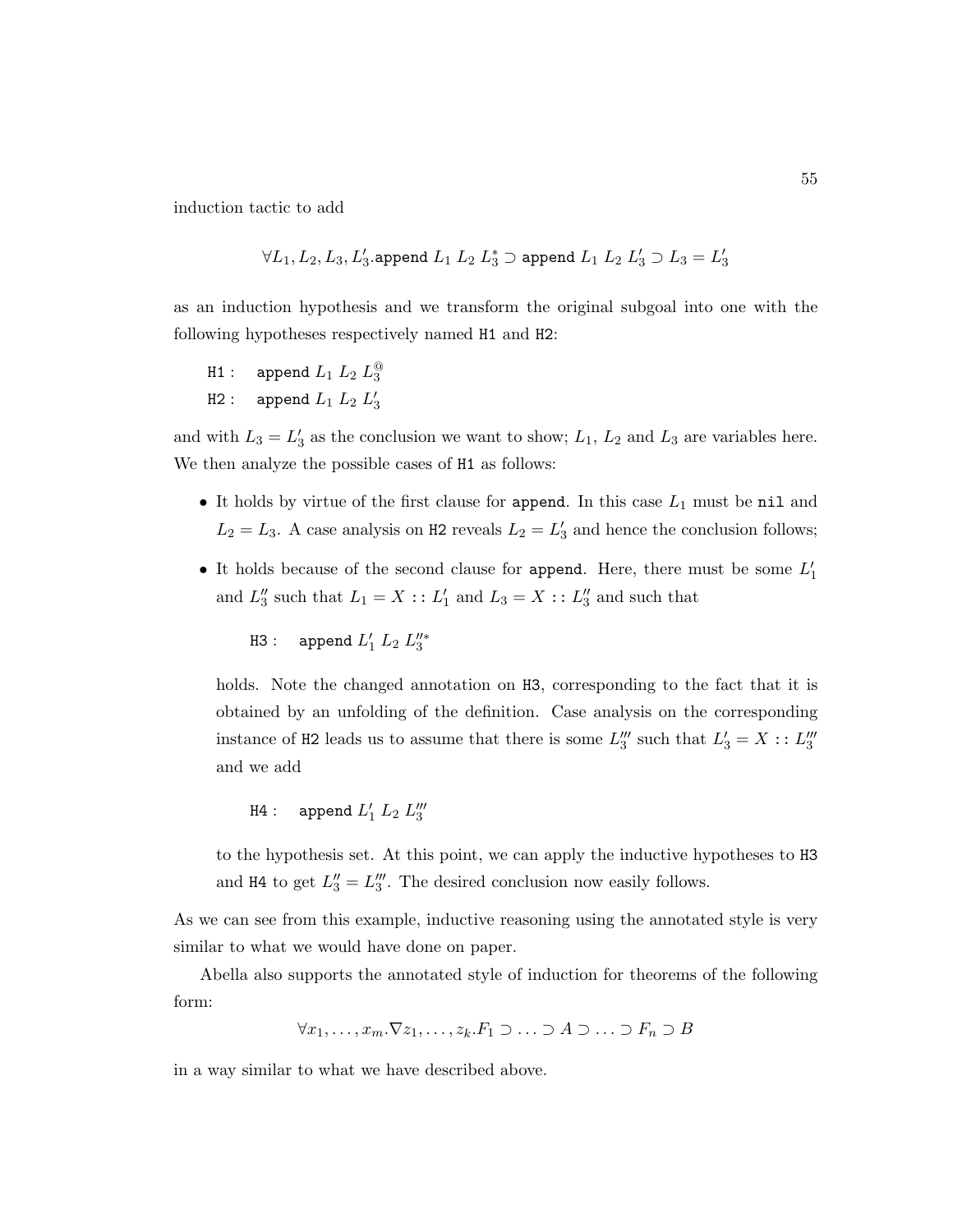#### 2.3.3 The two-level logic approach to reasoning

We are eventually interested in reasoning about the specifications of compiler transformations. One possible approach might be to encode these specifications via fixed-point definitions and to reason based on this encoding. The problem with this approach is that it would not then yield a correctness proof of an implementation of the transformations.

To obtain a proof of a specification that is also an implementation, we use the so-called two-level logic approach to reasoning [\[49,](#page-253-4) [50\]](#page-253-5). In the setting of Abella, this approach translates into the following. We continue to write specifications in  $HH^{\omega}$ . What we also do is encode  $HH^{\omega}$  into a fixed-point definition in  $\mathcal G$  that captures the derivability relation of HH $\omega$ . We then lift specifications in HH $\omega$  into G through the encoding. Finally, we reason about the  $HH^{\omega}$  specifications using Abella via the translation. This style of reasoning yields the desired goal: we end up proving properties about actual, executable programs in  $\lambda \text{Prolog}$ . An auxiliary benefit to the approach comes from the fact that  $HH^{\omega}$  is itself a logic with special meta-theoretic properties that can be useful in reasoning about derivations in it. Since it has been encoded into  $\mathcal{G}$ , such properties can be proved as theorems in  $\mathcal G$ . Once they have been proved, they become available for use in other reasoning tasks.

The Abella system is in fact specifically structured to support the two-level logic approach described above. Prior to the work in this thesis, Abella actually encoded a weaker logic than  $HH^{\omega}$  called  $HH^2$ . The difference between  $HH^2$  and  $HH^{\omega}$  is that the syntax of goal formulas is limited in the former: specifically, the antecedents of implications in such formulas are required to be atomic. In other words, the syntax of goal formulas in  $HH<sup>2</sup>$  is given by the following rule:

 $G$  ::=  $true | A | G \& G | A \Rightarrow G | \Pi_{\tau} x. G$ 

As a result of this restriction, the dynamic program context is limited to being a collection of atomic formulas. The initial reason for restricting attention to the HH<sup>2</sup> specification logic was that it is simpler to realize the two-level logic approach with this kind of a dynamic program context. This restriction also turned out to be acceptable because a large class of rule-based relational specifications naturally fall within the structure of  $HH<sup>2</sup>$ . We shall describe the realization of two-level logic approach with respect to  $HH<sup>2</sup>$  in this section. A contribution of this thesis is that it extends the two-level logic approach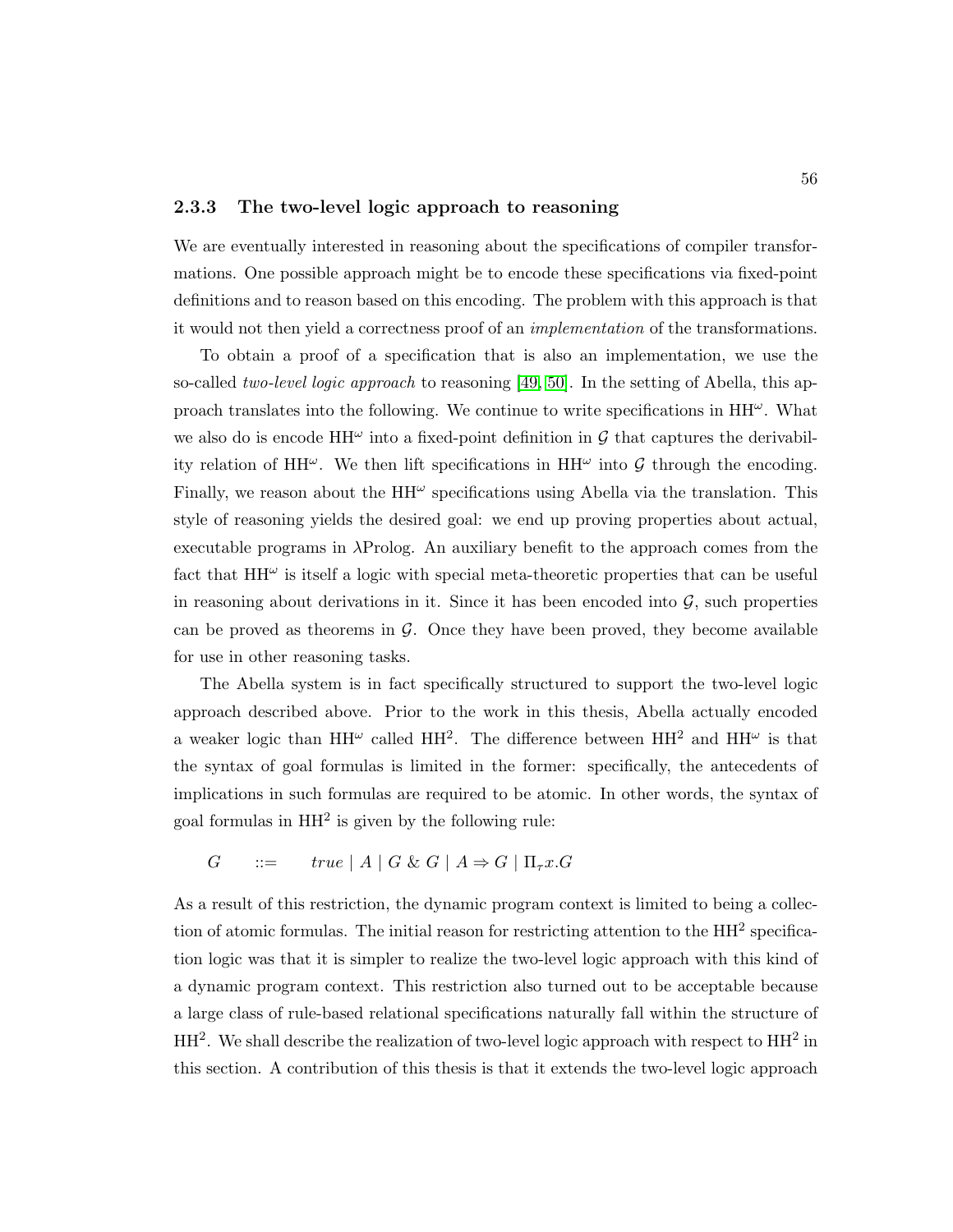to deal with the full  $HH^{\omega}$  specifications. We discuss this extension in Chapter [3.](#page-79-0)

The embedding HH<sup>2</sup> within Abella is achieved by encoding the derivability relation of  $HH<sup>2</sup>$  in a fixed-point definition. In order to exploit the meta-logical properties of the HH<sup>2</sup> logic in reasoning, we want to be able to prove theorems about the derivability relation in Abella. These proofs typically rely on a measure of the size of a derivation. To facilitate their construction, we parameterize the encoding of the derivability relation by a natural number. Concretely, we identify nat as the type of natural numbers that we encode using the constants z : nat for representing 0 and  $s : nat \rightarrow nat$  for representing the successor function. The inductive nature of this representation of natural numbers is formalized by introducing the predicate  $\texttt{nat} : \texttt{nat} \rightarrow \texttt{prop}$  that is defined as the least fixed point of the following clauses:

nat z  $\triangleq$   $\top$ nat (s N)  $\triangleq$  nat N

Finally, we use the predicate symbol seq :  $nat \rightarrow$  olist  $\rightarrow$  o  $\rightarrow$  prop to encode the derivability of HH<sup>2</sup>. Here, olist is a type that is reserved for lists of HH<sup>2</sup> formulas and such lists are constructed using the constants nil and ::. An  $HH^2$  sequent  $\Sigma$ ;  $\Gamma$ ;  $\Delta \vdash G$ is encoded as (seq  $N \Delta G$ ); intuitively, this predicate holds if the corresponding sequent has a derivation whose size is at most N.

An aspect to be noted about the encoding of  $HH^2$  sequents is that it treats the static context and the signature implicitly. How exactly this implicit treatment is realized will become clear when we present an actual fixed-point definition for seq in Chapter [3.](#page-79-0) However, we sketch the general idea that is used here. A development in Abella that is about an HH<sup>2</sup> specification begins with loading in that specification. This loading action fixes the static context for the development and Abella manages the use of this context separately. With regard to the signature, one part of it arises from the  $HH<sup>2</sup>$ specification that is loaded. Abella treats this part by adding it directly to is own vocabulary of non-logical constants. The other, dynamic part of the signature arises from the treatment of universal goals in proof search. The encoding of derivability in  $HH<sup>2</sup>$  handles universally quantified goals in  $HH<sup>2</sup>$  by transforming them into formulalevel  $\nabla$  quantifiers in G. The "constants" that are added to the signature when these  $\nabla$ quantifiers are processed therefore end up being represented by nominal constants and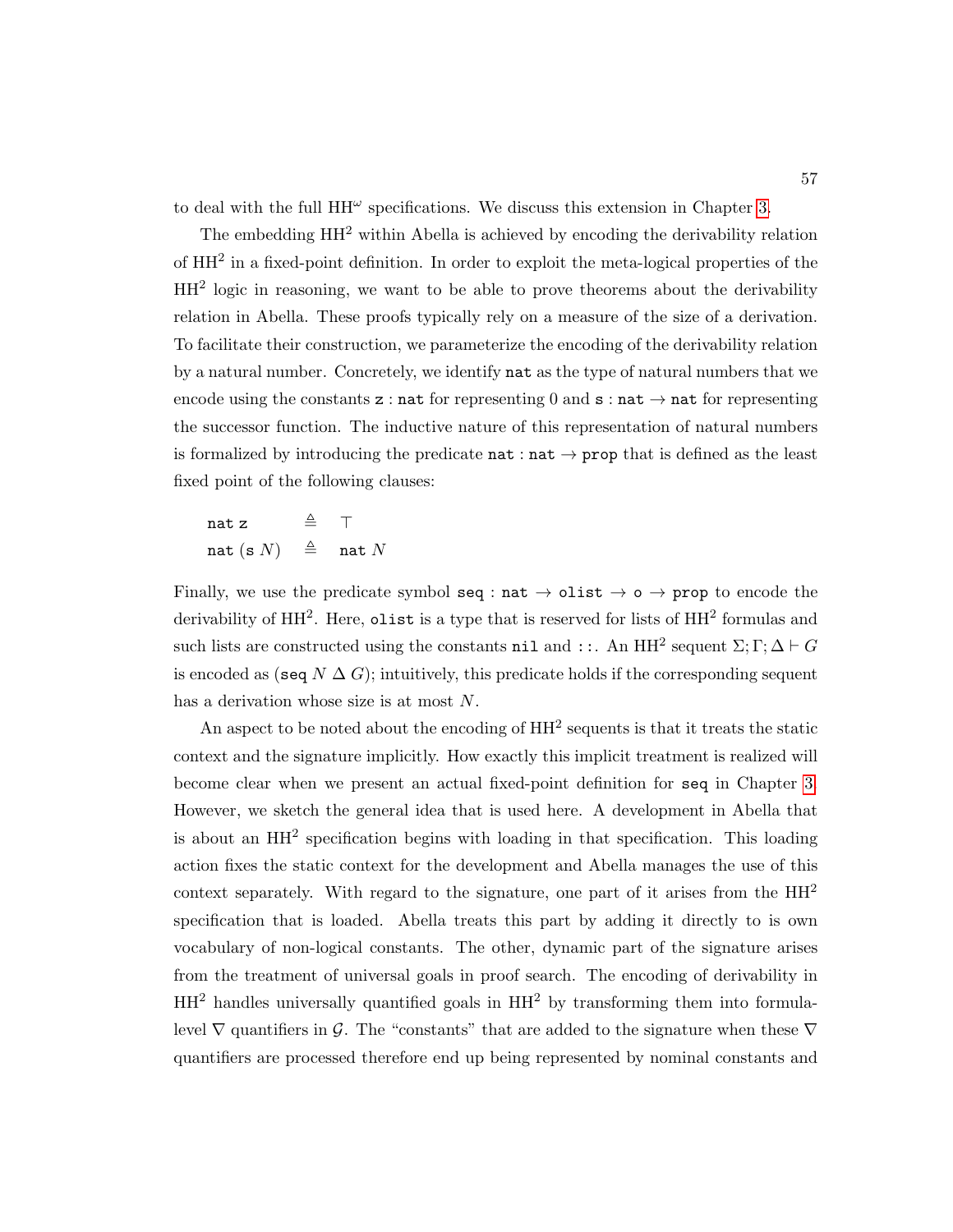so there is already a means for identifying them in the proof development. It has been shown in [\[40\]](#page-252-0) that (seq  $N \Delta G$ ) is derivable for some N in G if and only if  $\Sigma$ ;  $\Gamma$ ;  $\Delta \vdash G$ is derivable in HH<sup>2</sup>. This result provides the basis for our thinking of properties of our encoding directly as properties of derivability in  $HH<sup>2</sup>$ .

We often want to prove properties of  $HH^2$  derivations based on an induction on their sizes. Towards this end, we use the notation  $\{\Delta \vdash G\}$  introduced by [\[40\]](#page-252-0) to represent the formula  $\exists N.\mathtt{nat}\;N \wedge \mathtt{seq}\;N \; \Delta\;G$  in the propositions we want to prove in Abella. We abbreviate  $\{G\}$  as  $\{G\}$ . Given a formula T of the form

$$
\forall x_1, \ldots, x_m.F_1 \supset \ldots \supset \{\Delta \vdash G\} \supset \ldots \supset F_n \supset B.
$$

applying the induction tactic on  $\{\Delta \vdash G\}$  is equivalent to first transforming T into the following logically equivalent formula:

$$
\forall x_1,\ldots,x_m, N.F_1\supset\ldots\supset\mathtt{nat}\ N\supset\mathtt{seq}\ N\ \Delta\ G\supset\ldots\supset F_n\supset B
$$

and then applying the induction tactic with respect to  $(\text{nat } N)$ . The annotated style of induction is extended to represent this process in a user-friendly way. Specifically, induction on  $\{\Delta \vdash G\}$  in T introduces the following inductive hypothesis

$$
\forall x_1, \ldots, x_m. F_1 \supset \ldots \supset \{\Delta \vdash G\}^* \supset \ldots \supset F_n \supset B
$$

which represents

$$
\forall x_1, \ldots, x_m, N.F_1 \supset \ldots \supset (\text{nat } N)^* \supset \text{seq } N \Delta G \supset \ldots \supset F_n \supset B
$$

and changes the conclusion to

$$
\forall x_1, \ldots, x_m \ldotp F_1 \supset \ldots \supset \{\Delta \vdash G\}^{\mathbb{Q}} \supset \ldots \supset F_n \supset B
$$

which represents

$$
\forall x_1, \ldots, x_m, N.F_1 \supset \ldots \supset (\text{nat } N)^@ \supset \text{seq } N \Delta G \supset \ldots \supset F_n \supset B.
$$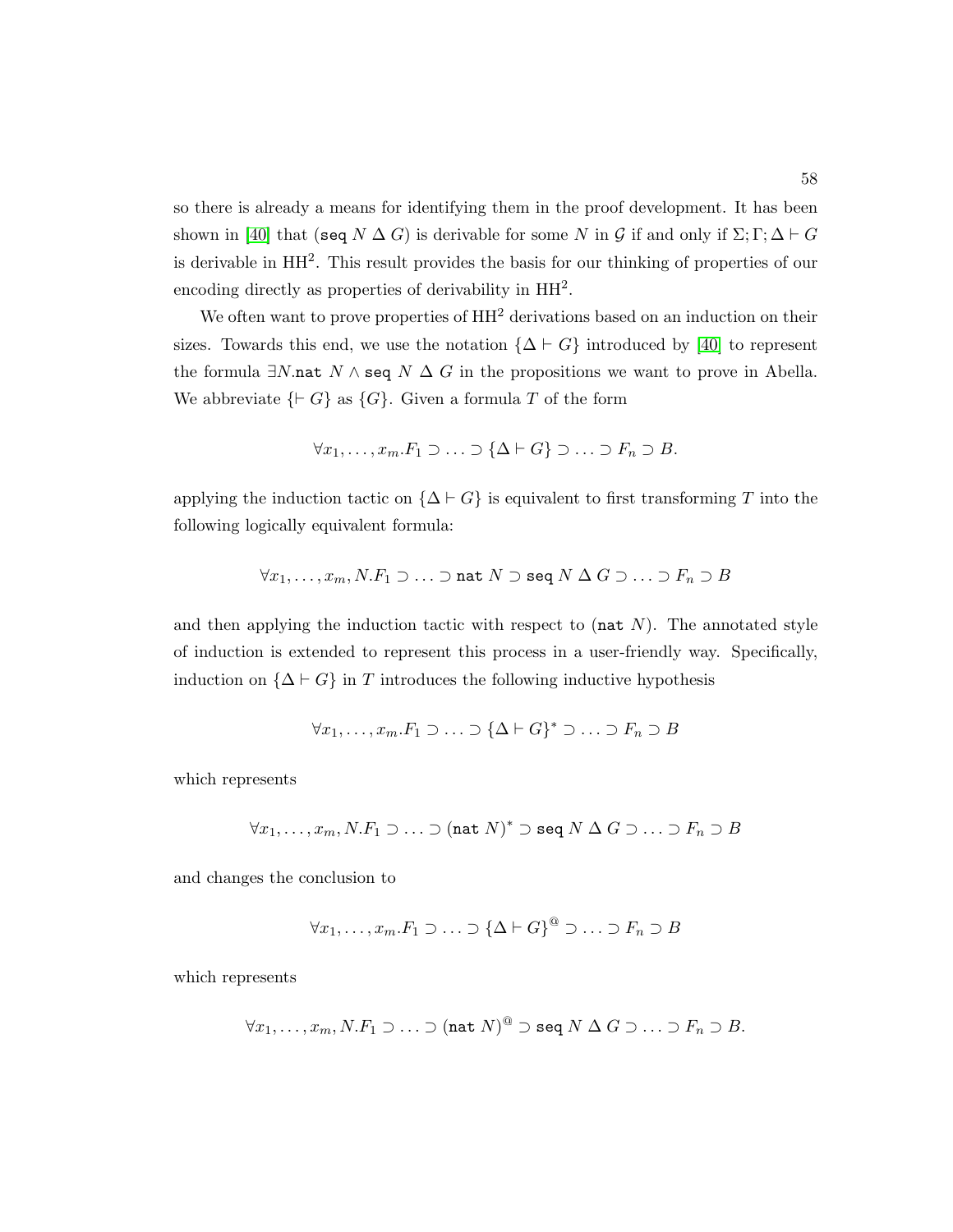When the notation  $\{\Delta \vdash G\}$  is used as a hypothesis, it represents the packet of formulas nat N and seq N  $\Delta G$  for some variable N. This representation coincides with the fact that applying the proof rules to eliminate the logical constants in the hypothesis  $\exists N$  nat  $N \wedge$  seq  $N \Delta G$  will result in the packet we just described. When this notation is used with an annotation in a hypothesis, *i.e.*, when the hypothesis has the form  ${\{\Delta \vdash G\}}^{\square}$  with  $\square$  being either  $@$  or \*, then it represents (nat  $N$ )<sup> $\square$ </sup> and seq  $N \Delta G$ for some N. Case analysis on  $\{\Delta \vdash G\}$  treats the packet as a whole. Specifically, it has the effect of first analyzing the cases of seq  $N \Delta G$  and then analyzing nat N if N has been instantiated with (s N') for some N'. As a result, case analysis on  ${\{\Delta \vdash G\}}^@$ might produce branches that have hypotheses of the form  $\{\Delta' \vdash G'\}^*$  for some  $\Delta'$  and  $G'$ . The inductive hypothesis then becomes applicable to such hypotheses.

To illustrate how we can state and prove properties about  $HH<sup>2</sup>$  specifications in Abella, suppose that we have included into an Abella development the program from Section [2.1.3](#page-42-0) that specifies the typing rules for the STLC.<sup>[6](#page-73-0)</sup> Assuming that L is a list of formulas that encode the dynamic typing context that arises in the relevant  $HH<sup>2</sup>$ derivation, it is the case that (of M T) is derivable in  $HH^2$  if and only if  $\{L \vdash$  of M T $\}$ is provable in  $\mathcal{G}^7$  $\mathcal{G}^7$ . We can actually characterize legitimate representations for typing contexts in G by using the predicate symbol  $\texttt{ctx} : \texttt{olist} \rightarrow \texttt{prop}$  that is defined by the following clauses:

ctx nil  $\triangleq$   $\top$  $\nabla x.\texttt{ctx}(\texttt{of} x T :: L) \triangleq \texttt{ctx} L$ 

In this setting, the uniqueness of type assignment in the STLC is captured by the following formula:

$$
\forall L,M,T,T'.\texttt{ctx } L \supset \{L \vdash \texttt{of } M\ T\} \supset \{L \vdash \texttt{of } M\ T'\} \supset T = T'.
$$

It is provable by induction on the assumption  $\{L \vdash \textsf{of} M T\}$ . A proof of this formula can be found, for instance, in the Abella tutorial [\[11\]](#page-249-0).

<span id="page-73-0"></span><sup>&</sup>lt;sup>6</sup>This program, which was presented as one in  $HH^{\omega}$ , is also one in  $HH^2$ . We use this fact systematically to refer to the development here as one related to  $HH^2$  rather than in  $HH^{\omega}$ .

<span id="page-73-1"></span><sup>7</sup>We use a systematic abuse of notation here and elsewhere, confusing the items introduced into the signature by universal goals in  $HH<sup>2</sup>$  derivations with the nominal constants that arise in corresponding G derivations.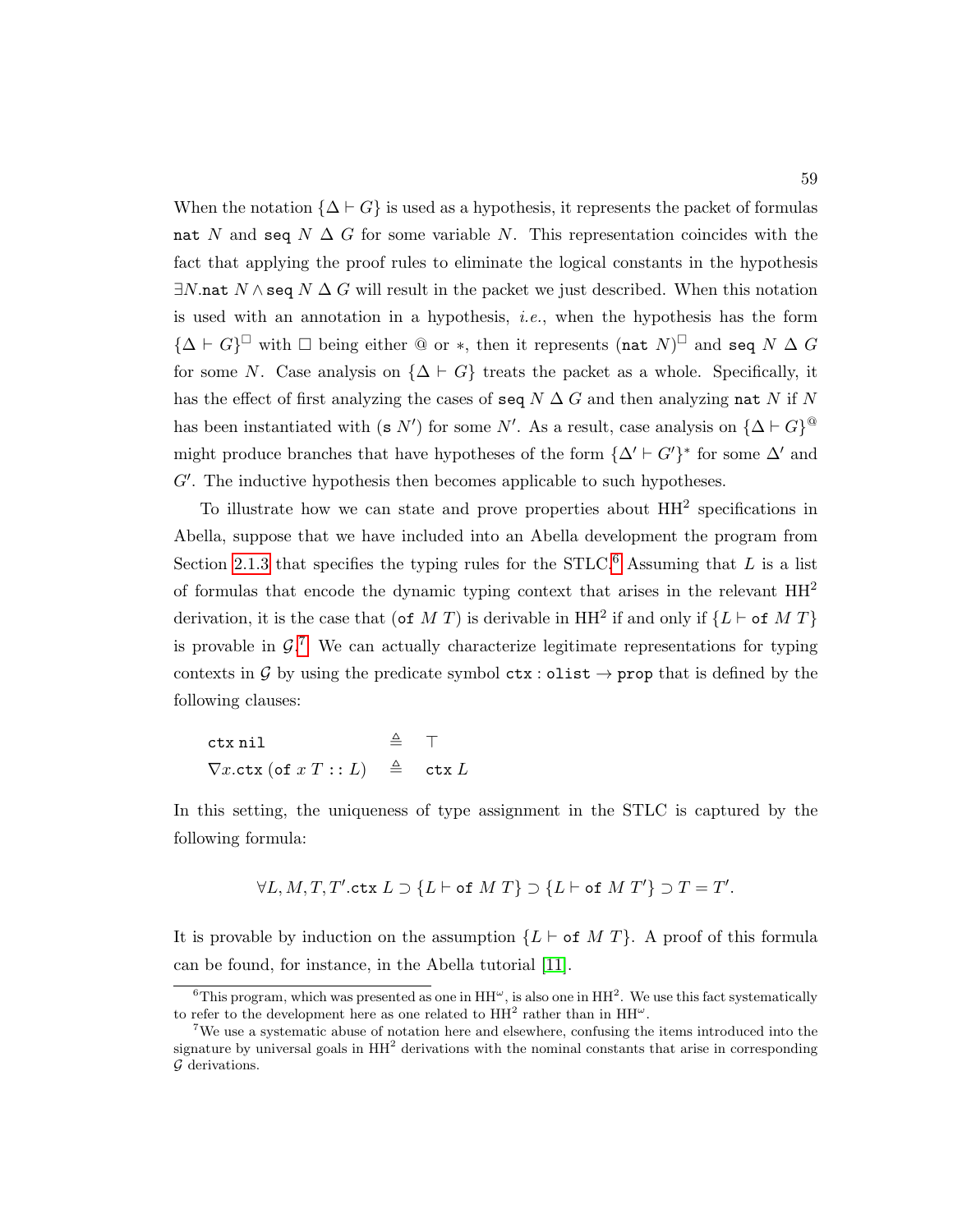In the thesis work, we will use the two-level logic approach to verify compiler transformations implemented in  $\lambda$ Prolog. As we shall see in Chapters [5,](#page-145-0) [6,](#page-181-0) [7](#page-207-0) and [8,](#page-222-0) the two-level logic approach is essential for reasoning about such implementations. Combining it with the other rich reasoning devices in Abella, we will be able to prove deep properties such as preservation of meaning by compiler transformations in an effective manner.

## 2.4 A Higher-Order Abstract Syntax Approach

In the previous sections of this chapter, we have exposed the support that both  $\lambda$ Prolog and Abella provide for the  $\lambda$ -tree syntax version of the HOAS approach. We have also provided some examples that should have motivated the benefits of this approach to representing, manipulating and reasoning about objects that embody binding constructs. In this section, we provide a few more directed examples that illustrate particular paradigms related to the use of the  $\lambda$ -tree syntax approach in programming and reasoning within the framework of interest. These paradigms will turn out to have repeated applications when we consider the implementation and verification of compilers for functional languages in later chapters in the thesis.

#### 2.4.1 Analyzing object structure in specifications

In Section [2.1.3](#page-42-0) we have explained the key idea underlying the representation of formal objects that underlies the use of the  $\lambda$ -tree approach in specifications within our framework: object-level binding translates into abstraction in the  $\lambda$ Prolog representation. We have also discussed several benefits that flow for this approach, including the fact that the programmer derives help from the meta-language in realizing operations such as bound variable renaming, the correct implementation of substitution and recursion over binding structure. One aspect that we have not explicitly touched upon that we will use repeatedly later is the capabilities of structure analysis that we get from unification in the meta-language.

We illustrate this capability by considering the encoding of  $\eta$ -conversion over the object-language of  $\lambda$ -terms. Suppose that we have designated the  $\lambda$ Prolog type  $\tan$  for the representations of these terms and that we use the constants  $app:tm\rightarrow tm$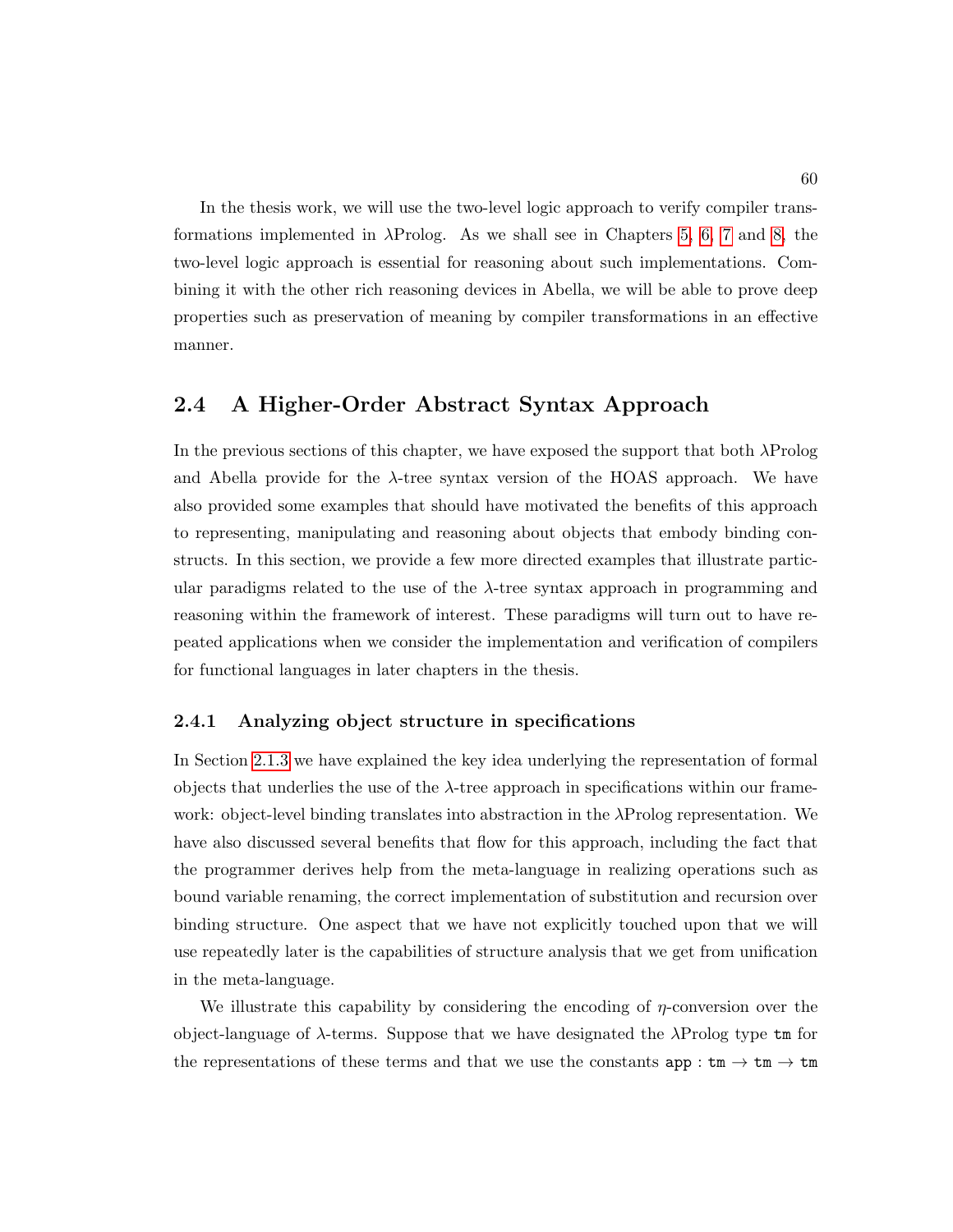and  $\texttt{abs}: (\texttt{tm} \rightarrow \texttt{tm}) \rightarrow \texttt{tm}$  to encode the object language applications and abstractions. Now, let eta be a  $\lambda$ Prolog predicate symbol of type tm  $\rightarrow$  tm  $\rightarrow$  o and consider the following clause:

eta (abs  $(x \ge p M x)$ ) M.

This clause succinctly captures the basic component of the object language *η*-conversion relation: the atomic formula eta  $t t'$  is derivable from it exactly when t encodes an  $\eta$ redex and  $t'$  encodes its contracted form. To see this, observe that the binding order requires that in generating an instance of the clause M must not be instantiated with a term that contains x. To derive eta  $t$   $t'$ , we need to unify it with the clause. This unification must respect the constraint just described and therefore it will succeeds only if  $t = (\text{abs } (x \setminus \text{app } M x))$  for some M not containing x and t is equal to M.

A closer examination of the example shows that we have used the idea of unification to tell us when a particular part of an object language expression does not depend on a bound variable. This and related forms of structure analysis will be a recurring theme in the specification of compiler transformations that we provide in later chapters. For example, this particular kind of structure analysis will play an important role in specifying the code hoisting transformation in Chapter [7.](#page-207-0)

#### 2.4.2 Exploiting  $\lambda$ -tree syntax in reasoning

The ability to analyze the structure of terms via unification also plays an essential role in reasoning, specifically, in case analysis. In effect, the case analysis style of reasoning in Abella examines the possible ways an atomic formula can unify with the head of clauses that define it. This was manifest in the examples that make use of case analysis in Section [2.2.4.](#page-52-0)

By exploiting the logical structure of the  $\lambda$ -tree syntax representations and the rich reasoning capabilities provided by Abella, we are able to prove properties related to binding structure in an effective manner. We illustrate this point via the example of defining substitution as an explicit relation and proving properties about this relation. Assume that we are working with the STLC and the encoding of its syntax that we have already described. We now use the type map and the constant map :  $\tan \rightarrow \tan \rightarrow$  map to represent mappings from variables (encoded as nominal constants) to terms and a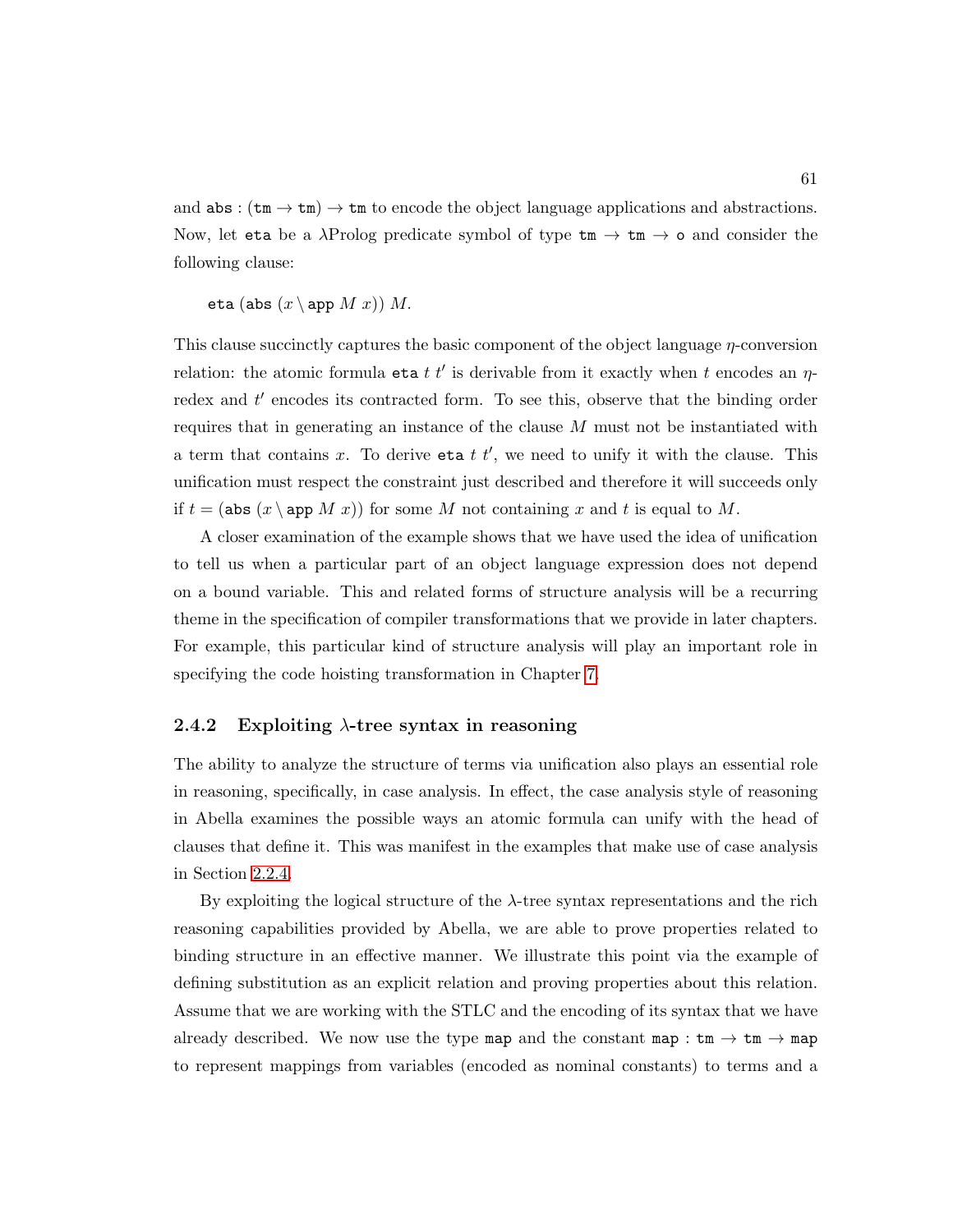list of such mappings to represent a substitution. We use the Abella type maplist to represent the type of lists of mappings and the constants mlnil : maplist and mlcons : map  $\rightarrow$  maplist  $\rightarrow$  maplist as the constructors of such lists. Then the predicate app\_subst : maplist  $\rightarrow \text{tm} \rightarrow \text{tm} \rightarrow$  prop such that app\_subst  $S$  M M' holds exactly when  $M'$  is the result of applying the substitution  $S$  to  $M$  can be defined by the following clauses:

$$
\begin{array}{lll} \texttt{app\_subst} \ \texttt{minil} \ M \ M & \triangleq & \top \\ \nabla x.\texttt{app\_subst} \ (\texttt{mlcons} \ (\texttt{map} \ x \ V) \ S) \ (R \ x) \ M & \triangleq & \texttt{app\_subst} \ S \ (R \ V) \ M \end{array}
$$

For obvious reasons, we shall take app\_subst to be inductively defined. The first clause encodes the fact that an empty substitution has no effect on a term. The second clause applies to a non-empty substitution that maps  $x$  to  $V$  and that has additional mappings given by S. This clause uses the pattern  $(R x)$  to match the term to be substituted into. The quantification ordering ensures that  $R$  cannot contain  $x$ . For this reason,  $R$  must be bound to the result of abstracting over all the free occurrences of  $x$  in the "source" term" for the substitution. The  $(R V)$  then is equal modulo  $\lambda$ -conversion to the result of replacing all the free occurrences of  $x$  in the source term with  $V$ . The body of the clause represents the application of the remainder of the substitution to the resulting term.

This style of encoding of the substitution relation that takes advantage of the metalevel understanding of binding structure makes it extremely easy to prove structural properties of the relation. For example, the facts that substitution distributes over applications and abstractions can be stated as follows:

$$
\forall S, M_1, M_2, M'.\text{app\_subst } S \text{ (app } M_1 \ M_2) \ M' \supset
$$
  
\n
$$
\exists M'_1, M'_2. M' = \text{app } M'_1 \ M'_2 \land \text{app\_subst } S \ M_1 \ M'_1 \land \text{app\_subst } S \ M_2 \ M'_2
$$
  
\n
$$
\forall S, R, T, M'.\text{app\_subst } S \text{ (abs } T \ R) \ M' \supset
$$
  
\n
$$
\exists R'. M' = \text{abs } T \ R' \land \nabla x.\text{app\_subst } S \ (R \ x) \ (R' \ x).
$$

These properties are easily proved by induction on the only assumption, as follows. The base cases are immediately proved. In the inductive cases, we apply the induction hypothesis to the result of unfolding the first assumption to generate new hypotheses, from which the conclusion is immediately derived. The simplicity of these proofs comes

.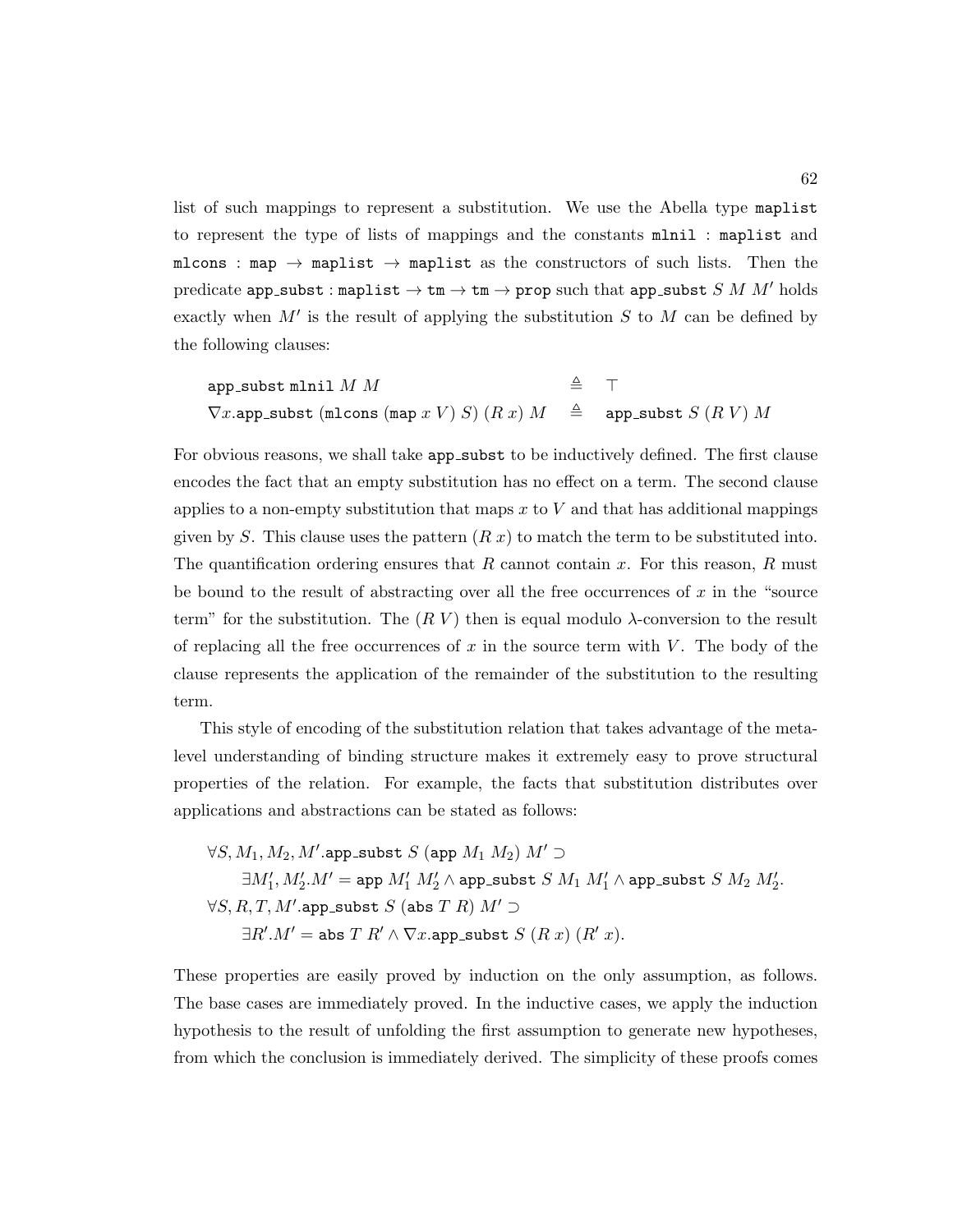from the fact that the actual substitution in the definition of app\_subst is carried out via meta-level  $\beta$ -reduction. As a result, the properties above are just explicit statements of the corresponding properties of  $\beta$ -reduction which are immediately true given the meta-language.

Further benefits in reasoning about binding structure can be derived by combining definitions in Abella with the two-level logic approach. As an example, we may want to characterize relationships between closed terms and substitutions. For this, we can first define the well-formed STLC terms through the following  $HH^{\omega}$  clauses:

$$
\begin{array}{lll}\n\text{\tt tm (app } M\ N) & \text{\tt :} & \text{\tt tm } M\,,\text{\tt tm } N. \\
\text{\tt tm (abs } T\ R) & \text{\tt :} & \text{\tt I} \ x.\text{\tt tm } x \Rightarrow \text{\tt tm } (R\ x).\n\end{array}
$$

This definition is similar to the definition of typing rules for the STLC except that tm does not record the type information of terms. We characterize the context used in tm derivations in Abella as follows:

$$
\texttt{tm\_ctx nil} \\ \nabla x.\texttt{tm\_ctx} (\texttt{tm} x::L) \triangleq \texttt{tm\_ctx} L.
$$

Intuitively, if  $t_{m}$  ctx L and  $\{L \vdash t_{m} M\}$  hold, then M is a well-formed term whose free variables are given by L. Clearly, if  $\{\text{tm }M\}$  holds, then M is closed. We can also state a "pruning" property about a term that says that if a term is well-formed in a context that does not include a particular variable, then the variable does not occur in that term:

$$
\forall M, L. \nabla x : \text{tm.tm\_ctx } L \supset \{L \vdash \text{tm } (M x) \} \supset \exists M'.M = y \setminus M'.
$$

This formulation of the property of interest makes critical use of  $\lambda$ -tree syntax. The pattern  $(M x)$  expresses the *possible* dependence of a term on the variable x but with M being the result of abstracting over all free occurrences of  $x$  in the term; this is the case because of the order of the quantification over  $M$  and  $x$ . Also because of the order of the quantifiers, L cannot contain x. The conclusion  $\exists M'.M = y \setminus M'$  states that M is a vacuous abstraction since  $M'$  cannot contain any occurrences of the bound variable y because of the order of the binders. The reason why the conclusion must be true is that if  $\text{tm} (M x)$  is derivable from L in the specification language, it must be the case that x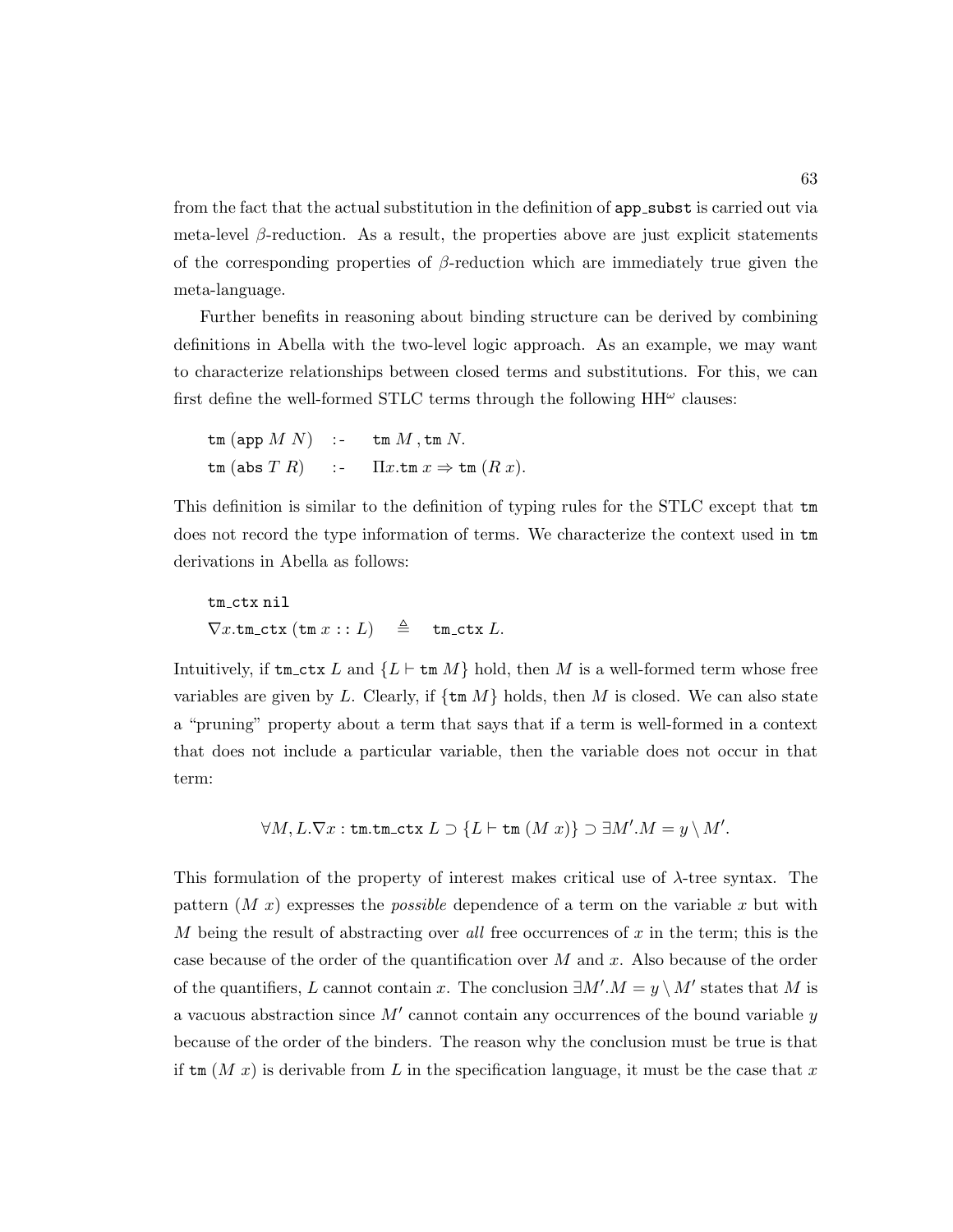does not appear free in  $(M x)$ . As might be expected from this observation, the pruning property can be proved by an induction on the judgment  $\{L \vdash \text{tm } (M x)\}\$ . The details of the argument are considerably simplified by using the meta-language treatment of binding.

As a special case of the pruning property, we derive that a closed term do not depend on any free variable.

$$
\forall M.\nabla x:\text{tm.}\{\text{tm}\:(M\;x)\}\supset\exists M'.M=y\setminus M'.
$$

Now we can state the fact that substitution has no effect on closed terms as follows:

$$
\forall S,M,M'.\{\mathtt{tm}\,M\}\supset\mathtt{app\_subst}\;S\;M\;M'\supset M=M'.
$$

This property is proved by an induction on the judgment app\_subst  $S$  M  $M'$ . In the inductive case, we make use of the pruning property that we have proved to discharge the dependence of the closed term  $M$  on variables in  $S$ , thereby discharging the effect of the substitution.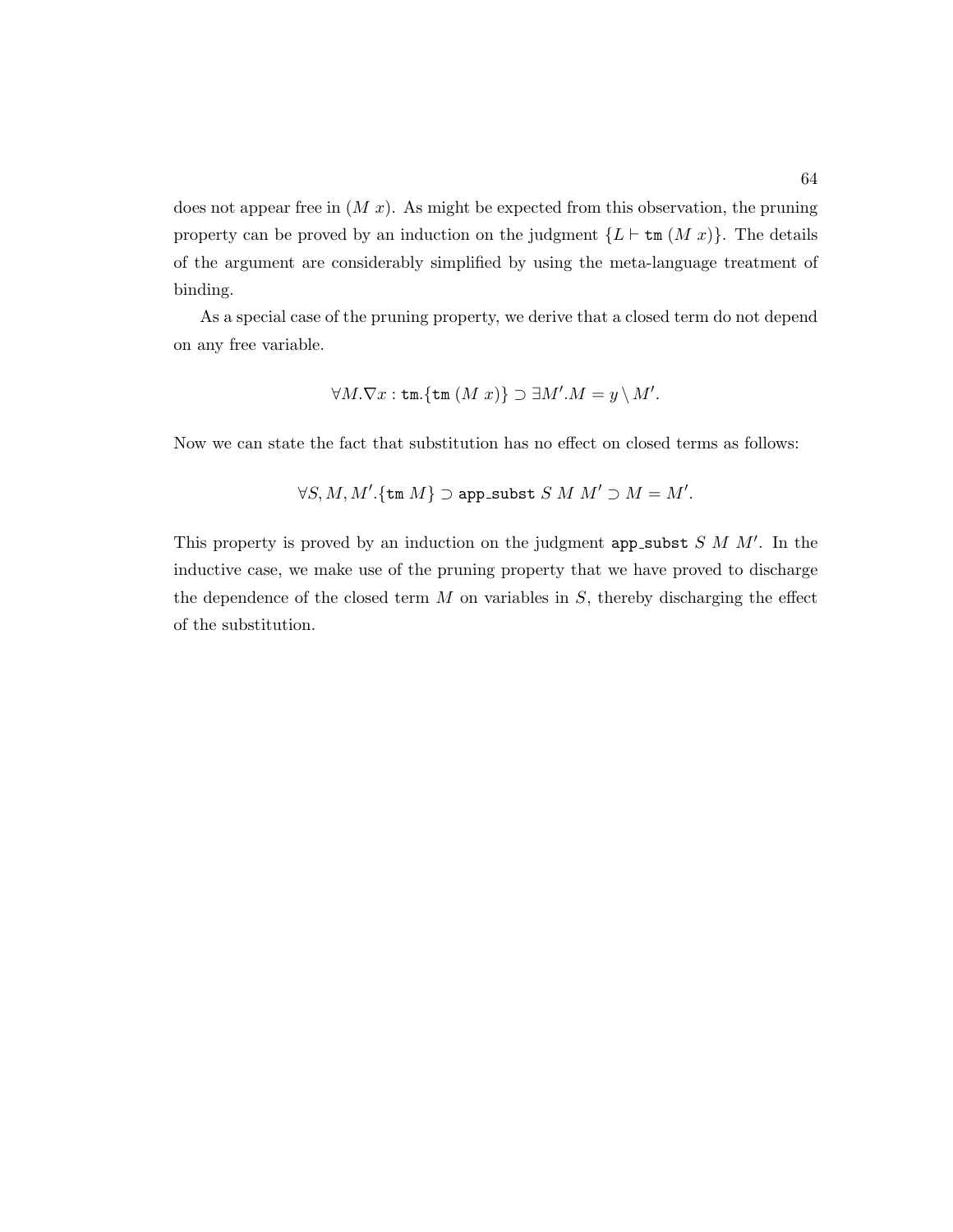## Chapter 3

# Extensions to the Abella System

The framework consisting of λProlog and Abella is a powerful tool for specifying and reasoning about rule-based relational descriptions of formal systems. The specification language  $\lambda$ Prolog has been worked on for many years and is at a reasonably mature state of development to be used unchanged in our work on verified compilation. However, the Abella system is newer and is still evolving. In this chapter we describe some extensions to Abella that make it a more flexible and powerful reasoning tool. These extensions make it easier for Abella to carry out large-scale proof developments such as the verification compilation work we will describe in later chapters.

The extensions we have developed consist of two parts. The first part is a treatment of  $\lambda$ Prolog specifications in the full  $HH^{\omega}$ . Previously, the two-level logic approach in Abella only supported reasoning over a subset of  $HH^{\omega}$ , *i.e.*,  $HH^2$ . We have given a full encoding of  $HH^{\omega}$  in  $\mathcal G$  and developed a methodology to reason about  $HH^{\omega}$  specifications through this encoding. This methodology allows us to reason about rule-based relational specifications that involve higher-order contexts, i.e., contexts with not only atomic but also universal and implicational assumptions. We demonstrate the usefulness of this extension by proving non-trivial properties of one such specification that encodes a common compiler transformation on functional programs.

The second extension we have developed is to provide support of polymorphism in Abella. The current proof theory of  $\mathcal G$  is based on the simply typed  $\lambda$ -calculus which does not include polymorphic types. To encode general data structures such as lists in Abella, we have to define a separate version of them at every concrete type where the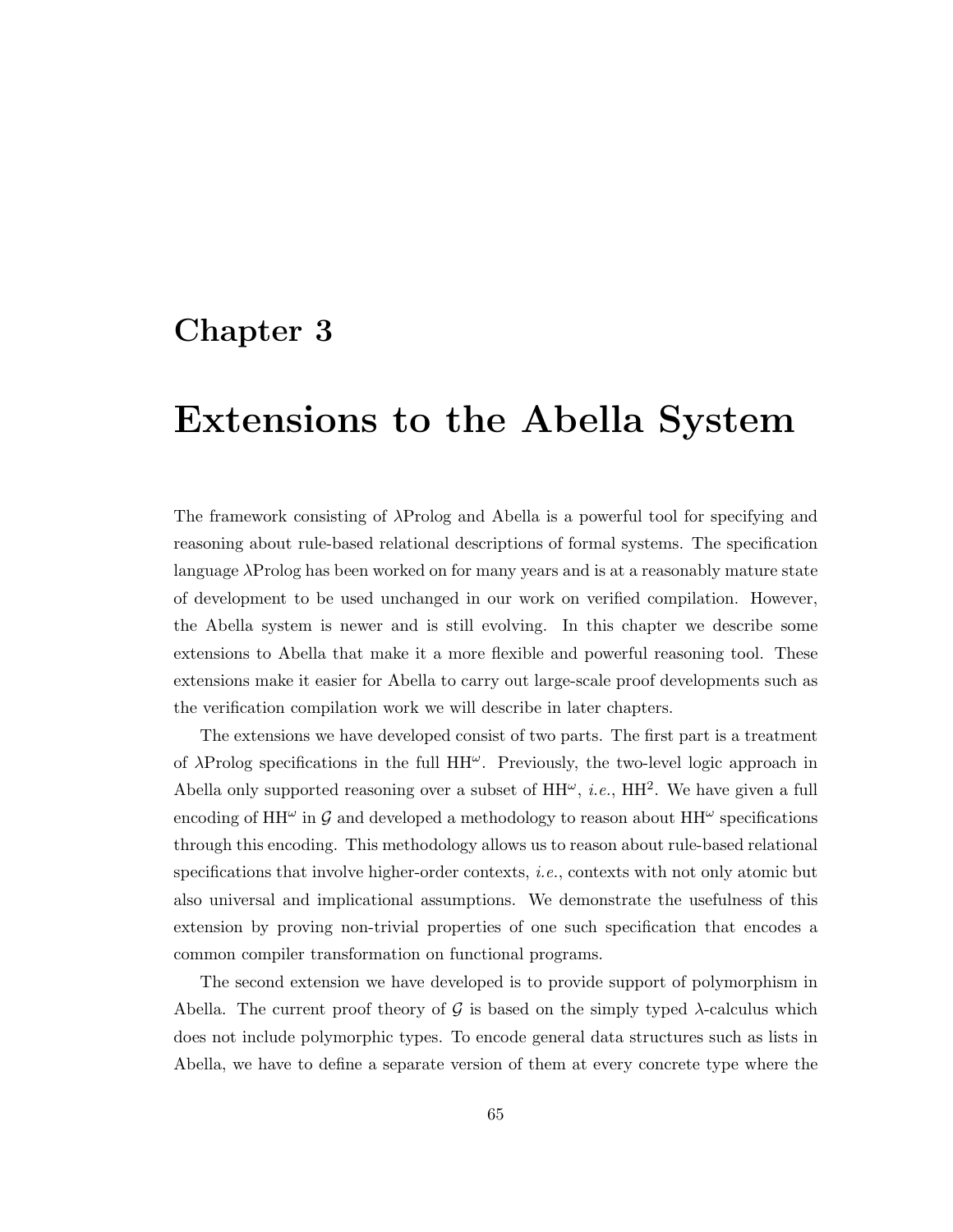data structure is needed. Furthermore, we have to prove their properties individually at each such concrete type, even through these properties and their proofs are mostly replications of a general pattern under different type instantiations. This is a recurring theme that we have witnessed when working on the implementation and verification of compiler transformations. To solve these problems, we have developed support for an approach to describing data structures, to writing definitions and statements we want to prove and to providing proofs that is schematic at the type level. Using this kind of "schematic polymorphism," we are able to avoid a lot of the duplication of code, definitions and proofs that we have alluded to above.<sup>[1](#page-80-0)</sup>

We describe the two extensions in detail in the rest of this chapter. We first describe the extension to the two-level logic approach that enables reasoning about the full  $HH^{\omega}$ specifications in Section [3.1.](#page-80-1) We then describe the extension to support polymorphism in Abella in Section [3.2.](#page-100-0)

## <span id="page-80-1"></span>3.1 Embedding  $HH^{\omega}$  in Abella

We have described a two-level logic approach to reasoning about  $\lambda$ Prolog specifications in Section [2.3.3.](#page-70-0) The idea is to embed the logic of  $\lambda$ Prolog as a fixed-point definition in  $\mathcal G$  and to reason about  $\lambda$ Prolog specifications through the embedding. The two-level logic approach adopted by Abella previously, as described in Section [2.3.3,](#page-70-0) embeds a subclass of  $HH^{\omega}$  called  $HH^2$  that allows for only dynamic addition of atomic formulas during derivations. It is good enough for proving properties of rule-based relational specifications that use contexts that contain only atomic assumptions, as demonstrated in the proof of determinacy of typing for the STLC in Section [2.3.3.](#page-70-0) On the other hand, a lot of formal systems are naturally described via rules that operate with contexts containing non-atomic formulas, or *higher-order contexts*. For example, a common compiler transformation that converts  $\lambda$ -terms into their de Bruijn forms can be elegantly described via rules that record the rule for transforming variables into de Bruijn indexes as implicational formulas in the contexts. Such rule-based specifications can be elegantly encoded in HH<sup> $\omega$ </sup>. However, they do not have a direct representation in HH<sup>2</sup> and thereby

<span id="page-80-0"></span><sup>&</sup>lt;sup>1</sup>A related approach has been developed by Kaustuv Chaudhuri and has already been incorporated into the Abella system. However, that approach does not support a type schematic treatment of data structures or of  $HH^{\omega}$  specifications which is the main focus of the work here.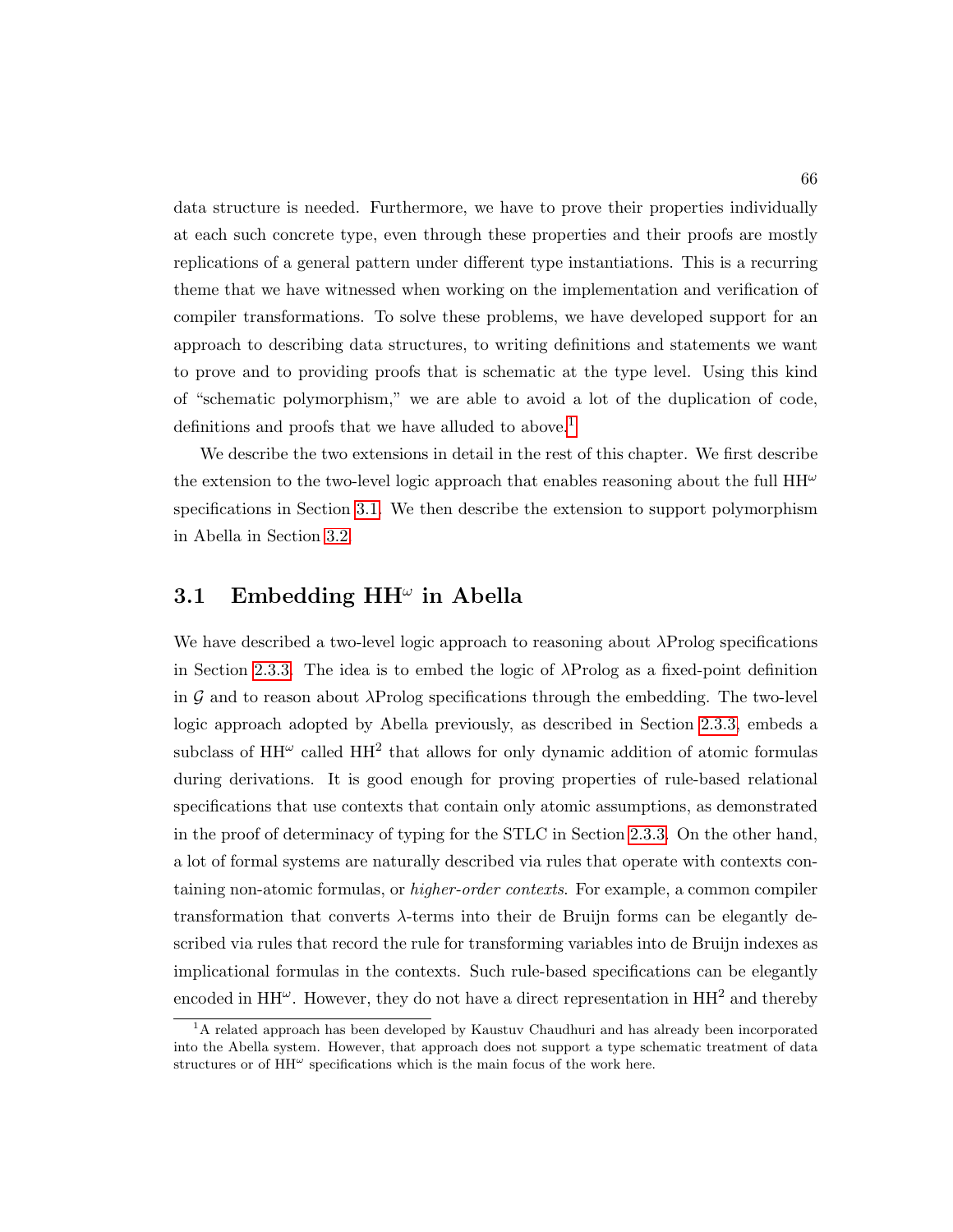cannot be reasoned about using the two-level logic approach described previously.

One reason for the previous two-level logic approach to embed  $HH^2$  instead of  $HH^{\omega}$ was for simplifying the case analysis based reasoning about derivability in  $\lambda$ Prolog. To analyze a derivation in  $\lambda$ Prolog, we need to take into account of the possibility that the goal formula is derived from the dynamically added program clauses, or dynamic  $clauses$  in short. In  $HH^2$ , this case is possible only if the goal formula is a member of the dynamic context because the dynamic context contains only atomic formulas and such an atomic formula can be used to prove the goal only if it matches exactly with the goal. Analyzing this case is thus equivalent to checking membership. However, in  $HH^{\omega}$ , since the dynamic clauses can have the form of arbitrary program clauses, the derivation may proceed by backchaining on some dynamic clause and further yielding subgoals. Analysis of such cases becomes much more complicated and may not even be possible if no proper constraint is placed on the form of the dynamic context and the structure of derivations.

In this section, we describe an extension of the two-level logic approach to support reasoning about the full class of  $HH^{\omega}$  specifications [\[61\]](#page-254-0). The critical observation that enables this extension is that clauses added dynamically during a derivation must take the form of some subformulas in the original specification. Since we always fix the λProlog specification at the beginning of proof developments, the dynamic clauses must have finite forms. We can therefore give the dynamic context an inductive definition in  $G$ . To support reasoning over backchaining steps that result from using dynamic clauses, we embed a version of  $HH^{\omega}$  based on the technique called *focusing* [\[62\]](#page-254-1) as a fixed-point definition in  $\mathcal G$ . With this extension, we are able to reason about rule-based relational specifications that involve higher-order contexts in Abella.

We elaborate on the above ideas in the following subsections. We first introduce the transformation of  $\lambda$ -terms into the de Bruijn form as an example to motivate the extension in Section [3.1.1.](#page-82-0) We then explain the difficulties with case analysis on higherorder contexts in Section [3.1.2](#page-85-0) and present our solution in Section [3.1.3.](#page-87-0) We conclude the discussion by demonstrating the power of the extended two-level logic approach through proving non-trivial properties about the motivating example in Section [3.1.4.](#page-93-0)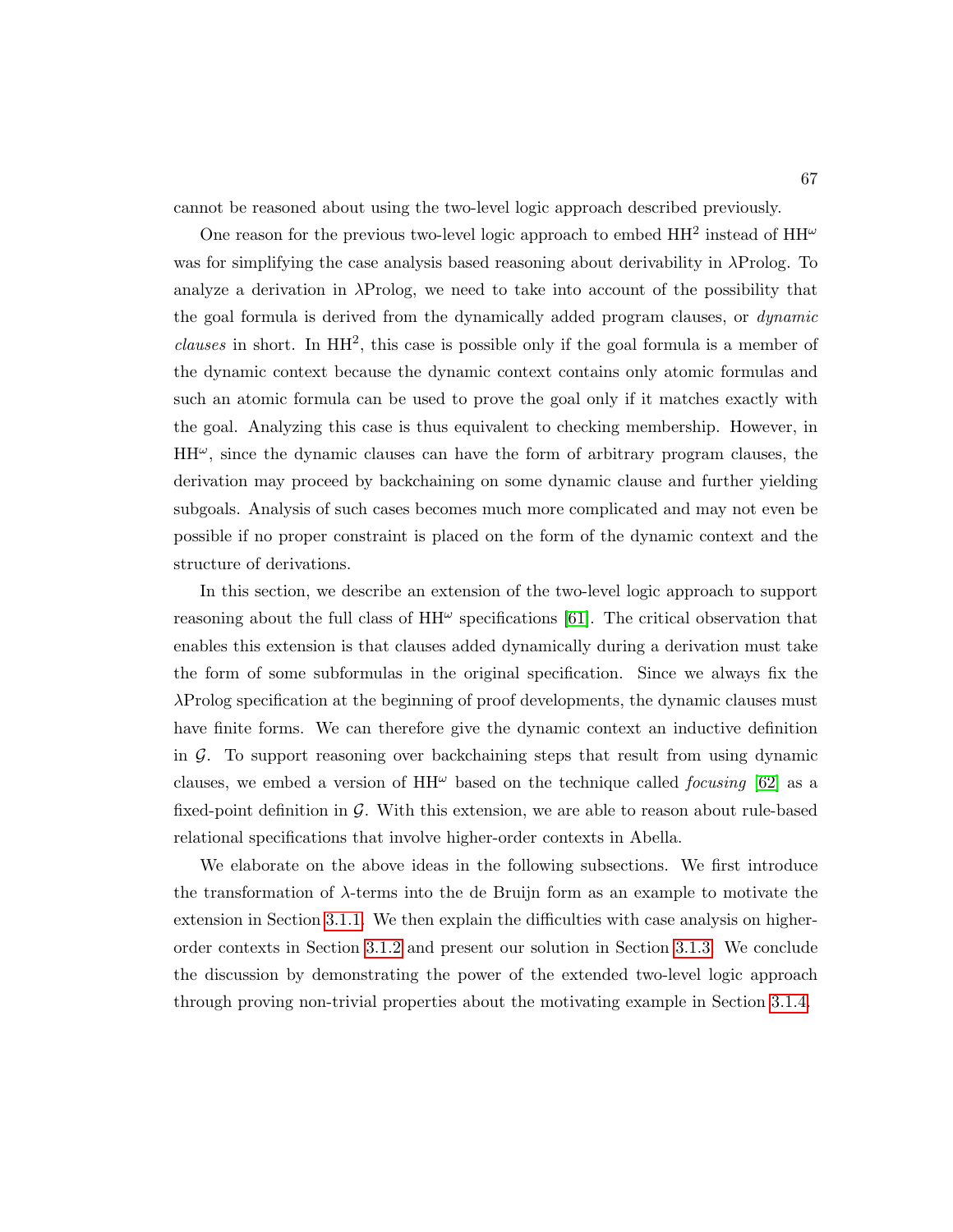#### <span id="page-82-0"></span>3.1.1 A motivating example

To understand the issues with reasoning about rule-based descriptions of relations involving higher-order contexts, consider the transformation of  $\lambda$ -terms into their de Bruijn forms as an example. The de Bruijn form is an alternative notion of  $\lambda$ -terms due to de Bruijn in which bound variables are not named and their occurrences are represented instead by indexes that count the abstractions up to the one binding them [\[31\]](#page-251-0). Its syntax is given as follows where  $t$  denotes a term in this form and  $i$  is a natural number denoting the index of a variable occurrence:

$$
t \ ::= \ i \mid t \ t \mid \lambda.t
$$

Note that the binding structure is already implicitly captured by the representation of variables as de Bruijn indexes. As a result, there is no need to represent binding variables in abstractions.

There is a natural mapping between closed  $\lambda$ -terms and their de Bruijn representation. The  $\lambda$ -terms can be translated into the nameless form by converting every variable occurrences into de Bruijn indexes and dropping the binding variables, and vice versa. For example, the term  $(\lambda x.(\lambda y. x y) x)$  is mapped to the de Bruijn term (λ.(λ.2 1) 1). We give a rule-based description of such mapping. Writing  $\Gamma \vdash m \equiv_h d$ to denote the correspondence between the  $\lambda$ -term m that occurs at *depth h* (*i.e.*, under h  $\lambda$ -abstractions) and the de Bruijn term d where  $\Gamma$  determines the mapping between free variables in the two representations, we can define this relation via the rules in Figure [3.1.](#page-83-0) The rule for relating applications is straightforward. To relate  $(\lambda x. m)$  to a De Bruijn term at depth  $h$ , we must relate each occurrence of x in  $m$ , which must be at a depth  $h + k$  for some  $k > 0$ , to the de Bruijn index k. To encode this correspondence, the context is extended in the premise of rule db-abs with a (universally quantified) implicational formula. Note also that this rule carries with it the implicit assumption that the name x used for the bound variable is fresh to  $\Gamma$ , the context for the concluding judgment. Eventually, when the  $\lambda$ -term on the right of the turnstile is a variable, the rule db-var provides the means to complete the derivation by using the relevant assumption from the context Γ.

The above rule-based description can be elegantly encoded in  $\lambda$ Prolog. We first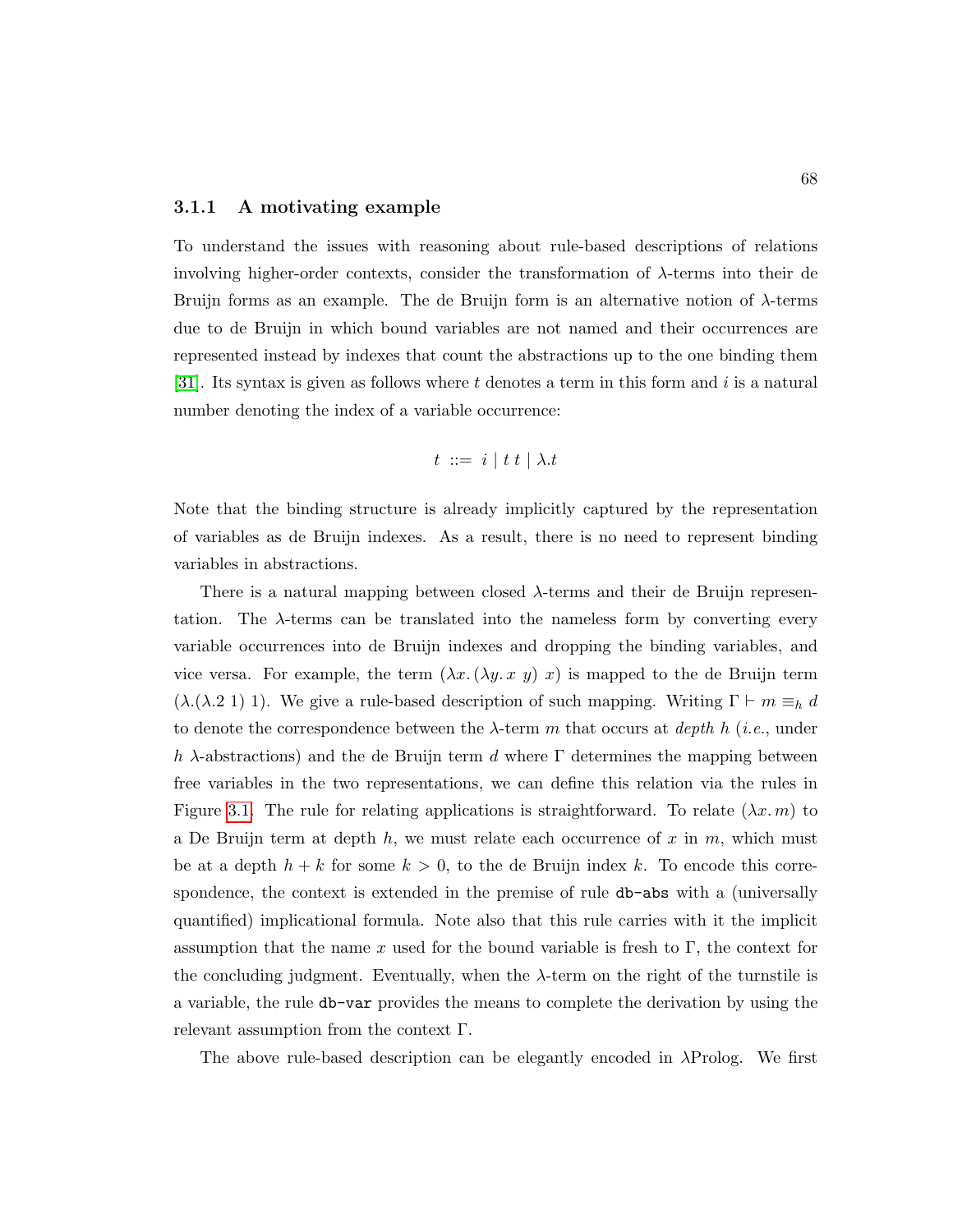<span id="page-83-0"></span>
$$
\frac{\Gamma \vdash m \equiv_h d \quad \Gamma \vdash n \equiv_h e}{\Gamma \vdash m \ n \equiv_h d \ e} \text{ db-app}
$$
\n
$$
\frac{\Gamma, \forall i, k.((h + k = i) \supset x \equiv_i k) \vdash m \equiv_{h+1} d}{\Gamma \vdash \lambda x. m \equiv_h \lambda. d} \text{ db-abs}
$$
\n
$$
\frac{\forall i, k.((h + k = i) \supset x \equiv_i k) \in \Gamma \quad h + k = i}{\Gamma \vdash x \equiv_i k} \text{ db-var}
$$

Figure 3.1: The Rules Relating  $\lambda$ -Terms and their de Bruijn Forms

encode the syntax of the  $\lambda$ -terms and the de Bruijn terms in  $\lambda$ Prolog as follows. We use the  $\lambda$ Prolog type tm to represent the type of  $\lambda$ -terms and build their encoding around the two constructors app :  $\tan \rightarrow \tan \rightarrow \tan$  and abs :  $(\tan \rightarrow \tan \rightarrow \tan \tan \tan \theta)$  tm. Using the type dtm for the representation of λ-terms in the de Bruijn form, we can encode them via the constructors dvar : nat  $\rightarrow$  dtm, dapp : dtm  $\rightarrow$  dtm  $\rightarrow$  dtm and dabs : dtm  $\rightarrow$  dtm. Compared the encoding of  $\lambda$ -terms, variables in this form are formed explicitly by applying dvar to de Bruijn indexes. Abstractions are formed by applying dabs to terms representing their body.

The rules in Figure [3.1](#page-83-0) make use of addition of natural numbers. We use nat to represent the type of natural numbers and encode natural numbers by using the constants z : nat for representing 0 and  $s : nat \rightarrow nat$  for constructing the successor of a natural number. We then encode addition as a relation  $\texttt{add} : \texttt{nat} \rightarrow \texttt{nat} \rightarrow \texttt{nat} \rightarrow \texttt{o}$ such that given natural numbers  $n_1$ ,  $n_2$ ,  $n_3$  and their encoding  $N_1$ ,  $N_2$  and  $N_3$ ,  $n_1+n_2 =$  $n_3$  if and only if add  $N_1$   $N_2$   $N_3$  holds. This relation is defined through the following clauses:

\n
$$
\text{add } z \, N \, N.
$$
\n  
\n $\text{add } (s \, N_1) \, N_2 \, (s \, N_3) \quad \text{:-} \quad \text{add } N_1 \, N_2 \, N_3.$ \n

We then designate the predicate constant  $\text{hodb}: \text{tm} \to \text{nat} \to \text{dtm} \to \text{o}$  to represent the ternary relation ≡. The rules in Figure [3.1](#page-83-0) translate into the following clauses:

```
hodb (app M_1 M_2) H (dapp E_1 E_2) :- hodb M_1 H E_1, hodb M_2 H E_2.
hodb (abs M) H (dabs D) :-
```
 $\Pi x.(\Pi i, k.\text{add } H k i \Rightarrow \text{hold } x i (\text{dvar } k)) \Rightarrow \text{hold } (M x) (\text{s } H) D.$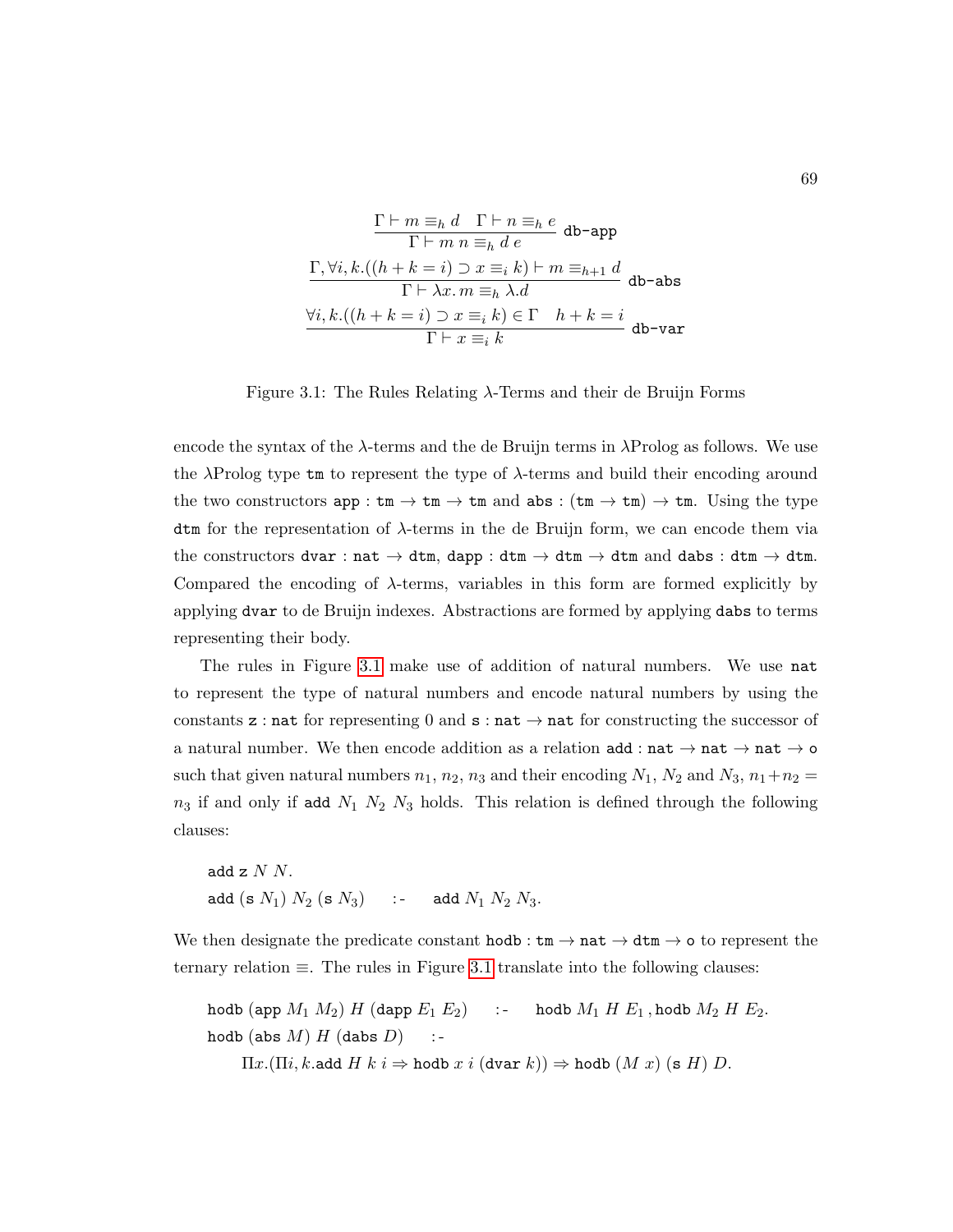The first and second clause encode the db-app and db-abs rules, respectively. Assume we use the dynamic contexts in  $HH^{\omega}$  sequents to represent the contexts in the original rules. Then backchaining hodb  $M_1$  H  $M_2$  on any one of the clauses followed by simplification of the goal formula corresponds to applying the relevant rule to the relation encoded by hodb  $M_1$  H  $M_2$ . This is easy to see for the first clause. In the case of the second clause, backchaining succeeds if  $M_1 =$  abs M and  $M_2 =$  dabs D and results in the following new goal:

$$
\Pi x.(\Pi i, k.\text{add } H \mid k \mid i \Rightarrow \text{hold } x \mid (\text{dvar } k)) \Rightarrow \text{hold } (M \mid x) \text{ (s } H) D
$$

To derive this goal we need to introduce a new constant  $c$  for  $x$  and derive the goal

$$
(\Pi i, k.\texttt{add}~H~k~i \Rightarrow \texttt{hold}~c~i~(\texttt{dvar}~k)) \Rightarrow \texttt{hold}~(M~c)~(\texttt{s}~H)~D
$$

The only way to derive this goal is to extend the dynamic context with the assumption  $(\Pi i, k.\text{add } H \; k \; i \Rightarrow \text{hold } c \; i \; (\text{dvar } k))$  and then derive the goal hodb  $(M c)$  (s H) D. This corresponds to deriving the premise of db-abs. Like the encoding of typing rules for the STLC described in Section [2.1.3,](#page-42-0) this example uses universal goals to realize recursion over abstractions and to capture the side condition and it uses hypothetical goals to introduce assumptions about binding variables. The only difference is that the dynamically introduced assumptions here are not atomic formulas but have the full form of program clauses. Note that an explicit encoding of the db-var rule is not necessary as the application of this rule is implicitly captured by backchaining on the relevant dynamic clause.

We use a concrete example to further demonstrate how the above specification works. Let  $\Sigma$  be the signature containing constants we have defined so far and  $\Gamma$  the static context containing the clauses defining add and hodb. Consider showing that the  $\lambda$ -term  $\lambda x.\lambda y.$  (y x) corresponds to the De Bruijn term  $\lambda.\lambda.$  (1.2). This amounts to proving the following  $HH^{\omega}$  sequent:

$$
\Sigma; \Gamma; \emptyset \vdash \text{hodb} (\text{abs } (x \setminus \text{abs } (y \setminus \text{app } y \ x))) \ z \newline (\text{dabs } (\text{dabs } (\text{dapp } (\text{dvar } (\texttt{s } z)) (\text{dvar } (\texttt{s } (s \ z)))))).
$$

The only choice is backchaining on the second clause for hodb, which changes the proof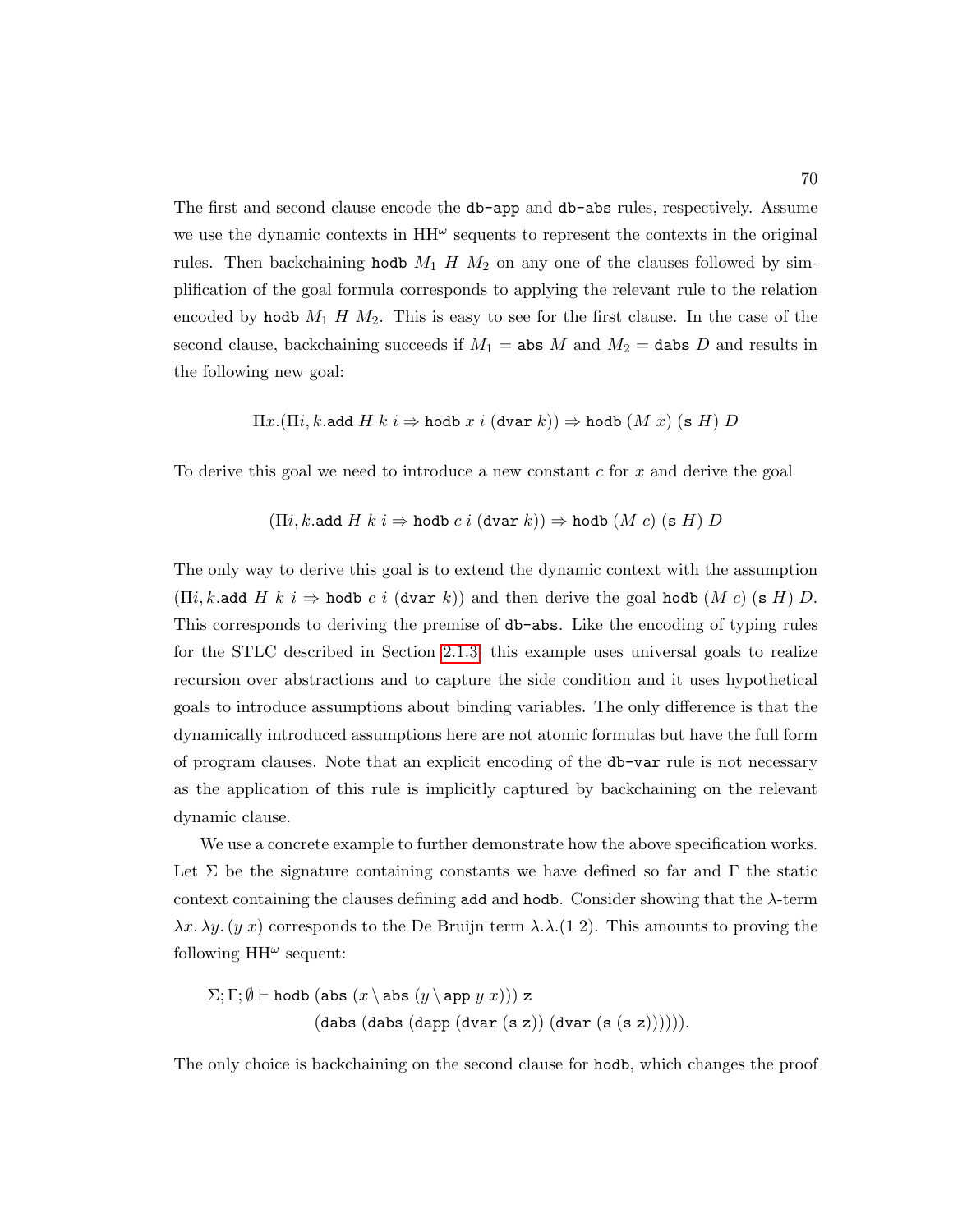obligation to:

$$
\Sigma, x : \texttt{nat}; \Gamma; (\Pi i, k \texttt{.add z } k \ i \Rightarrow \texttt{hold} \ x \ i \ (\texttt{dvar } k)) \vdash
$$
\n
$$
\texttt{hold} \ (\texttt{abs} \ (y \ \texttt{app} \ y \ x)) \ (\texttt{s z})
$$
\n
$$
(\texttt{dabs} \ (\texttt{dapp} \ (\texttt{dvar} \ (\texttt{s z})) \ (\texttt{dvar} \ (\texttt{s} \ (\texttt{s z}))))).
$$

Attempting to backchain the new dynamic clause will fail because the new signature constant  $x$  does not unify with abs. Hence, the sole possibility that remains is backchaining on the second clause for hodb again, yielding:

$$
\Sigma, x : \texttt{nat}, y : \texttt{nat}; \Gamma; (\Pi i, k.\texttt{add z } k \ i \Rightarrow \texttt{hold} \ x \ i \ (\texttt{dvar } k)),
$$

$$
(\Pi i, k.\texttt{add} \ (s \ z) \ k \ i \Rightarrow \texttt{hold} \ y \ i \ (\texttt{dvar } k)) \vdash
$$

$$
\texttt{holdb} \ (\texttt{app} \ y \ x) \ (s \ (s \ z)) \ (\texttt{dapp} \ (\texttt{dvar } (s \ z)) \ (\texttt{dvar } (s \ (s \ z))))
$$

Now we can only backchain on the first clause for hodb to yield two new proof obligations, the first of which is:

$$
\Sigma, x : \mathtt{nat}, y : \mathtt{nat}; \Gamma; (\Pi i, k.\mathtt{add}\ z\ k\ i \Rightarrow \mathtt{holdb}\ x\ i\ (\mathtt{dvar}\ k)),
$$

$$
(\Pi i, k.\mathtt{add}\ ( \mathtt{s}\ \mathtt{z})\ k\ i \Rightarrow \mathtt{holdb}\ y\ i\ (\mathtt{dvar}\ k)) \vdash
$$

$$
\mathtt{holdb}\ y\ (\mathtt{s}\ (\mathtt{s}\ \mathtt{z}))\ (\mathtt{dvar}\ (\mathtt{s}\ \mathtt{z})).
$$

The only clause that we can select for backchaining is the second dynamic clause for  $y$ ; none of the other clauses have a matching head. This modifies the goal to:

$$
\Sigma, x : \texttt{nat}, y : \texttt{nat}; \Gamma; (\Pi i, k.\texttt{add} \ z \ k \ i \Rightarrow \texttt{holdb} \ x \ i \ (\texttt{dvar} \ k)),
$$

$$
(\Pi i, k.\texttt{add} \ ( \texttt{s} \ z) \ k \ i \Rightarrow \texttt{holdb} \ y \ i \ (\texttt{dvar} \ k)) \vdash
$$

$$
\texttt{add} \ ( \texttt{s} \ z) \ ( \texttt{s} \ ( \texttt{s} \ z)).
$$

This sequent is then proved by backchaining on clauses for add. The other proof obligation is handled similarly.

#### <span id="page-85-0"></span>3.1.2 Difficulty with dynamic contexts

We have shown how relational specifications involving higher-order contexts can be faithfully encoded in λProlog. We are interested in reasoning about these specifications through their encoding by using Abella. For example, we might be interested in showing that the relation that we have defined above identifies a bijective mapping between the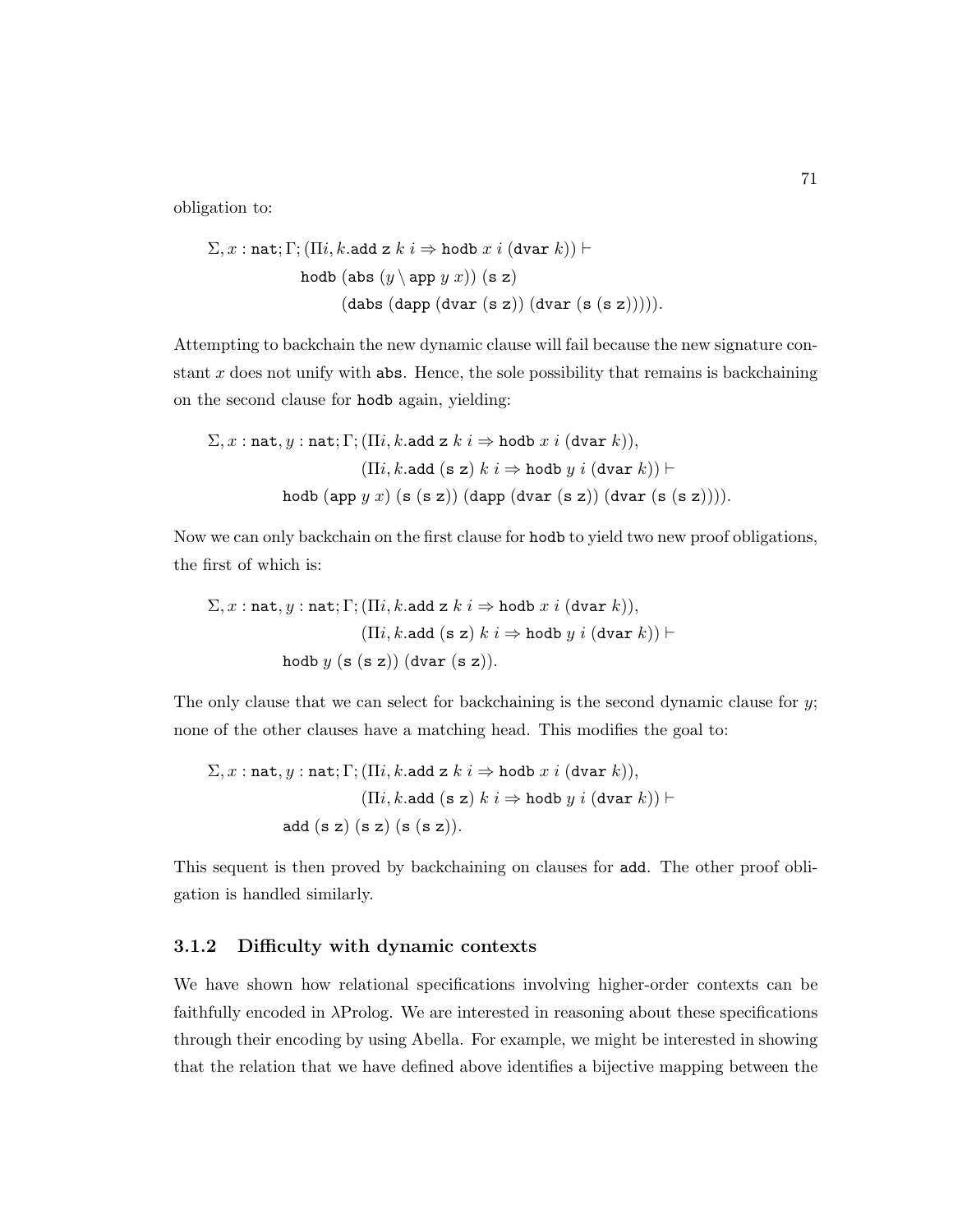two representations of  $\lambda$ -terms. One part of establishing this fact is proving that the relation is deterministic from left to right, i.e., that every term in the named notation is related to at most one term in the nameless notation. Writing  $\{\Gamma \vdash m \equiv_h d\}$  to denote derivability of the judgment  $\Gamma \vdash m \equiv_h d$  by virtue of the rules db-app, db-abs and db-var, this property is stated as follows:

$$
\forall \Gamma, m, h, d, e. \{ \Gamma \vdash m \equiv_h d \} \supset \{ \Gamma \vdash m \equiv_h e \} \supset d = e.
$$

Adopting the two-level logic notation provided in Section [2.3.3,](#page-70-0) we denote derivability of the HH<sup> $\omega$ </sup> sequent  $\Sigma; \Theta; \Delta \vdash F$  by  $\{\Delta \vdash F\}$  where  $\Theta$  contains the clauses for add and hodb and  $\Sigma$  is the signature for this encoding. Then the property above translates into the following theorem in Abella:

$$
\forall \Gamma, m, h, d, e. \{\Gamma \vdash \text{hold } m \ h \ d\} \supset \{\Gamma \vdash \text{hold } m \ h \ e\} \supset d = e. \tag{db-det}
$$

A proof of the property db-det must obviously be based on an induction of derivability of the  $HH^{\omega}$  sequents. A particular difficulty in articulating such inductive arguments relative to  $HH^{\omega}$  specifications is that they need to analyze the cases of derivations that rely on assumptions in changing dynamic contexts. For example, a proof of db-det must accommodate the fact that  $\Gamma$  can be dynamically extended in a derivation of  ${\{\Gamma \vdash \text{hold } m \; h \; d\}}$  and that the particular content of  $\Gamma$  influences the derivation in the variable case via backchaining. Without well-defined constraints on Γ, it is difficult to predict how the dynamical added clauses might be used and indeed the above property may not even be true.

The difficulties described above can be summarized in two parts: First, it is necessary to finitely characterize the structure of the dynamic contexts; Second, it is necessary to have an approach to structuring reasoning about backchaining steps on the clauses in the dynamic contexts. These problems have straightforward solutions when  $\lambda$ Prolog specifications only introduce atomic formulas into the dynamic contexts,  $i.e.,$  when they are HH<sup>2</sup> specifications. In this case, we observe that the dynamic clauses must come from atomic formulas on the left of the implication symbols in program clauses. Since there are only finitely many such formulas in a λProlog specification, the dynamic contexts can be characterized as fixed-point definitions. Moreover, backchaining the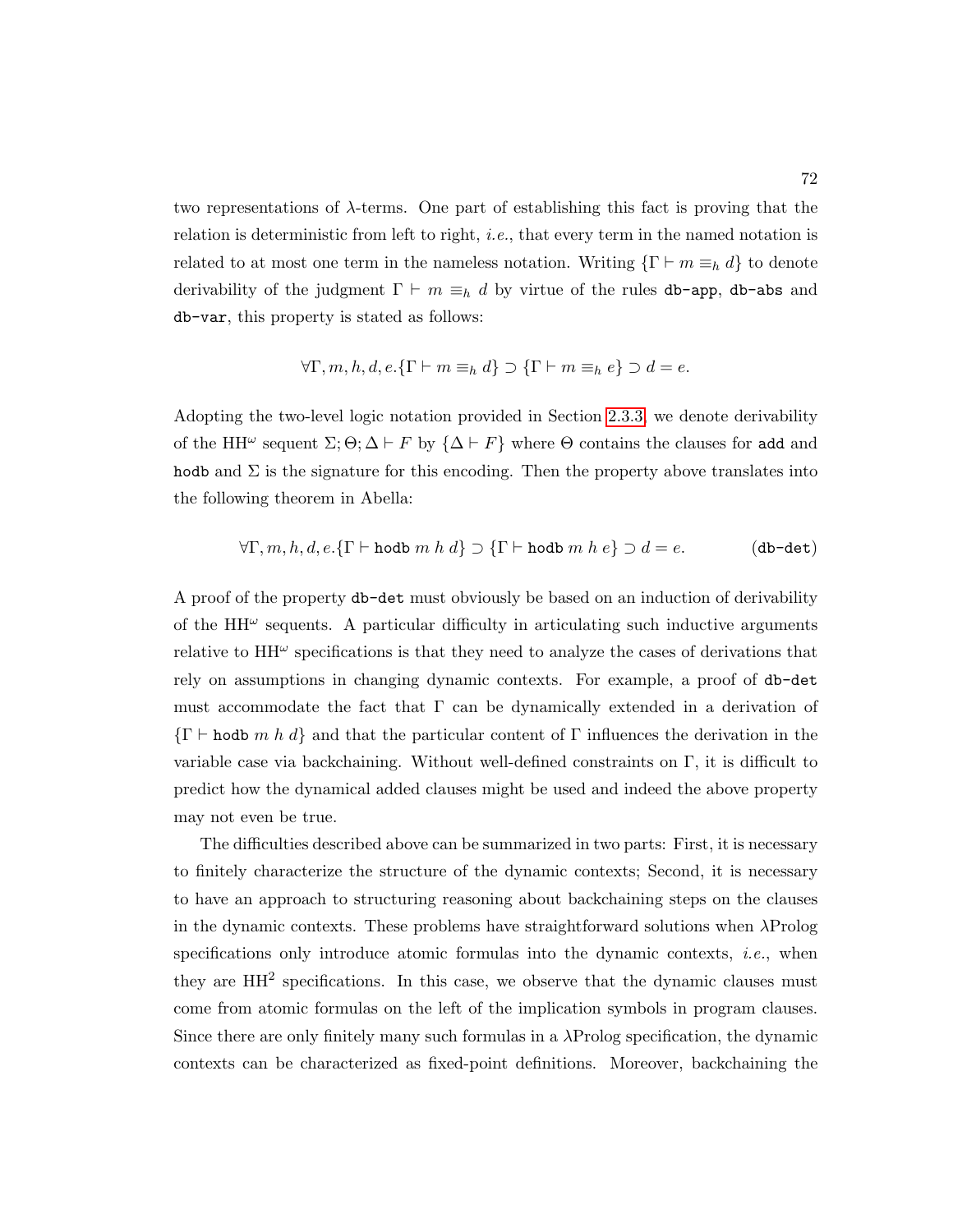goal formula on a dynamic clause succeeds if and only if it matches exactly with that clause. Thus analysis of such backchaining steps is equivalent to analysis of membership of the dynamic context. The two-level logic approach described in Section [2.3.3](#page-70-0) is based on those observations and provides an elegant way to reason about  $HH<sup>2</sup>$  specifications. The proof of determinacy of typing in that section illustrated this approach.

The above two problems are much more difficulty to solve when dealing with full  $HH^{\omega}$  specifications. The  $HH^{\omega}$  logic allows for arbitrarily nested universal and implicational formulas in program clauses. As a result, derivations may dynamically introduce implicational or universal clauses. Backchaining on such clauses may yield subgoals that require sub-derivations to be constructed. These sub-derivations may further add clauses into the dynamic context. Since this process can be repeated in derivations, it is not clear how to characterize the structure of the dynamically added clauses and how to effectively perform case analysis over backchaining steps on these clauses.

However, in the example under consideration, there is an easy resolution to these problems. We observe that initially clauses can be introduced dynamically only by backchaining on the clause encoding db-abs. These clauses all have the form

 $\Pi i, k$ .add  $h k i \Rightarrow$  hodb  $x i$  (dvar  $k$ )

where h is some natural number and  $x$  is some fresh variable. Moreover, backchaining further on such clauses does not add new clauses. The elements of the dynamic context Γ must therefore all be of the above form. Thus, the structure of Γ can be encoded into an inductive definition in G and treated in a finitary fashion by the machinery that  $\mathcal G$ already provides for reasoning about backchaining steps.

#### <span id="page-87-0"></span>3.1.3 The solution to the problem

We provide a solution to the problems of reasoning about the full  $HH^{\omega}$  specifications by extending the two-level logic approach described in Section [2.3.3.](#page-70-0) The key insight underlying our solution is that the observation we made for the example in the last section generalizes cleanly to other reasoning situations that involve dynamic contexts with nested universal and implicational formulas. Concretely, the dynamic contexts that need to be considered in these situations are completely determined by the additions that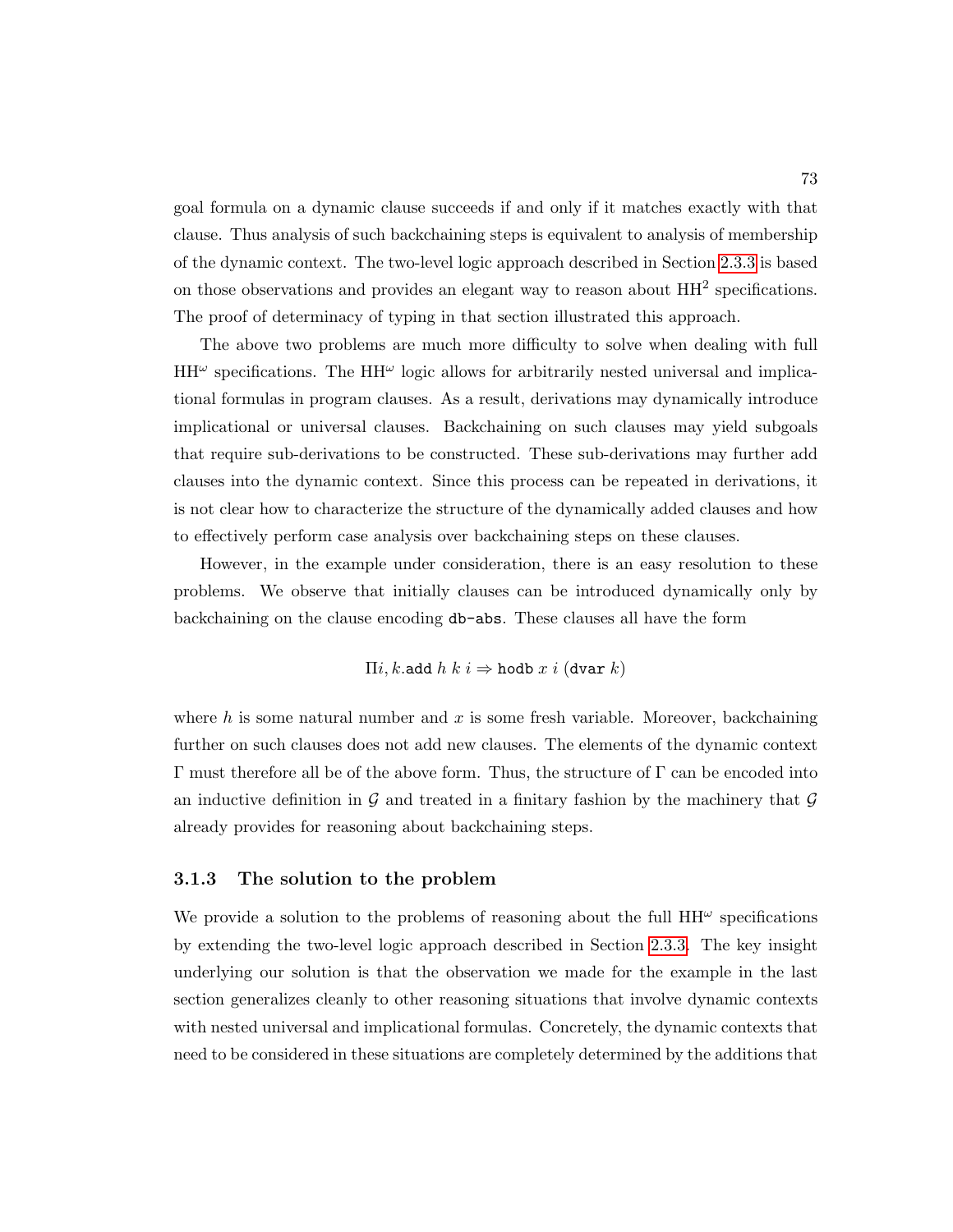can be made to them. Further, the structure of such additions must already be manifest in the original specification because the way derivations are constructed determines only subformulas that have the form of program clauses in the original specification can be added dynamically. Since there are only a finite number of such forms, the dynamic context can always be encapsulated in an inductive definition. To take advantage of this observation we encode a version of  $HH^{\omega}$  that is based on the technique called focusing as a fixed-point definition in Abella to support reasoning also over the backchaining steps that result from using dynamically added assumptions.

We shall elaborate on this extension of the two-level logic approach in this section. We first present a focused version of  $HH^{\omega}$ . We then provide an encoding of it in  $\mathcal{G}$ . We lastly describe how to use the inductive definitions of dynamic contexts and the  $HH^{\omega}$  encoding to analyze backchaining steps on dynamic contexts. We will illustrate the power of this approach through a complete example in the next section.

#### A focused version of  $\mathrm{HH}^{\omega}$

Focusing is a technique proposed in [\[62\]](#page-254-1) for formulating sequent calculi in a way that non-determinism in searching for proofs is reduced while the completeness of the focused systems with respect to the original calculi is retained. Here we shall use focusing to characterize backchaining in a fine-grained fashion to facilitate the analysis of backchaining on dynamic contexts. The presentation of  $HH^{\omega}$  in Section [2.1.1](#page-33-0) already implicitly built in the notion of focusing. To derive a HH<sup> $\omega$ </sup> sequent  $\Sigma$ ;  $\Gamma$ ;  $\Delta \vdash A$  where A is an atomic goal, we pick some formula D from  $\Gamma$  or  $\Delta$  and backchain A on D. If D exactly matches the atomic formula  $A$ , then the proof is completed. If  $D$  has an universal or implicational structure, then we match the head of  $D$  with  $A$  and try to derive its body (if any). We observe that backchaining is completed in one big step without any divergence. Using the terminology of focusing, the formula  $D$  is "focused" on throughout the backchaining step. After that, we simplify the body to atomic formulas and repeat the "focusing" phase (backchaining) again. This process continues until there are no more subgoals left to prove.

Based on the above observations, we give a focused version of  $HH^{\omega}$  that makes the steps of "focusing" on formulas explicit and breaks up the "big-step" backchaining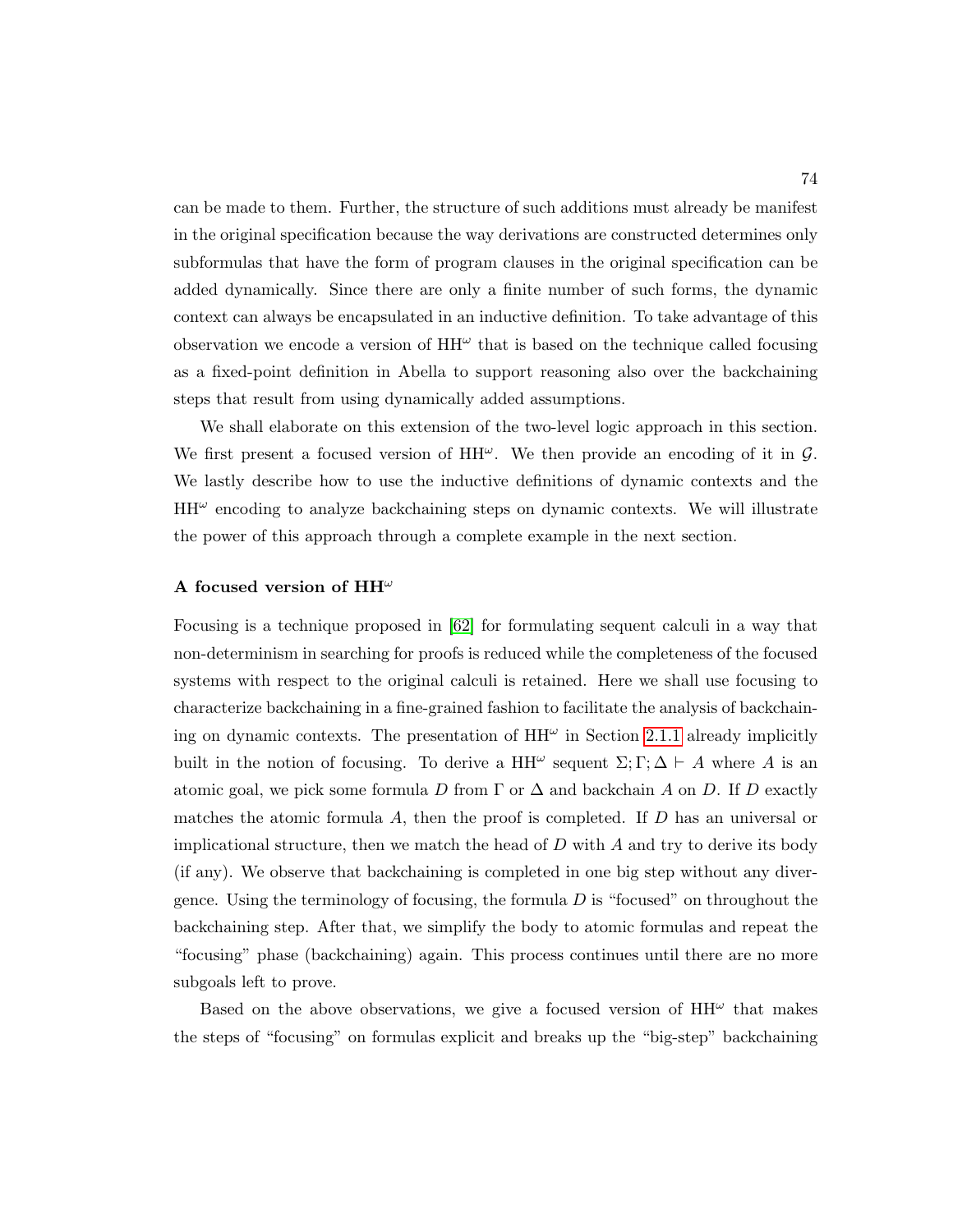into "small-step" rules. Besides sequents of the form  $\Sigma$ ;  $\Gamma$ ;  $\Delta \vdash G$  which we call goalreduction sequents and which we have already seen in Section [2.1.1,](#page-33-0) we also introduce focused sequents of the form

$$
\Sigma; \Gamma; \Delta, [D] \vdash A
$$

where  $A$  is an atomic formula and  $D$  is the formula being focused on. The rules deriving such sequents are shown in Figure [3.2.](#page-89-0) The rules  $\land R$ ,  $\Rightarrow R$  and IIR reduce the goal formula when it is not atomic. The rules prog and dyn respectively focus on a clause in the static and dynamic contexts when the goal formula is atomic. The rules match, ΠL and ⇒L reduce the focused formula; together they realize the backchaining steps on it. If we compare the system in Figure [3.2](#page-89-0) and the one in Figure [2.1,](#page-39-0) we will see that they have the same reasoning power. Specifically, notice that the right rules are the same in the two systems; successive application of prog, dyn,  $\Pi L$ ,  $\Rightarrow L$ , tR and match for an appropriate number of times is equivalent to applying backchain.

<span id="page-89-0"></span>
$$
\frac{\Sigma; \Gamma; \Delta \vdash G_1 \quad \Sigma; \Gamma; \Delta \vdash G_2}{\Sigma; \Gamma; \Delta \vdash true} tR \qquad \frac{\Sigma; \Gamma; \Delta \vdash G_1 \quad \Sigma; \Gamma; \Delta \vdash G_2}{\Sigma; \Gamma; \Delta \vdash G_1 \& G_2} \land R
$$
\n
$$
\frac{\Sigma; \Gamma; \Delta, D \vdash G}{\Sigma; \Gamma; \Delta \vdash D \Rightarrow G} \Rightarrow R \qquad \frac{\Sigma, c : \tau; \Gamma; \Delta \vdash G[c/x]}{\Sigma; \Gamma; \Delta \vdash \Pi_{\tau} x.G} \Pi R
$$
\n(where  $c \notin \Sigma$ )\n
$$
\frac{\Sigma; \Gamma; \Delta, [D] \vdash A \quad (D \in \Gamma)}{\Sigma; \Gamma; \Delta \vdash A} \text{prog} \qquad \frac{\Sigma; \Gamma; \Delta, [D] \vdash A \quad (D \in \Delta)}{\Sigma; \Gamma; \Delta \vdash A} \text{dyn}
$$
\n
$$
\frac{\Sigma \vdash t : \tau \quad \Sigma; \Gamma; \Delta, [D[t/x]] \vdash A}{\Sigma; \Gamma; \Delta, [A] \vdash A} \text{match}
$$
\n
$$
\frac{\Sigma \vdash t : \tau \quad \Sigma; \Gamma; \Delta, [D[t/x]] \vdash A}{\Sigma; \Gamma; \Delta, [\Pi x : \tau D] \vdash A} \Pi L \qquad \frac{\Sigma; \Gamma; \Delta \vdash G \quad \Sigma; \Gamma; \Delta, [A'] \vdash A}{\Sigma; \Gamma; \Delta, [G \Rightarrow A'] \vdash A} \Rightarrow L
$$

Figure 3.2: A Focused Version of  $\mathrm{HH}^\omega$ 

## Encoding of  $\mathrm{HH}^\omega$  in  $\mathcal G$

To encode HH<sup> $\omega$ </sup> sequents in  $\mathcal{G}$ , we first note that  $\mathcal{G}$  and HH $\omega$  share the same type system. The HH<sup> $\omega$ </sup> signatures can therefore be imported transparently into  $\mathcal{G}$ , so the signatures of  $HH^{\omega}$  sequents will not be explicitly encoded. The contexts of  $HH^{\omega}$  are represented in  $G$  as lists of HH<sup> $\omega$ </sup> formulas (*i.e.*, lists of terms of type  $o$ ). The type olist with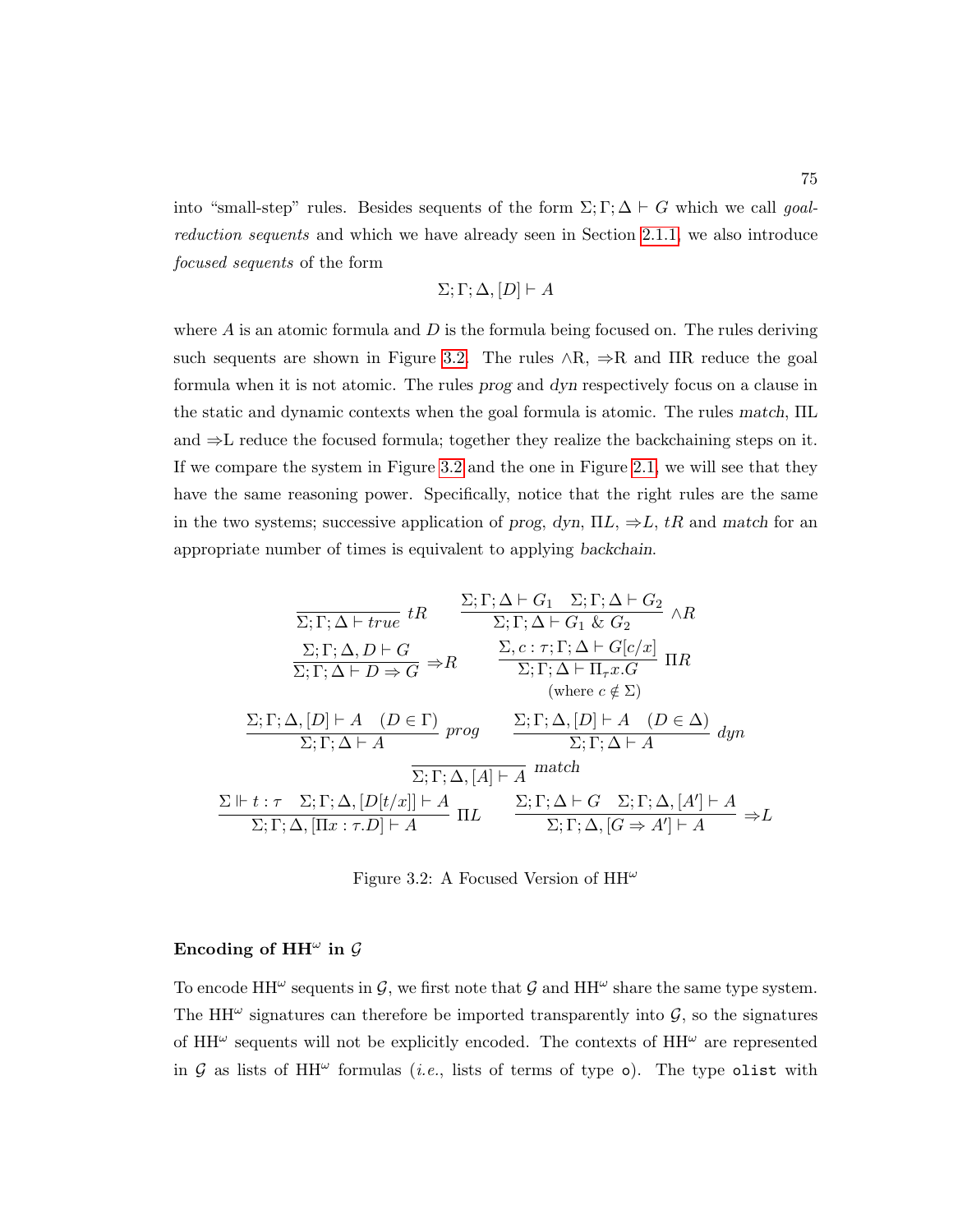constructors nil : olist and :: : o  $\rightarrow$  olist  $\rightarrow$  olist is used for these lists, and, per tradition, the :: constructor is written infix. Membership in a context is defined inductively as a predicate member :  $\circ \rightarrow$  olist  $\rightarrow$  prop with these clauses:

$$
\begin{array}{lcl} \text{member } E \ (E::L) & \triangleq & \top \\ \text{member } E \ (F::L) & \triangleq & \text{ member } E \ L. \end{array}
$$

Observe that the two clauses have overlapping heads; there will be as many ways to show member E L as there are occurrences of E in L. This validates the view of  $HH^{\omega}$ contexts as multisets.

The encoding of  $HH^{\omega}$  is parameterized by the  $\lambda$ Prolog specification that we would like to reason about. We identify the predicate symbol  $\text{prog} : \text{o} \to \text{o} \to \text{prop}$  for representing this  $\lambda$ Prolog specification and translate every program clause  $\Pi x_1 \dots \Pi x_n G \Rightarrow$ A in the  $\lambda$ Prolog specification to the definitional clause prog G A.

The sequents of HH<sup> $\omega$ </sup> are then encoded in G using the predicates seq : nat  $\rightarrow$ olist  $\rightarrow$  o  $\rightarrow$  prop and bch : nat  $\rightarrow$  olist  $\rightarrow$  o  $\rightarrow$  o  $\rightarrow$  prop. A goal-reduction sequent  $\Sigma; \Gamma; \Delta \vdash G$  is encoded as seq  $N \Delta G$  for some N and a focused sequent  $\Sigma; \Gamma; \Delta, [F] \vdash A$  is encoded as bch  $N \Delta F A$  for some N, where N encodes the size of a derivation for the sequent. Here we omit the static context  $\Gamma$  which is the parameterizing λProlog specification and encoded explicitly in prog as described above. We also omit the signature  $\Sigma$  which is absorbed into the signature of  $\mathcal{G}$ .

The rules of the  $HH^{\omega}$  proof system in Figure [3.2](#page-89-0) are used to build mutually recursive definitions of the seq and bch predicates. This definition is depicted in Figure [3.3.](#page-91-0) The goal reduction rules are systematically translated into the clauses for seq, the only novelty being that universally quantified variables of the specification logic are represented as nominal constants in G using the  $\nabla$  quantifier. This use of  $\nabla$  accurately captures the rule for reducing universally quantified goal formulas in  $HH^{\omega}$ : to derive such a goal, a new (nominal) constant  $c$  that is different from any other constructs or constants must be introduce for its binding variable  $x$  and the formula obtained by replacing the occurrences of x in its body with c must be derivable. The backchaining rules of  $HH^{\omega}$  are encoded as clauses for bch in a straightforward manner. For the dyn and match rules of  $HH^{\omega}$ , we have to enforce the invariant that the goal of the sequent is atomic. This is achieved by means of a predicate  $atomic: o \rightarrow prop$  defined by the following clause: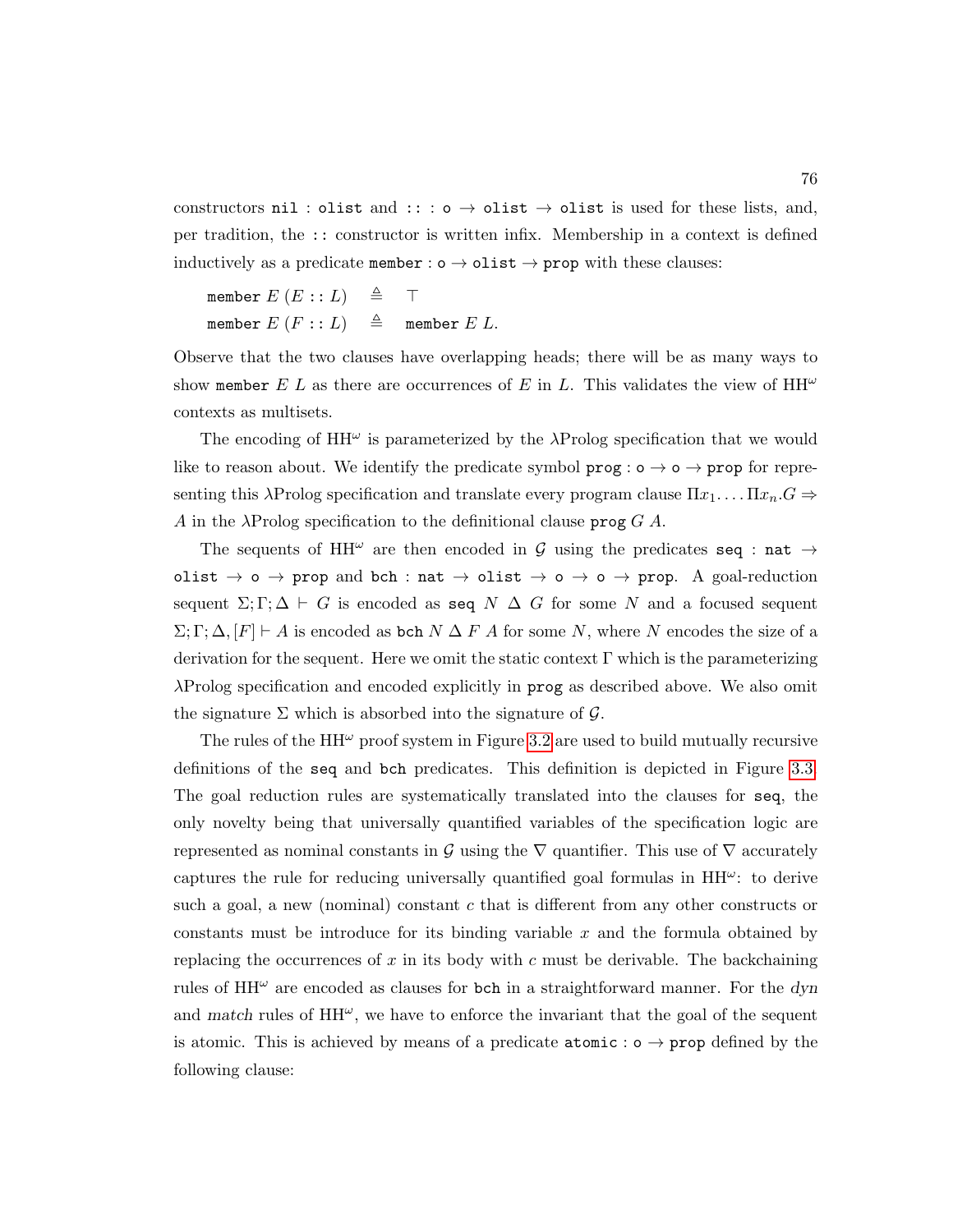atomic  $(\Pi_{\tau} G)$  ,  $\triangleq \perp$ atomic  $(G_1 \& G_2) \equiv \perp$ atomic  $(G_1 \Rightarrow G_2)$   $\triangleq$   $\perp$ atomic  $true$   $\triangleq$   $\perp$ 

Effectively, atomic characterizes atomic formulas negatively by saying that an atomic formula cannot be constructed with an  $HH^{\omega}$  connective or *true*. The dyn rule transparently translates into a clause for seq. The prog rule does not have a corresponding clause. Instead, it is absorbed into a direct encoding of backchaining on program clauses. Specifically, because the exact forms of the program clauses in the λProlog specification is known, backchaining on such clauses can be analyzed in one big step. Such backchaining is encoded in the following clause which combines the application of prog to focus on a clause in the static context and the application of  $\Pi L$ ,  $\Rightarrow L$  and match for a number of times to realize backchaining on the clause:

seq (s N)  $LA \triangleq$  atomic  $A \wedge \exists G.\text{prog } G \land \wedge \text{seq } N \ L \ G$  (prog-bc)

<span id="page-91-0"></span>

| seq $N$ $L$ $true$<br>seq (s $N$ ) $L(G_1 \& G_2)$<br>seq (s N) $L(D \Rightarrow G)$<br>seq (s $N$ ) $L$ ( $\Pi$ <sub><math>\tau</math></sub> $G$ )      | ᅀ<br>$\triangleq$<br>$\triangleq$ | seq $N$ $L$ $G_1$ $\wedge$ seq $N$ $L$ $G_2$<br>seq $N(D::L)$ $G$<br>$\triangleq$ $\nabla x : \tau \text{.seq } N L (G x)$                         |
|----------------------------------------------------------------------------------------------------------------------------------------------------------|-----------------------------------|----------------------------------------------------------------------------------------------------------------------------------------------------|
| seq (s $N) L A$<br>seq (s $NLA$                                                                                                                          | ≜<br>$\triangleq$                 | atomic $A \wedge \exists D$ .member $D L \wedge$ bch $N L D A$<br>atomic $A \wedge \exists G$ .prog $G A \wedge$ seq $N L G$                       |
| bch (s $N) L (D_1 \& D_2) A$<br>bch (s N) $L(G \Rightarrow A') A$<br>bch (s $N$ ) $L$ ( $\Pi$ <sub><math>\tau</math></sub> $D$ ) $A$<br>bch $N\;L\;A\;A$ | $\triangleq$<br>$\triangleq$<br>스 | bch $N L D_1 A \vee$ bch $N L D_2 A$<br>seq $N$ $L$ $G \wedge$ bch $N$ $L$ $A'$ $A$<br>$\triangleq \exists t : \tau \text{.} \text{bch} N L(Dt) A$ |

Figure 3.3: Encoding of  $HH^{\omega}$  Rules as Inductive Definitions in G

We note that while the definitions of seq, bch, and atomic that we have presented above are sensible at a schematic level, they are not actually ones that can be written explicitly in  $\mathcal G$ . The reason for this is that some of the clauses that we have shown—such as the one for seq that pertains to an HH<sup> $\omega$ </sup> goal of the form  $(\Pi_{\tau}, G)$ —are parameterized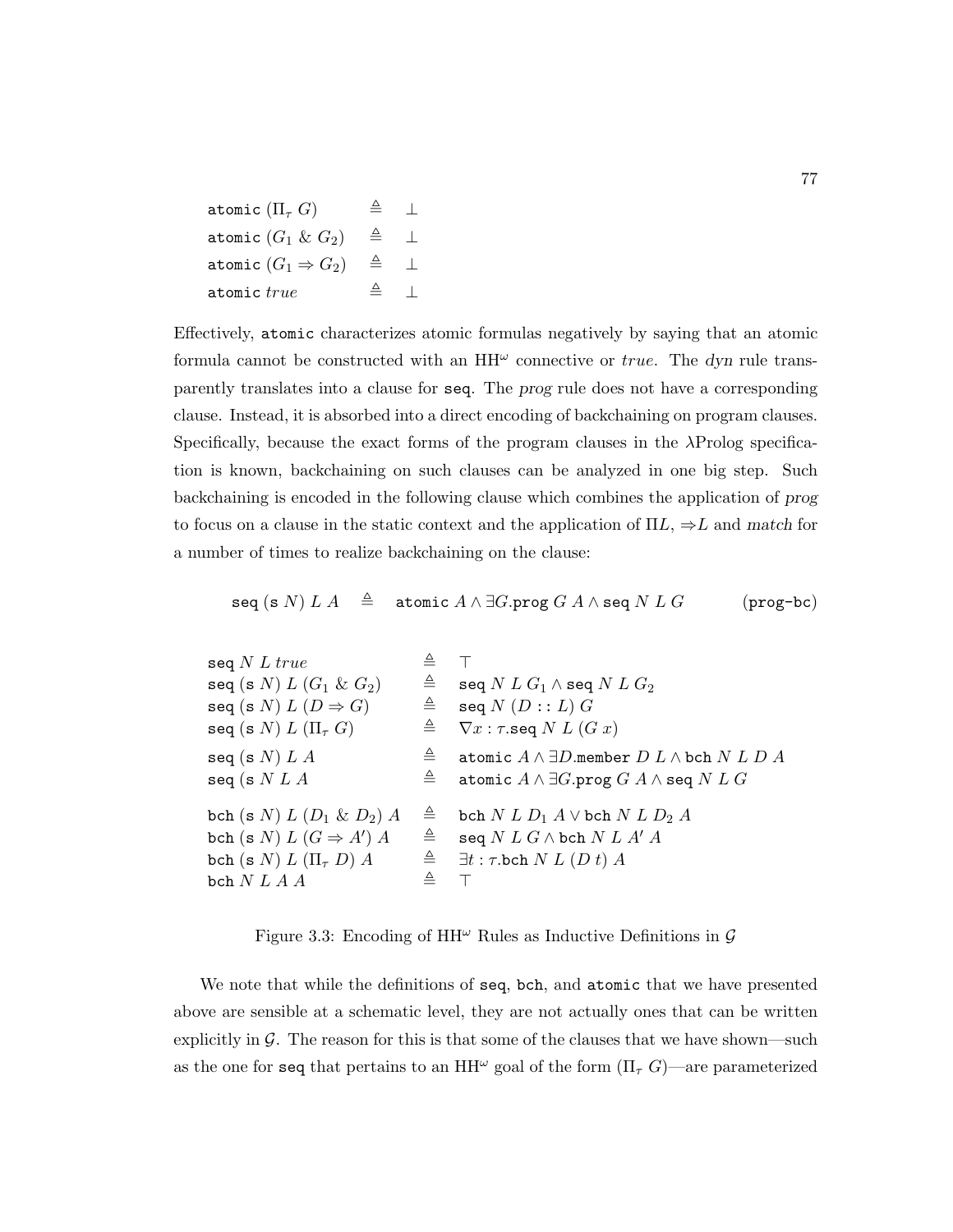by a type. In the present context, an explicit rendition of such a "clause" would involve writing down a separate clause for exact distinct type and there may be an infinite collection of such types. The schematic form of polymorphism that we introduce in Section [3.2](#page-100-0) will overcome this difficulty.

The faithfulness of our encoding allows us to state and prove known properties of  $HH^{\omega}$  in G. For example, the cut-elimination property of  $HH^{\omega}$  can be proved as a theorem in  $G$  and freely used in reasoning. Employing such meta-properties can greatly simplify the reasoning about  $\lambda$ Prolog specifications in many circumstances [\[40,](#page-252-0) [61\]](#page-254-0).

## Reasoning about  $\mathrm{HH}^\omega$  specifications through their encoding

We are now in a position to talk about the approach to reasoning about  $HH^{\omega}$  specifications through the above encoding of  $HH^{\omega}$ . We shall use the curly brace notations described in Section [2.3.3](#page-70-0) for encoding derivability in HH $\omega$ . That is, we use  $\{L \vdash G\}$ and  $\{L, [D] \vdash G\}$  to respectively represent the formula  $\exists E.\mathtt{nat}\; N \wedge \mathtt{seq}\; N \; L \; G$  and  $\exists E$ .nat  $N \wedge$  bch  $N L D A$  in describing theorems. When they occur as hypotheses of a proof state, they respectively represent a packet of formulas nat N and seq  $N L G$ and a packet of formulas nat N and bch  $N L D A$ . The annotated style of induction and case analysis on such notations work in a way similar to what we have described in Section [2.3.3.](#page-70-0) That is, induction on  $\{L \vdash G\}$  or  $\{L, [D] \vdash G\}$  is actually induction on the size measures associated with them and case analysis of them is actually case analysis on the packets they represent.

The major difficulty in reasoning about  $HH^{\omega}$  derivations is in performing case analysis on backchaining steps, *i.e.*, on derivations of  ${L \vdash A}$  where A can either backchain on a clause in the  $\lambda$ Prolog specification or in L. Analysis of the former case is easy because the form of program clauses in the original specification is already known and the way backchaining proceeds is fixed; this is also reflected in the clause prog-bc that encodes backchaining on such clauses. The difficulty part is to analyze backchaining on clauses in the dynamic context L. By the encoding of  $HH^{\omega}$ ,  $\{L \vdash A\}$  is derivable only if there exists some D such that member D L holds—i.e., D is a member of L—and  ${L, [D] \vdash A}$  is derivable. Further analysis is not possible without knowing the form of  $D$ . Fortunately, as we have observed previously, clauses in  $L$  must come from the original specification, thereby must have a fixed number of forms. As a result, we can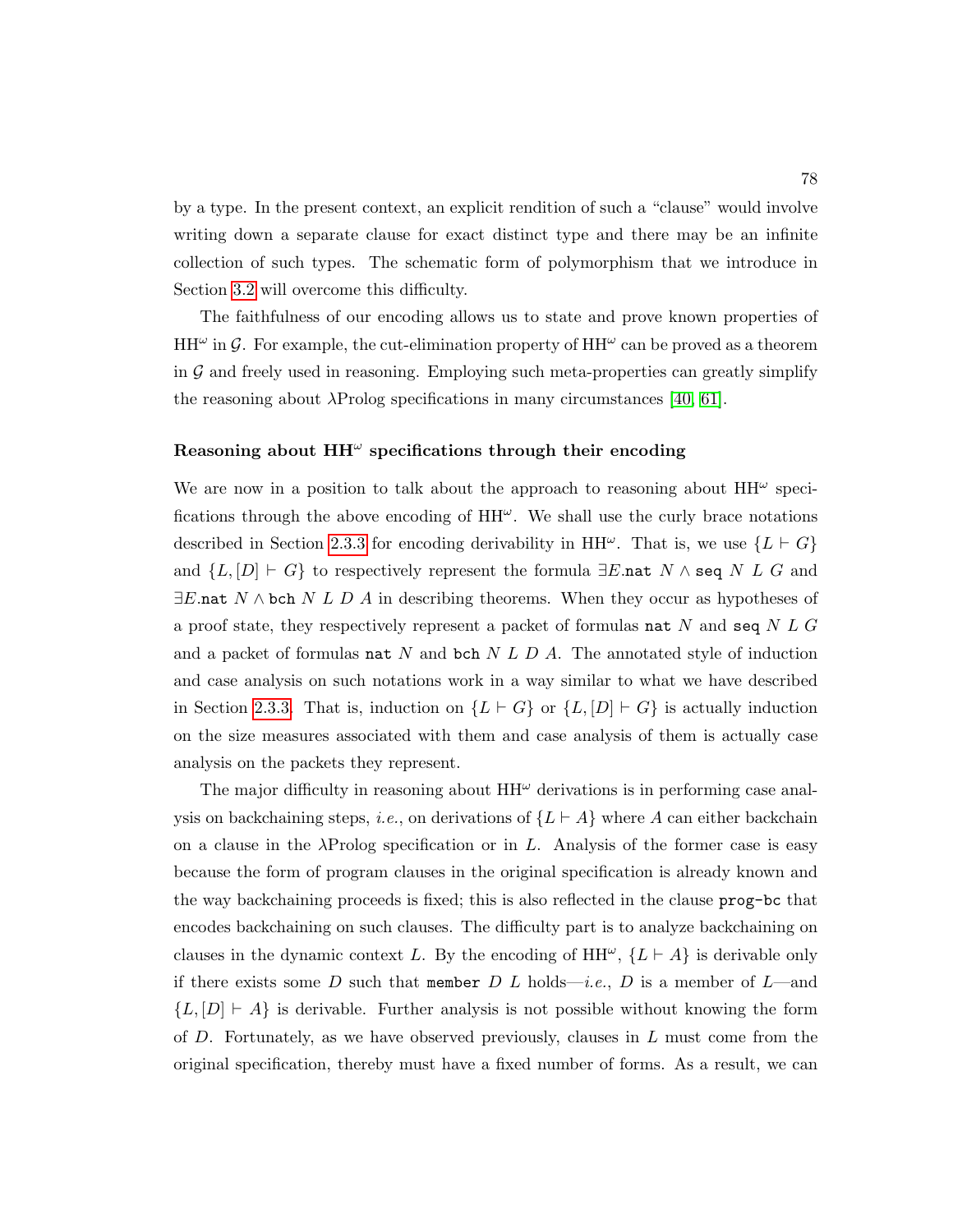give  $L$  a fixed-point definition and prove this structural property as a theorem about the definition. By applying the structural property of  $L$ , we can reveal the possible forms of D. Once this is done, the way A can backchain on D is fixed and we can reduce the formula  $\{L, [D] \vdash A\}$  to one representing a goal-reduction sequent. Now we have finished analysis of the backchaining step and can go on with subsequent reasoning.

#### <span id="page-93-0"></span>3.1.4 An illustration of the extended system

We demonstrate the power of the extension we described above through its use in explicitly proving the bijectivity property of the transformation between  $\lambda$ -terms and de Bruijn terms presented in Section [3.1.1.](#page-82-0) We do this by showing that hodb is deterministic in both its first and third arguments. As expected, we work within Abella with the encoding of  $HH^{\omega}$  described in the previous section. We also assume that the program clauses defining hodb and add have been reflected into the definition of prog in this context.

In the rest of this section, we describe the proof of determinacy of hodb. The discussion is organized as follows: We first present the inductive definition of the dynamic contexts for hodb derivations and prove their structural properties through the definition, we then present the determinacy theorems and their proofs; the structural properties of dynamic contexts play a critical role in constructing these proofs.

#### Formalizing the dynamic contexts and their structural properties

As mentioned in the previous section, we will need to finitely characterize the dynamic contexts during the derivation of hodb. They are given through the following clauses that inductively define the predicate  $\texttt{ctx}: \texttt{olist} \rightarrow \texttt{prop}:$ 

$$
\begin{array}{lll}\n\texttt{ctx nil} & \triangleq & \top \\
\nabla x.\texttt{ctx}((\Pi i, k.\texttt{add } H \ k \ i \Rightarrow \texttt{hold } x \ i \ (\texttt{dvar } k)) \ :: L) & \triangleq & \texttt{ctx } L.\n\end{array}
$$

Note again that capitalized symbols are implicitly universally quantified over the entire clause. In the second clause, the  $\nabla$  quantification guarantees that x must match a nominal constant and the quantification ordering guarantees that  $x$  does not occur in L. Therefore, in any L for which  $\text{ctx } L$  holds, it must be the case that there is exactly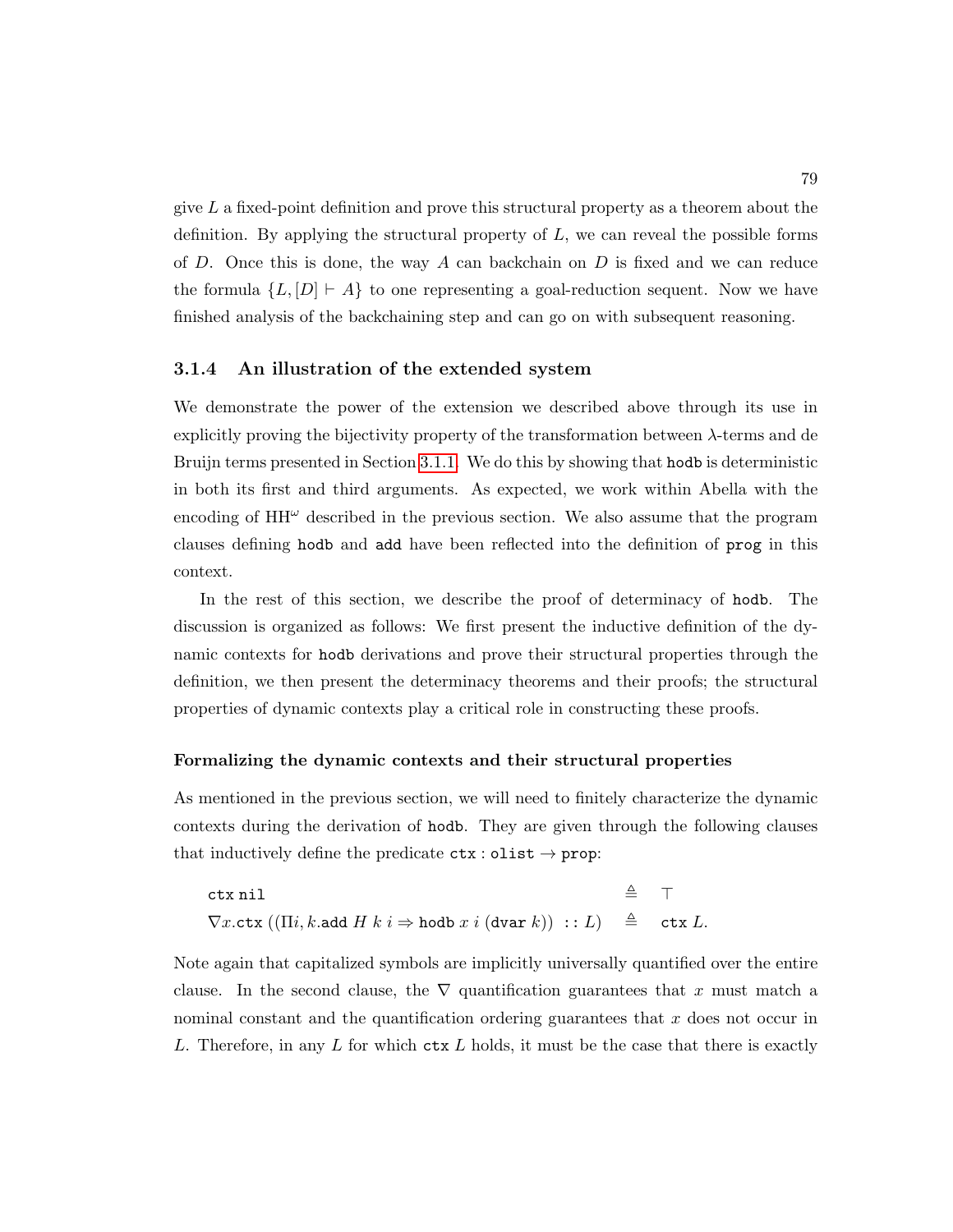one clause ( $\Pi i, k.$ add  $H k i \Rightarrow$  hodb  $x i$  (dvar k)) for each such  $x \in supp(L)$ . It is easy to establish this fact in terms of a pair of lemmas.

The first of these lemmas, called ctx-inv, characterizes the form of clauses in L.

 $\forall L, E.$ ctx  $L \supset$  member  $E L \supset$  $\exists x, H.E = (\Pi i, k.\texttt{add } H \ k \ i \Rightarrow \texttt{hold } x \ i \ (\texttt{dvar } k)) \land \texttt{name} \ x.$ 

Here, name is defined by the single clause  $\nabla x$ .name  $x \triangleq \top$ . Therefore, name x is a. predicate that asserts that  $x$  is a nominal constant. To prove  $\mathtt{ctx-inv}$ , we proceed by induction on the first hypothesis,  $\texttt{ctx } L$ . As mentioned in Section [2.3.2,](#page-67-0) this is achieved by assuming a new inductive hypothesis IH:

$$
\forall L, E. (\texttt{ctx } L)^* \supset \texttt{member } E \ L \supset \\ \exists x, H.E = (\Pi i, k.\texttt{add } H \ k \ i \Rightarrow \texttt{hold } x \ i \ (\texttt{dvar } k)) \land \texttt{name } x.
$$

Moreover, the proof state is transformed to have the following hypotheses converted from the assumptions of the lemma where  $L$  and  $E$  are promoted to variables at the proof level:

H1: 
$$
\text{ctx } L^@
$$
  
H2: member  $E L$ 

and have

$$
\exists x, H.E = (\Pi i, k.\texttt{add}\; H\; k\; i \Rightarrow \texttt{hold}\; x\; i\; (\texttt{dvar}\; k)) \land \texttt{name}\; x
$$

as the new conclusion.

The IH cannot be immediately used because the annotation of H1 does not match. To make progress, we need to unfold  $H1$  to get  $\texttt{ctx } L'$  for some  $L'$  whose annotation matches with IH. This amounts to finding all ways of unifying  $\texttt{ctx } L$  with the heads of the clauses in the definition of  $\mathtt{ctx}$ . There are two cases to consider here: when  $L = \mathtt{nil}$ and when  $L = ((\Pi i, k \cdot \text{add } H \mid k \mid i \Rightarrow \text{hold } n \mid i \mid (\text{dvar } k)) :: L')$  for some new variables  $H$  and  $L'$  and a nominal constant n. In the latter case we also have a new hypothesis,  $(\texttt{ctx } L')^*$ , that comes from the body of the second clause for ctx. There are two things to note: first, the  $\nabla$  quantified x at the head of the second clause of  $\mathtt{ctx}$  is turned into a nominal constant in the proof obligation, and the  $*$  annotation indicates that (ctx  $L'$ ) is derivable in fewer steps and hence suits IH.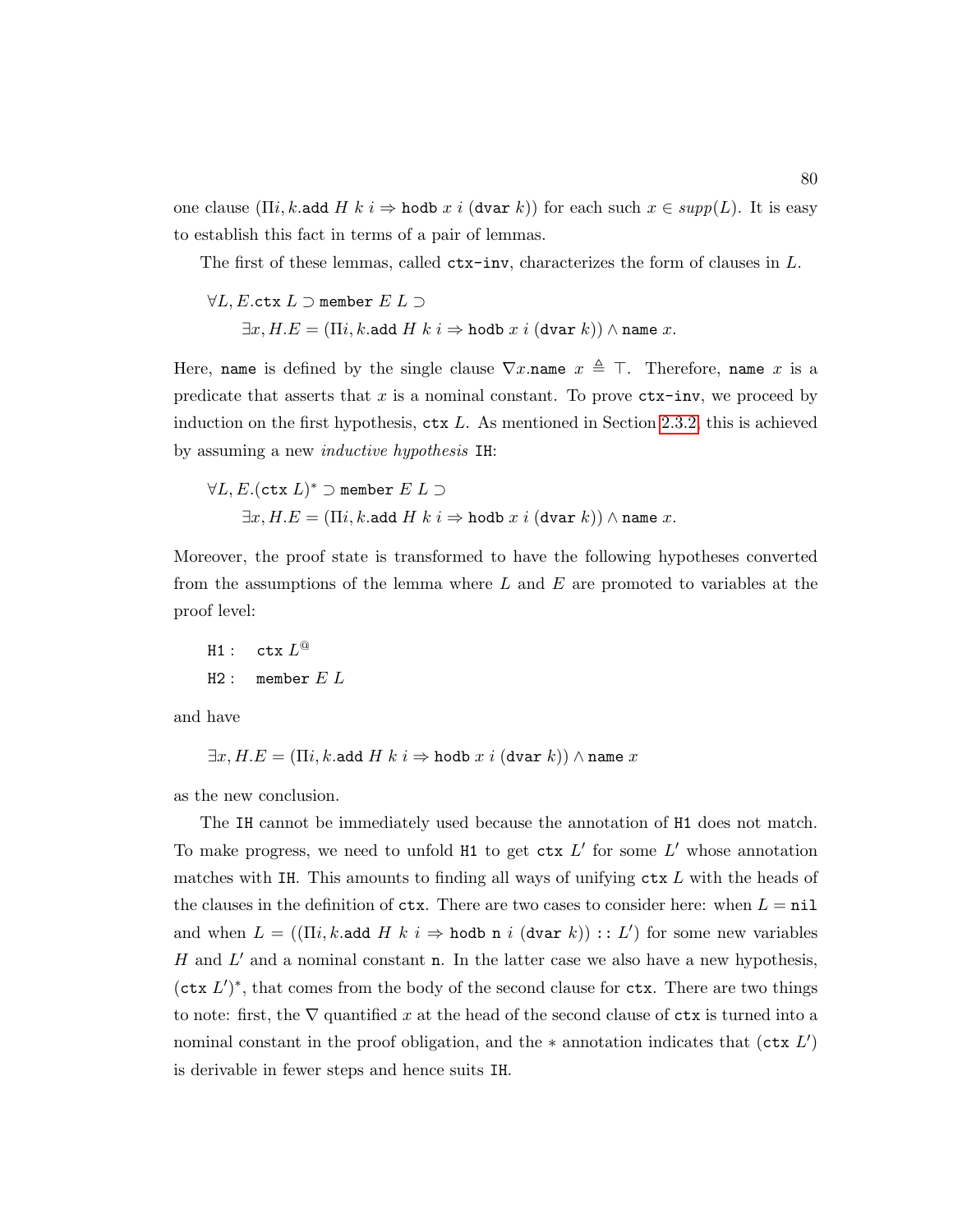In each case for  $L$ , the argument proceeds by analyzing the second hypothesis, member E L. The case of  $L = \text{nil}$  is vacuous, because there is no way to infer member  $E$  nil, making that hypothesis equivalent to false. In the case of

$$
L = ((\Pi i, k.\text{add } H \ k \ i \Rightarrow \text{hold } \text{in } i \ (\text{dvar } k)) :: L'),
$$

we have two possibilities for member  $E$   $L$ : either

$$
E = (\Pi i, k.\texttt{add} \ H \ k \ i \Rightarrow \texttt{hold} \ \texttt{n} \ i \ (\texttt{dvar} \ k))
$$

or member  $E L'$ . The former possibility is exactly the conclusion that we seek, so this branch of the proof finishes. The latter possibility lets us apply IH to the hypotheses  $(\texttt{ctx } L')^*$  and member  $E L'$ , which also yields the desired conclusion.

The second necessary lemma, called ctx-det asserts that there is at most a single clause for each variable in the dynamic context.

$$
\begin{aligned} \forall L,x,H_1,H_2.\texttt{ctx } L \supset \\ \texttt{member } (\Pi i, k.\texttt{add } H_1 \ k \ i \Rightarrow \texttt{hold } x \ i \ (\texttt{dvar } k))L \supset \\ \texttt{member } (\Pi i, k.\texttt{add } H_2 \ k \ i \Rightarrow \texttt{hold } x \ i \ (\texttt{dvar } k))L \supset \\ H_1=H_2. \end{aligned}
$$

Note that from  $H_1 = H_2$ , we are able to conclude that the two dynamic clauses relating  $x$  to a de Bruijn index must be the same. Like the previous lemma, it is proved by induction on the hypothesis  $\texttt{ctx } L$ .

#### Proving the determinacy theorems for hodb

We can now show both directions of determinacy for hodb by using the proved lemmas of ctx. In the forward direction the statement is as follows.

$$
\forall L, M, H, D, E.\text{ctx } L \supset \{L \vdash \text{hodb } M \; H \; D\} \supset \{L \vdash \text{hodb } M \; H \; E\} \supset D = E.
$$

We prove this by induction on  $\{L \vdash \text{hold } M \ H \ D\}$ . The induction introduces the IH below:

$$
\forall L, M, H, D, E.\text{ctx } L \supset \{L \vdash \text{hodd } M \; H \; D\}^* \supset \{L \vdash \text{hodd } M \; H \; E\} \supset D = E.
$$

Moreover, the proof state is changed to have the following hypotheses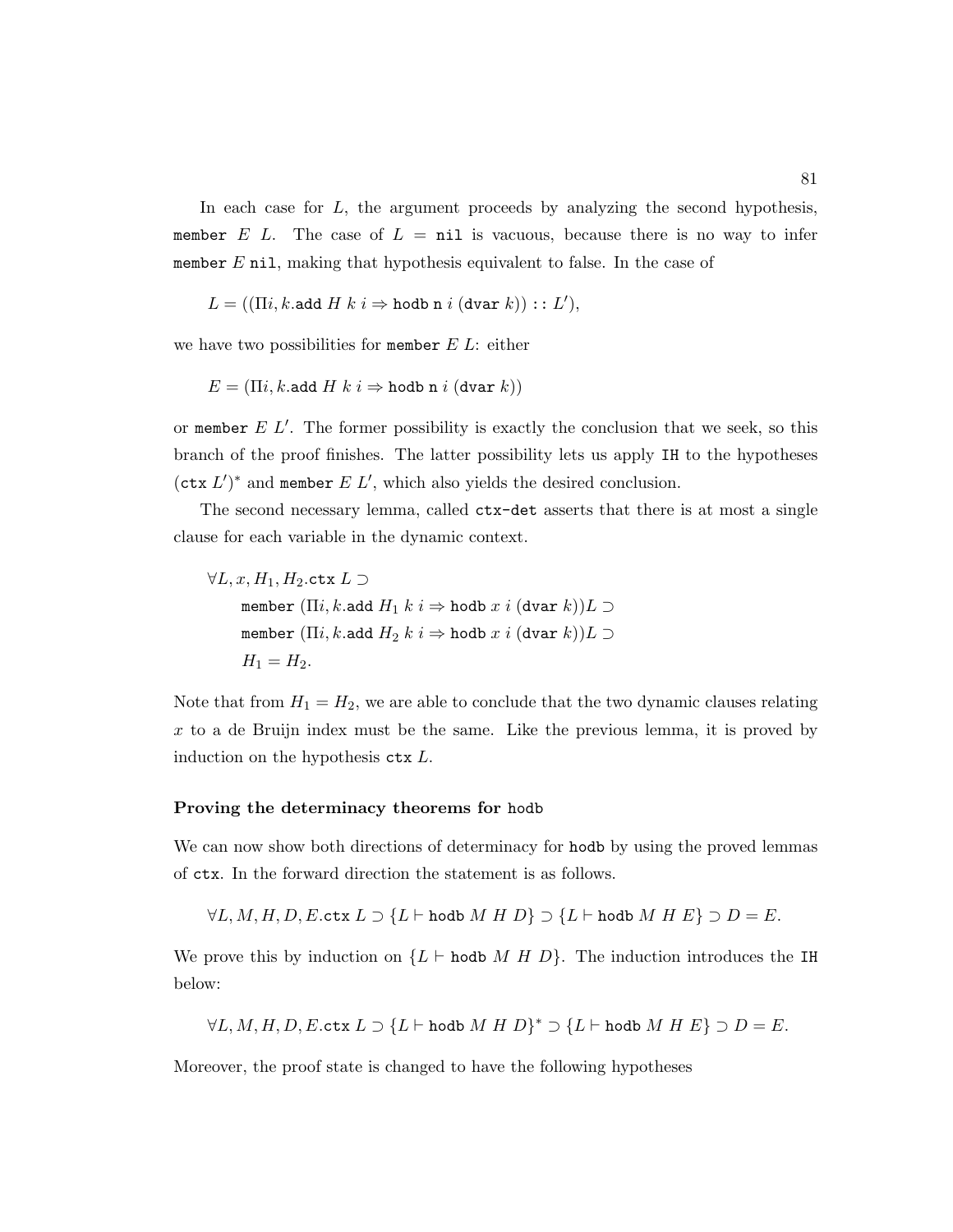$H1:$  ctx  $L$  $\texttt{H2}:\quad \{L \vdash \texttt{hodb} \text{ } M \text{ } H \text{ } D\}^\text{\textcircled{a}}$ H3 :  ${L \vdash \text{hodd } M \mathrel{H} E}$ 

where L, M, H, D, E are new variables and the conclusion to be proved becomes  $D = E$ .

Now,  ${L \vdash \text{hodd } M \; H \; D}^{\textcircled a}$  is just a notation for the packet of formulas  ${(\texttt{nat } N)}^{\textcircled a}$ and seq  $L$  (hodb  $M$  H  $D$ ) whose definition is given by the clauses in Figure [3.3.](#page-91-0) Unfolding the definition amounts to finding all the clauses in Figure [3.3](#page-91-0) whose heads match seq L (hodb M H D). Only the final two clauses of seq, corresponding to focusing on a dynamic clause and backchaining on a static program clause, are therefore relevant.

Let us consider backchaining the static clauses first. Unfolding  ${L \vdash \text{hodd } M \; H \; D}^@$ introduces the following new hypotheses for some new variable G:

 $H4:$  prog G (hodb M H D)  $H5: \{L \vdash G\}^*$ 

There are only a finite number of static clauses, so the assumption  $\mathbf{prog} G$  (hodb  $M H D$ ) can be immediately turned into a branched tree with one case for every static program clause. The cases for the static clauses of add are immediately dismissed because their heads do not match with (hodb  $M H D$ ). We are left with cases for the static clauses of hodb.

For the first static clause of hodb, analysis of  $\mathbf{prog} G$  (hodb M H D) instantiates M with (app  $M'$  N'), D with (dapp  $D'$  E') and G with (hodb  $M'$  H  $D'$  & hodb  $N'$  H  $E'$ ) for fresh variables  $M', N', D', E'$ . The goal reduction sequent  ${L \vdash G}^*$  becomes:

 $\texttt{H5}: \quad \{L \vdash (\texttt{hodb} \; M' \; H \; D' \; \& \; \texttt{hodb} \; N' \; H \; E')\}^*$ 

which is reduced by the second clause for seq to:

 $H6: \quad \{L \vdash (\text{hodb } M' \; H \; D')\}^*$  $\texttt{H7}: \quad \{L \vdash (\texttt{hodb}~N'~H~E')\}^*$ 

We can almost apply the induction hypothesis  $I$ H—we know  $\texttt{ctx} L$  and H6 already but we still must find the third argument. To get this argument we need to case analyze the other hypothesis,  $\{L \vdash \text{hodb } M \ H \ E\}$ , which becomes  $\{L \vdash \text{hodb (app } M' \ N') \ H \ E\}$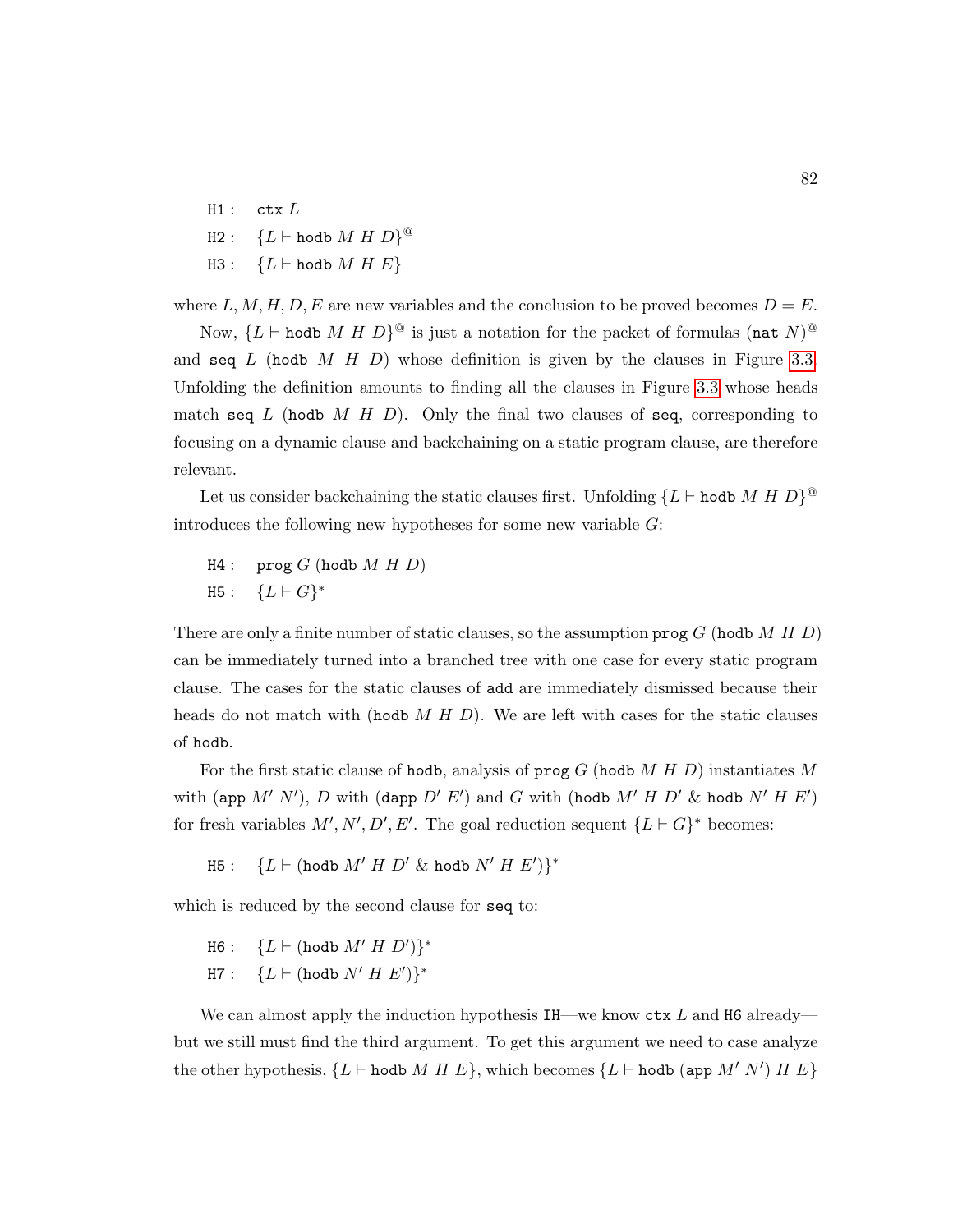as a result of the previous instantiation. It has no size annotations because the induction was on the first hypothesis. Nevertheless, we can perform a case analysis of its structure by unfolding its definition. Once again, we have a choice of using a static program clause or a dynamic clause from L. If we use a static clause, then by a similar argument to the above we will get the following fresh hypotheses, for new variables  $D''$  and  $E''$  such that  $E =$  dapp  $D'' E''$ :

 $H8: \{L \vdash (h \text{odd } M' \ H \ D'')\}$  $H9: \{L \vdash (h \text{odd } N' H E'')\}$ 

We can now apply the IH twice, one to  $ctx L$ , H6, H8 and one to  $ctx L$ , H7, H9, yielding  $D' = D''$  and  $E' = E''$ , so  $D =$  dapp  $D' E' =$  dapp  $D'' E'' = E$ .

If, on the other hand, we use a dynamic clause in  $L$ , then the two fresh hypotheses we get are:

 $H8:$  member  $D L$  $H9: \quad \{L,[D]\vdash \texttt{hodb}\ (\texttt{app}\ M'\ N')\ H\ E\}$ 

for some new variable D. This is the first place where the context characterization hypothesis  $\texttt{ctx } L$  becomes useful. By applying the lemma  $\texttt{ctx-inv}$  above to  $\texttt{ctx } L$  and  $H8$ , we should be able to conclude that D is of the following form

```
(\Pi i, k.add H' k i \Rightarrow hodb n i (\text{dvar } k))
```
for some term  $H'$  and some nominal constant **n**. By looking at the clauses for bch in Figure [3.3,](#page-91-0) it is clear that there is no way to prove the sequent H9, because the term n will never unify with app  $M'$  N'. Hence this hypothesis is vacuous, which closes this branch. We have now accounted for the cases of backchaining the first static clause of hodb for the inductive assumption  ${L \vdash \texttt{hodb}} M H D$ <sup>@</sup>.

For backchaining the second static clause of hodb, analysis of  $\mathbf{prog} G$  (hodb M H D) instantiates M with (abs  $M'$ ), D with (dabs  $D'$ ) and G with

 $\Pi x.(\Pi i, k.\text{add } H k i \Rightarrow \text{hold } x i (\text{dvar } k)) \Rightarrow \text{hold } (M' x) (\text{s } H) D'$ 

for fresh variables M' and D'. The goal reduction sequent  ${L \vdash G}^*$  is then reduced first by the fourth and then by the third clause for seq to: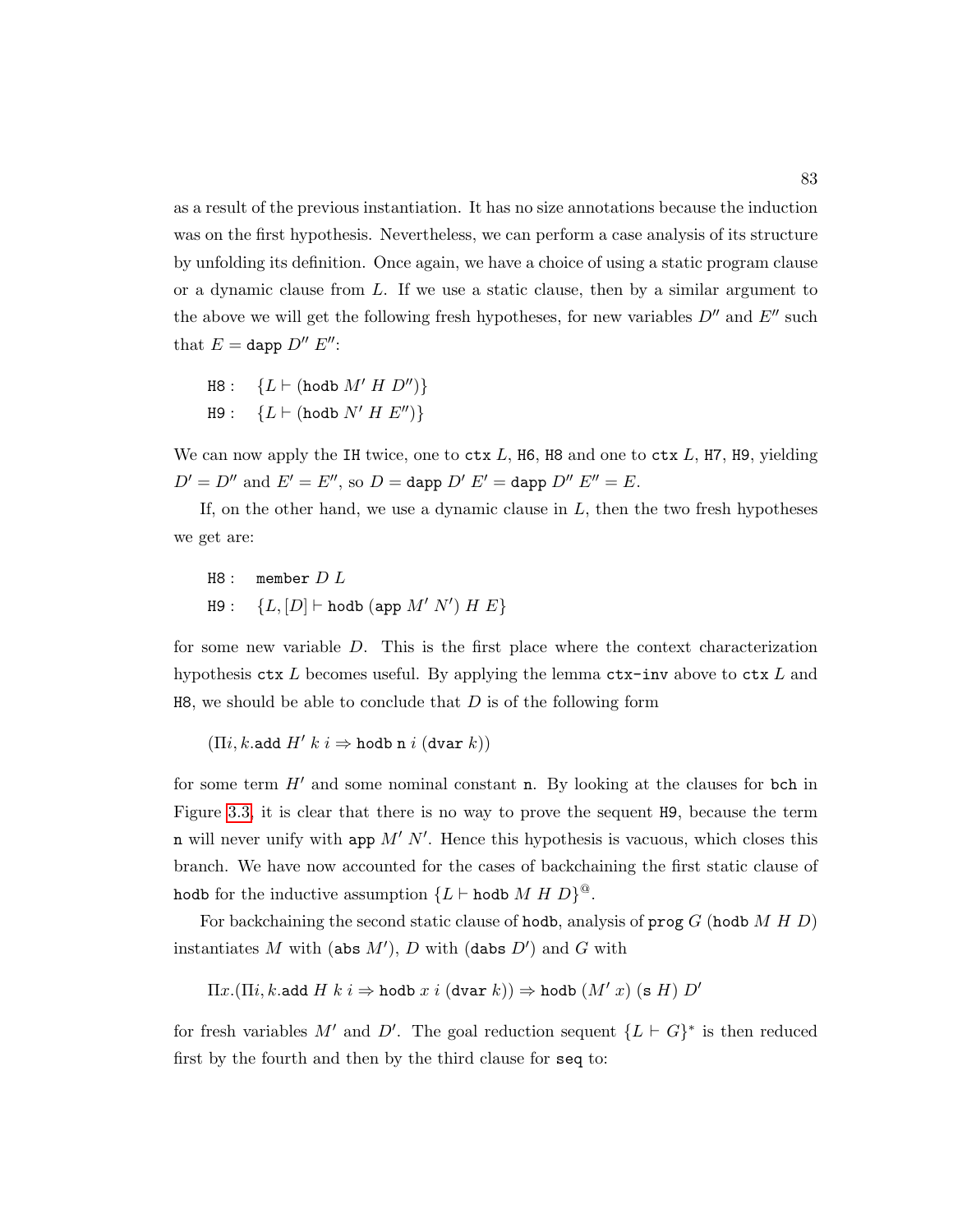$\texttt{H6}: \quad \{ L, (\Pi i, k \texttt{.add } H \ k \ i \Rightarrow \texttt{hold n} \ i \ (\texttt{dvar } k)) \vdash (\texttt{hold} \ (M' \ \texttt{n}) \ (\texttt{s } H) \ D') \}^*$ 

where **n** is a nominal constant. To apply IH, we need another assumption that accompanies H6. For this, we do a case analysis of H3, which has become  $\{L \vdash \text{hodb} (\text{abs } M') \; H \; E\}$ as a result of the previous instantiation, by unfolding its definition. Again, there are two cases to consider here: either H3 is proved by backchaining on the second static clause of hodb or on the dynamic context. In the former case,  $E$  is instantiated with (dabs  $E'$ ) for some  $E'$  and we got the following assumption from the case analysis followed by goal reduction steps:

H7 :  $\{L, (\Pi i, k \text{.} \text{add } H \; k \; i \Rightarrow \text{hold n} \; i \; (\text{dvar } k)) \vdash (\text{hold } (M' \; \text{n}) \; (\text{s } H) \; E') \}^*$ 

Because  $\texttt{ctx} L$  holds, by the definition of  $\texttt{ctx}$ , we know the following hypothesis holds:

H8 : ctx  $((\Pi i, k \text{.} \text{add } H \text{ } k \text{ } i \Rightarrow \text{hold } \text{in } i \text{ } (\text{dvar } k)) :: L)$ 

We now apply IH to H8, H6 and H7, yielding  $D' = E'$ , so  $D = (dabs D') = (dabs E') =$ E. The case that H3 is proved by backchaining on the dynamic context  $L$  is dismissed by following the same argument described previously when  $M$  is an application: by applying  $\texttt{ctx-inv}$  to  $\texttt{ctx } L$  we observe that (abs  $M'$ ) needs to unify with a nominal constant, which is impossible. We have now accounted for all the cases of backchaining a static clause for the inductive assumption  ${L \vdash \text{hodd } M \; H \; D}^{\textcircled{\tiny{0}}}.$ 

We are left with only backchaining on dynamic clauses in L for  ${L \vdash \text{hodo } M \; H \; D}^@$ . This corresponds to reducing  ${L \vdash \text{hodd } M \oplus D}^{\textcircled{a}}$  by the second to last clause of seq, yielding the following pair of new hypotheses:

 $H4:$  (member  $D L$ )\* H5 :  ${L, [D] \vdash \text{hodd } M \; H \; D}^*$ 

As these hypotheses come from unfolding an inductive assumption, they are  $*$ -annotated. Once again, we can apply the ctx-inv lemma to conclude that

$$
D = (\Pi i, k.\text{add } H' \ k \ i \Rightarrow \text{hold } \texttt{n} \ i \ (\texttt{dvar } k))
$$

for some variable  $H'$  and nominal constant n. We then perform a case analysis on H5. The only possibility here is to use the definitional clauses for bch to unify  $M$  with n and D with (dvar k) for some variable k. Moreover, the case analysis generates the following fresh hypothesis: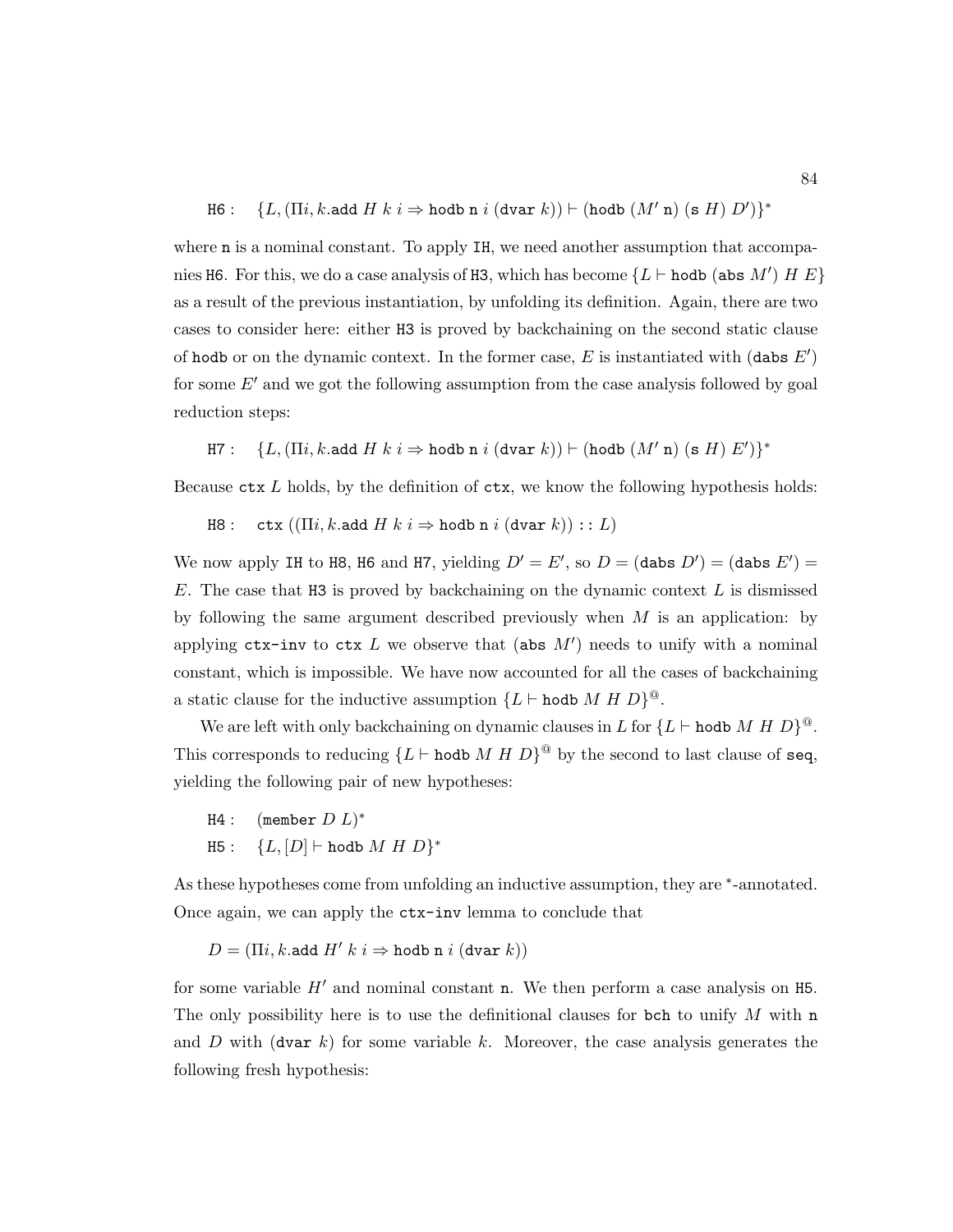$$
\texttt{H6}: \quad \{L \vdash \texttt{add} \ H' \ k \ H\}^*
$$

We now analyze how the other hypothesis related to hodb, *i.e.*  ${L \vdash \text{hold } n H E}$ , can be derived. Since n cannot unify with the normal constants abs or app, the only way to prove  ${L \vdash \text{hodb n} H E}$  would be to use a dynamic clause D' in L. From this analysis we get the following hypotheses:

H7: member 
$$
D' L
$$

\nH8:  $\{L, [D'] \vdash \text{hodd } n H E\}$ 

Once again, by the lemma ctx-inv and unfolding the definition of bch as above, we can derive that

$$
D' = (\Pi i, k.\text{add } H'' \ k \ i \Rightarrow \text{hold } \text{in } i \ (\text{dvar } k))
$$

$$
E = (\text{dvar } k')
$$

for some variable  $H''$  and  $k'$  and obtain the following new hypothesis:

$$
\mathtt{H9}:\quad \{L\vdash \mathtt{add}\; H''\; k'\; H\}
$$

We can now apply the lemma ctx-det to H4 and H7 to show that  $H' = H''$ . To finish this case, we need the following lemma that shows add is deterministic in its second argument:

$$
\forall L, N_1, N_2, N_3, N'_2.
$$
  

$$
\mathtt{ctx}\ L \supset \{L \vdash \mathtt{add}\ N_1\ N_2\ N_3\} \supset \{L \vdash \mathtt{add}\ N_1\ N'_2\ N_3\} \supset N_2 = N'_2.
$$

This lemma is proved by induction on the second assumption. Note that in the case that add  $N_1$   $N_2$   $N_3$  backchains on  $L$ , we derive a contradiction by applying the lemma ctx-inv to show that add must match with hodb, which is not possible. We apply the above lemma to H6 and H9, yielding  $k = k'$ , so  $D = (\text{dvar } k) = (\text{dvar } k') = E$ . We now have finished proving the theorem that hodb is deterministic in its third arguments.

The hodb relation is also deterministic in its first argument, *i.e.*, given a de Bruijn indexed term, there is at most a single HOAS term it corresponds to. This is stated as the following theorem which is proved in a similar fashion:

 $\forall L, M, N, H, D.$ ctx  $L \supset \{L \vdash \text{hodd } M \; H \; D\} \supset \{L \vdash \text{hodd } N \; H \; D\} \supset M = N.$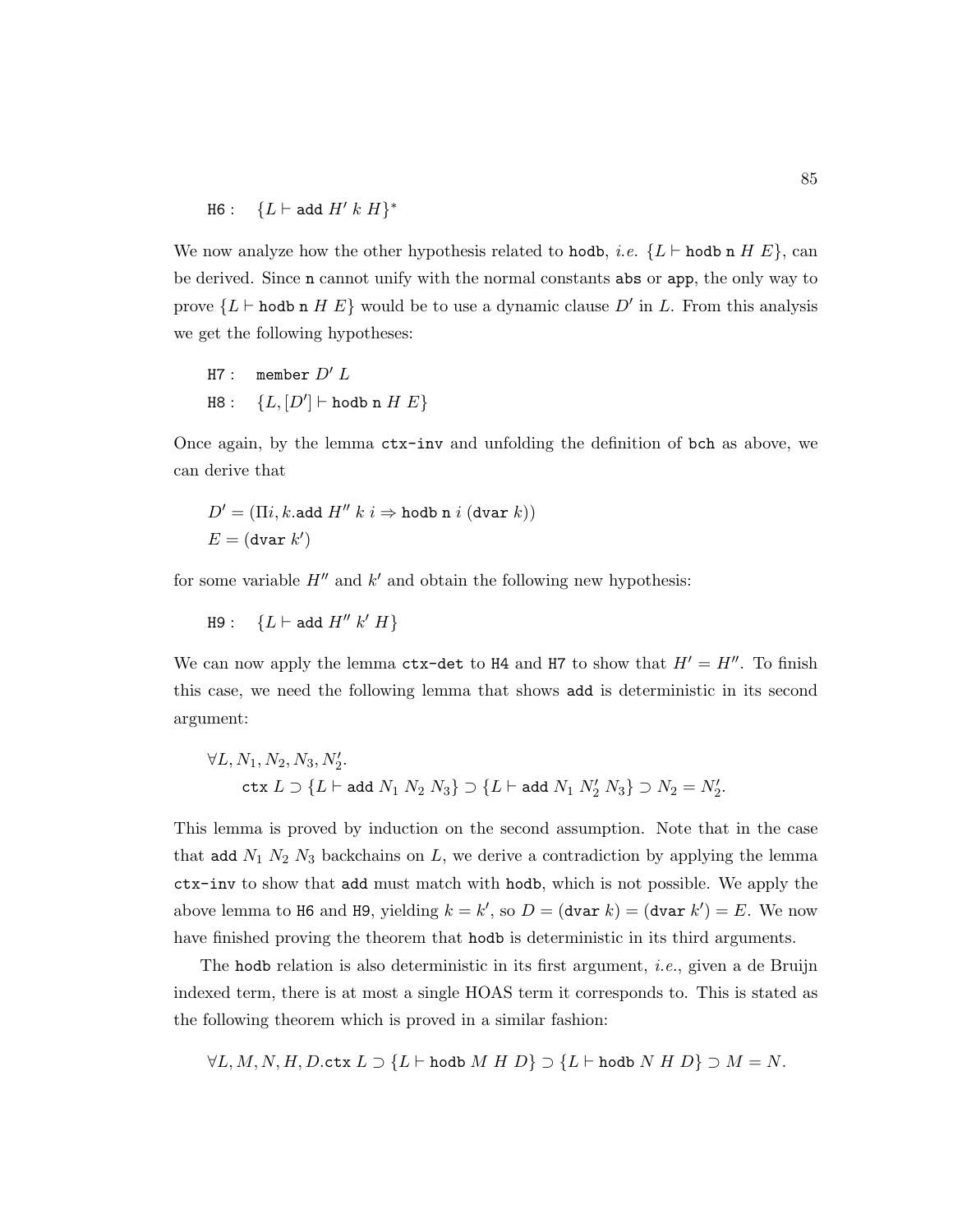Thus, the hodb relation is manifestly an isomorphism between the two representations of  $\lambda$ -terms.

The example we have considered here has dynamic clauses with implicational formulas only at the top level. It is possible for  $HH^{\omega}$  specifications to dynamically introduce clauses that have nested implications. The same approach described in this section applies to reasoning abut such specifications. Such an example can be found in [\[61\]](#page-254-0).

## <span id="page-100-0"></span>3.2 Schematic Polymorphism in Abella

The logic G is based on the simply typed  $\lambda$ -calculus. As a consequence, we cannot identify data structures such as lists and sets within it that will work at any type. Instead we have to define such data structures separately for each type at which they are needed and prove properties about each of these versions independently. This drawback also affects the way in which data structures must be defined and used in the specification logic if we are to be able to reason about them in Abella: to be embedded into Abella, the specifications must also be provided separately for each concrete type. All this has two adverse consequences for a large development such as that involved in verified compilation. First, it leads to code duplication and loss of modularity at the implementation level. Second, it requires proofs that have an identical structure to be repeated at different types, thereby expanding the proof development effort.

These problems can be alleviated by utilizing a schematic form of polymorphism. Such an approach is, in fact, already used in  $\lambda$ Prolog. Constructors for data structures such as lists can be parameterized by types in λProlog. This kind of type parameterization is extended to predicates and thereby also to the  $HH^{\omega}$  clauses that define them. However, in the end, the underlying logic and language remain simply typed and the parameterization functions simply as a notational shorthand for identifying separate constructors, predicate symbols and clauses at each of their respective type instances.

Our goal in this section is to extend this kind of schematic polymorphism to Abella so as to allow for the kind of programming in  $\lambda$ Prolog that is described above and also to modularize the construction of proofs in Abella. We achieve this goal through the following steps:

• as in λProlog, we allow constants—which could be constructors or predicate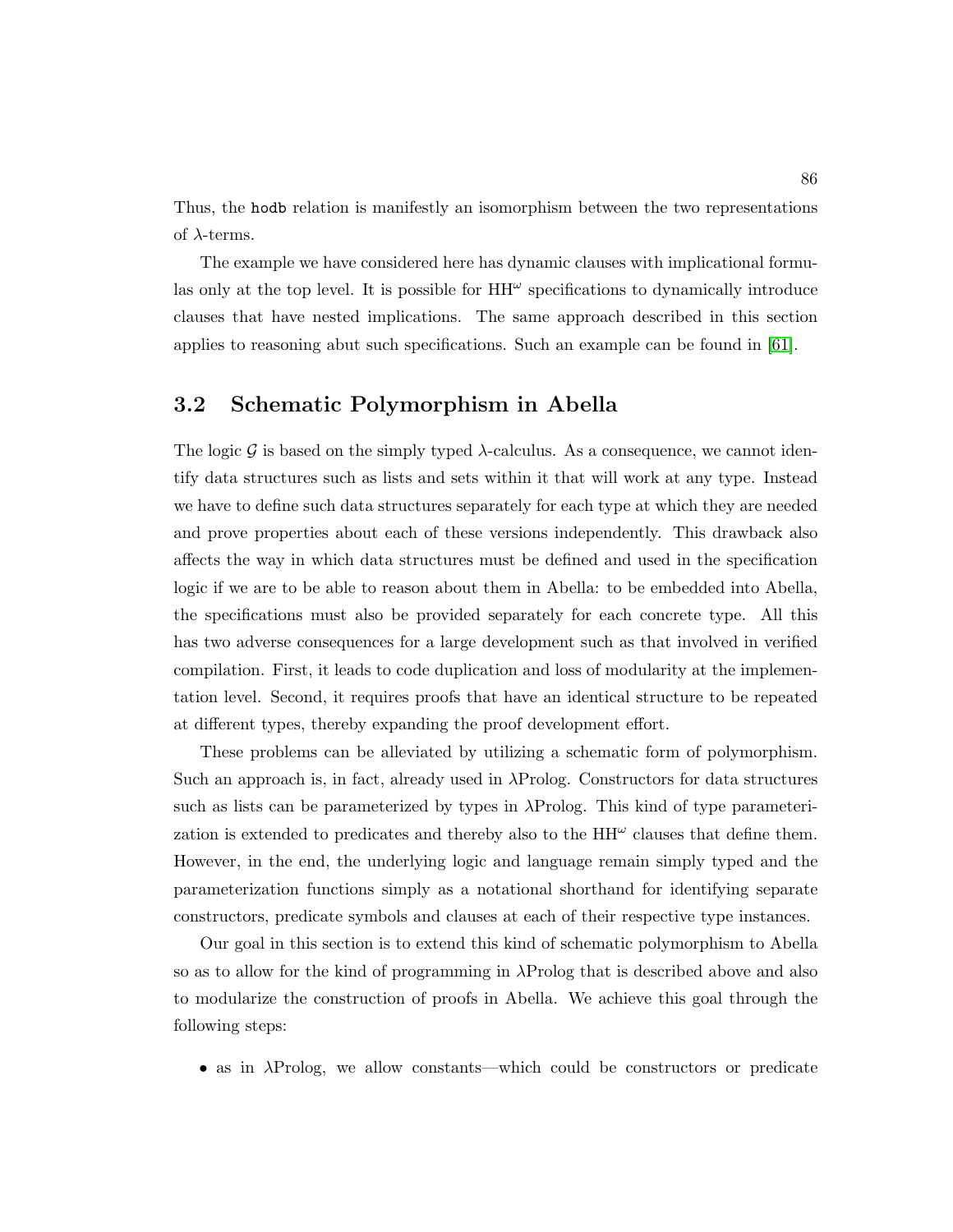names—to have types that are parameterized by other types, with the interpretation that they each actually stand for a family of constants that are obtained by instantiating the type parameters with concrete types;

- we allow definitional clauses to be parameterized by types, with the interpretation that each such clause stands for a collection of clauses in  $\mathcal{G}$ , each member of which is obtained by instantiating the type parameters with concrete types;
- we allow blocks of definitional clauses to be parameterized by types, with the interpretation that a block of this kind actually stands for a collection of blocks in  $G$  that are obtained by instantiating the type parameters with concrete types;
- we permit theorems to be parameterized by types, with the interpretation that each such "theorem" actually stands for the collection of theorems in  $\mathcal G$  that are obtained by instantiating the type parameters with concrete types; and
- we lift the proof rules for  $G$  to permit the construction of proofs for type parameterized theorems that are such that instantiating the proof with concrete types will yield a proof in  $\mathcal G$  for the "concrete" theorem.

We refer to the proofs that are constructed in this context as *schematic proofs*.

We elaborate on the steps described above in the rest of this section. We begin by providing motivating examples for the extension. We then describe a "polymorphic" form for definitions and theorems in Section [3.2.2.](#page-105-0) In Section [3.2.3](#page-112-0) we present a lifted form of the proof rules for  $G$  and show that using them indeed leads to schematic proofs for polymorphic theorems under the intended interpretation of polymorphic definitions. We conclude the section by showing how the resulting system can be used to construct proofs for the motivating examples.

#### 3.2.1 Some motivating examples

When implementing a compiler, we may need to represent lists of terms in the source language. Assume that the Abella type tm is the type of terms in this language, that tmlist is the type of lists of such terms and that the constructors for such lists are

 $\texttt{nil} : \texttt{tmlist}$  :: :  $\texttt{tm} \rightarrow \texttt{tmlist} \rightarrow \texttt{tmlist}$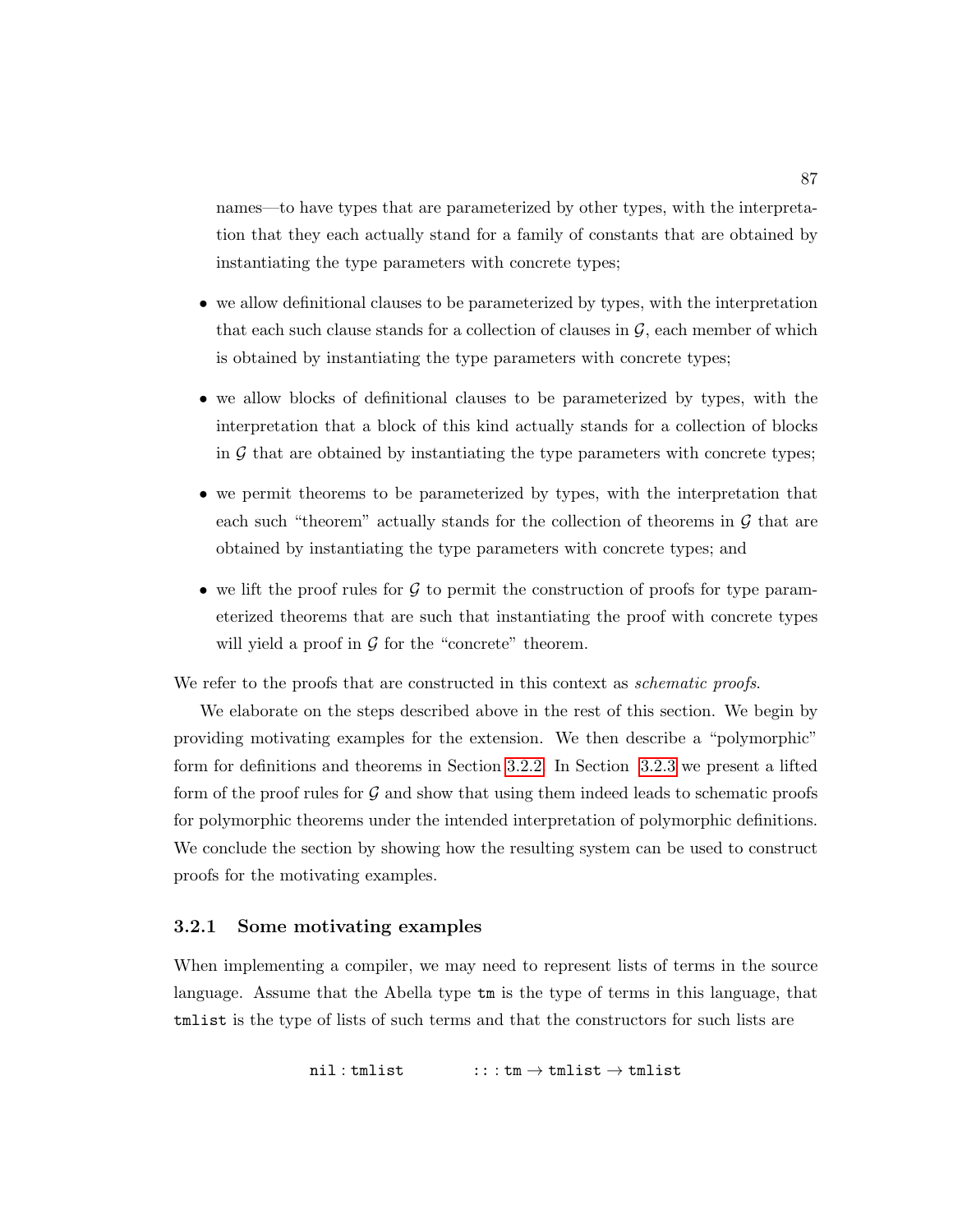As usual, we will write :: in infix form. In the course of reasoning about these lists, we may need to describe a membership relation based on them. Such a relation may be represented by the predicate member :  $\tan \rightarrow \text{tmlist} \rightarrow \text{prop}$  that is defined by the following clauses:

$$
\begin{array}{lcl}\text{member } X \ (X::L) & \triangleq & \top \\ \text{member } X \ (Y::L) & \triangleq & \text{ member } X \ L \end{array}
$$

Now, in the reasoning process, we may need to articulate a property of the following kind concerning list membership: If a term  $M$  is a member of the list  $L$  and we know that a nominal constant c does not appear in L, then c could not possibly appear in M. This property is an easy consequence of the following statement that we refer to as a pruning property for lists of terms:

$$
\forall M, L. \nabla x.\mathtt{member}\ (M\ x)\ L \supset \exists M'.M = y\setminus M'.
$$

Note that x is of type tm, M is of type tm  $\rightarrow$  tm and L is of type tmlist in this formula. The expression  $(M x)$  in this formula captures the idea that the term that is a member of  $L$  might contain the variable  $x$  that represents the nominal constant. Since  $L$  is bound outside the scope of  $x$ , the term instantiating it cannot contain this nominal constant. As should be clear from previous discussions,  $(\exists M'.M = y \setminus M')$ , the conclusion of the formula, asserts that M represents a vacuous abstraction under the assumed circumstances.

The pruning property presented above can be proved by induction on the definition of the membership predicate that is used in the antecedent of the property. In the base case, in an assumption of the form member  $(M n) L$ ,  $L = (E : : L')$  and  $E = (M n)$ for some variables  $E$  and  $L'$  and some nominal constant n. Since  $E$  cannot depend on n, the only solution to  $E = (M n)$  is  $M = y \setminus E$ . Thus, this case is concluded. In the inductive case,  $L = (E : : L')$  and member  $(M n) L'$  holds. Applying the inductive hypothesis to member  $(M n) L'$  concludes this case.

Suppose that the source and target languages of the compiler are different. We would then have to use a different type, say  $\tan',$  to represent target language expressions. To represent lists of such expressions, we would need a new type, say  $t$ mlist', and also new constructors, say  $\texttt{nil}' : \texttt{tmlist}'$  and  $::' : \texttt{tm}' \rightarrow \texttt{tmlist}' \rightarrow \texttt{tmlist}'.$  To reason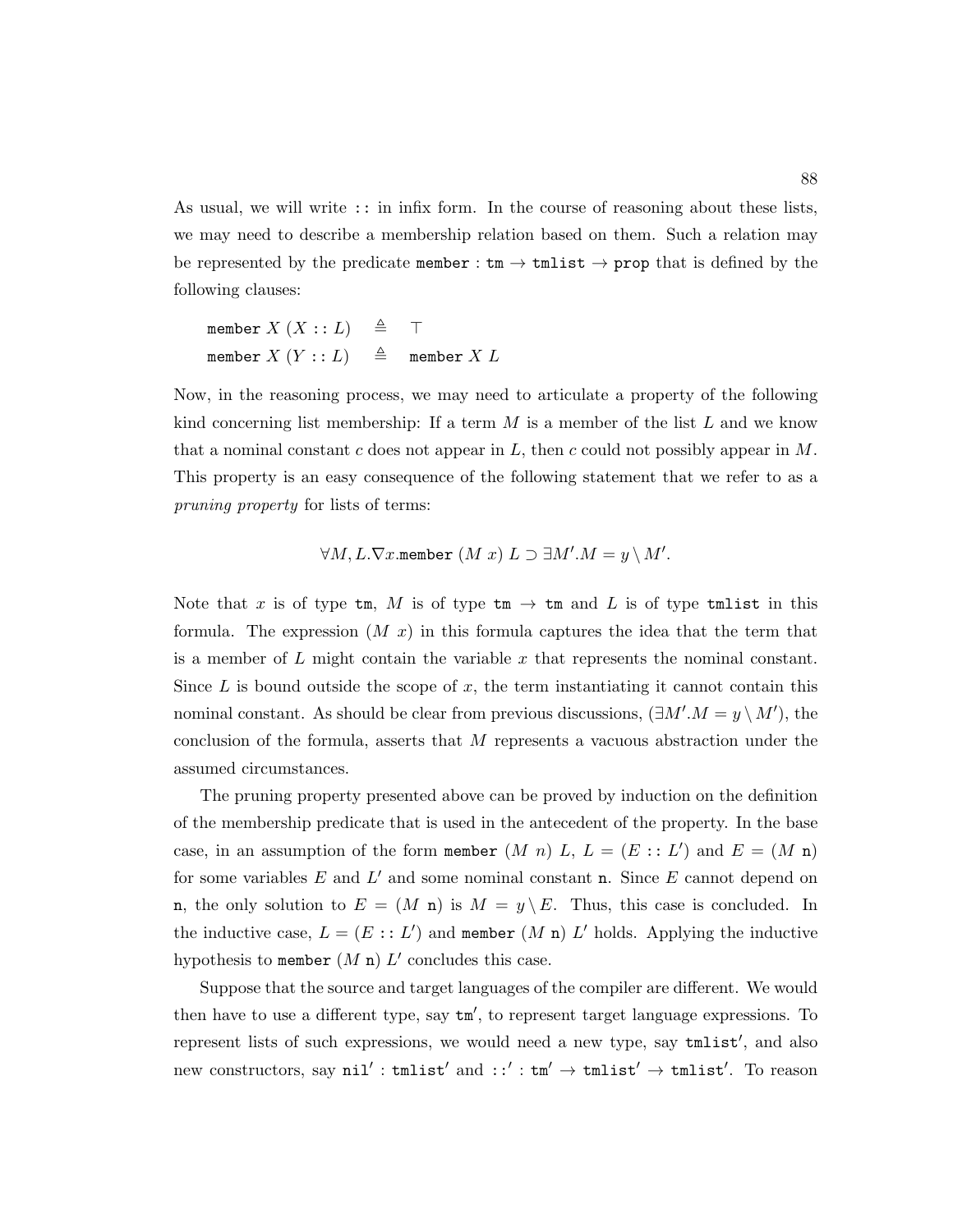about the properties of such lists, we would again need to reflect this type into  $\mathcal{G}$ . As we shall see in later chapters, it is also not unusual that we would want to define properties such as membership for lists of target language terms and to prove facts about it such as the pruning property. All this work would be identical in structure to what we have described earlier for source language terms except that it is done now using a different type for terms.

If this kind of repetitive work looks bad, it can get worse. As we shall see in Chapter [4,](#page-123-0) we are interested in verifying compilers that transform source programs into target code through a sequence of compilation passes. It is often the case that these passes will take code in one intermediate language as input and produce code in a different language as output. We may need to repeat the sequence of steps described above for every distinct intermediate language. This can get to be quite tedious.

The schematic polymorphism we want to introduce into Abella will solve the kind of problem that we have described above. The key is to observe that the constructors for lists differ only in the type of the elements in the list. Similarly, the definition of membership in lists and the pruning property can be parameterized by this type. Finally, the proof of the pruning property does not actually refer to the type, *i.e.*, it has the same structure regardless of the type of the list elements. Thus, if we could parameterize the types of constants, definitions and theorems by types with the interpretation that they stand for the family of their type instances and if we could provide a means for constructing "proofs" that are both independent of this type and will yield a correct proof when the type is instantiated, then we would be able to cover all the cases in one go.

The above discussion motivates the parameterization of a block of definitional clauses by types. Thus, if the clauses defining member constitute a block and we parameterize it by the type of the elements of the list, what we would be doing is providing a concise description of a collection of blocks of clauses, one for each possible concrete type. We also want to provide for the parameterization of individual clauses within a given block by types, with the interpretation that such a clause abbreviates a collection of clauses within the block, each obtained by replacing the type parameters by concrete types. The primary motivation for this addition is that we want to be able to support a schematic form of polymorphism in the writing of specifications in  $HH^{\omega}$ . As mentioned earlier, this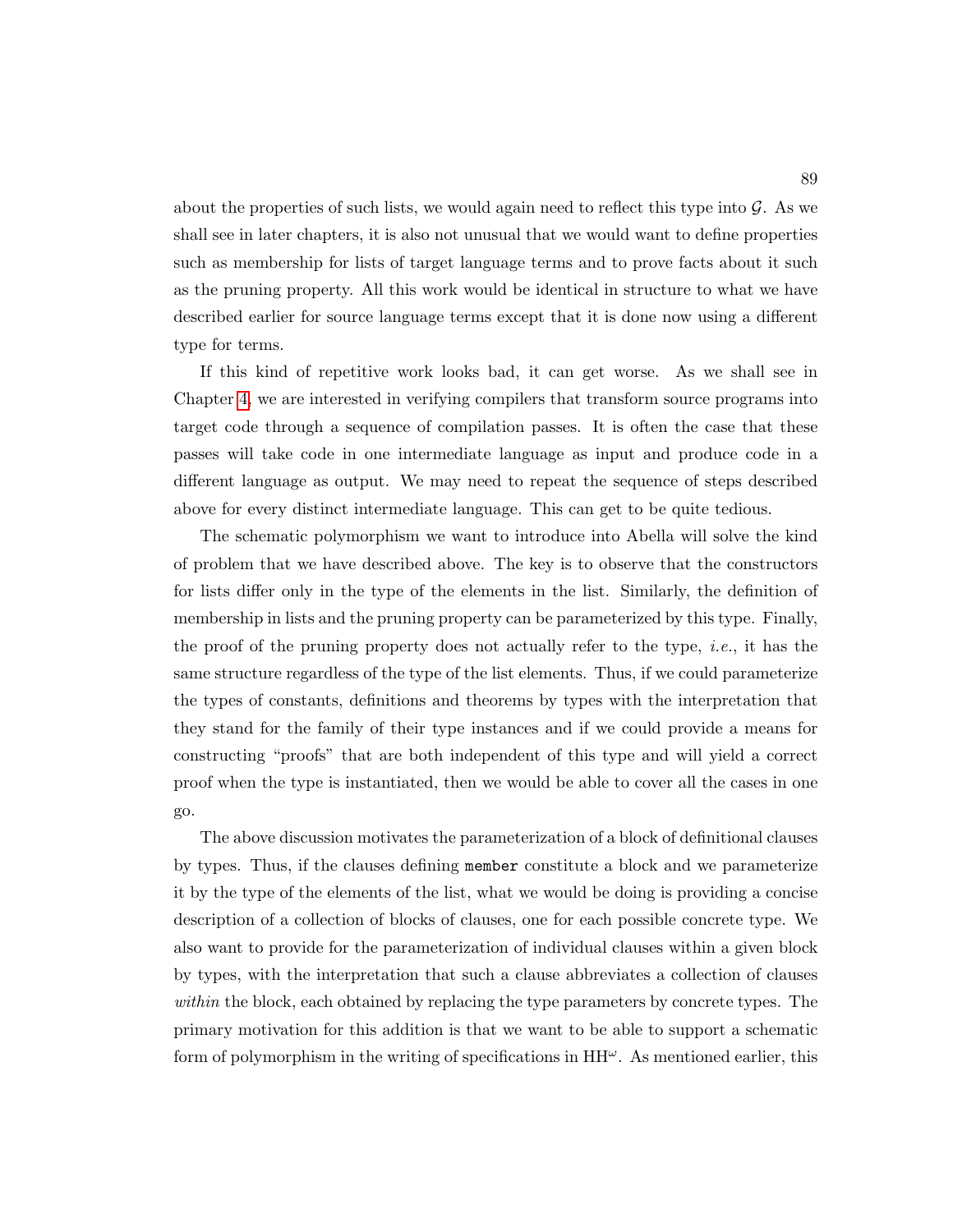kind of polymorphism is already realized in λProlog and it is essential to the convenient development of programs in the language.

To understand why this second kind of polymorphism is needed and also some of the issues involved in supporting it, let us suppose that we need a "member" predicate for lists not just for reasoning about compiler transformations but also for specifying or implementing them. Following the approach we have been discussing—which is actually implemented in  $\lambda$ Prolog—we might identify the predicate memb :  $A \to \text{list } A \to \text{o}$  in the specification logic and define it using the  $HH^{\omega}$ -style clauses shown below.

memb  $X(X:: L)$ . memb  $X(Y:: L)$  :- memb X L.

The token A in the type shown for memb is to be interpreted as a type variable that schematizes this constant in the sense that we should think of memb as representing a collection of constants, each indexed by a concrete type. This schematization extends to the clauses that define memb: each of these clauses also abbreviates a collection of clauses obtained by using memb and the list constructor :: at particular concrete types. Note that if the collection of types is infinite, then what results is in fact an infinite collection of clauses.

Now consider what happens when we think of reflecting specifications provided in such an abbreviated form into  $\mathcal G$ . Following the approach we have described in Section [3.1,](#page-80-1) we would have to provide a definitional clause for prog for each clause in the specification. It can be quite tedious if we have to do this for each type instance of the clauses for memb. In fact, it is something that is impossible to do when the collection of types is infinite. Our proposal to permit type parameterization at the level of a definitional clause is intended to solve this problem. Using such a parameterization over suitable definitional clauses for prog, we can provide a concise, finite description of what might actually be an infinite collection of clauses in  $\mathcal{G}$ .

We would, of course, want to reason about the specifications that we allow to be written in the abbreviated way that we have described. For example, we may want to prove a pruning property that is based this time on the membership predicate in the specification logic:

$$
\forall M, L.\nabla x. \{\text{memb } (M x) L\} \supset \exists M'.M = y \setminus M'.
$$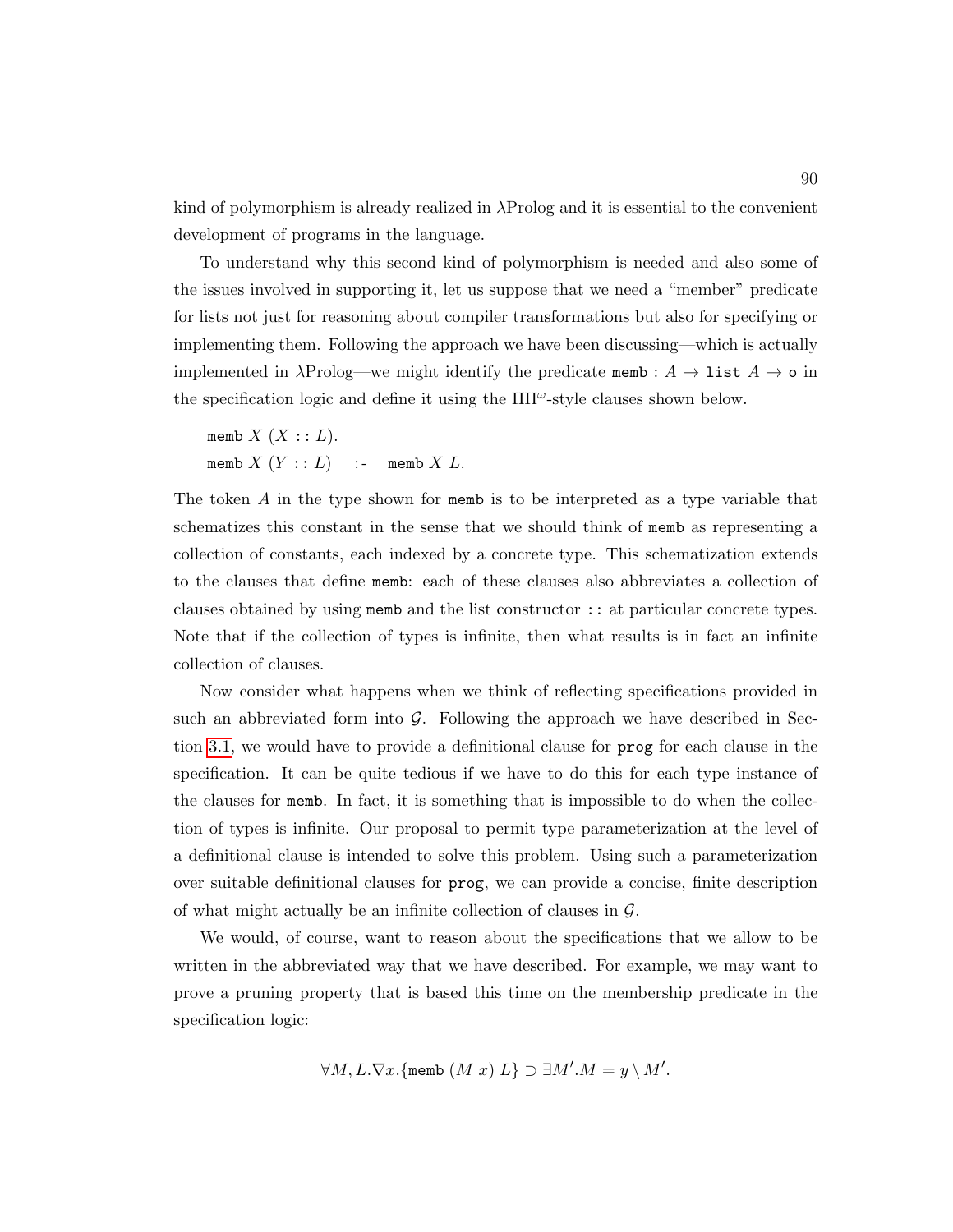In proving this statement, we would eventually have to carry out a case analysis on  $\{\text{memb} (M x) L\}$ . This would require us to consider the prog clauses that encode the definition of memb in the specification logic. It is not too difficult to see how this would proceed if the statement we are trying to prove uses memb at a particular type such as  $\tan \rightarrow \text{list } \text{tm} \rightarrow \text{o}$ . However, the situation changes if the statement that we are interested in proving is actually parameterized by types. In this case, the case analysis would, in principle, need to consider all the different type instantiations. Each of these could match the definitional clauses in different ways, potentially leading to different proofs for each case.

The problem we have described above can show up even if we confine ourselves to reasoning about relations defined within  $\mathcal{G}$ , albeit in a polymorphic way. Our solution to the issue in both cases is identical. We will consider constructing only those proofs for "polymorphic" theorems that have an identical structure regardless of the type instance that is chosen. This design principle translates into two specific constraints in proof construction. First, we do not permit the instantiations of types in goal sequents in the course of constructing proofs. Second, we permit the use of case analysis in the reasoning process only when the way the atomic assumption matches the head of a definitional clause is independent of the type instantiation; this means, in particular, that the unifiers in each case will have an identical structure, regardless of the type instance. The technical machinery for realizing these constraints is what underlies our lifting of the proof rules of  $\mathcal G$  to the context of schematic polymorphism.

### <span id="page-105-0"></span>3.2.2 The schematization of definitions and theorems

Our interest in polymorphism arose from a desire to parameterize data structures by types. The starting point in building in such a facility is to generalize type constants to type constructors that could take other types as arguments to form atomic types. With each type constructor must be associated an arity that indicates how many argument types it needs. As examples, we might identify list as a constructor of arity 1 that is can be used to form the type of lists of different types of elements. In this terminology, nat, which represents the types of natural numbers, would also be a type constructor whose arity is 0.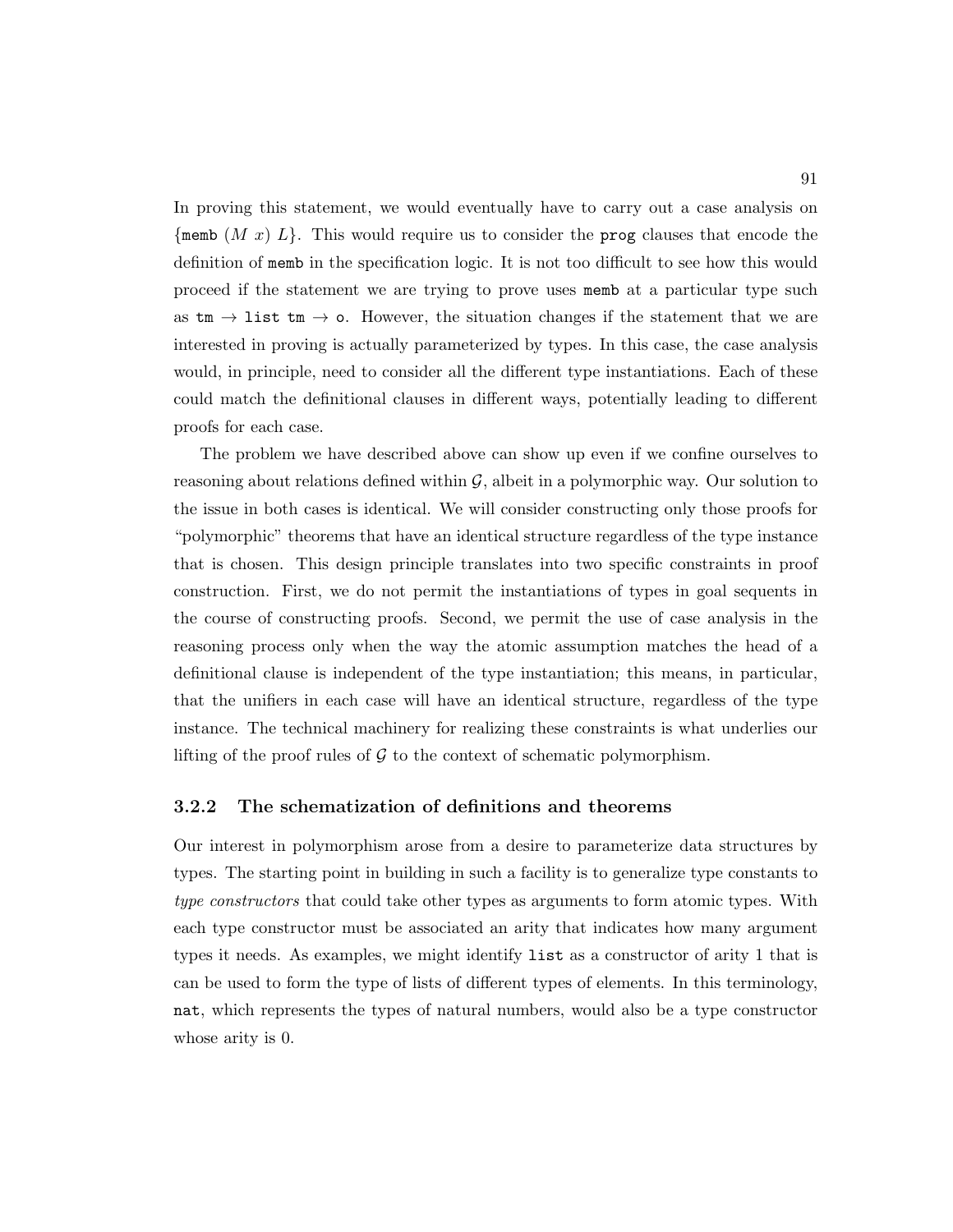In addition to type constructors, type expressions will now also include type variables. The syntax of such expressions is given by the rule below, in which we denote type variables by A, a type constructor of arity n by  $a_n$  and we use  $\tau$  with subscripts to denote types.

$$
\tau \ ::= \ A \mid (\tau \to \tau) \mid (a_n \ \tau_1 \ \ldots \ \tau_n)
$$

We call type expressions not containing type variables *concrete types* or *ground types*. We think of type variables and expressions of the form  $(a_n \tau_1 \ldots \tau_n)$  as atomic types and we then extend the notions of argument types and target type in the obvious way to the type expressions defined here. We shall refer to a type that has prop as its target type as a predicate type.

We will now associate *type schemata* rather than types with term-level constants. A type schema has the form  $([A_1, \ldots, A_n]\tau)$  where  $\tau$  is a type expression all of whose type variables are contained in the sequence of distinct type variables  $A_1, \ldots, A_n$ . We shall write  $(c : [A_1, \ldots, A_n]\tau)$  to associate such a schema with c. A declaration of this kind identifies  $c$  as representing a family of constants each of which has a type obtained by instantiating  $(A_1, \ldots, A_n)$  in  $\tau$  with ground types. We write  $c_{\tau_1,\ldots,\tau_n}$  to represent the constant of type  $\tau[\tau_1/A_1,\ldots,\tau_n/A_n]$  in the family represented by c. For example, we can declare the following constants for constructing lists where :: is written in infix form:

$$
\mathtt{nil} : [A]\mathtt{list}\ A \qquad \, :: \, : [A]A \to \mathtt{list}\ A \to \mathtt{list}\ A
$$

In this context,  $: :_{nat}$  has the type  $nat \rightarrow list$   $nat \rightarrow list$   $nat$  and similarly  $: :_{tm}$  has the type  $tm \rightarrow \text{list }tm \rightarrow \text{list }tm$ . As another example, the universal quantifier in HH<sup>ω</sup> might be identified by the declaration  $(\Pi : [A](A \rightarrow o) \rightarrow o)$  in G. We shall use K to represent the set of constant declarations that are operative in a given context.

Like constants, terms can also be parameterized by types such that by instantiating the type parameters with ground types they become terms in  $\mathcal G$ . Of course, to function this way they must satisfy some constraints even with variables in type expressions. We formalize this idea via a *schematic typing judgment*. Towards this end, we identify schematic typing contexts for variables, denoted by  $\Sigma$ , of the form  $(x_1 : \tau_1, \ldots, x_n : \tau_n)$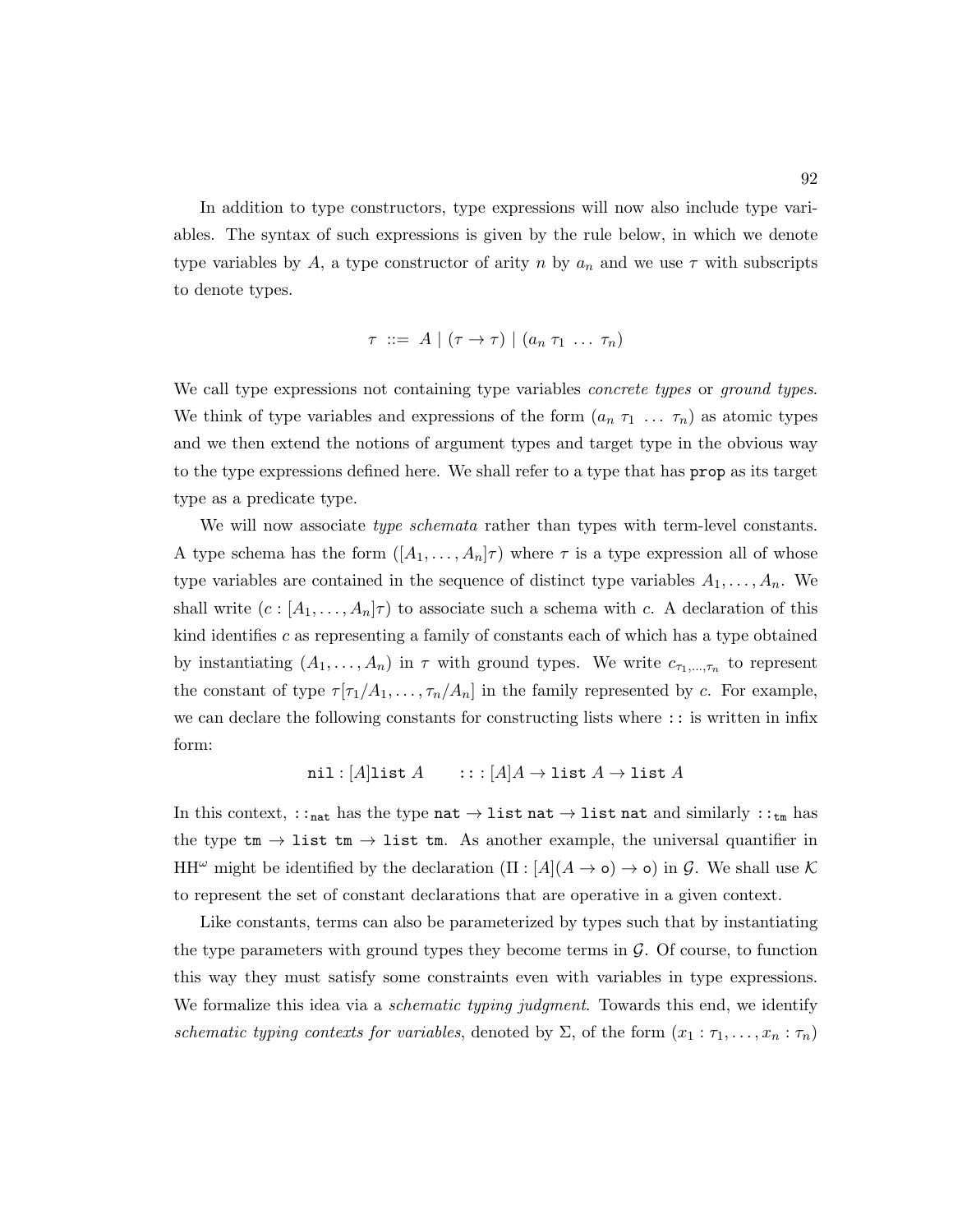where  $x_i$  are variables and  $\tau_i$  are type expressions.<sup>[2](#page-107-0)</sup> We also identify schematic typing contexts for nominal constants, denoted by C, of the form  $(a_1 : \tau_1, \ldots, a_n : \tau_n)$  where  $a_i$ are nominal constants and  $\tau_i$  are type expressions. A schematic typing judgment then has the form  $\Psi; \mathcal{C}, \Sigma \Vdash_{\mathcal{K}} t : \tau$  where the free variables and nominal constants in t are respectively bound in  $\Sigma$  and  $\mathcal{C}$ , and  $\Psi$  is a set of type variables that contains all the type variables appearing in  $\Sigma$ , C, t and  $\tau$ . We refer to the variables in  $\Psi$  as the type parameters of the judgment.

In describing the rules for deriving schematic typing judgments we will make use of the notion of a type substitution that is written as  $(\tau_1/A_1, \ldots, \tau_n/A_n)$ . We will use the notation  $\Psi' \vdash \Phi : \Psi$  to denote the fact that  $\Phi$  is substitution  $(\tau_1/A_1, \ldots, \tau_n/A_n)$ where  $\Psi$  is the set of variables  $\{A_1, \ldots, A_n\}$  and, for  $1 \leq i \leq n$ , all the type variables in the type expression  $\tau_i$  are contained in  $\Psi'$ . The rules for deriving schematic typing judgments are then those shown in Figure [3.4.](#page-107-1) All the rules except t-cst are similar to the typing rules in the STLC. The rule t-cst assigns the constant  $c_{\tau_1,\dots,\tau_n}$  a type expression obtained by instantiating the type parameters of c with  $(\tau_1, \ldots, \tau_n)$ . Note that the right premise ensures that each  $\tau_i$  in this collection must be a well-formed type expression that uses only the variables in  $\Psi$ .

<span id="page-107-1"></span>
$$
\frac{d:\tau \in \mathcal{C} \cup \Sigma}{\Psi; \mathcal{C}, \Sigma \Vdash_{\mathcal{K}} d:\tau} \text{ t-var-norm}
$$
\n
$$
\frac{c:[A_1, \ldots, A_n]\tau \in \mathcal{K} \quad \Psi \vdash (\tau_1/A_1, \ldots, \tau_n/A_n) : \{A_1, \ldots, A_n\}}{\Psi; \mathcal{C}, \Sigma \Vdash_{\mathcal{K}} \mathcal{C}_{\tau_1, \ldots, \tau_n} : \tau[\tau_1/A_1, \ldots, \tau_n/A_n]} \text{ t-cst}
$$
\n
$$
\frac{\Psi; \mathcal{C}, \Sigma \Vdash_{\mathcal{K}} t_1 : \tau_1 \to \tau \quad \Psi; \mathcal{C}, \Sigma \Vdash_{\mathcal{K}} t_2 : \tau_1}{\Psi; \mathcal{C}, \Sigma \Vdash_{\mathcal{K}} t_1 t_2 : \tau} \text{ t-app} \quad \frac{\Psi; \mathcal{C}, \Sigma, x : \tau_1 \Vdash_{\mathcal{K}} t : \tau}{\Psi; \mathcal{C}, \Sigma \Vdash_{\mathcal{K}} \lambda x : \tau_1. t : \tau_1 \to \tau} \text{ t-abs}
$$

Figure 3.4: The Schematic Typing Rules

Given the rules in Figure [3.4](#page-107-1) we have the following lemma which states that schematic typing judgments are preserved under the instantiation of type parameters:

**Lemma 1.** If  $\Psi; \mathcal{C}, \Sigma \Vdash_{\mathcal{K}} t : \tau$  and  $\Psi' \vdash \Phi : \Psi$ , then  $\Psi'; \mathcal{C}[\Phi], \Sigma[\Phi] \Vdash_{\mathcal{K}} t[\Phi] : \tau[\Phi]$ .

This lemma is proved by an easy induction on  $\Psi$ ;  $\mathcal{C}$ ,  $\Sigma \Vdash_{\mathcal{K}} t : \tau$ . When  $\Psi'$  is empty,  $t[\Phi]$ 

<span id="page-107-0"></span><sup>&</sup>lt;sup>2</sup>We will extend  $\Sigma$  to include type associations for predicate names being defined in a declaration block later in this subsection.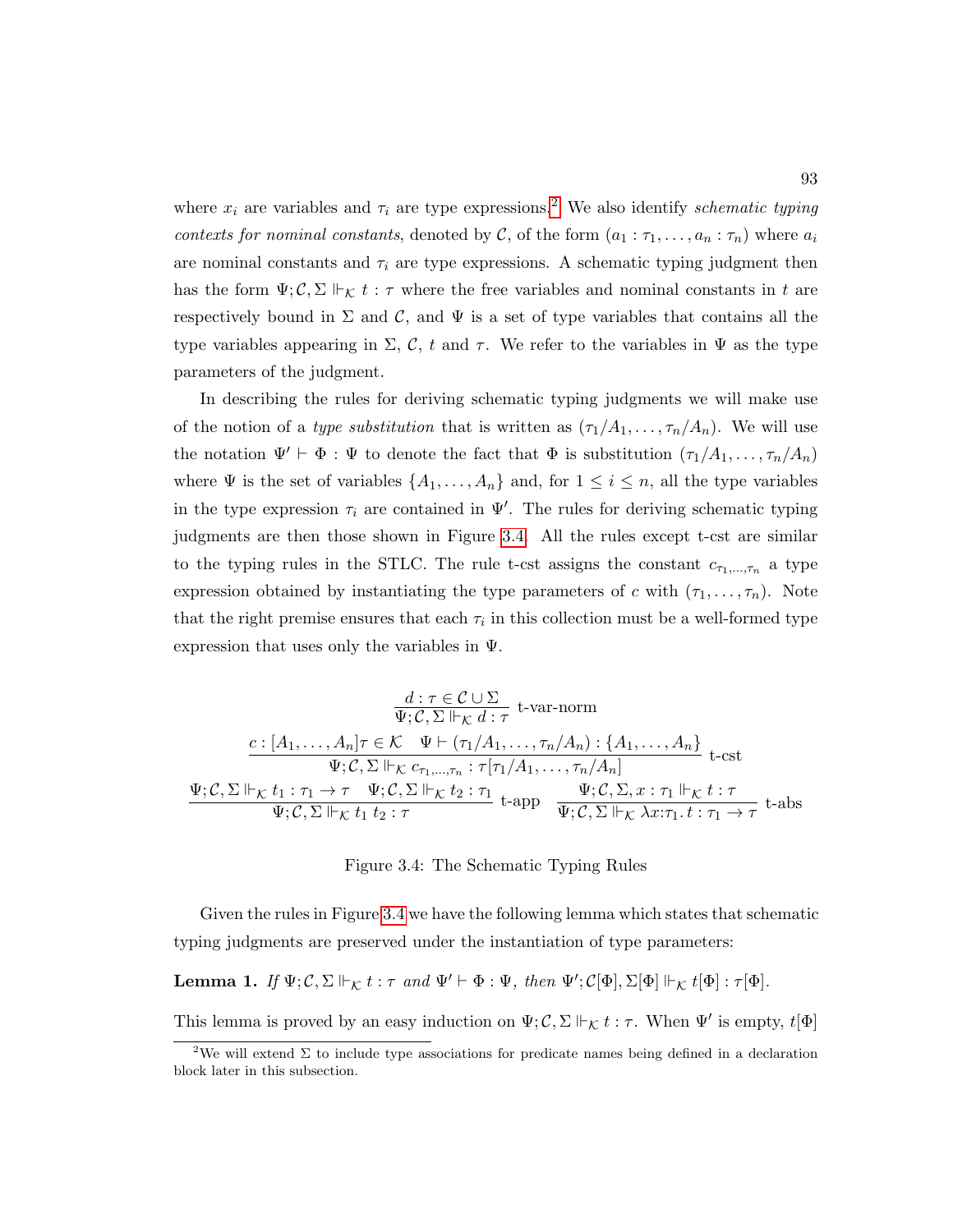is a well-formed term with a ground type. Consequently, if  $\Psi$ ;  $\mathcal{C}$ ,  $\Sigma \Vdash_{\mathcal{K}} t : \tau$  holds, we can think if t as a schematic term of type  $\tau$  parameterized by  $\Psi$ . When  $\tau$  is prop, we call t a schematic formula.

We now move on to schematizing definition blocks. As a first step, we identify a pre-definitional clause as an expression of the form

$$
\forall \vec{x} : \vec{\tau_x}. (\nabla \vec{z} : \vec{\tau_z}. A) \triangleq B
$$

in which A must have the structure of an atomic formula that contains no nominal constants and all of whose free variables appear in  $\vec{x}$  or  $\vec{z}$  and B has the structure of a formula that, once again, does not contain any nominal constants and all of whose free variables also occur free in  $(\nabla \vec{z} : \vec{\tau}_z.A)$ . If the constant at the head of A is c, then the clause is said to be *for*  $c^3$  $c^3$ . Let C denote a pre-definitional clause. A *schematic* definitional clause has the form  $[\Psi]C$  where  $\Psi$  is a set of type variables;  $\Psi$  is said to be the set of types parameterizing the definitional clause. Finally, a block of definitional clauses parameterized by types or a schematic definition block is constituted by a finite set of type variables  $\Psi'$ , a finite set of predicate constants  $\{c_1 : \tau_1, \ldots, c_n : \tau_n\}$  and a collection of schematic definitional clauses each of which is for one of the constants in  $c_1, \ldots, c_n$ . Such a definitional block is said to be parameterized by the type variables in  $\Psi'.$ 

Not all schematic definition blocks are considered to be well-formed. To have that property, they must satisfy the typing constraints that are described below.

**Definition 3.** Given a schematic definitional block parameterized by  $\Psi'$  and its associated predicate constants  $\{c_1 : \tau_1, \ldots, c_n : \tau_n\}$ . Let  $\Sigma = (c_1 : \tau_1, \ldots, c_n : \tau_n)$ . Then this block is well-defined if for every clause  $[\Psi]\forall \vec{x} : \vec{\tau_x}.(\nabla \vec{z} : \vec{\tau_z}.A) \triangleq B$  in it,  $\Psi$  is disjoint from  $\Psi'$ , the typing judgments  $\Psi', \Psi; \Sigma, \vec{x} : \vec{\tau_x}, \vec{z} : \vec{\tau_z} \Vdash_{\mathcal{K}} A$ : prop and  $\Psi', \Psi; \Sigma, \vec{x} : \vec{\tau_x} \Vdash_{\mathcal{K}} B$  : prop hold, and all the type variables that occur in B also occur  $in \nabla \vec{z} : \vec{\tau_z}.A.$ 

Observe that the way we have phrased the definition above, the constants  $c_1, \ldots, c_n$ 

<span id="page-108-0"></span><sup>&</sup>lt;sup>3</sup>The expressions "atomic formula," "formula" and the "head" of an atomic formula are being used loosely here because we have not yet enforced typing constraints on A and B. However, the structural properties being imposed should be clear and will become even more apparent after the definition of a well-defined schematic definition block that is provided below.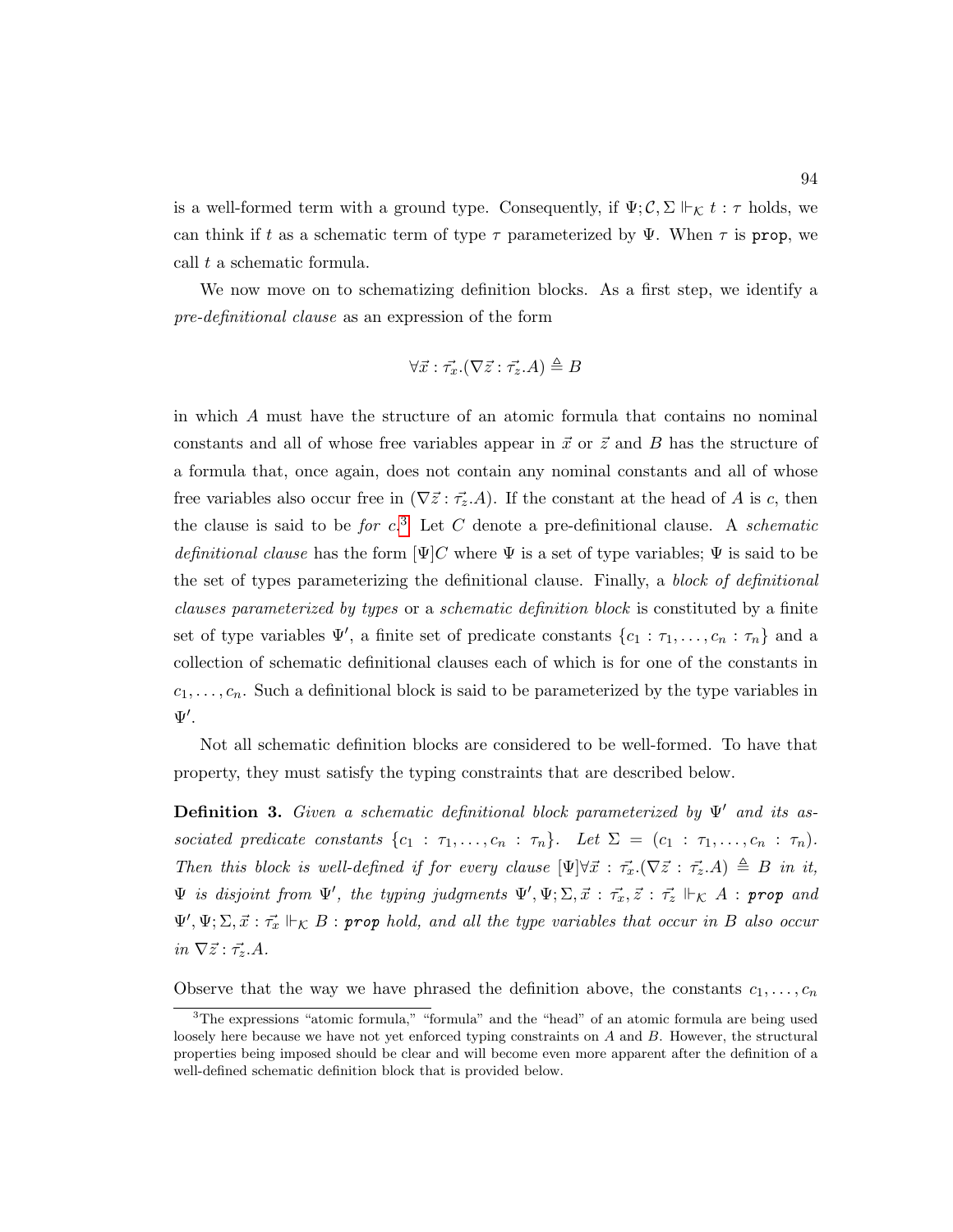identified by a schematic definitional block are required to be used at their "defined types" at every occurrence in the block. Thus, these constants are schematic at the block level. When these constants are added to the signature for defining other blocks or in writing formulas to be proved, then each  $c_i$  is to be thought of as having the type expression  $[\Psi']\tau_i$  associated with it, *i.e.*, it can be used at instances of its schematic type. Note also that we require that all the type variables in the body of a schematic definitional clause occur in its head. This requirement ensures that whenever the type variables in the head are fixed the type variables in the body are also fixed. As we shall see in Section [3.2.3,](#page-112-0) this is a desired property for case analysis on the schematic definitional clauses in the construction of schematic proofs.

A schematic definition block is intended to be an abbreviated representation of a collection of definition blocks in  $\mathcal G$  that are obtained via type instantiations as follows. First, we instantiate the type variables that parameterize the block with concrete types. Then, within the structure of each "block" generated in this fashion, we generate all the versions of each schematic definitional clause it contains by instantiating the type variables that parameterize it with all available concrete types. Using Lemma [1,](#page-107-0) it can be seen that each block that results from this process is a well-formed definition block in G. A point to be noted is that both the collection of definition blocks and the collection of definitional clauses within each block is sensitive to the vocabulary of types in existence at a particular point. However, the schematic proofs whose construction we will support will be such that they will allow us to prove only those statements whose instances have derivations in  $\mathcal G$  independently of the available type signature.

We consider some examples to illustrate the definition we have presented. Each of the following expressions is a schematic definitional clause:

member  $X(X:: L) \triangleq \top$ member  $X(Y:: L)$   $\triangleq$  member  $X$  L

The set of variables that parameterize each of the clauses above is empty. Assuming the type schema we have provided earlier for ::, combining these clauses with the predicate signature member :  $A \rightarrow$  list  $A \rightarrow$  prop and parameterizing the result by A produces a well-formed schematic definition block; in ensuring that schematic definitional clauses within the block "type-check," we will have to use :: in them at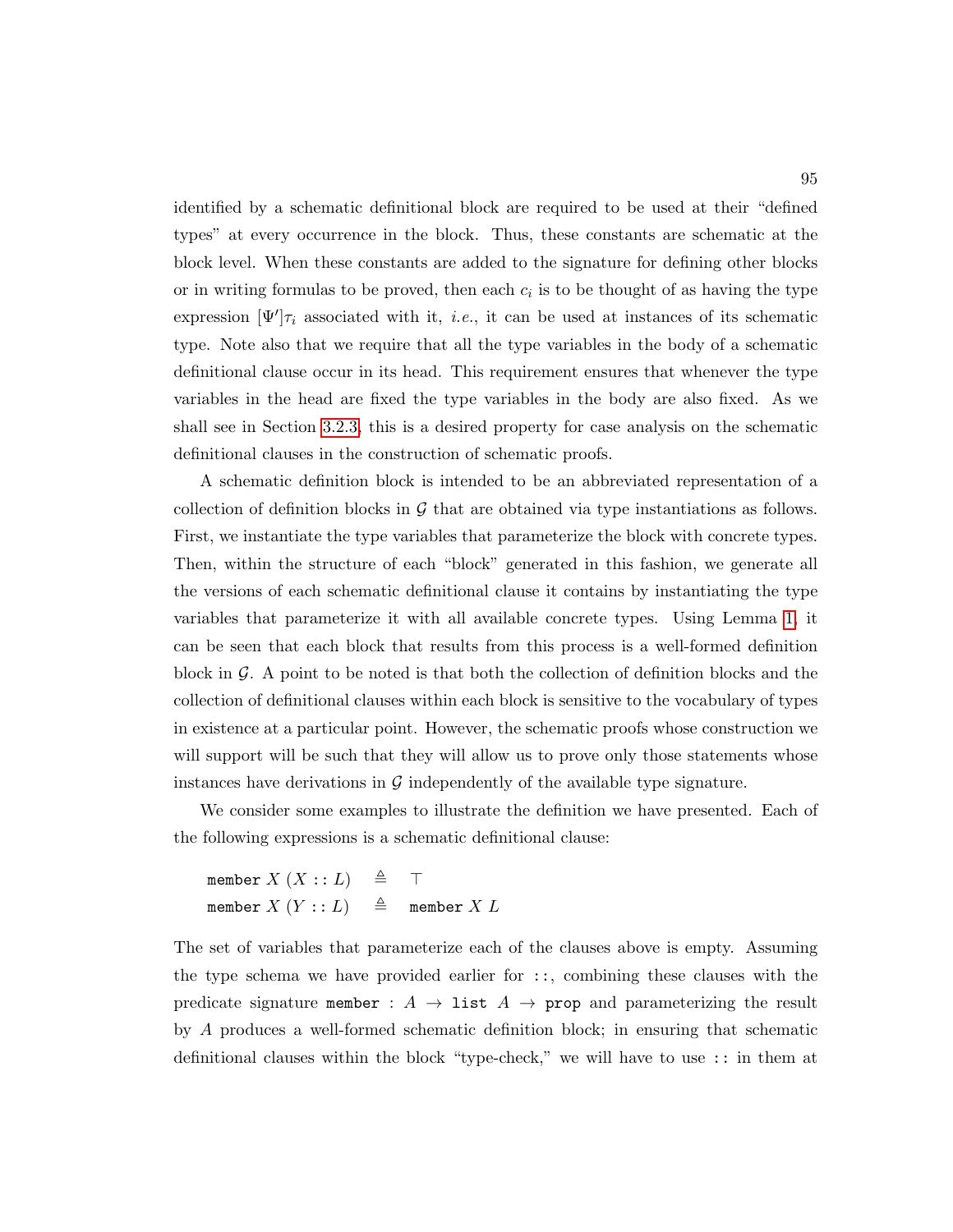the type  $A \to \text{list } A \to \text{list } A$ . To get definition blocks in G from this schematic definition block, we would have to instantiate  $A$  with concrete types. If we instantiate it with tm, we would get the definition block

```
member<sub>tm</sub> X (X ::<sub>tm</sub> L) \triangleq T
member<sub>tm</sub> X(Y : :_{t_m} L) \triangleq member<sub>tm</sub> X L
```
We can similarly generate a definition block that, for instance, provides us clauses for  $member_{nat}.$ 

As another example, suppose that our signature contains the following constant

```
memb : [B]B \rightarrow list B \rightarrow o
```
and then consider the following as a schematic definitional clause:

 $[A]$ prog true (memb<sub>A</sub>  $X$   $(X:: L)$ )  $\triangleq$  T

It represents a number of clauses for prog, one in fact for each concrete type that can be used to instantiate A.

Given the schematic definitions, we would like to state theorems about them. We adopt a schematic view of such theorems as well. A schematic theorem has the form  $[A_1, \ldots, A_n]F$  that is such that  $A_1, \ldots, A_n$ ;  $\emptyset \Vdash F$ : prop holds; intuitively, F must be a closed formula such that all the type variables occurring in it are contained in  $\{A_1, \ldots, A_n\}$ . We say that such a theorem is parameterized by the type variables  $A_1, \ldots, A_n$ . Given the ground types  $\tau_1, \ldots, \tau_n$ , we can generate the theorem  $F[\tau_1/A_1,\ldots,\tau_n/A_n]$  in G. In effect, a schematic theorem parameterized by a non-empty set of type variables stands for an infinite collection of theorems in  $\mathcal G$  under the instantiation of its parameterizing type variables with ground types. In other words, a theorem of this kind should be provable with our extended machinery only if every type instance is provable in  $\mathcal G$ . A schematic theorem not parameterized by any type variable coincides with a theorem in  $\mathcal{G}$ .

As an example, consider the pruning property of member we mentioned in Sec-tion [3.2.1.](#page-101-0) Given variables M of type  $(B \to A)$ , L of type list A, x of type B and  $M'$  of type A, that theorem can be formulated as the following schematic theorem where member is an instance of the membership predicate and has the type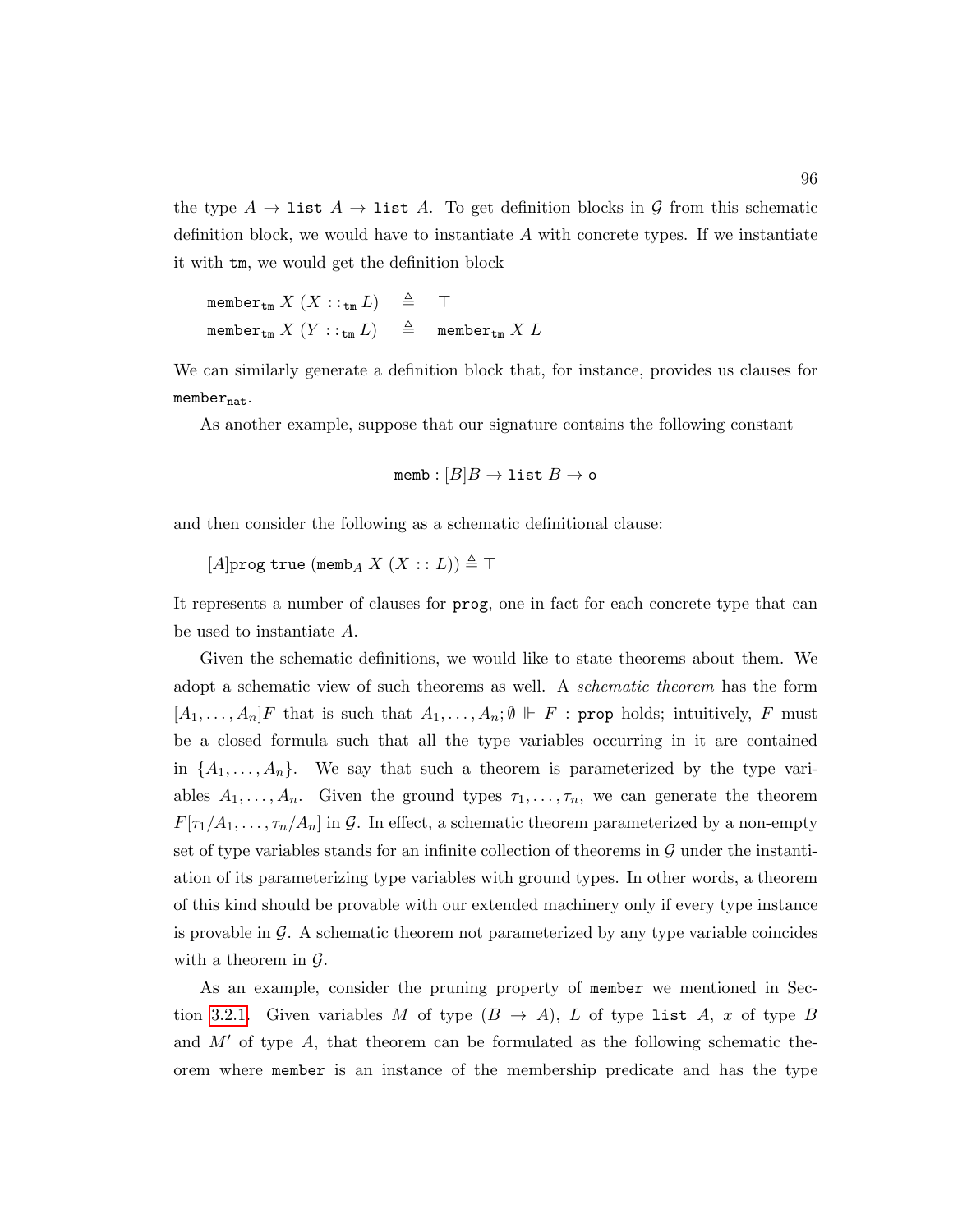$A \to \text{list } A \to \text{prop}:$ 

$$
[A, B]\forall M, L.\nabla x.\mathtt{member}\ (M\ x)\ L \supset \exists M'.M = y\setminus M'.
$$

By instantiating  $B$  with  $\tan \Delta$  with  $\tan \Delta$ , we obtain the pruning property for lists of tm, where M is of type  $(\text{tm} \to \text{tm})$ , L is of type list tm, x and M' is of type tm:

$$
\forall M,L.\nabla x.\mathtt{member}_\mathtt{tm}\ (M\ x)\ L \supset \exists M'.M = y \,\backslash\, M'.
$$

Similarly, by instantiating  $B$  with  $\tan'$  and A with  $\tan'$ , we obtain the pruning property for lists of  $tm'$ . We shall discuss an approach to proving such schematic theorems in the next section.

The ability to parameterize each definitional clause by type variables allows us to encode  $HH^{\omega}$  in a situation where specifications utilize the schematic polymorphism supported by  $\lambda$ Prolog. Crucial to the embedding of  $HH^{\omega}$  in  $\mathcal G$  are definitional clauses for prog that encode  $HH^{\omega}$  clauses. However, we have already seen how this encoding can be realized. For example, suppose that the  $HH^{\omega}$  program has the clause

memb<sub>A</sub>  $X$   $(X:: L)$ . memb<sub>A</sub>  $X(Y:: L)$  :- memb<sub>A</sub>  $X L$ .

where memb has been defined to have the type  $A \to \text{list } A \to \text{o}$  that is polymorphic in the  $\lambda$ Prolog sense. We would first translate memb into a constant of the same name that has a type scheme associated with it and we would add the clauses

 $[A]$ prog true (memb<sub>A</sub> X  $(X:: L)) \triangleq \top$  $[A]$ prog (memb<sub>A</sub> X L) (memb<sub>A</sub> X (Y :: L))  $\triangleq \top$ 

to the appropriate schematic definition block.

In Section [3.1.3,](#page-87-0) we pointed out a problem in the encoding of  $HH^{\omega}$  that manifest itself in the following clauses that treat quantifiers:

 $\operatorname{seq} L(\Pi_{\tau} G)$  ,  $\cong$   $\nabla x : \tau \operatorname{seq} L(G x)$ bch  $L(\Pi_\tau D) A \cong \exists t : \tau \text{.} b \text{.} L(Dt) A$ atomic  $(\Pi_{\tau} G)$  ,  $\triangleq \perp$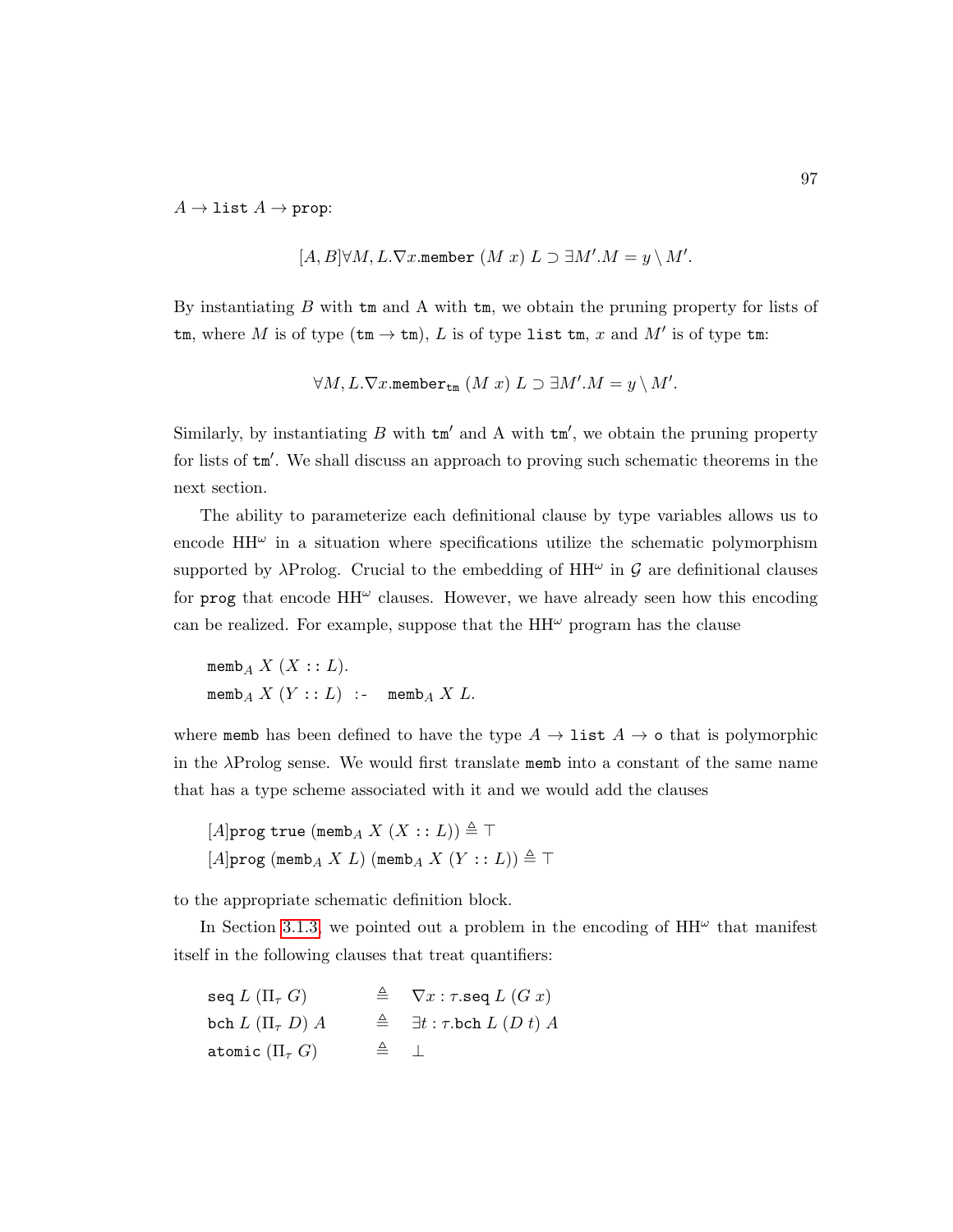This problem is easily solved with our extended syntax. In particular, our encoding can use the following schematic definitional clauses:

| $\lceil \tau \rceil$ seq $L$ $(\Pi_\tau \; G)$ |              | $\triangleq$ $\nabla x : \tau \text{.seq } L(Gx)$      |
|------------------------------------------------|--------------|--------------------------------------------------------|
| $[\tau]$ bch $L(\Pi_\tau D) A$                 |              | $\triangleq$ $\exists t : \tau \text{.}$ bch $L(Dt)$ A |
| $[\tau]$ atomic $(\Pi_{\tau} G)$               | $\triangleq$ |                                                        |

Our extension also allows us to formulate theorems about polymorphic specifications in  $HH^{\omega}$ . For example, we can state the pruning property of memb that we discussed in the previous subsection as the following schematic theorem, where M is of type  $(B \to A)$ , L is of type list A, x is of type B and  $M'$  is of type A:

 $[A, B] \forall M, L.\nabla x.$  {memb  $(M x) L$ }  $\supset \exists M'. M = y \setminus M'.$ 

#### <span id="page-112-0"></span>3.2.3 Proving schematic theorems

A schematic theorem stands for a possibly infinite collection of theorems obtained by instantiating its parameterizing type variables with concrete types. One possible way to try to prove such a theorem is by providing a collection of possibly different proofs that cover all the type instances. However, there are two drawbacks with this approach. First, it could involve the kind of duplication of effort that we are wanting to avoid by introducing schematic polymorphism. Second, and perhaps more importantly, we do not intend the schematic theorem to be true for only those concrete type instances that are known in a particular context. In fact, we intend these theorems to hold for any vocabulary of types; the "closed world assumption" applies only to the collection of defining clauses available for a predicate.

To avoid these pitfalls, we propose to support the construction of only those proofs for schematic theorems that work the same way at all types, *i.e.*, our proofs must be structures that yield concrete proofs for concrete types simply through the process of type instantiation. We refer to such proofs as *schematic proofs*. The basis for realizing our approach is to lift the proof rules for  $G$  to a set of *schematic proof rules*; each of these schematic proof rules must yield actual proof rules in  $\mathcal G$  under type instantiation. Most of the proof rules for  $\mathcal G$  are easily made schematic. The one complicated case is that of the  $\text{def}\mathcal{L}$  rule that supports case analysis. Much of the discussion in this subsection is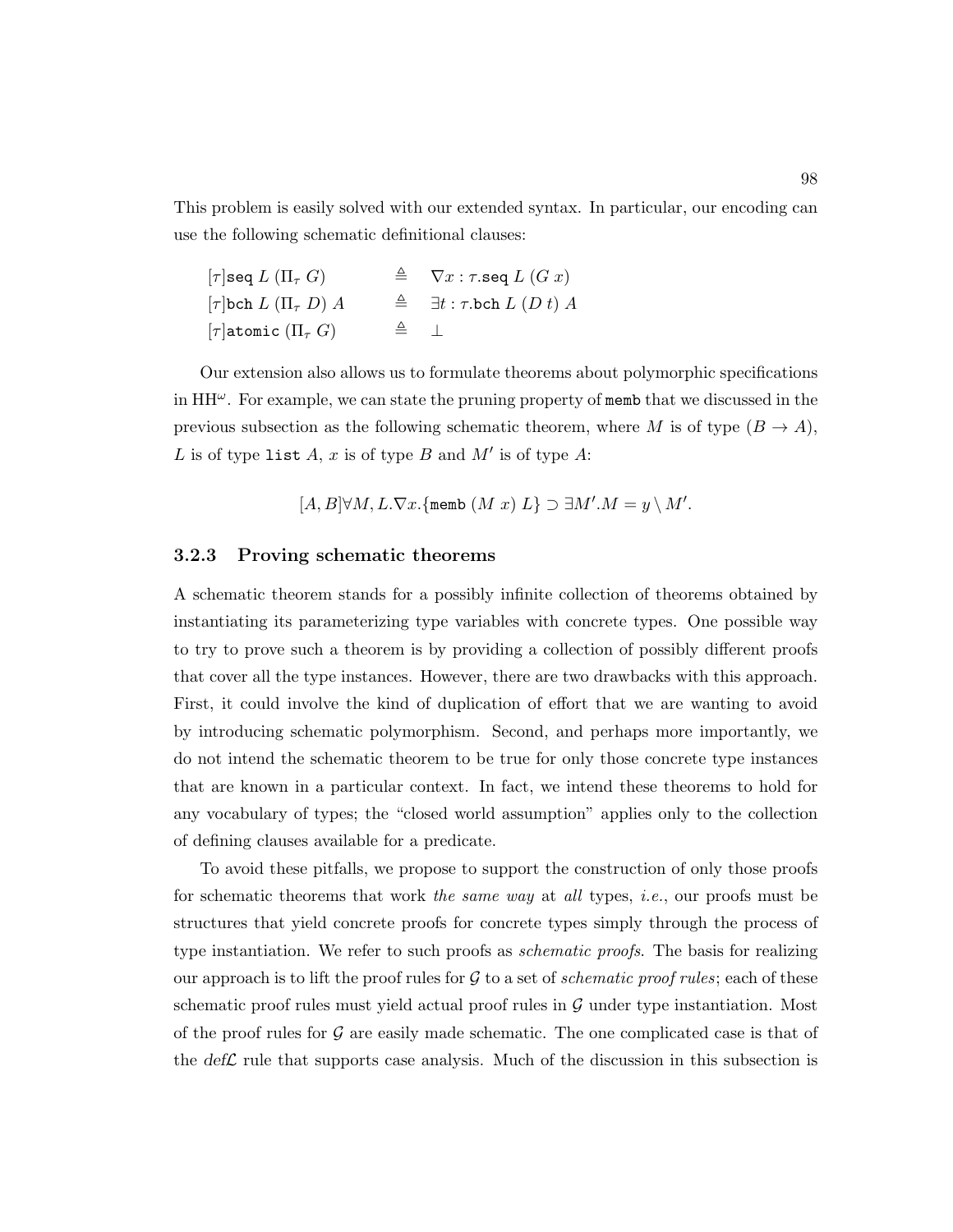devoted to a consideration of this rule.

To begin the formalization process, we will assume that our schematic proof rules derive *schematic sequents* that have the following form

$$
\Psi; \Sigma : \Gamma \longrightarrow B.
$$

These sequents augment those in G with a set  $\Psi$  of type variables that binds the type variables in  $\Sigma$ ,  $\Gamma$  and  $B$ . This set will remain unchanged throughout the derivation of the sequent. Thus, the variables in this set will function as placeholders for arbitrary types but will be like "black boxes" in that they will not allow us to look at or use the particular structures of the types that fill them. To prove a schematic theorem  $[A_1, \ldots, A_n]F$ , we need to derive the sequent  $A_1, \ldots, A_n; \emptyset : \emptyset \longrightarrow F$ .

The schematic versions of the core rules in Figure [2.2](#page-53-0) are shown in Figure [3.5.](#page-114-0) They are obtained from the rules in Figure [2.2](#page-53-0) by abstracting their conclusions and premises over the set  $\Psi$  of type variables. It is easy to see the schematic nature of these rules: by instantiating the premises and conclusions of each rule with any substitution of ground types for variables in  $\Psi$ , we get a rule in  $\mathcal{G}$ .

To describe schematic forms of the  $\text{def}\mathcal{L}$  and  $\text{def}\mathcal{R}$  rules, we introduce the notion of the reduced form of a schematic definitional clause.

**Definition 4.** Let  $[\Psi]C$  be a schematic definitional clause in a schematic definition block parameterized by  $\Psi'$ . Then the reduced form of  $[\Psi]C$  is  $[\Psi'']C$  where  $\Psi''$  is the subset of  $\Psi \cup \Psi'$  such that  $A \in \Psi''$  if and only if A occurs in C.

Intuitively, the reduced form of a schematic definitional clause is obtained by "pulling down" the type parameters at the block level to the clause level and by further removing type variables that do not occur in the clause. Note that because the type variables in the body of the clause must occur in its head,  $\Psi''$  contains exactly the variables that occur in the clause head.

The schematic version of defR rule can be easily derived by abstracting it over a set  $\Psi$  of type variables as before. To present this rule we need to formalize the notion of instances of schematic definitional clauses, as follows. Given a schematic definitional clause  $[A_1, \ldots, A_n] \forall \vec{x}.(\nabla \vec{z}.A) \triangleq B$ , a type substitution  $\Phi = [\tau_1/A_1, \ldots, \tau_n/A_n]$  and a substitution  $\theta$  that assigns distinct nominal constants to  $\vec{z}$  and terms not containing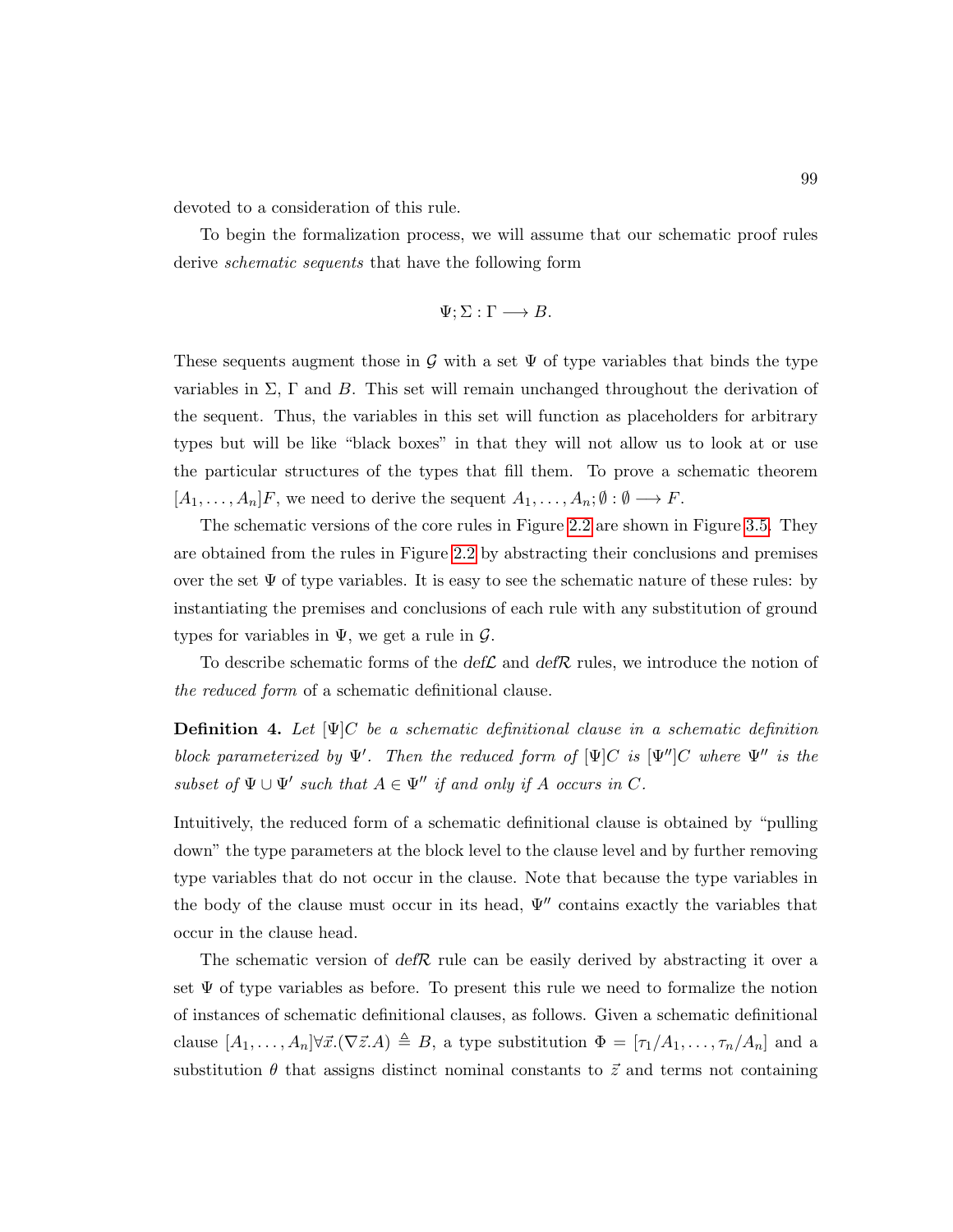<span id="page-114-0"></span>
$$
\frac{B \approx B'}{\Psi; \Sigma : \Gamma, B \longrightarrow B'} \text{ s-id } \frac{\Psi; \Sigma : \Gamma \longrightarrow B \quad B \approx B' \quad \Psi; \Sigma : \Gamma, B' \longrightarrow C}{\Psi; \Sigma : \Gamma \longrightarrow C} \text{ s-cut}
$$
\n
$$
\frac{\Psi; \Sigma : \Gamma, C, C \longrightarrow B}{\Psi; \Sigma : \Gamma, C \longrightarrow B} \text{ s-cC } \frac{\Psi; \Sigma : \Gamma, \bot \longrightarrow B \quad s-\bot \mathcal{L}}{\Psi; \Sigma : \Gamma \longrightarrow \Gamma} \text{ s-TR}
$$
\n
$$
\frac{\Psi; \Sigma : \Gamma, B_i \longrightarrow C}{\Psi; \Sigma : \Gamma, B_1 \land B_2 \longrightarrow C} \text{ s-} \land \mathcal{L}, i \in \{1, 2\} \quad \frac{\Psi; \Sigma : \Gamma \longrightarrow B \quad \Psi; \Sigma : \Gamma \longrightarrow C}{\Psi; \Sigma : \Gamma \longrightarrow B \land C} \text{ s-} \land \mathcal{R}
$$
\n
$$
\frac{\Psi; \Sigma : \Gamma, B \longrightarrow D \quad \Psi; \Sigma : \Gamma, C \longrightarrow D}{\Psi; \Sigma : \Gamma, B \lor C \longrightarrow D} \text{ s-} \lor \mathcal{L}
$$
\n
$$
\frac{\Psi; \Sigma : \Gamma \longrightarrow B_i \quad \Psi; \Sigma : \Gamma, C \longrightarrow D}{\Psi; \Sigma : \Gamma \longrightarrow B_1 \lor B_2} \text{ s-} \lor \mathcal{R}, i \in \{1, 2\}
$$
\n
$$
\frac{\Psi; \Sigma : \Gamma \longrightarrow B \quad \Psi; \Sigma : \Gamma, C \longrightarrow D}{\Psi; \Sigma : \Gamma, B \longrightarrow C} \text{ s-} \Sigma \text{ s-} \Sigma \text{ s-} \Sigma \text{ s-} \Sigma \text{ s-} \Sigma \text{ s-} \Sigma \text{ s-} \Sigma \text{ s-} \Sigma \text{ s-} \Sigma \text{ s-} \Sigma \text{ s-} \Sigma \text{ s-} \Sigma \text{ s-} \Sigma \text{ s-} \Sigma \text{ s-} \Sigma \text{ s-} \Sigma \text{ s-} \Sigma \text{ s-} \Sigma \text{ s-} \Sigma \text{ s-} \Sigma \text{ s-} \Sigma \text{ s-} \Sigma \text{ s-} \Sigma \text{ s-} \Sigma \text{ s-} \Sigma \text{ s-} \Sigma \text{ s-} \Sigma \text{ s-} \Sigma \text{ s-} \Sigma \text{ s-} \Sigma \text{ s-} \Sigma \text{
$$

assuming that  $supp(B) = \{a_1, \ldots, a_n\}$ , that, for  $1 \leq i \leq n$ ,  $a_i$  has type  $\tau_i$ h is variable of type  $\tau_1 \to \ldots \to \tau_n \to \tau$  and  $h \notin dom(\Sigma)$  in  $s \to \forall \mathcal{R}$  and  $s \to \bot$ 

$$
\Psi; \Sigma : \Gamma, B[a/x] \longrightarrow C \qquad \Psi; \Sigma : \Gamma \longrightarrow B[a/x] \qquad s-\nabla \mathcal{R}
$$
\n
$$
\Psi; \Sigma : \Gamma \longrightarrow \nabla_{\tau} x \to C \qquad \Psi; \Sigma : \Gamma \longrightarrow \nabla_{\tau} x \to S
$$
\n
$$
\Psi; \Sigma : \Gamma \longrightarrow \nabla_{\tau} x \to S
$$
\n
$$
\Psi; \Sigma : \Gamma \longrightarrow \nabla_{\tau} x \to S
$$
\n
$$
\Psi; \Sigma : \Gamma \longrightarrow \nabla_{\tau} x \to S
$$
\n
$$
\Psi; \Sigma : \Gamma \longrightarrow \nabla_{\tau} x \to S
$$

Figure 3.5: The Schematic Core Rules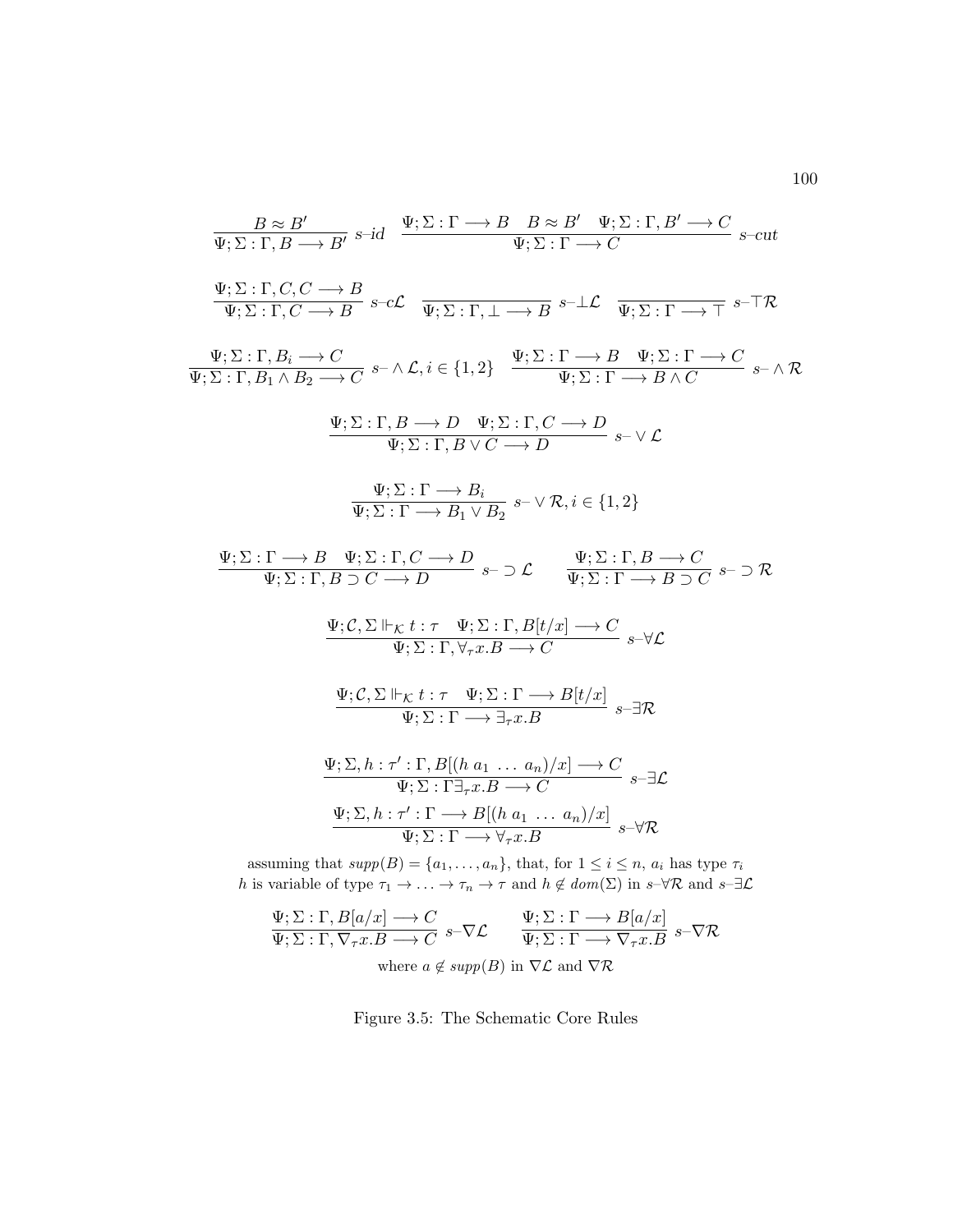<span id="page-115-0"></span>such constants to  $\vec{x}$ , we say that  $A[\theta][\Phi] \triangleq B[\theta][\Phi]$  is an instance of the original clause. Then the schematic definition right rule is depicted in Figure [3.6.](#page-115-0)

$$
\frac{\Psi; \Sigma : \Gamma \longrightarrow B}{\Psi; \Sigma : \Gamma \longrightarrow p \overrightarrow{t}^{\sim}} s \text{-def} \mathcal{R}
$$

where  $p \vec{t} \triangleq B$  is an instance of the reduced form of some schematic definitional clause

Figure 3.6: The Schematic Definition Right Rule

We will consider treating atomic formulas on the assumptions side of a sequent only by a schematic version of the  $def{\mathcal{L}}_{CSU}$  rule. In describing a lifted form of this rule, we have to pay attention to the fact that the structure of unifiers in the context of the simply typed  $\lambda$ -calculus can depend on the particular types assigned to constants [\[63\]](#page-254-0). To get around this issue, we will limit the schematic version of the rule to apply only in those cases where the complete set of unifiers can be calculated without paying attention to types. The following definition provides the basis for doing so by lifting the notion of a CSU to schematic terms.

**Definition 5.** Given two schematic terms B and C of the same type parameterized by  $A_1, \ldots, A_n$ , a type generic complete set of unifiers (type generic CSU) for B and C, denoted by  $CSU_{gen}(B, C)$ , is a set of substitutions for variables in B and C such that for any ground types  $\tau_1, \ldots, \tau_n$  the set  $\{\theta[\tau_1/A_1, \ldots, \tau_n/A_n] \mid \theta \in \text{CSU}_{gen}(B, C)\}\)$  is a complete set of unifiers for  $B[\tau_1/A_1, \ldots, \tau_n/A_n]$  and  $C[\tau_1/A_1, \ldots, \tau_n/A_n]$ .

One approach to calculating type generic CSUs for two terms is to use the unification algorithm due to Miller that is known as *pattern unification* [\[64\]](#page-254-1). This approach in fact suffices for all the theorems we have considered in the work in this thesis.

A schematic version of the  $def{\mathcal{L}}_{CSU}$  rule will require us to analyze all the ways in which an atomic formula can match with the head of a schematic definitional clause. In doing so, we need to consider the possibility that there are nominal constants in the formula and, conversely, that the  $\nabla$  quantifiers in the head will be instantiated with nominal constants. To deal with this issue, we once again use the idea of raising. In Section [2.2.5,](#page-60-0) we have defined the notions of raising a definitional clause over a sequence of nominal constants and away from the variables in a sequent, and of raising a sequent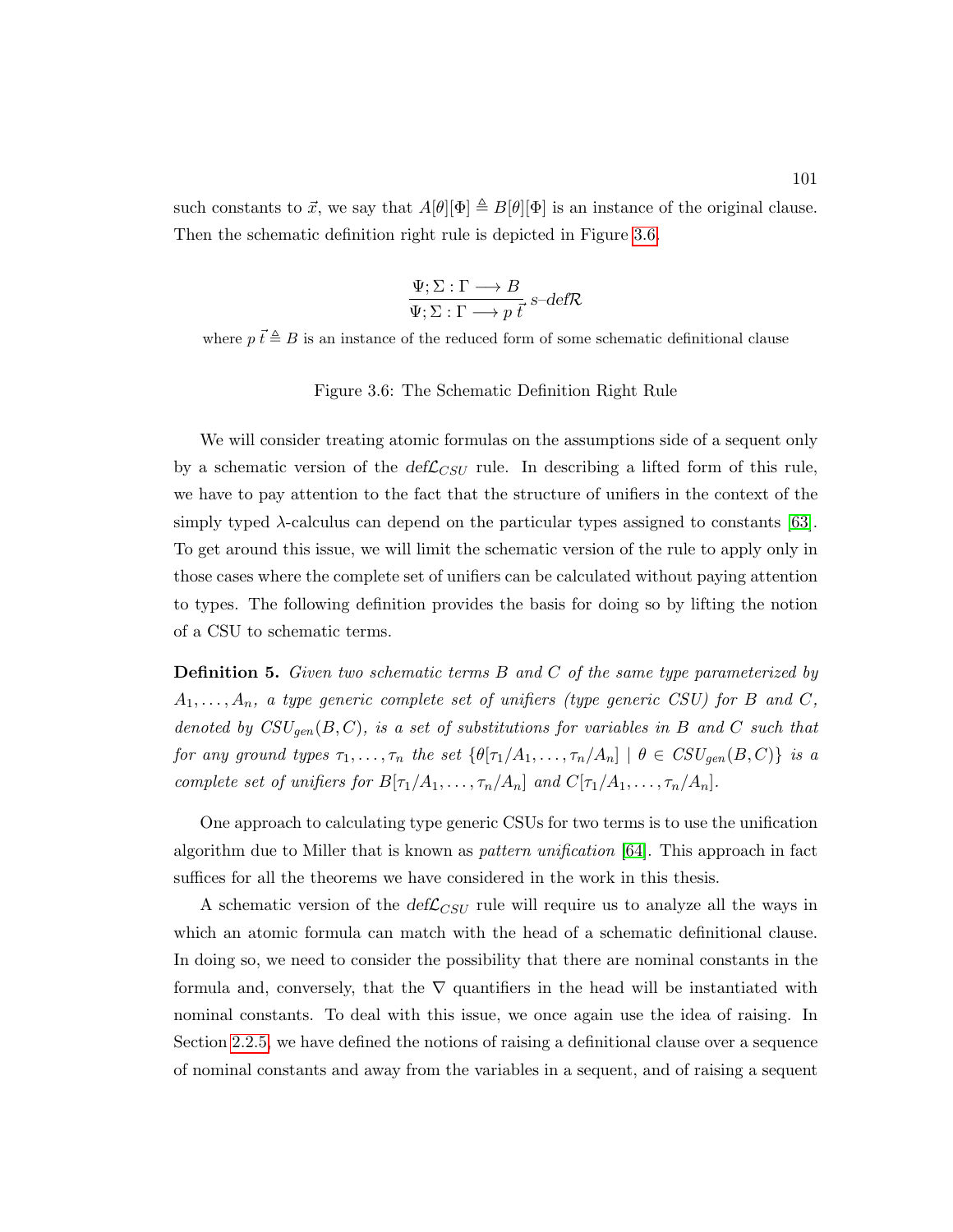over a sequence of nominal constants. These notions are, in a sense, orthogonal to typing structure and therefore adapt in an obvious way to the situation of schematized sequents and definitional clauses. We shall assume such an adaptation here.

For us to be able to use case analysis over a particular atomic formula in proving a schematic sequent in a schematic way, it is necessary for the analysis to be generic with respect to all available schematic definitional clauses. We identify a set of requirements that ensure this to be the case below.

<span id="page-116-1"></span>**Definition 6.** Let  $S = (\Psi; \Sigma : \Gamma, p \overrightarrow{t} \rightarrow D)$  be a schematic sequent and let supp(p  $\overrightarrow{t}$ ) be  $\{\vec{a}\}\text{.}$  Let C be a schematic definitional clause and  $[A_1, \ldots, A_n] \forall \vec{x}. (\nabla \vec{z}.A) \triangleq B$  be C raised over  $\vec{a}$  and away from  $\Sigma$ . Also let  $\Psi \cup \{A_1,\ldots,A_n\};\Sigma' : \Gamma', p \, \vec{t'} \longrightarrow D'$  be a version of the original sequent raised over a sequence of distinct nominal constants  $\vec{c}$ for  $\vec{z}$ . Then S is said to be analyzable in a generic way with respect to the clause C and the atomic formula (p t) if one of the following conditions hold for every permutation  $\pi$ of the nominal constants  $\{\vec{c}, \vec{a}\}$ :

- 1. (p  $\vec{t'}$ ) and  $(\pi.A[\vec{c}/\vec{z}])$  are not unifiable under any instantiation of type variables.
- 2. For some type expressions  $\tau_1, \ldots, \tau_n$  whose type variables are bound in  $\Psi$ , these is a type generic CSU for  $(p \vec{t})[\tau_1/A_1,\ldots,\tau_n/A_n]^4$  $(p \vec{t})[\tau_1/A_1,\ldots,\tau_n/A_n]^4$  and  $(\pi.A[\vec{c}/\vec{z}])[\tau_1/A_1,\ldots,\tau_n/A_n]$ and for any other type substitution  $\Phi$  for  $A_1, \ldots, A_n$ , it is the case that the formulas  $(p \, \vec{t'})[\Phi]$  and  $(\pi.A[\vec{c}/\vec{z}])[\Phi]$  are not unifiable.

The sequent  $S$  is said to be amenable to case analysis with respect to the atomic formula  $(p t)$  if it is analyzable with respect to the reduced version of every available definitional clause.

The condition that the definition above requires to hold with respect to each schematic definitional clause may be understood as follows. The first possibility applies when the formula being analyzed cannot match with the head of the clause no matter how the type variables are instantiated. The second possibility applies when the formula being analyzed can match with the head of the schematic definitional clause. The requirement in this case has two parts. First, case analysis should uniquely fix the type variables

<span id="page-116-0"></span><sup>&</sup>lt;sup>4</sup>These type substitutions must be applied to  $(p t')$  as well because the type variables  $A_1, \ldots, A_n$ may appear in the types of the formula via the nominal constants in  $\vec{c}$ .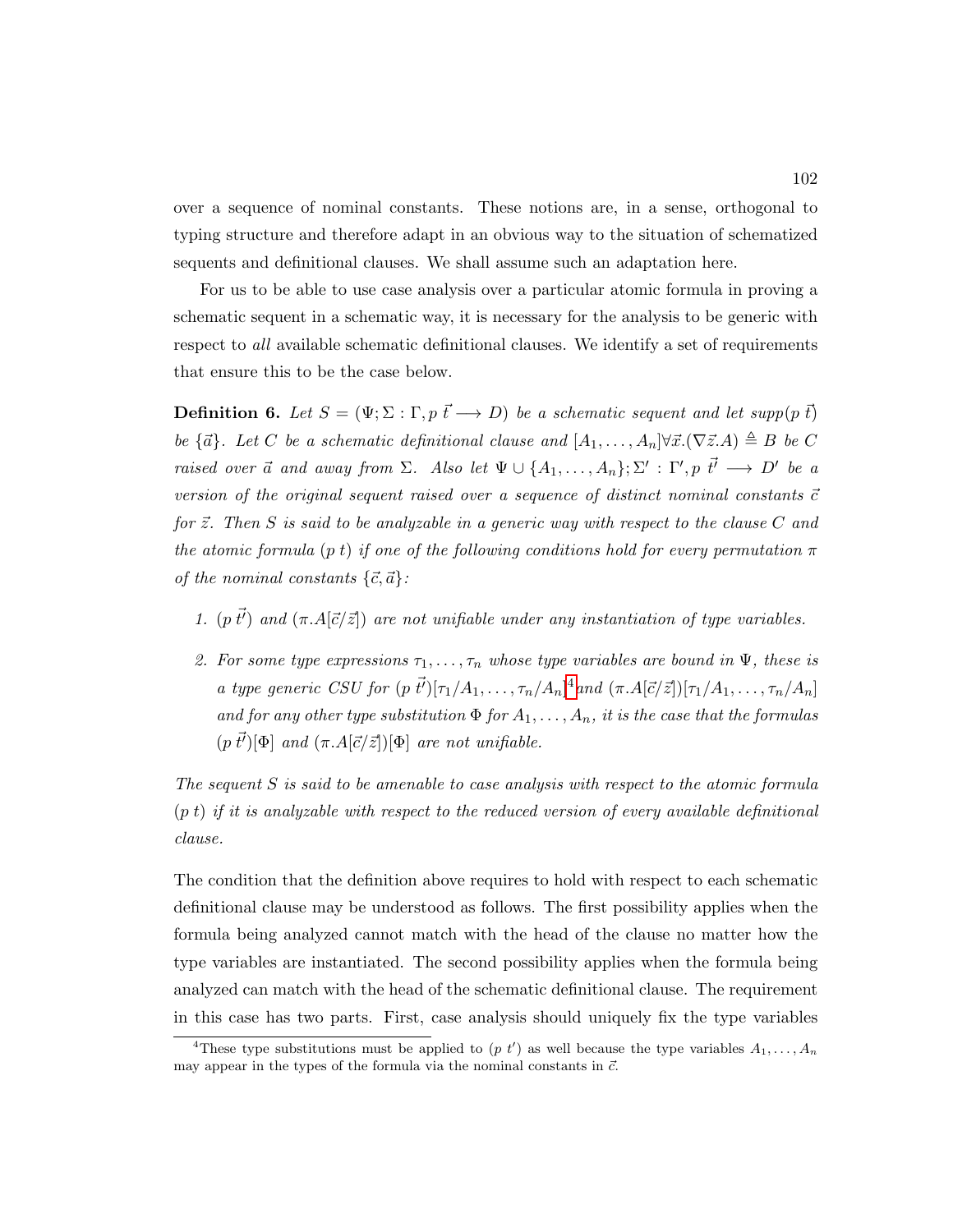parameterizing the (reduced) schematic definitional clause<sup>[5](#page-117-0)</sup>; without this, we would have to explore different possible instantiations for these type variables for the rule to be sound. Second, case analysis via the schematic definition left rule should be type generic. If one of these possibilities hold, then the effect of the schematic definitional clause on the case analysis is guaranteed to be independent of the types involved.

To actually articulate the schematic version of the  $def_{CSU}$  rule, we have to identify the set of premises arising from any given definitional clause. Towards this end, we define the relation  $\text{defL}$  gen premise which is similar to  $\text{defL}$  csu premise used for  $\text{defL}_{CSU}$  in Section [2.2.5.](#page-60-0)

**Definition 7.** Let H be the schematic sequent  $\Psi$ ;  $\Sigma$  :  $\Gamma$ ,  $p \overrightarrow{t} \longrightarrow F$  and let C be the schematic definitional clause  $[A_1, \ldots, A_n] \forall \vec{x}. (\nabla \vec{z}.A) \triangleq B$ . Further, let supp(p  $\vec{t}$ ) be  $\{\vec{a}\}$ and let  $\vec{c}$  be a sequence of nominal constants that is of the same length as  $\vec{z}$  and such that each constant in the sequence has a type identical to that of the corresponding variable in  $\vec{z}$  and is also distinct from the constants in  $\vec{a}$ . Finally, let  $[A_1, \ldots, A_n] \forall \vec{h} . (\nabla \vec{z} . A') \triangleq B'$ be a version of the clause C raised over  $\vec{a}$  and let  $\Sigma' \cup \{A_1, \ldots, A_n\} : \Gamma', p \, \vec{t'} \longrightarrow F'$  be a version of  $H$  raised over  $\vec{c}$ . Then

$$
defl\_\text{gen\_premise}(H, p\ \vec{t}, C) = \{\Sigma'[\theta] : \Gamma'[\theta], \pi.B'[\theta] \longrightarrow F'[\theta] \mid
$$
\n
$$
\pi \text{ is a permutation of the nominal constants in } \{\vec{c}, \vec{a}\}
$$
\n
$$
and \ \Phi = (\tau_1/A_1, \dots, \tau_n/A_n) \text{ is a type substitution}
$$
\n
$$
such that \ CSU_{gen}((p\ \vec{t'})[\Phi], (\pi.A'[\vec{c}/\vec{z}])[\Phi])
$$
\n
$$
exists \ and \ \theta \in CSU_{gen}((p\ \vec{t'})[\Phi], (\pi.A'[\vec{c}/\vec{z}])[\Phi])\}.
$$

The schematic definition left rule  $s$ -def $\mathcal{L}_{CSU}$  is shown in Figure [3.7.](#page-118-0) This rule has a proviso associated with it: it is only applicable if the lower sequent of the rule is amenable to case analysis with respect to  $(p \bar{t})$  as formally described in Definition [6.](#page-116-1)

Up to this point, we have allowed schematic definition blocks only to be interpreted as abbreviations for collections of fixed-point definitions in  $\mathcal{G}$ . We actually allow such blocks also to be treated as generators of inductive definitions. For a block to be designated in this way, it must be the case that the schematic definitional clauses within

<span id="page-117-0"></span><sup>&</sup>lt;sup>5</sup>Since these variables are exactly the type variables in the clause head and is a superset of the variables in the clause body, case analysis only needs to fix the type variables in the clause head through unification.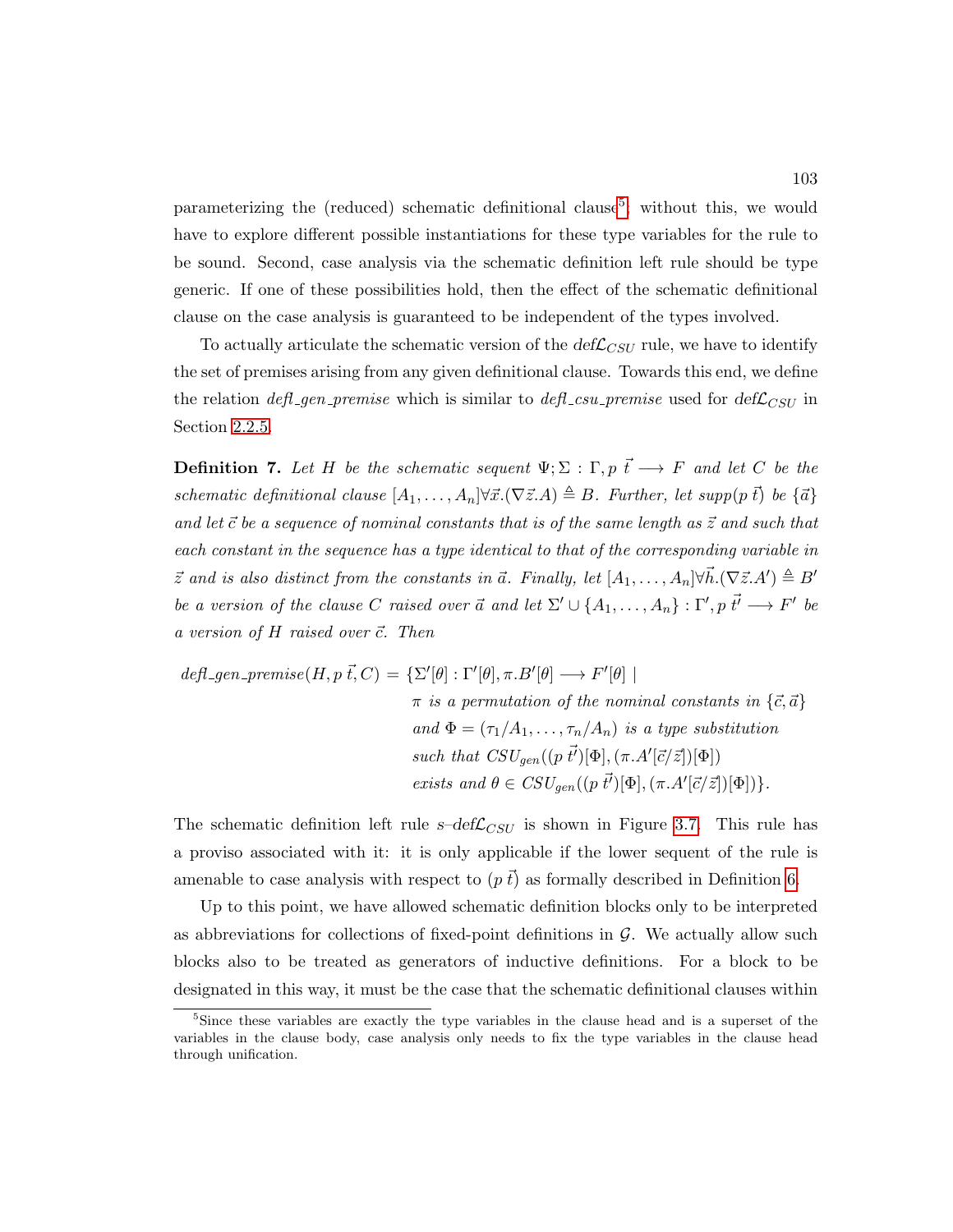<span id="page-118-0"></span>
$$
\frac{\{H \in \text{defl\_gen\_premise}(\Psi; \Sigma : \Gamma, p \overrightarrow{t} \longrightarrow F, p \overrightarrow{t}, C) \mid C \in \mathcal{D}_{\mathcal{S}}\}}{\Psi; \Sigma : \Gamma, p \overrightarrow{t} \longrightarrow F} \text{ s-def}\mathcal{L}_{CSU}
$$

where  $\mathcal{D}_{\mathcal{S}}$  is the set of all the reduced forms of the schematic definitional clauses obtained from all the schematic definition blocks

Figure 3.7: The Schematic Definition Left Rule

it are each parameterized by an empty set of type variables; when this constraint is met, each schematic definitional clause gives rise to exactly one clause in the definition block in  $\mathcal G$  that is generated by instantiating the type variables parameterizing the block with concrete types. Furthermore, for each clause  $\forall \vec{x}.\nabla \vec{z}.p \vec{t} \triangleq B$  in the block, the type variables in the type of p must contain all the type variables in  $\nabla \vec{z} \cdot p \vec{t}$ . As a result, the type of the entire clause is fixed when the type of  $p$  is fixed.

We provide the following auxiliary definition for formalizing a schematic induction rule.

**Definition 8.** Let B be an inductive schematic definition block that has associated with it only the predicate constant p. Then the clauses in B for a type instance  $p_{\tau}$  of p are the instances of clauses in B obtained by instantiating their parameterizing type variables with  $\vec{\tau}$ .

<span id="page-118-1"></span>The schematic induction rule is then given in Figure [3.8,](#page-118-1) which is very similar to the induction rule in  $\mathcal{G}$ .

$$
\frac{\{\Psi; \vec{x} : D[S/p_{\vec{\tau}}] \longrightarrow \nabla \vec{z}. S \ \vec{t} \mid \forall \vec{x}. \nabla \vec{z}. p_{\vec{\tau}} \ \vec{t} \triangleq D \in \mathcal{C}\}}{\Psi; \Sigma : \Gamma, p_{\vec{\tau}} \ \vec{t} \longrightarrow C} \quad \Psi \in \mathcal{L}.
$$

if  $B$ , the schematic block for  $p$ , has only  $p$  associated with it

and C is the set of all the clauses in B for  $p_{\vec{\tau}}$ 

and S is a term with no nominal constants and of the same type as  $p_{\vec{\tau}}$ 

Figure 3.8: The Schematic Induction Rule

The "proofs" constructed using the schematic proof rules are schemata for generating actual proofs in  $G$  under the instantiation of type variables. This property is stated as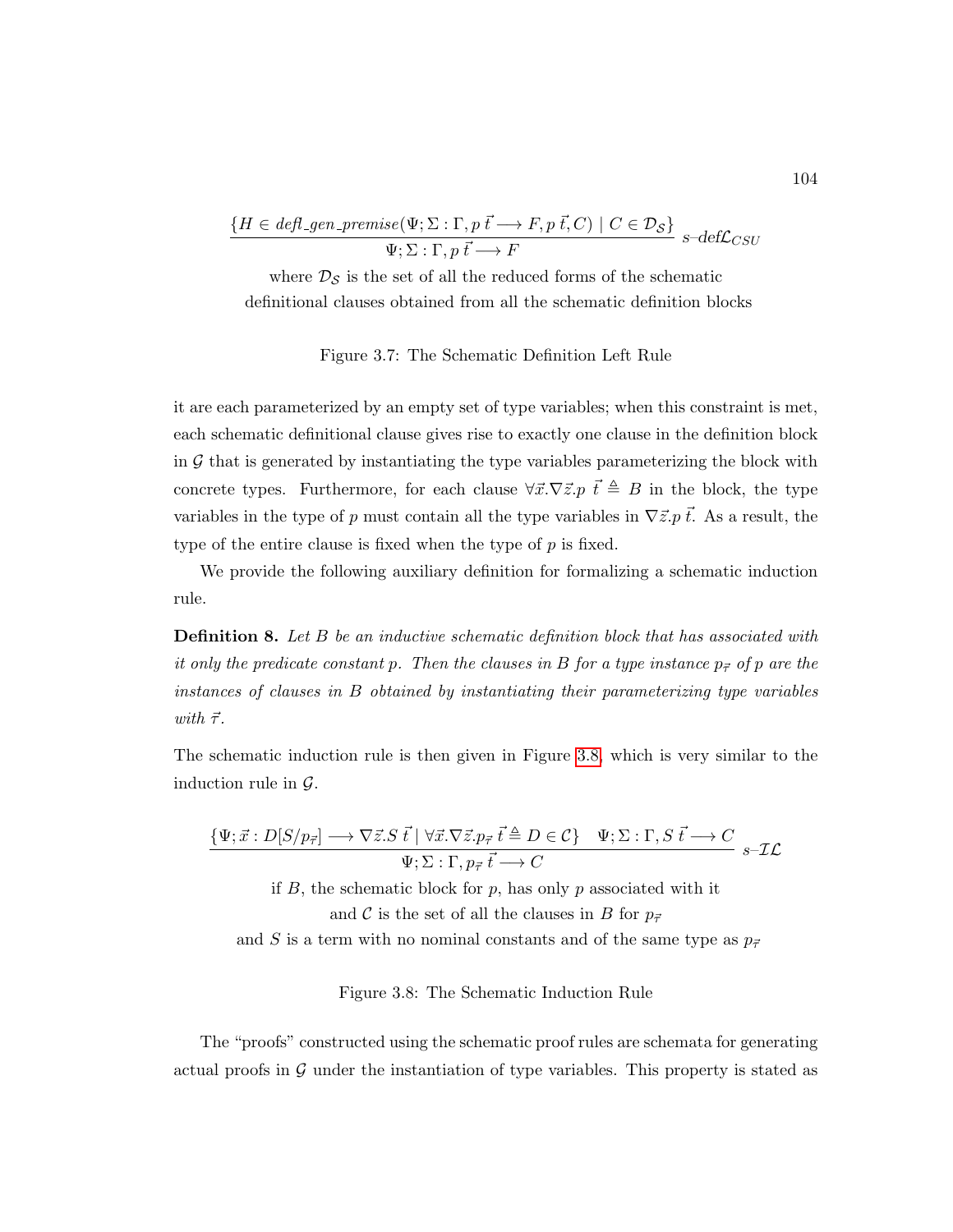follows:

**Theorem 1.** If a schematic sequent  $\Psi$ ;  $\Sigma$  :  $\Gamma \longrightarrow B$  is derivable by using the schematic proof rules in Figures [3.5,](#page-114-0) [3.6,](#page-115-0) [3.7](#page-118-0) and [3.8,](#page-118-1) then given any type substitution  $\Phi$  for variables in  $\Psi$  such that  $\emptyset \vdash \Phi : \Psi$  holds, there exists a proof for  $\Sigma[\Phi] : \Gamma[\Phi] \longrightarrow B[\Phi]$ in G.

*Proof.* We proceed by induction on the derivation of  $\Psi$ ;  $\Sigma : \Gamma \longrightarrow B$ , analyzing the last schematic rule it uses. In most cases, the argument follows a set pattern: we invoke the inductive hypothesis on the premises of the last rule, we then apply the nonschematic version of the rule to conclude. When the last rule is either  $s-\exists \mathcal{R}$  or  $s-\forall \mathcal{L}$ , we apply Lemma [1](#page-107-0) to its left premise to get a well-typed term for substituting for the binding variable. The only case that needs further explanation is when the last rule is  $s$ -def $\mathcal{L}_{CSU}$ . Given any schematic definitional clause, the provisos of this rule ensure that if the matching between the atomic formula being analyzed with the head of the clause fails, then it will also fail under the instantiation of type variables. The provisos also ensure that when the matching succeeds, it also succeeds under the type instantiation. Moreover, the type generic natural of the matching ensures the structure of the premise generated from the matching is preserved under the type instantiation. From these observations, we can follow the set pattern to finish the proof for this case.  $\Box$ 

The proof of the above theorem is constructive. Its procedural interpretation provides us a function for constructing proofs in  $\mathcal G$  from the schematic proofs. An easy consequence of the theorem is also the following:

**Corollary 1.** If a schematic theorem  $[A_1, \ldots, A_n]F$  is provable by using schematic proof rules, then given any ground types  $\tau_1, \ldots, \tau_n$ ,  $F[\tau_1/A_1, \ldots, \tau_n/A_n]$  is provable is  $\mathcal G$ .

We have implemented the schematic polymorphism extension in Abella. The interactive style of reasoning works mostly in the same way as before with our polymorphism extension. One difference is that Abella now keeps track of the type variables parameterizing schematic theorems during the proof developments, which are like constants in that they cannot be instantiated and are also like unknown objects in that they cannot be compared with other types for equality. Another difference is that when performing case analysis, Abella checks if the unification problems can be solved in a way that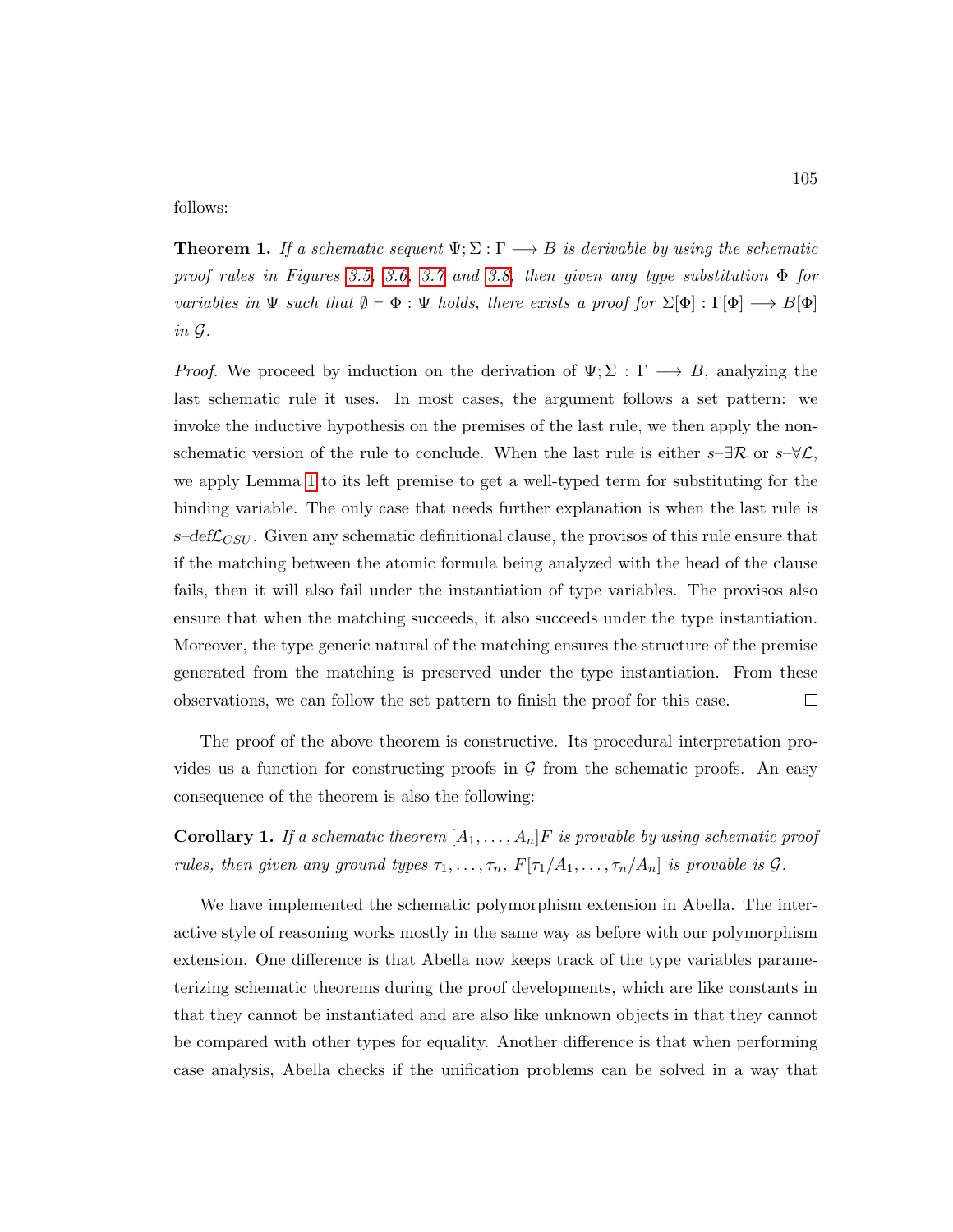satisfies the provisos of the  $s$ -def $\mathcal{L}_{CSU}$  rule. If not, for example, if unification needs to compare two different parameterizing variables for equality, then the application of the case analysis tactic fails.

#### <span id="page-120-0"></span>3.2.4 Some example interactive proof developments

To illustrate the usefulness of the schematic polymorphism extension, let us consider proving the pruning property of the membership relation using the extension. The schematic definition of the membership relation has already been given in Section [3.2.2.](#page-105-0) So does the schematic theorem that states the pruning property. We repeat the theorem as follows where M is of type  $(B \to A)$ , L is of type list A, x is of type B and M' is of type A:

 $[A, B] \forall M, L.\nabla x$ .member  $(M x) L \supset \exists M'.M = y \setminus M'.$ 

In Section [3.2.1,](#page-101-0) we have discussed the proofs of the two instances of this pruning property obtained by instantiating  $A$  and  $B$  with  $\tan \theta$  with  $\tan'$ , respectively. The proofs for these instances have exactly the same structure and do not rely on the type information. This implies a schematic proof exists for this theorem. We show that this is indeed the case by formally constructing a schematic proof for it.

At the beginning of the proof development, A and B are marked as type variables that need to be tracked implicitly. The theorem to be proved becomes

$$
\forall M, L. \nabla x.\mathtt{member}\ (M\ x)\ L \supset \exists M'.M = y \setminus M'.
$$

We perform an induction on the only assumption, introducing the following inductive hypothesis IH:

$$
\forall M,L.\nabla x. (\texttt{member } (M\ x)\ L)^* \supset \exists M'.M = y\setminus M'
$$

The proof state is changed to have the following hypothesis

 $\mathtt{H1}:\quad (\mathtt{member}\ (M\ \mathtt{n})\ L)^\text{\textcircled{a}}$ 

where  $L, M$  are new variables and  $\bf{n}$  is a nominal constant. The conclusion to be proved becomes  $\exists M'.M = y \setminus M'.$  We then unfold H1, resulting in two cases.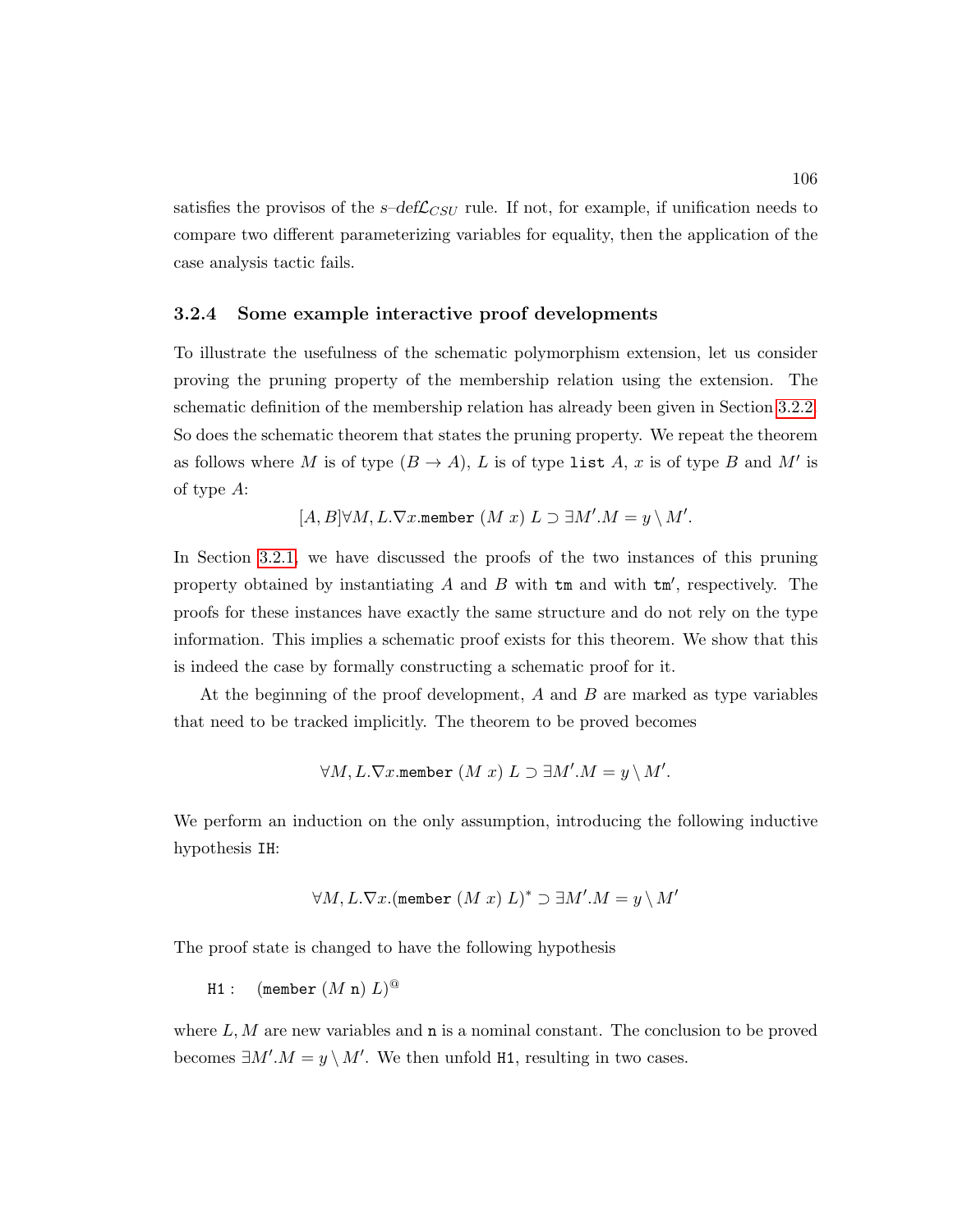In the first case, we have  $L = E :: L'$  and  $(M n) = E$  for some variables E and L'. By solving the unification problem  $(M n) = E$ , we get  $M = y \setminus E$ . We can now close this branch by instantiating  $M'$  with  $E$ .

In the second case, we have  $L = E : L'$  and the following new hypothesis

 $H2:$  (member  $(M n) L'$ )\*

Because H2 comes from the unfolding of H1, it is \*-annotated, indicating it is derivable in fewer steps than H1. We can therefore apply IH to H1, yielding  $\exists M'.M = y \setminus M'$ which is exactly the conclusion we want to prove. This concludes the proof.

Notice that when we do case analysis in the above proof, we have not inspected the types of terms because the solutions to the unification problems are completely determined by the structure of terms and are oblivious to any type information. Applying the case analysis tactic here corresponds to applying the  $s$ -def $\mathcal{L}_{CSU}$  rule whose provisos are satisfied because of the type generic nature of these unification problems.

We have also given the encoding of the membership relation in  $\lambda$ Prolog and the theorem describing its pruning property in Section [3.2.2.](#page-105-0) We repeat the theorem as follows where M is of type  $(B \to A)$ , L is of type list A, x is of type B and M' is of type A:

$$
[A, B] \forall M, L.\nabla x. \{\text{memb } (M x) L\} \supset \exists M'.M = y \setminus M'.
$$

We can prove this theorem by induction on the only assumption and by following conceptually the same steps as in the previous proof. However, there is a significant difference in terms of how case analysis is actually carried out. After unfolding  $\{\text{memb} (M n) L\}$ (where  $M$  and  $L$  are variables and  $\bf{n}$  is a nominal constant), we need to consider unifying the formula prog  $G$  (memb  $(M n) L$ ) where  $G$  is some variable with the heads of the following schematic definitional clauses:

$$
[A']\text{prog true } (\text{memb}_{A'} X (X :: L)) \triangleq \top
$$
  

$$
[A'']\text{prog } (\text{memb}_{A''} X L) (\text{memb}_{A''} X (Y :: L)) \triangleq \top.
$$

Note that the unification problems have solutions only when  $A'$  and  $A''$  unify with the type A. That is, only the following two clauses among the instances of the above schematic definitional clauses are relevant to our case analysis; all the other cases end in unification failure: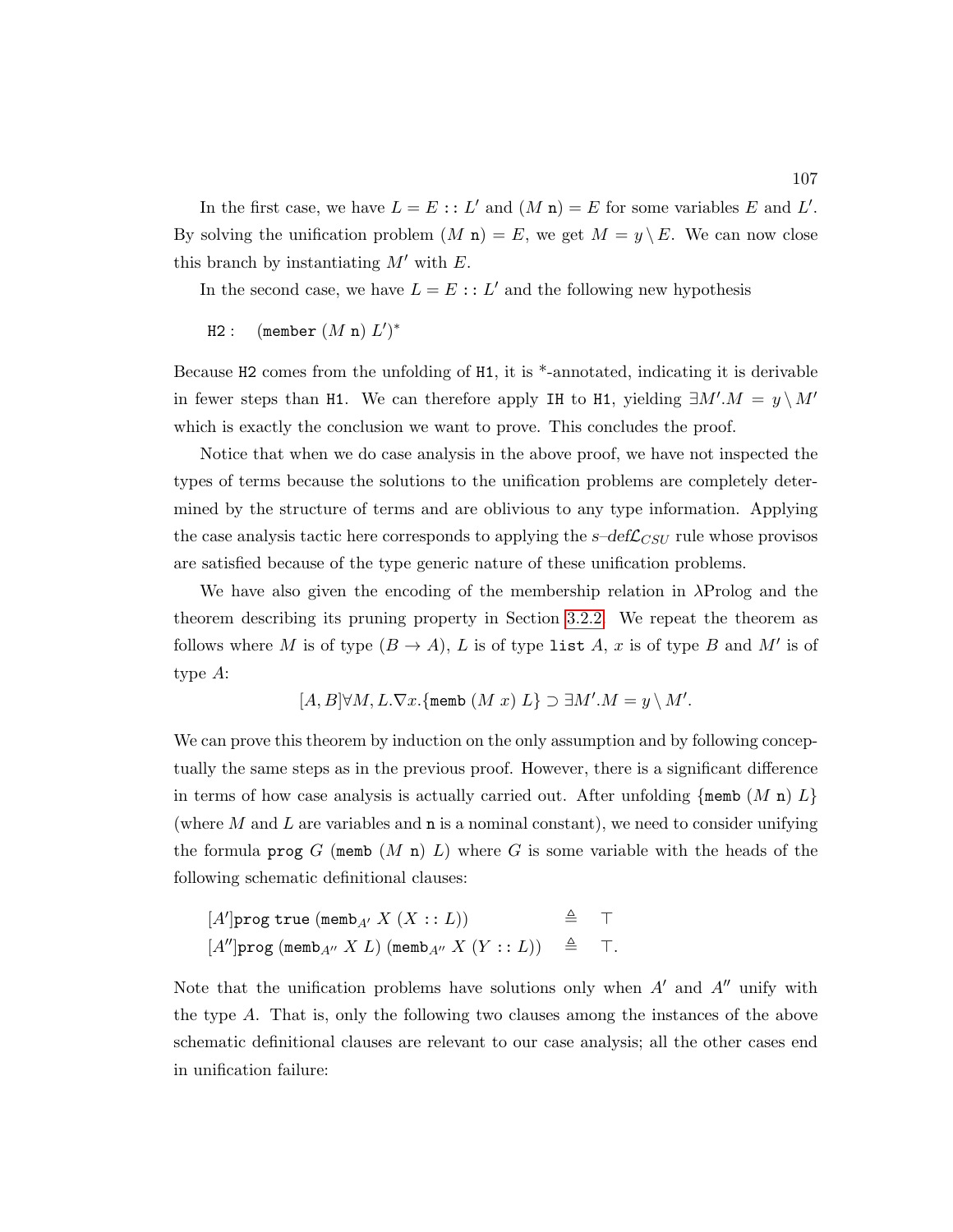| prog true (memb <sub>A</sub> $X$ $(X::L)$ )                                   |  | $\triangleq$ T |
|-------------------------------------------------------------------------------|--|----------------|
| prog (memb <sub>A</sub> X L) (memb <sub>A</sub> X $(Y:: L)$ ) $\triangleq$ T. |  |                |

As in the previous proof, the case analysis on those two clauses proceeds in a type generic fashion. As a result, the provisos of the  $s$ -def $\mathcal{L}_{CSU}$  rule are satisfied and a schematic proof can be constructed using our polymorphism extension.

As another example, consider the definition of substitutions as relations. We have given a definition of the substitution relation on the STLC terms in Section [2.4.2.](#page-75-0) It can be generalized to substitutions at any type as follows. We first identify the type map : type  $\rightarrow$  type  $\rightarrow$  type for mappings and its constructor map :  $A \rightarrow B \rightarrow$  map A B. A substitution is represented as a list of mappings. We then identify the substitution relation as the predicate symbol  ${\tt app\_subst} : {\tt list}\;({\tt map}\;A\;A) \to B \to B \to {\tt prop}\;{\tt defined}$ through the following clauses:

$$
\begin{array}{lll} \texttt{app\_subst} \; \texttt{nil} \; M \; M & \hat{\triangleq} \; \; \; \top \\ \texttt{V} \texttt{x}.\texttt{app\_subst} \; ((\texttt{map} \; x \; V) \, : \colon S) \; (R \; x) \; M & \hat{\triangleq} \; \; \texttt{app\_subst} \; S \; (R \; V) \; M \end{array}
$$

By the definition, app\_subst  $S$  M  $M'$  holds exactly when  $M'$  is the result of applying the substitution  $S$  to  $M$ . Given this schematic definition, we can easily prove general properties about the substitution relation in Abella. The following are some examples:

$$
[A, B] \forall (S: \text{list (map } A A)), (M: B), M', M''.
$$
\n
$$
\text{app\_subst } S \text{ } M \text{ } M' \supset \text{app\_subst } S \text{ } M \text{ } M'' \supset M' = M''.
$$
\n
$$
[A, B, C] \forall (S: \text{list (map } A A)), (M: B), M'. \nabla(x: C).
$$
\n
$$
\text{app\_subst } S \text{ } M \text{ } (M' \text{ } x) \supset \exists M''. M' = y \setminus M''.
$$
\n
$$
[A, B, C] \forall (S: \text{list (map } A A)), (M_1: C), (M_2: C \rightarrow B), M'_1, M'_2. \nabla(x: C).
$$
\n
$$
\text{app\_subst } S \text{ } M_1 \text{ } M'_1 \supset \text{app\_subst } S \text{ } (M_2 \text{ } x) \text{ } (M'_2 \text{ } x)
$$
\n
$$
\sup \text{sup\_subst } S \text{ } (M_2 \text{ } M_1) \text{ } (M'_2 \text{ } M'_1).
$$

The first theorem states that substitution is deterministic. The second theorem is a pruning property of the substitution relation. The last theorem is an "instantiation" theorem for the substitution relation. All of these theorems have schematic proofs because their proof construction does not make use of any type information.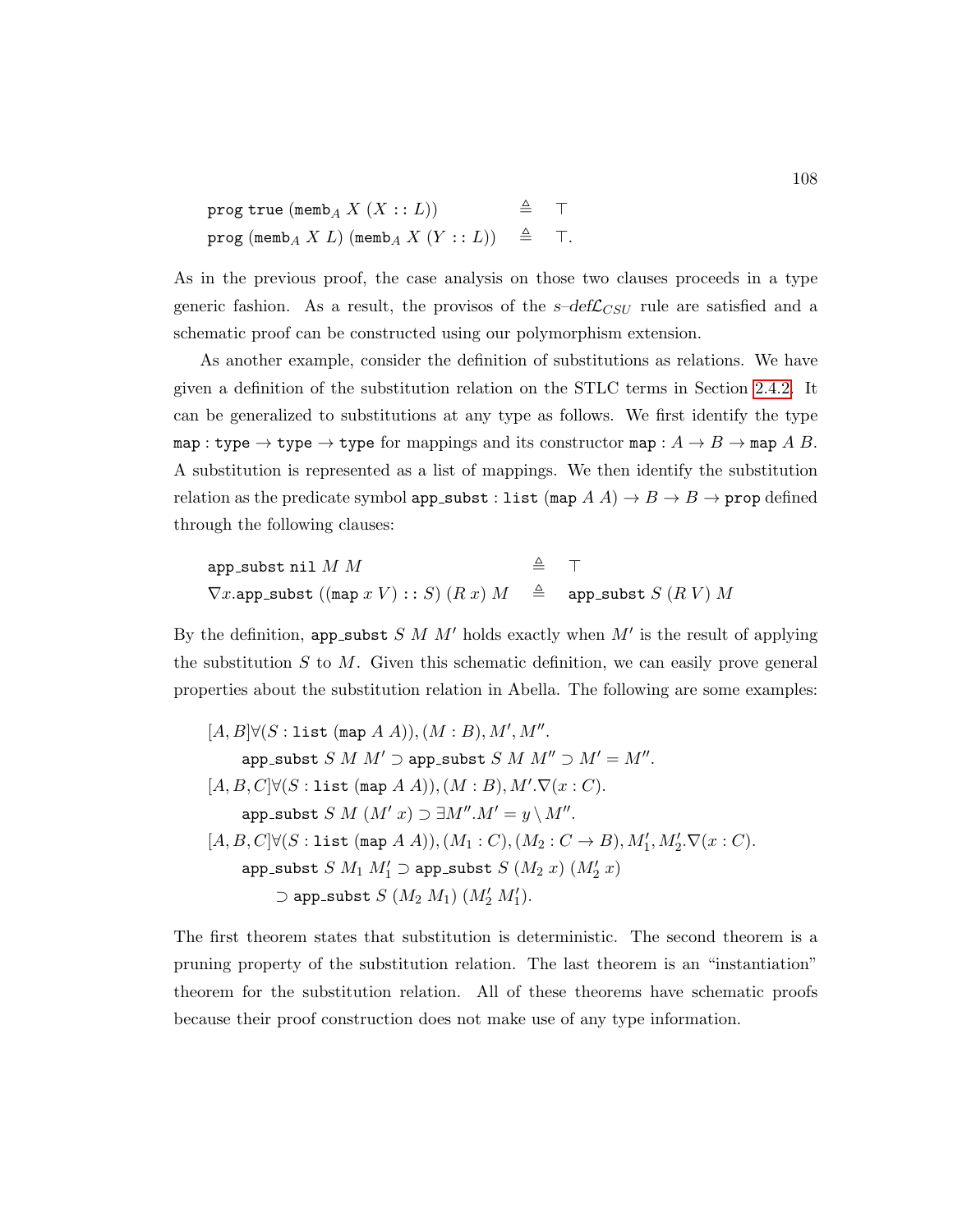# Chapter 4

# A Structure for Verified Compilation

A common way to structure the compilation of functional programs is as a multi-pass process: Given a particular program, the compiler transforms it through a sequence of steps into successively lower-level forms till eventually it has produced code in the desired target language, which might be an assembler or a low-level intermediate language. It is this kind of a multi-pass compiler that will be considered in this thesis.

A natural way to specify a compiler transformation is to describe it via a set of rules in the Structural Operational Semantics (SOS) style [\[65\]](#page-254-2) that derive relations on the source and target programs of the transformation. The specification of a multi-pass compiler then comprises the rule-based relational specifications of its transformations. To guarantee the correctness of a compiler, we must prove that the meaning or semantics of the source language program is preserved by the target language program that is eventually produced. In this thesis, like in other compiler verification projects such as CompCert [\[20\]](#page-250-0) or CakeML [\[24\]](#page-250-1), our interest is in showing that the compiler preserves the meaning of closed programs at atomic types. One could try to achieve this goal by taking on the verification of the entire compiler in one step  $(e,q, \text{see } [66])$  $(e,q, \text{see } [66])$  $(e,q, \text{see } [66])$ . We adopt an alternative approach here. In this approach we prove that each individual transformation preserves the semantics of programs and we then compose these results to obtain the correctness property for the full compiler. We feel that this approach is more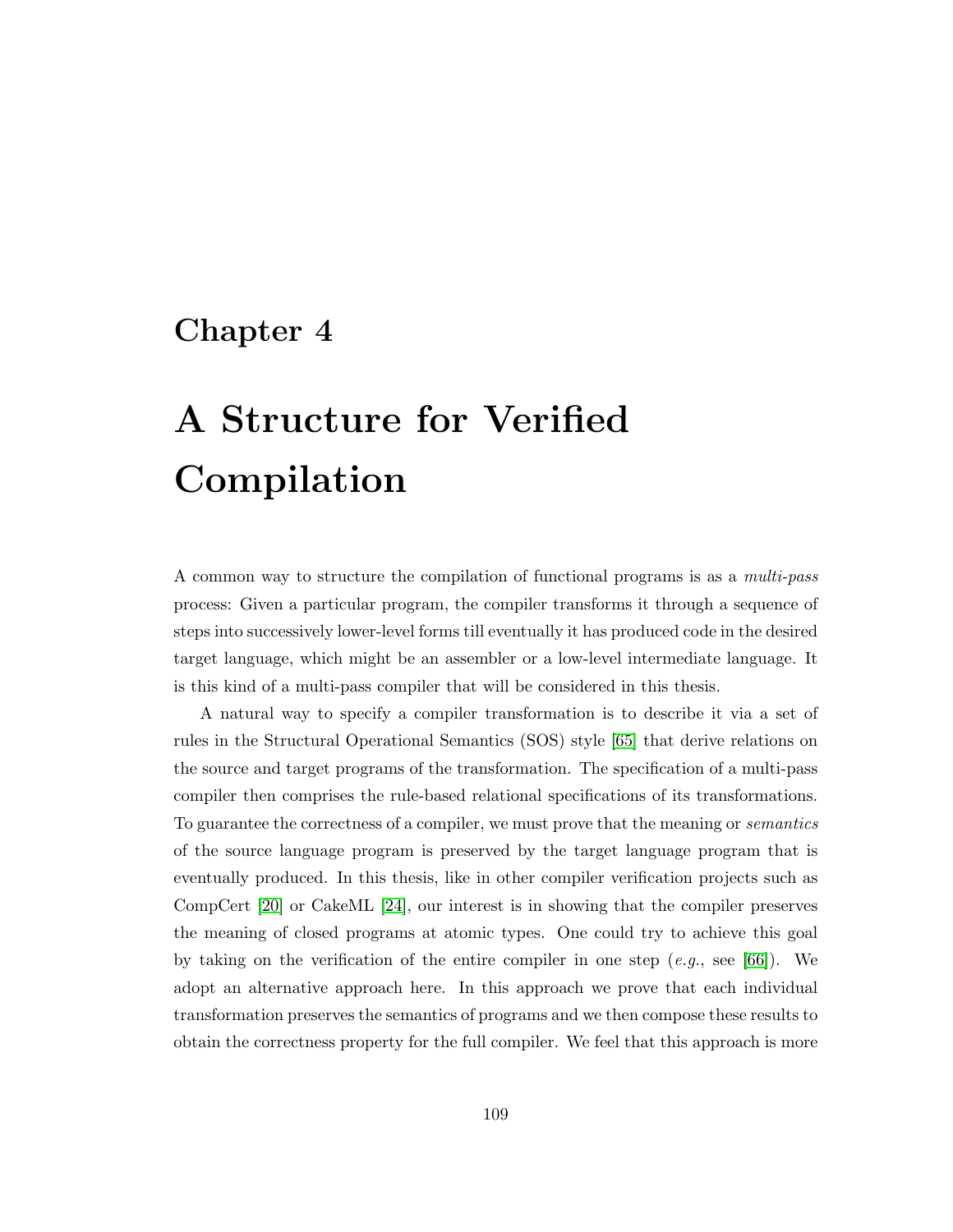manageable because it takes advantage of the fact that each individual transformation is designed to achieve one specific objective. As such, semantics preservation for it has a clear definition and its proof is modular.

An obvious way to prove semantics preservation for compiler transformations described via rule-based relational specifications is to define semantics preservation as a relation between programs in the source and target languages and show that it subsumes the transformation relation. Since a compiler transformation in a multi-pass compiler may transform programs in one intermediate language into programs in a different language, the relation denoting semantics preservation must be able to relate programs across multiple languages. We use the device of *logical relations* [\[47\]](#page-253-0) that have this property to denote semantics preservation. Because we are only interested in verifying compilation of closed programs at atomic types and logical relations are composible at atomic types, proofs of semantics preservation for the individual transformations can be composed to form the correctness proof for the full multi-pass compiler.

As we have discussed in the introduction chapter, a major difficulty in implementing and reasoning about the compilation of functional languages lies in modeling and reasoning about the binding structure of functional objects. Most existing proof systems for formal verification provide only very primitive support for dealing with binding structure. As a result, verification of compilers for functional languages in such systems tends to be unintuitive and laborious; a large amount of effort needs to be expended just to prove the "boilerplate" lemmas about notions related to binding structure.

The main goal of the thesis is to show that our extended framework is suitable for implementing and verifying compiler transformations on functional programs. In particular, we would like to show that the  $\lambda$ -tree syntax approach supported by the framework significantly simplifies the representation, manipulation, analysis and reasoning about binding structure in the implementation and verification of compiler transformations on functional programs. We achieve this goal by presenting a methodology that formalizes the approach to verified compilation described above using our framework. Under this methodology, we encode transformations on functional programs as λProlog specifications by utilizing the approach described in Section [2.1.](#page-33-0) Since λProlog specifications are executable, they serve also as implementations of the transformations and the compiler. We argue that the  $\lambda$ -tree syntax approach that is supported by  $\lambda$ Prolog provides a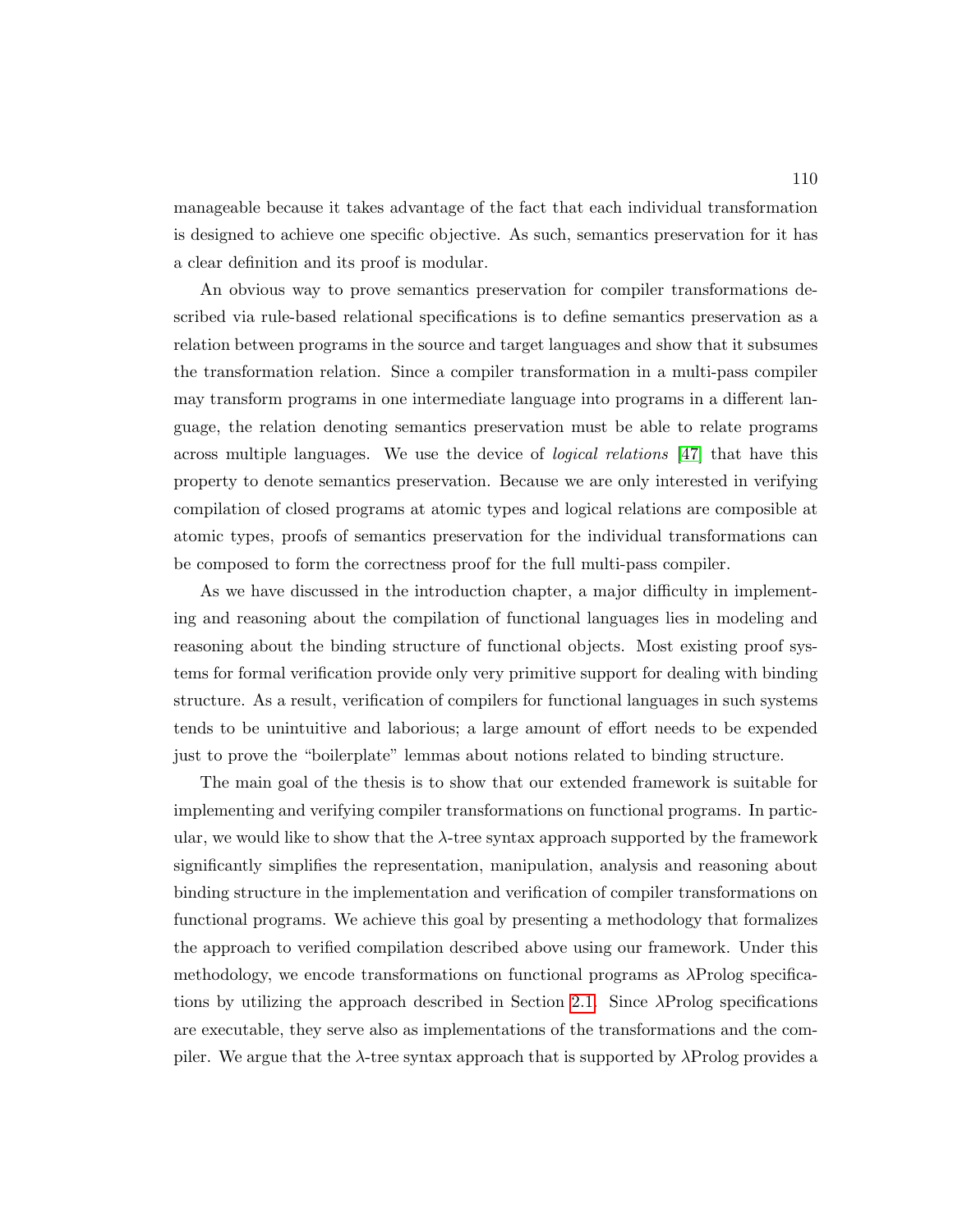convenient way to realize manipulation and analysis of binding structure in these rules. Thanks to these features, the  $\lambda$ Prolog specifications of transformations on functional programs are concise and transparently relate to the original rule-based relational descriptions. Moreover, they have a logical structure that can be exploited in the process of reasoning about their correctness. In the methodology that we are proposing, showing the correctness of compiler transformations amounts to formally proving properties of the λProlog specifications of transformations on functional programs using Abella. More precisely, for every compiler transformation, we formalize the relation describing semantics preservation in Abella and then prove a theorem that this relation subsumes the relation that encodes the compiler transformation in  $\lambda$ Prolog. These theorems are then composed together to form the correctness proof for the full compiler. In the construction of the correctness proofs, we show that the  $\lambda$ -tree syntax approach supported by Abella provides a convenient way to formalize and prove properties about binding structure. To illustrate this methodology, we use it to implement a verified compiler for a representative functional programming language that is an extension of the Programming Computable Functions (PCF) language [\[42\]](#page-252-0).

In the following sections, we elaborate on the above ideas. In Section [4.1](#page-125-0) we present the model for compiling functional languages we work with in this thesis. In Section [4.2](#page-126-0) we expand on the approach to verified compilation described in this preamble. In Section [4.3](#page-133-0) we elaborate on the methodology for formalizing this approach using our framework. There exist many choices for the notion of semantics preservation beside logical relations. In Section [4.5](#page-139-0) we shall compare those different notions and explain why the benefits of our framework in verified compilation on functional programs observed in the thesis can also be derived when other notions of semantics preservation are used. In Section [4.6](#page-143-0) we give an overview of the exercise we shall carry out to verify the usefulness of our methodology for verified compilation of functional programs.

#### <span id="page-125-0"></span>4.1 The Compilation Model

There exist two common models for compiling functional languages in multiple passes. One compiles functional programs into abstract machine code through a sequence of transformations [\[67,](#page-255-1) [68,](#page-255-2) [69,](#page-255-3) [70\]](#page-255-4). The compiled code is then executed on the run-time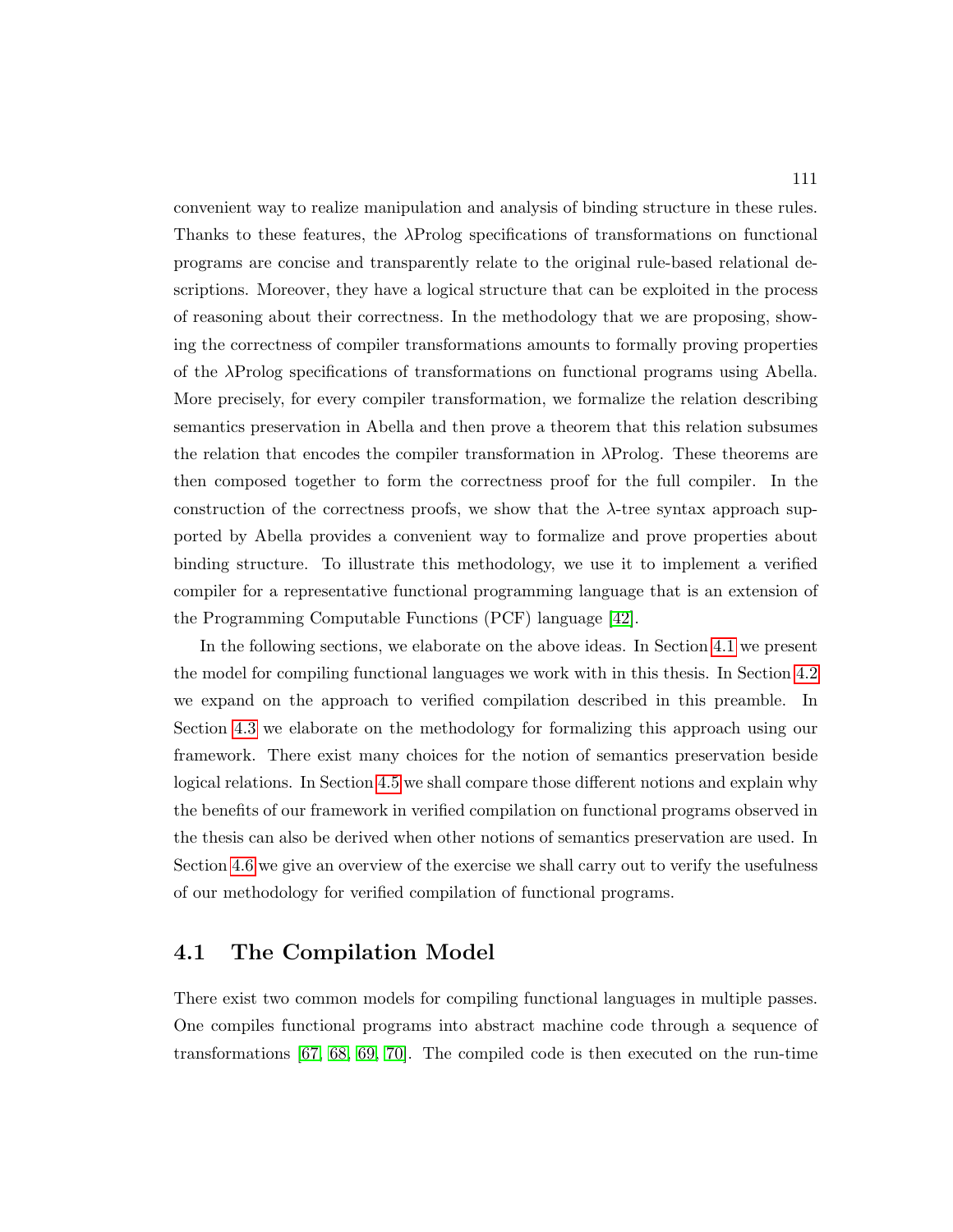infrastructures of the abstract machines. The other model compiles functional programs into executable code for real hardware [\[71,](#page-255-5) [72,](#page-255-6) [73\]](#page-255-7). Compilation in this model usually comprises two phases. In the first phase, the higher-order functional programs go through several compiler transformations by which their higher-order features are gradually removed. The output of the first phase are programs that resemble those in procedural languages such as C in which all functions are at the top-level (*i.e.*, there are no nested functions) and the control flow is explicit. At this point, the conventional techniques for compiling procedural languages become applicable. In fact, the second phase of the compilation usually consists of a sequence of transformations that resemble those in compilers for procedural languages. It takes the output of the first phase as input and eventually generates executable code in the desired target language such as an assembly language or machine language.

In this thesis, we shall work with the latter model. Within this context, we will focus on the first phase described above for two reasons. First, the transformations in this phase involve complicated manipulation and analysis of binding structure and it is in encoding and verifying such transformations that the  $\lambda$ -tree syntax approach proves most useful. Second, there is already a large body of work devoted to verifying the compiler transformations in the second phase, such as the series of papers from the CompCert project [\[20,](#page-250-0) [43,](#page-252-1) [74\]](#page-255-8). Since the transformations in the second phase do not involve significant manipulation of binding structure, we do not have many new ideas to add to the work that has already been done in relation to this phase. Rather than repeating a development of existing ideas, we provide a minimal but functional implementation of the second phase and verify this implementation.

## <span id="page-126-0"></span>4.2 The Approach to Verified Compilation

In this section, we elaborate on our approach to specifying and verifying the multipass compilers for functional languages on paper. To specify a multi-pass compiler, we give every compiler transformation a rule-based relational description. Specifically, we characterize a transformation via a relation between programs in its source and target languages and a set of rules for deriving the relation. The characterization must satisfy the following property: a source program is transformed to a target program by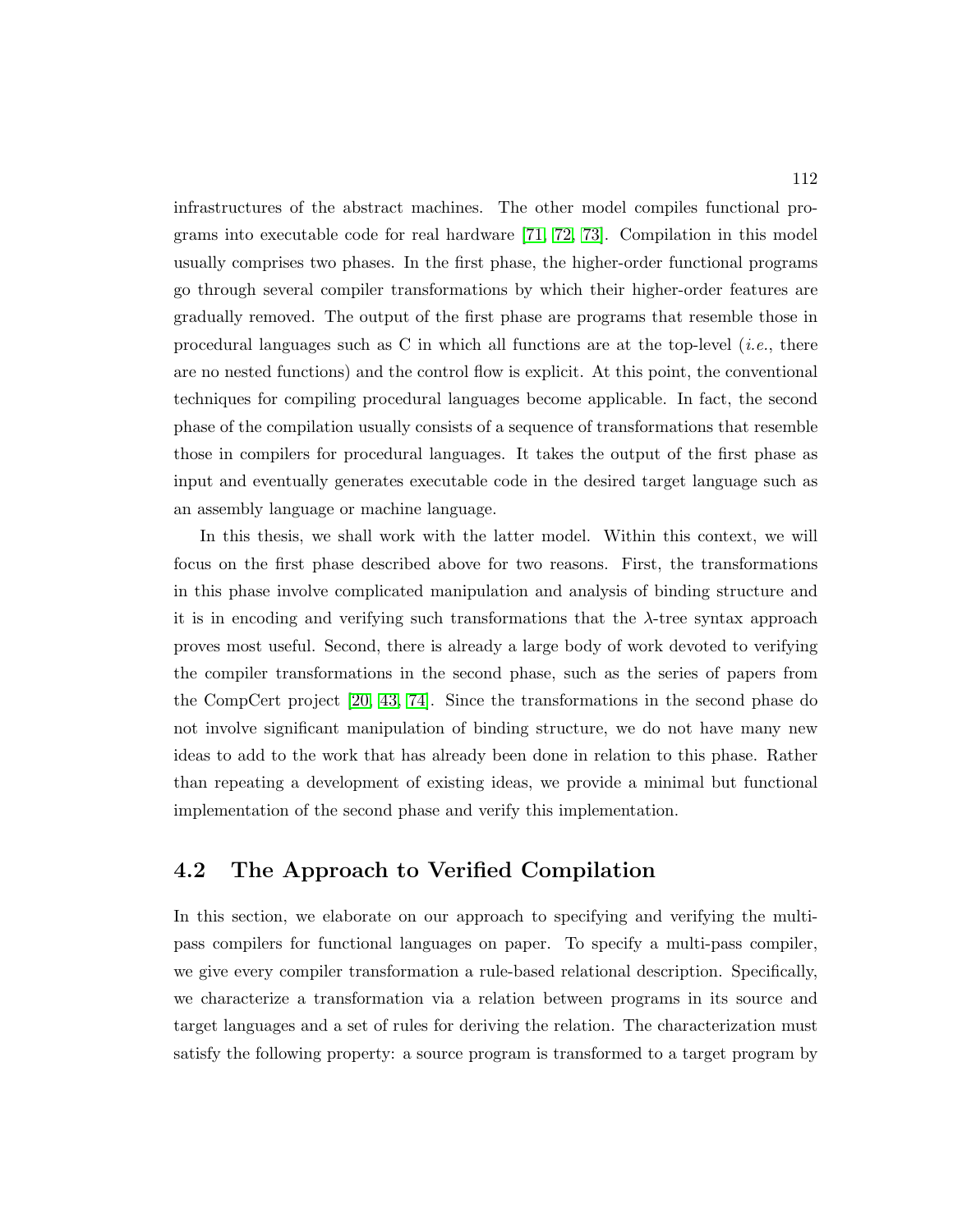the transformation if and only if the relation holds of them. In the setting of compiling functional programs, the transformation rules usually involve manipulation and analysis of binding structure. An example of such a specification is the transformation of  $\lambda$ -terms into their de Bruijn forms described in Section [3.1.](#page-80-0) The specifications for the sequence of transformations of a multi-pass compiler together constitute the specification of the compiler.

As we have noted already, a compiler that is composed of a sequence of transformations can be verified by showing that each transformation preserves the meaning or semantics of the program it is applied to. How exactly we do the latter will, of course, depend on how we characterize the semantics of programs. One way to do this is to examine how a program interacts with the outside world. This interaction is characterized by their *behaviors* that have obvious and fixed meanings, such as termination and I/O events. Let us write  $t \downarrow B$  to represent the judgment that the program t has the behavior B. We describe a development of the idea of semantics preservation based on such a judgment that has been used in the CompCert project by Xavier Leroy [\[20\]](#page-250-0). Let  $t'$  be the program that results from transforming the program  $t$ . Then we may say at the outset that  $t'$  preserves the semantics of  $t$  if the following property holds:

$$
\forall B.t \Downarrow B \iff t' \Downarrow B.
$$

We write  $F \iff F'$  here to denote that  $F \Rightarrow F'$  and  $F' \Rightarrow F$  hold where  $F \Rightarrow F'$  $(F' \Rightarrow F)$  itself denotes that  $F'(F)$  holds if  $F(F')$  holds. Now, the strict notion of behavior preservation presented above is often replaced by the notion of behavior refinement that corresponds to the following property:

$$
\forall B.t' \Downarrow B \Rightarrow t \Downarrow B.
$$

This property allows the target program to choose to follow only some behaviors of the source program. For instance, if the evaluation order of expressions  $e_1$  and  $e_2$  is not fixed in the source program, then it may be acceptable if a particular order has been picked in the target program. We are also often not interested in following specific behaviors of all source programs but only those that satisfy some criterion. For example, we may be concerned only about source programs that do not "go wrong." In this case, behavioral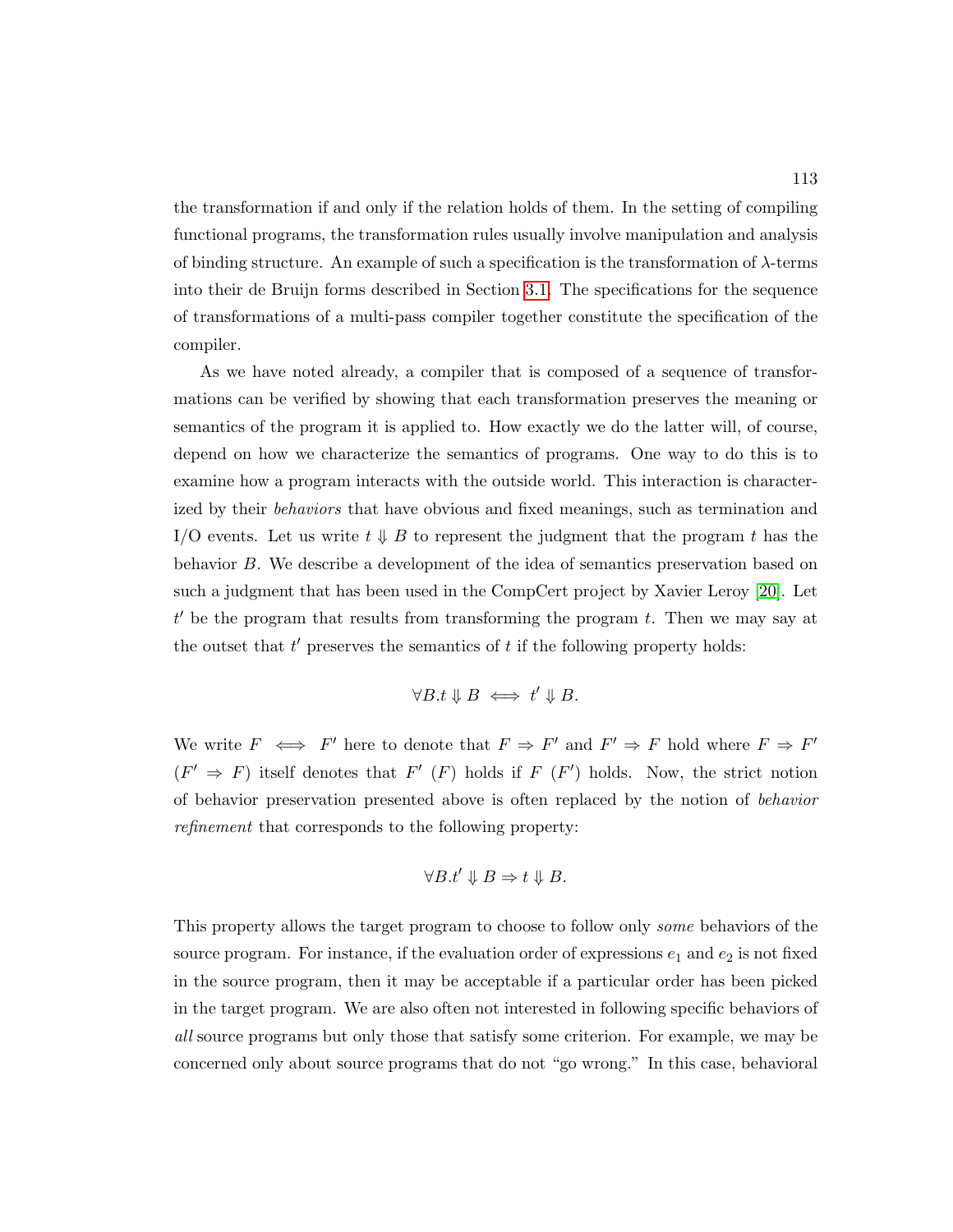refinement can be further refined to

$$
WellBehaved(t) \Rightarrow \forall B.t' \Downarrow B \Rightarrow t \Downarrow B
$$

where *WellBehaved* is defined as

$$
WellBehaved(t) \iff (\forall B.t \Downarrow B \Rightarrow B \notin Wrong);
$$

here *Wrong* represents the set of "going wrong" behaviors. This definition of behavioral refinement gives the compiler the freedom to pick whatever target program it wants if the source program is one that will go wrong during execution. This is a choice exercised by many C compilers when they encounter source programs with undefined behaviors.

Behavior refinement is not easy to prove in general. However, if the source and target languages have deterministic semantics, then it is easy to show that the refined form of behavioral refinement described above is implied by the following property

$$
\forall B \notin Wrong.t \Downarrow B \Rightarrow t' \Downarrow B.
$$

This property is much easier to prove since we can induct on the evaluation of source programs.

In this thesis, we are only concerned with languages that have a deterministic semantics and that do not have constructs with side effects. In this context, there are only three kinds of behaviors to consider: either a program gets stuck, it diverges, or it evaluates to some value. We will consider getting stuck and divergence as "going wrong". The property above then reduces to the following statement, commonly known as forward simulation:

If a source program evaluates to some value  $v$ , then its transformed version  $evaluates to some value v' that is equivalent to v in a sense that is intuitively$ well-motivated.

Forward simulation can have many different interpretations depending on the notion of equivalence it uses. In the setting of verifying multi-pass compilers for functional languages, this notion must possess the following properties. First, equivalence needs to be defined between not only atomic values but also function values. Second, since a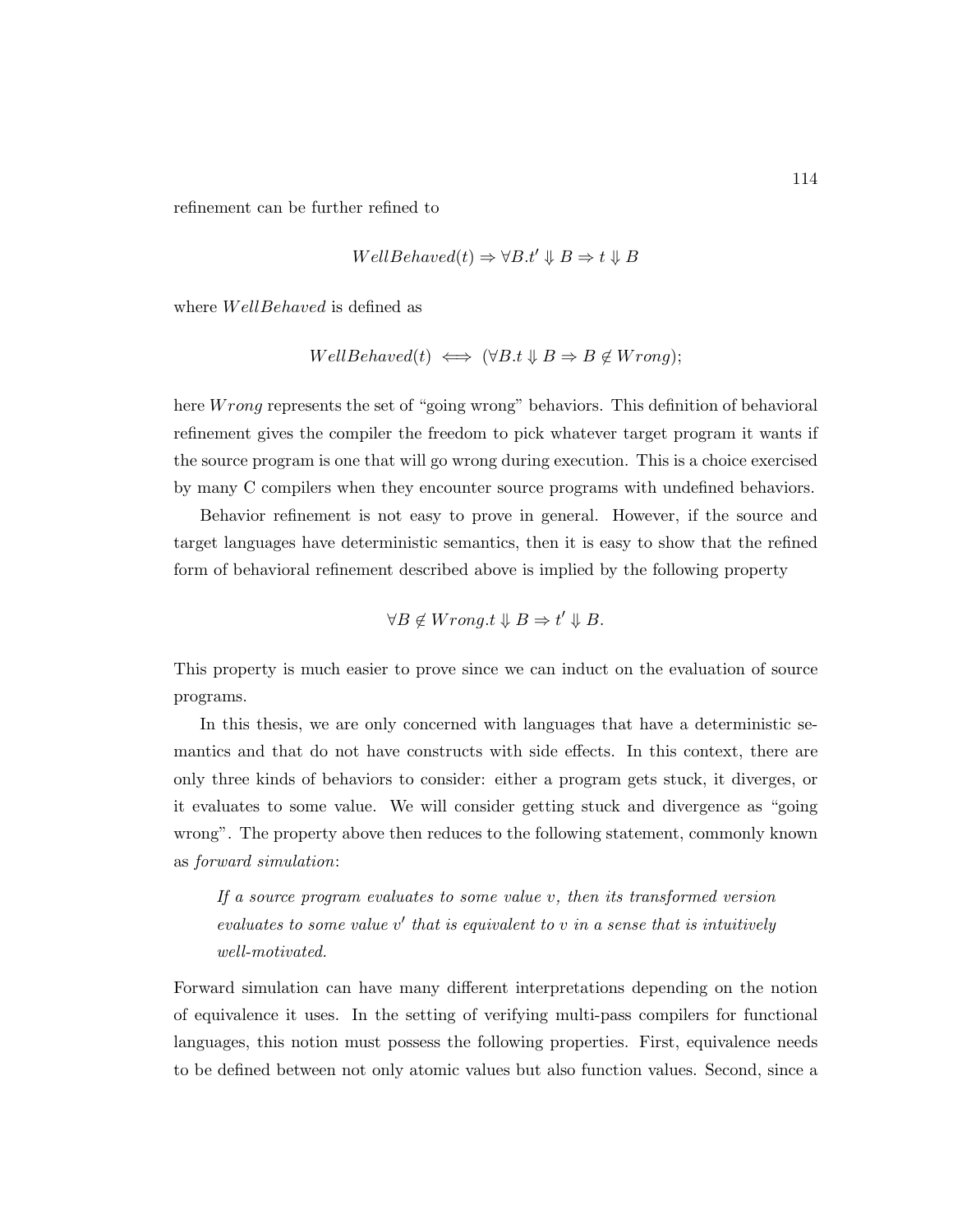compiler transformation may transform programs in one language into ones in a different language, the equivalence notion must be definable across multiple languages. We use logical relations that possess these properties as the notion of semantics preservation. We could have made a different choice as we discuss in Section [4.5,](#page-139-0) but this choice suffices to bring out the main ideas that are of concern in this thesis.

A logical relation defines a family of relations on λ-terms indexed by their types such that the definition of each relation at a certain type only refers to relations at smaller types. We can use logical relations to describe the forward simulation property for program transformations as follows. Given a program transformation  $P$ , we identify the logical relation ∼ to describe a simulation relation between terms in the source and target languages and the logical relation  $\approx$  to describe an equivalence relation between values in the source and target languages. Both  $\sim$  and  $\approx$  are indexed by the types of the source terms (written as subscripts). We define  $\sim$  such that  $t \sim_\tau t'$  holds if and only if

for any value v, if t evaluates to v, then there exists some value  $v'$  such that  $t'$  evaluates to v' and  $v \approx_{\tau} v'$  holds.

To complete the description of the simulation relation, we need to define when values in the source and target language are considered equivalent. If the source and target languages contain the same atomic objects, then an obvious choice for the notion of equivalence at atomic types is identity. Identity would of course not be a good choice for equivalence at function types if a transformation is intended to accomplish something substantial. A better idea might be to base this equivalence on the idea of semantics preservation—which is characterized by simulation—when the two expressions are applied to equivalent arguments. Specifically, if  $\tau$  is an arrow type  $\tau_1 \to \tau_2$ ,  $v \approx_{\tau} v'$  holds if and only if  $v$  and  $v'$  are functions such that the following holds

for any 
$$
v_1
$$
 and  $v'_1$ , if  $v_1 \approx_{\tau_1} v'_1$ , then  $(v \ v_1) \sim_{\tau_2} (v' \ v'_1)$ .

Note that  $\sim$  and  $\approx$  are mutually recursively defined. In the statement above we are using  $\approx$  negatively, i.e. we are assuming it is already defined at a certain type in defining it at another type. This works because the type at which we assume that we already know the relation is smaller in an inductive ordering. In other words, this is a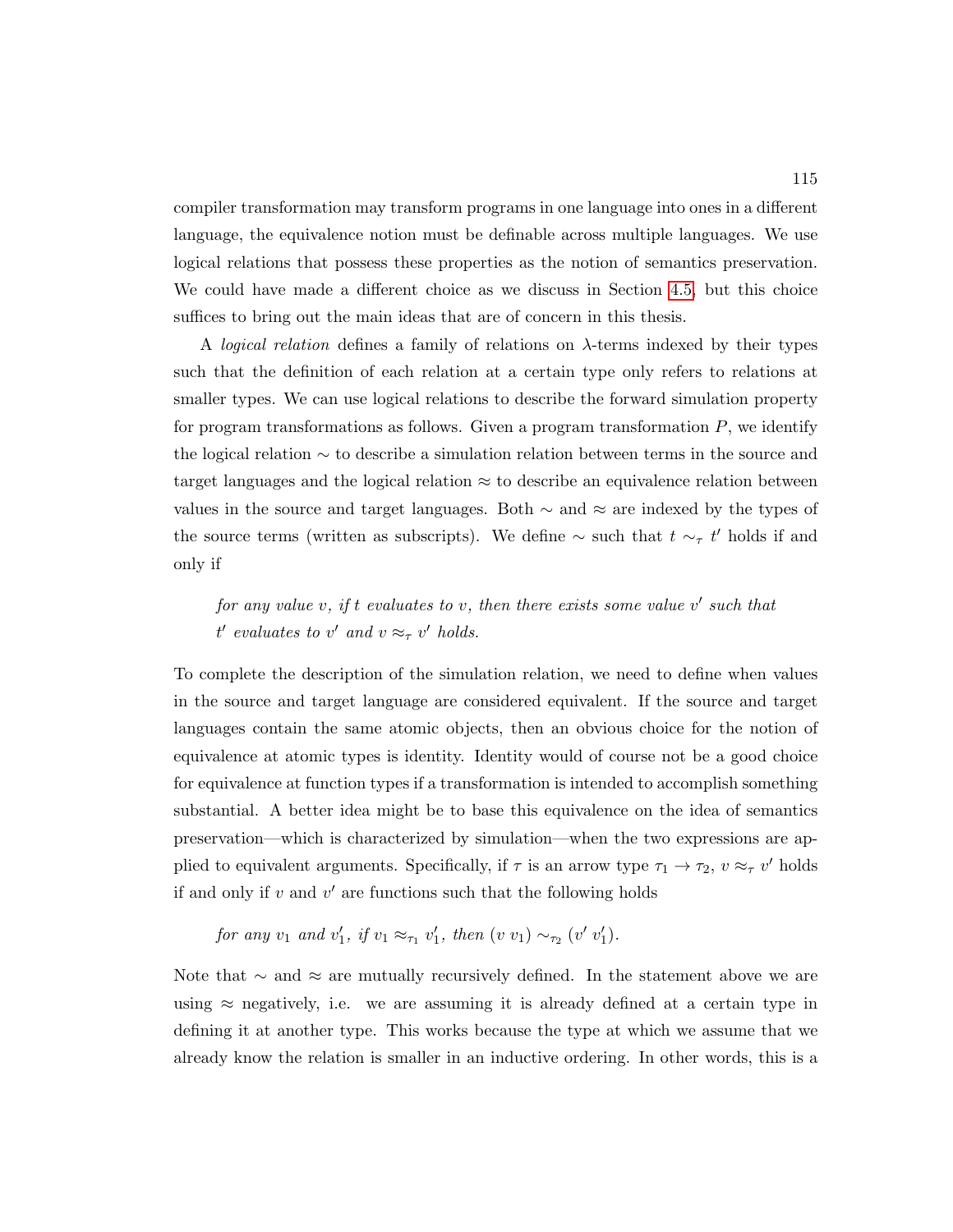recursive definition based on the inductively defined collection of types. Note also that the relations ∼ and ≈ are defined only for closed terms since evaluation semantics does not exist for terms containing free variables.

In this thesis, we consider compiling functional languages with general recursion. In such a language, functions have the form  $(f\mathbf{x} f x,t)$  where f is a binding variable for the function itself, x is the argument of the function and t is the function body that may refer to f and x. Applying  $(f\mathbf{f} \times f x.t)$  to an argument t' has the effect of replacing f with the function itself and x with  $t'$  in t and recursively evaluating the resulting term  $(t[(\textbf{fix } f x.t)/f, t'/x])$ . Since functions are arguments to themselves, the logical relation describing equivalence between them must have itself as an assumption. One may consider defining this equivalence relation as follows: if  $\tau$  is an arrow type  $\tau_1 \to \tau_2$ ,  $v \approx_\tau v'$  holds if and only if v and v' are functions such that the following holds

for any f, f', 
$$
v_1
$$
 and  $v'_1$ , if  $f \approx_{\tau} f' v_1 \approx_{\tau_1} v'_1$ , then  $(v f v_1) \sim_{\tau_2} (v' f' v'_1)$ .

However, this relation is not well-defined because  $f \approx_{\tau} f'$  occurs as an assumption: we are assuming that the equivalence relation  $\approx_{\tau}$  is already known in its very definition.

We solve the above problem by using the idea of *step indexing* logical relations [\[75,](#page-255-9) [76,](#page-256-0) [77\]](#page-256-1). Specifically, we further index a logical relation with a natural number which stands for the maximum number of evaluation steps in which the two terms related by it cannot be distinguished from each other. We mutually recursively define the stepindexed simulation relation ∼ and the equivalence relation ≈ as follows. The relation  $t \sim_{\tau; i} t'$  where i is the step index holds if and only if

for any value v and any j such that  $j \leq i$ , if t evaluates to v in j steps, then there exists some value v' such that t' evaluates to v' and  $v \approx_{\tau; i-j} v'$  holds.

If  $\tau$  is an atomic type,  $v \approx_{\tau; i} v'$  holds if and only if v and v' are identical. If  $\tau$  is an arrow type  $\tau_1 \to \tau_2$ ,  $v \approx_{\tau; i} v'$  holds if and only if v and v' are functions such that

for any f, f',  $v_1$  and  $v'_1$ , and any j such that  $j \, < i$ , if  $f \, \approx_{\tau;j} f'$  and  $v_1 \approx_{\tau_1; j} v'_1$  hold, then  $(v f v_1) \sim_{\tau_2; j} (v' f' v'_1)$ .

Every assumption in this definition is either indexed by a smaller type or by the same type and a smaller evaluation steps. Therefore, we can view it as a recursive definition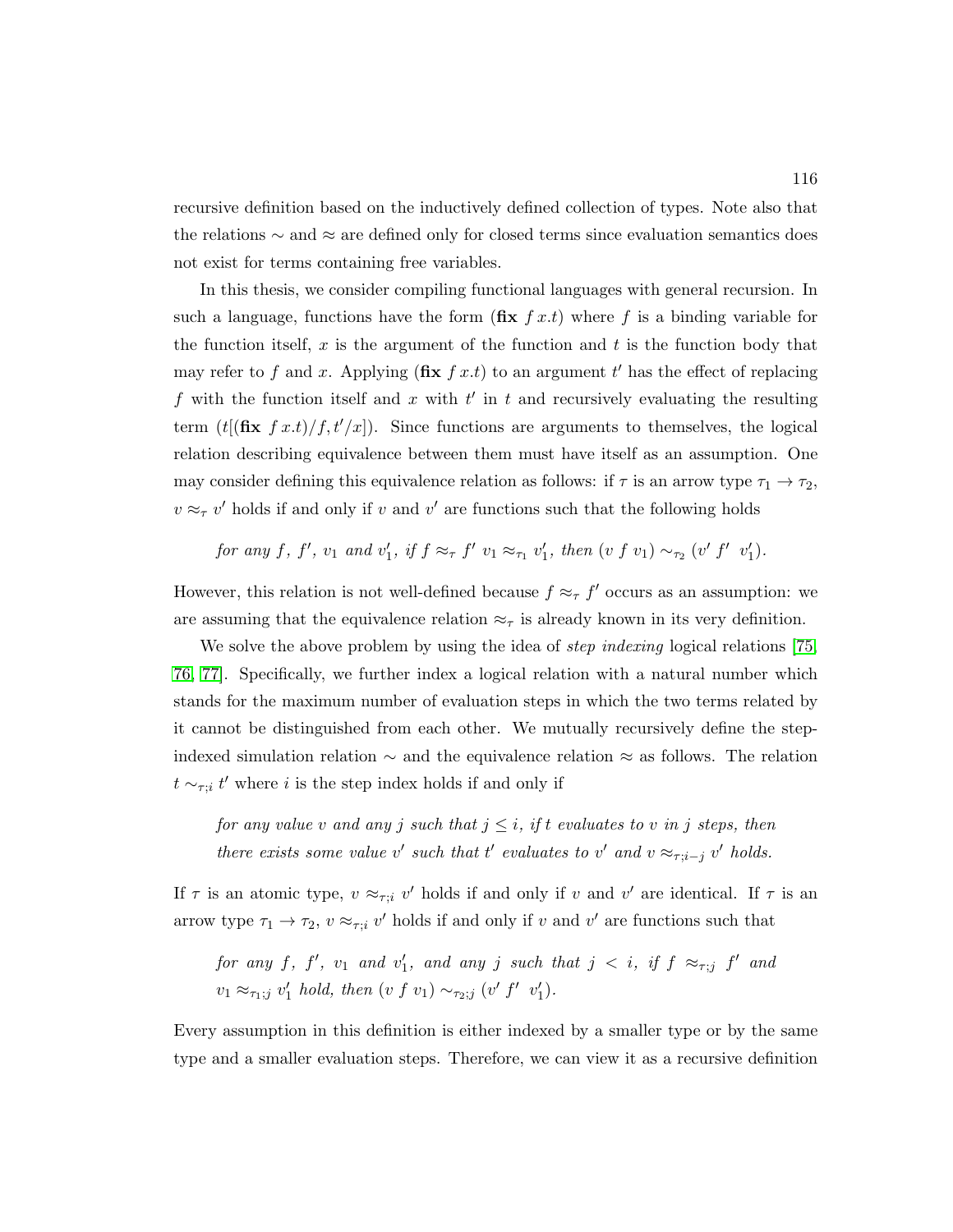based on a collection of pairs of types and evaluation steps inductively defined by lexicographical ordering. We say t simulates t' in i steps at type  $\tau$  if  $t \sim_{\tau; i} t'$  holds. For a term t of type  $\tau$  to simulate t', the simulation relation must hold of them at all steps, *i.e.*,  $t \sim_{\tau,i} t'$  holds for any *i*. We use  $t \sim_{\tau} t'$  to represent this relation, which coincides with the notation for simulation when no step-indexing is involved.

Given the above definitions, semantics preservation for a transformation  $P$  can be stated as follows:

#### <span id="page-131-1"></span>**Property 1.** If a closed term t of type  $\tau$  is transformed into t' by P, then  $t \sim_{\tau} t'$  holds.

When the transformation  $P$  is given as a rule-based description of relations, the property above is equivalent to saying that the simulation relation subsumes the transformation relation. When step-indexing logical relations are used, this property is equivalent to the following

<span id="page-131-0"></span>**Property 2.** For any i, if a closed term t of type  $\tau$  is transformed into t' by P, then  $t \sim_{\tau;i} t'$  holds.

This is the property we would like to prove towards showing the correctness of the transformation P.

We may consider proving Property [2](#page-131-0) by induction on the derivation of the transformation relation. However, this will not work because transformations on functional programs often manipulate expressions within the scope of an abstraction and, in this sense, work recursively on open terms. In this case the inductive hypothesis is not applicable because it assumes terms involved in the transformation are closed. We solve this problem by generalizing Property [2](#page-131-0) to accommodate open terms by relating them under closed substitutions. Specifically, given a transformation  $P$ , assume  $\theta$  is a substitution  $(v_1/x_1,\ldots,v_n/x_n)$  in its source language,  $\theta'$  is a substitution  $(v'_1/x'_1,\ldots,v'_n/x'_n)$  in its target language, where  $v_1, \ldots, v_n, v'_1, \ldots, v'_n$  are closed values and  $x_i$  is mapped to  $x'_i$  by P for  $1 \leq i \leq n$ . We use  $\theta \approx_{\Gamma; i} \theta'$  where  $\Gamma$  is a type context  $(x_1 : \tau_1, \ldots, x_n : \tau_n)$  to denote that  $v_k \approx_{\tau_k; i} v'_k$  holds for  $1 \leq k \leq n$ . Given two terms t and t' such that the free variables of t are contained in  $\{x_1, \ldots, x_n\}$  and the free variables of t' are contained in  ${x'_1, \ldots, x'_n}$ , the generalized semantics preservation property is stated as follows: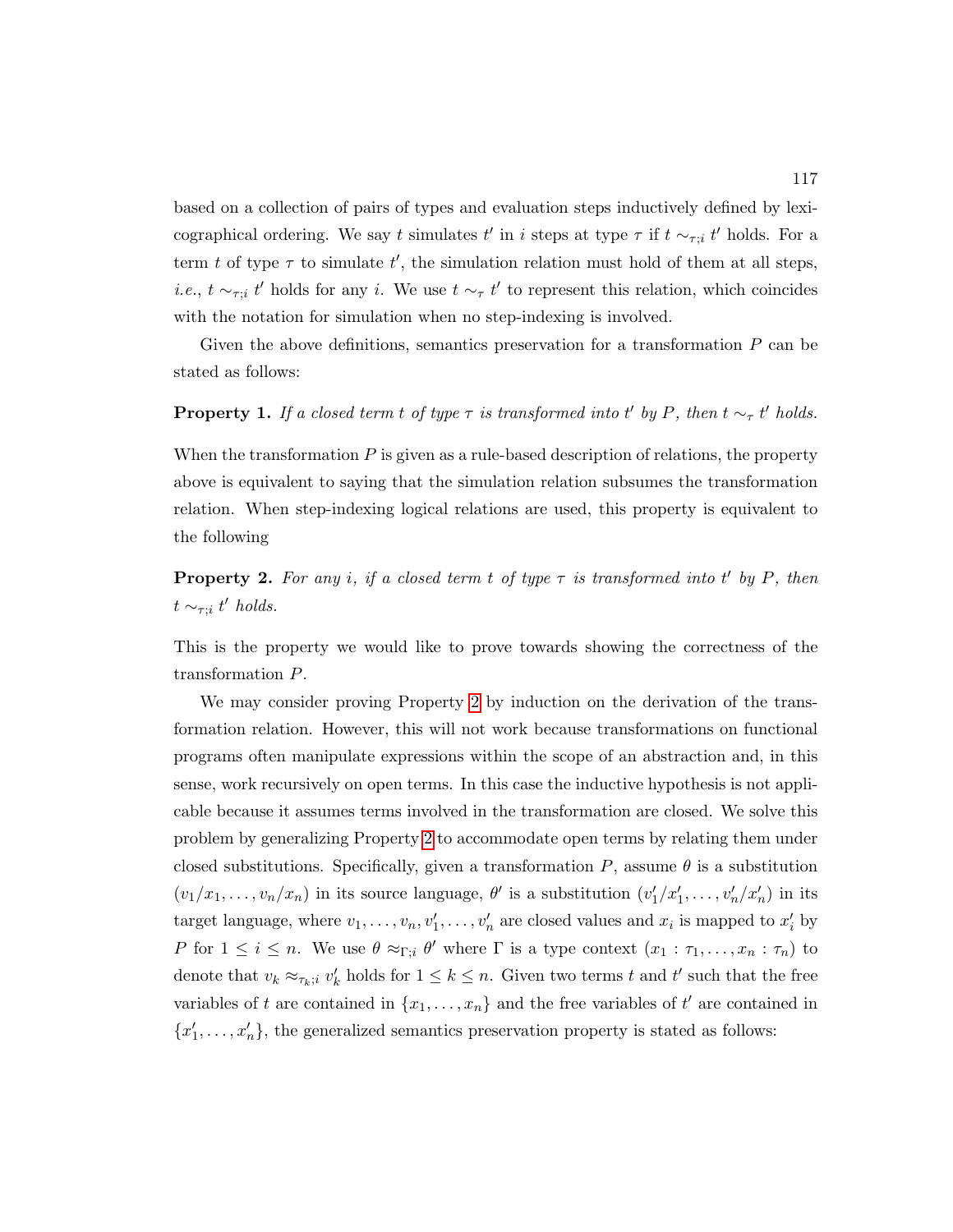<span id="page-132-0"></span>**Property 3.** For any i,  $\theta$ ,  $\theta'$  and  $\Gamma$  such that  $\theta \approx_{\Gamma; i} \theta'$  holds, if the free variables of t are bound in  $\Gamma$  and t is of type  $\tau$ , and if t is transformed into t' by P, then  $t[\theta] \sim_{\tau; i} t'[\theta']$ holds.

This property can be proved by induction on the derivation of the transformation relation. In the case that the transformation goes under binders, we extend the substitutions  $\theta$  and  $\theta'$  with equivalent values for the binders and apply the inductive hypothesis using the extended substitutions. Since  $\theta \sim_{\tau; i} \theta'$  holds vacuously when  $\theta$  and  $\theta'$  are empty, Property [2](#page-131-0) is just a special case of Property [3.](#page-132-0)

As we have described at the beginning of this chapter, we are interested in verifying compilation of closed programs at atomic types. Since the equivalence relation at atomic types is identity, we can show that Property [1](#page-131-1) is equivalent to the following property when  $\tau$  is an atomic type:

<span id="page-132-1"></span>**Property 4.** If a closed term t of atomic type  $\tau$  is transformed into t' by P and t evaluates to  $v$ , then  $t'$  evaluates to  $v$ .

This is the forward simulation property of the transformation  $P$  we are eventually interested in.

Finally, we would like to compose the forward simulation properties of individual transformations to form the correctness proof of the full compiler. Notice that to apply these properties, we need to show that the input terms of the transformations are welltyped. For this we prove that every transformation preserves the types of its source terms. Thus, if the source program of the compiler is well-typed, then by the type preservation properties, every intermediate result in the compilation sequence is also well-typed. A type preservation property looks like the following:

If a term t has type  $\tau$  and is transformed into t' by P, then t' has type  $\tau$ .

Such a property is proved by induction on the transformation relation. This proof is usually straightforward and much simpler than that of semantics preservation.

The semantics preservation property for a compiler  $C$  is stated as follows:

<span id="page-132-2"></span>**Property 5.** If a closed term t of atomic type  $\tau$  is compiled into t' by C and t evaluates to  $v$ , then  $t'$  evaluates to  $v$ .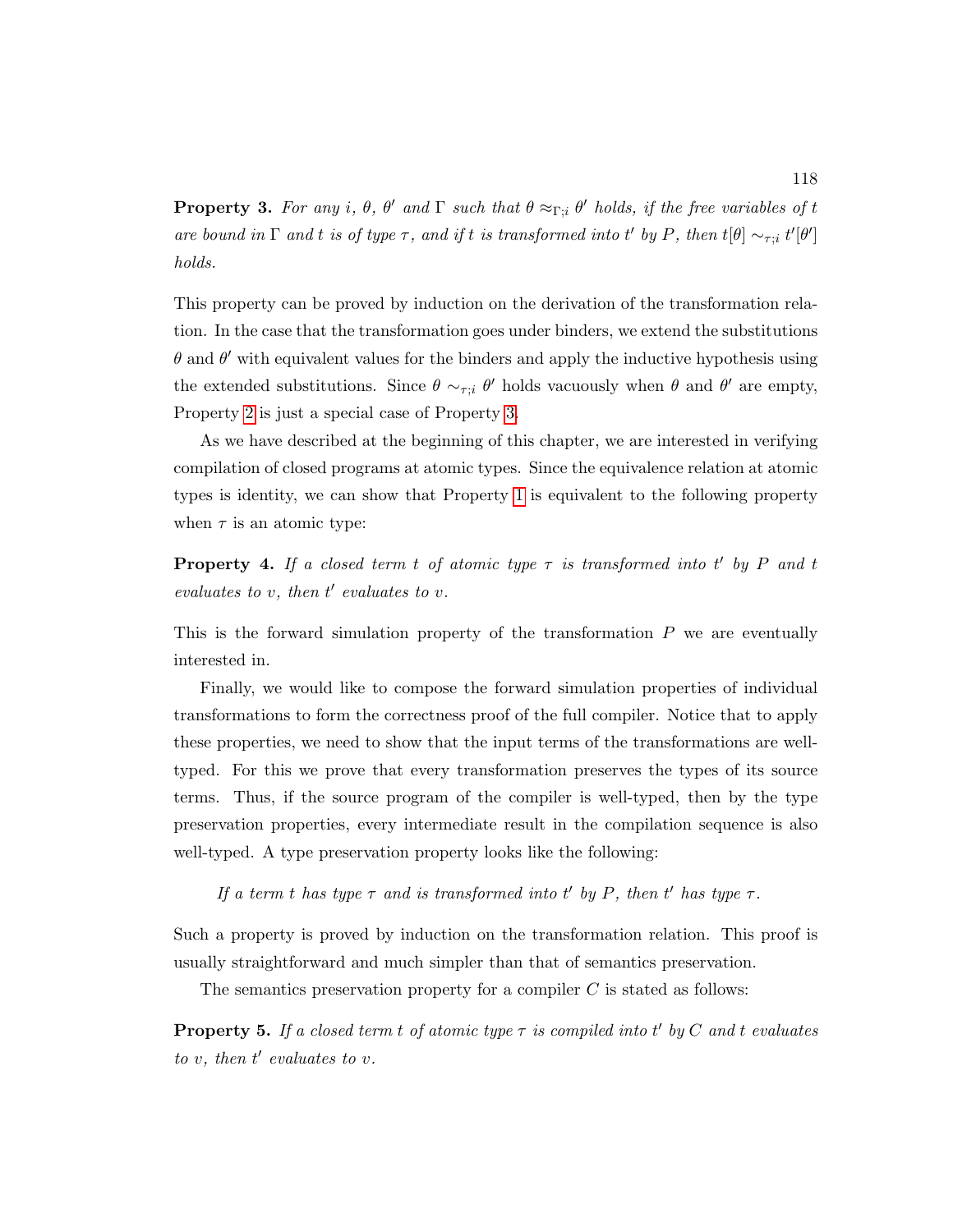Assume C consists of a sequence of transformations  $P_1, \ldots, P_n$ , the property above is equivalent to the following:

**Property 6.** If a closed term t of atomic type  $\tau$  is transformed into t' by  $P_1, \ldots, P_n$  in sequence and  $t$  evaluates to  $v$ , then  $t'$  evaluates to  $v$ .

We prove it by applying the semantics and type preservation theorems of  $P_1, \ldots, P_n$ in sequence, as follows. We know t is transformed into  $t''$  by  $P_1$  for some  $t''$  and  $t''$  is transformed by the rest of the transformations into  $t'$ . By semantics preservation of  $P_1$ , we know t'' evaluates to v. By type preservation of  $P_1$ , we know t'' has type  $\tau$ . At this point we have gathered enough assumptions for applying the semantics and type preservation theorems of  $P_2$  with  $t''$  as its input. This process is repeated for the rest of the transformations. In the end, we have  $t'$  evaluates to  $v$ .

Up to now, we have presented the essential ideas for characterizing and proving semantics preservation properties using logical relations. When we talk about compiler transformations concretely in the later chapters, we will notice that they work with languages with richer constructs more than just atomic values and functions. In those situations, the definitions of logical relations, the semantics preservation theorems and their proofs will have more complicated forms than those presented in this section. Nevertheless, the fundamental ideas in this section still apply in those situations.

#### <span id="page-133-0"></span>4.3 Using the Framework in Verified Compilation

In this section, we elaborate on the methodology for formalizing the approach to implementing and verifying compilation of functional programs discussed in the previous section. Under this methodology, we encode compiler transformations as  $\lambda$ Prolog specifications and prove semantics preservation of the transformations in Abella through the two-level logic approach.

We follow the approach to implementing rule-based relational specifications described in Section [2.1](#page-33-0) to implement compiler transformations. Given a compiler transformation, we first encode the source and target languages of the transformation, including their syntax and typing rules in λProlog. For instance, the typing relation of the source language may be represented by the predicate of such that of  $M T$  holds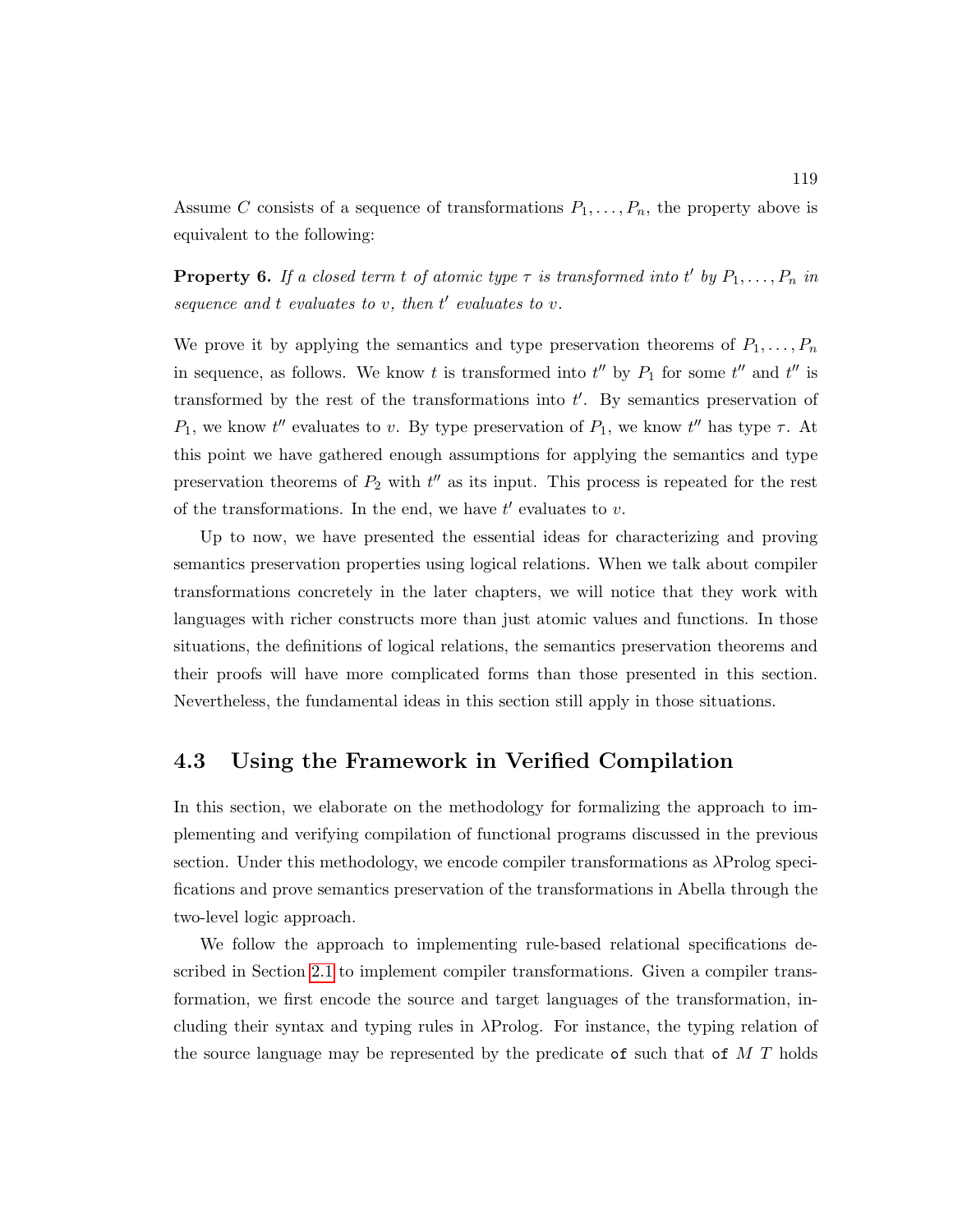if and only if M has type  $T$ ; the type relation of the target language is represented by of' in a similar way. We then identify a predicate constant to represent the relation for the compiler transformation and translate the transformation rules into program clauses defining this predicate constant. We have already seen an example illustrating this approach in Section [3.1,](#page-80-0) *i.e.*, the encoding of the transformation from  $\lambda$ -terms to their de Bruijn forms.

As we have discussed in Section [2.1.4,](#page-47-0) the  $\lambda$ Prolog specifications function directly as implementations under a logic programming interpretation. We can therefore use the encoding of compiler transformations as an implementation of the compiler. Suppose that a multi-pass compiler consists of a sequence of transformations  $P_1, \ldots, P_n$  and they are represented as binary predicate symbols  $p_1, \ldots, p_n$  such that  $(p_i \ s \ t)$  holds if and only if the program  $S$  is transformed by  $P_i$  into  $T$  and  $s$  and  $t$  are respectively the encodings of S and T. Then given a source program S and its encoding  $m_0$ , we can identify variables  $m_1, \ldots, m_n$  and query the following goal

$$
(p_1 \, m_0 \, m_1) \& (p_2 \, m_1 \, m_2) \& \ldots \& (p_n \, m_{n-1} \, m_n).
$$

Proof search in  $\lambda$ Prolog will instantiate  $m_1, \ldots, m_n$  with terms such that  $(p m_{i-1} m_i)$ holds for  $1 \leq i \leq n$ . The term for  $m_n$  is then the encoding of the result of compiling S.

We verify the compiler by formalizing the verification development described in Section [4.2](#page-126-0) in Abella. That is, we encode semantics preservation of every transformation as a theorem in Abella, prove these theorems and compose them to form the correctness proof of the full compiler. The key is to formally prove Property [3](#page-132-0) for every compiler transformation. To formalize this property in Abella, we need to formalize the logical relations and the substitution operations. The encoding of substitution as a relation has already been given in Section [3.2.4.](#page-120-0) We are left with the problem of encoding logic relations.

Before we can talk about encoding logical relations, we have to encode the evaluation semantics of the source and target languages of the transformation. Since we need to keep track of the number of evaluation steps in step-indexing logical relations, we give small-step evaluation semantics to these languages. We define the evaluation semantics as λProlog specifications using the approach described in Section [2.1.](#page-33-0) Specifically, for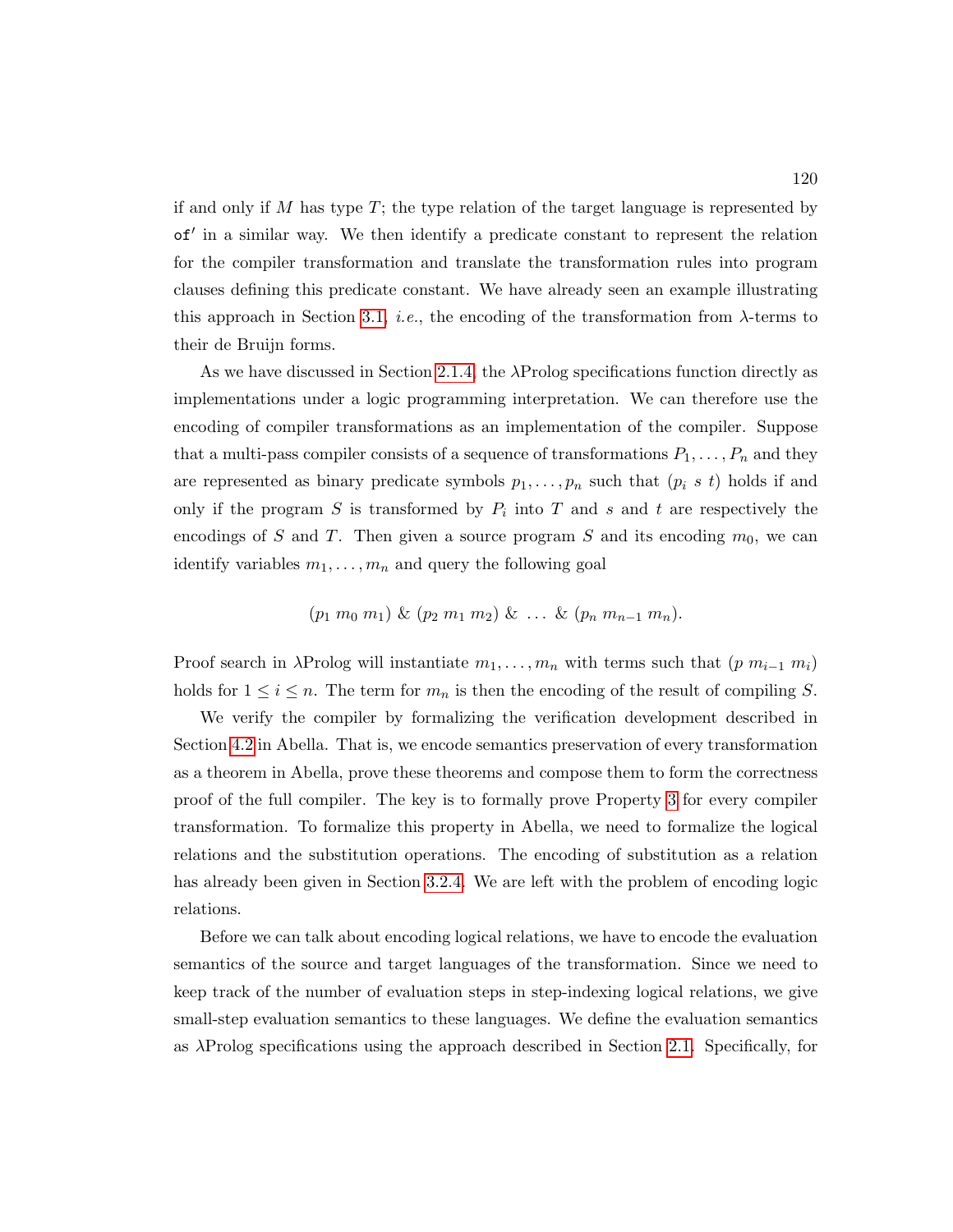the source language we designate a predicate constant step to represent a one-step evaluation relation. It is defined through a set of program clauses such that step  $t t'$ holds if and only if  $t$  evaluates  $t'$  in one step. We also identify the predicate constant nstep such that nstep  $n \, t \, t'$  holds if and only if  $t$  evaluates to  $t'$  in  $n$  steps where  $n \geq 0$ . It is defined by transitively composing the step relation. We use the predicate constant eval to denote the big-step evaluation relation such that eval t v holds if t evaluates to the value v in a finite number of steps, *i.e.*, **nstep** n t v holds for some n. Similarly, we define the predicates  $\mathsf{step}', \mathsf{nstep}'$  and  $\mathsf{eval}'$  that represent corresponding evaluations relations for the target language.

Assume P is the transformation under consideration and  $\sim$  and  $\approx$  represent the logical relations denoting the semantics preservation property of P. We designate the predicate sim to represent  $\sim$  and equive to represent  $\approx$ . We then translate the definitions of ∼ and ≈ into clauses for sim and equiv such that

- $t \sim_{\tau; i} t'$  holds if and only if sim  $T I M M'$  holds and
- $t \approx_{\tau;i} t'$  holds if and only if equiv  $T I M M'$  holds

where T, I, M and M' are encodings of  $\tau$ , i, t and t', respectively. The translation is straightforward and makes use of the encoding of evaluation semantics. Note that we need to indicate that sim and equiv are defined only for closed terms. We use the technique presented in Section [2.4.2](#page-75-0) to characterized this closedness property. That is, we identify a predicate  $\tan$  defined by a set of program clauses in  $\lambda$ Prolog such that  $\{\text{tm }M\}$  holds if and only if M is a well-formed closed term. Notice that sim and equiv are not given as a fixed-point definition. Instead, they form a recursive definition that is based on an inductively defined set of pairs of types and step indexes. The theoretical justification of recursive definitions in Abella is given in [\[59\]](#page-254-3).

Given the encoding of logical relations on closed terms, it is easy to extend it to relate closed substitutions. We designate the predicate subst equiv to represent the logical relation on closed substitutions such that subst-equiv  $L I S S'$  holds if and only if  $\theta \approx_{\Gamma,i} \theta'$  where  $\Gamma$ , I, S and S' are encodings of  $\Gamma$ , i,  $\theta$  and  $\theta'$ . It is given a fixed-point definition by using  $\sin$  and equiv through the following clauses:

```
subst_equiv nil I nil nil \triangleq \top
```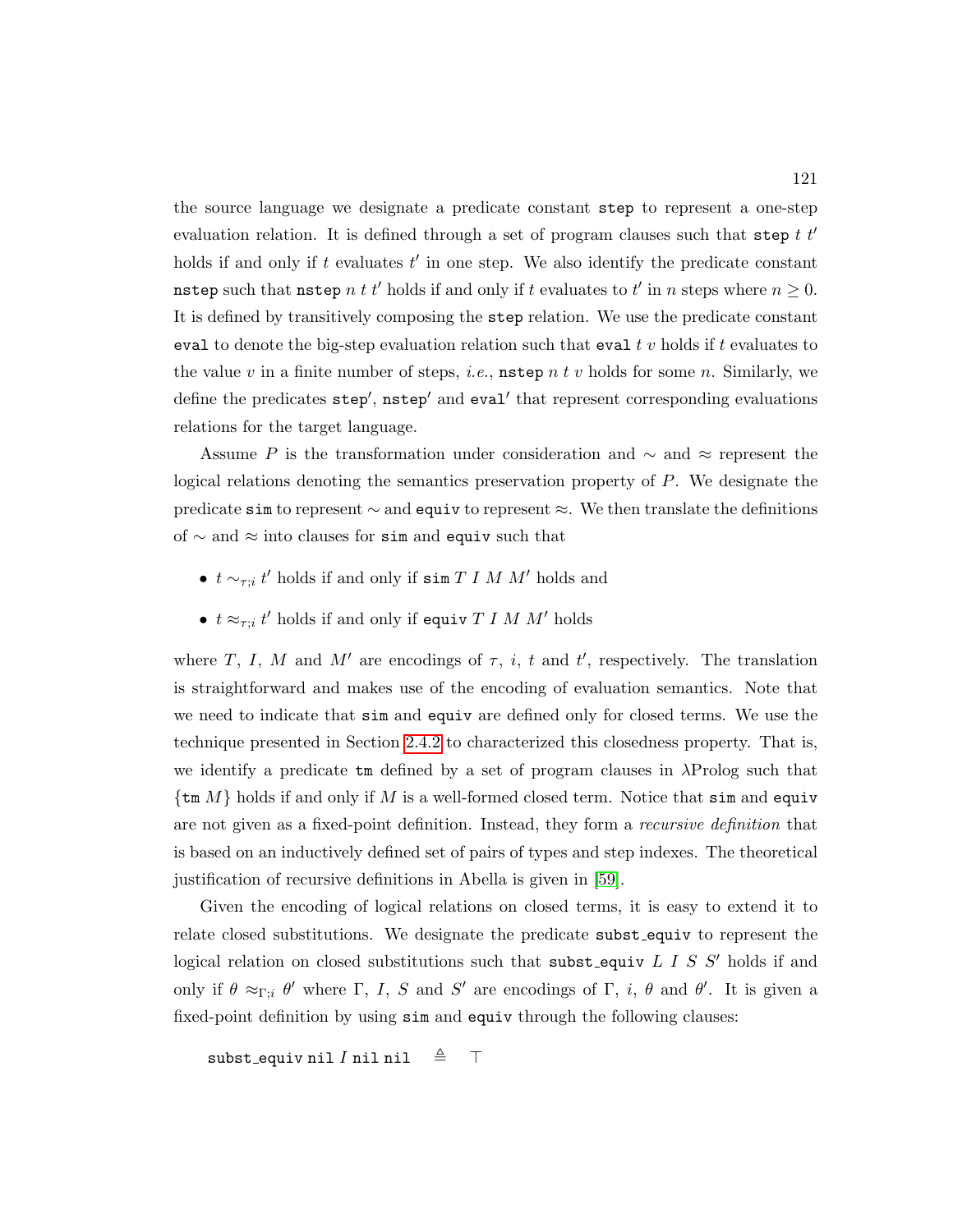$\nabla x$ .subst\_equiv (of  $x T : L$ ) I (map  $x M : : S$ ) (map  $x M' : : S'$  $\triangleq$ equiv  $T I M M' \wedge$  subst\_equiv  $L I S S'$ 

Suppose the relation describing the transformation  $P$  is encoded as a predicate constant p such that  $(p \mid M \mid M')$  holds if and only if t is transformed into t' by P where M and  $M'$  are respectively the encodings of t and  $t'$ . Then we can state Property [3](#page-132-0) for P as the following theorem in Abella where  ${L \vdash of M T}$  asserts that the source term M has type  $T$  in the typing context  $L$ :

 $\forall L, I, S, S', M, M', T, N, N'.$ subst\_equiv  $L \, I \, S \, S' \supset \{L \vdash \text{of} \, M \, T\} \supset \{p \, M \, M'\} \supset$  $\mathtt{app\_subst}\ S\ M\ N \supset \mathtt{app\_subst}\ S'\ M'\ N' \supset \mathtt{sim}\ T\ I\ N\ N'.$ 

This theorem is then proved by induction on  $\{p \ M \ M'\}$ . When the terms M and M' are closed and the substitutions  $S$  and  $S'$  are empty, we get the following special case of the above theorem, corresponding to Property [2:](#page-131-0)

$$
\forall I, M, M', T. \{\text{of } M T\} \supset \{p M M'\} \supset \text{sim } T I M M'.
$$

When  $T$  is an atomic type, this theorem further degenerates into the following, corresponding to Property [4:](#page-132-1)

$$
\forall M, M', T. \{\text{of } M T\} \supset \{p M M'\} \supset \{\text{eval } M V\} \supset \{\text{eval'} M' V\}.
$$

To compose the above theorem with that for other transformations, we need to prove the following type preservation property for the transformation:

$$
\forall M, M', T. \{\text{of } M T\} \supset \{p M M'\} \supset \{\text{of'} M' T\}.
$$

It is proved by induction on  $\{p \mid M \mid M'\}$ , usually in a straightforward manner.

Now, assume the predicate constants  $p_1, \ldots, p_n$  encode the transformation relations for the sequence of transformations in the compiler and the predicate constant  $c$  represent the compilation relation such that  $(c t_0 t_n)$  holds if and only if there exists  $t_1, \ldots, t_{n-1}$  such that  $(p_i t_{i-1} t_i)$  holds for  $1 \leq i \leq n$ . Then semantics preservation of the full compiler is encoded as follows which corresponds to Property [5:](#page-132-2)

$$
\forall M, M', T. \{\text{of } M T\} \supset \{c \ M \ M'\} \supset \{\text{eval } M V\} \supset \{\text{eval'} M' V\}.
$$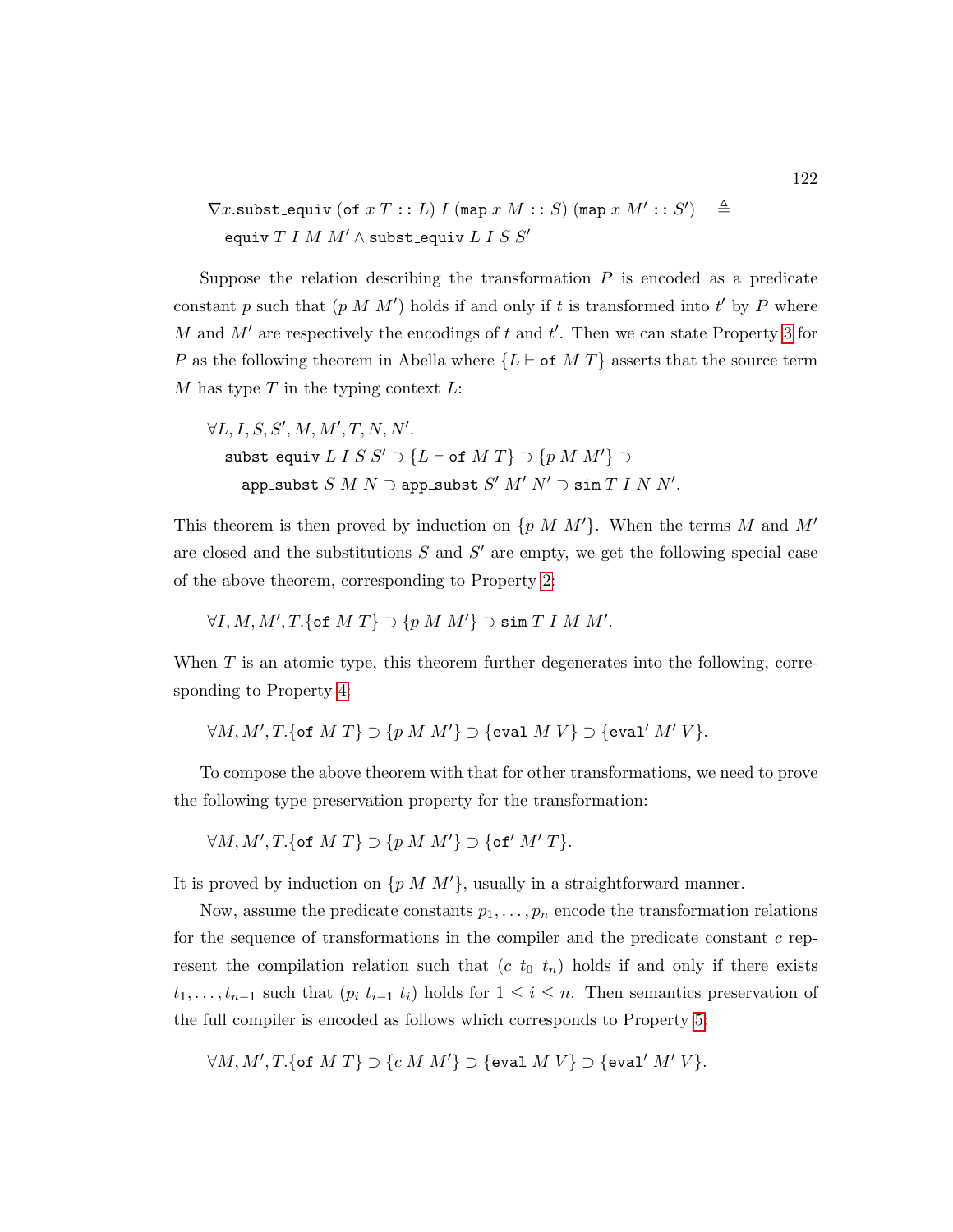Suppose we have proved the semantics and type preservation properties for  $p_1, \ldots, p_n$ . We can then apply them to prove the above theorem. The proof closely follows the informal one we described in Section [4.2.](#page-126-0)

#### 4.4 Using λ-Tree Syntax in Verified Compilation

By using the framework consisting of  $\lambda$ Prolog and Abella in verified compilation of functional programs, we expect to draw on the benefits for the  $\lambda$ -tree syntax approach that we outlined in Section [2.4.](#page-74-0) In this section, we motivate the way in which these benefits will play out in the concrete developments that we undertake in the next few chapters in the thesis.

In the implementations of transformations on functional programs, we use metalevel λ-abstraction to represent the binding operators in functional objects. As a result, the notions related to binding structure such as renaming and substitution are captured by  $\alpha$ - and  $\beta$ -conversions in a logical and precise fashion. For instance,  $\beta$ -conversion will be used to model the "administrative" substitution operations that are an inherent part of the CPS transformation as described in Chapter [5,](#page-145-0) resulting in a very concise implementation of the transformation. When working on functional objects, the compiler transformations often need to go under their binding operators and recursively transform the function bodies. Furthermore, these transformations often have side conditions for the binding variables introduced by recursion. As described in Sections [2.1.3](#page-42-0) and [2.4](#page-74-0) we use the universal and hypothetical goals to perform recursion over binding operators and to enforce these side conditions. Compiler transformations often perform non-trivial analysis on the binding structure of function objects. Such analysis can be captured in the λProlog specifications concisely and logically. For example, in Chapter [7](#page-207-0) we will present a transformation that extracts closed functions to the top-level. For the extraction to work, it is necessary to show that such functions do not refer to any bound variable. This independence relation can be statically characterized via quantification ordering and dynamically realized via unification. Complicated analysis of binding structure can even be specified through λProlog programs. As an example, consider the closure conversion transformation that was briefly touched in the introduction and that will be presented in detail in Chapter [6.](#page-181-0) To implement closure conversion,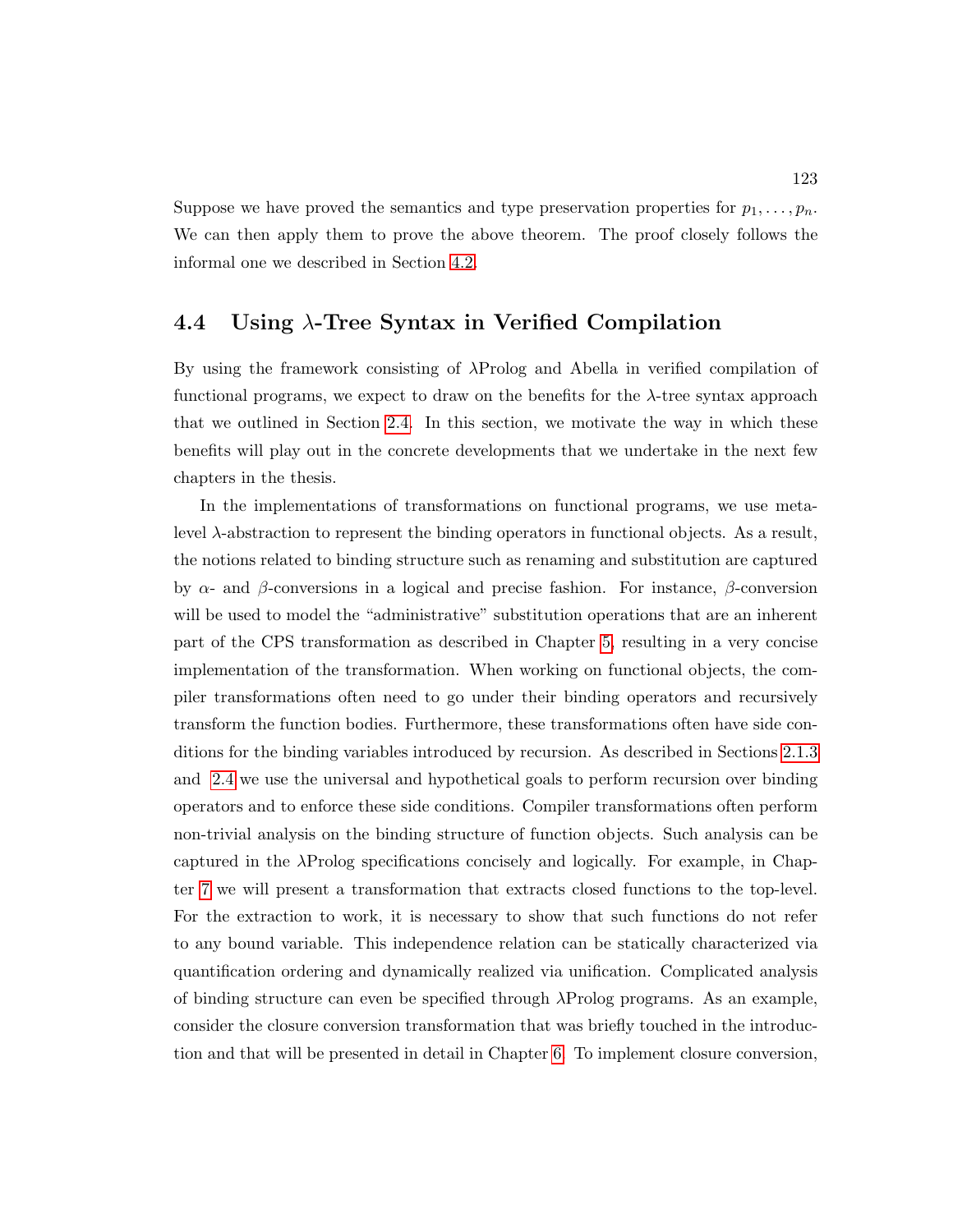we need to compute free variables in functions. This computation will be presented as a relation between function objects and their free variables and defined through a set of λProlog program clauses.

The above uses of the λ-tree syntax approach also apply when we treat definitions involving binding structure in the verification of compiler transformations on functional programs in Abella. Furthermore, the logical structure of such treatments can be exploited to significantly simplify reasoning about binding structure. For example, we have given a definition of substitution as an explicit relation in Section [3.2.4](#page-120-0) which is an essential component for describing the semantics preservation property characterized as logical relations. We have also shown that a lot of properties of the substitution relation can be easily established by observing that they are just manifestation of the properties of  $\beta$ -conversion in the meta-level language.

Rich properties of binding structure can be proved by combining the  $\lambda$ -tree syntax approach and the two-level logic approach. This manifests in the treatment of closedness property of  $\lambda$ -terms. In Section [2.4.2](#page-75-0) we have seen that we can characterize closed terms through a  $\lambda$ Prolog specification for the predicate tm such that  $\{\text{tm }M\}$  holds if and only if  $M$  is a closed term. This predicate is used in the definition of logical relations which should hold only for closed terms. We can then easily prove the property that substitution has no effect on closed terms by using the explicit definition of substitution and the λProlog specification for closed terms. This property is critical to proving semantics preservation of closure conversion as we shall see in Chapter [6.](#page-181-0)

Finally, the logical structure of binding related treatments in the implementation of compiler transformations can be exploited to simplify reasoning about binding structure through the two-level logic approach. For instance, the usage of  $\beta$ -conversion to model "administrative" substitution operations in the CPS transformation makes it extremely easy to reason about the effects of such operations, as we shall see in Chapter [5.](#page-145-0) As another example, in Chapter [6](#page-181-0) we will need to prove the following "strengthening" property for typing: if a term t has type  $\tau$  in a typing context  $\Gamma$  and  $\Gamma'$  is a restriction of  $\Gamma$  that contained only the free variables in t, then t also has type  $\tau$  in  $\Gamma'$ . We shall see that this property can be easily established by exploiting the logical structure of the λProlog program for computing free variables.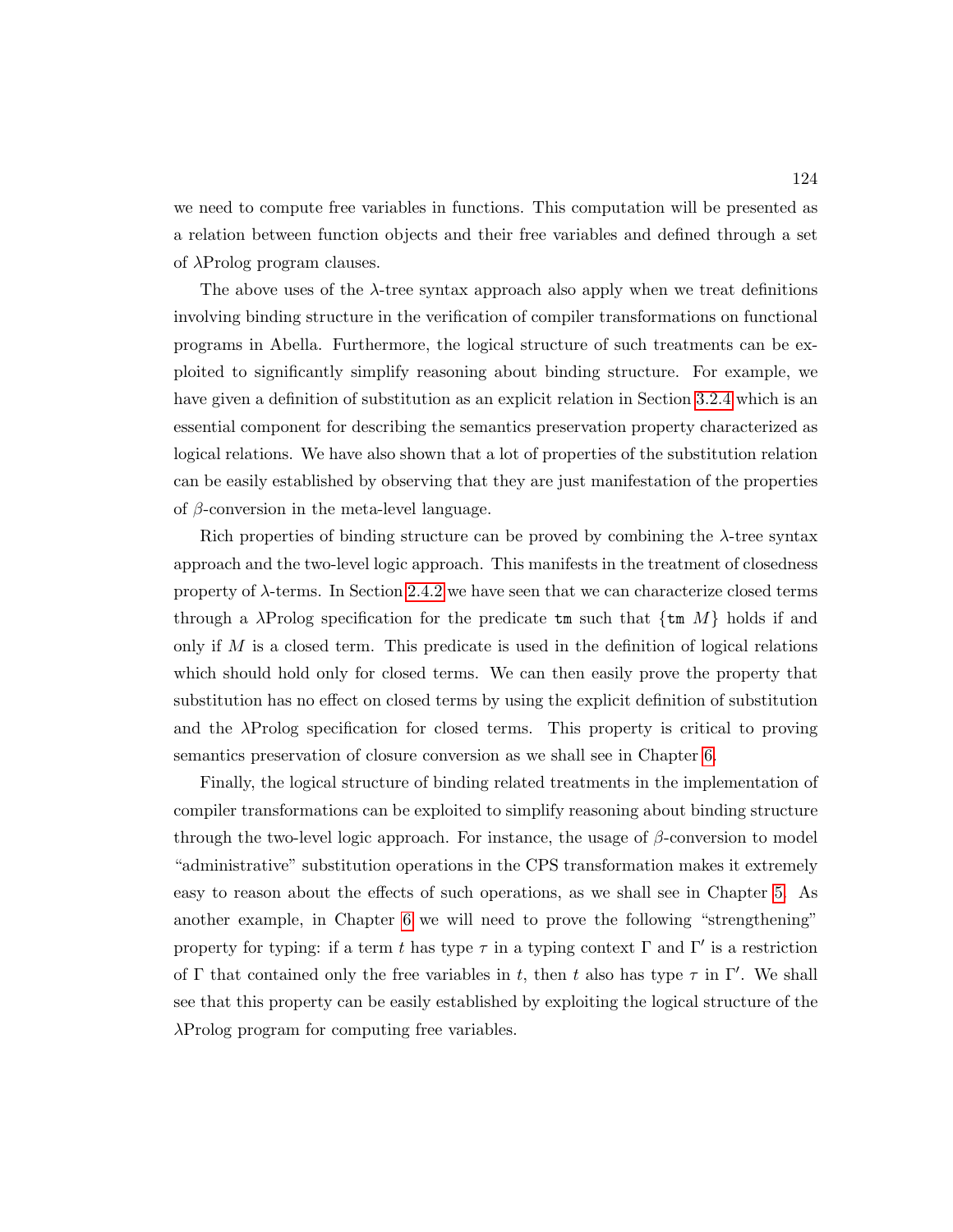#### <span id="page-139-0"></span>4.5 Nuances in Formalizing Semantics Preservation

We will be using a logical relations style characterization of semantics preservation in the work in this thesis. There are, however, a few other ways in which this notion has been characterized in the literature. We discuss and contrast these different approaches in this section.

A good starting point for the discussion is a set of criteria proposed by Neis et al. [\[25\]](#page-251-0) to assess the different approaches to formalizing semantics preservation:

- *Modularity*: This is a property that allows us to build the correctness proof for a large program in the way we build the program itself, i.e. by composing the correctness proofs for the modules constituting the program. Formally, this means that if we have shown that the target programs  $T_1$  and  $T_2$  preserve the semantics of the source programs  $S_1$  and  $S_2$  from which they were generated, then the code that results from linking  $T_1$  and  $T_2$  should also preserve the semantics of the result of composing  $S_1$  and  $S_2$  at the source level. This property is also called "horizontal" composibility."
- Flexibility: This criterion amounts to saying that the definition of semantic preservation is fixed solely by the semantics of the source and target languages and is oblivious to the transformations that are performed. Together with modularity, it allows for combination of correctness proofs of modules that use the same definition of semantics preservation but are generated by different compiler transformations.
- Transitivity: This criterion amounts to saying that semantics preservation proofs for individual transformations can be composed to derive the semantic preservation proof for the full sequence of transformations. Transitivity is necessary for the separate verification of compilation passes in multi-pass compilers. Transitivity is also called "vertical composibility".

Correctness proofs based on logical relations enjoy the modularity property because of the extensional reading underlying equivalence at function types. If we think of modules with external references as functions whose arguments are these references, then we can reduce the linking of modules to function applications. By the definition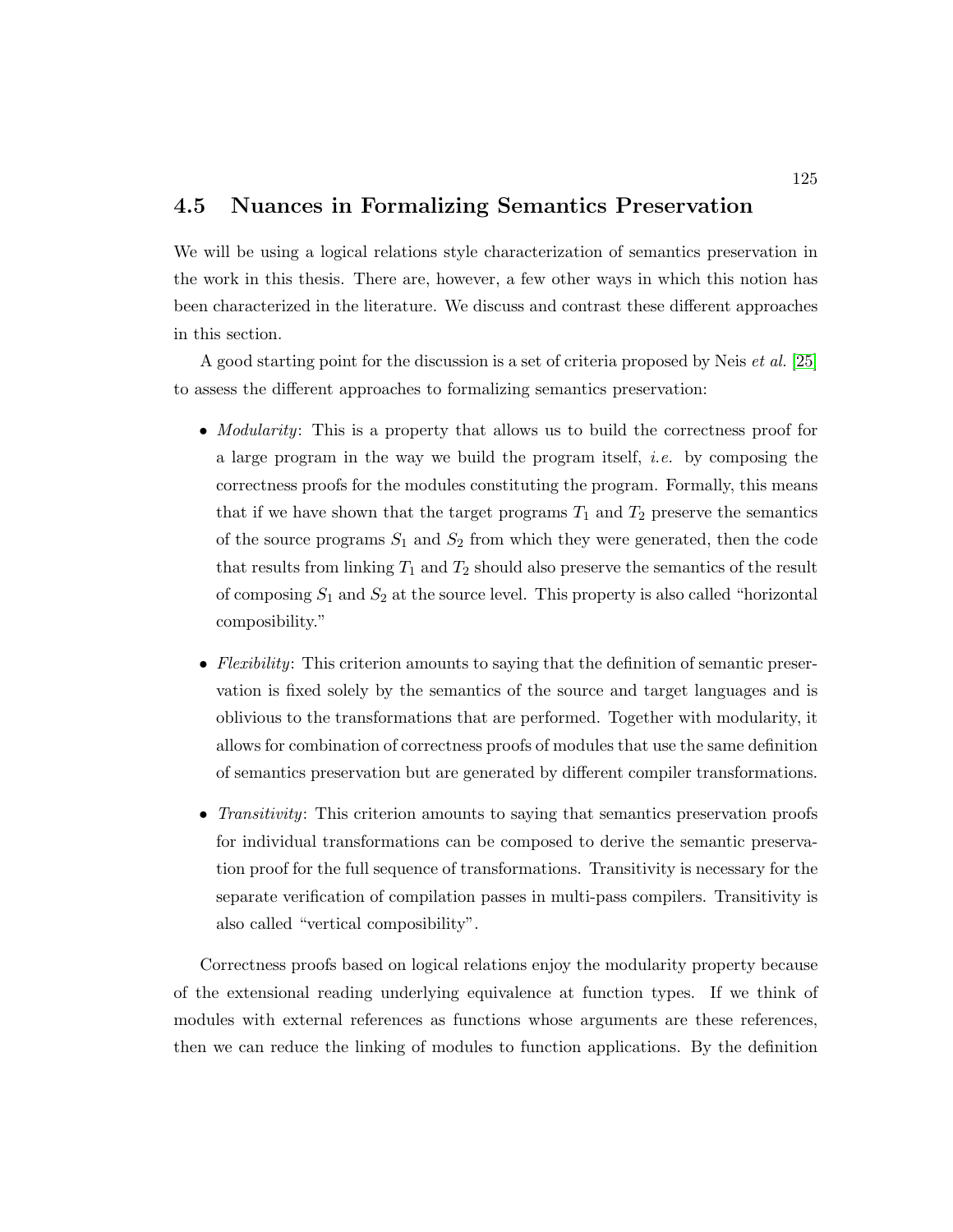of the equivalence relation for function values, we can easily combine the semantics preservation proofs of individual modules to form the proof for the linked program.

Correctness proofs based on logical relations are also flexible. This is because the definitions of logical relations only depend on the evaluation semantics of the source and target programs they hold of. As a result, the correctness proofs of different transformations that use the same logical relation as the notion of semantics preservation can be combined without any problem.

Establishing transitivity of correctness proofs when these use a notion of semantics preservation based on logical relations is more difficult. Perhaps the most obvious way to obtain this property is to show that the underlying logical relations are composable. In particular, suppose that the logical relations  $\sim$ <sup>1</sup> and  $\sim$ <sup>2</sup> underlie the proofs of semantics preservation for two transformations on functional programs and we want to show the correctness of the composition of these two transformations with respect to a third logical relation  $\sim^3$ . This would trivially be the case if we can show the following:

$$
\forall \tau \ t_1 \ t_2 \ t_3 \ , t_1 \sim_\tau^1 t_2 \supset t_2 \sim_\tau^2 t_3 \supset t_1 \sim_\tau^3 t_3.
$$

However, this kind of property is generally hard to prove. In fact, it may not hold even if the source and target languages for the transformations are identical and all three logical relations are the same. In [\[76\]](#page-256-0), Ahmed proposed a way to restrict the permitted forms of logical relations using properties based on types that overcomes this difficulty. Regardless of the merits of this approach, it is not directly usable in the typical setting for compiler verification. The reason for this is that compiler transformations typically modify and simplify programs in a one language into programs in a *different* language that is equipped with specialized constructs motivated by the relevant transformation. As a result, the logical relations that are used to characterize semantics preservation at each stage of a multi-stage transformation are usually different ones and they also relate programs in different languages. For example,  $\sim$ <sup>1</sup> may be a logical relation for the continuation-passing style transformation that will be described in Chapter [5,](#page-145-0)  $\sim$ <sup>2</sup> may be a logical relation for the closure conversion transformation that will be described in Chapter [6,](#page-181-0) and  $\sim^3$  is correspondingly the logical relation that captures the notion of semantics preservation between the source and target languages for the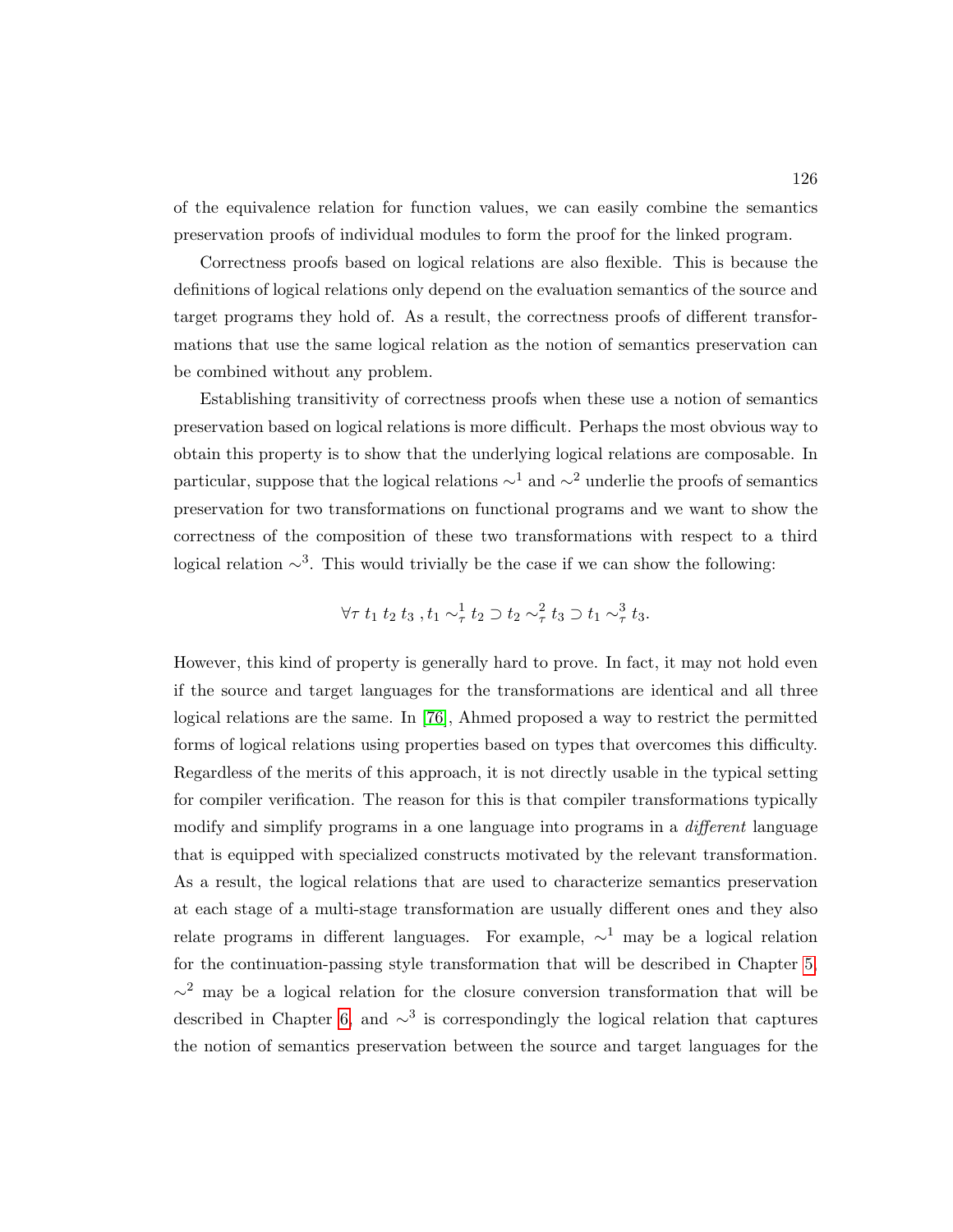composition of the two transformations. In this case, the definition of  $\sim$ <sup>1</sup> would have to take into account the way we intend the devices called *continuations* to function, while the definition of  $\sim$ <sup>2</sup> makes no assumption about continuations. In this kind of situation, it is not clear that we can derive a suitable logical relation between expressions in the initial and final languages simply by composing the sequence of intermediate logical relations that have been used.

The above discussion shows that if we use a definition of semantics preservation that is based on logical relations, then it becomes difficult to prove the correctness of a multi-stage compiler simply by composing correctness proofs for each stage. We may, however, restrict our attention to those programs that produce a value of atomic type; doing so effectively means that we are focusing on compilation of complete programs and then modularity and flexibility become irrelevant issues. If we narrow our focus in this way and if equivalence at atomic types is based on a simple one-to-one mapping of values between relevant domains, then correctness results for multiple stages can be composed to obtain a correctness result for the entire sequence of transformations. In fact, this is the perspective we take in this thesis and we have discussed how the composition works in Section [4.2.](#page-126-0)

The idea of limiting attention to programs that produce values of atomic type has, in fact, been widely used in compiler verification; to take two recent examples, it underlies the CompCert [\[20\]](#page-250-0) and the CakeML [\[24\]](#page-250-1) projects. In this more restricted context, the main requirement of the notion of program equivalence that we use is that it accord with intuitions at atomic types, *i.e.*, equivalence between values is reduced to identity at atomic types. At function types, we may use extensional equality as is done with logical relations style definitions of equivalence, but we may also use other notions that, for example, help us construct correctness proofs more easily. One particular notion of equivalence that we may use is the relation induced by the transformation itself; this typically preserves values at atomic types, thus satisfying the key property we need of program equivalence.

If we use the above idea, the forward simulation property reduces to the following statement for any given transformation P:

For any t that is transformed by  $P$  into  $t'$ , if t evaluates to some value  $v$ , then there exists an value  $v'$  such that  $t'$  evaluates to  $v'$  and  $v$  is transformed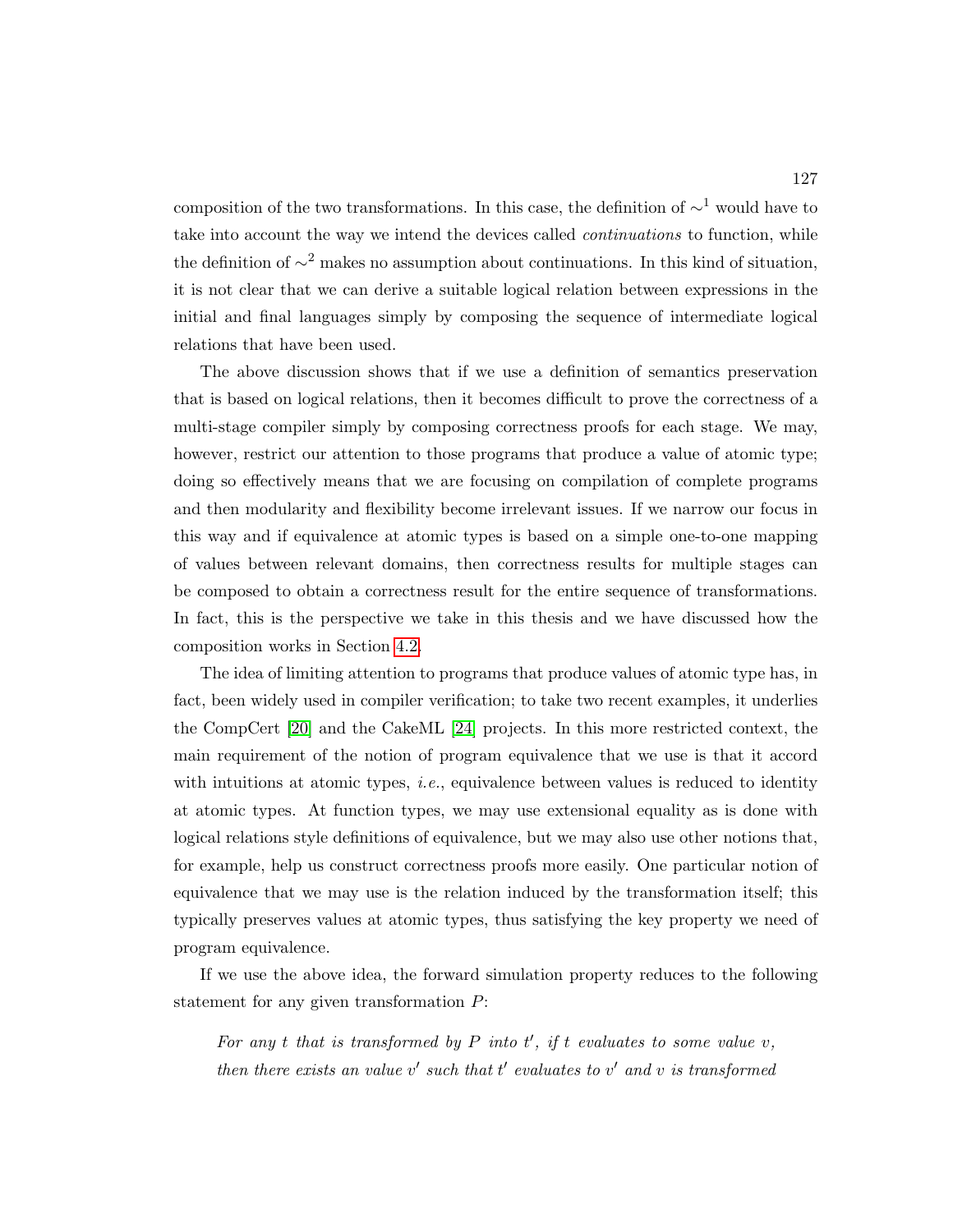#### by  $P$  into  $v'$ .

This statement, which amounts to saying that the transformation and evaluation permute with each other, is usually proved by induction on evaluation sequences in the source language. In order to be able to prove such a statement, we often have to tune the definitions of the transformation and of evaluation to each other.

By the above statement it is easy to show that correctness proofs based on the refined approach we have just described are transitively composible; note that the justification for this approach is that we are eventually interested only in whole programs that produce a value of atomic type. Proofs in this style are, as a rule, not flexible because they are often dependent on tuning the definition of evaluation to the transformation being proved correct. Finally, the simulation based approach does not automatically guarantee modularity because the notion of equivalence it uses for functions is not sufficiently constrained. Determining ways to apply this approach that yield modularity is an active research topic; [\[78\]](#page-256-2) presents a recent development along these lines.

There has been some recent work led, not surprisingly by Neis and colleagues that is aimed at designing a notion of semantics preservation that actually meets all three desired criteria put forward for such a notion. Most specifically, Neis et al. [\[25\]](#page-251-0) have introduced a relation called parametric inter-language simulation or PILS towards this end. PILS can be thought of as a refinement to logical relations. Similar to logical relations, PILS enjoys modularity and flexibility. Moreover, PILS also enjoys transitivity that logical relations fail to support. The key idea is to break up a single definition of logical relation into two relations called "global knowledge" and "local knowledge" to dismiss the negative self-reference that occurs in the definition of equivalence at function types so that semantics preservation can be characterized as fixed-point definitions. As we have discussed before, the negative self-reference is the main reason that logical relations are not transitively composible. By finessing the need for such a reference, PILS is able to support transitivity.

We have chosen to use a logical relations style definition of semantics preservation rather than one based on PILS mainly because the latter is still in at an evolutionary stage; our focus in this thesis is not so much on developing new and useful ideas concerning semantics preservation as it is on exposing useful approaches to formalizing them. In this regard, we believe many of the lessons to be drawn from this work also carry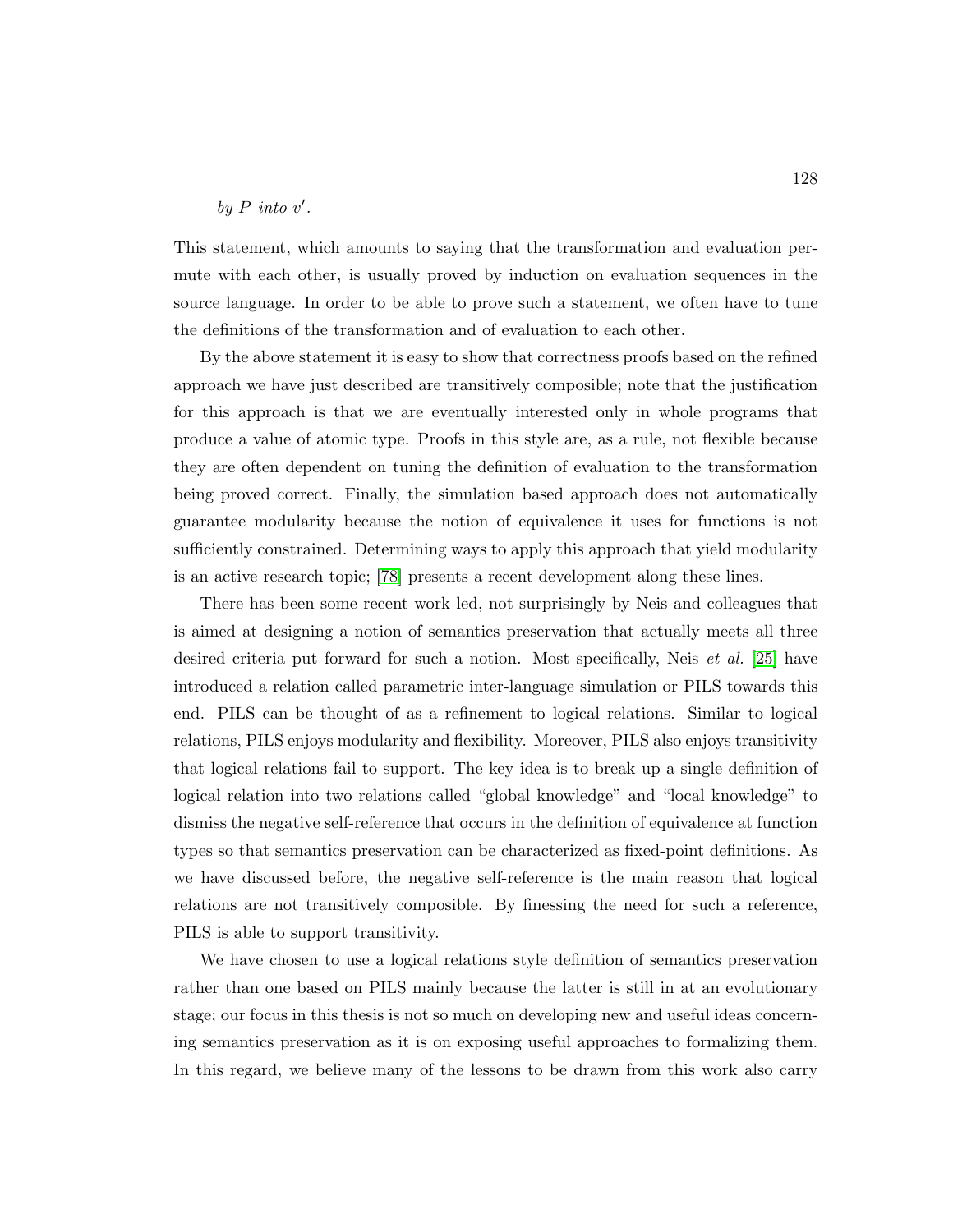over to situations in which other notions of semantics preservation are used. The key observation is that representation, manipulation and analysis of binding structure are inherent in compiler transformations of functional programs and properties about them must be explicitly proved in reasoning no matter what notions of semantics preservation are used. Thus, the  $\lambda$ -tree syntax approach can always be used to simplify these reasoning tasks. For example, suppose we prove the correctness of the closure conversion transformation by showing that it permutes with evaluations. For this we need to keep an explicit representation of environments in the evaluation semantics. The evaluation environments can be easily encoded in  $\lambda$ Prolog by using meta-level abstractions to represent the bindings of the environments and their properties can be easily proved in Abella by exploiting the logical structure of the encoding of environments. As another example, the definition of PILS makes essential use of substitution like logical relations. As a result, reasoning about the substitution operations and their interaction with other program constructs is an inherent part of the correctness proofs based on PILS. Such reasoning can be carried out effectively by using  $\lambda$ -tree syntax just as when logical relations are used as the correctness notion.

## <span id="page-143-0"></span>4.6 Exercise of Verified Compilation in the Thesis

To demonstrate the effectiveness of our methodology for implementing and verifying transformations on functional programs, we will use it to develop a verified compiler for a representative functional language. This language extends the simply typed  $\lambda$ -calculus with general recursion, conditional and arithmetic expressions; it can be thought of as an extension to the well-known PCF language [\[42\]](#page-252-0). Our compiler takes programs in the λ-tree syntax representation as input; transforming actual programs into this form can be accomplished by standard tools for parsing and extracting an internal representation. Compilation will be achieved through several passes that translate the source programs into successive intermediate languages, and finally producing code in a language that is similar to the Cminor language used in the CompCert project [\[43\]](#page-252-1). We have chosen this as our target language because many other compiler verification projects have used Cminor as an intermediate language and we can therefore benefit from their work in completing the compiler verification process.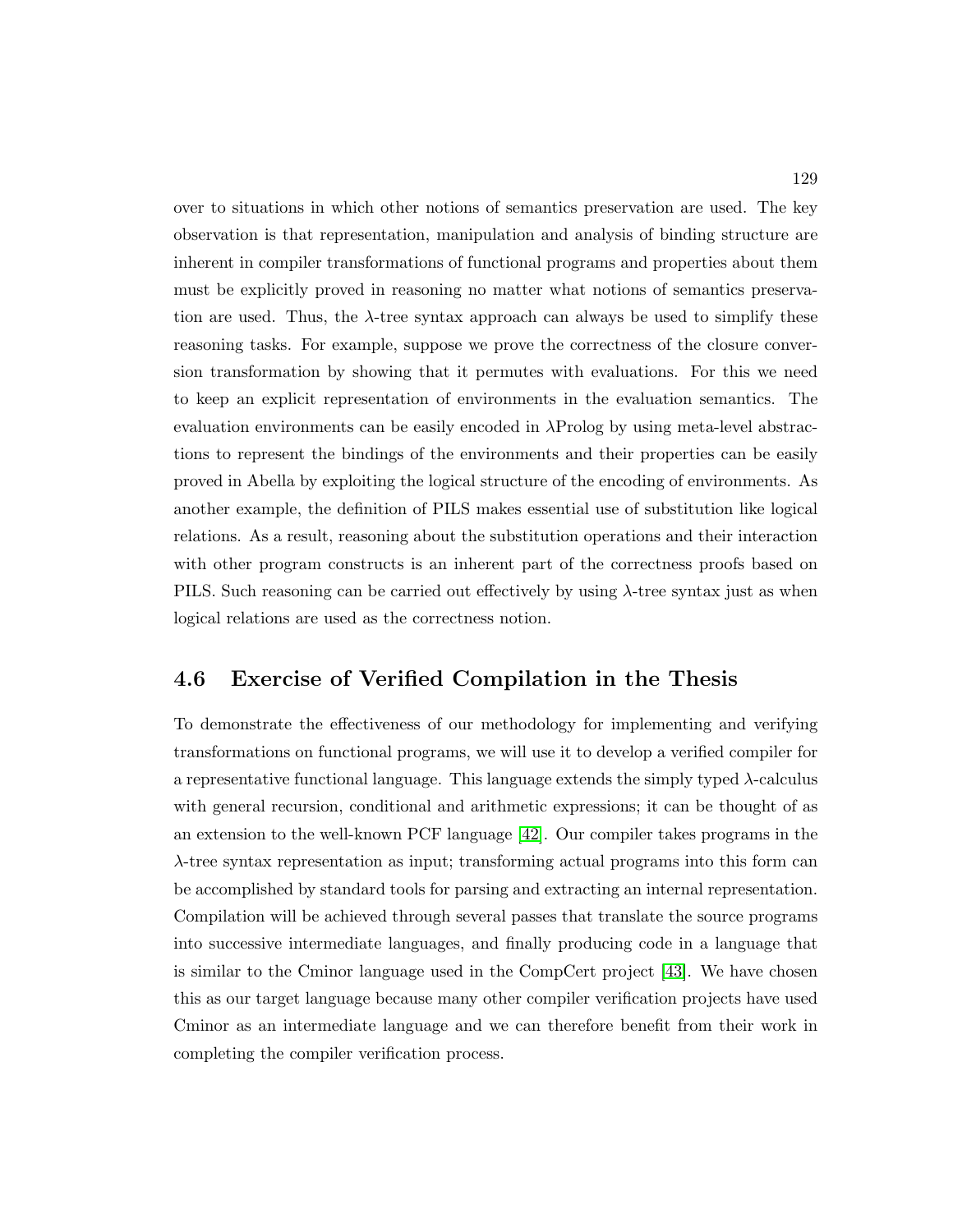The structure of the compiler that we develop in this thesis and that is shown in Figure [4.1](#page-144-0) is explained qualitatively as follows. The CPS transformation makes the control flow such as evaluation ordering explicit. The closure conversion transformation makes (nested) functions independent of their context. It effectively makes functions closed. The code hoisting transformation lifts these closed functions to the top level. After this transformation, all the higher-order features of the source programs are removed. The code closely resembles that in procedural languages such as C. The code generation phase makes the allocation of objects explicit and generates Cminor-like code.

<span id="page-144-0"></span>

Figure 4.1: The Compiler for a PCF-style Language

We use the methodology described in Section [4.3](#page-133-0) to implement a formally verified version of this compiler. Chapter [5,](#page-145-0)[6](#page-181-0)[,7](#page-207-0) respectively describe the implementation and verification of the CPS transformation, closure conversion and code hoisting. Chapter [8](#page-222-0) describes the code generation transformation and composition of semantics preservation of individual transformations to form the correctness proof for the full compiler.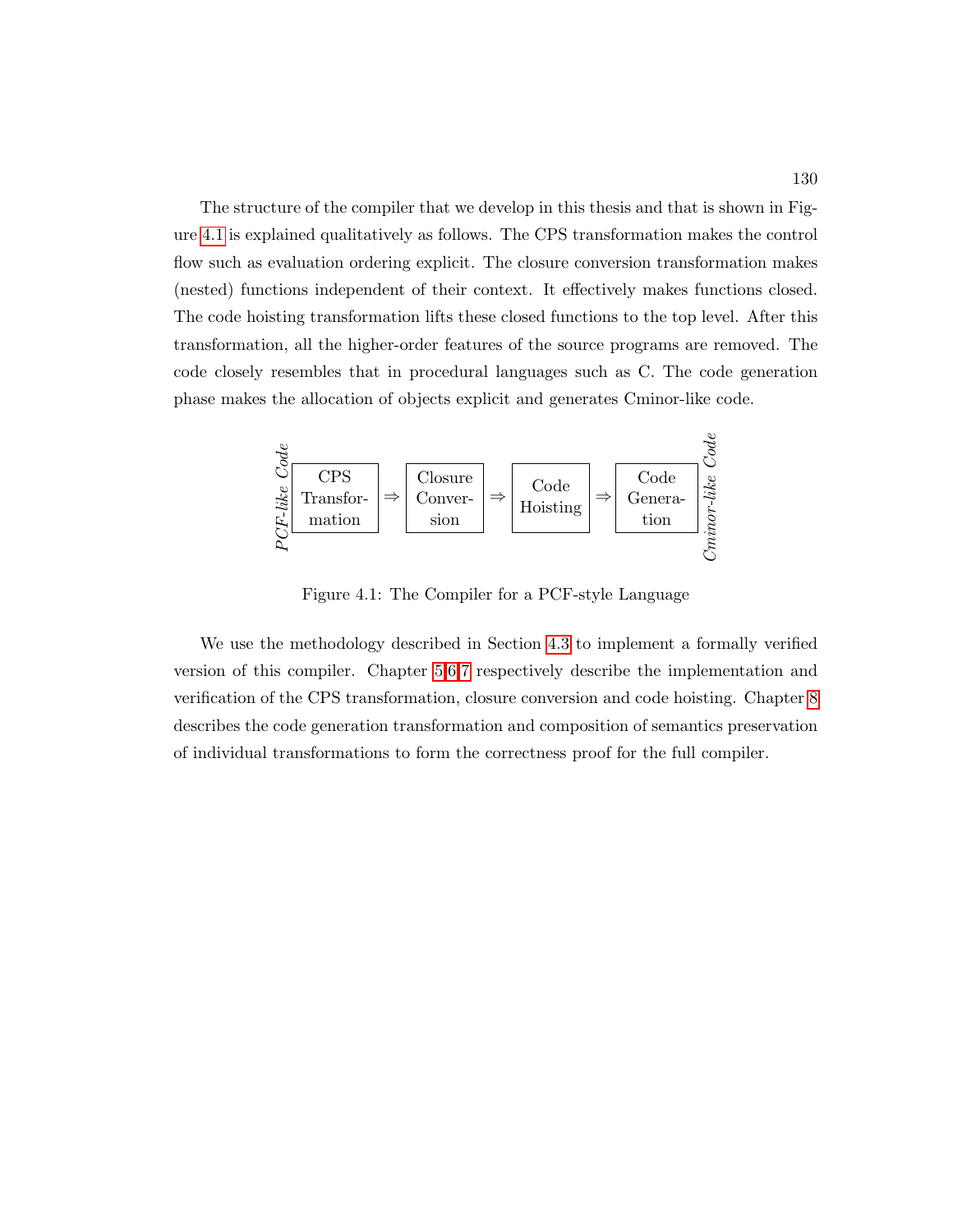## <span id="page-145-0"></span>Chapter 5

# The Continuation Passing Style Transformation

Continuation Passing Style (CPS) is a programming style in which control flow is made explicit by using devices called *continuations* that record "the remaining computation". CPS has a long history that dates back to 1960s [\[79\]](#page-256-0). Languages in this form are favored as intermediate languages for a lot of compilers for functional languages  $(e.g.,$ see [\[27,](#page-251-0) [80,](#page-256-1) [81\]](#page-256-2)) because continuations provide an elegant representation of language constructs such as function calls and pattern matching, and expressions in the CPS form resemble statements in procedural languages and thereby can be more easily related to executable code.

A CPS transformation translates functional programs in a direct style of programming into a CPS form [\[82,](#page-256-3) [83,](#page-256-4) [84\]](#page-256-5). It takes as arguments a source term and a continuation representing an abstraction of the remaining computation over the value of the source term. It then transforms the source term into a more fine-grained form such that control flow is made explicit—i.e., there is no ambiguity in the order of evaluation—by recursively applying the transformation on its subterms and accumulating the continuation in the process. A common approach to describe the CPS transformation is to describe it using  $\lambda$ -calculus [\[83,](#page-256-4) [84\]](#page-256-5). In this approach, it is important to distinguish between  $\beta$ -redexes introduced by the transformation for realizing substitution at the translation time and  $\beta$ -redexes that come from the source term. The former kind of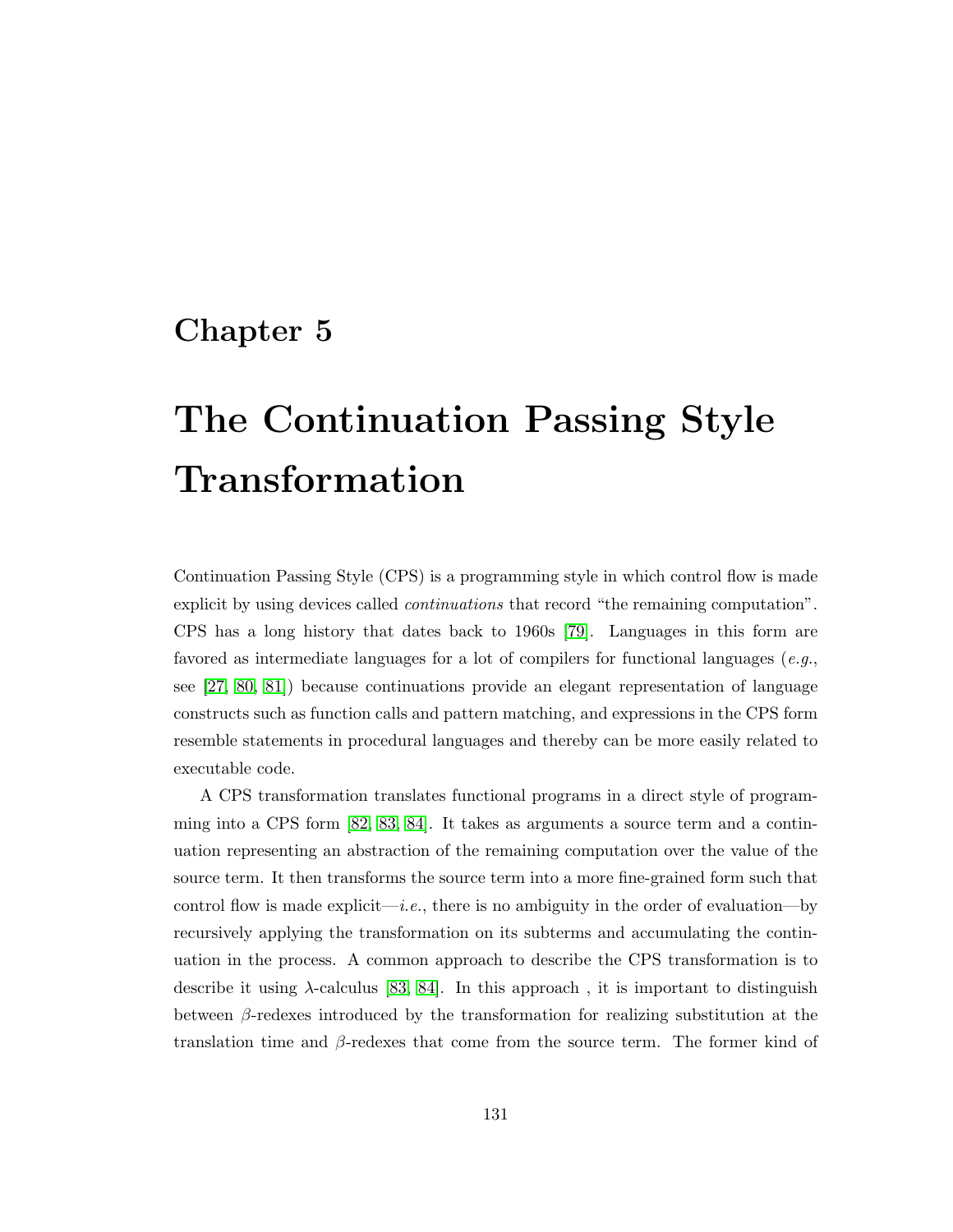$\beta$ -redexes are reduced at the translation time as part of the transformation while the later should not be reduced because that will count as partial evaluation of the source term in the compilation phase. We adopt the terminology in [\[84\]](#page-256-5) to denote the former as administrative β-redexes and the later as dynamic  $\beta$ -redexes, i.e., β-redexes that should only be reduced at run time.

The CPS transformation can be easily described in a rule-based and relational style. However, the formalization of such a description can be difficult. The major difficulty lies in correctly capturing the way the administrative and dynamic  $\beta$ -redexes work. Moreover, this difficulty is amplified when proving properties of the transformation such as semantic preservation because the properties of binding related notions for manipulating administrative and dynamic  $\beta$ -redexes must be proved explicitly.

We solve the above problems by using the methodology for implementing and verifying compiler transformations described in Section [4.3.](#page-133-0) First, we encode the rule-based relational description of the CPS transformation as a λProlog specification. We use meta-level β-redexes to encode the administrative β-redexes. As such, the substitution operations they represent are automatically captured by meta-level  $\beta$ -reduction. The dynamic  $\beta$ -redexes are encoded as program constructs by using the  $\lambda$ -tree syntax approach. Because λProlog specifications are executable, the encoding of the CPS transformation is also its implementation. We then prove that the implementation preserves semantics in Abella by following the logical relation based approach described in Section [4.3.](#page-133-0) Because the logical structure of the implementation is transparently reflected into Abella via the two-level logic approach, we are able to prove the properties of administrative and dynamic  $\beta$ -redexes easily by exploiting their  $\lambda$ -tree syntax representation. In the end we get a concise and elegant proof of semantics preservation for the implementation.

In the following sections, we illustrate the above ideas by constructing a verified implementation of the CPS transformation in our compiler described in Section [4.6.](#page-143-0) We first give an overview of the CPS transformation in Section [5.1.](#page-147-0) We then present the source and target languages and give a rule-based relational description of the transformation in Section [5.2.](#page-150-0) We then encode the rule-based description as a  $\lambda$ Prolog specification in Section [5.3.](#page-155-0) The discussion here will focus on using the  $\lambda$ -tree syntax approach to encode the administrative and dynamic  $\beta$ -redexes. In Section [5.4,](#page-159-0) we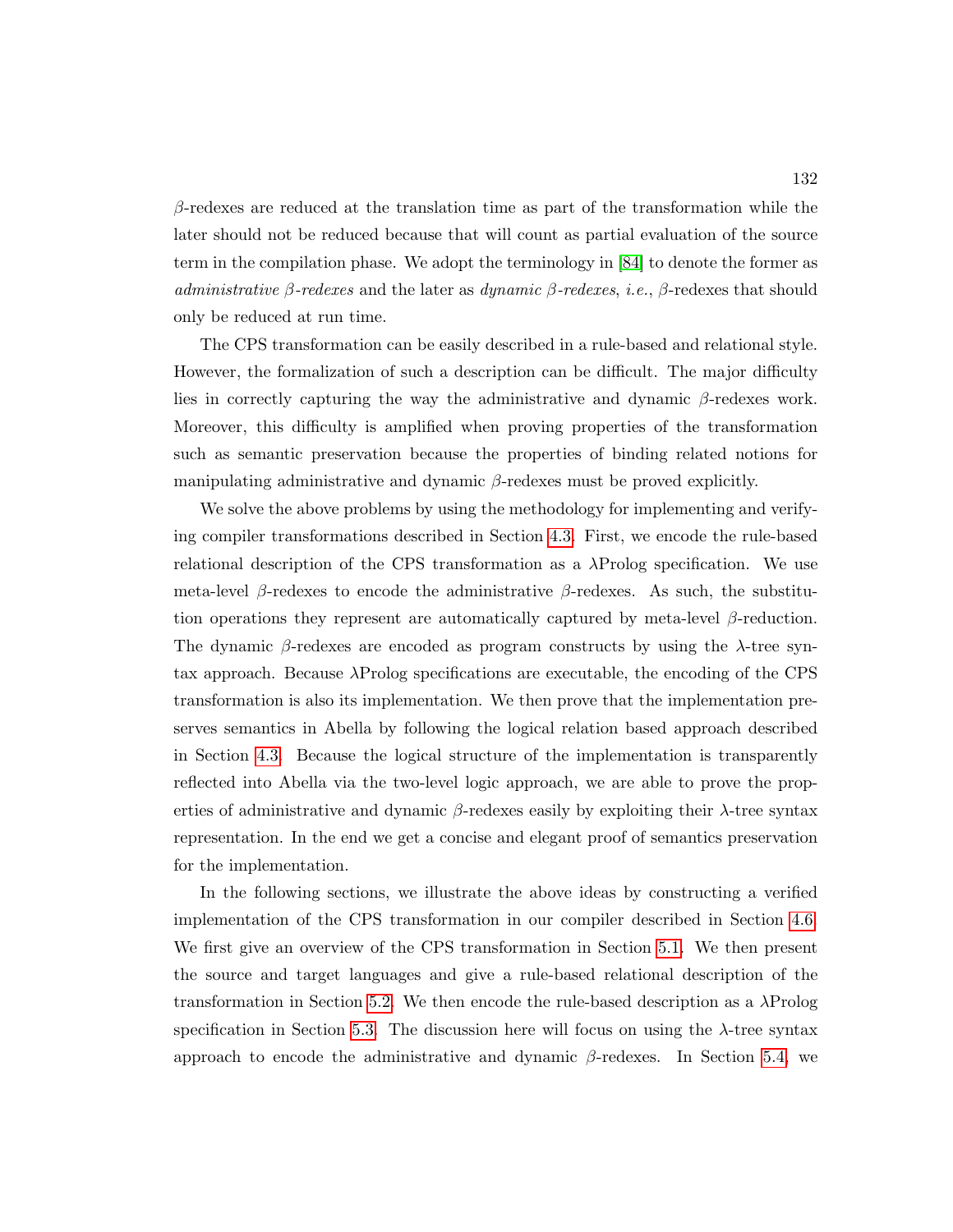present the informal semantics preservation proof of the CPS transformation. We lastly give the formal semantic preservation proof of the implementation in Section [5.5.](#page-167-0) The discussion will bring out the benefits of  $\lambda$ -tree syntax approach in reasoning about the administrative and dynamic  $\beta$ -redexes.

### <span id="page-147-0"></span>5.1 An Overview of the Transformation

The CPS transformation we work with is based on the transformation proposed by Danvy and Filinski in [\[84\]](#page-256-5) that reduces administrative  $\beta$ -redexes on the fly. To describe the transformation, we need to distinguish between the administrative  $\beta$ -redexes which only manifest themselves during the transformation and are eliminated in the final result, and the dynamic  $\beta$ -redexes that are constituting pieces of the result. We shall use  $\lambda x. t$  and  $(@ t_1 t_2)$  to represent administrative abstractions and applications and normal abstractions and applications to represent the dynamic ones.

The transformation takes as input a term and a continuation that is an administrative abstraction over the value of the term and that is already in the CPS form. Intuitively, the source term can be thought as a program fragment that represents the "current computation" and eventually evaluates to a value. The continuation can be thought as a program fragment that, when fed with the value of the source term, represents the "remaining computation." The job of the CPS transformation is to convert the source term into a form in which control flow becomes explicit and to combine the result with the continuation to form the complete program. The transformation proceeds by recursion over the structure of the source term. At the beginning of this process, a continuation representing the context in which the source program will be used is given. The CPS transformation is then recursively applied to the sub-expressions of the source term and the results are accumulated into the continuation in an order that reflects the control flow of the source program. The result of such accumulation is the output of the CPS transformation.

We start by illustrating how the CPS transformation works on basic expressions through some examples. Consider the base case of the transformation, i.e., when the source term  $t$  is a variable or a constant. In this case, the control flow in  $t$  is vacuously fixed. Letting  $\hat{\lambda}v$ . t' be the input continuation, we can therefore apply  $\hat{\lambda}v$ . t' to the source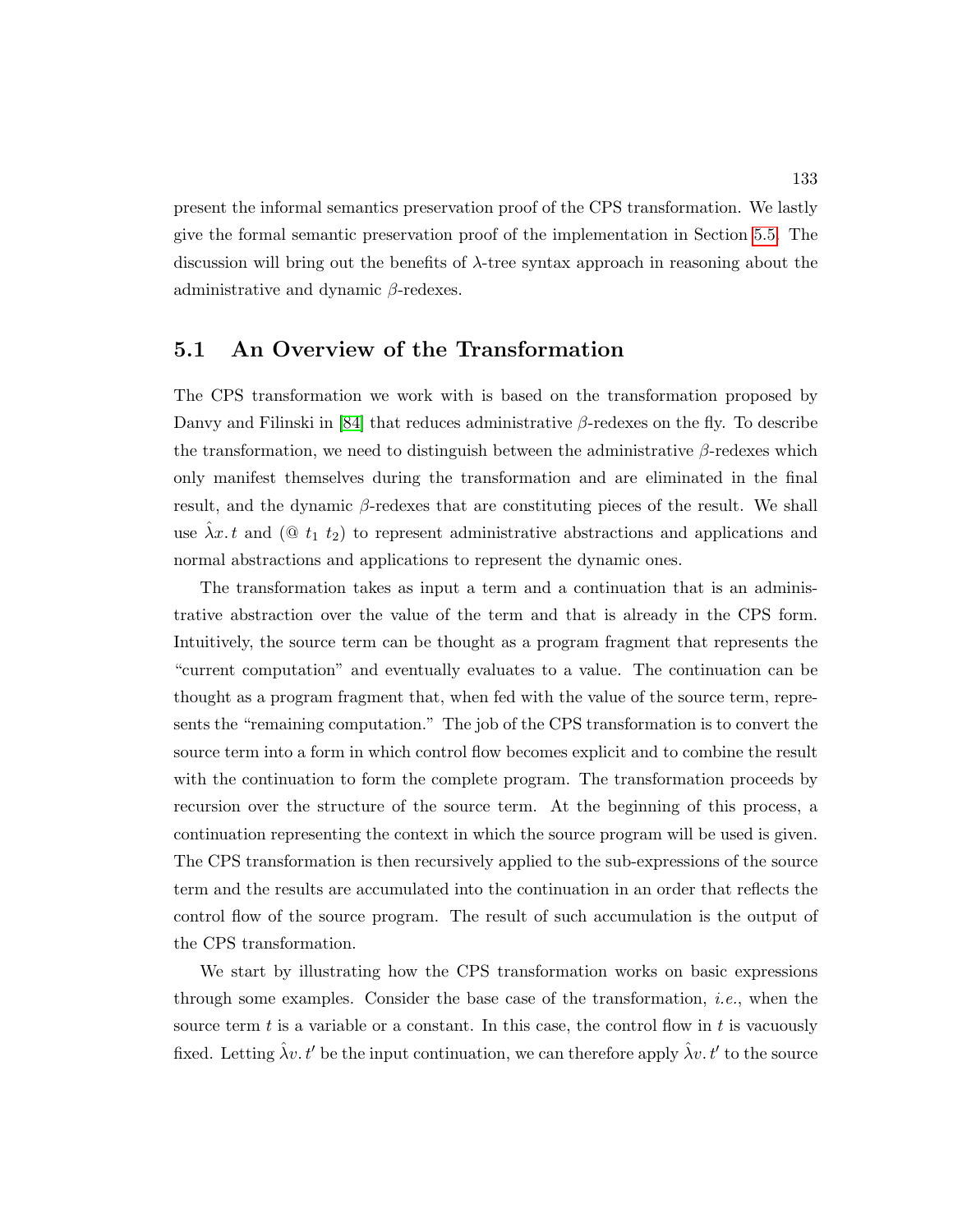term to form the output which is  $(\mathbb{Q}(\hat{\lambda}v, t') t)$ . The term  $(\mathbb{Q}(\hat{\lambda}v, t') t)$  is an example of administrative  $\beta$ -redexes which will be immediately reduced by the transformation. To illustrate the transformation on compound expressions, consider the case when the source term is an addition expression  $t_1 + t_2$ . Let  $(\lambda v, t)$  be the input continuation and assume that the expression is evaluated from left to right. Then we can break down the computation represented by  $t_1 + t_2$  into the following sequence: evaluating  $t_1$  to  $v_1$ , evaluating  $t_2$  to  $v_2$  and evaluating  $v_1 + v_2$ . By doing so the control flow becomes explicit and unambiguous. We recursively perform the CPS transformation on  $t_2$  with the continuation

$$
c_2 = (\hat{\lambda}v_2. \text{ let } v = v_1 + v_2 \text{ in } \textcircled{a} (\hat{\lambda}v. t) v)
$$

to get a target program  $t_2$ ; note that  $v_1$  is a free variable in this expression that will be bound by an administrative abstraction in the input continuation to the transformation of  $t_1$  as we explain presently. In the continuation  $c_2$ , we have used a let expression to explicitly state that the addition of  $v_1$  and  $v_2$  must be computed before we can use it for the remaining computation represented by t. This is a common technique for enforcing evaluation ordering that will arise often in the following discussion. Again notice the use of the administrative  $\beta$ -redex  $(\mathbb{Q}(\hat{\lambda}v,t)v)$  to represent a substitution operation. Notice also that  $c_2$  represents the computation after evaluating  $t_2$ . As a result,  $t'_2$  represents the evaluation of  $t_2$  followed by the remaining computation, which is also the computation after evaluating  $t_1$ . We can therefore recursively apply the transformation on  $t_1$  with  $\hat{\lambda}v_1$ ,  $t_2$  as the input continuation to get the complete program in the CPS form.

At this point we know how the basic expressions are transformed into the CPS form. Another important part of the CPS transformation is to convert functions and function applications into the CPS form. A function in the CPS form takes a continuation as an extra argument. This continuation is provided by the caller of the function that represents the future computation after the function returns. Instead of returning a value to the caller, evaluation of the function body ends with calling the continuation with the return value as its argument. As a result, in the CPS form function calls never return and computation always goes forward by invoking other continuations. By making the control flow for function calls and returns explicit, we avoid having to treat a function return as a program construct and enable optimizations that rely on control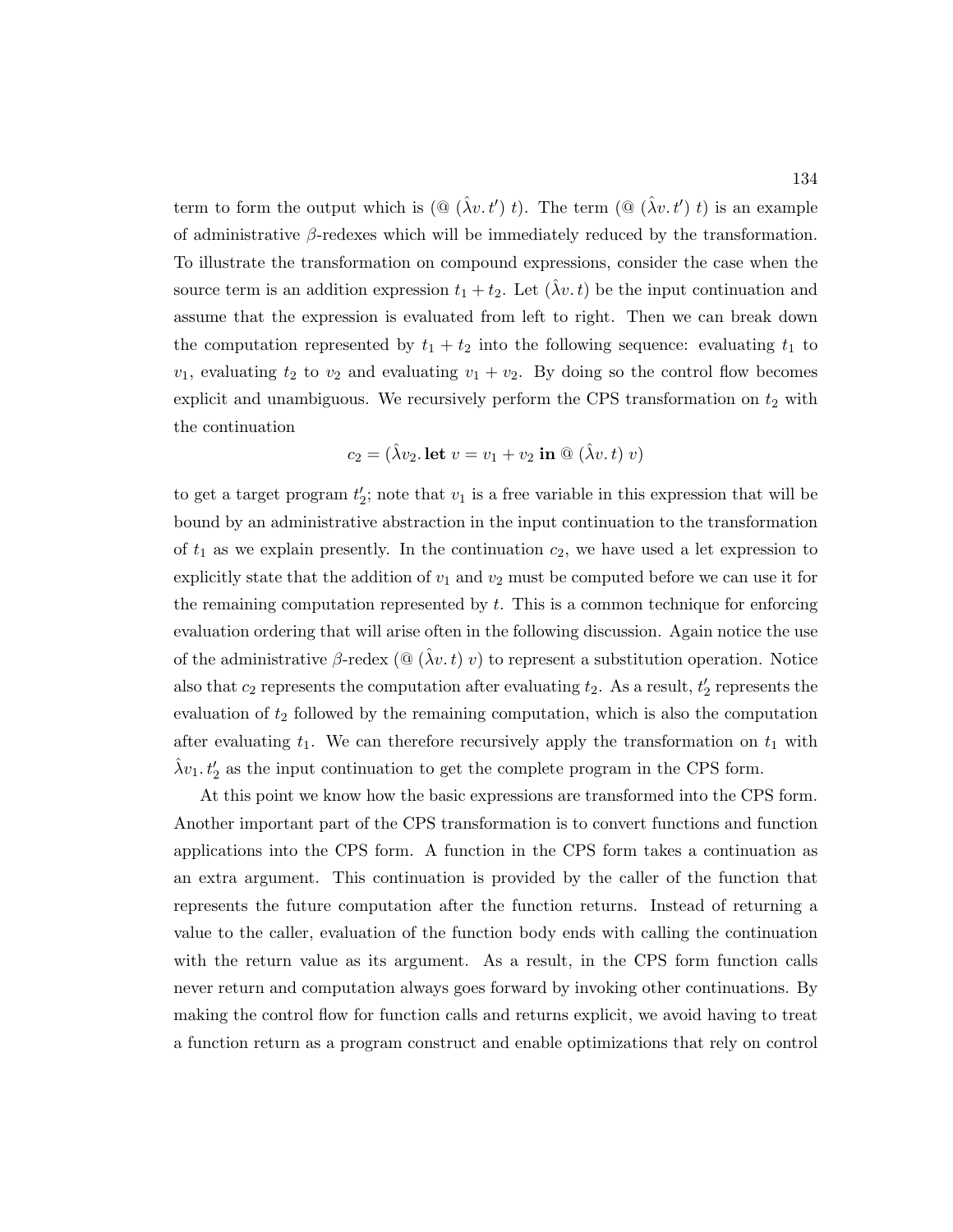flow analysis such as elimination of tail-calls.

We give a more concrete account of the transformation on functions and function calls. Let  $\lambda x. t$  be the source function and k be the input continuation. Letting k' denote the continuation passed over from the caller, we first recursively perform the transformation on t with the continuation  $(\hat{\lambda}a, k' a)$  to get the function body t' in the CPS form. Note that we cannot use  $k'$  directly as an input to the recursive transformation because it is a dynamic  $\lambda$ -abstraction. That is why we instead have used  $(\lambda a. k' a)$  which is an administrative  $\lambda$ -abstraction equivalent to  $k'$  as the input continuation. Then the original function  $\lambda x. t$  is transformed into the following expression:

$$
\text{let } f = \lambda x. \lambda k'. t' \text{ in } (\text{@ } k \text{ } f)
$$

Note that the original  $\lambda$ -abstraction is converted to the dynamic abstraction  $\lambda x. \lambda k'. t'$ and the administrative  $\beta$ -redex  $(\mathcal{Q} k f)$  represents the remaining computation.

To transform a function application  $(t_1 t_2)$  given the input continuation k, we need to pass k as an extra argument to  $t_1$ . We cannot use k directly as an argument because it is an administrative  $\lambda$ -abstraction while a dynamic  $\lambda$ -abstraction is expected here. We therefore convert k into a dynamic abstraction  $\lambda a$ . ( $\mathcal{Q} k a$ ) and use it as the continuation argument. Let  $c_2$  be the continuation representing the computation after evaluating  $t_2$ . This continuation has the form

$$
\hat{\lambda}v_2. v_1 v_2 (\lambda a. (\text{@ } k a))
$$

where  $v_1$  is a free variable that, intuitively, represents the place where the result of evaluating (the transformed version of)  $t_1$  must be filled in to complete the computation. Now, to actually effect the transformation we first transform  $t_2$  with  $c_2$  as the input continuation to get  $t_2'$ . Then we transform  $t_1$  with the continuation  $\lambda v_1$ .  $t_2'$  to get the complete result of transforming  $(t_1 t_2)$  into the CPS form.

As an example, consider the following program expression:

$$
let f = \lambda x. x + 2 in f 3
$$

The input continuation used for transforming this expression, as also any expression at the top-level, is  $\lambda x. x.$  Using this continuation, the CPS transformation converts the given expression into the following equivalent one in the CPS form: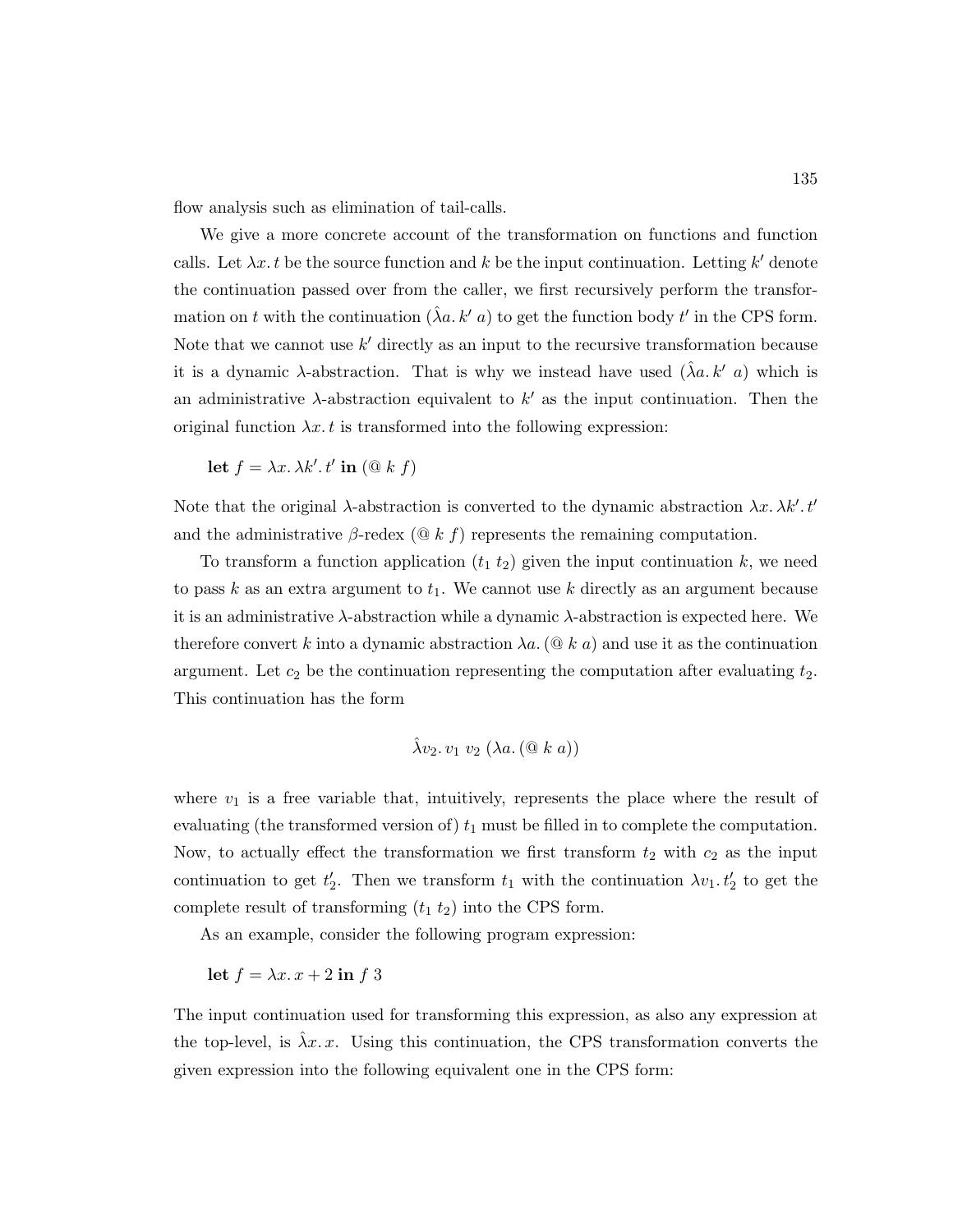let 
$$
f = (\lambda x. \lambda k'.
$$
 let  $v = x + 2$  in  $(k' v)$ ) in f 3  $(\lambda a. a)$ 

In producing this expression, we have contracted several administrative redexes that arise, as we invite the reader to verify by actually carrying out the steps of the transformation that we have described.

We have now covered all the important aspects of the CPS transformation in the style of Danvy and Filinski. Realistic functional programming languages may have richer program constructs. But the CPS transformation for them follows the essential ideas exposed in this section.

### <span id="page-150-0"></span>5.2 A Rule-Based Description of the Transformation

The CPS transformation is the first pass of the compiler we described in Section [4.6.](#page-143-0) We give it a rule-based relational description in this section based on the ideas presented in the last section.

### 5.2.1 The source and target languages

The source language of the CPS transformation, which is also the source language of the whole compiler, is a slight variant of the PCF language [\[42\]](#page-252-0), a representative functional programming language that is often studied in the literature on functional programming languages and verification. The target language of the transformation is the same as its source language, i.e., the CPS transformation is a source-to-source transformation that does not introduce any new program constructs. The syntax of this language is shown in Figure [5.1.](#page-151-0) In this figure,  $T$ ,  $M$  and  $V$  stand respectively for the categories of types, terms and the terms recognized as values.

We provide some intuition into the structure of the language whose syntax is described by the rules in Figure [5.1;](#page-151-0) this intuition will underlie the typing and evaluation judgments that we will present later. The symbol N represents the type of natural numbers and the symbol **unit** represents a type whose sole constructor is () that is also pronounced as unit. Further,  $T_1 \rightarrow T_2$  corresponds to the function type and  $T_1 \times T_2$ is the type of pairs. The collection of terms in the language is essentially an extension of the terms constituting the simply typed  $\lambda$ -calculus. More specifically, this collection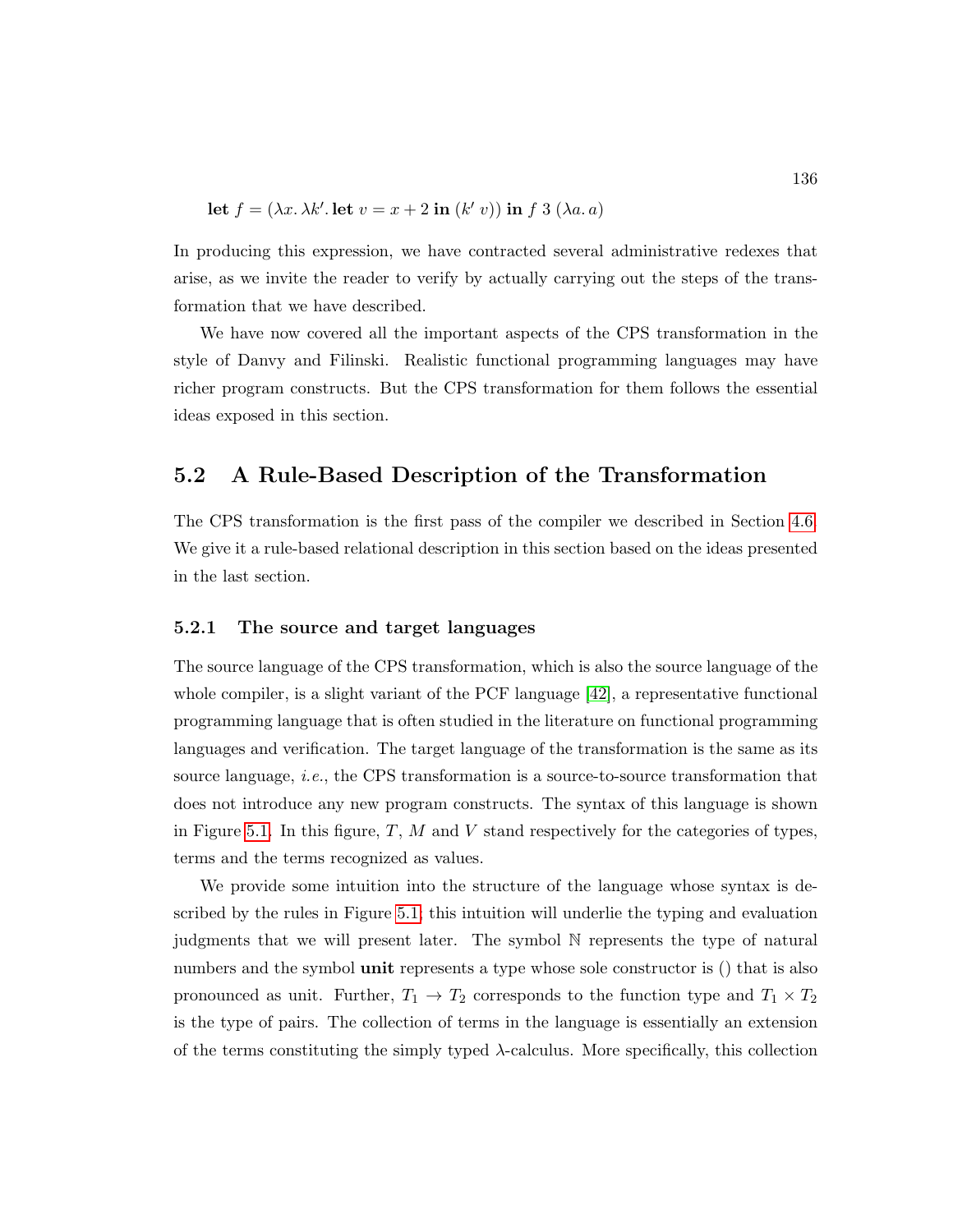<span id="page-151-0"></span>
$$
T \quad ::= \quad \mathbb{N} \mid T_1 \rightarrow T_2 \mid \text{unit} \mid T_1 \times T_2
$$
\n
$$
M \quad ::= \quad n \mid x \mid \text{pred } M \mid M_1 + M_2 \mid
$$
\n
$$
\text{if } M_1 \text{ then } M_2 \text{ else } M_3 \mid
$$
\n
$$
\left( \mid (M_1, M_2) \mid \text{fst } M \mid \text{snd } M \mid
$$
\n
$$
\text{let } x = M_1 \text{ in } M_2 \mid
$$
\n
$$
\text{fix } f \, x.M \mid (M_1 \, M_2)
$$
\n
$$
V \quad ::= \quad n \mid \text{fix } f \, x.M \mid () \mid (V_1, V_2)
$$

Figure 5.1: The Syntax of the Source/Target Language of the CPS transformation

can be understood as follows. First, it includes the natural numbers; this collection is denoted by  $n$  in the syntax rules. Second, it includes the arithmetic operators **pred** and + that represent, respectively, the predecessor and addition functions on natural numbers. Third, it includes constructors and destructors for tuples: () is the unit constructor,  $(M_1, M_2)$  is a pair whose first element is  $M_1$  and second element is  $M_2$ ; fst and snd are the projection operators on pairs to their first and second elements. Fourth, it includes the conditional expression if  $M_1$  then  $M_2$  else  $M_3$ . The behavior of such an expression is based on whether or not the "condition"  $M_1$  is zero: If so, it behaves the same as  $M_2$ ; Otherwise, it behaves the same as  $M_3$ . Fifth, it includes let expressions of the form let  $x = M_1$  in  $M_2$  that are convenient for breaking up a program into more manageable pieces; in any given instance of this expression,  $x$  represents a local variable that is bound to the value of  $M_1$  and whose scope is limited to  $M_2$ . Finally, the collection of terms includes the recursion or fixed-point operator  $fix$  which abstracts simultaneously the function f and the parameter x over the function body  $M$  to form the function fix  $f x.M$  and the usual function application expression  $(M_1 M_2)$ . The application of a function fix  $f x.M$  to an argument M' behaves by replacing f with itself and x with M' in its body M and evaluating the resulting term. We use  $\lambda x. M$ to denote the function  $\mathbf{fix}\; f\;x.M$  in which f does not occur in M.

A typing judgment for the source/target language is written as  $\Gamma \vdash M : T$ , where Γ is a list of type assignments for variables. They are derivable by using the rules in Figure [5.2.](#page-152-0) The typing rules are mostly standard. The only interesting rule is of-fix for typing functions: to give the function  $\mathbf{fix}\; f\;x.M$  an arrow type  $T_1 \to T_2$ , we need to show its body M has type  $T_2$  in an extended context that assigns f with the type of the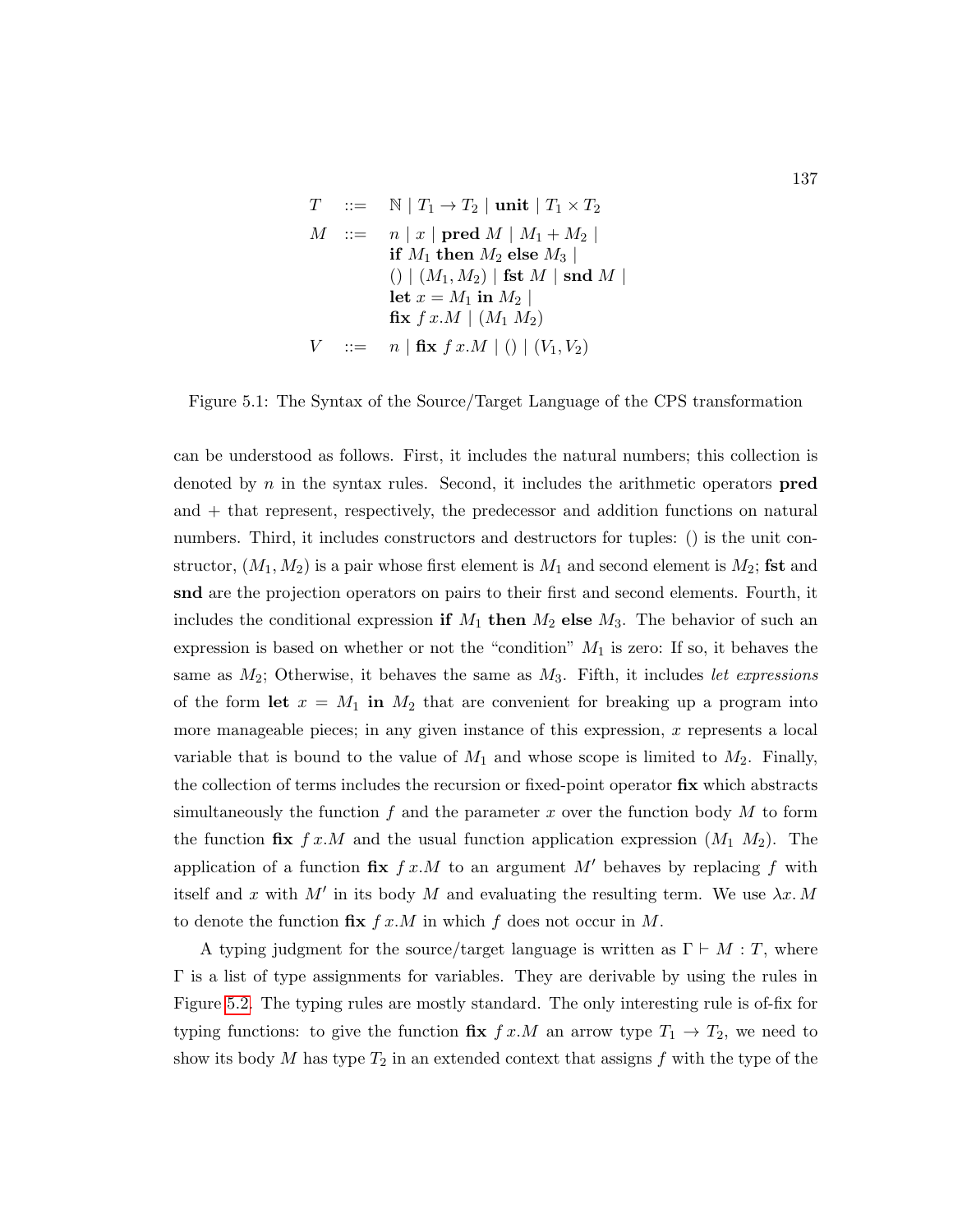function itself and x with the type of its argument. This coincides with the intuitive interpretation of such expressions that we have presented above.

<span id="page-152-0"></span>
$$
\frac{\Gamma \vdash n : \mathbb{N} \quad \text{of-nat} \quad \frac{x : T \in \Gamma}{\Gamma \vdash x : T} \quad \text{of-var} }{\Gamma \vdash \textbf{pred } M : \mathbb{N} \quad \text{of-pred}} \quad \frac{\Gamma \vdash M_1 : \mathbb{N} \quad \Gamma \vdash M_2 : \mathbb{N} }{\Gamma \vdash M_1 + M_2 : \mathbb{N}} \quad \text{of-plus} \\ \frac{\Gamma \vdash M_1 : \mathbb{N} \quad \Gamma \vdash M_2 : T \quad \Gamma \vdash M_3 : T}{\Gamma \vdash \textbf{if } M_1 \textbf{ then } M_2 \textbf{ else } M_3 : T} \quad \text{of-if} \\ \frac{\Gamma \vdash M_1 : T_1 \quad \Gamma \vdash M_2 : T_2}{\Gamma \vdash (\cdot) : \textbf{unit}} \quad \frac{\Gamma \vdash M_1 : T_1 \quad \Gamma \vdash M_2 : T_2}{\Gamma \vdash (M_1, M_2) : T_1 \times T_2} \quad \text{of-pair} \\ \frac{\Gamma \vdash M : T_1 \times T_2}{\Gamma \vdash \textbf{fst } M : T_1} \quad \text{of-fit} \quad \frac{\Gamma \vdash M : T_1 \times T_2}{\Gamma \vdash \textbf{snd } M : T_2} \quad \text{of-snd} \\ \frac{\Gamma \vdash M_1 : T_1 \quad \Gamma, x : T_1 \vdash M_2 : T}{\Gamma \vdash \textbf{let } x = M_1 \textbf{ in } M_2 : T} \quad \text{of-left} \\ \text{(provided } x \textbf{ does not occur in } \Gamma)}
$$
\n
$$
\frac{\Gamma, f : T_1 \rightarrow T_2, x : T_1 \vdash M : T_2}{\Gamma \vdash \textbf{fix } f x.M : T_1 \rightarrow T_2} \quad \text{of-fit} \quad \frac{\Gamma \vdash M_1 : T_1 \rightarrow T \quad \Gamma \vdash M_2 : T}{\Gamma \vdash M_1 M_2 : T} \quad \text{of-app}
$$
\n(provided  $f$  and  $x$  do not occur in  $\Gamma$ )

Figure 5.2: Typing Rules for the Source Language of the CPS transformation

#### 5.2.2 The transformation rules

We give the rules for the CPS transformation based on the informal ideas described in Section [5.1.](#page-147-0) In general, we must transform terms containing free variables. These free variables must be tracked throughout the transformation. Thus, we specify the transformation as a 4-place relation written as  $\rho \triangleright M$ ;  $K \leadsto_{cps} M'$ , where M and M' are the input and output terms, K is the input continuation and  $\rho$  is a set of variables that contains all the free variables in M. We write  $(\rho, x)$  to denote the extension of  $\rho$  with a variable x. Figure [5.3](#page-154-0) defines the  $\rho \triangleright M$ ;  $K \leadsto_{cps} M'$  relation in a rule-based fashion. Note again that we use  $\lambda x. M$  and  $(@ M_1 M_2)$  to represent administrative abstractions and applications. An administrative  $\beta$ -redex should be considered as representing its  $\lambda$ -normal form, *i.e.*, it is immediately reduced by the transformation. Most of the rules follow directly from the informal description of the CPS transformation given in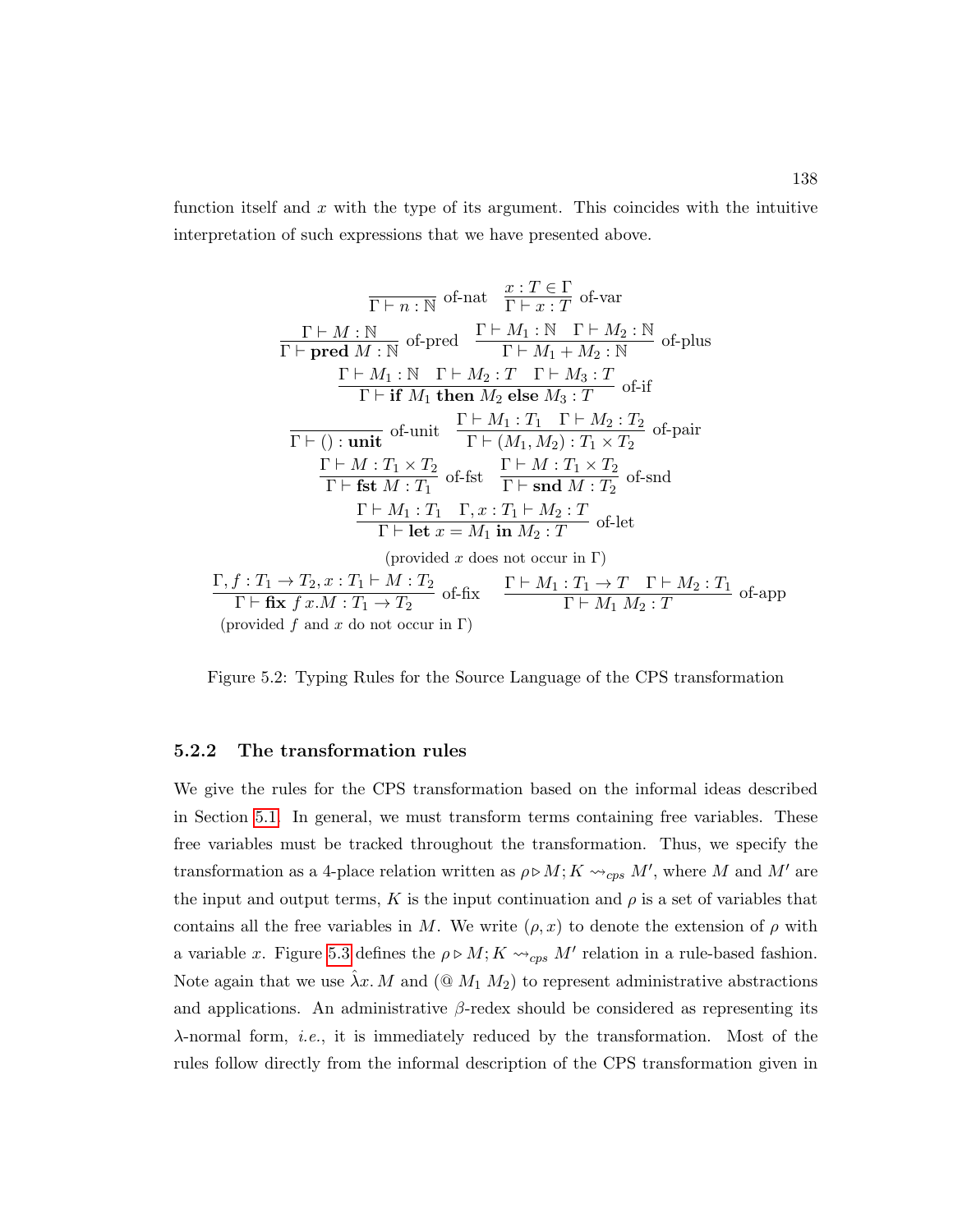Section [5.1.](#page-147-0) The rules that need further explanation are cps-if for transforming the conditional expressions, cps-fix for transforming functions and cps-app for transforming function applications.

Intuitively, a rule for transforming the conditional expressions can be given as follows:

$$
\frac{\rho \triangleright M_2; K \rightsquigarrow_{cps} M'_2 \quad \rho \triangleright M_3; K \rightsquigarrow_{cps} M'_3 \quad \rho \triangleright M_1; \hat{\lambda} x_1. \text{ if } x_1 \text{ then } M'_2 \text{ else } M'_3 \rightsquigarrow_{cps} M'}
$$
\n
$$
\rho \triangleright \text{if } M_1 \text{ then } M_2 \text{ else } M_3; K \rightsquigarrow_{cps} M'
$$

That is, we recursively transform both branches of the expression with the input continuation  $K$  since  $K$  must be the remaining computation no matter which branch is taken in the evaluation. We then recursively transform the condition part  $M_1$  with the continuation

$$
\hat{\lambda}x_1.\,{\bf if}\,\,x_1\,{\bf then}\,\,M'_2\ {\bf else}\,\,M'_3
$$

that is formed from the branches in the CPS form and represents the remaining computation after evaluating  $M_1$  to get the CPS form of the original expression. However, there is a problem with this rule: the continuation  $K$  is duplicated for transforming the branches and may result in exponential explosion in the code size when nested conditional expressions are present. The cps-if rule solves this problem by use a variable  $k$ as a placeholder of the continuation for the branches. When transforming the condition  $M_1$ , it uses the continuation

let 
$$
k = \lambda a
$$
. ( $\textcircled{a} K a$ ) in (if  $x_1$  then  $M'_2$  else  $M'_3$ )

that links this placeholder to the actual continuation through a let expression. Since there is only one copy of  $K$  used in the recursive transformation, the program grows linearly in space.

The cps-fix rule for transforming functions mostly follows the corresponding informal description given in Section [5.1.](#page-147-0) To transform a function  $\mathbf{fix} f x.M$  with the continuation K, we first recursively transform the function body M with the continuation  $\lambda y. k y$ where  $k$  is the continuation argument of the transformed function to get its CPS form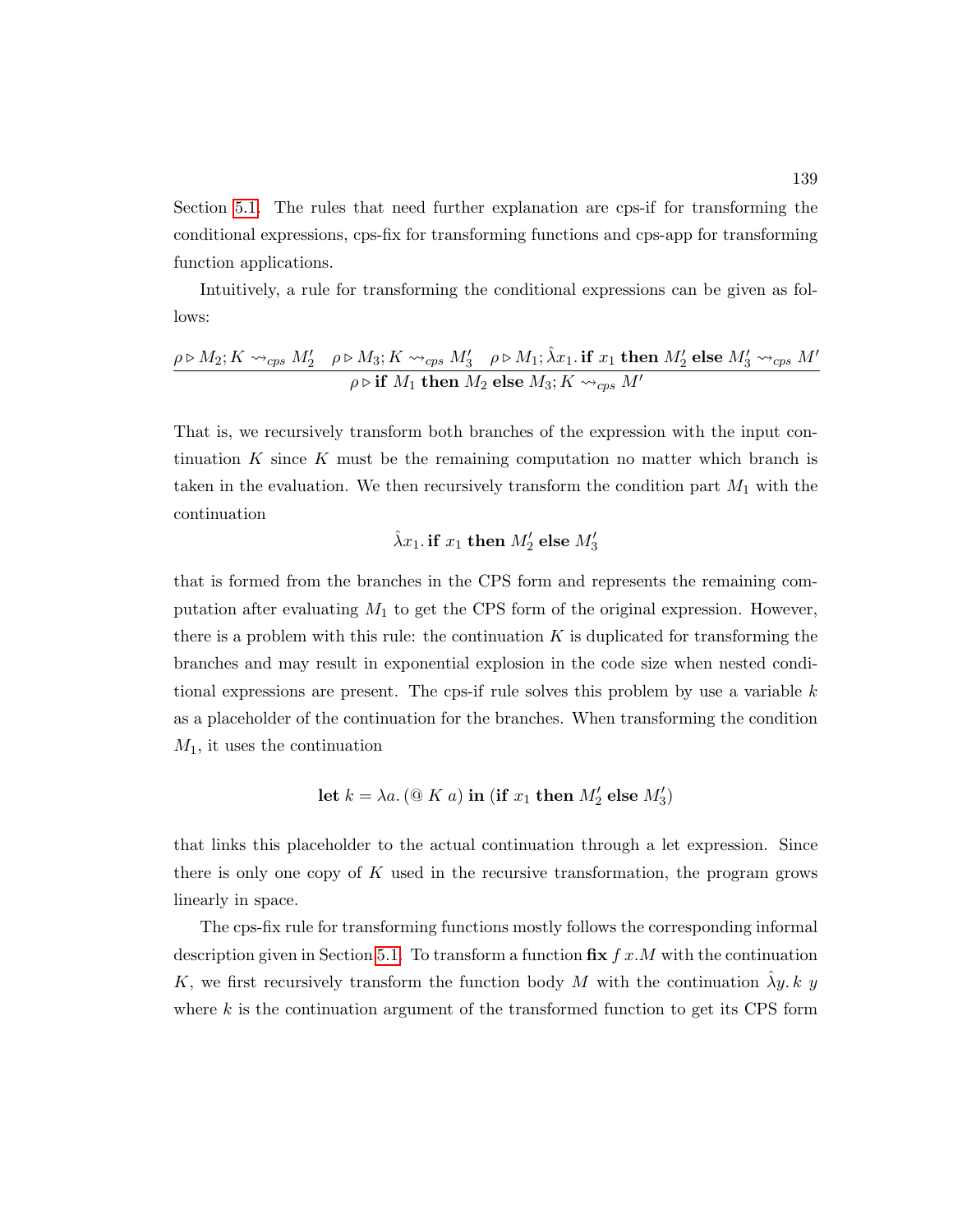<span id="page-154-0"></span>
$$
\frac{\partial \triangleright n; K \rightsquigarrow_{\mathcal{PS}} @ K n\n\frac{x \in \rho}{\rho \triangleright 0; K \rightsquigarrow_{\mathcal{PS}} @ K \circ} \frac{x \in \rho}{\rho \triangleright 0; K \rightsquigarrow_{\mathcal{PS}} @ K \circ} \frac{x \in \rho}{\rho \triangleright 0; K \rightsquigarrow_{\mathcal{PS}} @ K \circ} \frac{x \in \rho}{\rho \triangleright 0; K \rightsquigarrow_{\mathcal{PS}} @ K \circ} \frac{x \in \rho}{\rho \triangleright M_1; \lambda x \cdot \lambda \cdot \text{det } v = \text{pred } x \text{ in } @ K v) \rightsquigarrow_{\mathcal{PS}} M'
$$
 cps-pred  
\n
$$
\frac{\rho \triangleright M_2; \lambda x_2. \text{ let } v = x_1 + x_2 \text{ in } @ K v) \rightsquigarrow_{\mathcal{PS}} M'_2 \quad \rho \triangleright M_1; \lambda x_1. M'_2 \rightsquigarrow_{\mathcal{PS}} M'
$$
 (provided  $x_1$  does not occur in  $\rho$ ,  $M_2$  and  $K$ )  
\n
$$
\frac{\rho \triangleright M_2; \lambda x_2. \text{ let } v = (x_1, x_2) \text{ in } @ K v) \rightsquigarrow_{\mathcal{PS}} M'_2 \quad \rho \triangleright M_1; \lambda x_1. M'_2 \rightsquigarrow_{\mathcal{PS}} M'
$$
 (provided  $x_1$  does not occur in  $\rho$ ,  $M_2$  and  $K$ )  
\n
$$
\frac{\rho \triangleright M; \lambda x. \text{ let } v = \text{fst } x \text{ in } @ K v) \rightsquigarrow_{\mathcal{PS}} M'
$$
 (pres-fat  
\n
$$
\frac{\rho \triangleright M; \lambda x. \text{let } v = \text{fst } x \text{ in } @ K v) \rightsquigarrow_{\mathcal{PS}} M'}{\rho \triangleright M; \lambda x. k x \rightsquigarrow_{\mathcal{PS}} M'}
$$
 cps-snd  
\n
$$
\frac{\rho \triangleright M; \lambda x. \text{let } v = \text{fst } x \text{ in } @ K v) \rightsquigarrow_{\mathcal{PS}} M'}{\rho \triangleright M; \lambda x. k x \rightsquigarrow_{\mathcal{
$$

(provided  $x_1$  do not occur in  $\rho$ ,  $M_2$  and  $K$ )

Figure 5.3: The Rules for the CPS Transformation

140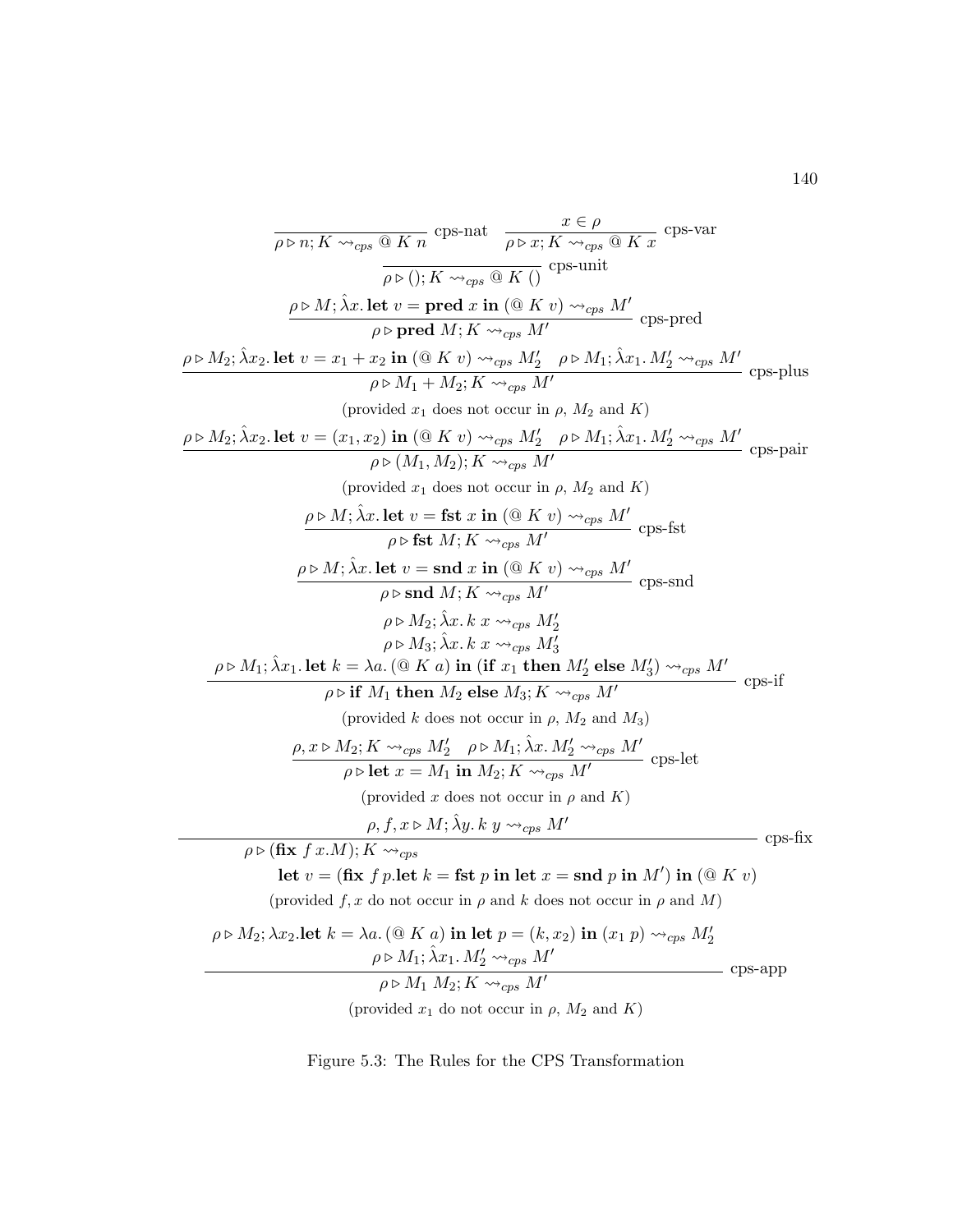$M'$ . The CPS form of the original function is then the following

$$
(\textbf{fix } f \ p.\textbf{let } k = \textbf{fst } p \textbf{ in let } x = \textbf{snd } p \textbf{ in } M').
$$

whose second argument is a pair consisting of the continuation argument and the original argument and whose body is essentially  $M'$  except for the let expressions for selecting arguments from the pair. Denoting it by  $F$ , we get the output of the transformation (let  $v = F$  in  $(\mathbb{Q} K v)$ ). The cps-app rule for transforming function applications almost follows its informal description given in Section [5.1.](#page-147-0) The only difference is that we need to pack the continuation argument and the original argument into a pair argument.

An important aspect of the rules in Figure [5.3](#page-154-0) is the freshness side conditions for variables for guaranteeing the correctness of the CPS transformation. Such side conditions can be classified into two categories. One is for the free variables introduced by recursion over binding operators, including x in cps-let and  $f, x$  in cps-fix. These free variables must be fresh to avoid accidental capturing of them in the recursive transformations. Another category—and the more interesting one—is for "placeholder" variables, including k in cps-fix and cps-if and  $x_1$  in cps-plus, cps-pair and cps-app. In all those rules, we perform recursive CPS transformations with continuations containing free variables that are placeholders for arguments that will be bound later in construction of other continuations. To avoid accidental capturing of these free variables in the recursive transformations, we must place freshness constraints on them too.

### <span id="page-155-0"></span>5.3 Implementing the Transformation in  $\lambda$ Prolog

Our presentation of the implementation of the CPS transformation consists of two parts: we first show how to encode the source (and also target) language in λProlog and we then present a  $\lambda$ Prolog program for the transformation. In describing the first part, we discuss also the formalization of the typing rules. In describing the second part, we shall discuss how the λ-tree syntax approach is used to capture the reading of administrative and dynamic  $\beta$ -redexes and the side conditions and show the transparent correspondence between our λProlog encoding and the original transformation rules.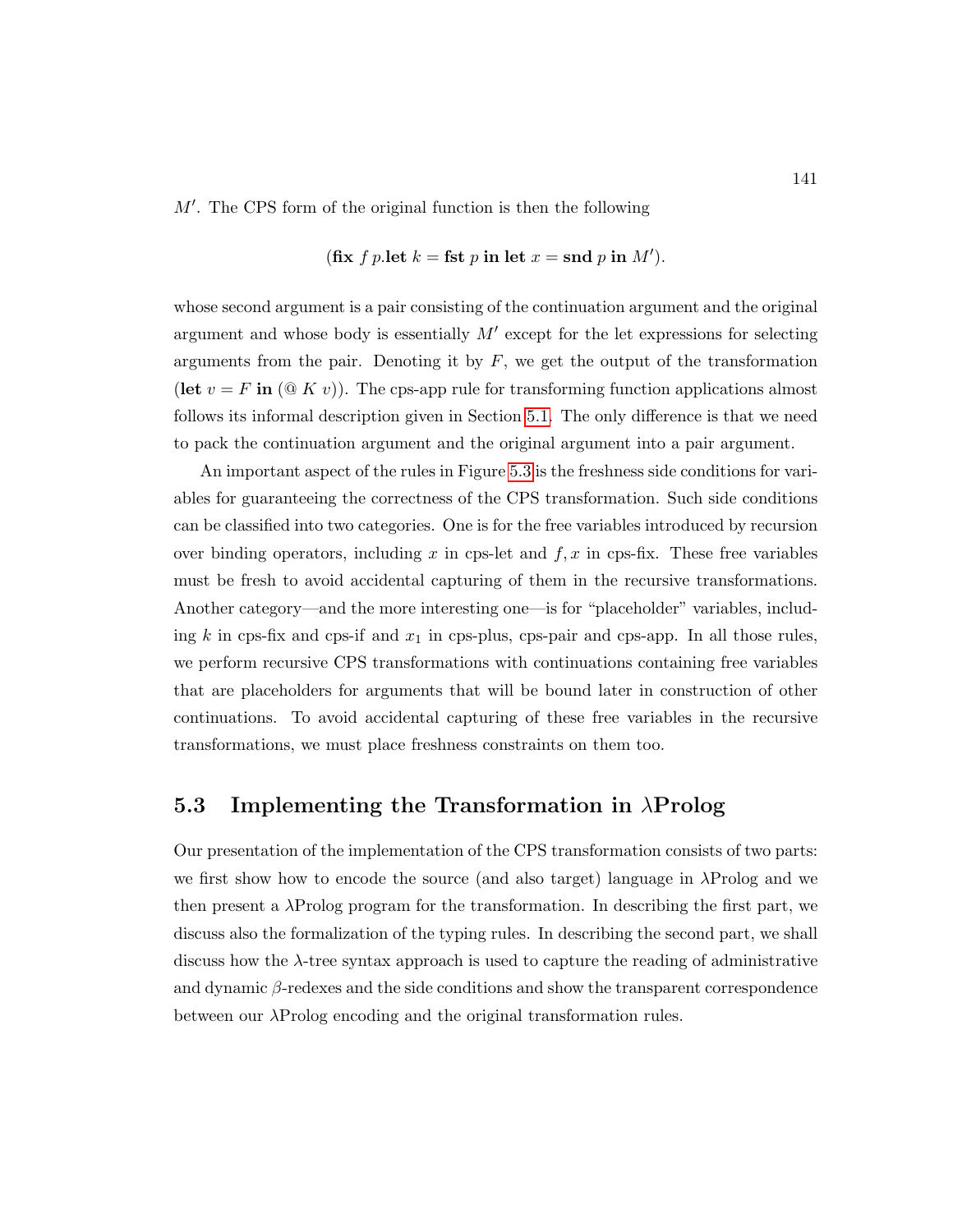### 5.3.1 Encoding the language

We first consider the encoding of types. We use the λProlog type ty to represent the types of the language. The constructors tnat, tunit and prod encode, respectively, the natural number, unit and pair types. We represent the arrow type constructor  $\rightarrow$  by arr. These decisions are summarized in the following  $\lambda$ Prolog signature.

tnat, tunit : ty  $arr, prod$  :  $ty \rightarrow ty \rightarrow ty$ 

We use the  $\lambda$ Prolog type  $\tan$  for encodings the terms in the language. The particular constructors that we will use for representing the terms themselves are the following, assuming that nat is a type encoding the type of natural numbers:

| nat             | : nat $\rightarrow$ tm                                                               |
|-----------------|--------------------------------------------------------------------------------------|
| pred, fst, snd  | : $tm \rightarrow tm$                                                                |
| unit            | tm                                                                                   |
| plus, pair, app | : $tm \rightarrow tm \rightarrow tm$                                                 |
| ifz             | $tm \to tm \to tm \to tm$                                                            |
| let             | $tm \to (tm \to tm) \to tm$                                                          |
| fix             | $(\mathtt{tm}\rightarrow \mathtt{tm}\rightarrow \mathtt{tm})\rightarrow \mathtt{tm}$ |

The only constructors that need further explanation here are let and fix. These encode binding constructs in the language and, as expected, we use  $\lambda$ Prolog abstraction to capture their binding structure. Thus,  $(\text{let } x = n \text{ in } x)$  is encoded as  $(\text{let } (n \text{at } n) (x \setminus x))$ . Similarly, the  $\lambda$ Prolog term  $(f \ x \ \ \text{app } f x)$  represents the source language expression (fix  $f(x, f(x))$ ).

Following Section [2.1.3,](#page-42-0) we represent typing judgments as relations between terms and types, treating contexts implicitly via dynamically added clauses that assign types to free variables. We use the predicate symbol of :  $\tan \rightarrow \text{ty} \rightarrow \text{o}$  to encode typing in the language. Every typing rule in Figure [5.2](#page-152-0) is translated into a clause for of. These clauses are listed as follows:

- of (nat  $N$ ) tnat.
- of (pred  $M$ ) tnat :- of  $M$  tnat.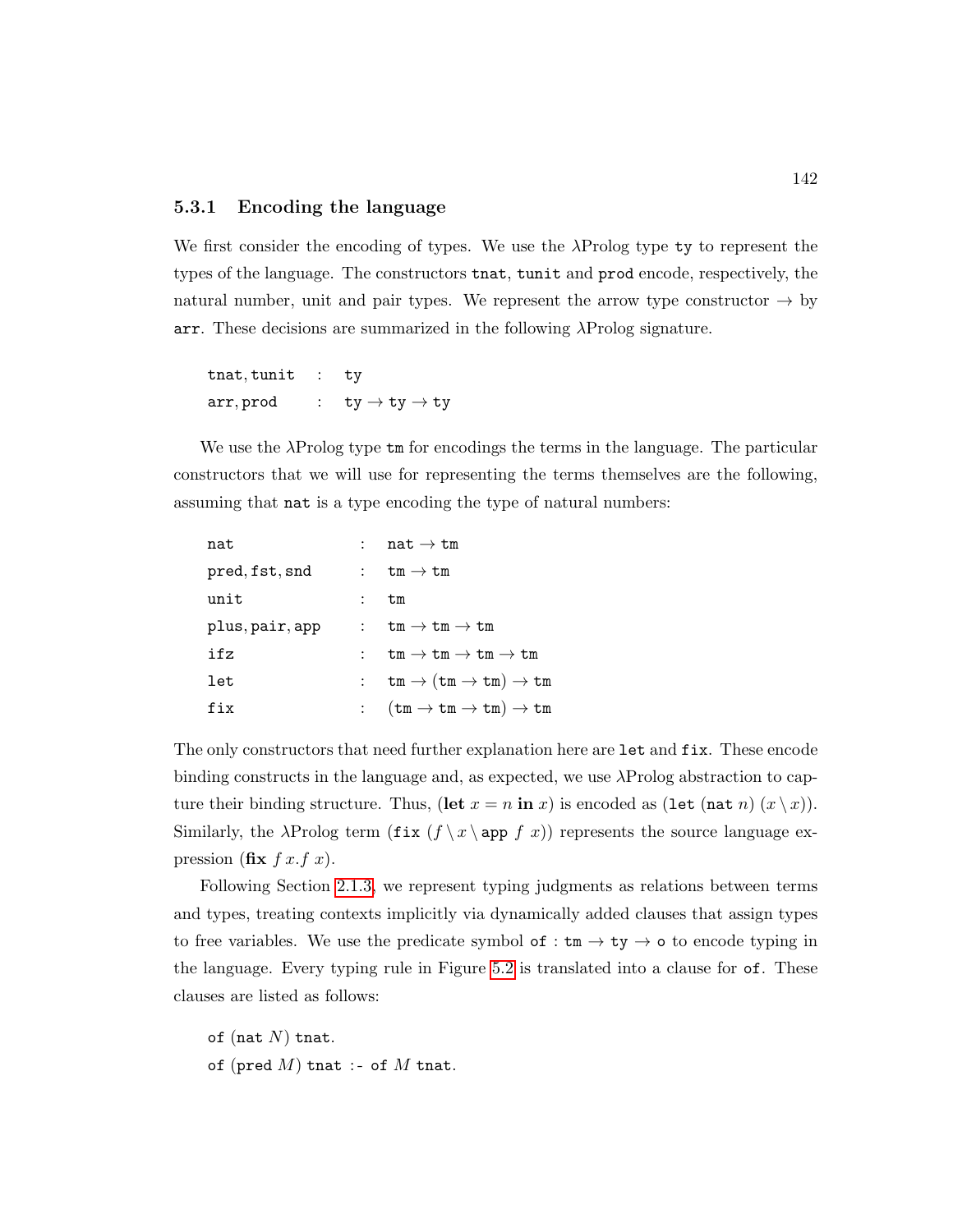of (plus  $M_1$   $M_2$ ) tnat :- of  $M_1$  tnat, of  $M_2$  tnat. of (ifz  $M M_1 M_2$ )  $T$  :- of  $M$  tnat, of  $M_1 T$ , of  $M_2 T$ . of unit tunit. of (pair  $M_1 M_2$ ) (prod  $T_1 T_2$ ) :- of  $M_1 T_1$ , of  $M_2 T_2$ . of (fst  $M$ )  $T_1$  :- of  $M$  (prod  $T_1$   $T_2$ ). of (snd  $M)$   $T_2$  :- of  $M$  (prod  $T_1$   $T_2$ ). of (let  $M R$ )  $T$  :- of  $M T_1$ ,  $(\Pi x.$ of  $x T_1 \Rightarrow$  of  $(R x) T$ ). of  $(fix R)$  (arr  $T_1 T_2$ ) :- $\Pi f$ , x.of  $f$  (arr  $T_1$   $T_2$ )  $\Rightarrow$  of  $x$   $T_1 \Rightarrow$  of  $(R f x)$   $T_2$ . of (app  $M_1 M_2$ )  $T$  :- of  $M_1$  (arr  $T_1 T$ ), of  $M_2 T_1$ .

The only interesting clauses are the second and third ones to the last pertaining to the binding constructs fix and let. Note how the required freshness constraint and the extension of the typing contexts are realized in these clauses: take the clause for fix as an example, the universal goals over  $f$  and  $x$  introduce new names and the application  $(R f x)$  replaces the bound variables with these names, and the hypothetical goals dynamically introduce the typing assignments for these names and generate the new typing judgment that must be derived.

### <span id="page-157-0"></span>5.3.2 Specifying the CPS transformation

An important task in specifying the CPS transformation is to capture the reading of administrative  $\beta$ -redexes. We shall use meta-level  $\lambda$ -abstraction in  $\lambda$ Prolog to represent the administrative  $\lambda$ -abstractions. As a result, administrative  $\beta$ -redexes become metalevel β-redexes and substitution denoted by them is realized by meta-level β-reduction.

With this in mind, we encode the rule-based description of the CPS transformation in Section [5.2](#page-150-0) as follows. We first identify the predicate symbol

$$
\mathtt{cps} : \mathtt{tm} \rightarrow (\mathtt{tm} \rightarrow \mathtt{tm}) \rightarrow \mathtt{tm} \rightarrow \mathtt{o}
$$

for representing the transformation relation such that  $cps M K M'$  holds if and only if given the input continuation K the source term M is transformed into the CPS term  $M'$ . Note here we use a meta-level abstraction  $K$  to encode the input continuation which is an administrative  $\lambda$ -abstraction. Since M can be an open term, we also need to keep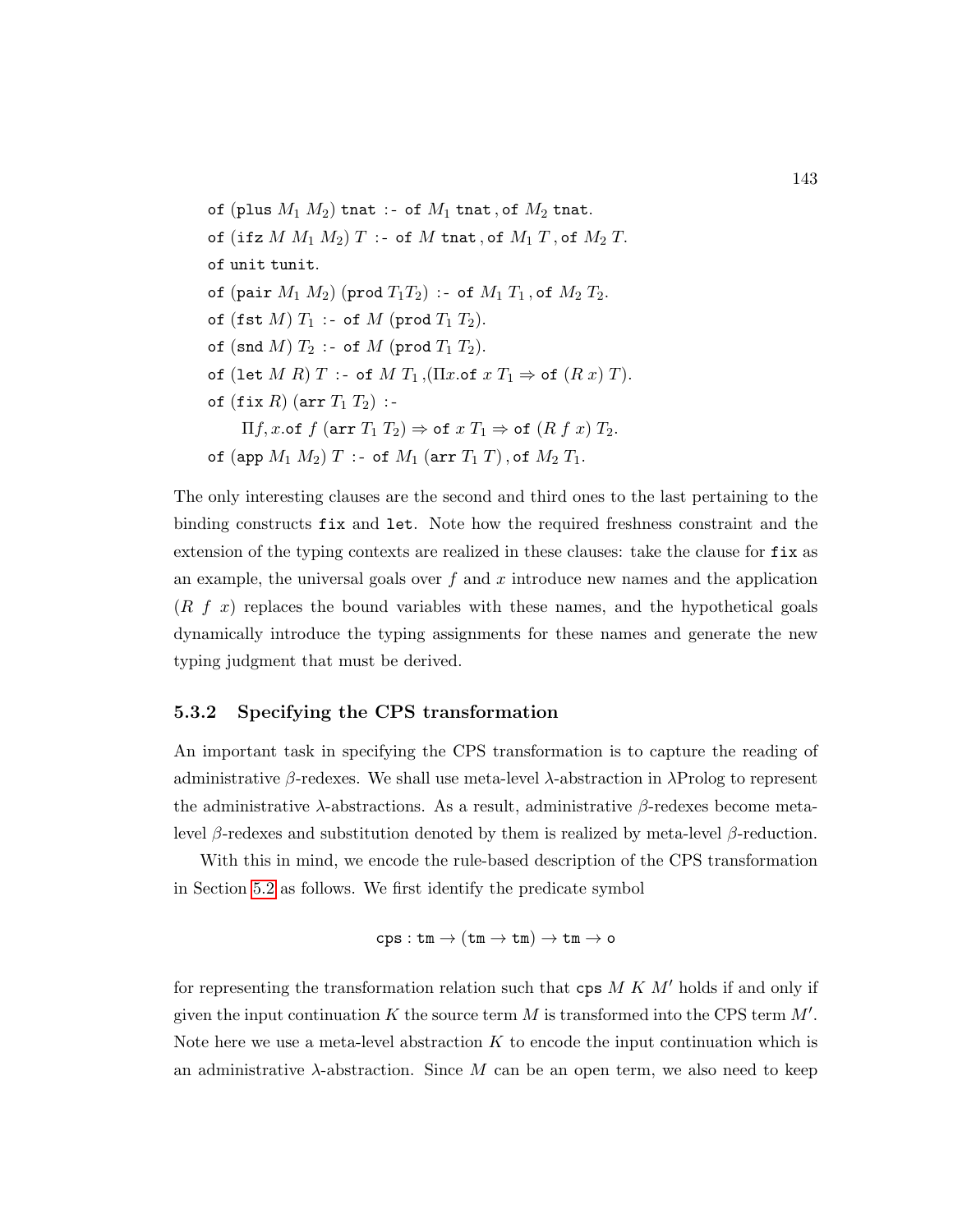track of the context of the CPS transformation that contains all the free variables in M. Similar to the encoding of the typing rules, this context is implicitly represented by the dynamic context and thus is not explicitly given as an argument of cps. The transformation rules in Figure [5.3](#page-154-0) then translate into the following clauses defining cps:

cps (nat  $N$ )  $K$  ( $K$  (nat  $N$ )). cps unit  $K$  ( $K$  unit). cps (pred M)  $K M'$ : - cps  $M (x \le \text{let (pred } x) (v \le K v)) M'.$ cps (plus  $M_1$   $M_2$ )  $K$   $M'$  :- $(\Pi x_1.\mathtt{cps}\ M_2\ (x_2 \setminus \mathtt{let}\ (\mathtt{plus}\ x_1\ x_2)\ (v \setminus K\ v))\ (M'_2\ x_1)), \mathtt{cps}\ M_1\ M'_2\ M'.$ cps (pair  $M_1 M_2$ )  $K M'$  :- $(\Pi x_1.\mathtt{cps}\ M_2\ (x_2 \setminus \mathtt{let}\ (\mathtt{pair}\ x_1\ x_2)\ (v \setminus K\ v))\ (M'_2\ x_1)), \mathtt{cps}\ M_1\ M'_2\ M'.$ cps (ifz  $M_1$   $M_2$   $M_3$ )  $K$   $M'$  :- $(\Pi k.\texttt{cps }M_2\;(x\setminus \texttt{app }k\;x)\;(M'_2\;k)), (\Pi k.\texttt{cps }M_3\;(x\setminus \texttt{app }k\;x)\;(M'_3\;k)),$  $\texttt{cps } M_1 \left( x_1 \backslash \texttt{let (fix } f \backslash K) \left( k \backslash \texttt{ifz } x_1 \left( M'_2 \ k \right) \left( M'_3 \ k \right) \right) \right) M'.$ cps (fst M)  $K M'$  :- cps  $M(x \leq 1)$  (fst x)  $(v \leq K v)$ )  $M'.$ cps (snd M)  $K M'$ : - cps  $M(x \leq 1)$  (x)  $(v \leq K v)$ )  $M'.$ cps (let  $M R$ )  $K M'$  :- $(\Pi x, k.(\text{cps } x \ k \ (k \ x)) \Rightarrow \text{cps } (R \ x) \ K \ (R' \ x)), \text{cps } M \ R' \ M'.$ cps (fix  $R$ )  $K$ (let  $(f \mid x \mid f \mid p \mid \text{fst}(f \mid x) \mid (k \mid \text{end } p) (x \mid R' f k x)))) K$  :- $\Pi k, f, x.(\Pi k.\text{cps } f k (k f)) \Rightarrow (\Pi k.\text{cps } x k (k x)) \Rightarrow$ cps  $(R f x)$   $(y \ \ \ \text{app } k y)$   $(R' f k x)$ . cps (app  $M_1$   $M_2$ )  $K$   $M'$  :- $(\Pi x_1.\text{cps }M_2(x_2 \text{ let } (\text{fix }f \setminus K)(k \text{ let } (\text{pair } k x_2) (p \text{ app } x_1 p)))$  $(M'_2 x_1)$ , cps  $M_1 M_2' M'$ .

By using the meta-level  $\lambda$ -abstractions and applications to represent their administrative counterparts, every rule in Figure [5.3](#page-154-0) except cps-var transparently translates into one clause for cps. Note that in the clauses corresponding to the rules cps-if and cps-app the term (fix  $f \ K)$  (*i.e.*, (fix  $f \ a \ K a)$ ) where f does not occur in K is used to represent the function  $(\lambda a. (\mathcal{Q} K a))$  in the original rules. The freshness side conditions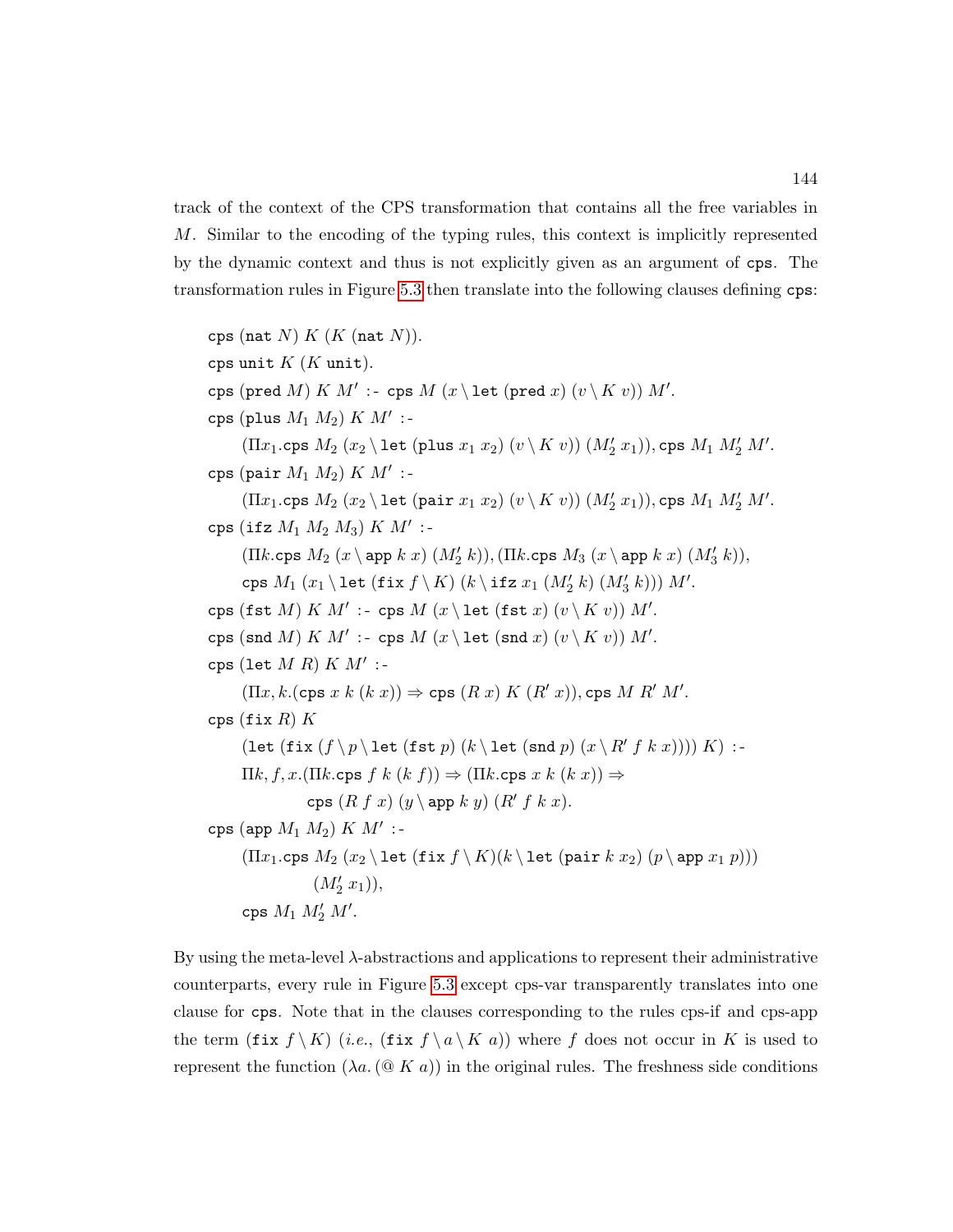of the original rules are captured in a concise and logically precise way by using the λ-tree representation, meta-level applications and universal goals. For example, given the function (fix R) and the continuation K, to derive the cps (fix R) K  $M'$  for some  $M'$ , we must backchain this goal on the penultimate clause for  $cps$  and prove the following formula for some  $R'$ :

$$
\Pi k, f, x. (\Pi k.\text{cps } f k (k f)) \Rightarrow (\Pi k.\text{cps } x k (k x)) \Rightarrow
$$
  
cps  $(R f x) (y \text{app } k y) (R' f k x).$ 

Derivation of this goal must introduce constants for  $k$ ,  $f$  and  $x$  that are fresh with respect to  $(fix R)$ , K and R'. Those constants will replace k, f and x in the subsequent derivation of cps  $(R f x)$   $(y \ge p k y)$   $(R f k x)$  where the meta-level application  $(R f x)$  represents the body of the function and  $(R f k x)$  represents its CPS form. This example also illustrates how the cps-var rule is represented in our encoding. Similar to the encoding of the transformation between λ-terms and de Bruijn terms in Section [3.1.1,](#page-82-0) we use hypothetical goals to dynamically introduce program clauses that represent the transformation rule for the binding variables at the point they are introduced via universal goals. In the case of the above example, the binding variables are f and x and the clauses representing cps-var for them are  $(\Pi k.\text{cps } f k (k f))$ and (Πk.cps x k (k x)). When the source term becomes a variable, the transformation makes progress by backchaining on the appropriate clause for that variable in the dynamic context.

### <span id="page-159-0"></span>5.4 Informal Verification of the Transformation

We give an informal description of the verification of the CPS transformation in this section based on the ideas presented in Section [4.2.](#page-126-0) It serves as the basis for the formal verification of the CPS transformation in Abella which we shall discuss in Section [5.5.](#page-167-0)

### <span id="page-159-1"></span>5.4.1 Type preservation of the transformation

Before we start talking about the semantics preservation property of the CPS transformation, let us first prove that the CPS transformation preserves types. This type preservation property is essential for composing the semantics preservation proofs and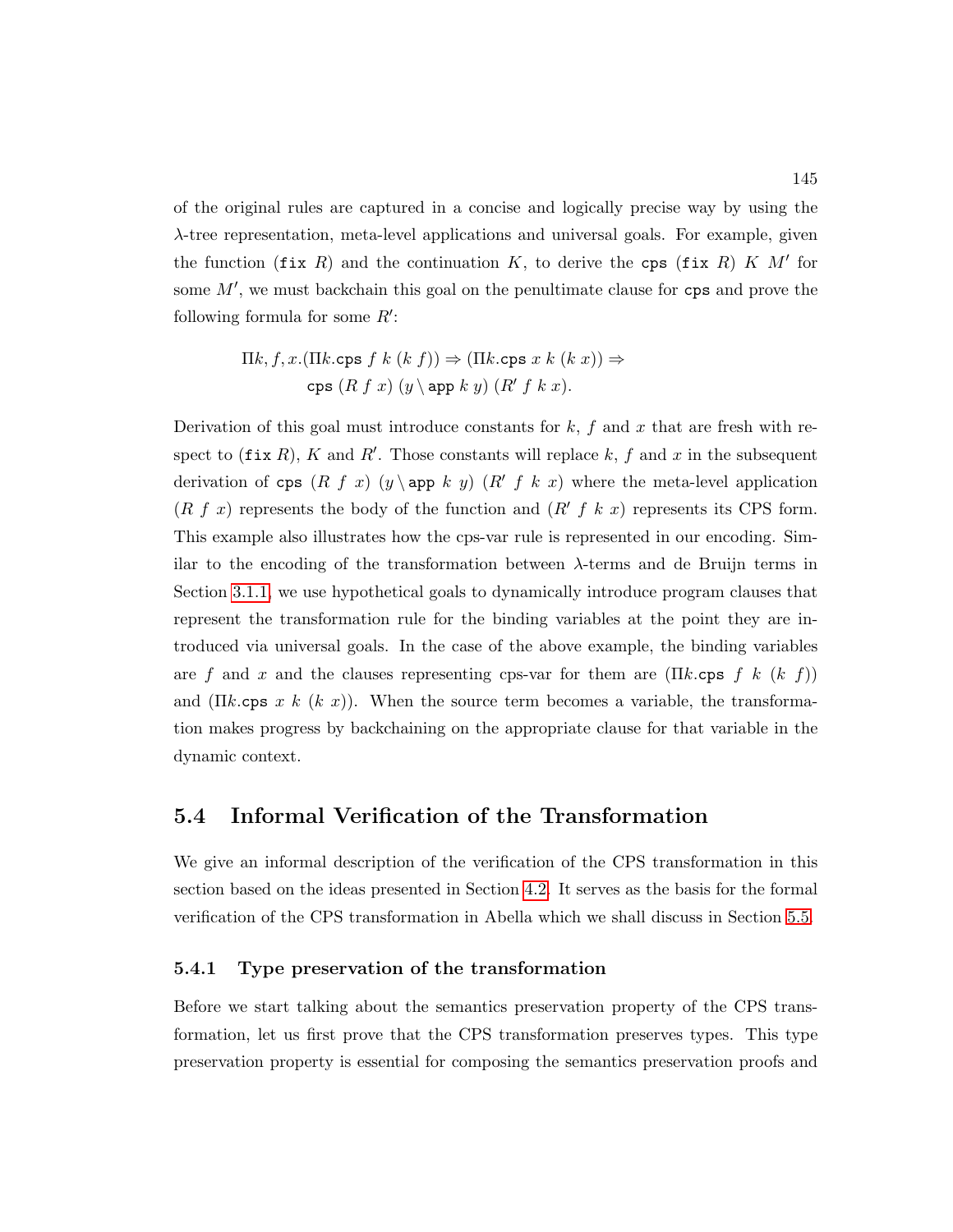have a special use for deriving the property of being closed terms which is useful in the formal verification. The description of type preservation in this section is partially based on [\[35\]](#page-252-1).

Strictly speaking, the CPS transformation changes the types of terms, albeit in a systematic way. Because the CPS transformation embeds the (transformed) source term into a context (which is the initial input continuation), the type of the output of the CPS transformation is determined by the target type of the context. Moreover, since continuations in the transformed source term represent future computations which always end up in evaluating the embedding of the value of the source term in the initial context, their target type must be the same as the target type of the context. The only (sub)terms from the source term whose types are changed by the transformation are functions because every function after the transformation takes an extra argument which is a continuation that will be called when the function returns. By this observation, we represent a mapping between types of terms before the CPS transformation and that after the transformation as a ternary relation  $\simeq$  such that  $T_1 \simeq_S T_2$  holds if the type  $T_1$  of a source term is mapped to  $T_2$  given the target type S of the initial context. This relation is defined by the rules depicted in Figure [5.4.](#page-160-0) The last rule formalizes the mapping between function types based the previous observation: a function of type  $T_1 \to T_2$  after the CPS transformation has the type  $((T_2' \to S) \times T_1') \to S$  where  $T_1'$  is the type of the original argument after the transformation and  $T_2'$  is the type of the function body after the transformation; note that the function takes a continuation argument of type  $(T_2' \rightarrow S)$  and its target type indicates an application of the function should have the same type as that of the continuation argument, which conforms to the way the continuation argument is used in the function.

<span id="page-160-0"></span>
$$
\overline{\mathbb{N} \simeq_{S} \mathbb{N}} \quad \overline{\text{unit} \simeq_{S} \text{unit}} \quad \frac{T_{1} \simeq_{S} T_{1}' \quad T_{2} \simeq_{S} T_{2}'}{T_{1} \times T_{2} \simeq_{S} T_{1}' \times T_{2}'} \\ \frac{T_{1} \simeq_{S} T_{1}' \quad T_{2} \simeq_{S} T_{2}'}{T_{1} \to T_{2} \simeq_{S} ((T_{2}' \to S) \times T_{1}') \to S}
$$

Figure 5.4: The Rules for Mapping Types of Terms in the CPS Transformation Now we state the type preservation property of the CPS transformation, as follows: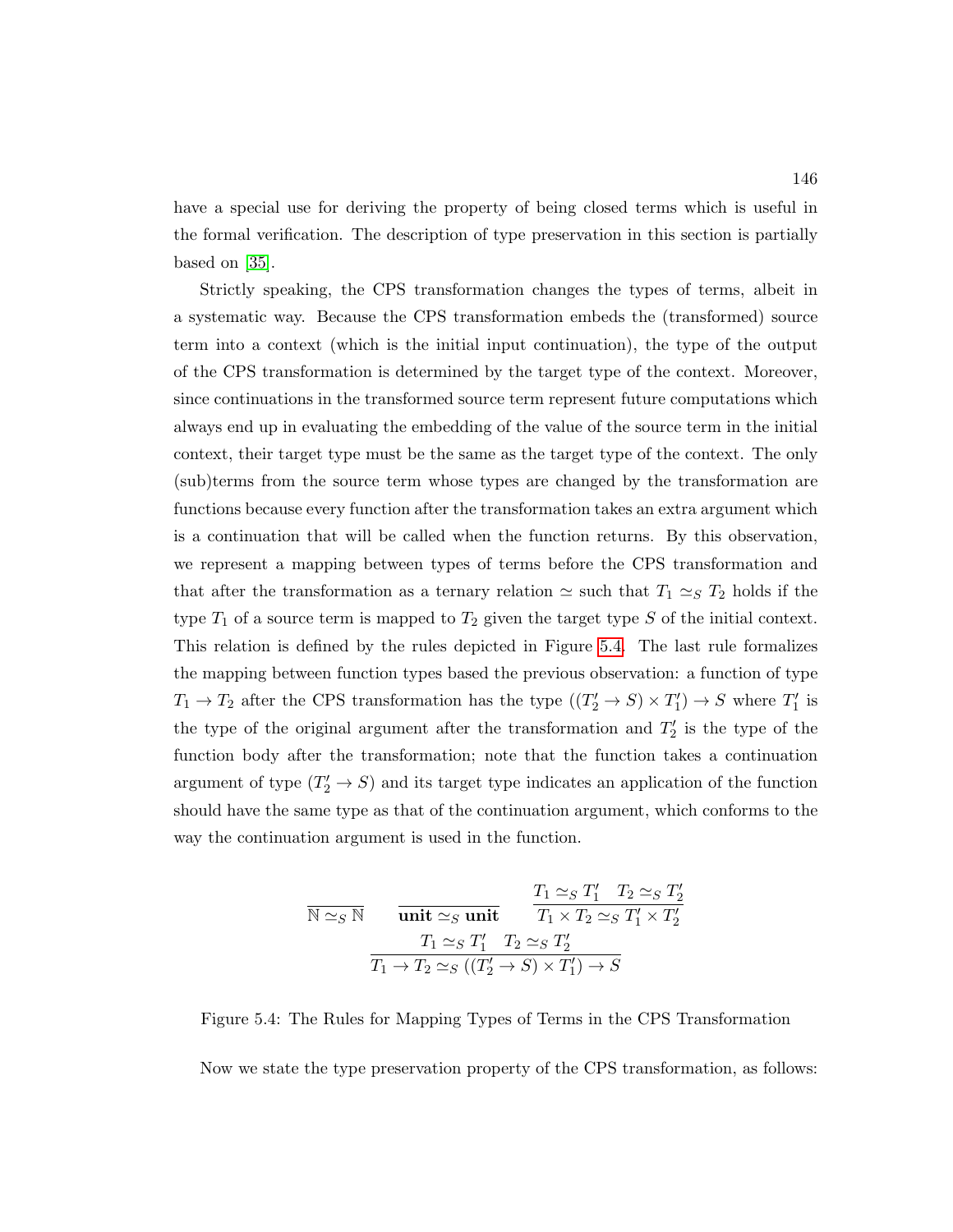<span id="page-161-0"></span>**Theorem 2.** Let M be a term whose free variables are contained in the set  $\rho =$  ${x_1, \ldots, x_n}$ , Γ be a typing context  $(x_1 : T_1, \ldots, x_n : T_n)$  such that  $\Gamma \vdash M : T$  holds for some T, K be a continuation of type  $T' \to S$  such that  $T \simeq_S T'$  holds,  $\Gamma'$  be the type context  $(x_1 : T'_1, \ldots, x_n : T'_n)$  such that  $T_i \simeq_S T'_i$  holds for  $1 \leq i \leq n$ . If  $\rho \triangleright M; K \leadsto_{cps} M'$ holds for some M', then  $\Gamma' \vdash M' : S$  holds.

In essence, this theorem states that if a source term  $M$  is CPS transformed into  $M'$ in the context K, then M' has the target type of K. We prove it by induction on the derivation of  $\rho \triangleright M$ ;  $K \rightsquigarrow_{cps} M'$  and analyzing the last rule of the derivation. When the last rule is cps-nat, cps-var or cps-unit, the proof is obvious. The rest of the cases are proved by following a set pattern, as follows. We examine the premises of the last rule from left and right. For each premise, we apply the induction hypothesis to get the type of its output. Once this type is known, it is easy to derive the type of the input continuation in the next premise (if any). We can then repeat the previous process on the next premise. This continues until we have derived the type of the output of the conclusion. At that point this case is finished.

Given Theorem [2,](#page-161-0) it is easy to show the following type preservation property for closed terms:

<span id="page-161-1"></span>**Corollary 2.** If  $\vdash M : \mathbb{N}, K$  is a continuation of type  $\mathbb{N} \to S$  and  $\emptyset \triangleright M; K \leadsto_{cps} M'$ ,  $then \vdash M' : S.$ 

By choosing K to be  $\hat{\lambda}x$ . x, we get the following corollary:

<span id="page-161-2"></span>Corollary 3. If  $\vdash M : \mathbb{N}$  and  $\emptyset \triangleright M; (\hat{\lambda} x. x) \leadsto_{cps} M'$ , then  $\vdash M' : \mathbb{N}$ .

### 5.4.2 Semantics preservation of the transformation

We informally describe the proof of semantics preservation for the CPS transformation in this section. We first describe the operational (evaluation) semantics of the source/target language of the transformation, then the logical relations for denoting equivalence between the source and target programs and their properties, and finally the semantics preservation theorem and its proof.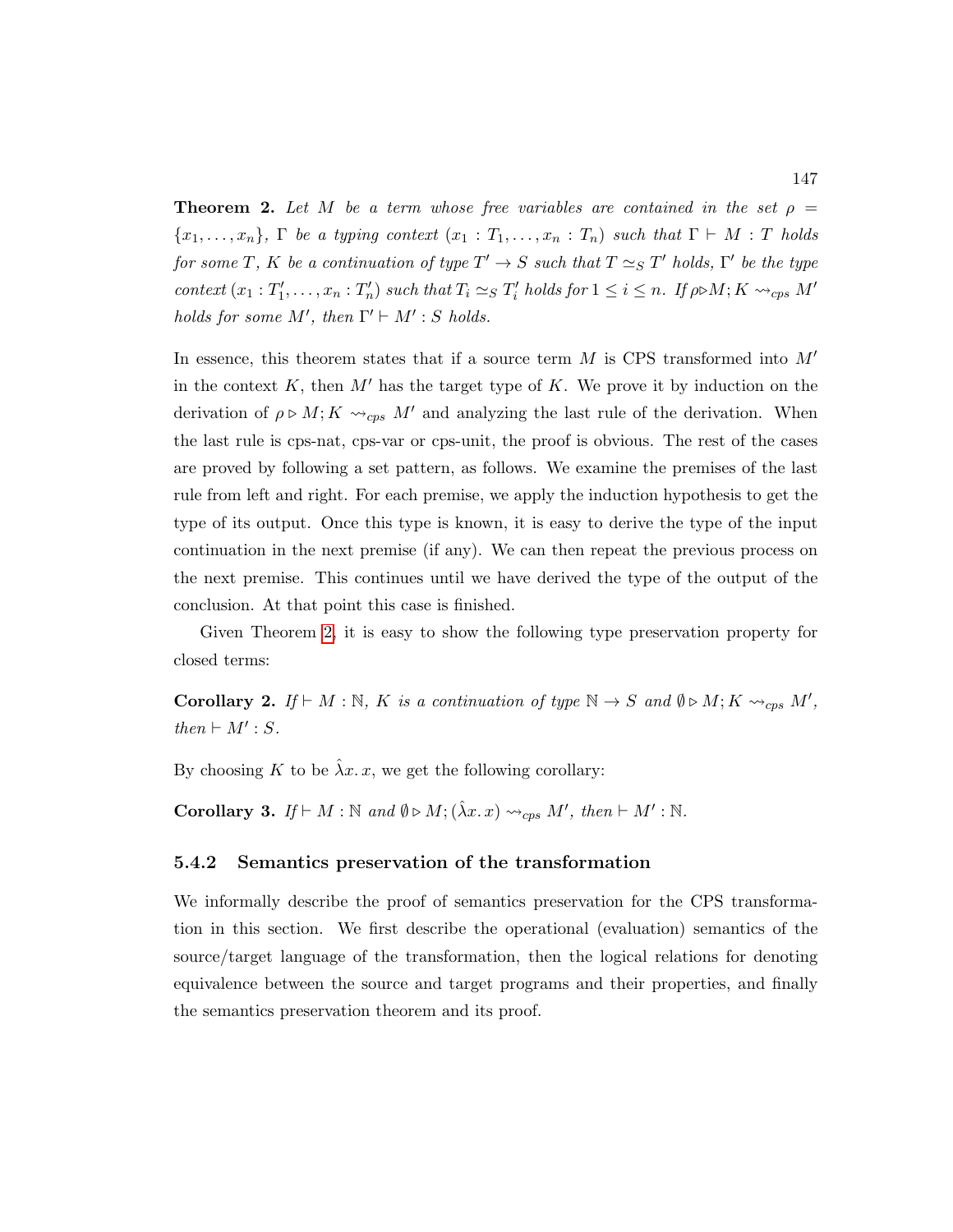#### Operational semantics of the source/target language

To describe semantics preservation, we must first define the operational semantics of the languages involved the CPS transformation. Since the source language and the target languages of the CPS transformation are the same, they share the same operational semantics. The operational semantics is based on a left to right, call-by-value evaluation strategy. We assume that this is given in a small-step form and, we write  $M \hookrightarrow M'$ to denote that M evaluates to  $M'$  in one step. The evaluation rules are defined in a standard way, as shown in Figure [5.5.](#page-163-0) The only interesting rule is the last one which shows how recursion works in the language: evaluating an application of a recursive function to a value causes the occurrences of the function parameter in the function body to be replaced by the function itself. One-step evaluation generalizes to  $n$ -step evaluation that we denote by  $M \hookrightarrow_n M'$  and that holds if M reduces to M' by n onestep evaluations. We shall write  $M \hookrightarrow_{*} M'$  to denote that there exists some n such that  $M \hookrightarrow_n M'$  holds. Finally, we write  $M \hookrightarrow V$  to denote the evaluation of M to the value V through 0 or more steps.

#### Logical relations and their properties

Following the ideas in Section [4.2,](#page-126-0) we use step-indexing logical relations to characterize the semantics preservation property between source and target programs of the CPS transformation. We define the mutually recursive simulation relation ∼ between pairs of closed source terms and input continuations and target terms and the equivalence relation  $\approx$  between closed source and target values, each indexed by a type and a step measure, in Figure [5.6.](#page-164-0) We give an intuitive explanation of  $\sim$  and  $\approx$  as follows.

The simulation relation  $M; K \sim_{T,i} M'$  holds between the term M, the continuation K and the term  $M'$  where K is the context in which the CPS transformed M will be used and  $M'$  can be thought of as the program obtained by combining the CPS form of M and the application of K to the value of M. When the relation holds, we say M simulates  $M'$  in the context K at the type T within i steps. Its definition is interpreted as follows: if  $M$  evaluates to some value  $V$ , then its CPS form must evaluate to an equivalent value V' and hence M' must evaluates to the result of applying K to V', which is represented by the administrative  $\beta$ -redex  $\mathcal{Q} K V'$ . The uses of indexing types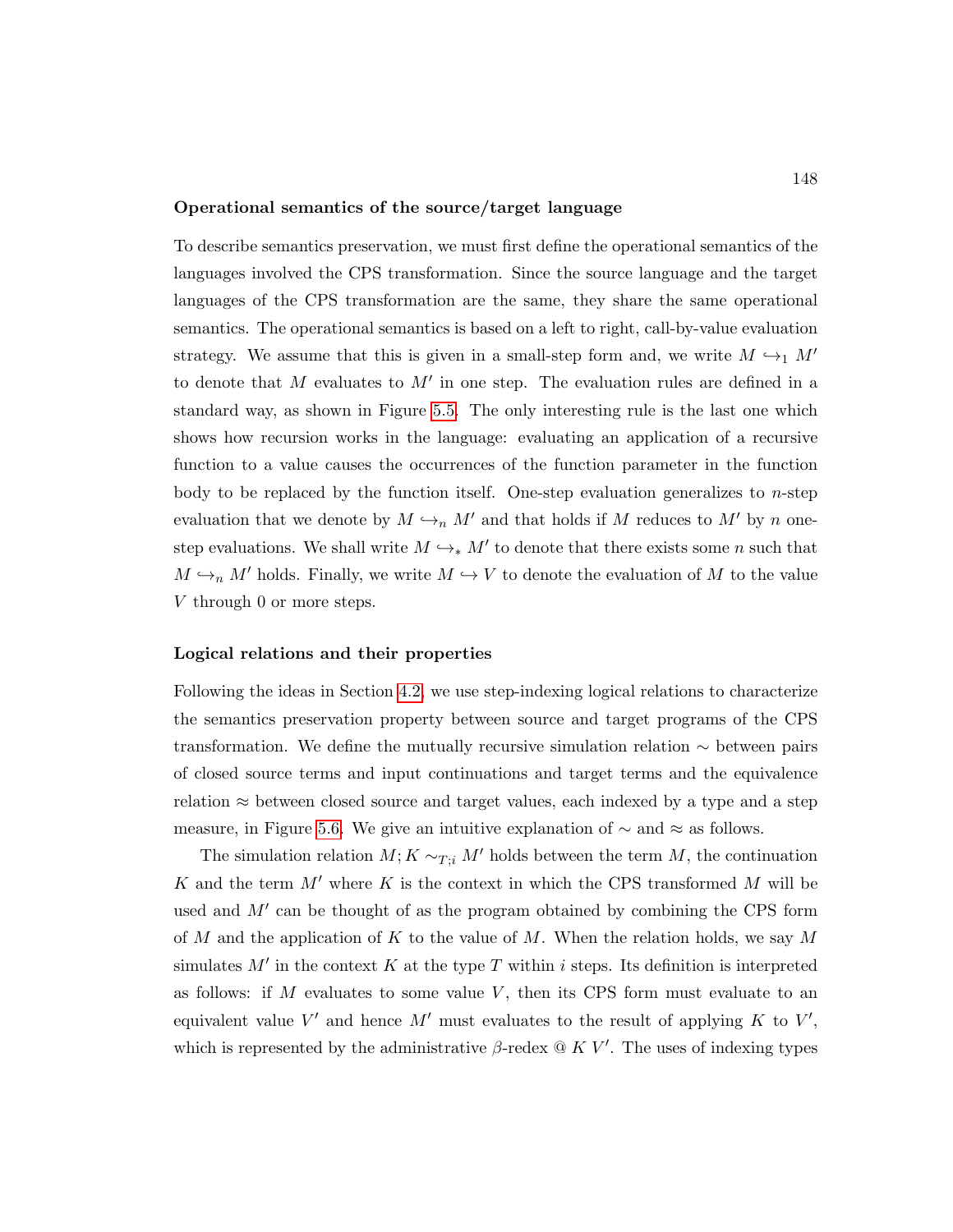<span id="page-163-0"></span>

| $M \rightarrow_1 M'$ | $M'$ | $n'$ | $n'$ | $n'$ | $n'$ | $n'$ | $n'$ | $n'$ | $n'$ | $n'$ | $n'$ | $n'$ | $n$ | $n$ | $n$ | $n$ | $n$ | $n$ | $n$ | $n$ | $n$ | $n$ | $n$ | $n$ | $n$ | $n$ | $n$ | $n$ | $n$ | $n$ | $n$ | $n$ | $n$ | $n$ | $n$ | $n$ | $n$ | $n$ | $n$ | $n$ | $n$ | $n$ | $n$ | $n$ | $n$ | $n$ | $n$ | $n$ | $n$ | $n$ | $n$ | $n$ | $n$ | $n$ | $n$ | $n$ | $n$ | $n$ | $n$ | $n$ | $n$ | $n$ | $n$ | $n$ | $n$ | $n$ | $n$ | $n$ | $n$ | $n$ | $n$ | $n$ | $n$ | $n$ |
|----------------------|------|------|------|------|------|------|------|------|------|------|------|------|-----|-----|-----|-----|-----|-----|-----|-----|-----|-----|-----|-----|-----|-----|-----|-----|-----|-----|-----|-----|-----|-----|-----|-----|-----|-----|-----|-----|-----|-----|-----|-----|-----|-----|-----|-----|-----|-----|-----|-----|-----|-----|-----|-----|-----|-----|-----|-----|-----|-----|-----|-----|-----|-----|-----|-----|-----|-----|-----|-----|-----|-----|
|----------------------|------|------|------|------|------|------|------|------|------|------|------|------|-----|-----|-----|-----|-----|-----|-----|-----|-----|-----|-----|-----|-----|-----|-----|-----|-----|-----|-----|-----|-----|-----|-----|-----|-----|-----|-----|-----|-----|-----|-----|-----|-----|-----|-----|-----|-----|-----|-----|-----|-----|-----|-----|-----|-----|-----|-----|-----|-----|-----|-----|-----|-----|-----|-----|-----|-----|-----|-----|-----|-----|-----|

Figure 5.5: Evaluation Rules for the Source Language of the CPS Transformation

and steps in the definition of  $\sim$  indicate that M simulates M' within at least i steps of evaluation at the type T.

The equivalence relation  $V \approx_{T,i} V'$  holds if and only if the values V and V' cannot be distinguished from each other  $(i.e.,$  considered as equivalent) in any context within at least i steps of evaluation at the type T. Its definition is explained as follows. At the types of natural numbers and unit, two values are equivalent exactly when they are identical. Two pairs of values are considered equivalent within at least  $i$  steps exactly when their constituting elements are respectively equivalent within at least  $i$  steps.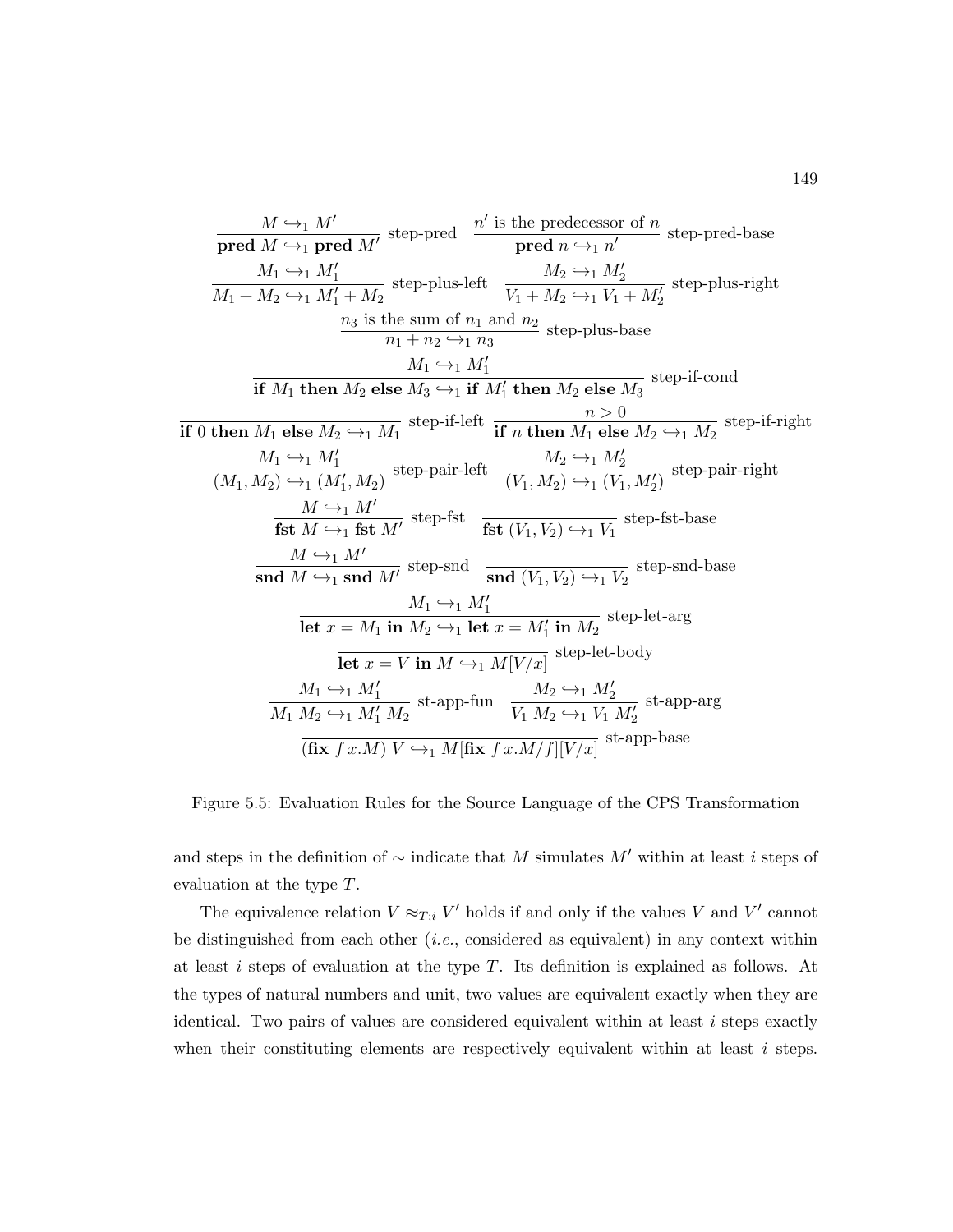The equivalence relation at the functions types holds between two functions  $\mathbf{fix}$  f x.M and  $\mathbf{fix}$   $f$   $p.M'$  where the latter can be thought of as the CPS form of the former whose parameter  $p$  denotes a pair consisting of the input continuation and the actual argument of the function. The two functions are equivalent within at least  $i$  steps exactly when the following holds: for any j less than i, given any continuation K and any arguments that are equivalent within at least j steps, the result of applying  $\mathbf{fix}\; f x.M$  to the source arguments simulates the result of applying  $\mathbf{fix}$   $f p.M'$  to the target arguments in the context K within at least j steps. Note that the term  $\hat{\lambda}x$ . © K x (which is a term equivalent to K in the object language) is fed to  $\mathbf{fix}\; f \; p.M'$  as its input continuation, which conforms to how functions in CPS form should work: when such a function finishes its evaluation, computation proceeds by applying the continuation representing the remaining computation—in our case,  $K$ —to the evaluation result. Note that the definition of  $\approx$  in the function case uses  $\approx$  negatively at the same type. However, it is still a well-defined notion because the index decreases.

<span id="page-164-0"></span>M; K ∼T;<sup>i</sup> M<sup>0</sup> ⇐⇒ ∀j ≤ i.∀V.M ,→<sup>j</sup> V ⊃ ∃V 0 .M<sup>0</sup> ,→<sup>∗</sup> @ K V <sup>0</sup> ∧ V ≈T;i−<sup>j</sup> V 0 ; n ≈N;<sup>i</sup> n; () ≈unit;<sup>i</sup> (); (V1, V2) ≈T1×T2;<sup>i</sup> (V 0 1 , V <sup>0</sup> 2 ) ⇐⇒ V<sup>1</sup> ≈T1;<sup>i</sup> V 0 <sup>1</sup> ∧ V<sup>2</sup> ≈T2;<sup>i</sup> V 0 2 ; fix f x.M ≈T1→T2;<sup>i</sup> fix f p.M<sup>0</sup> ⇐⇒ ∀j < i.∀V1, V <sup>0</sup> 1 , V2, V <sup>0</sup> 2 , K.V<sup>1</sup> ≈T1;<sup>j</sup> V 0 <sup>1</sup> ⊃ V<sup>2</sup> ≈T1→T2;<sup>j</sup> V 0 <sup>2</sup> ⊃ M[V2/f, V1/x]; K ∼T2;<sup>j</sup> M<sup>0</sup> [V 0 2 /f,(λx. @ K x, V <sup>0</sup> 1 )/p].

Figure 5.6: The Logical Relations for Verifying the CPS Transformation

A property we will need about the above step-indexing logical relations is that  $\approx$  is closed under decreasing indexes. It is stated as the following lemma:

<span id="page-164-1"></span>**Lemma 2.** If  $V \approx_{T,i} V'$  holds, then for any j such that  $j \leq i$ ,  $V \approx_{T,j} V'$  holds.

Note that we cannot prove this lemma by induction on the relation  $V \approx_{T,i} V'$  because, as we have explained in Section [4.2,](#page-126-0)  $\approx$  is not an inductive definition. Instead,  $\approx$  is a recursive definition based on inductive defined indexing types and steps. We therefore prove this lemma by a (nested) induction first on the types and then on the step indexes of  $≈$ . The proof itself is obvious. However, it is important to keep in mind of the following recurring theme about proving properties of logical relations: These properties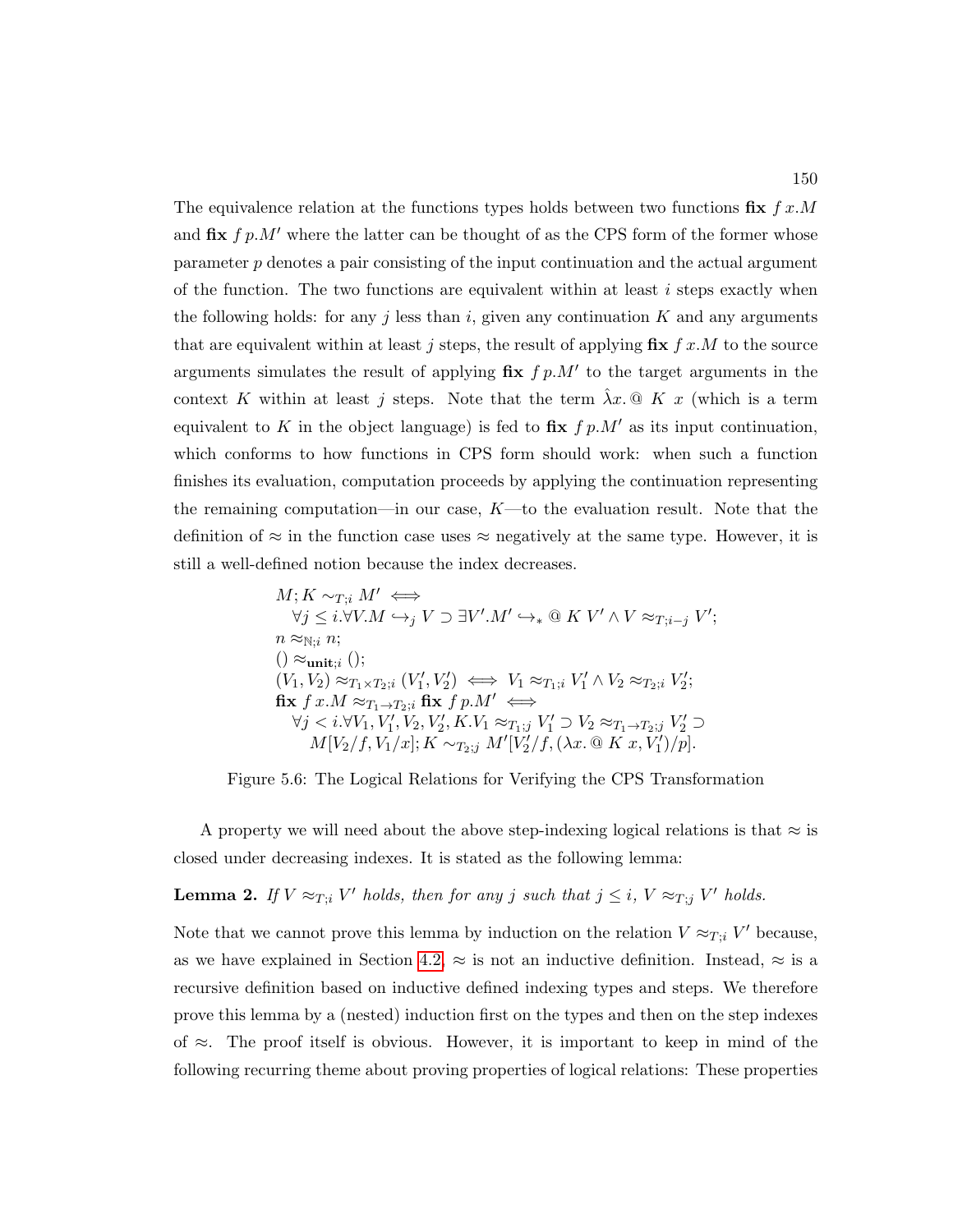cannot be proved by induction on logical relations but instead are usually proved by induction on their indexes or other inductively defined relations.

We show that simulation relations can be composed similar to how the transformation relations are built by using the transformation rules. Those properties, commonly known as "compatibility lemmas", are shown as follows:

### **Lemma 3.** 1. If  $M$ ; ( $\hat{\lambda}x$ . let  $v = \textbf{pred } x$  in  $@K v) \sim_{\mathbb{N};i} M'$  then  $(\text{pred } M); K \sim_{\mathbb{N}; i} M';$

- 2. If  $M_2$ ;  $(\hat{\lambda}x_2)$  let  $v = x_1 + x_2$  in  $\circledcirc K v$   $\sim_{\mathbb{N};i} M'_2$  and  $M_1$ ;  $(\hat{\lambda}x_1, M'_2) \sim_{\mathbb{N};i} M'$  then  $(M_1 + M_2); K \sim_{\mathbb{N};i} M'.$
- 3. If  $M$ ;  $(\hat{\lambda}x.$  let  $v = \textbf{fst } x \textbf{ in } \textcircled{a} K v) \sim_{T_1 \times T_2; i} M'$  then  $(\textbf{fst } M)$ ;  $K \sim_{T_1; i} \textbf{fst } M'$ .
- 4. If  $M$ ;  $(\hat{\lambda}x.$  let  $v = \text{snd } x$  in  $\stackrel{\frown}{\otimes} K v) \sim_{T_1 \times T_2; i} M'$  then  $(\text{snd } M)$ ;  $K \sim_{T_2; i} \text{fst } M'$ .
- 5. If  $M_2$ ;  $(\hat{\lambda}x_2)$  let  $v = (x_1, x_2)$  in  $\textcircled{a} K v$   $\sim_{T_2; i} M'_2$  and  $M_1; \hat{\lambda}x_1, M'_2 \sim_{T_1; i} M'$  then  $(M_1, M_2); K \sim_{T_1 \times T_2; i} M'.$
- 6. If  $M_2$ ;  $K \sim_{T,i} M'_2$ ,  $M_3$ ;  $K \sim_{T,i} M'_3$  and  $M_1$ ;  $(\hat{\lambda} x_1$ . if  $x_1$  then  $M'_2$  else  $M'_3$ )  $\sim_{\mathbb{N},i}$ M', then (if  $M_1$  then  $M_2$  else  $M_3$ );  $K \sim_{T;k} M'.$
- 7. If  $M_2$ ;  $(\hat{\lambda}x_2)$  let  $k = \lambda a$ . (@ K a) in let  $p = (k, x_2)$  in  $(x_1, p)$   $\sim_{T_1; i} M'_2$  and  $M_1$ ;  $\hat{\lambda}x_1$ .  $M'_2 \sim_{T_1 \to T; i} M'$  then  $(M_1 M_2)$ ;  $K \sim_{T_2; i} M'$ .

These lemmas are proved by analyzing the simulation relation and using the evaluation rules. The main complication involved in those proofs is caused by calculating and comparing the step measures, which is an inherent difficulty in any proof techniques that make use of step-indexing. Some proofs of these properties need the property that the equivalence relation is closed under decreasing indices, which have already proved as Lemma [2.](#page-164-1) For instance, the proof of the last of these properties requires us to consider the evaluation of the application of fixed point expressions which involves "feeding" these expressions that are equivalent at a lower step measure as arguments to their own body. These arguments are obtained by applying Lemma [2.](#page-164-1)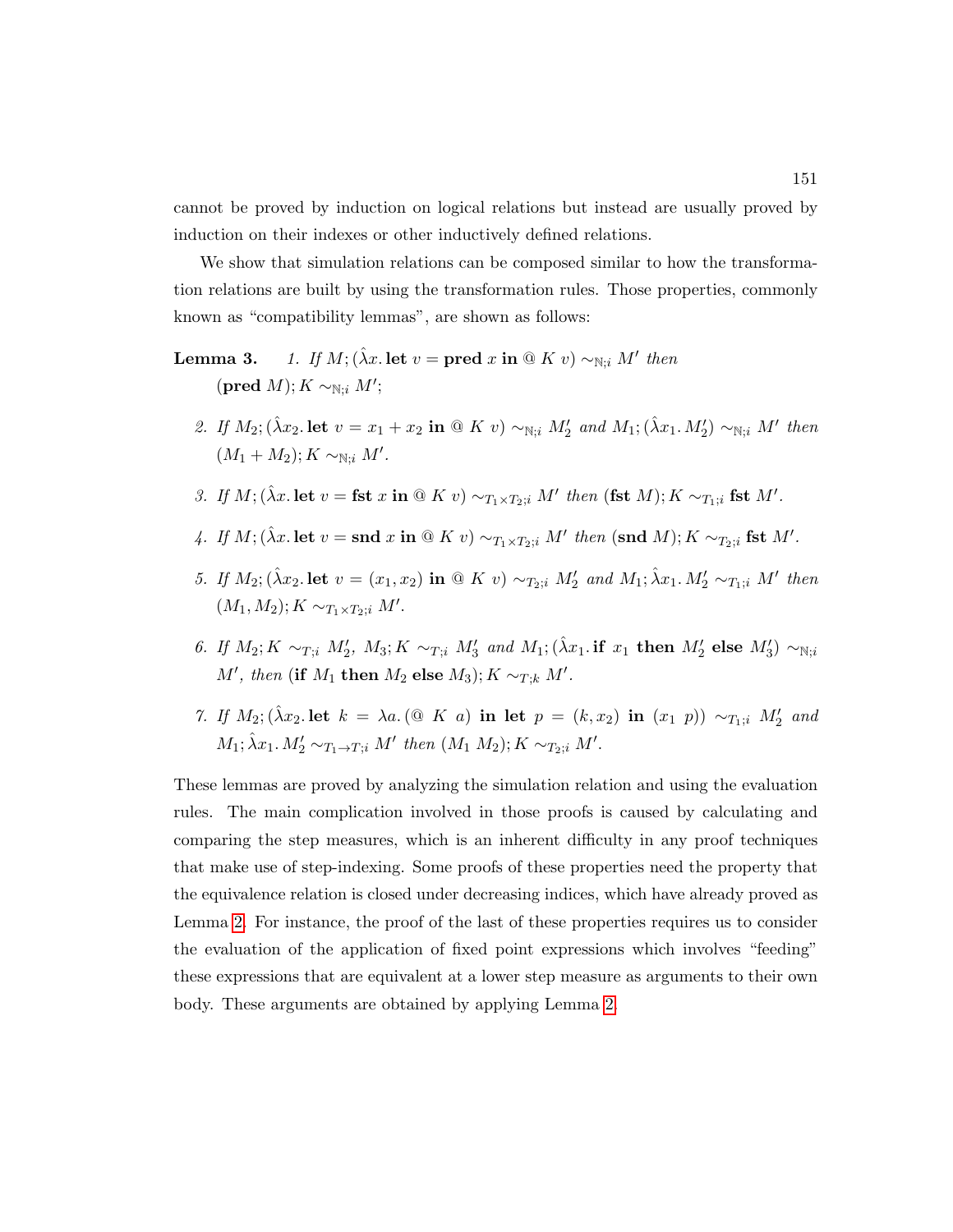#### Informal proof of semantics preservation

Our notion of equivalence only relates closed terms. However, the CPS transformation typically operates on open terms. To handle this situation, we consider semantics preservation for possibly open terms under closed substitutions. We will take substitutions in both the source and target settings to be simultaneous mappings of closed values for a finite collection of variables, written as  $(V_1/x_1, \ldots, V_n/x_n)$ . The equivalence between substitutions  $\theta$  and  $\theta'$  is indexed by a typing context  $\Gamma$  and a step measure i and written as  $\theta \approx_{\Gamma; i} \theta'$ . Its definition is given as follows:

$$
(V_1/x_1,\ldots,V_n/x_n) \approx_{(x_1:T_1,\ldots,x_n:T_n);k} (V'_1/x_1,\ldots,V'_n/x_n) \iff (\forall 1 \leq i \leq n.V_i \approx_{T_i;k} V'_i)
$$

The semantics preservation theorem for the CPS transformation can now be stated as follows, which is a realization of Property [3](#page-132-0) for the CPS transformation:

### <span id="page-166-0"></span>**Theorem 3.** Let  $\Gamma = (x_1 : T_1, \ldots, x_n : T_n)$ ,  $\rho = (x_1, \ldots, x_n)$ ,  $\theta \approx_{\Gamma; i} \theta'$  and  $\Gamma \vdash M : T$ . If  $\rho \triangleright M; K \leadsto_{cps} M'$ , then  $M[\theta]; K[\theta'] \sim_{T;i} M'[\theta']$ .

Proof. We outline the main steps in the argument for this theorem: these will guide the development of a formal proof in Section [5.5.](#page-167-0) We proceed by induction on the derivation of  $\rho \triangleright M$ ;  $K \leadsto_{cps} M'$ , analyzing the last step in it. This obviously depends on the structure of  $M$ . The cases for a natural number, the unit constructor or a variable are obvious. In the remaining cases, other than when M is of the form let  $x = M_1$  in  $M_2$  or  $\mathbf{fix}$   $f$   $x.M_1$ , the argument follows a set pattern: we observe that substitutions distribute to the sub-components of expressions, we invoke the induction hypothesis over the sub-components and then we use Lemma [3](#page-0-0) to conclude. If M is of the form let  $x =$  $M_1$  in  $M_2$ , then we have  $\rho, x \triangleright M_2$ ;  $K \leadsto_{cps} M_2'$  and  $\rho \triangleright M_1$ ;  $\hat{\lambda}x. M_2' \leadsto_{cps} M'$  for some  $M'_2$ . Here again the substitutions distribute over  $M_1$ ,  $M_2$ ,  $M'_2$  and  $M'$ . We can therefore apply the inductive hypothesis (I.H.) to  $\rho \triangleright M_1$ ;  $\hat{\lambda}x$ .  $M'_2 \leadsto_{cps} M'$  to get a simulation relation S. However, we cannot directly apply I.H. to  $\rho, x \triangleright M_2; K \leadsto_{cps} M_2'$  since the transformation on  $M_2$  introduces x as a new variable into  $\rho$ . For this we need to extend the substitutions with equivalent values for x. These values are derived from the previous simulation relation S. This case is concluded by following the pattern for proving Lemma [3](#page-0-0) after we got the simulation relations from applying I.H. to  $M_1$  and  $M_2$ .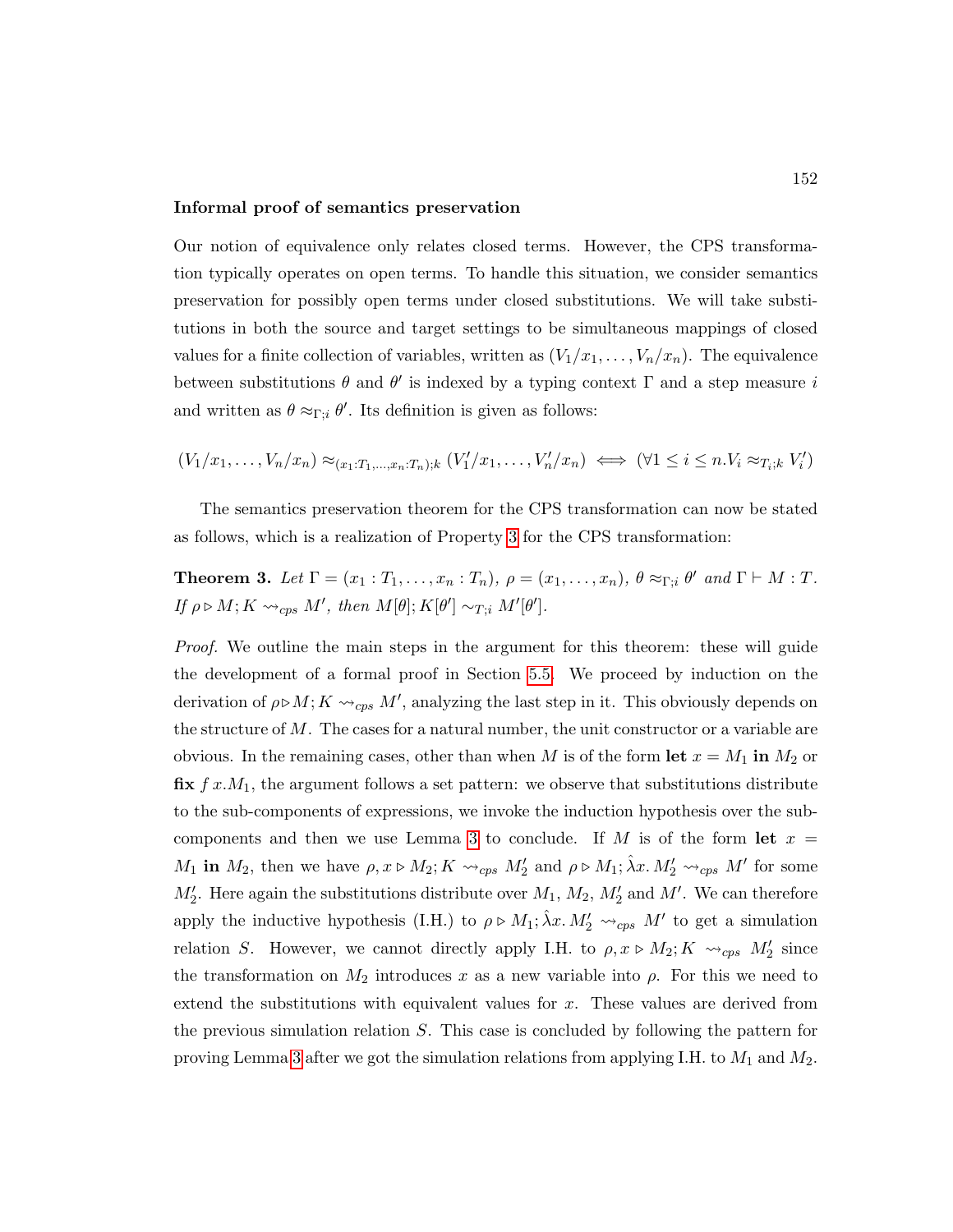Finally, if M is of the form  $\mathbf{fix}\; f\;x.M_1$ , then we have  $\rho, f, x \triangleright M_1$ ;  $\hat{\lambda}y. k\; y \leadsto_{cps} M_1'$ . By the definition of ∼, the simulation relation we need to prove reduces into an equivalence relation R on function values. Similar to the last case, to apply I.H. to  $M_1$  we need to extend the substitutions with equivalent values for  $f$  and  $x$  which are obtained from the assumptions in R. The process of proving R after applying I.H. is like in other cases. Another important yet subtle point we need to show is that the functions related by R must be closed, which is equivalent to showing that  $M[\theta]$  and  $M'[\theta']$  are closed. It is easy to show that  $M[\theta]$  is closed by observing that the values of  $\theta$  are closed and the domain of  $\theta$  is the same as that of Γ which contains all the free variables of M. To show  $M'[\theta']$  is closed, we need to apply the type preservation theorem—*i.e.*, Theorem [2—](#page-161-0)to M to show that the free variables of  $M'$  are also contained in Γ.  $\Box$ 

An immediate corollary of Theorem [3](#page-166-0) is the following which correspond to Property [2](#page-131-0) in the setting of CPS transformation:

**Corollary 4.** If  $\vdash M : T$  and  $\emptyset \triangleright M$ ; K  $\leadsto_{cps} M'$ , then  $M$ ; K  $\sim_{T,i} M'$  for any i.

From this corollary, it is easy to derive the following correctness property of the CPS transformation for closed programs at atomic types:

<span id="page-167-1"></span>Corollary 5. If  $\vdash M : \mathbb{N}, \emptyset \triangleright M; K \leadsto_{cps} M'$  and  $M \hookrightarrow V$ , then  $M' \hookrightarrow_{*} \mathbb{Q} K V$ .

By choosing K to be the identity function  $\hat{\lambda}x$ . x, we get the following corollary that corresponds to Property [4](#page-132-1) in the setting of the CPS transformation:

**Corollary 6.** If  $\vdash M : \mathbb{N}, \emptyset \triangleright M; \hat{\lambda}x. x \rightsquigarrow_{cps} M'$  and  $M \hookrightarrow V$ , then  $M' \hookrightarrow V$ .

### <span id="page-167-0"></span>5.5 Verifying the  $\lambda$ Prolog Program in Abella

In this section, we formally verify the correctness of the CPS transformation in Abella based on the informal proof given in Section [5.4.](#page-159-0) The most significant difference between the formal and informal proof is that the binding related properties in the former must be made explicit, often stated and proved formally as theorems. We show that the λ-tree syntax approach can be used to significantly alleviate this difficulty, producing a formal correctness proof that closely follows the informal one.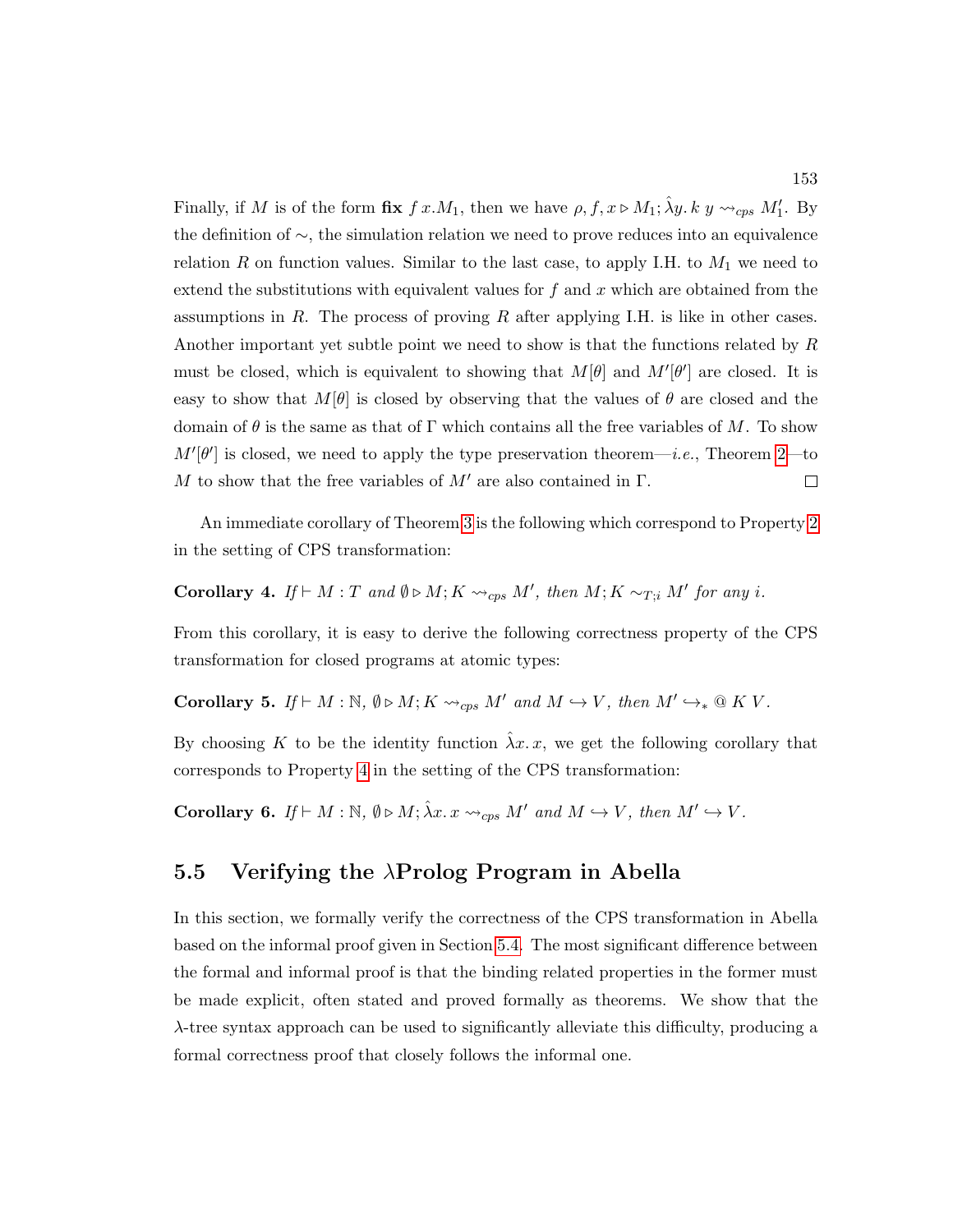### 5.5.1 Type preservation of the transformation

We prove that the λProlog implementation of the CPS transformation given in Section [5.3.2](#page-157-0) preserves typing by following the informal argument given in Section [5.4.1.](#page-159-1) We start by giving an inductive definition of the types of the source (target) language, which will be useful later when induction on types are needed. We identify a constant is sty : ty  $\rightarrow$  o such that is sty T holds if and only if T is a well-formed type. It is defined through the following λProlog clauses:

is\_sty tnat. is\_sty tunit. is sty (prod  $T_1$   $T_2$ ) :- is sty  $T_1$ , is sty  $T_2$ . is sty (arr  $T_1$   $T_2$ ) :- is sty  $T_1$ , is sty  $T_2$ .

The typing context of the source (target) language is characterized as the following fixed-point definition for  $sctx : dist \rightarrow prop$ :

sctx nil  $\triangle$   $\top$  $\nabla x.\texttt{sctx}$  (of  $x T :: L$ )  $\triangleq$  sctx  $L \wedge \{\texttt{is\_sty } T\}.$ 

By this definition, sctx L holds if and only if L consists of formulas of the form of  $x T$ where  $T$  is well-formed and assigns types to unique nominal constants. If sctx  $L$  holds, then  ${L \vdash \textsf{of } M T}$  holds if and only if M is a well-formed term of type T whose free variables are represented by the nominal constants in L.

The mapping between types before and after the CPS transformation is defined through the following clauses for  $\texttt{cps\_ty} : \texttt{ty} \to \texttt{ty} \to \texttt{ty} \to \texttt{prop}$  such that  $T_1 \simeq_S T_2$ holds if and only if  $\text{cps\_ty} S T_1 T_2$  holds.

```
cps_ty S nat nat \triangleq \topcps_ty S unit unit \triangleq T
\texttt{cps\_ty}\ S\ (\texttt{prod}\ T_1\ T_2)\ (\texttt{prod}\ T_1'\ T_2')\quad \triangleq \quad \texttt{cps\_ty}\ S\ T_1\ T_1'\ \wedge \texttt{cps\_ty}\ S\ T_2\ T_2'\texttt{cps\_ty}~S~(\texttt{arr}~T_1~T_2)~(\texttt{arr}~(\texttt{prod}~(\texttt{arr}~T_2'~S)~T_1')~S) \quad \triangleq\texttt{cps\_ty} \ S \ T_1 \ T_1' \wedge \texttt{cps\_ty} \ S \ T_2 \ T_2'.
```
These clauses are transparently translated from the rules in Figure [5.4.](#page-160-0) The mapping between types can be generalized to typing contexts, as follows: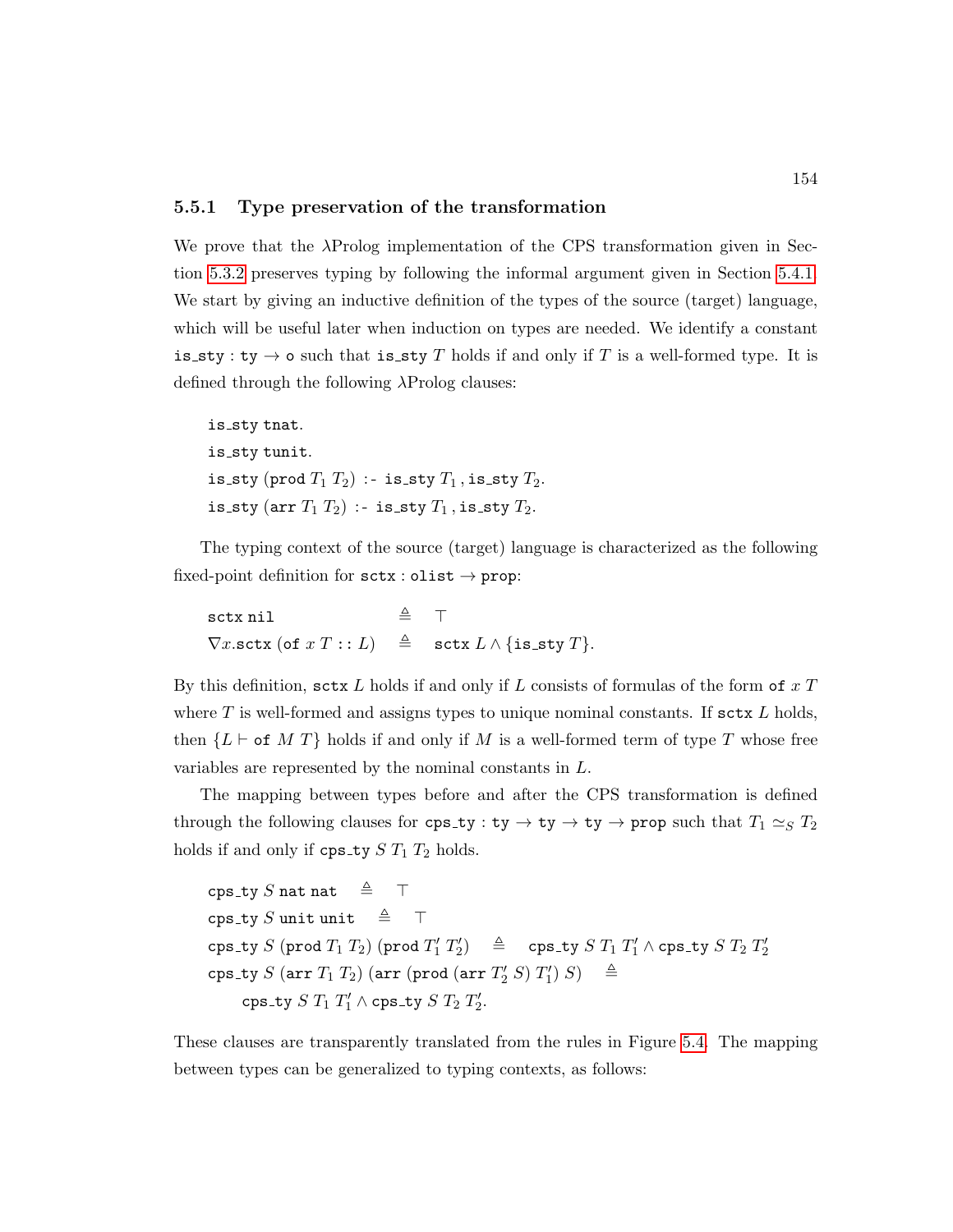cps\_sctx S nil nil  $\triangleq$   $\top$  $\nabla x.\mathtt{cps\_sctx} \ S \ (\mathtt{of} \ x \ T : : L) \ (\mathtt{of} \ x \ T' : : L') \quad \triangleq$  $\texttt{cps\_ty}~S~T~T' \wedge \texttt{cps\_sctx}~S~L~L'.$ 

The λProlog implementation of the transformation makes use of the dynamic context to bind the free variables of the source term and to represent the rules for transforming these variables. We characterized such a dynamic context by the following definition for  $\texttt{cctx} : \texttt{olist} \rightarrow \texttt{prop}:$ 

| cctx nil                                                                                            | $\triangleq$ T |  |
|-----------------------------------------------------------------------------------------------------|----------------|--|
| $\nabla x.\texttt{cctx}((\Pi k.\texttt{cps}\; x\; k\; (k\; x)) :: L) \triangleq \texttt{cctx}\; L.$ |                |  |

We can now state the type preservation theorem of the transformation in Abella as follows, called cps\_typ\_pres:

$$
\forall TL, CL, M, T, K, M', T', TL', S.
$$
\n
$$
\{is\_sty\ T\} \supset \{is\_sty\ S\} \supset sctx\ TL \supset cctx\ CL \supset
$$
\n
$$
\{TL \vdash \text{of } MT\} \supset \{CL \vdash \text{cps } M\ K\ M'\} \supset
$$
\n
$$
\text{cps\_ty}\ S\ T\ T' \supset \text{cps\_sctx}\ S\ TL\ TL' \supset
$$
\n
$$
\{TL', \Pi x.\text{of}\ x\ T' \Rightarrow \text{of}\ (K\ x)\ S \vdash \text{of}\ M'\ S\}.
$$

This is a direct translation from Theorem [2.](#page-161-0) Note that sctx TL and  $\{TL \vdash \text{of } M T\}$ together assert that M has type T in the context TL, and cctx CL and  $\{CL \vdash$ cps M K  $M'$  together assert that M whose free variables are bound in CL with the input continuation K is transformed into M'. The (higher-order) formula  $\Pi x.$ of  $x T' \Rightarrow$ of  $(K x)$  S in the dynamic context of the conclusion asserts that K has the type  $T' \to S$ . The theorem is proved by induction on  $\{CL \vdash \text{cps } M \tIm M'\}$ . By the transparent encoding of  $HH^{\omega}$  in Abella and the transparent relation between the  $\lambda$ Prolog implementation and the rules its encodes, the proof corresponds to induction on the derivation of the HH<sup> $\omega$ </sup> judgment  $CL \vdash \text{cps } M K M'$  and furthermore on the derivation using the transformation rules. It has the same structure as its informal rendition.

From the above theorem, it is easy to prove the following rendition of Corollary [2](#page-161-1) in Abella, called cps\_typ\_pres\_closed:

$$
\forall S, M, K, M'. \{ \text{is\_sty } S \} \supset \{ \text{of } M \text{ that} \} \supset \{ \text{cps } M \, K \, M' \} \supset
$$

$$
\{ \Pi x. \text{of } x \text{ that } \Rightarrow \text{of } (K \, x) \, S \vdash \text{of } M' \, S \}.
$$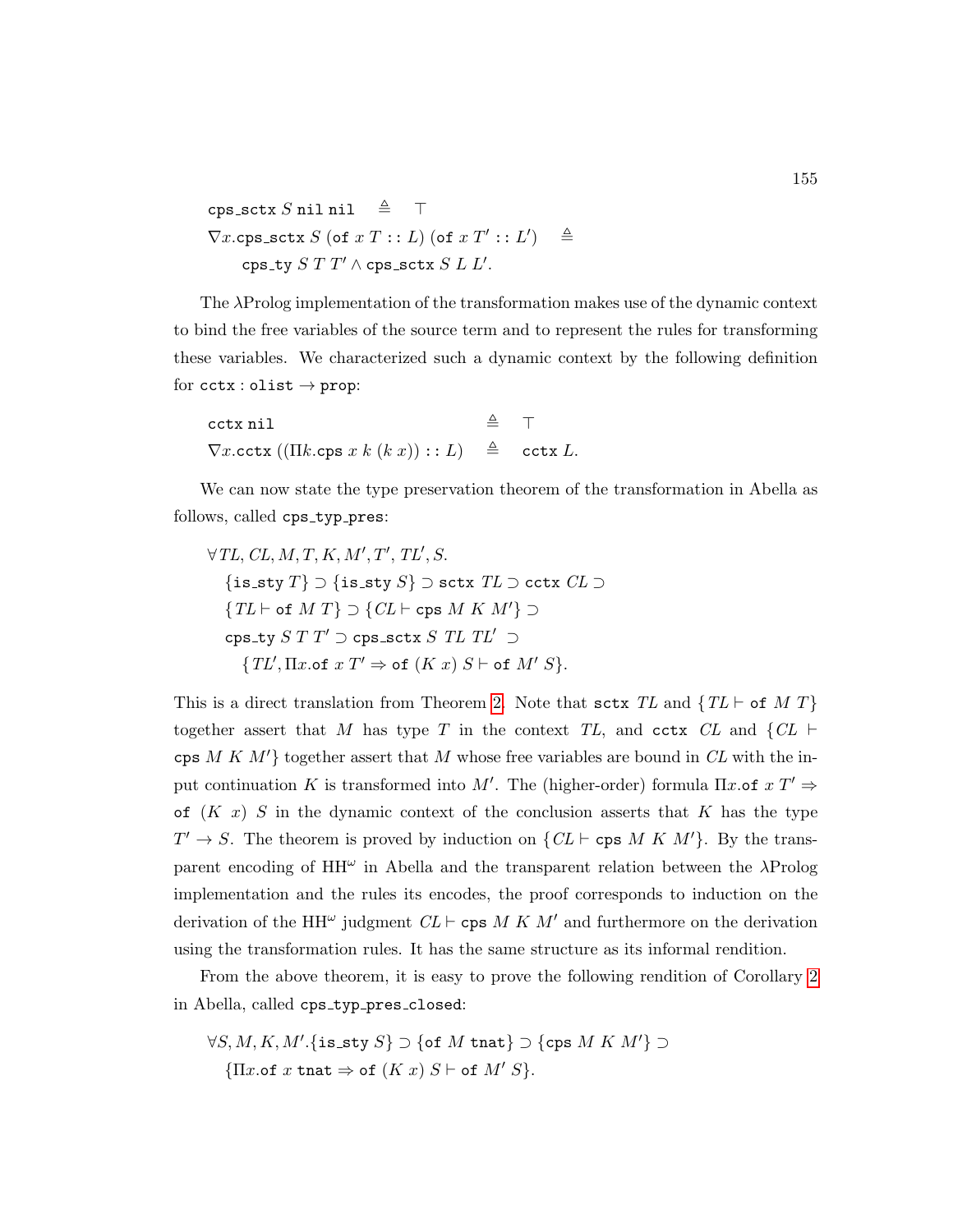Letting  $K = x \setminus x$ , it is easy to prove the following rendition of Corollary [3:](#page-161-2)

$$
\forall M,M'.\{\texttt{of }M \texttt{ that}\} \supset \{\texttt{cps }M\;(x\setminus x)\;M'\}\supset \{\texttt{of }M' \texttt{ that}\}
$$

Now we have formally proved that the implementation of the CPS transformation preserves types.

### 5.5.2 Semantics preservation of the transformation

In this section, we formally develop the semantics preservation proof of the CPS transformation in Abella. We place a focus on showing how the  $\lambda$ -tree syntax approach can alleviate the difficulties in reasoning about binding structure. Specifically, we show how the property of being closed can be elegantly encoded as a  $\lambda$ Prolog program, how the definition of substitution as a relation can be used to derive "boilerplate" properties with very little effort, how the definition of substitution is used to prove the closedness property, and how the logical structure of binding related treatments in the  $\lambda \text{Prolog}$ can be exploit to greatly simplify the correctness proof of the transformation.

### Formalizing the operational semantics

We formalize the small-step operational semantics as a  $\lambda$ Prolog program. For this we need to formally define what are values. We identify the constant val :  $tm \rightarrow o$  such that val  $V$  holds if and only if  $V$  is a value. It is defined by the following program clauses:

val (nat  $N$ ). val unit. val (pair  $V_1$   $V_2$ ) :- val  $V_1$ , val  $V_2$ . val (fix  $R$ ).

We also need to define addition and predecessor operations on natural numbers. They are given through the following clauses with obvious meanings:

npred z z. npred (s  $N$ )  $N$ . add  $z$   $N$   $N$ . add (s  $N_1$ )  $N_2$  (s  $N_3$ ) :- add  $N_1 N_2 N_3$ .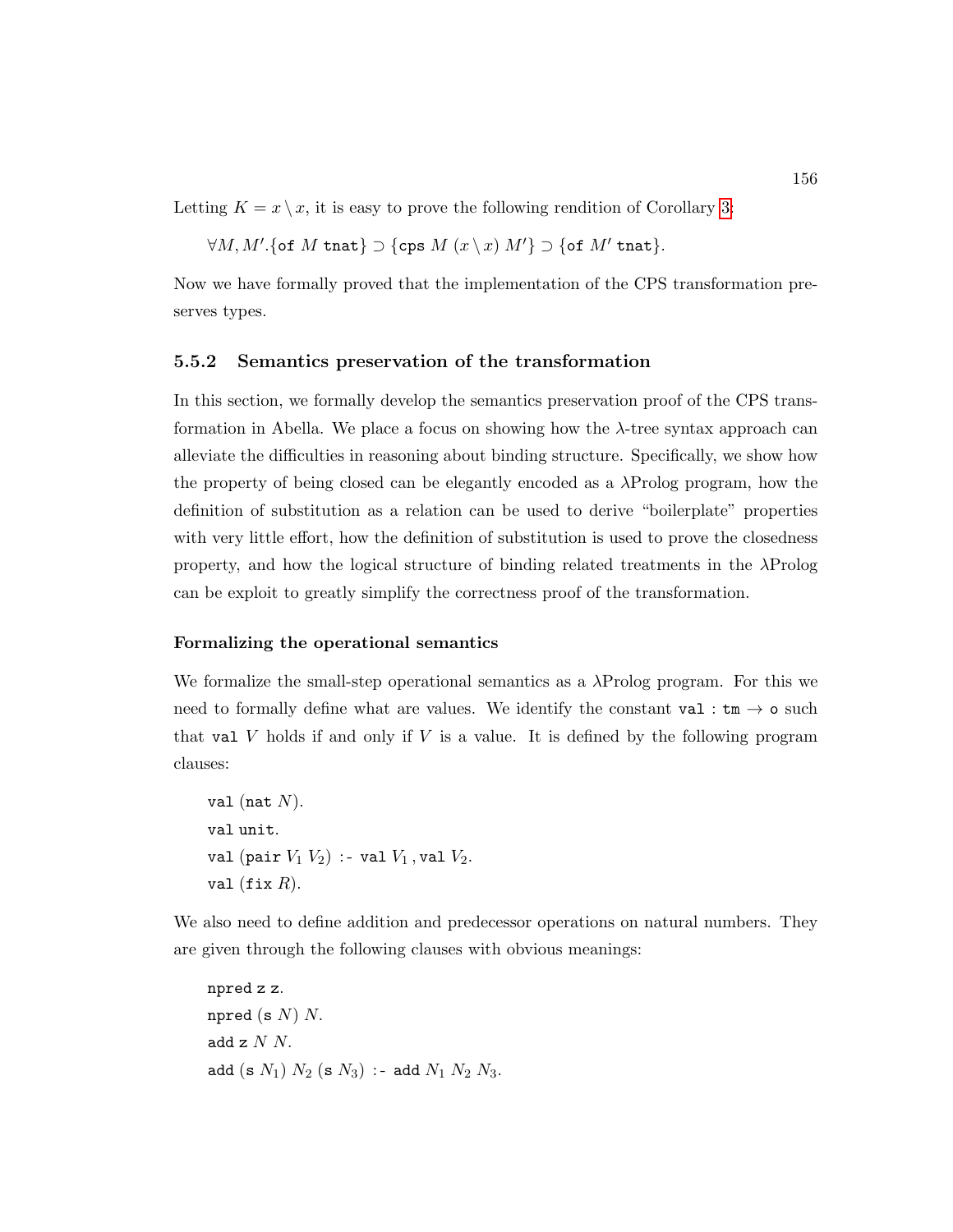We designate the constant  $step : tm \rightarrow tm \rightarrow o$  to represent one-step evaluation such that step  $M_1$   $M_2$  holds if  $M_1$  evaluates to  $M_2$  in one step. It is defined by the following program clauses:

step (pred  $M)$  (pred  $M'$ ) :- step  $M M'.$ step (pred (nat  $N$ )) (nat  $N'$ ) : - npred  $N N'.$  $\texttt{step (plus }M_1\ M_2) \ (\texttt{plus }M'_1\ M_2) \ :\ \texttt{step }M_1\ M'_1.$ step (plus  $V_1$   $M_2$ ) (plus  $V_1$   $M'_2$ ) :- val  $V_1$ , step  $M_2$   $M'_2$ . step (plus (nat  $N_1$ ) (nat  $N_2$ )) (nat  $N$ ) :- add  $N_1 N_2 N$ . step (ifz  $M M_1 M_2$ ) (ifz  $M' M_1 M_2$ ) :- step  $M M'.$ step (ifz (nat z)  $M_1 M_2$ )  $M_1$ . step (ifz (nat (s  $N$ ))  $M_1 M_2$ )  $M_2$ .  $\mathtt{step}\ (\mathtt{pair}\ M_1\ M_2)\ (\mathtt{pair}\ M'_1\ M_2)\ :\ \mathtt{step}\ M_1\ M'_1.$  $\texttt{step} \ (\texttt{pair} \ V_1 \ M_2) \ (\texttt{pair} \ V_1 \ M'_2) \ : \texttt{val} \ V_1 \ \texttt{step} \ M_2 \ M'_2.$ step  $(fst M)$   $(fst M')$  :- step  $M M'.$ step (fst (pair  $V_1$   $V_2$ ))  $V_1$  :- val (pair  $V_1$   $V_2$ ). step (snd  $M)$  (snd  $M'$ ) :- step  $M M'.$ step (snd (pair  $V_1$   $V_2$ ))  $V_2$  :- val (pair  $V_1$   $V_2$ ). step  $(\text{let } M R)$   $(\text{let } M'R)$  :- step  $M M'.$ step (let  $V R$ )  $(R V)$  :- val  $V$ .  $\mathtt{step}\;(\mathtt{app}\;M_1\;M_2)$   $(\mathtt{app}\;M_1'\;M_2)$  :-  $\mathtt{step}\;M_1\;M_1'.$  $\texttt{step}~(\texttt{app}~V_1~M_2)~(\texttt{app}~V_1~M_2')$  :- val  $V_1$ ,  $\texttt{step}~M_2~M_2'.$ step (app (fix R) V)  $(R$  (fix R) V) :- val V.

These program clauses are transparently translated from the evaluation rules in Figure [5.5.](#page-163-0) Note here how application in the meta-language realizes substitution. We designate the constant  $nstep : nat \rightarrow tm \rightarrow cm$  o to represent n-step evaluation, defined as follows:

nstep z  $M M$ .  $\mathtt{nstep}$  (s  $N)$   $M$   $M''$  :- step  $M$   $M'$  ,  $\mathtt{nstep}$   $N$   $M'$   $M''$ .

Finally, we use the constant  $eval : tm \rightarrow tm \rightarrow o$  to represent the evaluation relation such that eval  $M$  V if and only if M evaluates to the value V in a finite number of steps, defined by the following clause: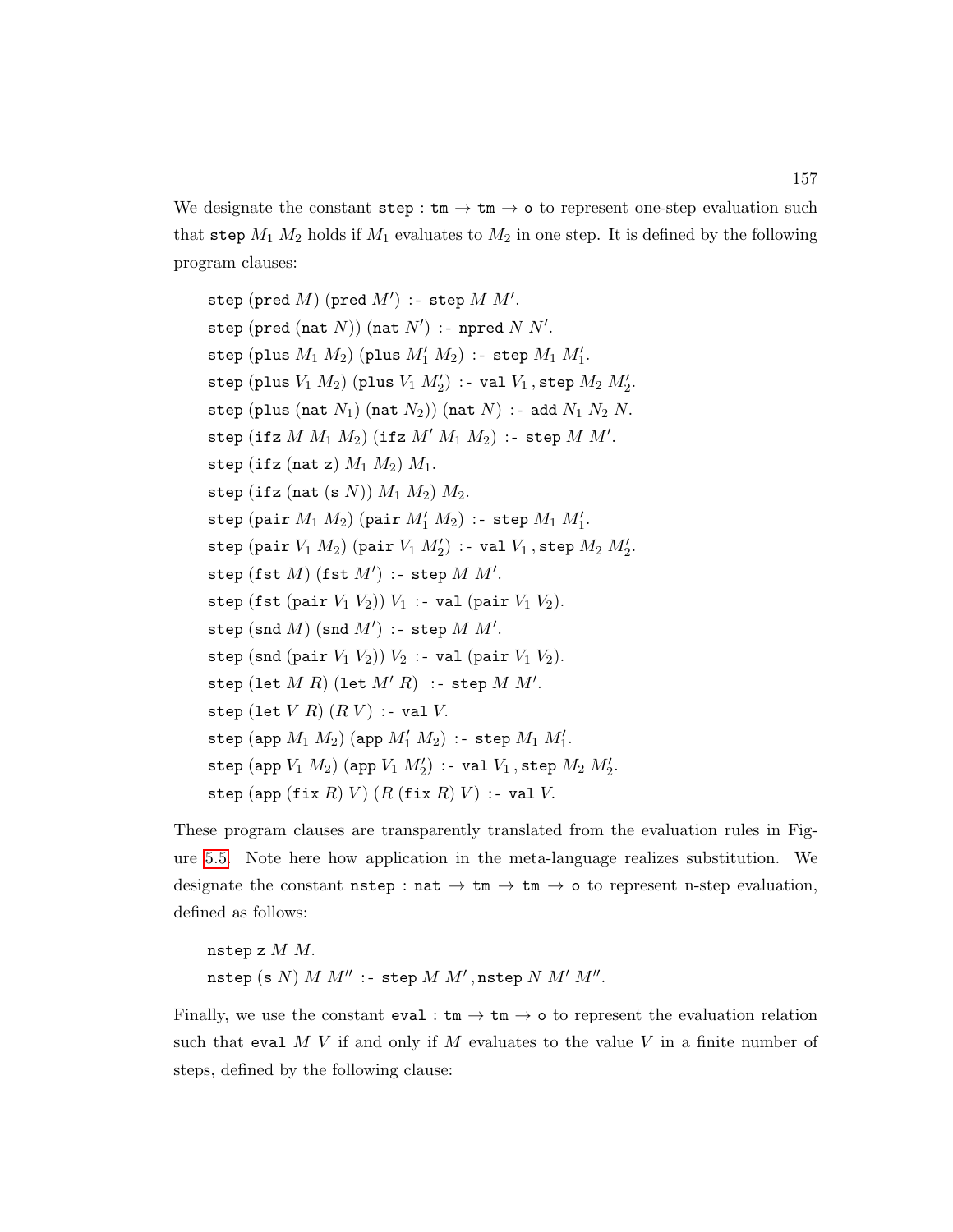eval  $M V$  :- nstep  $N M V$ , val  $V$ .

#### Formalizing the closedness property

A notion related to bindings that is important for our verification task is the property of being closed terms, *i.e.*, terms that do not have any free variable. We have seen in Section [2.4.2](#page-75-0) how the closed STLC terms are characterized in Abella. The same idea carries over to our setting. We first defined the predicate  $\tan : \tan \rightarrow o$  such that  $\{\tan M\}$ holds if  $M$  is a well-formed term in our source (target) language through the following program clauses in λProlog:

tm (nat  $N$ ).  $tm$  (pred  $M$ ) :-  $tm$   $M$ . tm (plus  $M_1$   $M_2$ ) :- tm  $M_1$ , tm  $M_2$ . tm  $(\texttt{ifz }M \ M_1 \ M_2)$  :- tm  $M$ , tm  $M_1$ , tm  $M_2$ . tm unit. tm (pair  $M_1$   $M_2$ ) :- tm  $M_1$ , tm  $M_2$ .  $tm$  (fst  $M$ ) :- tm  $M$ .  $tm$  (snd  $M$ ) :-  $tm$   $M$ . tm (let  $M R$ ) :- tm  $M$ ,  $\Pi x$ .tm  $x \Rightarrow$  tm  $(R x)$ .  $\tan (\texttt{fix } R) : \Pi f, x.\texttt{tm} f \Rightarrow \texttt{tm} x \Rightarrow \texttt{tm} (R f x).$  $\tan (\text{app } M_1 \ M_2)$  :-  $\tan M_1$ ,  $\tan M_2$ .

These clauses resembles the clauses encoding the typing rules, except that they do not have any type information. Similar to the typing rules, we can define the context of well-formedness as follows:

$$
\begin{array}{lcl} \texttt{tm\_sctx} \ \texttt{nil} & \triangleq & \top \\ \texttt{tm\_sctx} \ (\texttt{tm} \ X : : L) & \triangleq & \texttt{tm\_sctx} \ L \wedge \texttt{name} \ X. \end{array}
$$

Now, tm sctx L and  $\{L \vdash \text{tm }M\}$  hold if and only if M is a well formed term whose free variables are bound in L. We can therefore use the judgment  $\{\text{tm }M\}$  to denote that  $M$  is closed.

We usually do not explicitly prove that a term is well-formed or closed. Instead, because we only deal with typed terms, we can derive well-formedness by making use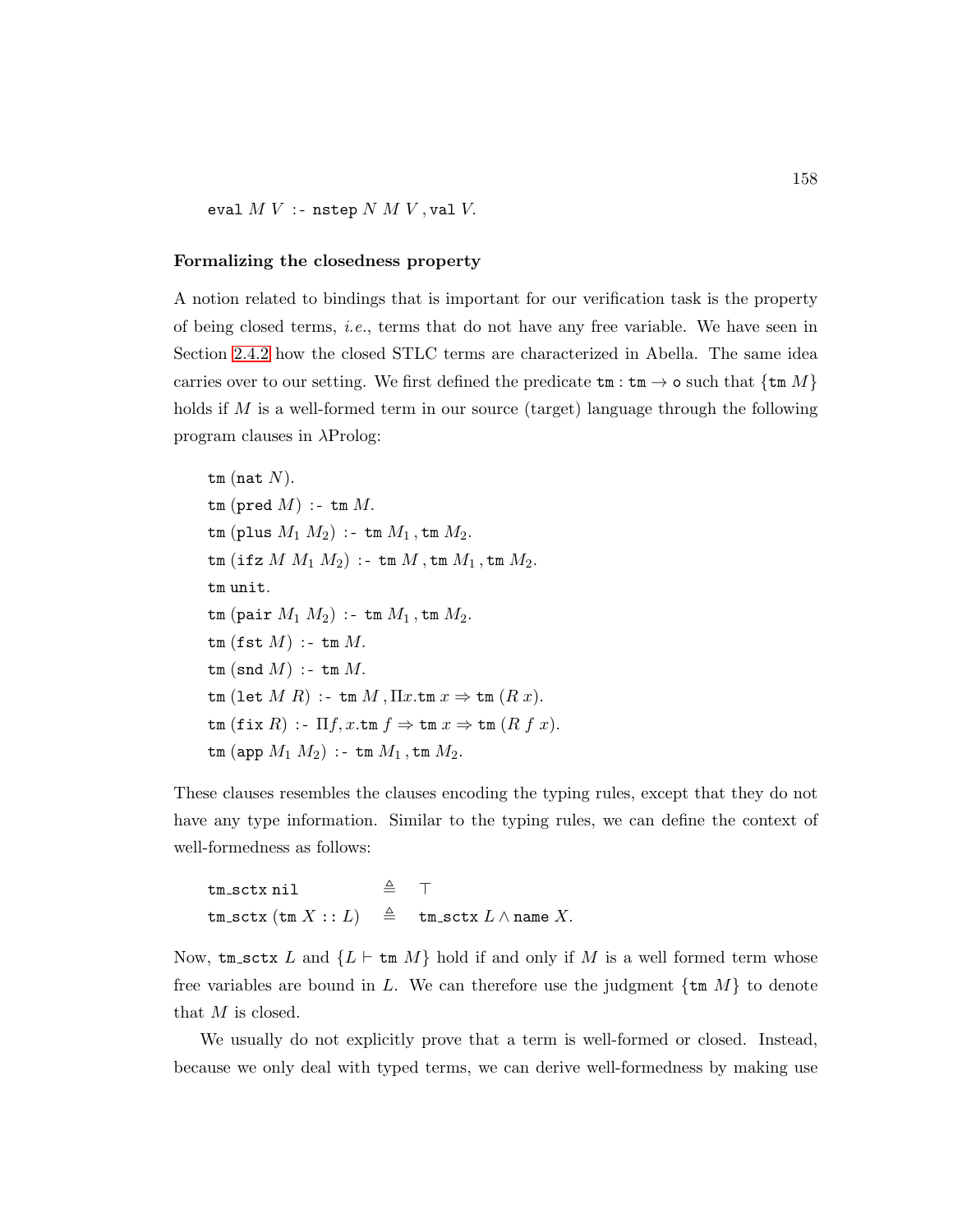of the property that well-typed terms are also well-formed. This property is stated as the following theorem, named sof\_to\_tm, and proved by induction on  ${L \vdash of M T}$ :

$$
\forall L, Vs, SL, M, T, \{ \texttt{is\_sty } T \} \supset \texttt{sctx } L \supset \texttt{vars\_of\_sctx } L \; Vs \supset \texttt{tm\_sctx } SL \supset \texttt{vars\_of\_tm\_sctx } SL \; Vs \supset \{ L \vdash \texttt{of } M \; T \} \supset \{ SL \vdash \texttt{tm } M \}.
$$

Here the predicate constant vars\_of\_tm\_sctx : olist  $\rightarrow$  list tm  $\rightarrow$  prop is used to collect the variables in the contexts for tm. It is defined through the following clauses:

\n
$$
\text{vars_of\_tm\_sctx nilnil} \triangleq \top
$$
\n

\n\n $\nabla x \cdot \text{vars_of\_tm\_sctx} \, (\text{tm } x :: L) \, (x :: L') \triangleq \text{vars_of\_tm\_sctx } L \, L'.$ \n

Similarly, the predicate constant vars of sctx : olist  $\rightarrow$  list tm  $\rightarrow$  prop is used to collect variables from the typing contexts represented by sctx. It is defined through the following clauses:

\n
$$
\text{vars\_of\_sctx\,nil\,nil}\quad \triangleq \top
$$
\n

\n\n $\nabla x.\text{vars\_of\_sctx\,}(\text{of}\,x\,T::L)\,(x::L')\quad \triangleq \text{vars\_of\_sctx\,}L\,L'.$ \n

An important property of closed terms that will be used very often later is that they do not depend on any nominal constant, which is stated as the following theorem named sclosed tm prune:

$$
\forall M.\nabla x : \text{tm}.\{\text{tm} (M x)\} \supset \exists M'.M = y \setminus M'.
$$

Again, this is an example of the pruning properties we have discussed before. It is a special case of the following theorem

$$
\forall M,L.\nabla x:\texttt{tm.tm\_sctx}\ L\supset\{L\vdash \texttt{tm}\ (M\ x)\}\supset\exists M'.M=y\setminus M'.
$$

This theorem is proved easily by induction on  $\{L \vdash \text{tm } (M x)\}.$ 

### Formalizing the logical relations

We describe some auxiliary predicates that are necessary for formalizing the logical relations. We define the predicate  $1e : nat \rightarrow nat \rightarrow prop$  such that  $1e N_1 N_2$  holds if and only if  $N_1 \leq N_2$  through the following clause: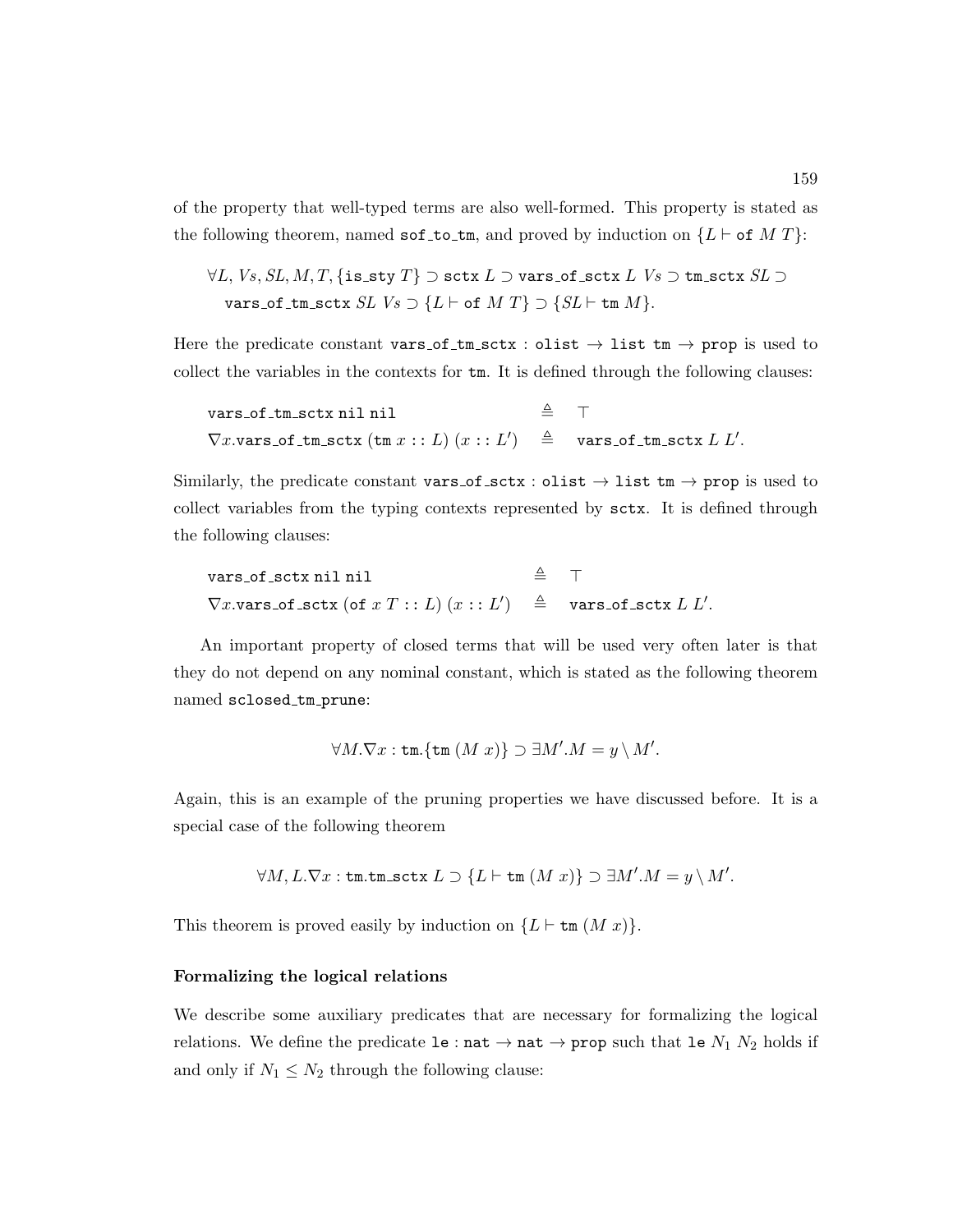$$
\text{le } N_1 \, N_2 \quad \triangleq \quad \exists N. \{\text{add } N_1 \, N \, N_2\}.
$$

We also define a predicate  $step* : tm \rightarrow tm \rightarrow prop$  as a short cut of n-step evaluation as follows:

$$
\mathtt{step} * M M' \triangleq \exists N. \{\mathtt{nstep}\ N\ M\ M'\}.
$$

We designate the predicate constants  $\sin \csc s : ty \to nat \to tm \to (tm \to tm) \to$  $\tan \rightarrow$  prop and equiv\_cps : ty  $\rightarrow$  nat  $\rightarrow$  tm  $\rightarrow$  tm  $\rightarrow$  prop to respectively represent the simulation and equivalence relations such that  $\sin \csc T I M K M'$  holds if and only if  $M$ ;  $K \sim_{T;I} M'$  holds and equiv\_cps  $T$  I M  $M'$  holds if and only if  $M \approx_{T;I} M'$  holds. Note that how the meta-level abstraction  $K$  is used to represent the input continuation for sim cps. The two predicates are defined as follows:

```
\sin\cos T I M K M' \triangleq\forall J, V.le J I \supset{nstep J M V} \supset {val V} \supset\exists N, V'.\mathtt{step} * \; M' \; (K \; V') \land \{\mathtt{add} \; J \; N \; I\} \land \mathtt{equiv} \; \mathtt{cps} \; T \; N \; V \; V'equiv_cps tnat I (nat N) (nat N) \triangleq T
equiv_cps tunit I unit unit \triangleq \topequiv_cps (prod T_1 T_2) I (pair V_1 V_2) (pair V_1' V_2'\triangleqequiv_cps T_1 I V_1 V_1' \wedge equiv_cps T_2 I V_2 V_2' \wedge\{\mathtt{tm}\ V_1\}\wedge \{\mathtt{tm}\ V_2\}\wedge \{\mathtt{tm}\ V'_1\}\wedge \{\mathtt{tm}\ V'_2\}equiv_cps (arr T_1 T_2) z (fixf \setminus x \setminus R f x) (fixf \setminus p \setminus R' f p) \Rightarrow\{\texttt{tm} (\texttt{fix } R)\}\wedge \{\texttt{tm} (\texttt{fix } R')\}equiv_cps (arr T_1 T_2) (s I) (fixf \setminus x \setminus R f x) (fixf \setminus p \setminus R' f p) \Rightarrow\forall V_1, V'_1, V_2, V'_2, K.equiv_cps T_1 I V_1 V_1' \supset equiv_cps (arr T_1 T_2) I V_2 V_2' \supset\verb|sim_cps| \ T_2 I (R \ V_2 \ V_1) K (R' \ V_2' (\texttt{pair} \ (\texttt{fix} \ f \setminus K) \ V_1'))
```
These clauses are translated from the definition in Figure [5.6.](#page-164-0) Notice how the tm predicate is used to enforce the closedness constraint and how meta-level  $\beta$ -redexes are used to model administrative  $\beta$ -redexes and substitutions. For example, the administrative β-redex  $\&$  K V' in Figure [5.6](#page-164-0) is represented by the meta-level β-redex (K V') in the definition of sim\_cps. Note also that  $(fix f \mid K)$  encodes the non-recursive function  $\lambda x. (K x)$  which is a shorthand for fix  $f x.(K x)$ .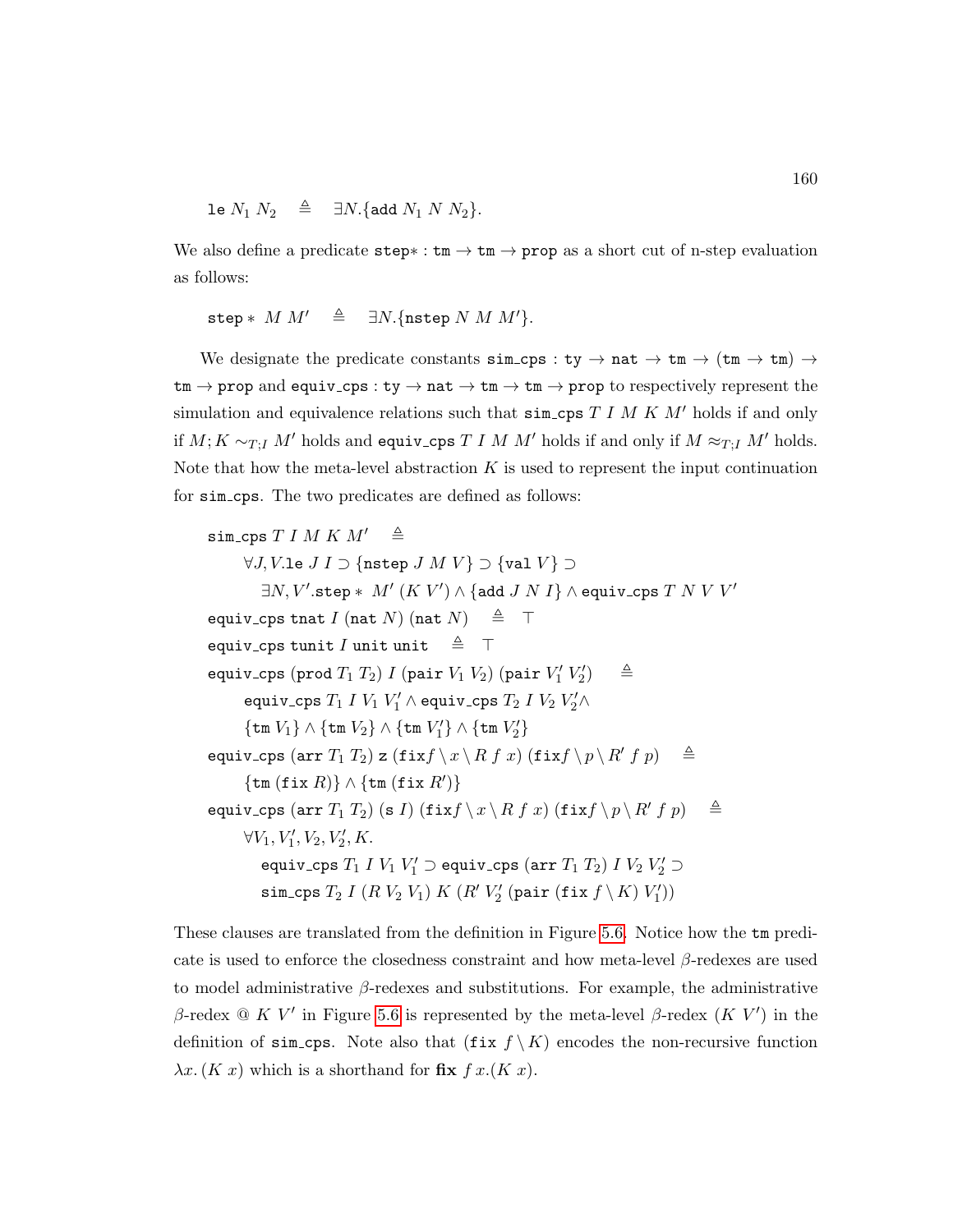The definition of the equiv cps relation uses itself negatively in the last clause. As such, we cannot view this as a fixed-point definition in  $\mathcal G$ . However, we use it only as a recursive definition, i.e., as a definition based on which we can do unfolding or rewriting but not case analysis. In fact, this is the reason why we "build" the relation up over the natural numbers rather than mirroring directly the structure of the informal definition.

The property that equiv\_cps is closed under decreasing indices is stated as follows

 $\forall T, I, J, V, V'.$ {is\_sty  $T$ }  $\supset$  {is\_nat  $I$ }  $\supset$ equiv\_cps  $T$   $I$   $V$   $V'$   $\supset$  le  $J$   $I$   $\supset$  equiv\_cps  $T$   $J$   $V$   $V'$ .

where is  $\texttt{nat} : \texttt{nat} \to \texttt{prop}$  is defined by the following  $\lambda \text{Prolog program}:$ 

is nat z. is nat  $(s N)$  :- is nat N

It is proved by a nested induction on  $\{ \text{is\_sty } T \}$  and  $\{ \text{is\_nat } I \}$  and unfolding of equiv\_cps  $T I V V'$  in each case.

The compatibility lemmas for the simulation relation are formalized as the following theorems in Abella:

```
\forall I, M, M', K.sim_cps tnat I M (x \setminus let (\text{pred } x) (v \setminus K v)) M' \supsetsim_cps tnat I (pred M) K M'.
\forall I, M_1, M_2, M_2', M', K. \nabla x_1.\{\texttt{is\_nat}\ I\} \supset \texttt{sim\_cps}\ \texttt{that}\ I\ M_1\ M_2'\ M' \supsetsim_cps tnat I M_2 (x_2 \setminus let (\text{plus } x_1 x_2) (v \setminus K v)) (M'_2 x_1) \supset\sin \cosh t (plus M_1 M_2) K M'.\forall T_1\ T_2\ K\ I\ M\ M'.\{\mathtt{is\_nat}\ I\}\supset \{\mathtt{is\_sty}\ (\mathtt{prod}\ T_1\ T_2)\}\supsetsim_cps (prod T_1 T_2) I M (x \ let (fst x) (v \ K v)) M' \supset\sin \cosh T_1 I (fst M) K M'.
\forall T_1, T_2, K, I, M, M'. \{\mathtt{is\_nat}\ I\} \supset \{\mathtt{is\_sty}\ (\mathtt{prod}\ T_1\ T_2)\} \supsetsim_cps (prod T_1 T_2) I M (x \ let (snd x) (v \ K v)) M' \supset\sin\cos T_2 I (snd M) K M'.\forall I, T_1, T_2, M_1, M_2, M_2', M', K. \nabla x_1.\{\texttt{is\_nat } I\} \supset \{\texttt{is\_sty } T_1\} \supset \{\texttt{is\_sty } T_2\} \supsetsim_cps T_1 I M_1 M_2' M' \supsetsim_cps T_2 I M_2 (x_2 \setminus let (pair x_1 x_2) (v \setminus K v)) (M'_2 x_1) \supset\sin \cosh (p \cot T_1 T_2) I (pair M_1 M_2) K M'.
```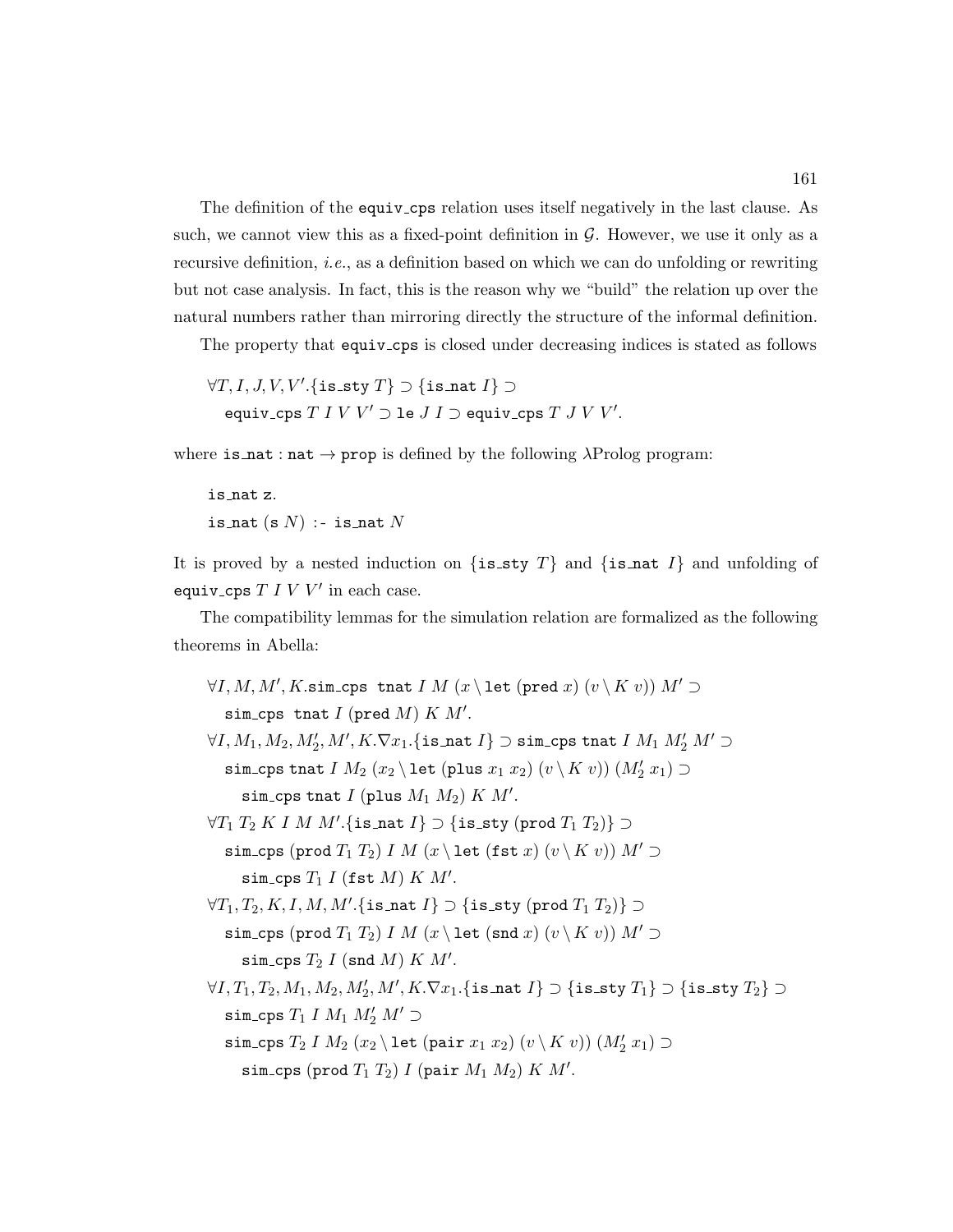$$
\forall I, T, K', M_1, M_2, M_3, M'_2, M'_3, M'.\{\text{is}.\text{nat } I\} \supset \{\text{is}.\text{sty } T\} \supset
$$
\n
$$
\sin_{\text{cps}} T I M_2 (x \operatorname{app} (\text{fix } f \setminus K') x) (M'_2 (\text{fix } f \setminus K')) \supset
$$
\n
$$
\sin_{\text{cps}} T I M_3 (x \operatorname{app} (\text{fix } f \setminus K') x) (M'_3 (\text{fix } f \setminus K')) \supset
$$
\n
$$
\sin_{\text{cps}} \tanh I M_1 (x_1 \operatorname{let} (\text{fix } f \setminus K') (k \operatorname{ifz } x_1 (M'_2 k) (M'_3 k))) M' \supset
$$
\n
$$
\sin_{\text{cps}} T I (\operatorname{ifz } M_1 M_2 M_3) K' M'.
$$
\n
$$
\forall T_1, T, I, K', M_1, M', M_2, M'_2. \nabla x_1. \{\text{is}.\text{nat } I\} \supset \{\text{is}.\text{sty} (\text{arr } T_1 T)\} \supset
$$
\n
$$
\sin_{\text{cps}} (\ar{r} T_1 T) I M_1 M'_2 M' \supset
$$
\n
$$
\sin_{\text{cps}} T_1 I M_2 (x_2 \operatorname{let} (\text{fix } (f \setminus K')) (k \operatorname{let} (\text{pair } k x_2) (p \operatorname{app} x_1 p)))
$$
\n
$$
(M'_2 x_1) \supset
$$
\n
$$
\sin_{\text{cps}} T I (\text{app } M_1 M_2) K' M'.
$$

These theorems are directly translated from Lemma [3.](#page-0-0) They are proved by following arguments similar to the informal ones. Therefore the closedness property of equiv cps we proved previously is used here.

#### Representing substitutions

We treat substitutions as discussed in Section [3.2.4.](#page-120-0) We identify the type map : type  $\rightarrow$ type  $\rightarrow$  type as the type of mappings and its constructor map :  $A \rightarrow B \rightarrow$  map A B. A substitution is then represented as a list of objects of the form map  $x V$  where x is a variable and  $V$  is a closed value in which the variables are distinct. The substitutions for the source language is characterized by the predicate subst :  $tm \rightarrow prop$  with the following definition such that subst  $M$  holds if and only if  $M$  is a substitution:

subst nil  $\triangleq$   $\top$  $\nabla x.\mathtt{subst}\;(\mathtt{map}\;x\;V::\;ML)$   $\triangleq$  subst  $ML \wedge \{\mathtt{val}\;V\} \wedge \{\mathtt{tm}\;V\}.$ 

As described in Section [3.2.4,](#page-120-0) application of substitution is identified by the predicate symbol app\_subst : list (map  $A(A) \rightarrow B \rightarrow B \rightarrow$  prop defined through the following clauses such that app\_subst  $S$  M  $M'$  holds exactly when  $M'$  is the result of applying the substitution  $S$  to  $M$ :

app\_subst nil  $M$   $M$   $\triangleq$   $\top$  $\nabla x.\texttt{app\_subst}((\texttt{map } x V) :: S) (R x) M, \triangleq \texttt{app\_subst} S (R V) M$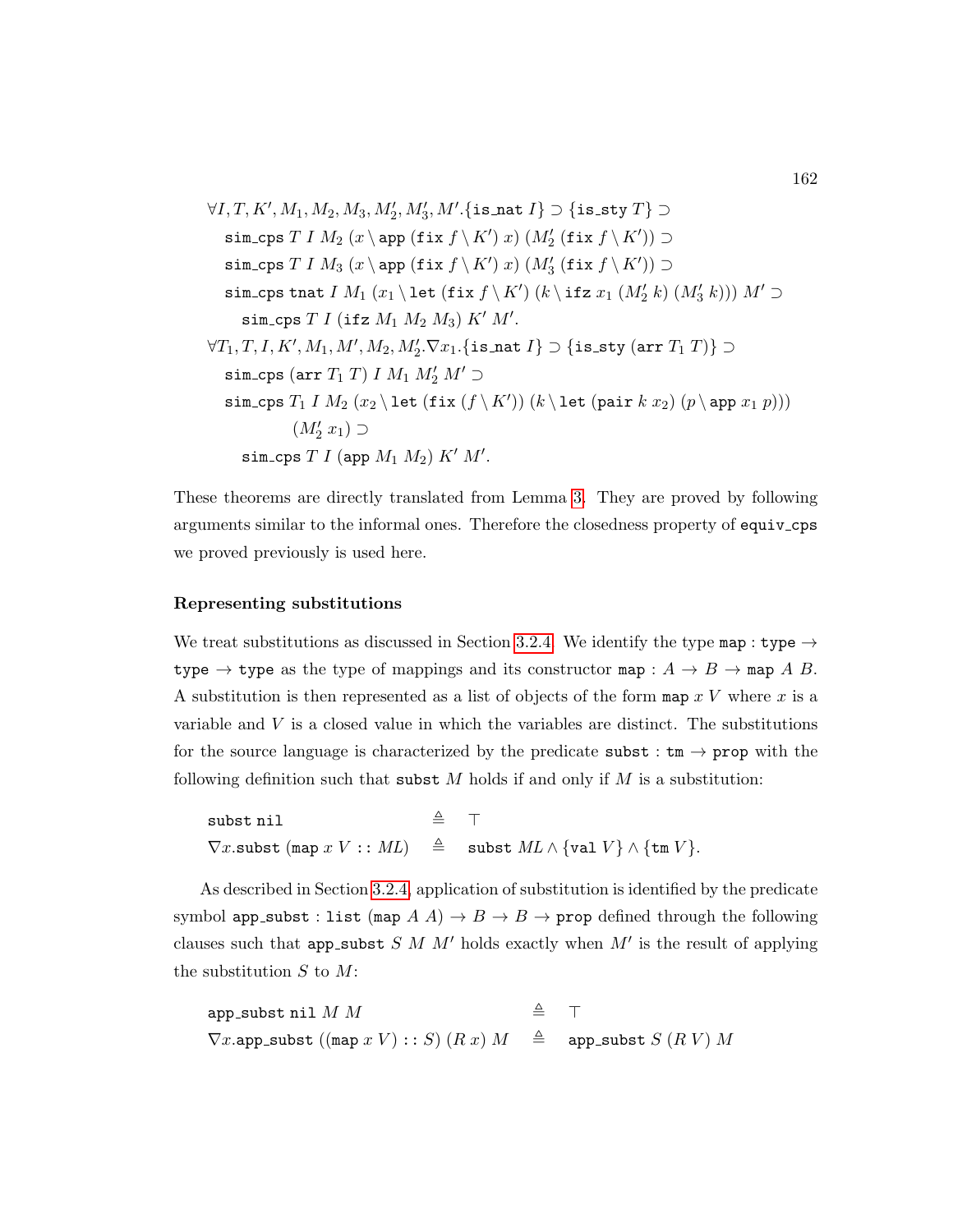Given the above definitions, we can easily prove properties about substitution. The first important property that is useful in the semantics preservation proof is that substitution application distributes over term structure. The following are some examples:

 $\forall ML, M, M'.\texttt{app\_subst} \; ML \; (\texttt{pred} \; M) \; M' \supset$  $\exists M''.M' = \mathtt{pred}\;M'' \wedge \mathtt{app\_subst}\;ML\;M\;M''.$  $\forall \textit{ML}, M_1, M_2, M'.\texttt{app\_subst} \textit{ML} \texttt{(app } M_1 \textit{ M}_2) \textit{M'} \supset$  $\exists M_1', M_2'. M' = \texttt{app } M_1' \: M_2' \wedge \texttt{app\_subst} \: ML \: M_1 \: M_1' \wedge \texttt{app\_subst} \: ML \: M_2 \: M_2'.$  $\forall R, M'.\texttt{app\_subst} \ \mathit{ML} \ (\texttt{fix} \ R) \ \mathit{M'} \supset$  $\exists R'.M' = \texttt{fix } R' \wedge \nabla f, x.\texttt{app\_subst } ML \ (R \ f \ x) \ (R' \ f \ x).$ 

All such distribution lemmas have exactly the same proof. We do induction on the only assumption and analyze its cases. The base case is immediately concluded. In the inductive case we apply the inductive hypothesis on the smaller derivations for app subst and use the results to conclude the case. Because of the  $\lambda$ -tree syntax approach, the above lemmas are just explicit statements of corresponding distribution properties for  $\beta$ -reductions. So it is no surprise they have such simple proofs.

Another important property that will be used very often is that substitution has no effect on closed terms. It is stated as follows:

 $\forall M, ML, M'.$ {tm  $M$ }  $\supset$  app\_subst  $ML M M' \supset M = M'.$ 

This lemma shows how the closedness property defined at the implementation level coordinates with the reasoning. It is easily proved by induction on app subst  $ML$  M $M'$ and using  $s$ closed\_tm\_prune to discharge the dependence of M on the variables in the substitution ML.

The last important and useful property of substitution is that if all free variables of a term M are bound in a substitution  $ML$ , then the result of applying  $ML$  to M is a closed term. This is stated as the following theorem, called subst\_result\_closed\_tm:

 $\forall \textit{ML}, L, M, M', \textit{Vs.tm\_sctx } L \supset \{L \vdash \texttt{tm } M\} \supset \textit{vars\_of\_tm\_sctx } L \textit{Vs } \supset$ subst  $ML \supset \text{vars_of\_subst} \ ML \ Vs \supset \text{app\_subst} \ ML \ ML \ M' \supset \{\text{tm } M'\}.$ 

Here we use the predicate constant vars\_of\_subst : list (map tm tm)  $\rightarrow$  list tm  $\rightarrow$ prop such that vars of subst ML Vs holds if and only Vs is the domain of the substitution ML. Its definition is similar to vars of set and is elided here. Again, the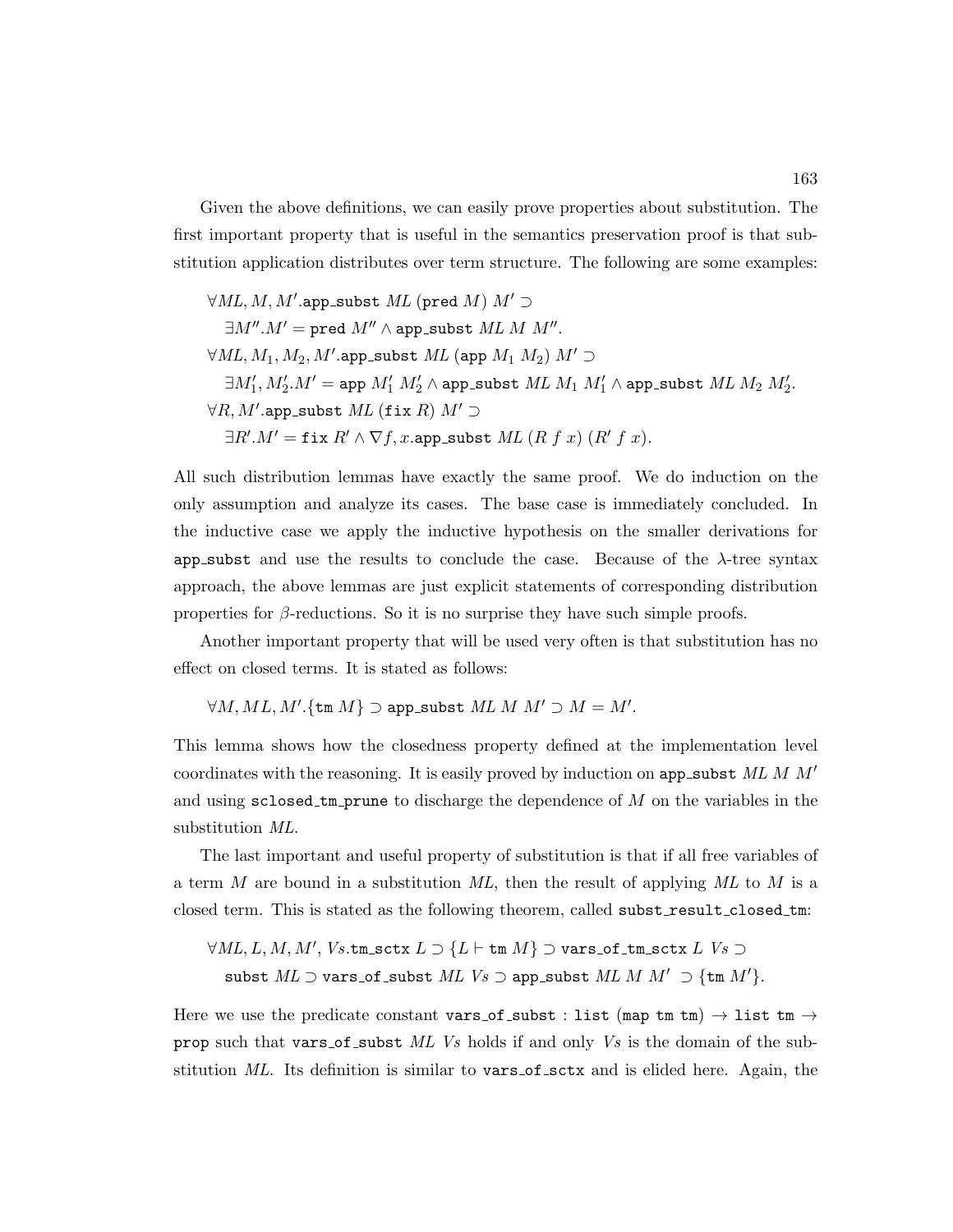above theorem is easily proved by induction on app\_subst  $ML$   $M$   $M'$  thanks to the λ-tree syntax representation of substitutions.

### The equivalence relation on substitutions

The general form of the semantics preservation theorem requires a notion of equivalence between substitutions. We designate the constant subst-equiv-cps : olist  $\rightarrow$  nat  $\rightarrow$ list (map tm tm)  $\rightarrow$  list (map tm tm)  $\rightarrow$  prop to represent this equivalence relation such that subst\_equiv\_cps L I ML ML' holds if and only if  $\theta \approx_{\Gamma; i} \theta'$  holds where L, I, ML and ML' are respectively encodings of  $\Gamma$ , i,  $\theta$  and  $\theta'$ . It is defined as follows:

subst\_equiv\_cps nil *I* nil nil  $\triangleq$   $\top$  $\nabla x$ .subst\_equiv\_cps (of  $x T : L$ ) I (map  $x V : M L$ ) (map  $x V' : M L'$ )  $\triangleq$ equiv\_cps  $T$   $I$   $V$   $V'$   $\wedge$  subst\_equiv\_cps  $L$   $I$   $ML$   $ML'$ .

### Formalizing the semantics preservation theorems

To formalize the semantics preservation theorems, we will need another auxiliary predicate constant vars of cctx : olist  $\rightarrow$  list tm  $\rightarrow$  prop for collecting variables in the transformation context defined as follows:

vars of cctx nil nil  $\triangleq$   $\top$  $\nabla x.\mathtt{vars\_of\_cctx}((\Pi k.\mathtt{cps}\; x\; k\; (k\; x))::L)$   $(x::L'$  $)$   $\triangleq$  vars\_of\_cctx  $L L'.$ 

Theorem [3](#page-166-0) is now formalized as follows:

```
\forall ML, ML', TL, CL, VL, M, T, K, K', M', P, P', I.\{is_nat I\} \supset \{ is_sty T\} \supsetsctx TL \supset \texttt{vars\_of\_sctx} TL VL \supsetcctx CL ⊃ vars_of_cctx CL VL ⊃
  subst ML \supset subst ML' \supset subst equiv cps TLI ML ML' \supset\{TL \vdash \textsf{of} \; M \; T\} \supset \{CL \vdash \textsf{cps} \; M \; K \; M'\} \supsetapp_subst ML M P \supset app_subst ML' M' P' \supset(\nabla x.\texttt{app\_subst} ML'\ (K\ x)\ (K'\ x)) \supset\sin \csc T I P K' P'.
```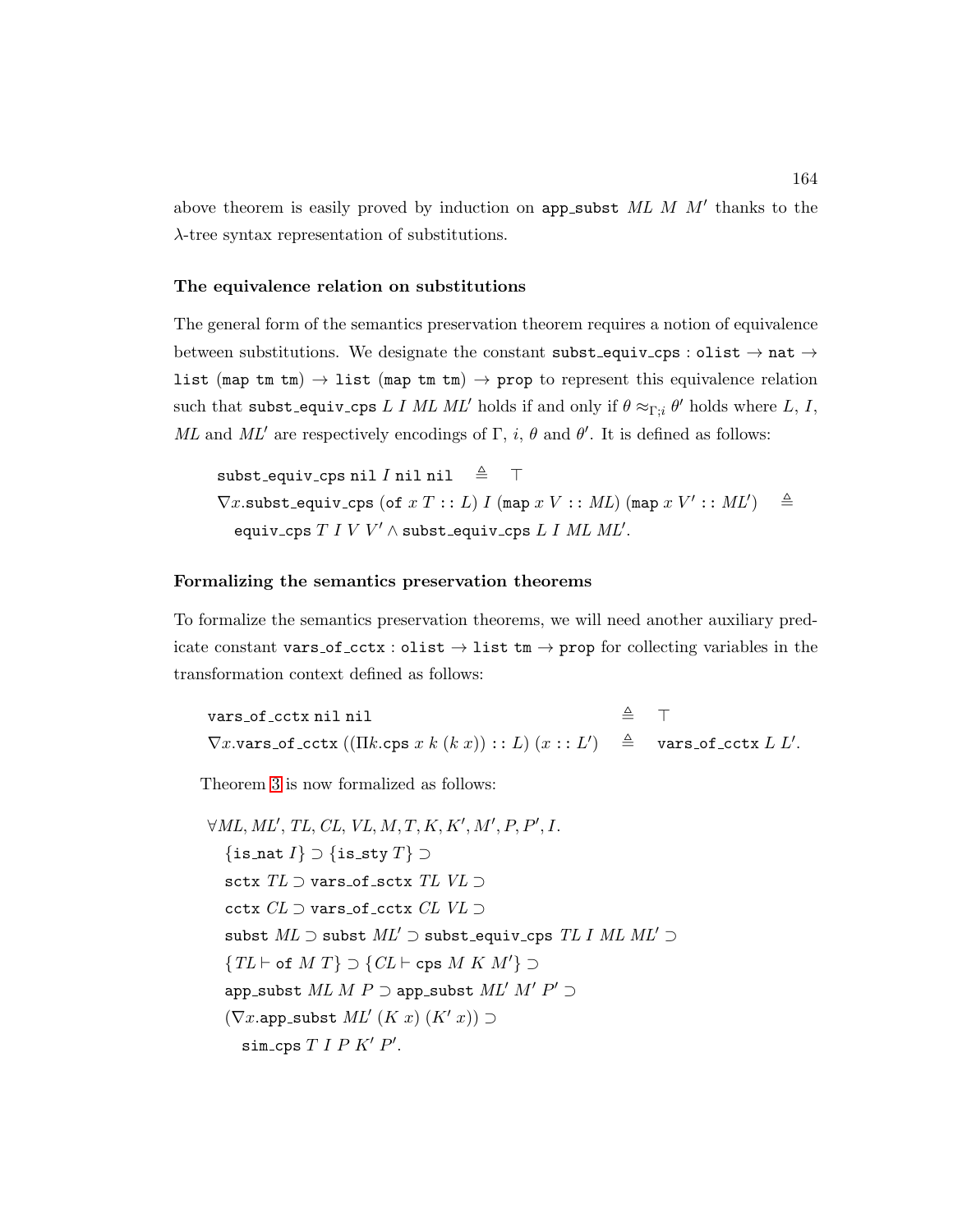We prove this theorem by induction on  $\{CL \vdash \text{cps } M \nmid K \lvert M' \rvert\}$ , the derivation of the CPS transformation. The proof closely follows the informal proof for Theorem [3.](#page-166-0) The proof for base cases is obvious. In the remaining cases, other than when  $M$  is a let expression or a fixed-point, the proof follows a set pattern: we first apply the distribution lemmas of app subst to  $M$ , then apply the inductive hypotheses to sub-expressions of  $M$  to get the simulation relation between sub-expressions, and finally conclude by applying the compatibility lemmas of  $\sin \csc 1$ . When M is a let expression or a fixed-point, we extend the substitutions with equivalent values for new variables introduced by recursion for applying the inductive hypothesis on expressions under the binding operators of M and use the results to conclude the case.

As we have said, many aspects of bindings that are implicit in implementation must be made explicit in the correctness proof, which may blur the essential contents of the proof. Thanks to the uses of the  $\lambda$ -tree syntax approach, reasoning about bindings is greatly simplified, resulting in the closed correspondence between our formal proof and the informal one. The uses and benefits of the  $\lambda$ -tree syntax approach in our formal proof are summarized as follows. First, because the treatments of bindings at the specification level are transparently reflected into the reasoning level via the twolevel logic approach, properties of administrative β-redexes are reflected into properties of meta-level β-redexes in Abella and are immediately available in reasoning. As a result, minimum effort is needed to reason about administrative  $\beta$ -redexes. Second, the "boilerplate" properties of substitution and closed terms are captured as lemmas of app subst and tm and used to simplify the reasoning about them. For example, when  $M$  is a natural number, we apply the lemma that app-subst has no effect on closed terms to show that it does not affect  $M$ . As another example, when  $M$  is a fixed-point, to prove the simulation relation  $\sin \csc r$  *I P K' P'* we need to show *P* and *P'* are closed terms. To show the former, we first apply sof to tm to  $\{TL \vdash \text{of } M \ T\}$  to show that  $M$  is a well-formed term whose variables are contained in the domain of  $ML$ and then apply subst\_result\_closed\_tm to app\_subst  $ML M P$  to show that  $\{\text{tm }P\}$ holds, *i.e.*,  $P$  is closed. To show the latter, we first apply the type preservation lemma to  $\{TL \vdash \textsf{of} \ M \ T\}$  and  $\{CL \vdash \textsf{cps} \ M \ K \ M'\}$  to show that M' is well-typed, at this point we follow the same process for proving P is closed to show that  $\{\text{tm } P'\}$  holds.

Finally, we formalize Corollary [5](#page-167-1) as the following theorem in Abella which is easily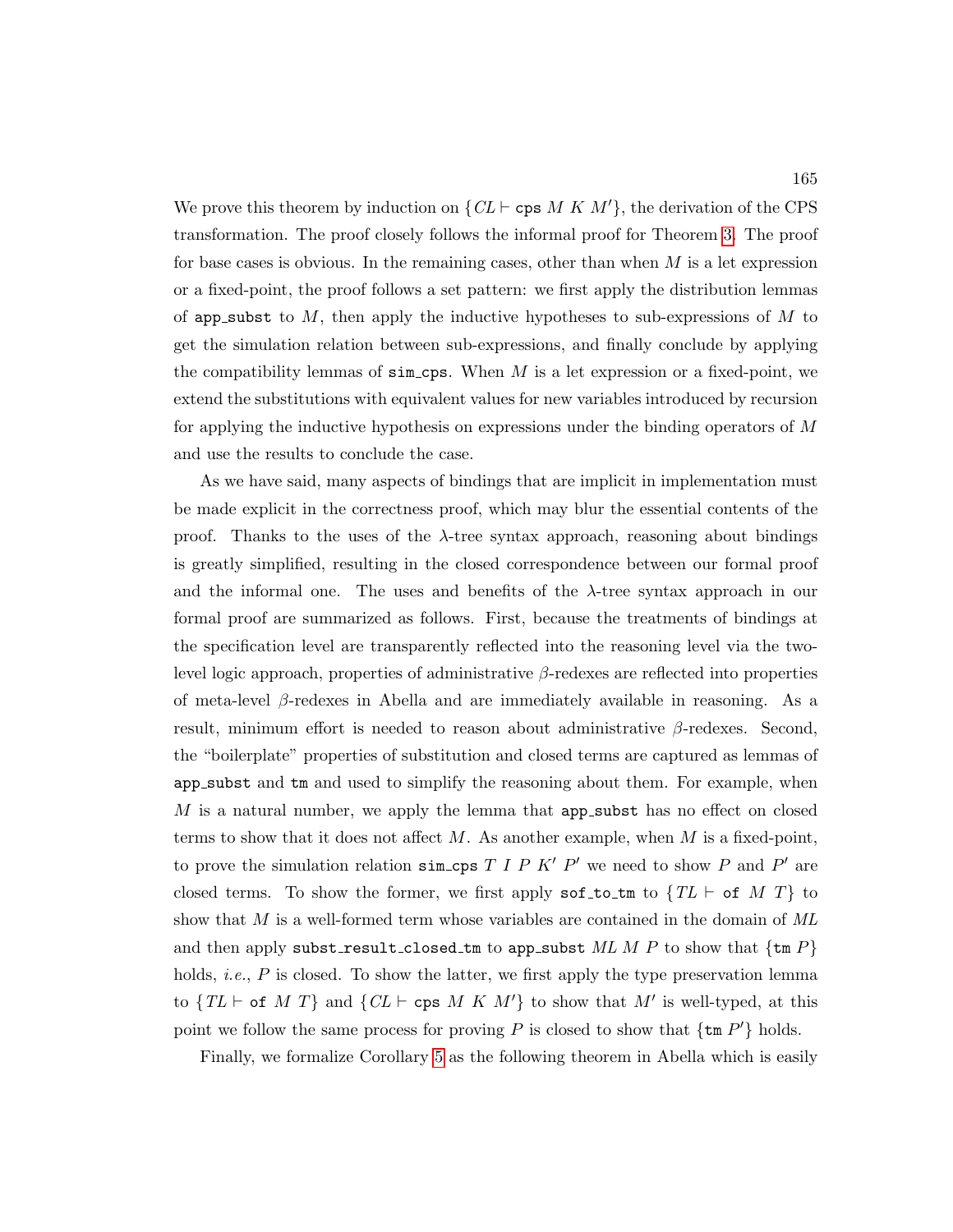proved by applying the above theorem:

$$
\forall M, K, M', V. \{\text{of } M \text{ that}\} \supset \{\text{cps } M \; K \; M'\} \supset
$$
  

$$
\{\text{eval } M \; V\} \supset \text{step} * M' \; (K \; V).
$$

Letting  $K = x \setminus x$ , it is easy to prove the following formalized version of Corollary [6:](#page-167-0)

 $\forall M, M', V.$ {of  $M$  tnat}  $\supset$  {cps  $M(x \setminus x) M'$ }  $\supset$ {eval  $M V$ }  $\supset$  {eval  $M' V$ }.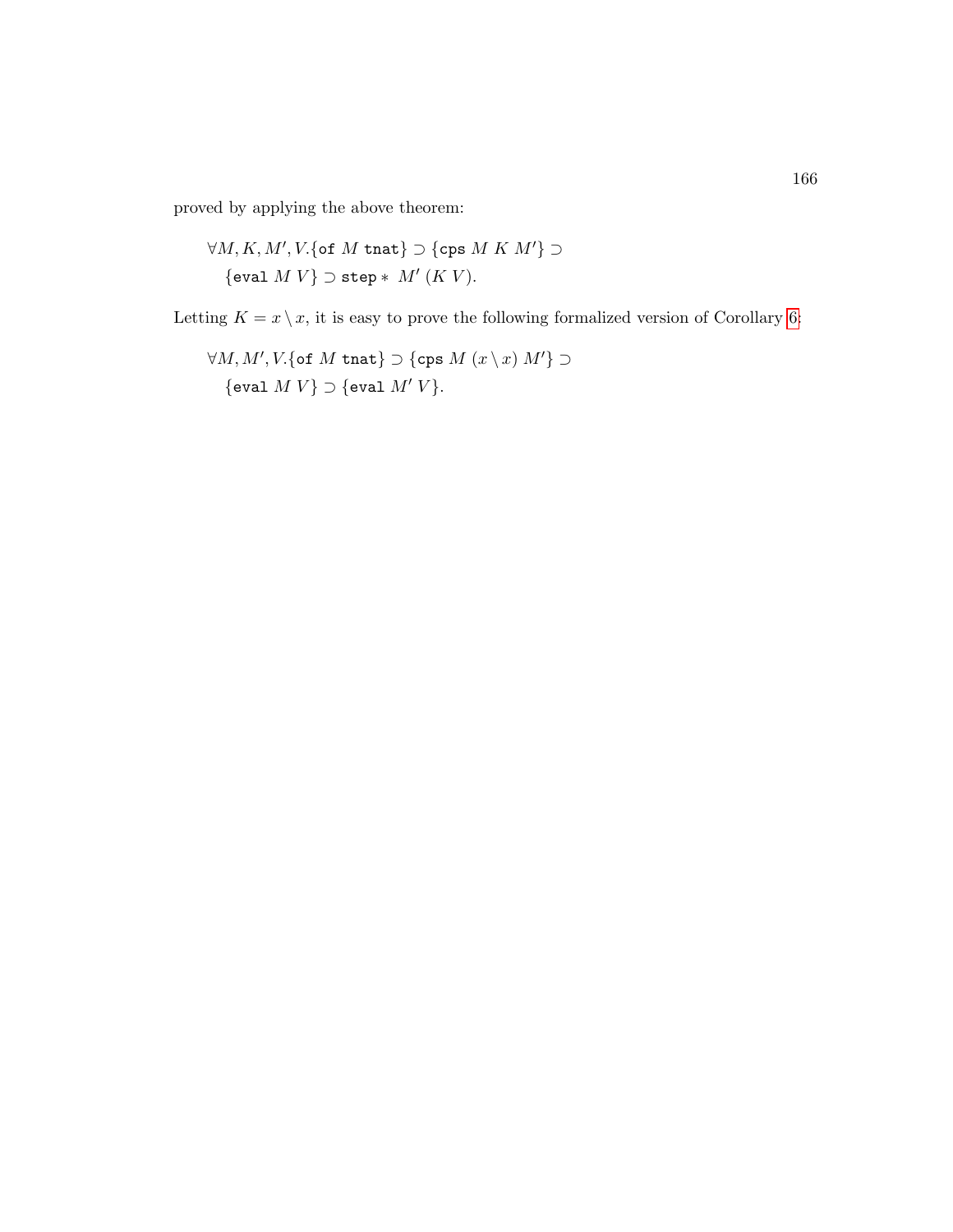# Chapter 6

# The Closure Conversion Transformation

An aspect that complicates the compilation of functional programs is the presence of nested functions: since such functions can use non-local variables, their invocation must be parameterized by the context in which they appear. The closure conversion transformation makes the kind of parameterization that is needed explicit. It does so by transforming every function into a closure which consists of a closed function called its code part and an environment part. For every function, closure conversion identifies its free variables and constructs the environment that contains bindings for these free variables in the context of the function. It also abstracts the original function over an extra environment parameter and replaces the occurrences of free variables in the function with appropriate references to the environment parameter to form the closed function. The closed function and the constructed environment constitute the closure for the original function. Because functions become closed after closure conversion, they can be freely moved around, enabling other transformations. One such transformation is code hoisting, which eliminates nested functions.

The closure conversion transformation we develop in this chapter is the second phase of the compiler described in Section [4.6.](#page-143-0) Following the approach described in Section [4.2,](#page-126-0) we can describe closure conversion in a rule-based and relational style and prove its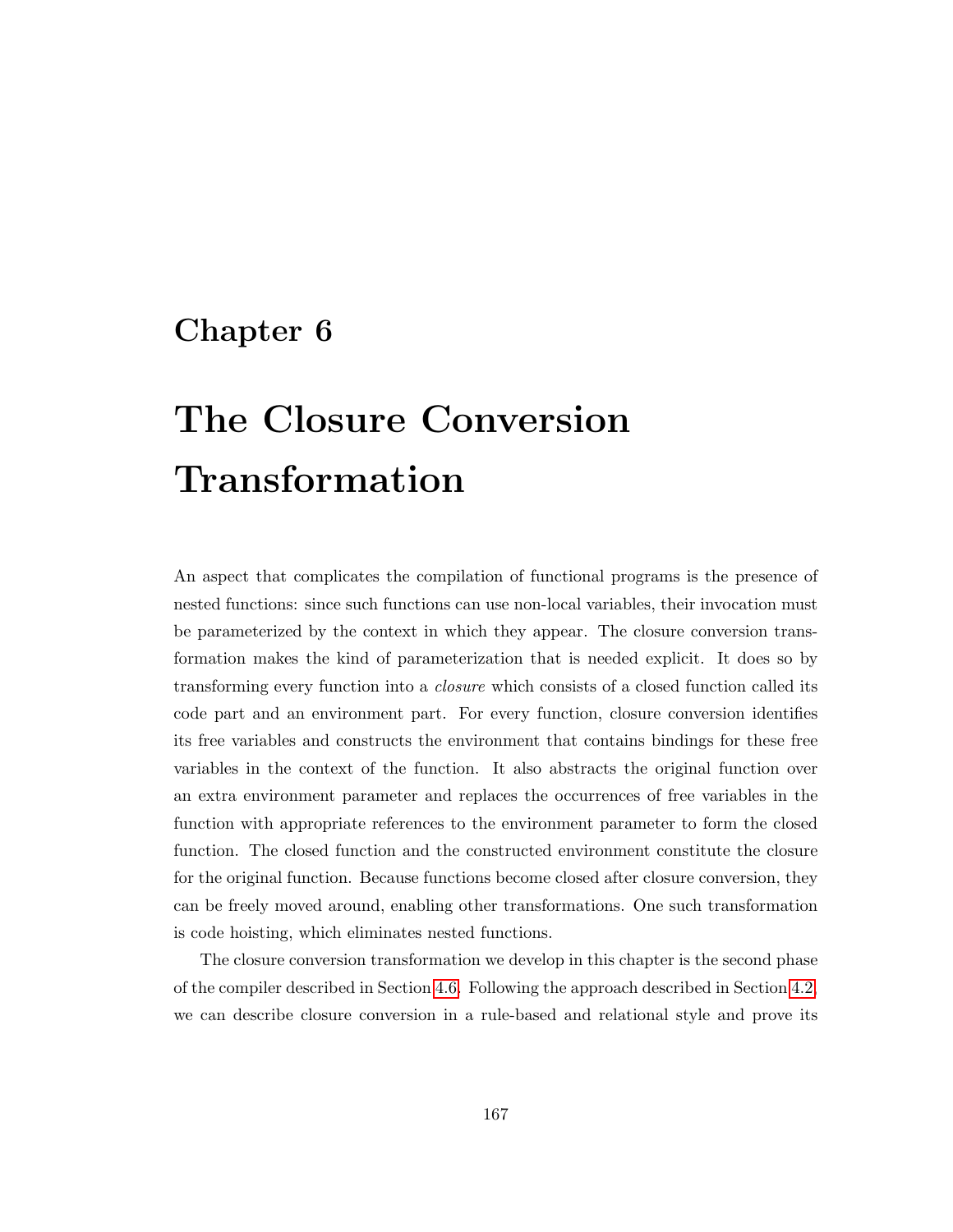semantics preservation property based on logical relations. To get a verified implementation of closure conversion, we follow the approach given in Section [4.3](#page-133-0) to implement the rule-based relational descriptions of closure conversion as a λProlog program and prove the correctness of the implementation in Abella. Similar to the CPS transforma-tion described in Chapter [5,](#page-145-0) we exploit the  $\lambda$ -tree syntax approach to simplify both the implementation and verification.

A major difficulty in formalizing closure conversion is to formally describe the computation of free variables. This involves non-trivial analysis of the binding structure of functional terms. Moreover, in formally proving the correctness of the closure conversion, we need to prove non-trivial properties about such analysis. If not handled properly, the proof of such properties can significantly complicate the main verification effort. We shall see that by using the  $\lambda$ -tree syntax approach we can implement the identification of free variables as a  $\lambda$ Prolog program and give concise proofs to the desired properties of this program in Abella.

We describe the implementation and verification of closure conversion in the rest of this chapter. Again, our discussion focuses on showing how the  $\lambda$ -tree syntax approach can be effectively exploited in both the implementation and verification of closure conversion. Because the structure and contents of this chapter share a lot of similarity with that in Chapter [5,](#page-145-0) we shall omit discussion of the similar contents and focus on the distinct aspects of the implementation and verification of closure conversion. We start by giving an overview of closure conversion in Section [6.1.](#page-182-0) We then present the source and target languages of the transformation and the rule-based relational descriptions of the transformation in Section [6.2.](#page-184-0) In Section [6.3](#page-188-0) we present the implementation of the rule-based description as an λProlog program for closure conversion. In Section [6.4](#page-192-0) we describe the informal verification of the closure conversion transformation. In Section [6.5](#page-198-0) we present the formalization of the verification.

# <span id="page-182-0"></span>6.1 An Overview of the Transformation

The formulation of the closure conversion transformation that we use here is based on [\[85\]](#page-256-0). To illustrate this transformation concretely, when it is applied to the following pseudo OCaml code segment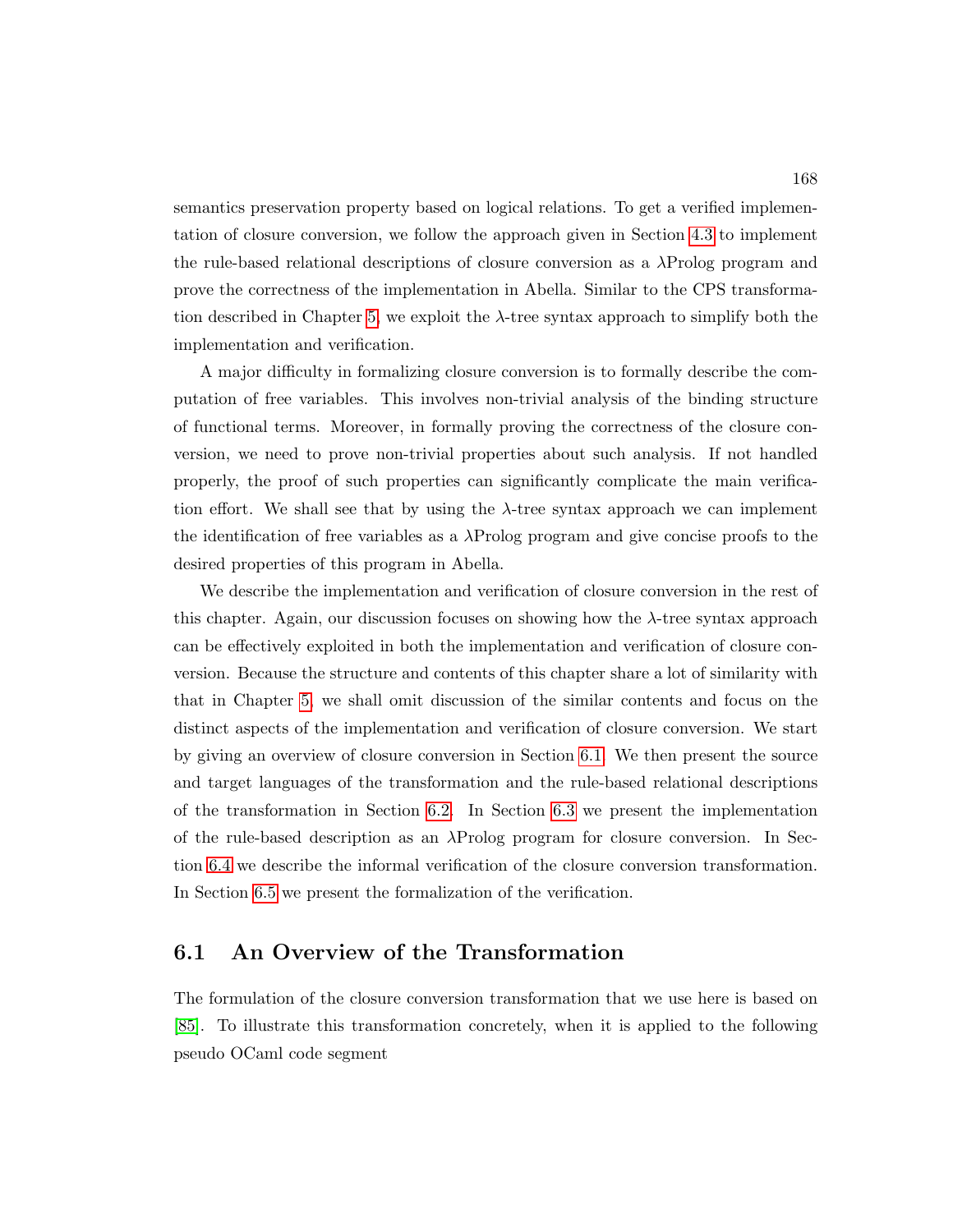let 
$$
x = 2
$$
 in let  $y = 3$  in  
fun  $z \rightarrow z + x + y$ 

it will yield

$$
let x = 2 in let y = 3 in
$$

$$
\langle (\text{fun } z e \to z + e.1 + e.2), (x, y) \rangle
$$

We write  $\langle F, E \rangle$  here to represent a closure whose code part is F and environment part is E, and e.i to represent the *i*-th projection applied to an "environment parameter"  $e$ . A closure can be thought as a partial application of the code part to its environment part, which is suspended until the actual argument of the function is provided at runtime. This transformation makes the function part independent of the context in which it appears, thereby allowing it to be extracted out to the top-level of the program.

Closure conversion is performed recursively on the structure of terms. In the general case when such terms contain nested functions, closure conversion needs to identify free variables and transform occurrences of free variables under the nested binders as well. As an illustration, consider the following pseudo OCaml code:

let  $x = 3$  in fun  $y \to$  fun  $z \to x + y + z$ .

Closure conversion transforms it into the following code:

let 
$$
x = 3
$$
 in  
\n
$$
\langle (\text{fun } y e_1 \to \langle (\text{fun } z e_2 \to e_2.1 + e_2.2 + z), (e_1.1, y) \rangle), (x) \rangle.
$$

In the first phase, it transforms the outer function. Specifically, it determines that the only free variable at that level is x. It then constructs the environment  $(x)$  for the function and parameterizes that function with the environment argument  $e_1$ . It must then transform the body of the outer function, which is exactly the inner function. Observe, however, that when it effects this transformation, the variable  $x$  that appears free in it must not be referred to directly but as  $e_1$ . The consequence of this observation can be seen in the code that is shown for the transformed version of the inner function.

From the previous example, it is obvious that the essential work of closure conversion is to compute free variables and to replace occurrences of free variables with references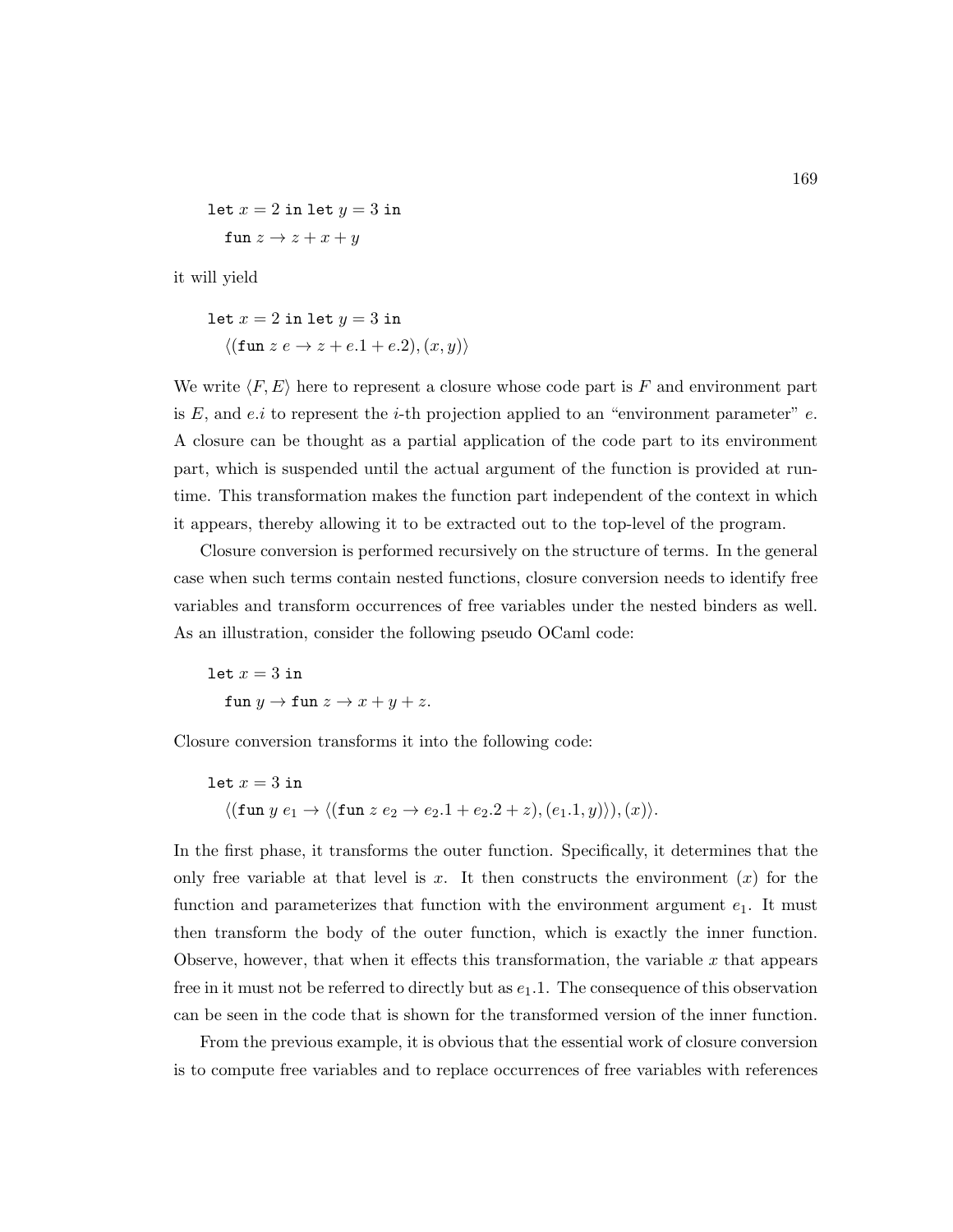to environment parameters under nested binders. We shall discuss how to precisely describe such manipulation and analysis of bindings and how to prove properties about them in the rest of the chapter.

# <span id="page-184-0"></span>6.2 A Rule-Based Description of the Transformation

We give a rule-based relational description of the closure conversion transformation in this section. We first describe the source and target languages of the transformation, including their typing rules, and then present the transformation rules.

#### <span id="page-184-1"></span>6.2.1 The source and target languages

The source language of closure conversion is the same as the target language of the CPS transformation. Its syntax and typing rules are already given in Figures [5.1](#page-151-0) and [5.2.](#page-152-0) The syntax of the target language is depicted in Figure [6.1.](#page-185-0) One important difference between the target language and the source language is that the former includes constructs for dealing with closures. Compared to the source language, the target language includes the expressions  $\langle M_1, M_2 \rangle$  and (open  $\langle x_f, x_e \rangle = M_1$  in  $M_2$ ) representing the formation and application of closures. Another important difference is that the target language does not have an explicit fixed point constructor. Instead, recursion is realized by parameterizing the function part of a closure with a function component; this treatment should become clear from the rules for typing closures and the transformation that we present below. The usual forms of abstraction and application are included in the target language to simplify the presentation of the transformation. Note that the usual function type is reserved for closures. The abstractions in the target language are given the type  $T_1 \Rightarrow T_2$  in the target language. We abbreviate  $(M_1, \ldots (M_n,)))$  by  $(M_1, \ldots, M_n)$  and **fst** (snd  $(\ldots$  (snd M))) where snd is applied  $i-1$  times for  $i \geq 1$  by  $\pi_i(M)$ .

Typing judgments for the target language are written as  $\Gamma \vdash M : T$ , where  $\Gamma$  is a list of type assignments for variables. Note that here we overload the syntax of the typing judgments in Section [5.2.1.](#page-150-0) The exact meaning of such a judgment is inferred from the context if it is not explained explicitly. Many of the program constructs in the source language are present also in the target language and the rules in Figure [5.2](#page-152-0) for typing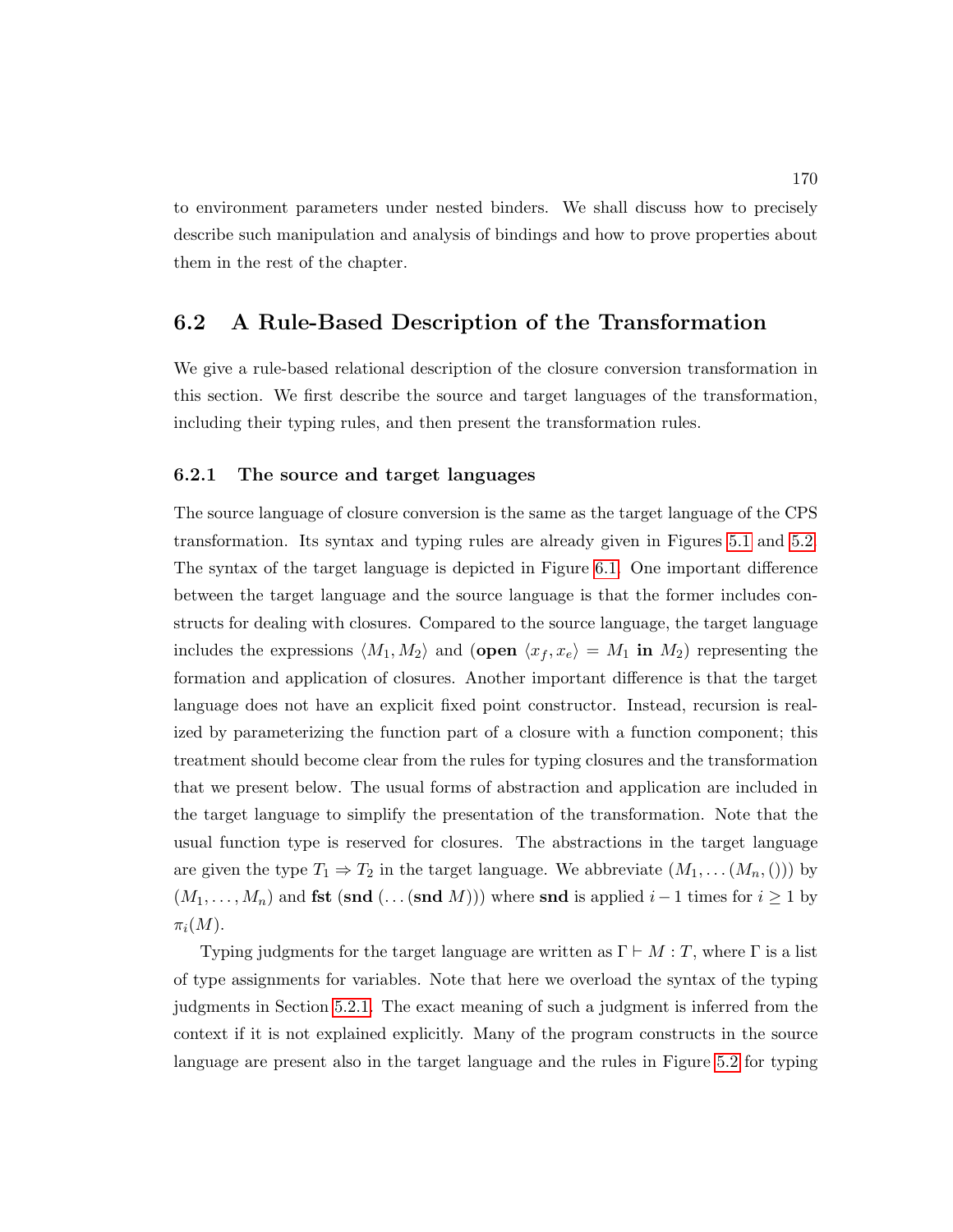<span id="page-185-0"></span>
$$
T \quad ::= \quad \mathbb{N} \mid T_1 \rightarrow T_2 \mid T_1 \Rightarrow T_2 \mid \text{unit} \mid T_1 \times T_2
$$
\n
$$
M \quad ::= \quad n \mid x \mid \text{pred } M \mid M_1 + M_2 \mid
$$
\n
$$
\text{if } M_1 \text{ then } M_2 \text{ else } M_3 \mid
$$
\n
$$
() \mid (M_1, M_2) \mid \text{fst } M \mid \text{snd } M \mid
$$
\n
$$
\text{let } x = M_1 \text{ in } M_2 \mid \lambda x. M \mid (M_1 M_2) \mid
$$
\n
$$
\langle M_1, M_2 \rangle \mid \text{open } \langle x_f, x_e \rangle = M_1 \text{ in } M_2
$$
\n
$$
V \quad ::= \quad n \mid \lambda x. M \mid () \mid (V_1, V_2) \mid \langle V_1, V_2 \rangle
$$

Figure 6.1: The Syntax of The Target Language of Closure Conversion

them carry over also to the target language. The only exceptions are those for typing abstractions and applications. In addition, we need rules for introducing and eliminating closures that are present only in the target language. Closures and abstractions both have a "function" type but the specific way in which they figure in the target language is different. We use types of two different forms,  $T_1 \rightarrow T_2$  and  $T_1 \Rightarrow T_2$ , to distinguish between the roles of these expressions. The typing rules, whose spirit is borrowed from the presentation in [\[46\]](#page-253-0), should help in explaining the intended roles of the different function-values expressions.

The type used for abstractions has the form  $T_1 \Rightarrow T_2$ . The rules for typing them and the associated applications are shown below:

$$
\frac{\Gamma, x: T_1 \vdash M : T_1}{\Gamma \vdash \lambda x. M : T_1 \Rightarrow T_2} x \notin dom(\Gamma) \text{ cof-abs} \quad \frac{\Gamma \vdash M_1 : T_1 \Rightarrow T \quad \Gamma \vdash M_2 : T_1}{\Gamma \vdash M_1 M_2 : T} \text{ cof-app}
$$

A closure differs from an abstraction in the sense that it represents a partially applied function: it is packaged with an environment that must be coupled with the "real" argument to complete the application. We use a type of the form  $T_1 \rightarrow T_2$  to encode this kind of partial application. The specific rules for introducing and eliminating closures are shown below:

$$
\frac{\vdash M_1: ((T_1 \rightarrow T_2) \times T_1 \times T_e) \Rightarrow T_2 \quad \Gamma \vdash M_2: T_e}{\Gamma \vdash \langle M_1, M_2 \rangle: T_1 \rightarrow T_2} \text{ cof-clos}
$$
\n
$$
\frac{\Gamma \vdash M_1: T_1 \rightarrow T_2 \quad \Gamma, x_f: ((T_1 \rightarrow T_2) \times T_1 \times l) \Rightarrow T_2, x_e: l \vdash M_2: T}{\Gamma \vdash \textbf{open} \langle x_f, x_e \rangle = M_1 \textbf{ in } M_2: T} \text{ cof-open}
$$

171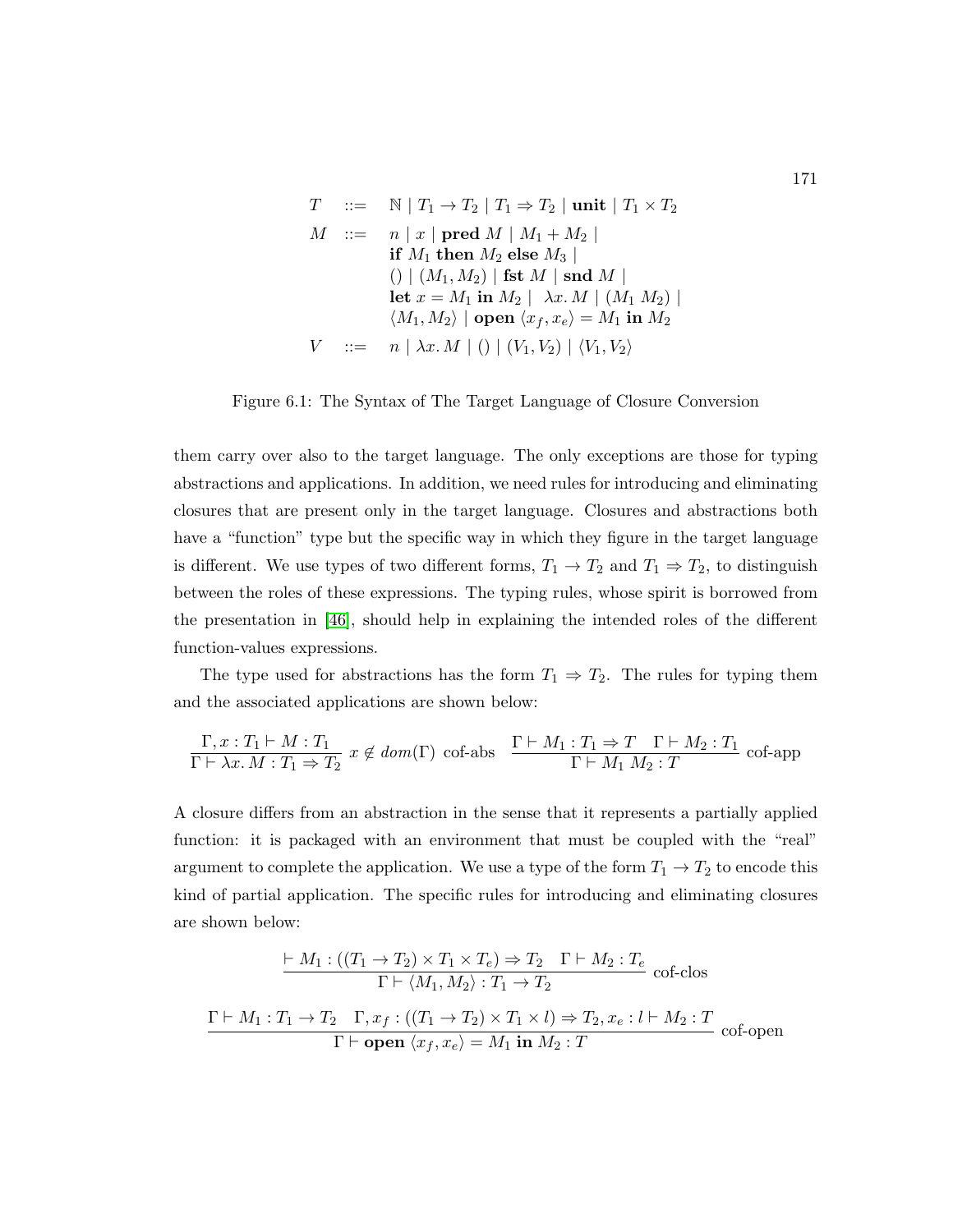In cof-open,  $x_f$ ,  $x_e$  must be names that are new to Γ. This rule also uses a "type" l that is to be interpreted as a new type constant, different from N and () and any other type constant used in the typing derivation. Intuitively, the rule cof-clos states that for a closure  $\langle M_1, M_2 \rangle$  to have the type  $T_1 \rightarrow T_2$  there must exists some type  $T_e$  for its environment part and  $M_1$  must be a closed function of type  $((T_1 \rightarrow T_2) \times T_1 \times T_e) \Rightarrow T_2$ ; the requirement that  $M_1$  is closed follows from the fact that it must be typable in an empty context. The type of  $M_1$  indicates how recursion is realized in the target language: the function part of a closure takes the closure itself as an input besides the actual and environment arguments. The rule cof-open conforms to how closure applications work. In an expression of the form **open**  $\langle x_f, x_e \rangle = M_1$  in  $M_2, M_1$  is must evaluate to a closure whose function and environment parts are extracted into  $x_f$  and  $x_e$  and then used in  $M_2$ through the occurrences of these variables in that expression. Another interesting aspect to note about this rule is that it enforces an opaqueness criterion on the environment component that is extracted. This follows from the use of the fresh type constant  $l$  to represent the type of the environment.

#### 6.2.2 The transformation rules

In the general case, we must transform terms under mappings for their free variables: for a function term, this mapping represents the replacement of the free variables by projections from the environment variable for which a new abstraction will be introduced into the term. Accordingly, we specify the transformation as a 3-place relation written as  $\rho \triangleright M \leadsto_{cc} M'$ , where M and M' are source and target language terms and  $\rho$  is a mapping from source language variables to target language terms. We write  $(\rho, x \mapsto M)$  to denote the extension of  $\rho$  with a mapping for x and  $(x \mapsto M) \in \rho$  to mean that  $\rho$  contains a mapping of x to M. Figure [6.2](#page-187-0) defines the  $\rho \triangleright M \leadsto_{cc} M'$  relation in a rule-based fashion; these rules use the auxiliary relation  $\rho \triangleright (x_1, \ldots, x_n) \rightsquigarrow_e M_e$  that determines an environment corresponding to a tuple of variables. The cc-let and cc-fix rules have a proviso: the bound variables, x and  $f, x$  respectively, should have been renamed to avoid clashes with the domain of  $\rho$ . Most of the rules have an obvious structure. We comment only on the ones for transforming fixed point expressions and applications. The former translates into a closure. The function part of the closure is obtained by transforming the body of the abstraction, but under a new mapping  $\rho'$  that maps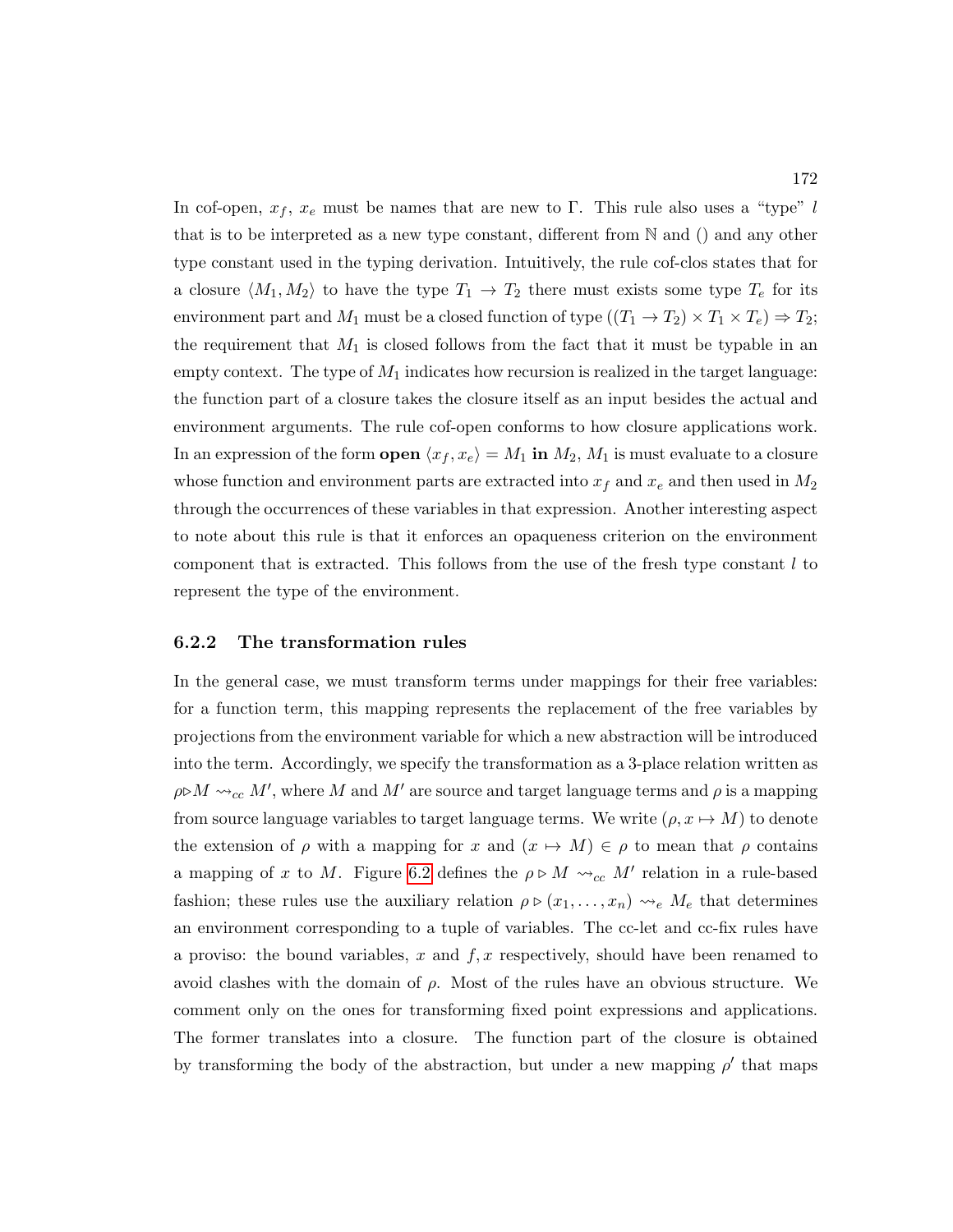<span id="page-187-0"></span>
$$
\frac{\partial \rho \triangleright n \rightsquigarrow_{cc} n}{\rho \triangleright n \rightsquigarrow_{cc} n} \text{ cc-nat } \frac{(x \mapsto M) \in \rho}{\rho \triangleright x \rightsquigarrow_{cc} M} \text{ cc-var}
$$
\n
$$
\frac{\rho \triangleright x_1 \rightsquigarrow_{cc} M_1 \dots \rho \triangleright x_n \rightsquigarrow_{cc} M_n}{\rho \triangleright (x_1, \dots, x_n) \rightsquigarrow_e (M_1, \dots, M_n)} \text{ cc-env}
$$
\n
$$
\frac{\rho \triangleright M \rightsquigarrow_{cc} M'}{\rho \triangleright \text{pred } M \rightsquigarrow_{cc} \text{pred } M'} \text{ cc-pred } \frac{\rho \triangleright M_1 \rightsquigarrow_{cc} M'_1 \rho \triangleright M_2 \rightsquigarrow_{cc} M'_2}{\rho \triangleright M_1 + M_2 \rightsquigarrow_{cc} M'_1} \text{ cc-plus}
$$
\n
$$
\frac{\rho \triangleright M \rightsquigarrow_{cc} M' \rho \triangleright M_1 \rightsquigarrow_{cc} M'_1 \rho \triangleright M_2 \rightsquigarrow_{cc} M'_2}{\rho \triangleright \text{if } M \text{ then } M_1 \text{ else } M_2 \rightsquigarrow_{cc} \text{if } M' \text{ then } M'_1 \text{ else } M'_2} \text{ cc-liz}
$$
\n
$$
\frac{\rho \triangleright M \rightsquigarrow_{cc} 0 \text{ cc-nit } \frac{\rho \triangleright M_1 \rightsquigarrow_{cc} M'_1 \rho \triangleright M_2 \rightsquigarrow_{cc} M'_2}{\rho \triangleright \text{fst } M \rightsquigarrow_{cc} \text{fst } M'} \text{ cc-fst } \frac{\rho \triangleright M \rightsquigarrow_{cc} M'_1}{\rho \triangleright \text{Snd } M \rightsquigarrow_{cc} \text{snd } M'} \text{ cc-snd}
$$
\n
$$
\frac{\rho \triangleright M_1 \rightsquigarrow_{cc} M'_1 \rho, x \mapsto y \triangleright M_2 \rightsquigarrow_{cc} M'_2}{\rho \triangleright \text{fst } M \rightsquigarrow_{cc} \text{fst } M'} \text{ cc-fst } \frac{\rho \triangleright M \rightsquigarrow_{cc} M'_2}{\rho \triangleright M_1 \rightsquigarrow_{cc} M'_1 \
$$

Figure 6.2: The Rules for Closure Conversion

 $(x_1, \ldots, x_n)$  to appropriate projections from the environment parameter; the expression  $(x_1, \ldots, x_n) \supseteq \textbf{fvars}(\textbf{fix } f x.M)$  means that all the free variables of  $(\textbf{fix } f x.M)$  appear in the tuple. The environment part of the closure correspondingly contain mappings for the variables in the tuple that are determined by the enclosing context. Note also that the parameter for the function part of the closure is expected to be a triple, the first item of which corresponds to the function being defined recursively in the source language expression. The transformation of a source language application makes clear how this structure is used to realize recursion: the constructed closure application has the effect of feeding the closure to its function part as the first component of its argument.

173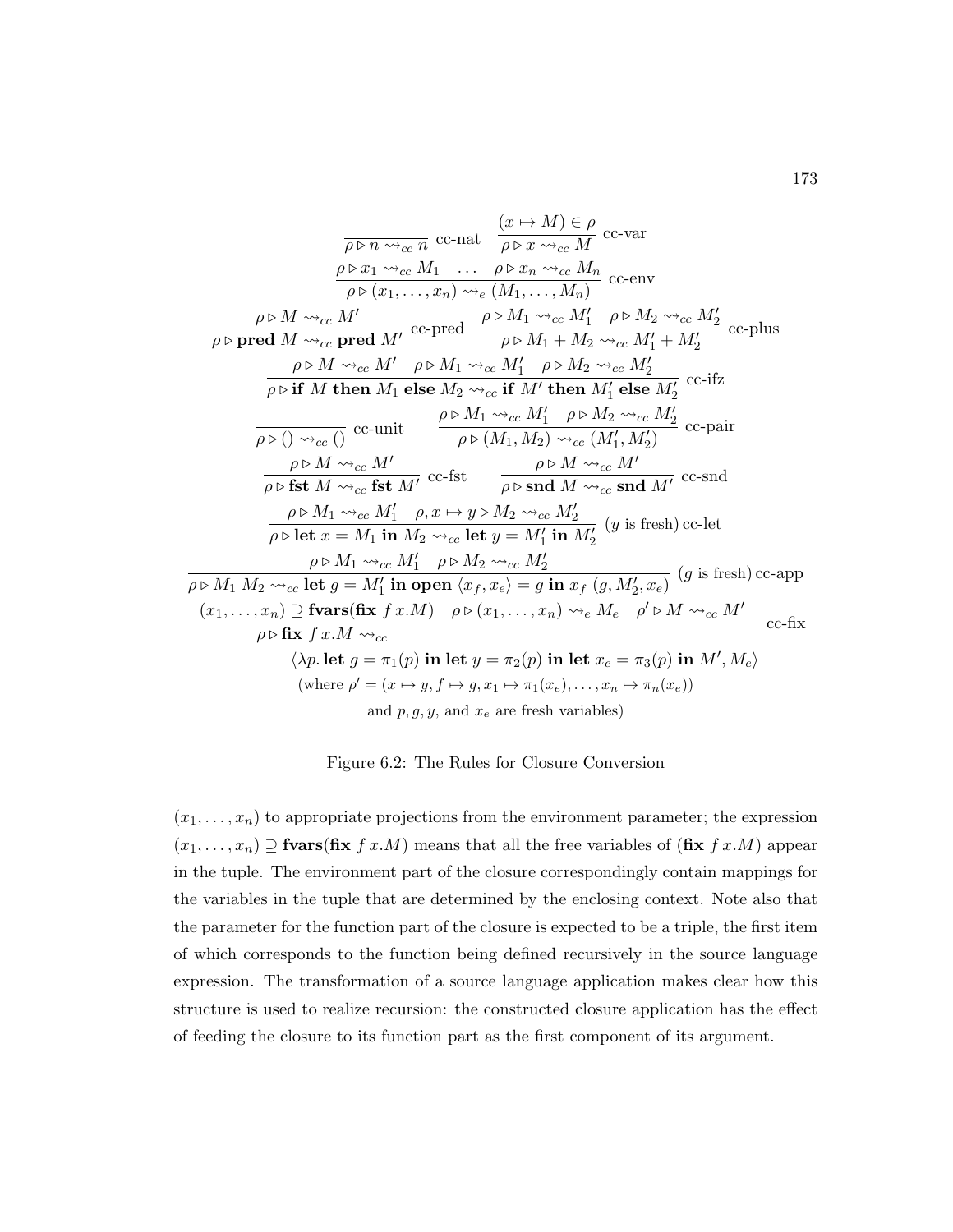## <span id="page-188-0"></span>6.3 Implementing the Transformation in  $\lambda$ Prolog

Our presentation of the implementation of closure conversion has two parts: we first show how to encode the source and target languages and we then present a  $\lambda \text{Prolog}$ specification of the transformation. In the first part, we discuss also the formalization of typing relations; these will be used in the correctness proofs that we develop later.

#### 6.3.1 Encoding the language

The source language of closure conversion is the target language of the CPS transformation. The encoding of its syntax and typing relations are already given in Section [5.3.1.](#page-156-0) We are left with the encoding of the target language.

We first consider the encoding of types in the target language. We use the  $\lambda$ Prolog type ty, the same type we used for encoding the source language, for representing the types of the target language. The constants for encoding the natural number, unit and pair types are also the same as those for encoding the source language. We represent the new arrow type constructor  $\Rightarrow$  by  $arr'$ .

We use the λProlog type tm' for encodings of target language terms. To represent the constructs the target language shares with the source language, we will use "primed" versions of the  $\lambda$ Prolog constants seen in Section [5.3.1;](#page-156-0) e.g., unit' of type  $\tan$ ' will represent the unit constructor. Of course, there will be no constructor corresponding to fix. We will also need the following additional constructors:

```
abs': (tm' \rightarrow tm') \rightarrow tm'\texttt{clos'}: \texttt{tm'} \rightarrow \texttt{tm'} \rightarrow \texttt{tm'}\mathtt{open'}: \mathtt{tm'} \rightarrow (\mathtt{tm'} \rightarrow \mathtt{tm'} \rightarrow \mathtt{tm'}) \rightarrow \mathtt{tm'}
```
Here, abs' encodes  $\lambda$ -abstraction and clos' and open' encode closures and their applications. Note again the  $\lambda$ -tree syntax representation for binding constructs.

We use the predicates of' :  $\tan' \rightarrow \text{ty} \rightarrow \text{prop}$  to encode typing in the target language. The clauses defining this predicate are routine and we show only the encoding of typing rules for closures and closure applications. The following clauses encode these rules.

of' (clos'  $F E$ ) (arr  $T_1 T_2$ ) :-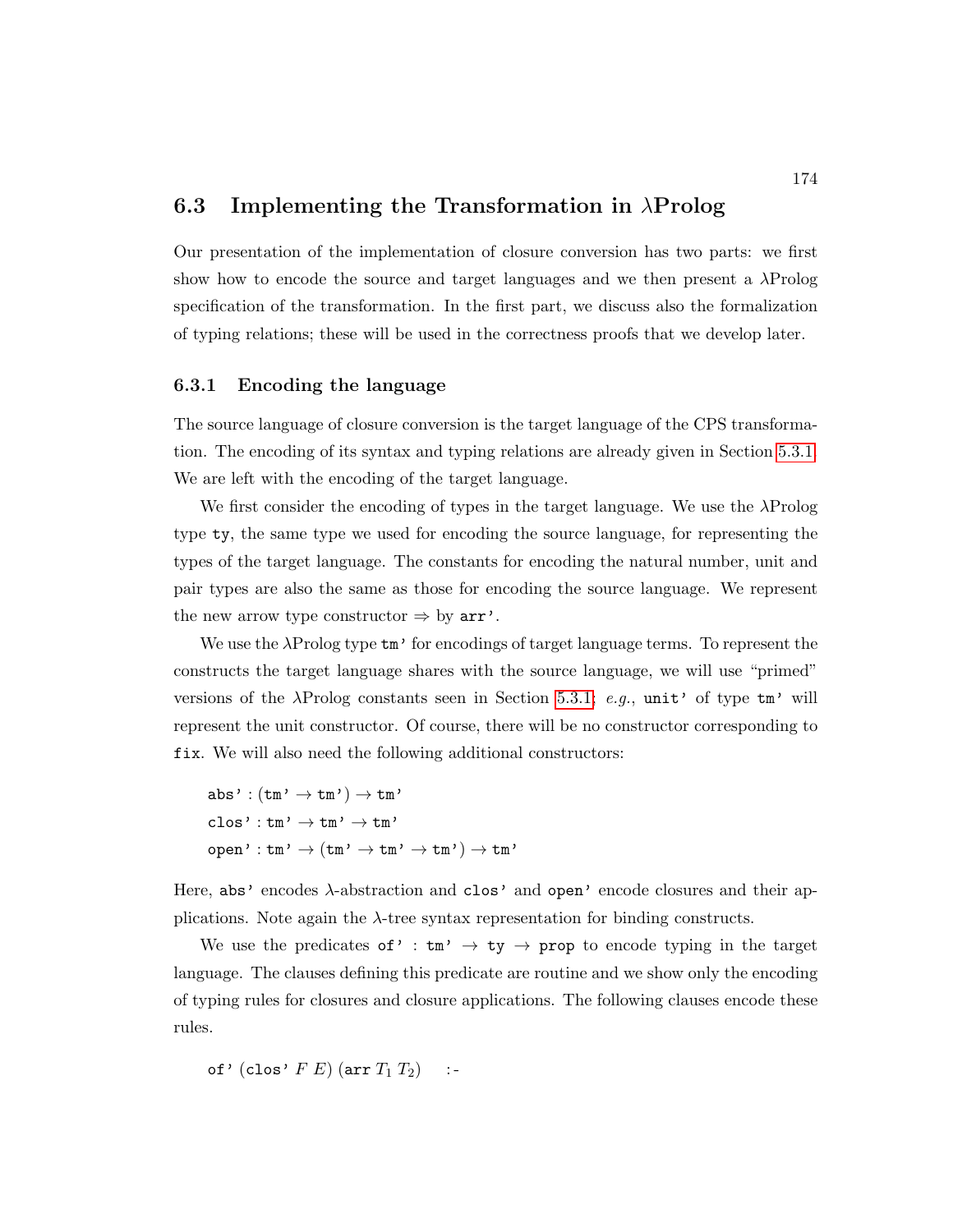of' 
$$
F
$$
 (arr' (prod (arr  $T_1 T_2$ ) (prod  $T_1 T_L$ ))  $T_2$ ), of'  $E$   $TL$ .  
\nof' (open'  $M$   $R$ )  $T$  :-  
\nof'  $M$  (arr  $T_1 T_2$ ),  
\n $\Pi f, e, l$ .of'  $f$  (arr' (prod (arr  $T_1 T_2$ ) (prod  $T_1 l$ ))  $T_2$ )  $\Rightarrow$   
\nof'  $e l \Rightarrow$  of'  $(R f e) T$ .

Here again we use universal quantifiers in goals to encode the freshness constraint. Note especially how the universal quantifier over the variable  $l$  captures the opaqueness quality of the type of the environment of the closure involved in the construct.

We should note that the clause that encodes the typing of closures is not an entirely accurate rendition of the typing rule presented in Section [6.2.1.](#page-184-1) In particular, it does not capture the fact that the function part must be typed in an empty typing environment. However, the fact that it is typed in an empty typing environment can be encoded in a suitable theorem about the implementation of the transformation and this theorem can be proved using Abella.

#### 6.3.2 Specifying the closure conversion transformation

We first introduce an auxiliary predicate combine : list  $A \to \text{list } A \to \text{list } A \to \text{o}$ that holds between three lists when the last is composed of the elements of the first two. It is defined as follows where memb is the membership relation defined in Section [3.2.2:](#page-105-0)

combine nil  $L L$ . combine  $(X :: L_1) L_2 L$  :- memb  $X L_2$ , combine  $L_1 L_2 L$ . combine  $(X :: L_1) L_2 (X :: L)$  :- combine  $L_1 L_2 L$ .

Observe that the definition of combine does not enforce a possible additional requirement that the third argument does not contain repeated elements; indeed, such a requirement, which involves a negative constraint, is impossible to encode using the logical apparatus of  $HH^{\omega}$ . However, if the first two arguments to a combine goal are specific lists of distinct elements and the third is an unspecified one, then at least one of the values for the last argument that satisfies the goal is a list in which each of the elements is distinct. Indeed, this would be the first "solution" that will be found for the goal by the logic programming style interpretation embedded in λProlog.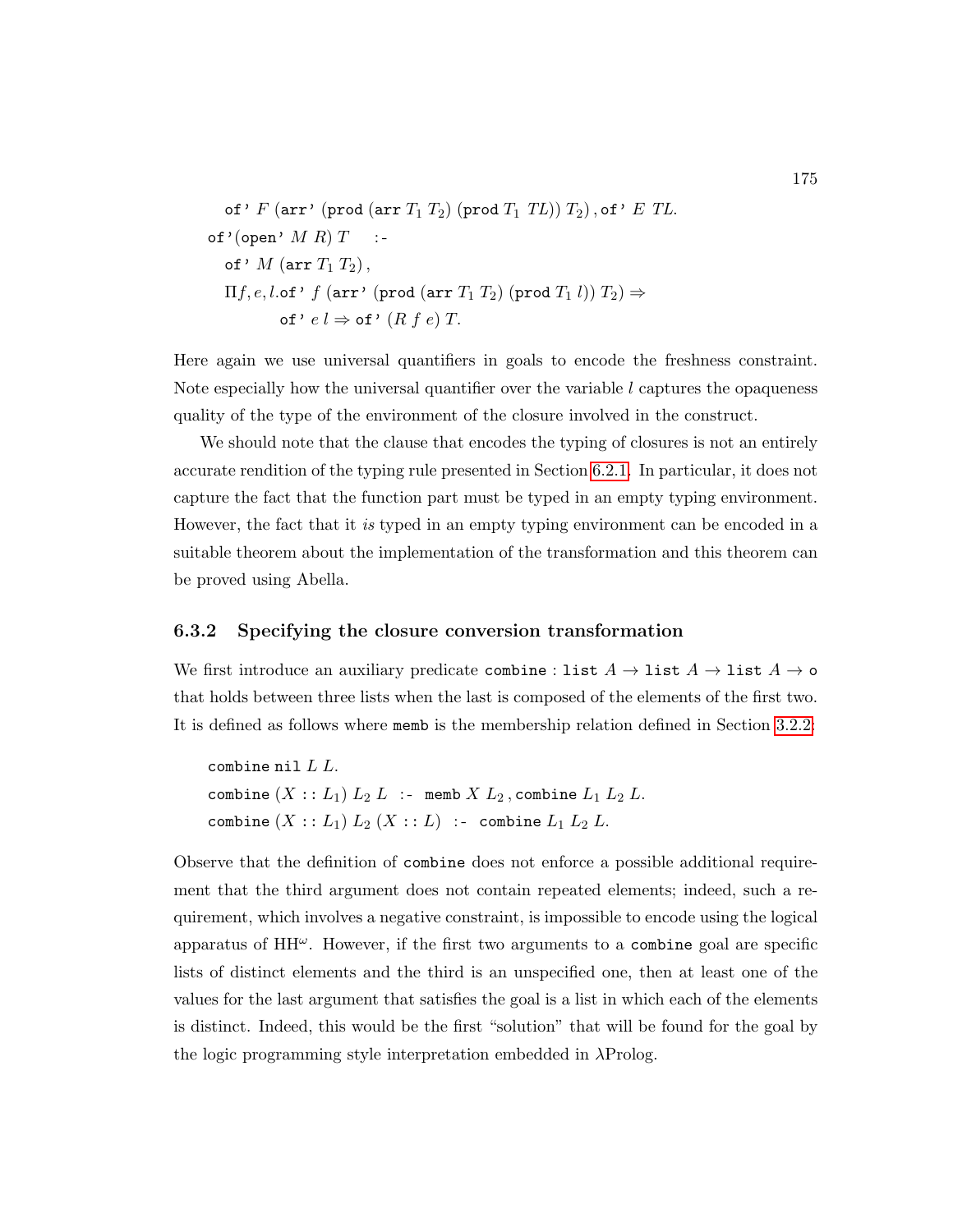The crux in formalizing the definition of closure conversion is capturing the content of the cc-fix rule. A key part of this rule is identifying the free variables in a given source language term. We realize the requirement by defining a predicate constant fvars : tm  $\rightarrow$  list tm  $\rightarrow$  list tm  $\rightarrow$  o such that if  $L_1$  is a list that includes all the free variables of M and (fvars M  $L_1$   $L_2$ ) holds, then  $L_2$  is another list that contains exactly the free variables of  $M$ . We show the definition of this predicate as follows:

```
fvars X Vs nil :- notfree X.
fvars Y Vs (Y : : nil) :- member Y Vs.
fvars (nat N) Vs nil.
fvars (plus M_1 M_2) Vs FVs :-
  fvars M_1 Vs FVs_1, fvars M_2 Vs FVs_2, combine FVs_1 FVs_2 FVs.
fvars (ifz M M_1 M_2) Vs FVs' :-
  fvars M Vs FVs, fvars M_1 Vs FVs_1, fvars M_2 Vs FVs_2,
  combine FVs FVs_1 FVs'_1, combine FVs'_1 FVs_2 FVs'.
fvars unit _nnil.
fvars (pair M_1 M_2) Vs FVs :-
  fvars M_1 Vs FVs_1, fvars M_2 Vs FVs_2, combine FVs_1 FVs_2 FVs.
fvars (fst M) Vs FVs :- fvars M Vs FVs.
fvars (snd M) Vs FVs :- fvars M Vs FVs.
fvars (let M R) Vs FVs :- fvars M Vs FVs_1,
  (\Pi x.notfree x \Rightarrow fvars (R x) Vs FVs_2), combine FVs_1 FVs_2 FVs.
fvars (fix R) Vs FVs :-
  \Pi f, x.notfree f \Rightarrow notfree x \Rightarrow fvars (R f x) Vs FVs.
```
The essence of the definition of fvars is in the treatment of binding constructs. Viewed operationally, the body of such a construct is descended into after instantiating the binder with a new variable marked not free :  $tm \rightarrow o$ . Thus, the variables that are marked in this way correspond to exactly those that are explicitly bound in the term. When the first argument of **fvars** is such a variable it will not be collected as a free variable as indicated by the first clause. Only those that are not marked notfree are collected through the second clause and combination of the results of recursive calls to fvars on subterms. It is important also to note that the specification of fvars has a completely logical structure; this fact can be exploited during verification.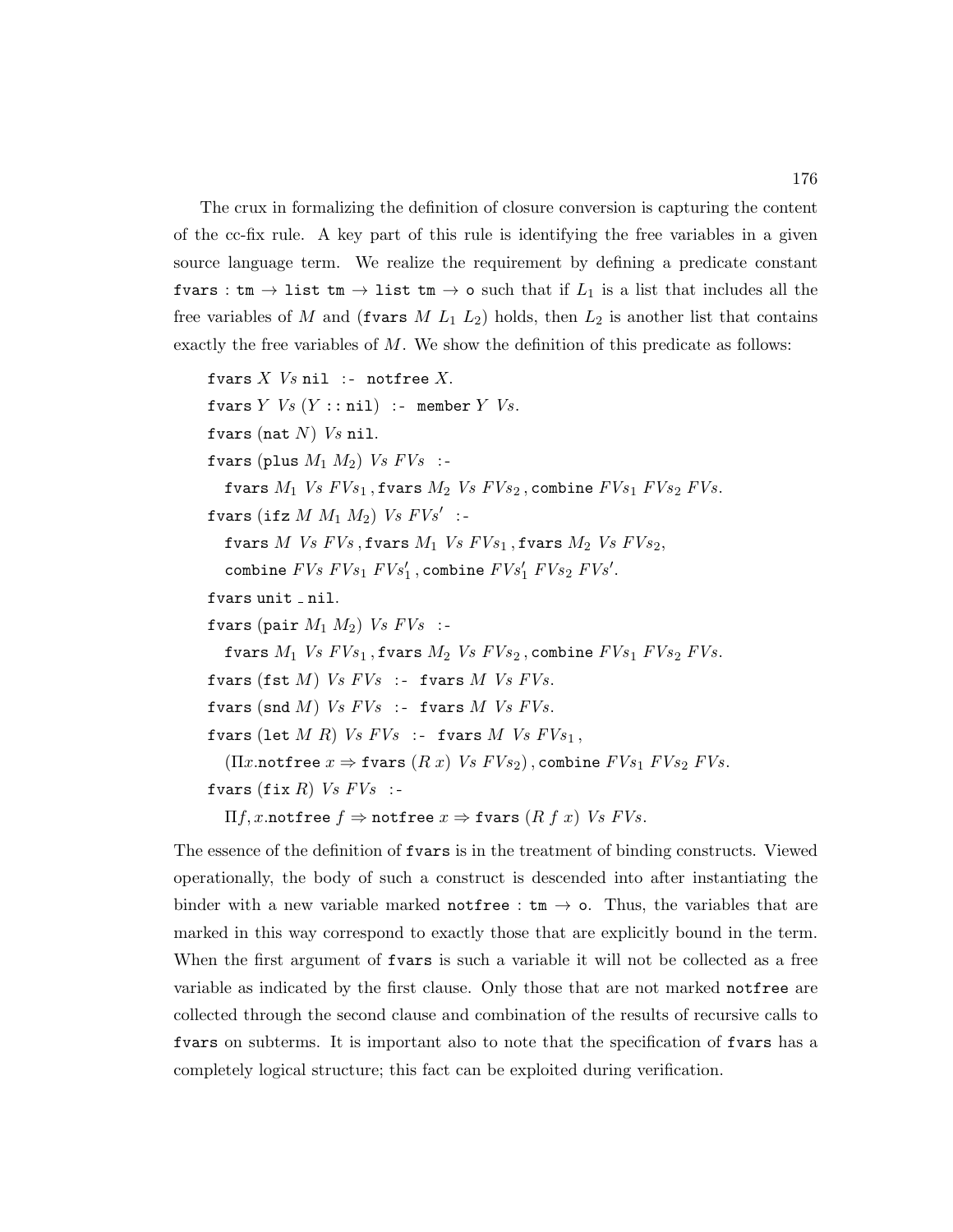The cc-fix rule requires us to construct an environment representing the mappings for the variables found by fvars. The predicate mapenv : list tm  $\rightarrow$  list (map tm tm')  $\rightarrow$  $\tan' \rightarrow \infty$ . specified by the following clauses provides this functionality.

 $mapenv$  nil  $_{-}$  unit. mapenv  $(X :: L)$  Map (pair' M ML) :member (map  $X$   $M$ )  $Map$ , mapenv  $L$   $Map$   $ML$ .

The cc-fix rule also requires us to create a new mapping from the variable list to projections from an environment variable. Representing the list of projection mappings as a function from the environment variable, this relation is given by the predicate mapvar : list  $tm \to (tm' \to list (map tm'm')) \to o$  that is defined by the following clauses.

```
mapvar nil (e \nmidnil).
mapvar (X:: L) (e \setminus (map X (fst * e)) :: (Map (snd * e))) :- mapvar L Map.
```
We can now specify the closure conversion transformation. We provide clauses below that define the predicate  $cc :$  list  $(\text{map tm }\uparrow \text{m'}) \rightarrow$  list  $\text{tm} \rightarrow \text{tm} \rightarrow \text{tm'} \rightarrow o$  such that (cc Map Vs M  $M'$ ) holds if  $M'$  is a transformed version of M under the mapping Map for the variables in  $Vs$ ; we assume that  $Vs$  contains all the free variables of M.

cc  $Map\;Vs$  (nat N) (nat' N). cc  $Map \; Vs \; X \; M \; :$ - member (map  $X \; M$ )  $Map.$ cc  $Map\;Vs\; (pred\;M)\; (pred'\;M')$  :- cc  $Map\;Vs\;M\;M'.$ cc  $Map$   $Vs$  (plus  $M_1$   $M_2$ ) (plus'  $M'_1$   $M'_2$ ) :cc  $Map$  Vs  $M_1$   $M'_1$ , cc  $Map$  Vs  $M_2$   $M'_2$ . cc  $Map$  Vs (ifz  $M M_1 M_2$ ) (ifz'  $M' M_1' M_2'$ ) :cc Map Vs M  $M'$ , cc Map Vs  $M_1$   $M'_1$ , cc Map Vs  $M_2$   $M'_2$ . cc  $Map$  Vs unit unit'. cc  $Map$  Vs (pair  $M_1$   $M_2$ ) (pair'  $M'_1$   $M'_2$ ) :cc  $Map$  Vs  $M_1$   $M'_1$ , cc  $Map$  Vs  $M_2$   $M'_2$ . cc Map Vs (fst  $M$ ) (fst'  $M'$ ) :- cc Map Vs M M'. cc Map Vs (snd M) (snd' M') :- cc Map Vs M M'. cc Map Vs (let M R) (let'  $M'R'$ ) :- cc Map Vs M M',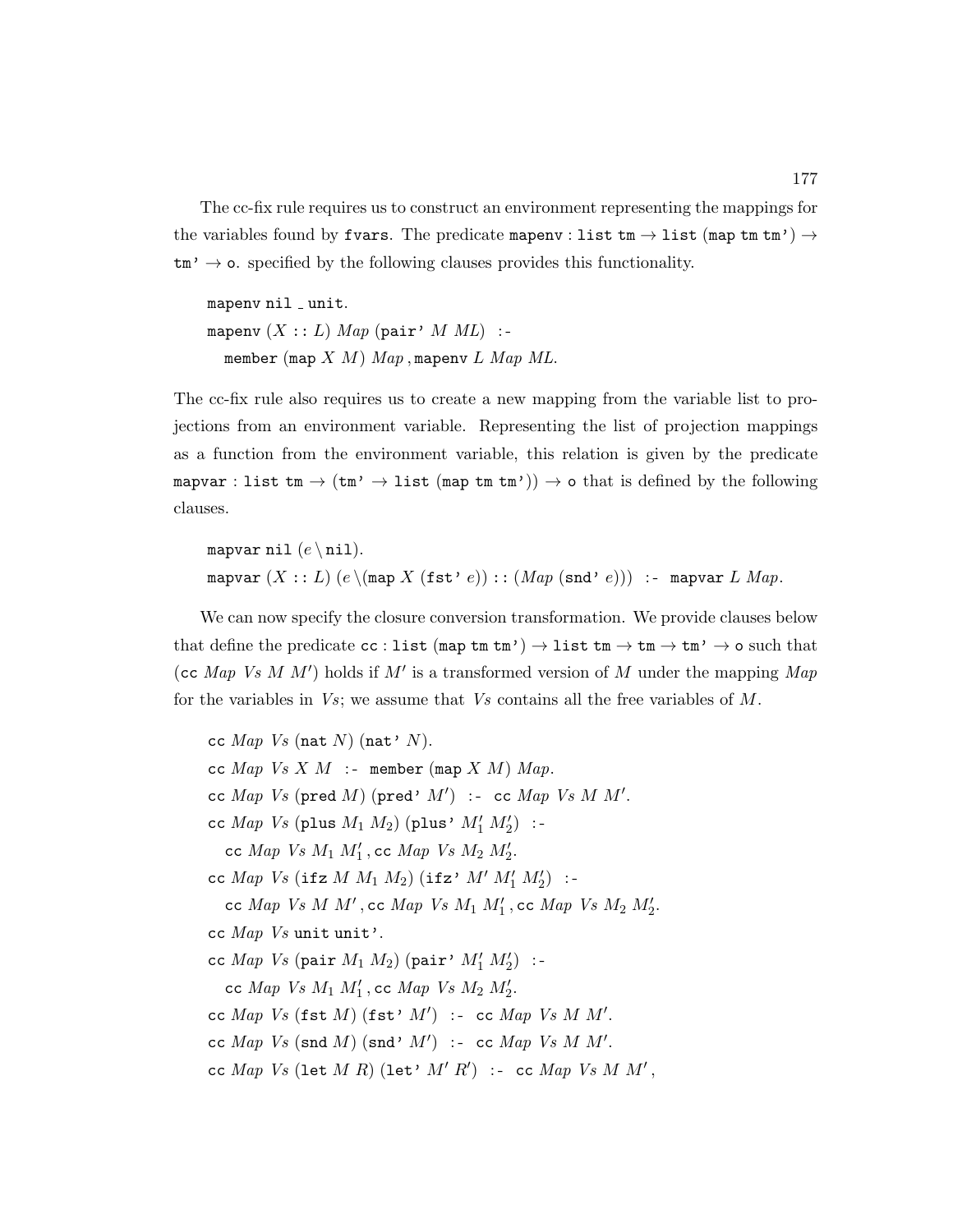```
\Pi x, y.cc ((\text{map } x y) : : Map)(x : : Vs) (R x) (R' y).
cc Map Vs (fix R)(clos' (abs' (p \setminus \text{let'} (\text{fst'} p) (g \setminuslet' (fst' (snd' p)) (y \setminuslet' (snd' (snd' p)) (e \setminus R' g y e))))) E) :-
   fvars (fix R) Vs FVs, mapenv FVs Map E, mapvar FVs NMap,
   \Pi f, x, g, y, e.cc ((\text{map } x y) : : (\text{map } f g) : : (NMap e)) (x :: f :: FVs) (R f x) (R' g y e).cc Map Vs (app' M_1 M_2)
   \left(\texttt{let } M'_1\ (g \mathop{\mathstrut\rm\,} \nolimits) \ g\ (f \mathop{\mathstrut\rm\,} \nolimits) \ g\ (pair' \ g\ (pair' \ M'_2\ e)))\right) \ : \texttt{--}cc Map Vs M_1 M'_1, cc Map Vs M_2 M'_2.
```
These clauses correspond very closely to the rules in Figure [6.2.](#page-187-0) Note especially the clause for transforming an expression of the form  $(fix R)$  that encodes the content of the cc-fix rule. In the body of this clause, fvars is used to identify the free variables of the expression, and mapenv and mapvar are used to create the reified environment and the new mapping. In both this clause and in the one for transforming a let expression, the λ-tree representation, universal goals and (meta-language) applications are used to encode freshness and renaming requirements related to bound variables in a concise and logically precise way.

# <span id="page-192-0"></span>6.4 Informal Verification of the Transformation

We informally describe the verification of closure conversion in this section based on the ideas presented in Section [4.2.](#page-126-0) Similar to the informal verification of the CPS transformation discussed in Section [5.4,](#page-159-0) we first discuss the type preservation and then the semantics preservation of closure conversion. The proofs we present in this section is based on the proofs in [\[85\]](#page-256-0). In particular, we have adapted the proof of semantics preservation in [\[85\]](#page-256-0) which is based on regular logical relations to be based on stepindexing logical relations.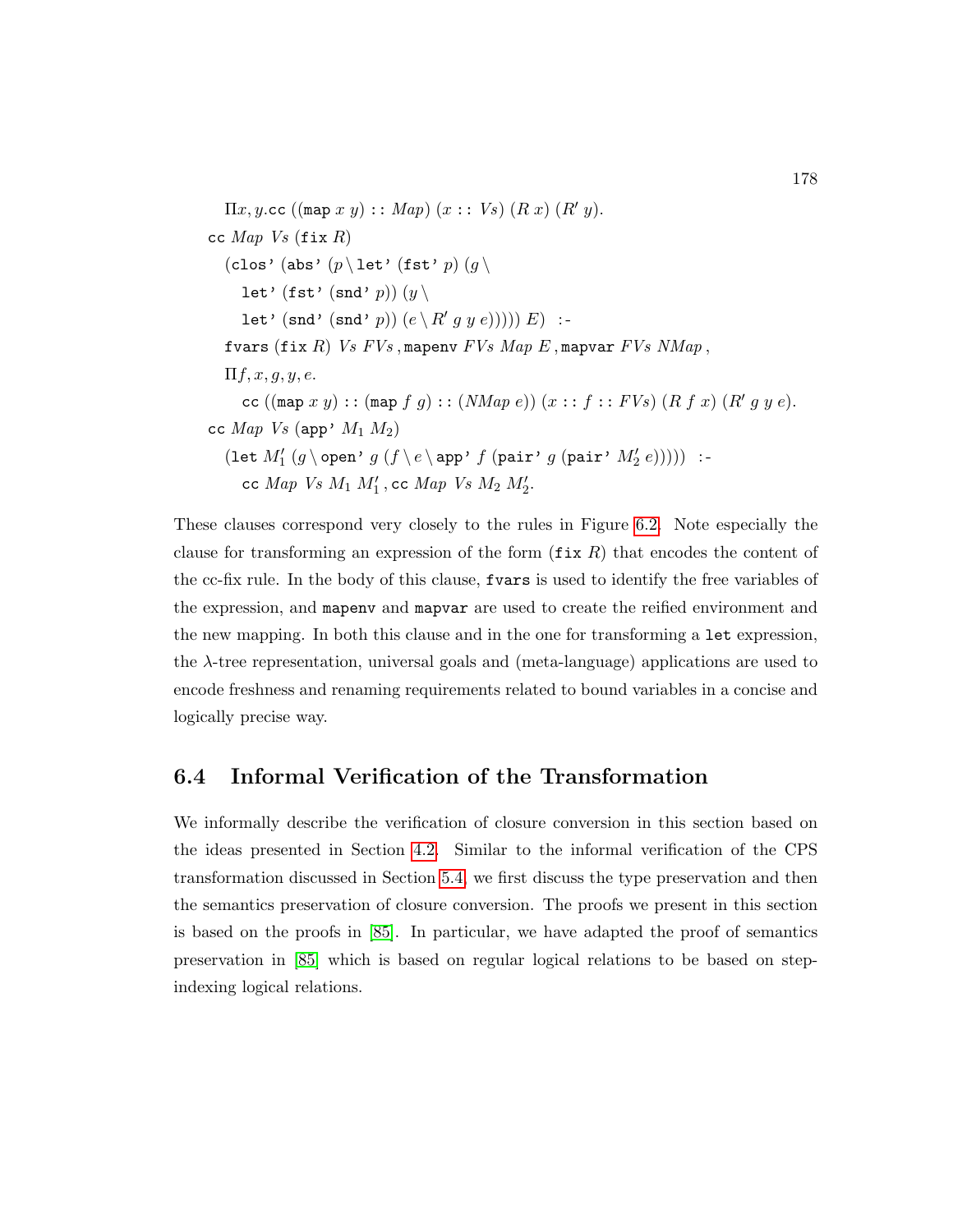#### <span id="page-193-2"></span>6.4.1 Type preservation of the transformation

In proving that closure conversion preserves typing, the most difficult step is to ensure that this property holds at the points of the transformation where we cross a function boundary. For this we need the following strengthening lemma:

<span id="page-193-0"></span>**Lemma 4.** If  $\Gamma \vdash M : T$ ,  $\{x_1, \ldots, x_n\} \supseteq \textbf{fvars}(M)$  and  $x_i : T_i \in \Gamma$  for  $1 \leq i \leq n$ , then  $x_1 : T_1, \ldots, x_n : T_n \vdash M : T$ .

The type preservation property is then stated as follows:

<span id="page-193-1"></span>**Theorem 4.** Let  $\rho$  be the mapping  $(x_1 \rightarrow M_1, \ldots, x_n \rightarrow M_n)$  from source variables to target terms,  $\Gamma$  be the typing context  $(x_1 : T_1, \ldots, x_n : T_n)$  in the source language,  $\Gamma'$  be a typing context in the target language such that  $\Gamma' \vdash M_i : T_i$  for  $1 \leq i \leq n$ . If  $\Gamma \vdash M : T \text{ and } \rho \triangleright M \leadsto_{cc} M', \text{ then } \Gamma' \vdash M' : T.$ 

This theorem states that if  $\rho$  is a type preserving mapping and M is transformed into M' under  $\rho$ , then the type of M' is preserved. It is proved by induction on the derivation of  $\rho \triangleright M \leadsto_{cc} M'$  and analyzing its last rule. When the last rule is cc-nat, cc-var or cc-unit, the proof is obvious. The rest of the cases, except when the last rule is cc-fix, are proved by following a set pattern: We analyze the derivation of  $\Gamma \vdash M : T$ , apply the inductive hypothesis on the subterms of  $M$  and conclude from the results. When the last rule is cc-fix, we apply Lemma [4](#page-193-0) to get a typing judgment that can be used for applying the inductive hypothesis. The rest of the proof follows the set pattern.

Given Theorem [4,](#page-193-1) it is easy to show the following type preservation property for closed terms:

<span id="page-193-3"></span>Corollary 7. If  $\emptyset \vdash M : T$  and  $\emptyset \triangleright M \leadsto_{cc} M'$ , then  $\emptyset \vdash M' : T$ .

#### <span id="page-193-4"></span>6.4.2 Semantics preservation of the transformation

We give an informal description of semantics preservation for closure conversion in this section. We first describe the operational semantics of the source and target languages of the transformation, then the logical relations for denoting equivalence between the source and target programs and their properties, and finally the semantics preservation theorem and its proof.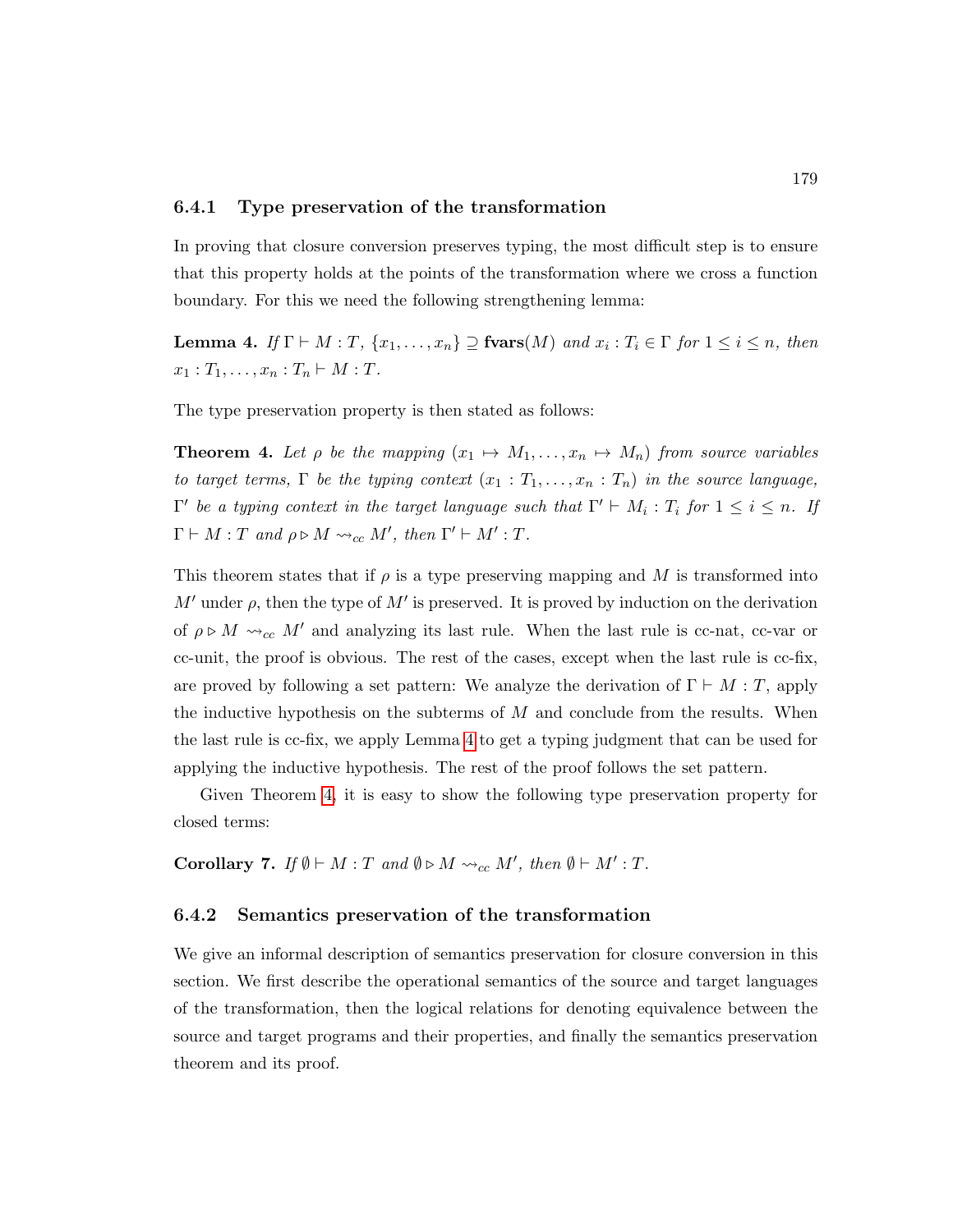#### Operational semantics of the source and target languages

The operational semantics of the source language is already given in Section [5.4.2.](#page-161-0) The operational semantics of the target language is based on a left to right, call-by-value evaluation strategy and is presented in small-step form. We overload the syntax of evaluation judgments described in Section [5.4.2](#page-161-0) for representing the evaluation judgments for the target language. That is,  $M \hookrightarrow_1 M'$  if and only if M evaluates to M' in one-step,  $M \hookrightarrow_n M'$  if M evaluates to M' in n steps,  $M \hookrightarrow_* M'$  if there exists some n such that  $M \hookrightarrow_n M'$ , and  $M \hookrightarrow V$  if  $M \hookrightarrow_* V$  and V is a value. The designations of such judgments are inferred from the context if they are not given explicitly. The one-step evaluation rules for the target language are mostly the same as that for the source language. The only evaluation rules that may be non-obvious are the ones for closures and closure applications. They are the following:

$$
\frac{M_1 \leftrightarrow_1 M_1'}{\langle M_1, M_2 \rangle \leftrightarrow_1 \langle M_1', M_2 \rangle} \qquad \frac{M_2 \leftrightarrow_1 M_2'}{\langle V_1, M_2 \rangle \leftrightarrow_1 \langle V_1, M_2' \rangle}
$$
\n
$$
\frac{M_1 \leftrightarrow_1 M_1'}{\text{open } \langle x_f, x_e \rangle = M_1 \text{ in } M_2 \leftrightarrow_1 \text{ open } \langle x_f, x_e \rangle = M_1' \text{ in } M_2}
$$
\n
$$
\frac{\text{open } \langle x_f, x_e \rangle = \langle V_f, V_e \rangle \text{ in } M_2 \leftrightarrow_1 M_2[V_f / x_f, V_e / x_e]}
$$

#### Logical relations and their properties

Following the ideas in Section [4.2,](#page-126-0) we use step-indexing logical relations to characterize the semantics preservation property of closure conversion. Specifically, we define the mutually recursive simulation relation  $\sim$  between closed source and target terms and equivalence relation  $\approx$  between closed source and target values, each indexed by a type and a step measure, in Figure [6.3.](#page-195-0) By definition, the simulation relation  $M \sim_{T,i} M'$ holds if and only if  $M$  simulates  $M'$  within at least i steps of evaluation at the type  $T$ . The equivalence relation  $V \approx_{T,i} V'$  holds if and only if the values V and V' cannot be distinguished from each other (i.e., considered as equivalent) in any context within at least i steps of evaluation at the type T. The rules in Figure [6.3](#page-195-0) except the last one have obvious meaning. The last rule states that a function  $(\textbf{fix } f x.M)$  is equivalent to a closure  $\langle V', V_e \rangle$  at type  $T_1 \to T_2$  for i steps if and only if given any step j smaller than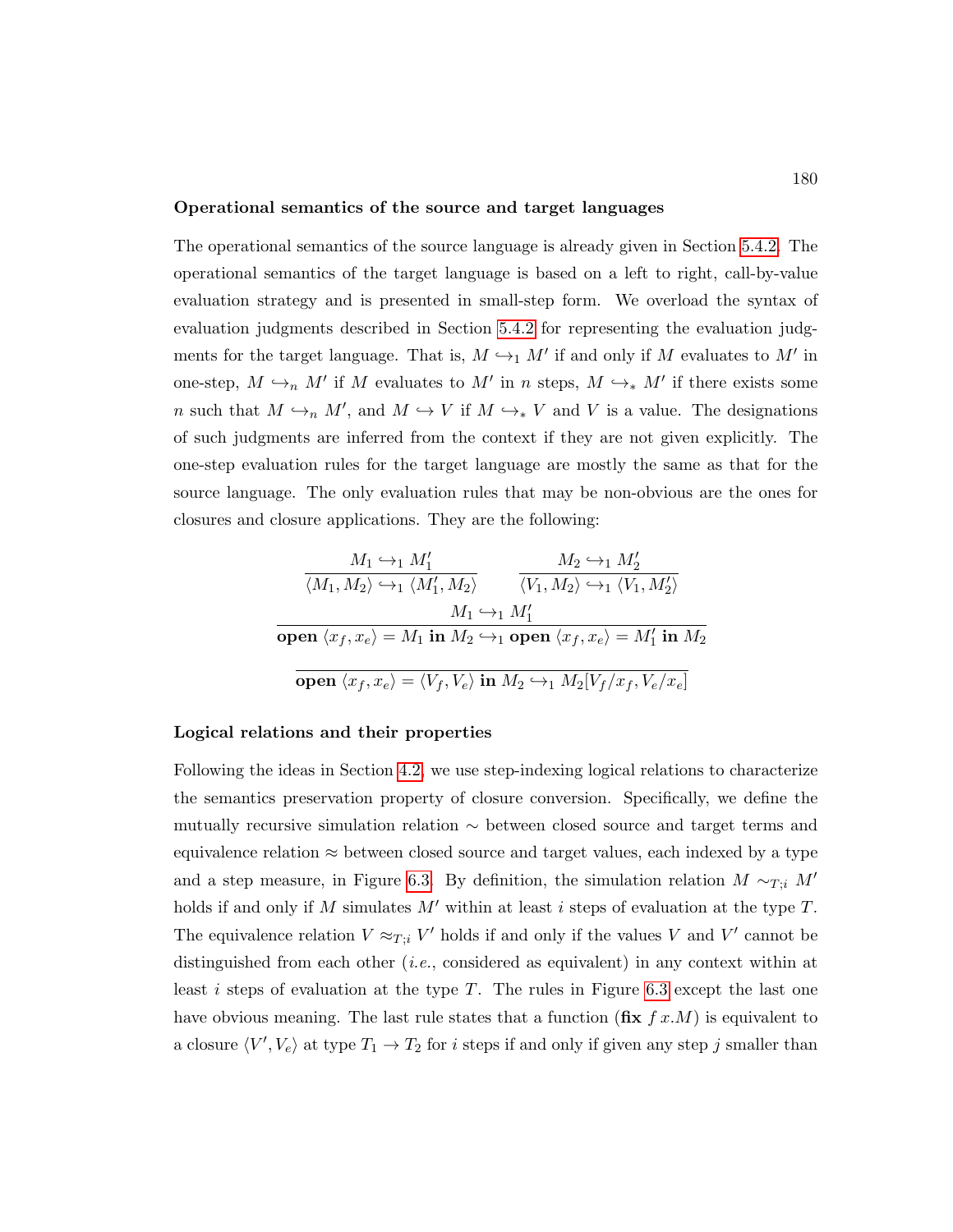i and any argument  $V_1, V_1', V_2, V_2'$  such that  $V_1$  and  $V_1'$  are equivalent at  $T_1$  and  $V_2$  and  $V_2$  are equivalent at  $T_1 \rightarrow T_2$  for j steps, the application of  $(\text{fix } f x.M)$  to  $V_1$  and  $V_2$ simulates the application of  $\langle V', V_e \rangle$  to  $V'_1$  and  $V'_2$ . Note that the definition of  $\approx$  in the last rule uses  $\approx$  negatively at the same type. However, it is still a well-defined notion because the index decreases.

<span id="page-195-0"></span>
$$
\begin{array}{l} M\sim_{T;k}M'\Longleftrightarrow\\ \forall j\leq k.\forall V.M\hookrightarrow_j V\supset \exists V'.M'\hookrightarrow V'\wedge V\approx_{T;k-j}V';\\ n\approx_{\mathbb{N};k} n;\\ (\mathcal{C}_{\mathbf{u}}\approx_{\mathbb{N};k} n;\\ (V_1,V_2)\approx_{(T_1\times T_2);k} (V_1',V_2')\Longleftrightarrow V_1\approx_{T_1;k} V_1'\wedge V_2\approx_{T_2;k} V_2';\\ (\text{fix }f\ x.M)\approx_{T_1\to T_2;k}\langle V',V_e\rangle\Longleftrightarrow\\ \forall j< k.\forall V_1,V_1',V_2,V_2' .V_1\approx_{T_1;j} V_1'\supset V_2\approx_{T_1\to T_2;j} V_2'\supset\\ M[V_2/f,V_1/x]\sim_{T_2;j} V'\ (V_2',V_1',V_e). \end{array}
$$



A property we will need later is that  $\approx$  is closed under decreasing indexes. It is stated as the following lemma:

**Lemma 5.** If  $V \approx_{T,i} V'$  holds, then for any j such that  $j \leq i$ ,  $V \approx_{T,j} V'$  holds.

We prove this lemma by a (nested) induction first on the types and then on the step indexes of ≈. The proof itself is obvious.

Analyzing the simulation relation and using the evaluation rules, we can show the following "compatibility" lemmas for various constructs in the source language.

- **Lemma 6.** 1. If  $M \sim_{\mathbb{N};k} M'$  then pred  $M \sim_{\mathbb{N};k}$  pred  $M'$ . If also  $N \sim_{\mathbb{N};k} N'$  then  $M + N \sim_{\mathbb{N};k} M' + N'.$ 
	- 2. If  $M \sim_{T_1 \times T_2; k} M'$  then fst  $M \sim_{T_1; k}$  fst  $M'$  and snd  $M \sim_{T_2; k}$  snd  $M'$ .
	- 3. If  $M \sim_{T_1;k} M'$  and  $N \sim_{T_2;k} N'$  then  $(M, N) \sim_{T_1 \times T_2;k} (M', N')$ .
	- 4. If  $M \sim_{\mathbb{N};k} M'$ ,  $M_1 \sim_{T;k} M'_1$  and  $M_2 \sim_{T;k} M'_2$ , then if M then  $M_1$  else  $M_2 \sim_{T;k}$  if  $M'$  then  $M'_1$  else  $M'_2$ .
	- 5. If  $M_1 \sim_{T_1 \to T_2;k} M'_1$  and  $M_2 \sim_{T_1;k} M'_2$  then  $M_1 M_2 \sim_{T_2;k} \textbf{let } g = M'_1 \textbf{ in open } \langle x_f, x_e \rangle = g \textbf{ in } x_f \ (g, M'_2, x_e).$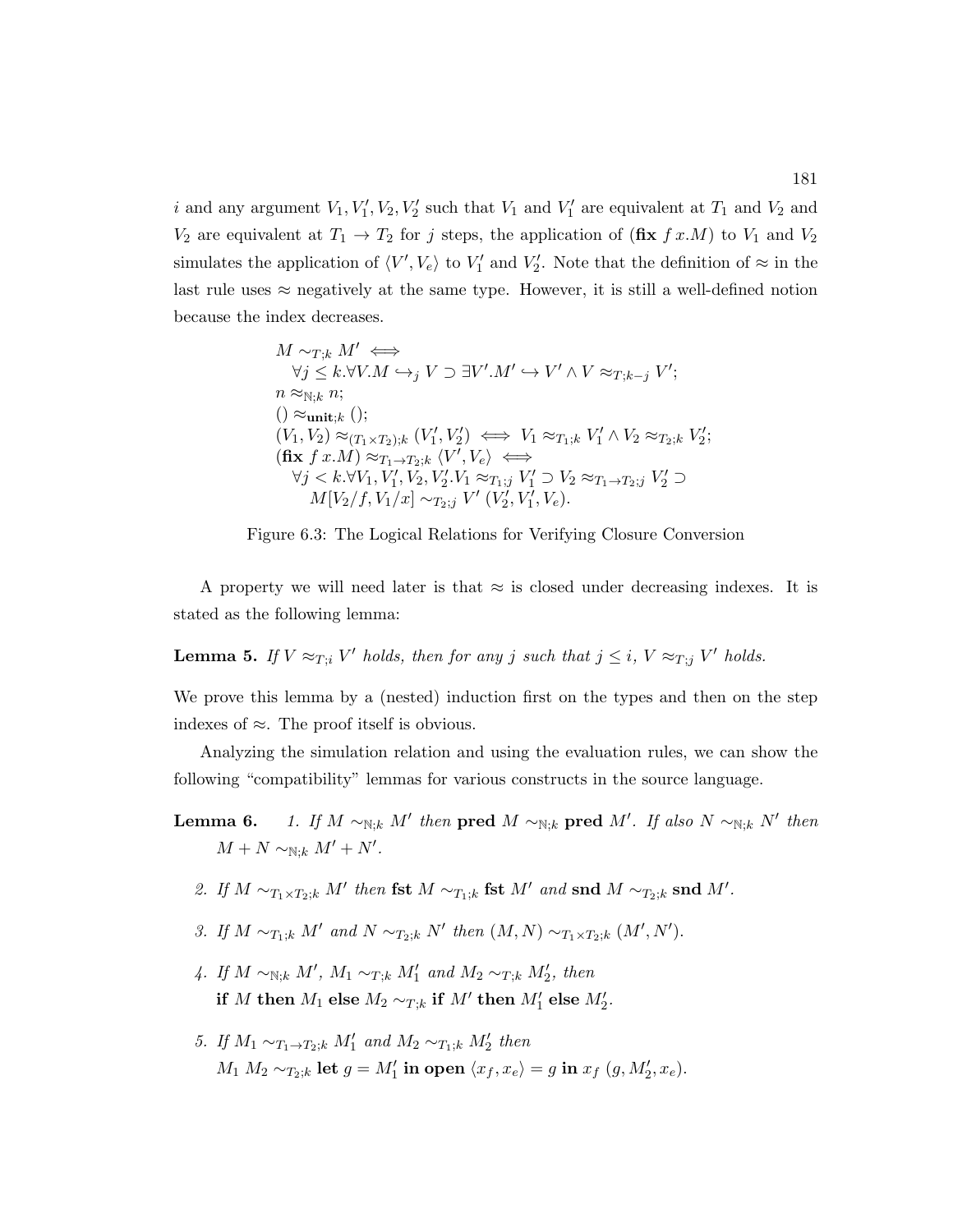These lemmas are proved by analyzing the simulation relations. Some proofs of these properties need the property that the equivalence relation is closed under decreasing indices, which we have already proved as Lemma [2.](#page-164-0) The proof of the last of these properties requires us to consider the evaluation of the application of a fixed point expression which involves "feeding" the expression to its own body, albeit at a smaller step measure. We apply Lemma [2](#page-164-0) to obtain such expressions.

#### Informal proof of semantics preservation

Similar to semantics preservation of the CPS transformation described in Section [5.4.2,](#page-161-0) we consider semantics preservation for possibly open terms under closed substitutions. We overload the notation  $(V_1/x_1, \ldots, V_n/x_n)$  for representing substitution of closed values for variables for the target language. In defining a correspondence between source and target language substitutions, we need to consider the possibility that a collection of free variables in the first may be reified into an environment variable in the second. This motivates the following definition in which  $\gamma$  represents a source language substitution:

$$
\gamma \approx_{x_m: T_m, ..., x_1: T_1; k} (V_1, ..., V_m) \iff \forall 1 \leq i \leq m. \gamma(x_i) \approx_{T_i; k} V_i.
$$

Writing  $\gamma_1, \gamma_2$  for the concatenation of two substitutions viewed as lists, equivalence between substitutions is then defined as follows:

$$
(V_1/x_1, \ldots, V_n/x_n); \gamma \approx_{\Gamma, x_n: T_n, \ldots, x_1: T_1; k} (V'_1/y_1, \ldots, V'_n/y_n, V_e/x_e)
$$
  

$$
\iff (\forall 1 \leq i \leq n. V_i \approx_{T_i; k} V'_i) \land \gamma \approx_{\Gamma; k} V_e.
$$

Note that both relations are indexed by a source language typing context and a step measure. The second relation allows the substitutions to be for different variables in the source and target languages. A relevant mapping will determine a correspondence between these variables when we use the relation.

The first part of the following lemma, proved by an easy use of the definitions of  $\approx$  and evaluation, provides the basis for justifying the treatment of free variables via their transformation into projections over environment variables introduced at function boundaries in the closure conversion transformation. The second part of the lemma is a corollary of the first part that relates a source substitution and an environment computed during the closure conversion of fixed points.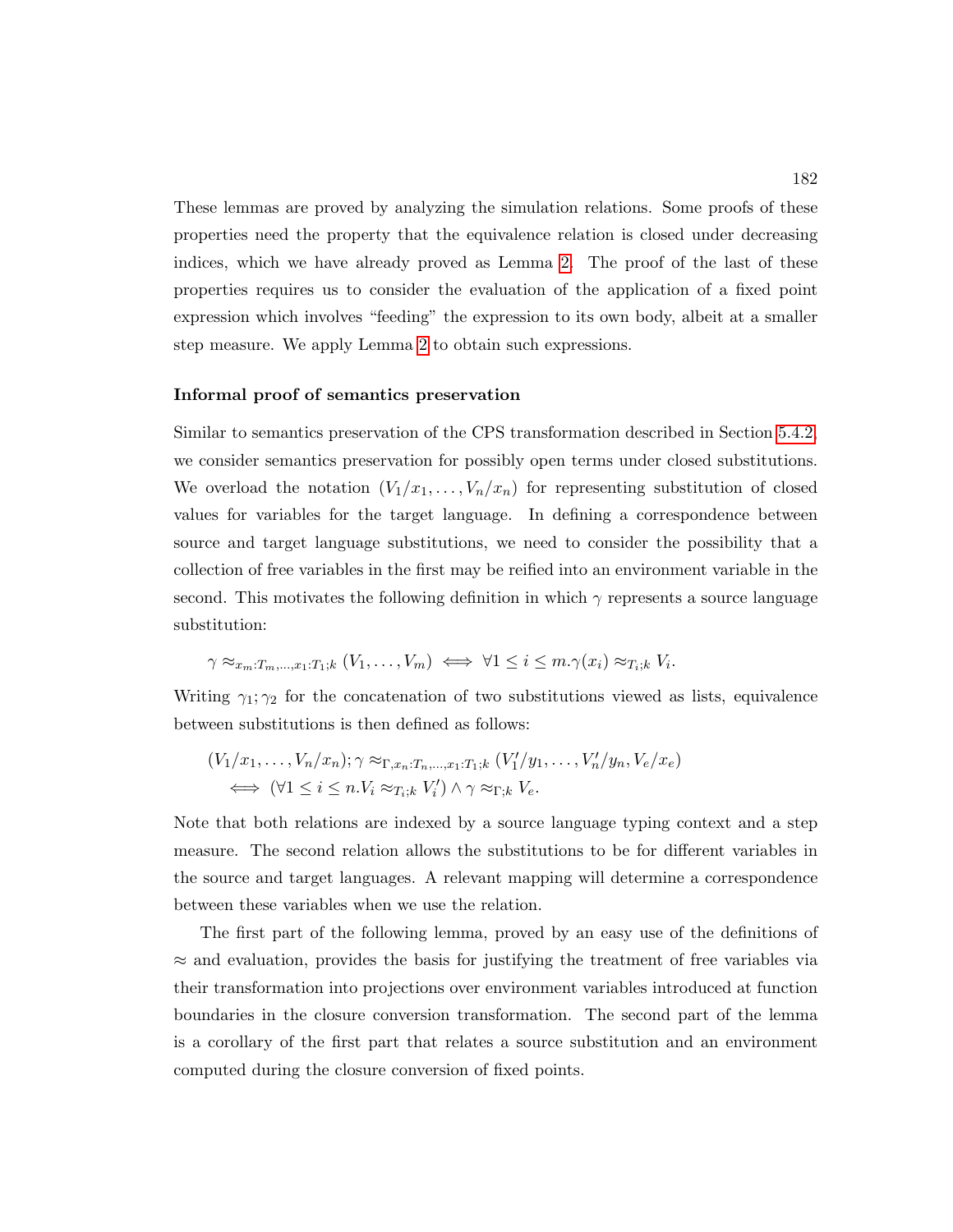<span id="page-197-0"></span>**Lemma 7.** Let  $\delta = (V_1/x_1, \ldots, V_n/x_n); \gamma$  and  $\delta' = (V'_1/y_1, \ldots, V'_n/y_n, V_e/x_e)$  be source and target language substitutions and let  $\Gamma = (x'_m : T'_m, \ldots, x'_1 : T'_1, x_n : T_n, \ldots, x_1 :$ T<sub>1</sub>) be a source language typing context such that  $\delta \approx_{\Gamma;k} \delta'$ . Further, let  $\rho = (x_1 \mapsto$  $y_1, \ldots, x_n \mapsto y_n, x'_1 \mapsto \pi_1(x_e), \ldots, x'_m \mapsto \pi_m(x_e)).$ 

- 1. If  $x: T \in \Gamma$  then there exists a value V' such that  $(\rho(x))[\delta'] \hookrightarrow V'$  and  $\delta(x) \approx_{T,k}$  $V'.$
- 2. If  $\Gamma' = (z_1 : T_{z_1}, \ldots, z_j : T_{z_j})$  for  $\Gamma' \subseteq \Gamma$  and  $\rho \triangleright (z_1, \ldots, z_j) \rightsquigarrow_e M$ , then there exists  $V'_e$  such that  $M[\delta'] \hookrightarrow V'_e$  and  $\delta \approx_{\Gamma';k} V'_e$ .

The semantic preservation theorem in its most general form can now be stated as follows, which is a realization of Property [3](#page-132-0) in the setting of closure conversion:

<span id="page-197-1"></span>**Theorem 5.** Let  $\delta = (V_1/x_1, \ldots, V_n/x_n); \gamma$  and  $\delta' = (V'_1/y_1, \ldots, V'_n/y_n, V_e/x_e)$  be source and target language substitutions and let  $\Gamma = (x'_m : T'_m, \ldots, x'_1 : T'_1, x_n : T_n, \ldots, x_1 : T'_n)$ T<sub>1</sub>) be a source language typing context such that  $\delta \approx_{\Gamma;k} \delta'$ . Further, let  $\rho = (x_1 \mapsto$  $y_1, \ldots, x_n \mapsto y_n, x_1' \mapsto \pi_1(x_e), \ldots, x_m' \mapsto \pi_m(x_e)$ . If  $\Gamma \vdash M : T$  and  $\rho \triangleright M \leadsto_{cc} M'$ , then  $M[\delta] \sim_{T;k} M'[\delta']$ .

We outline the main steps in the argument for this theorem: these will guide the development of a formal proof in Section [6.5.](#page-198-0) We proceed by induction on the derivation of  $\rho \triangleright M \leadsto_{cc} M'$ , analyzing the last step in it. This obviously depends on the structure of M. The cases for a number or the unit constructor are obvious and for a vari-able we use Lemma [7.](#page-197-0)1. In the remaining cases, other than when  $M$  is of the form (let  $x = M_1$  in  $M_2$ ) or (fix  $f(x, M_1)$ , the argument follows a set pattern: we observe that substitutions distribute to the sub-components of expressions, we invoke the induction hypothesis over the sub-components and then we use Lemma [6](#page-0-0) to conclude. If M is of the form (let  $x = M_1$  in  $M_2$ ), then M' must be of the form (let  $y = M'_1$  in  $M'_2$ ). Here again the substitutions distribute to  $M_1$  and  $M_2$  and to  $M'_1$  and  $M'_2$ , respectively. We then apply the induction hypothesis first to  $M_1$  and  $M'_1$  and then to  $M_2$  and  $M'_2$ ; in the latter case, we need to consider extended substitutions with equivalent values from the former case. Finally, if M is of the form  $(f\mathbf{x} \, f x.M_1)$ , then M' must have the form  $\langle M_1', M_2' \rangle$ . We can prove that the abstraction  $M_1'$  is closed by using the type preservation theorem (Theorem [4\)](#page-193-1) and therefore that  $M'[\sigma'] = \langle M'_1, M'_2[\sigma'] \rangle$ . We then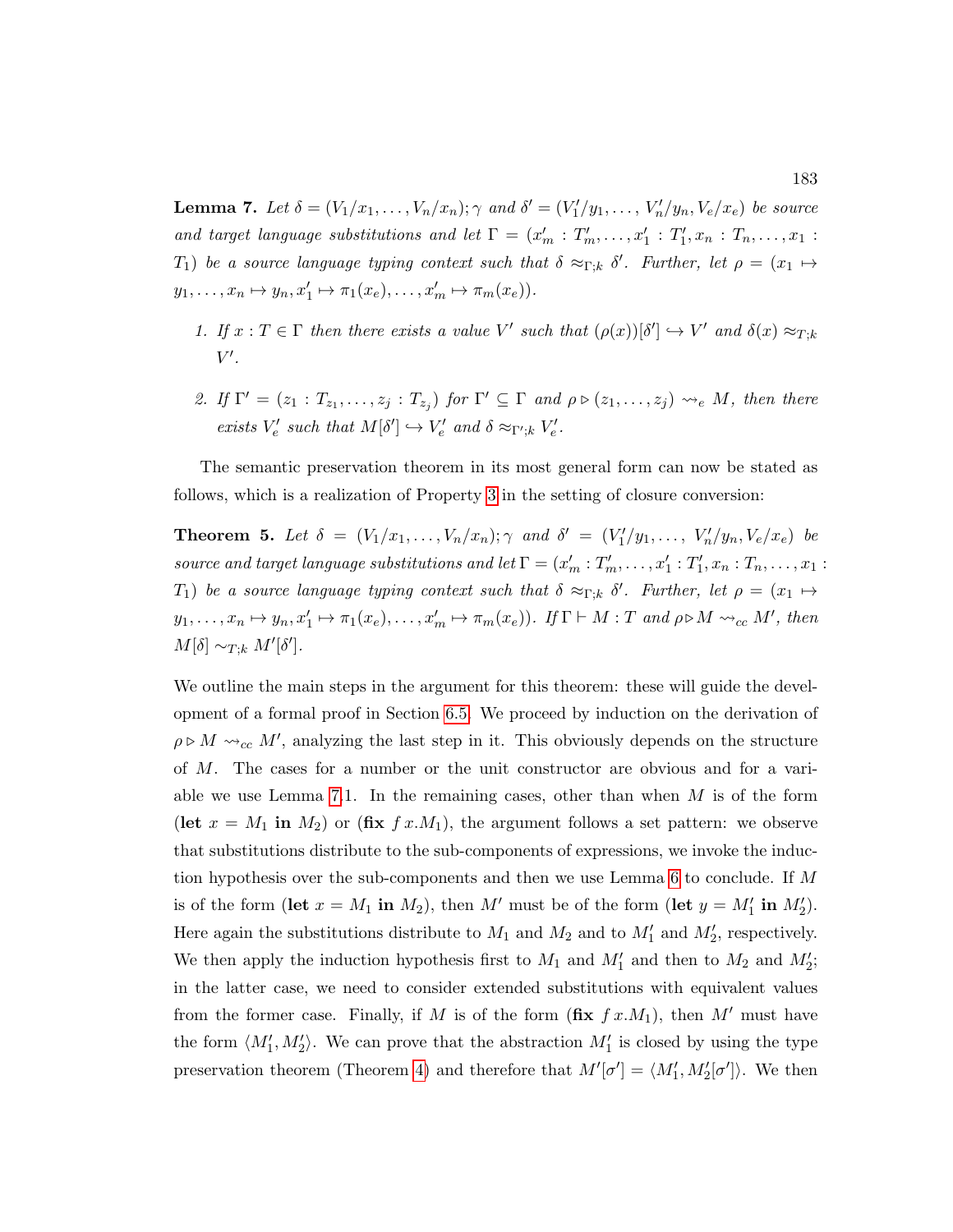apply the induction hypothesis on  $M_1$ . In order to do so, we generate the appropriate typing judgment using Lemma [4](#page-193-0) and a new pair of equivalent substitutions (under a suitable step index) using Lemma [7.](#page-197-0)2. The case is easily concluded from the result of the previous application of the inductive hypothesis.

An immediate corollary of Theorem [5](#page-197-1) is the following which is a realization of Property [2](#page-131-0) in the setting of closure conversion:

<span id="page-198-1"></span>**Corollary 8.** If  $\emptyset \vdash M : T$  and  $\emptyset \triangleright M \leadsto_{cc} M'$ , then  $M \sim_{T,i} M'$  for any i.

From this corollary, it is easy to derive the following correctness property of the CPS transformation for closed programs at atomic types that correspond to Property [4:](#page-132-1)

<span id="page-198-2"></span>**Corollary 9.** If  $\emptyset \vdash M : \mathbb{N}, \emptyset \triangleright M \leadsto_{cc} M'$  and  $M \hookrightarrow V$ , then  $M' \hookrightarrow V$ .

# <span id="page-198-0"></span>6.5 Verifying the  $\lambda$ Prolog Program in Abella

In this section, we formalize the verification of closure conversion described in Section [6.4](#page-192-0) in Abella. For this we need to make explicit the proofs of all the binding related properties. We show that the  $\lambda$ -tree syntax approach can be used to significantly alleviate this effort, leading to formal proofs that closely follows the informal ones.

### 6.5.1 Type preservation of the transformation

We prove that the λProlog implementation of closure conversion preserves typing by following the informal argument given in Section [6.4.1.](#page-193-2) First we characterize the typing contexts for the source and target languages. The typing context of the source language is defined through the following clauses for  $\texttt{ctx} : \texttt{olist} \rightarrow \texttt{prop}:$ 

ctx nil

\n
$$
\triangleq \top
$$
\nctx (of  $X T : : L$ )

\n
$$
\triangleq \text{ctx } L \land \text{name } X \land \{\text{is\_sty } T\} \land
$$
\n
$$
\forall T'.(\text{member (of } X T') \ L \supset T = T').
$$

Typing contexts often encode a constraint that every element in the context pertains to a distinct variable. The definition here does not enforce such a requirement. The reason for not doing so is that we may in fact have to consider contexts in which there are multiple entries for the same variable; the reason for this is that the combine predicate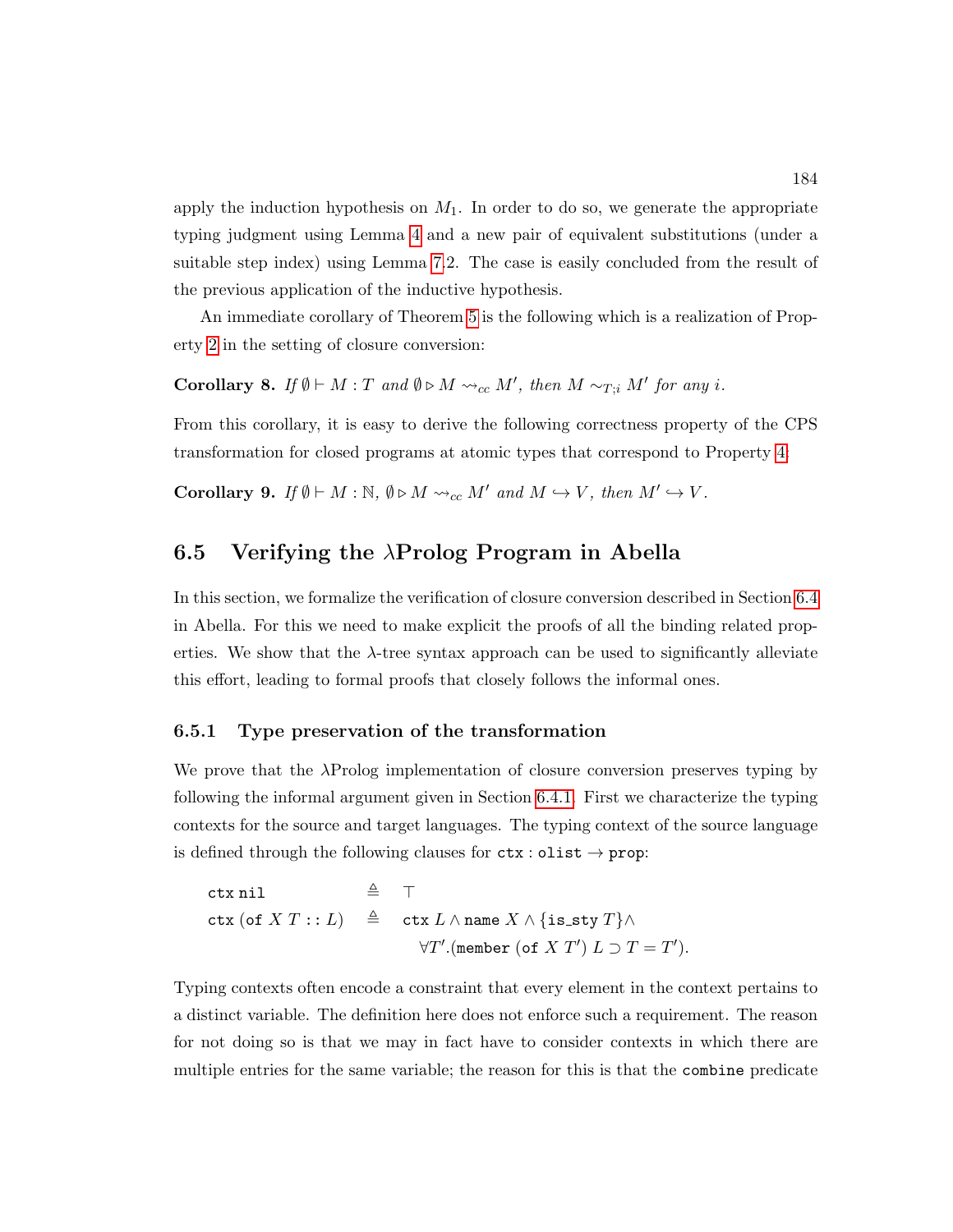that we used in the specification of closure conversion does not force uniqueness in the listing of the free variables. What our definition of ctx does ensure, though, is that every assignment for a given variable assigns it the same type.

The typing context of the target language is defined through the following clauses for  $\texttt{ctx'} : \texttt{olist} \rightarrow \texttt{prop}:$ 

ctx' nil  $\triangleq$   $\top$  $\nabla x. \text{ctx'}(\text{of'} x T :: L) \triangleq \text{ctx'} L \land \{\text{is\_cty } T\}.$ 

Here the predicate constant is cty : ty  $\rightarrow$  o defines well-formed types in the target language and is given by the following  $\lambda$ Prolog clauses:

| is_cty tnat.  |                                                             |
|---------------|-------------------------------------------------------------|
| is_cty tunit. |                                                             |
|               | is_cty (prod $T_1$ $T_2$ ) :- is_cty $T_1$ , is_cty $T_2$ . |
|               | is_cty (arr $T_1$ $T_2$ ) :- is_cty $T_1$ , is_cty $T_2$ .  |
|               | is_cty (arr' $T_1$ $T_2$ ) :- is_cty $T_1$ , is_cty $T_2$ . |

We need to prove the strengthening lemma of typing for the source language  $(i.e.,$ Lemma [4\)](#page-193-0). We define the strengthening of typing context through the following clauses for the predicate constant prune\_ctx : list tm  $\rightarrow$  olist  $\rightarrow$  olist  $\rightarrow$  prop:

prune\_ctx nil  $L$  nil  $\triangleq$   $\top$  $\mathtt{prune\_ctx}\left(X::Vs\right)L\ (\mathtt{of}\ X\ T::L')\quad\triangleq$ member (of  $X T$ )  $L \wedge$  prune\_ctx  $Vs L L'.$ 

By definition, prune\_ctx  $Vs$   $L$   $L'$  if and only if  $Vs$  is a sequence of variables in the domain of the typing context  $L$  and  $L'$  is the typing context obtained by strengthening L to the domain Vs. Then Lemma [4](#page-193-0) is formalized as follows:

 $\forall L, Vs, M, T, FVs.$ ctx  $L \supset$  vars\_of\_ctx  $L$   $Vs \supset$  { $L \vdash$  of  $M$   $T$ }  $\supset$ {fvars M Vs  $FVs$ }  $\supset \exists L'.prune\_ctx\ FVs\ L\ L' \wedge \{L' \vdash \textsf{of}\ M\ T\}.$ 

We may think of proving it by induction on  $\{fvars\ M\ Vs\ FVs\}$ . However, this will not work because frame may go under binders in  $M$  and introduce new assumptions into the dynamic context for marking bound variables. Thus, we need to generalize the above theorem to accommodate such possibility. We define the predicate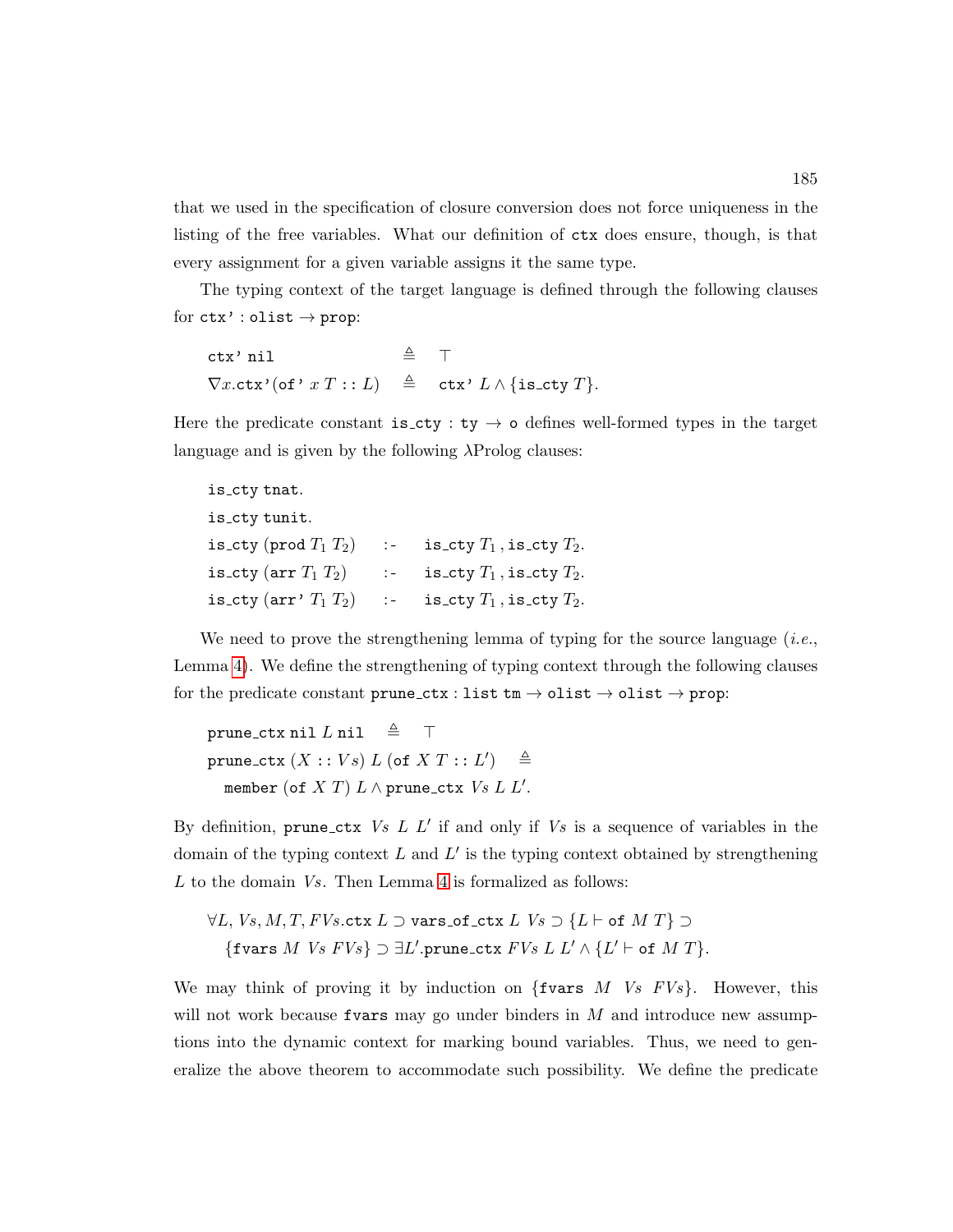bvars : olist  $\rightarrow$  prop through the following clauses for characterizing the assumptions dynamically introduced by fvars:

| bvars nil                                                                        | $\triangleq$ T |  |
|----------------------------------------------------------------------------------|----------------|--|
| $\nabla x.\mathtt{bvars}~(\mathtt{notfree}~x::L)~~\triangleq~~\mathtt{bvars}~L.$ |                |  |

We designate the constant  $\text{ctx_bvars}: \text{olist} \rightarrow \text{olist} \rightarrow \text{prop}$  for relating the type assignments with the nonfree assumptions:

| ctx_bvars nil nil                                                             | $\triangleq$ T |  |
|-------------------------------------------------------------------------------|----------------|--|
| ctx_bvars (of $X T : L$ ) (notfree $X : L'$ ) $\triangleq$ ctx_bvars $L L'$ . |                |  |

We now generalize the theorem to the following:

$$
\forall L, L_1, L_2, Ps, Vs, FVs, M, T.
$$
  
\n
$$
\texttt{ctx } L \supset \texttt{append } L_1 L_2 L \supset \texttt{ctx}.\texttt{bvars } L_1 Ps \supset \texttt{vars}.\texttt{of}\_ \texttt{ctx } L_2 V s \supset
$$
  
\n
$$
\texttt{bvars } Ps \supset \{Ps \vdash \texttt{fvars } M V s FVs\} \supset \{L \vdash \texttt{of } M T\} \supset
$$
  
\n
$$
\exists L', L'_2.\texttt{prune}\_ \texttt{ctx } FVs \_2 L'_2 \land \texttt{append } L_1 L'_2 L' \land \texttt{ctx } L' \land \{L' \vdash \texttt{of } M T\}.
$$

Note here that the typing context  $L$  consists of two parts:  $L_1$  contains variables that are marked as non-free by fvars and  $L_2$  contains the initially free variables. The theorem is proved by induction on  $\{Ps \vdash \texttt{fvars } M \text{ } Vs \text{ } FVs\}$ . The proof itself is easy to construct by inspecting the logical structure of fvars derivations. It is easy to see that the formalized version of Lemma [4](#page-193-0) is just a special case of the above theorem when  $L_1$  is empty.

To formally state the type preservation theorem, we need to characterize the type preserving mappings from source variables to target terms. This is done through defining the predicate good map : olist  $\rightarrow$  list (map tm tm')  $\rightarrow$  olist  $\rightarrow$  prop, as follows:

good map  $CL$  nil nil  $\triangleq$   $\top$ good map CL (map X  $M :: ML$ ) (of X  $T :: SL$ )  $\triangleq$ name  $X \wedge \{CL \vdash \textsf{of'}\ M\ T\} \wedge \textsf{good\_map}\ CL\ ML\ SL.$ 

The type preserving theorem is now formally stated as follows which corresponds to Theorem [4:](#page-193-1)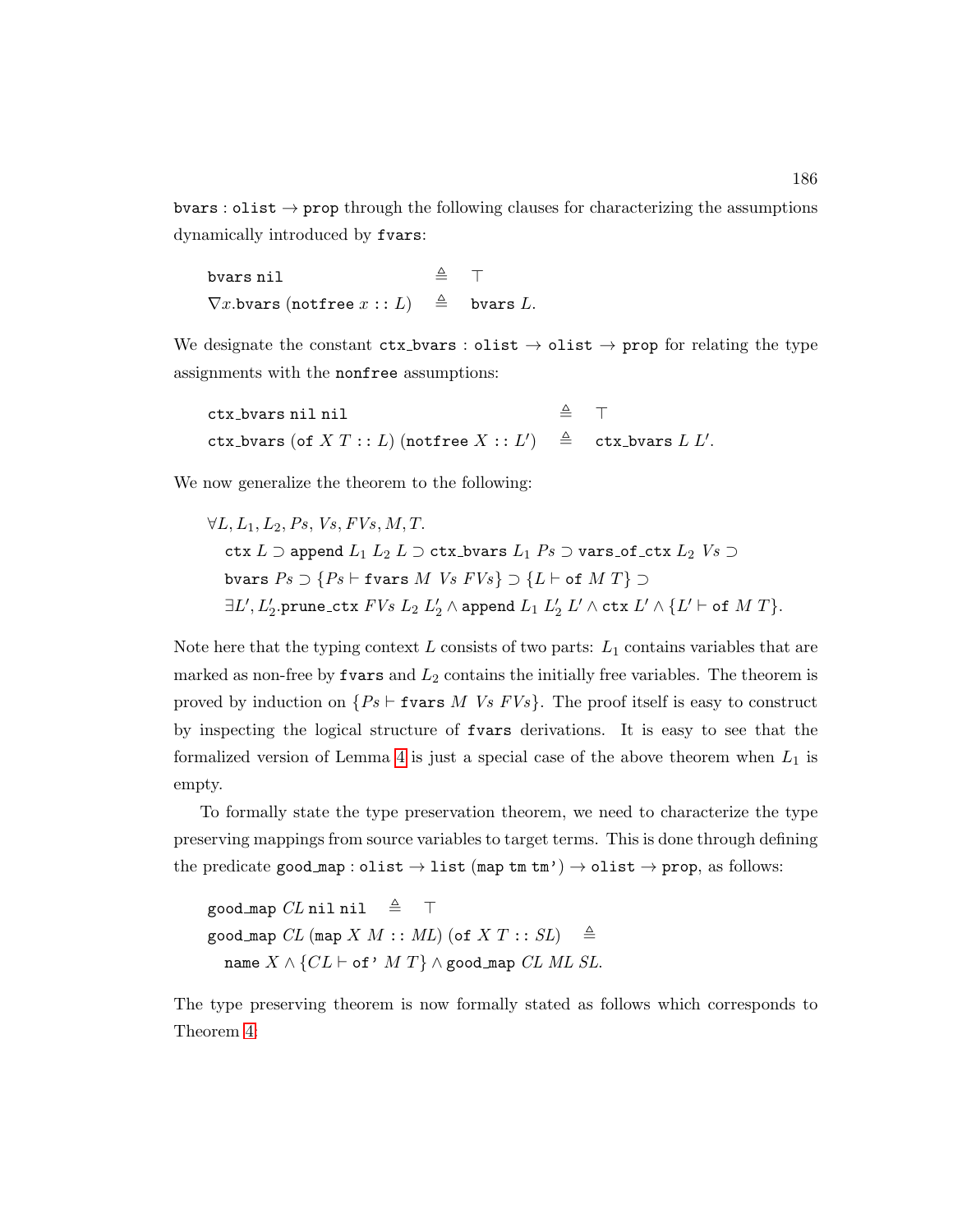$\forall SL, CL, Map, M, Vs, M', T.$ ctx  $SL \supset$  ctx' $CL \supset$  good map  $CL$  Map  $SL \supset$  { $SL \vdash$  of  $M$   $T$ }  $\supset$ vars\_of\_ctx SL  $Vs \supset$  {cc Map  $Vs$  M  $M'$ }  $\supset$  {CL  $\vdash$  of'  $M'$   $T$ }.

This theorem is proved by induction on {cc Map Vs M  $M'$ }. The argument closely follows the informal proof for Theorem [4.](#page-193-1) Given this theorem, it is easy to prove the following formalized version of Corollary [7:](#page-193-3)

 $\forall M, M', T.$  {of  $M T$ }  $\supset$  {cc nil nil  $M M'$ }  $\supset$  {of'  $M' T$ }.

#### 6.5.2 Semantics preservation of the transformation

In this section, we formalize the semantics preservation proof of closure conversion described in Section [6.4.2](#page-193-4) in Abella. Again, we focus on showing the benefits of the λ-tree syntax approach in this formalization. The formal treatments of binding related properties such as closedness and substitution described in Section [5.5.2](#page-170-0) carries over to this setting. We avoid a detailed discussion of them and instead focus on showing how reasoning about the unique features of closure conversion such as computation of free variables can benefit from the  $\lambda$ -tree syntax approach.

#### Formalizing the operational semantics

The operational semantics of the source language has already been formalized in Section [5.5.2.](#page-170-0) We are left with the operational semantics of the target language. We encode the one step evaluation rules for the target language using the predicate constant step' :  $\tan \rightarrow \tan' \rightarrow o$ . We again consider only a few interesting cases in their definition. Assuming that  $val' : tm' \rightarrow o$  recognize values in the target language which has an obvious definition in λProlog, the clauses for evaluating the application of closures and closure applications are the following.

| step' (clos' $F E$ ) (clos' $F' E$ )                                | $:$ step' $F F'.$                |
|---------------------------------------------------------------------|----------------------------------|
| step' (clos' $F E$ ) (clos' $F E'$ )                                | $\therefore$ val' F, step' E E'. |
| step' (open' $M R$ ) (open' $M' R$ )                                | $: -$ step' $M M'.$              |
| step' (open' (clos' $F E$ ) $R$ ) $(R F E)$ :- val' (clos' $F E$ ). |                                  |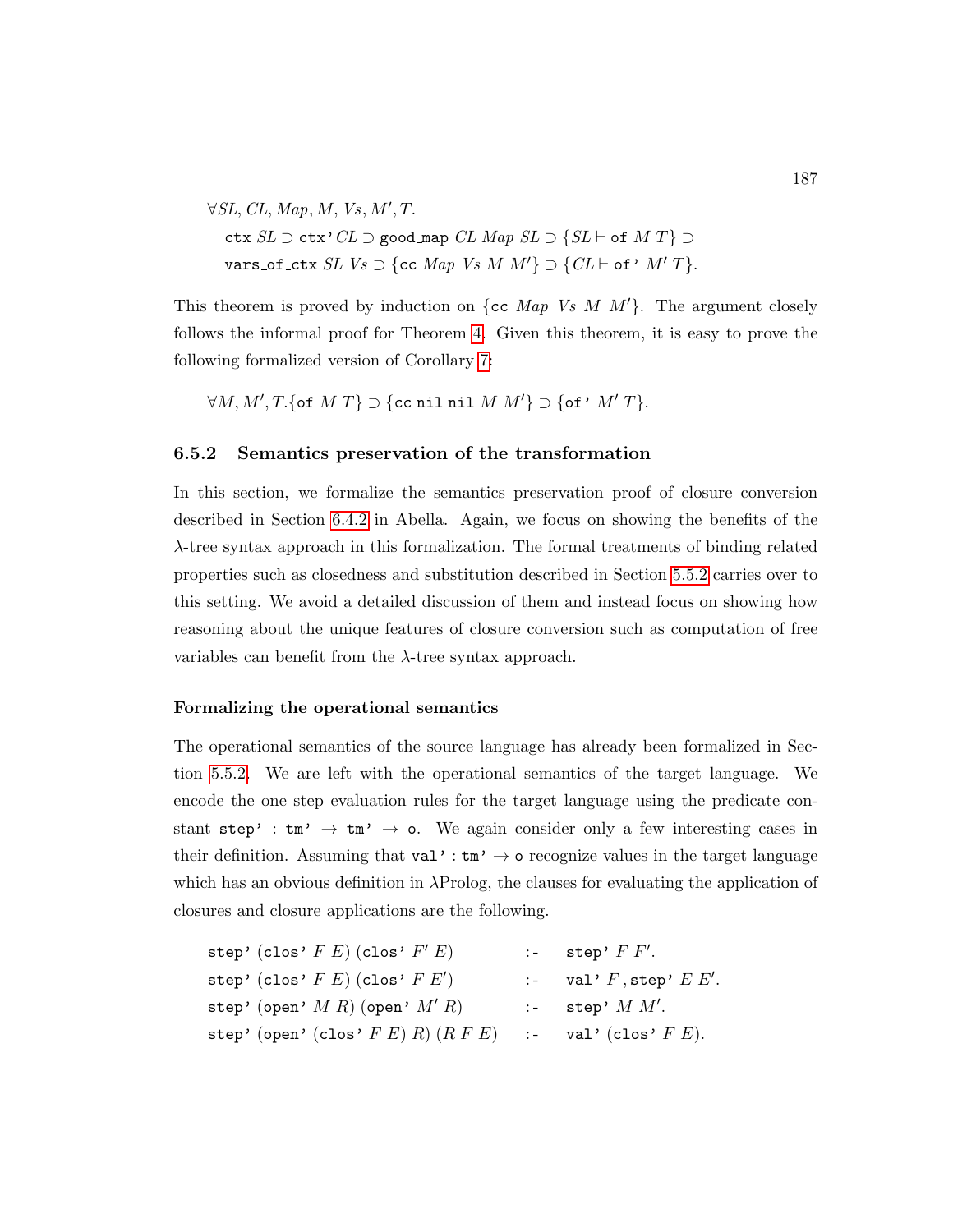Note here how application in the meta-language realizes substitution.

We use the predicates  $\texttt{nstep': nat} \to \texttt{tm'} \to \texttt{tm'} \to \texttt{o}$  and  $\texttt{eval:tm'} \to \texttt{tm'} \to \texttt{o}$ to represent the n-step and full evaluation relations for the target language, respectively. These predicates have definitions similar to their counterparts in Section [5.5.2.](#page-170-0)

#### Formalizing the closedness property

The closedness property for terms in the source language has already been defined through  $tm : tm \rightarrow o$  in Section [5.5.2.](#page-170-0) We further identify the predicate  $tm' : tm' \rightarrow o$ such that  $\{\text{tm}^{\prime}, M\}$  holds if M is a well-formed term in the target language. It is defined through a  $\lambda$ Prolog program similar to that defining  $\tan$ . The only interesting clauses in the definition are the following ones for closures and closure applications:

$$
\begin{array}{lll}\n\text{tm' (clos' } M_1 M_2) & \text{ : & \text{tm' } M_1, \text{tm' } M_2. \\
\text{tm' (open' } M R) & \text{ : & \text{tm' } M, \Pi f, e.\text{tm' } f \Rightarrow \text{tm' } e \Rightarrow \text{tm' } (R f e).\n\end{array}
$$

Similar to tm, we can easily prove the properties about well-formed or closed terms in the target language through the definition of  $\tan$ , including that a well-typed term is also well-formed and that a closed term cannot contain any nominal constant.

#### Formalizing the logical relations

The following clauses define the simulation relation represented by  $\sin c c : t y \rightarrow n a t \rightarrow$  $\tan \rightarrow \tan' \rightarrow$  prop and the equivalence relations represented by equiv\_cc : ty  $\rightarrow$  nat  $\rightarrow$  $tm \to tm' \to prop.$ 

```
sim_cc T K M M' \triangleq \forall J, V.le J K \supset \{ \text{nstep } J M V \} \supset \{ \text{val } V \} \supset\exists V', N. \{\mathtt{eval}\colon M'\: V'\} \wedge \{\mathtt{add}\: J\: N\: K\} \wedge \mathtt{equiv}\: \mathtt{cc}\: T\: N\: V\: V'equiv_cc tnat K (nat N) (nat'N) \triangleq T
equiv_cc tunit K unit unit' \triangleq T
equiv_cc (prod T_1 T_2) K (pair V_1 V_2) (pair' V_1' V_2'\triangleqequiv_cc T_1 K V_1 V_1' \wedge equiv_cc T_2 K V_2 V_2' \wedge\{\mathtt{tm}\ V_1\}\wedge\{\mathtt{tm}\ V_2\}\wedge\{\mathtt{tm'}\ V'_1\}\wedge\{\mathtt{tm'}\ V'_2\}equiv_cc (arr T_1 T_2) z (fix R) (clos' (abs' R') VE) \triangleq\{val' \; VE\} \wedge \{tm (fix R)\} \wedge \{tm' (clos' (abs' R') \; VE)\}
```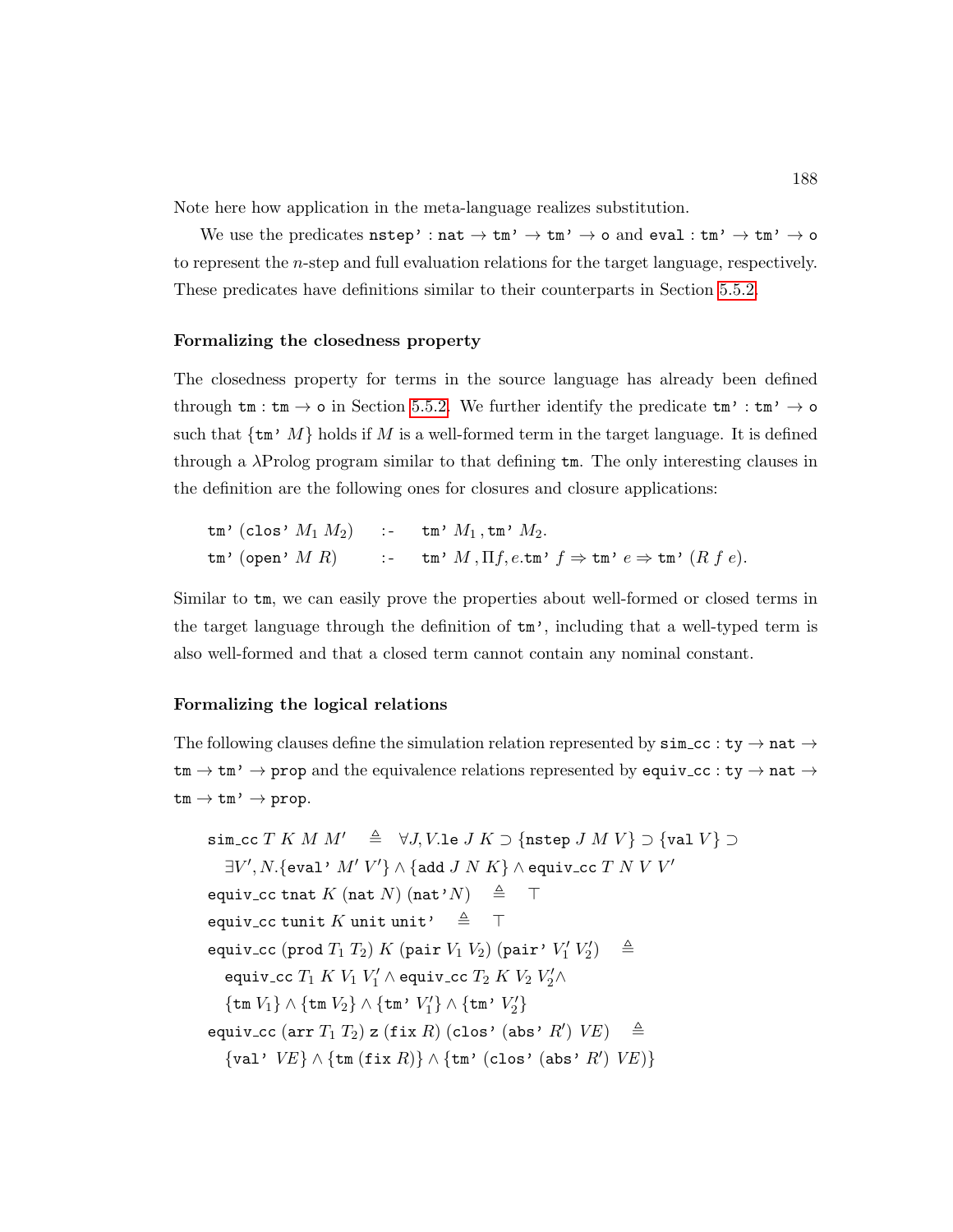$$
\begin{array}{ll}\texttt{equivv\_cc}\ (\texttt{arr}\ T_1\ T_2)\ (\texttt{s}\ K)\ (\texttt{fix}\ R)\ (\texttt{clos}\ \texttt{'}\ (\texttt{abs}\ \texttt{'}\ R')\ V E)\ &\triangleq\\ \texttt{equivv\_cc}\ (\texttt{arr}\ T_1\ T_2)\ K\ (\texttt{fix}\ R)\ (\texttt{clos}\ \texttt{'}\ (\texttt{abs}\ \texttt{'}\ R')\ V E)\wedge\\ &\forall V_1,V'_1,V_2,V'_2.\texttt{equivv\_cc}\ T_1\ K\ V_1\ V'_1\supset \texttt{equivv\_cc}\ (\texttt{arr}\ T_1\ T_2)\ K\ V_2\ V'_2\supset\\ &\texttt{sim\_cc}\ T_2\ K\ (R\ V_2\ V_1)\ (R'\ (\texttt{pair}\ \texttt{'}\ V'_2\ (\texttt{pair}\ \texttt{'}\ V'_1\ V E))).\end{array}
$$

The formula sim\_cc  $T K M M'$  is intended to mean that M simulates  $M'$  at type T in at least K steps; equiv\_cc T K V V' has a similar interpretation. Note the exploitation of  $\lambda$ -tree syntax, specifically the use of application, to realize substitution in the definition of equiv cc. It is easily shown that sim cc holds only between closed source and target terms and similarly equiv\_cc holds only between closed source and target values. Similar to the formalization of equivalence in the CPS transformation, the definition of equiv cc uses itself negatively in the last clause and thereby cannot be treated as a fixed-point definition. However, since the use is at a decreased step-index, we can treat it as a recursive definition inductively defined on the types and the step measures. In fact, this is the reason why we "build" the relation up over the natural numbers rather than mirroring directly the structure of the informal definition.

The property that the equivalence relation is closed under decreasing step-indexes is formalized as follows:

 $\forall T, K, J, V, V'.$ {is\_sty  $T$ }  $\supset$  {is\_nat  $K$ }  $\supset$ equiv\_cc  $T$   $K$   $V$   $V'$   $\supset$  le  $J$   $K$   $\supset$  equiv\_cc  $T$   $J$   $V$   $V'$ .

It is proved by induction on  $\{ \text{is\_sty } T \}$  and  $\{ \text{is\_nat } K \}.$ 

Compatibility lemmas in the style of Lemma [6](#page-0-0) are easily stated for sim cc. For example, the one for pairs is the following.

$$
\forall T_1, T_2, K, M_1, M_2, M'_1, M'_2.\{\text{is\_nat } K\} \supset \{\text{is\_sty } T_1\} \supset \{\text{is\_sty } T_2\} \supset
$$
  
\nsim\\_cc T\_1 K M\_1 M'\_1 \supset \text{sim\\_cc } T\_2 K M\_2 M'\_2 \supset  
\nsim\\_cc (prod T\_1 T\_2) K (pair M\_1 M\_2) (pair' M'\_1 M'\_2).

The proofs of these lemmas follows from the informal ones in a straightforward manner.

#### Representing substitutions

A substitution is represented as a list of mappings from source variables to closed target values. The substitutions for the source language have already been given through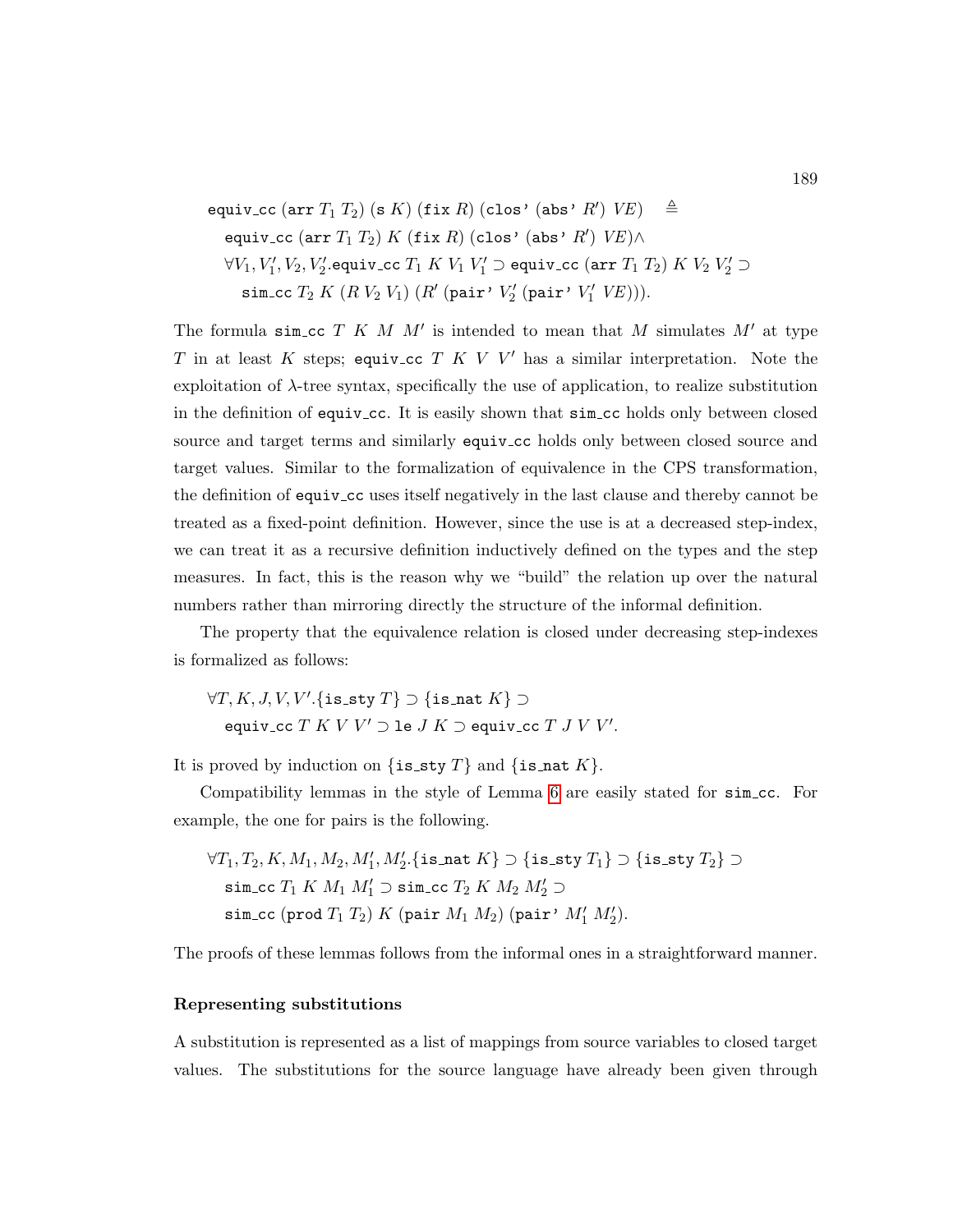subst in Section [5.5.2.](#page-170-0) The substitutions of target values are represented by subst': list (map  $\tan'$   $\tan'$ )  $\rightarrow$  prop which is defined as follows:

| subst'nil | $\triangleq$ T |                                                                                                                                                                                                             |
|-----------|----------------|-------------------------------------------------------------------------------------------------------------------------------------------------------------------------------------------------------------|
|           |                | $\nabla x.\mathtt{subst}\bm{\cdot} \ (\mathtt{map}\ x\ V\bm{\,} \mathrel{:}: ML) \quad\triangleq\quad \mathtt{subst}\bm{\cdot}\ ML\wedge \{\mathtt{val}\bm{\cdot}\ V\}\wedge \{\mathtt{tm}\bm{\cdot}\ V\}.$ |

The application of substitutions has already been given by the polymorphic definition of app subst. As before, we can easily prove properties about substitution application based on this definition such as that such an application distributes over term structures and that closed terms are not affected by substitution.

#### The equivalence relation on substitutions

We first define the relation subst\_env\_equiv\_cc between source substitutions and target environments:

subst\_env\_equiv\_cc nil K ML unit'  $\triangleq$  T  $\texttt{subst\_env\_equiv\_cc}$  (of  $X T :: L) K ML$  (pair'  $V' / V E$ )  $\triangleq$  $\exists V$ .subst\_env\_equiv\_cc  $L$  K ML VE $\wedge$ member (map  $X|V$ )  $ML \wedge$  equiv\_cc  $T|K|V|V'.$ 

Using subst\_env\_equiv\_cc, the needed relation between source and target substitutions is defined as follows.

 $\nabla e$ .subst\_equiv\_cc L K ML (map  $e$  VE :: nil)  $\triangleq$ subst\_env\_equiv\_cc  $L K ML VE$  $\nabla x, y$ .subst\_equiv\_cc (of  $x T : L$ ) K (map  $x V : M L$ ) (map  $y V' : M L'$ )  $\triangleq$ equiv\_cc  $T$   $K$   $V$   $V'$   $\wedge$  subst\_equiv\_cc  $L$   $K$   $ML$   $ML'$ .

#### Lemmas about mapvar and mapenv.

A formalization of Lemma [7](#page-197-0) is needed for the main theorem. We start with a lemma about mapvar.

 $\forall L, Vs, Map, ML, K, VE, X, T, M', V. \nabla e.$  $\{\text{is\_nat } K\} \supset \text{ctx } L$   $\supset$  vars\_of\_ctx  $L$   $Vs \supset$ subst  $ML \supset$  subst\_env\_equiv\_cc  $L K ML VE \supset$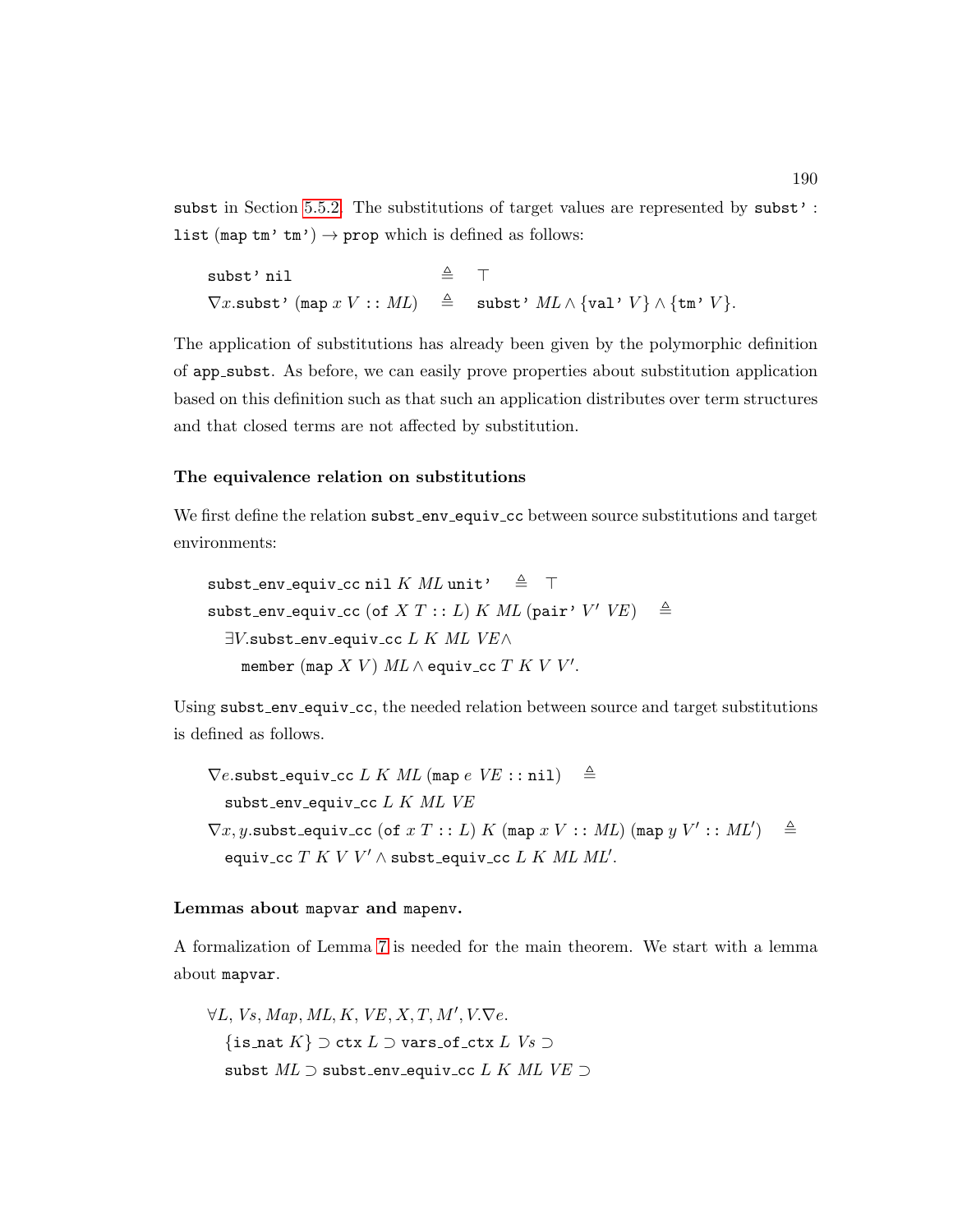member (of X T)  $L \supset$  {mapvar  $Vs$   $Map$ }  $\supset$ app\_subst  $ML X V \supset$  {member (map  $X (M' e)$ )  $(Map e)$ }  $\supset$  $\exists V'.$ {eval'(M'VE)V'}  $\wedge$  equiv\_cc  $T$  KVV'.

In words, this lemma states the following. If  $L$  is a source typing context for the variables  $(x_1, \ldots, x_n)$ , ML is a source substitution and VE is an environment equivalent to ML at L, then mapvar determines a mapping for  $(x_1, \ldots, x_n)$  that are projections over an environment with the following character: if the environment is taken to be  $VE$ , then, for  $1 \leq i \leq n$ ,  $x_i$  is mapped to a projection that must evaluate to a value equivalent to the substitution for  $x_i$  in ML. The lemma is proved by induction on the derivation of {mapvar  $Vs Map$ }.

Lemma [7](#page-197-0) is now formalized as follows.

$$
\forall L, ML, ML', K, Vs, Vs', Map. \{\text{is} \text{nat } K\} \supset
$$
  
\n
$$
\text{clx } L \supset \text{vars\_of\_ctx } L Vs \supset
$$
  
\n
$$
\text{subst } ML \supset \text{subst'} \; ML' \supset \text{subst\_equiv\_cc } L K \; ML \; ML' \supset
$$
  
\n
$$
\text{vars\_of\_subset'} \; ML' Vs' \supset \text{tomapping } Vs \; Vs' \; Map \supset
$$
  
\n
$$
(\forall X, T, V, M', M''.
$$
  
\n
$$
\text{member } (\text{of } X \; T) \; L \supset \{\text{member } (\text{map } X \; M') \; Map \} \supset
$$
  
\n
$$
\text{app\_subst } ML \; X \; V \supset \text{app\_subst } ML' \; M' \; M'' \supset
$$
  
\n
$$
\exists V'. \{\text{eval'} \; M'' \; V'\} \land \text{equiv\_cc } T \; K \; V \; V' \} \; \land
$$
  
\n
$$
(\forall L', NFVs, E, E'.
$$
  
\n
$$
\text{prune\_ctx } NFVs \; LL' \supset \{\text{mapenv } NFVs \; Map \; E\} \supset
$$
  
\n
$$
\exists V E'. \{\text{eval'} \; E' \; V E' \} \land \text{subst\_env\_equiv\_cc } L' \; K \; ML \; V E').
$$

Two new predicates are used here. The judgment (vars\_of\_subst'  $ML'$  Vs') "collects" the variables in the target substitution  $ML'$  into  $Vs'$ . The predicate tomapping is defined as follows:

tomapping  $Vs (E::nil)$   $(Map E) \triangleq {\text{[mapvar}}$   $Vs Map$ tomapping  $(X:: Vs)$   $(X':: Vs')$  (map  $X X':: Map$ )  $\triangleq$ tomapping  $Vs$  Vs' Map.

By this definition, given source variables  $V_s = (x_1, \ldots, x_n, x'_1, \ldots, x'_m)$  and target variables  $Vs' = (y_1, \ldots, y_n, x_e)$ , the predicate tomapping creates in Map the mapping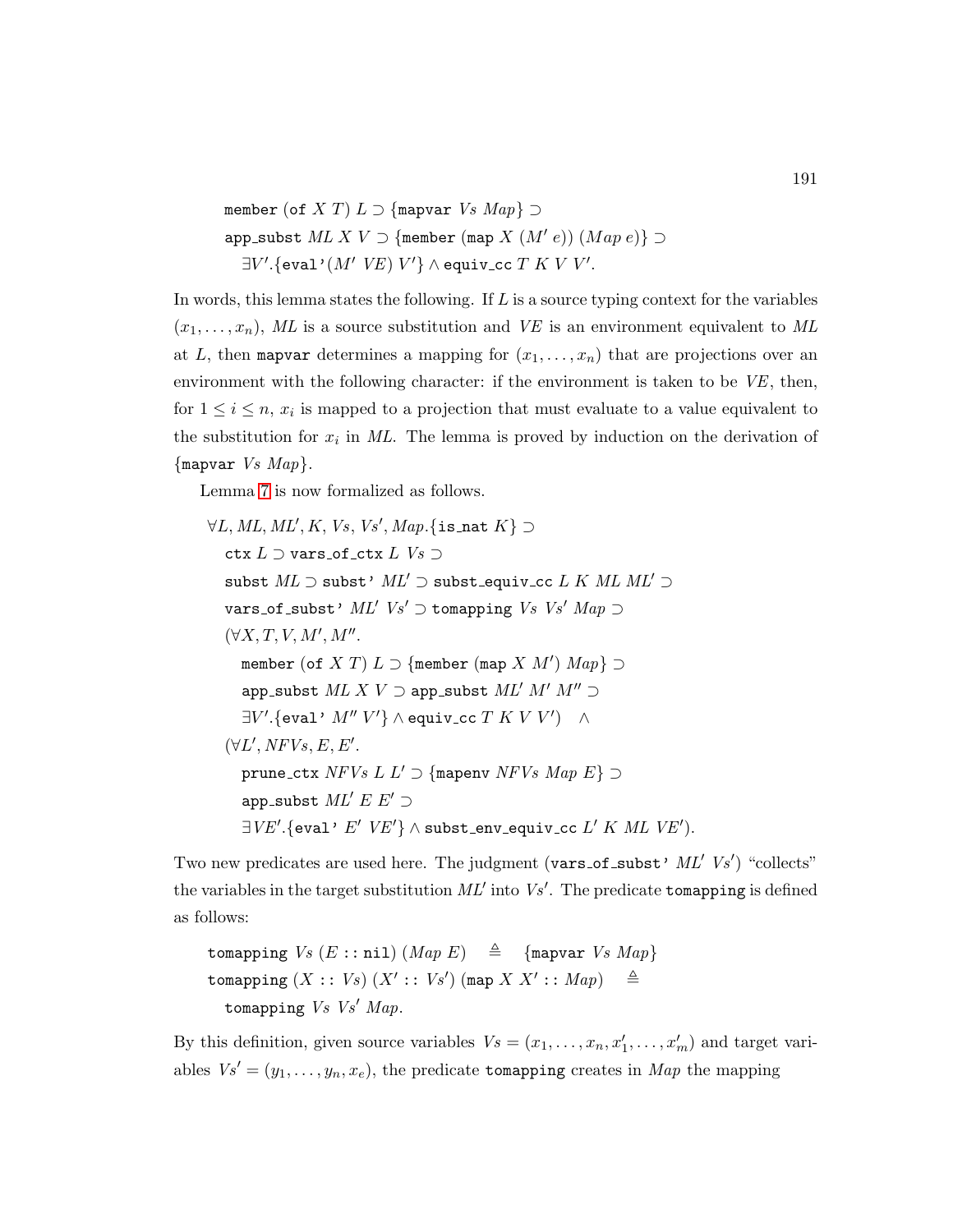$$
(x_1 \mapsto y_1, \dots, x_n \mapsto y_n, x'_1 \mapsto \pi_1(x_e), \dots, x'_m \mapsto \pi_m(x_e)).
$$

The conclusion of the lemma is a conjunction representing the two parts of Lemma [7.](#page-197-0) The first part is proved by induction on {member (map X  $M'$ )  $Map$ }, using the lemma for mapvar when X is some  $x_i'(1 \leq i \leq m)$ . The second part is proved by induction on {mapeny  $NFVs Map E$ } using the first part.

#### Formalizing the semantics preservation theorems

Theorem [5](#page-197-1) is now formalized as follows:

 $\forall L, ML, ML', K, Vs, Vs', Map, T, P, P', M, M'.$  $\{\text{is\_nat } K\} \supset \text{ctx } L$   $\supset$  vars of ctx  $L$   $Vs \supset$ subst  $ML \supset$  subst'  $ML' \supset$  subst equiv cc L K  $ML$   $ML' \supset$ vars\_of\_subst'  $ML'$   $Vs'$   $\supset$  tomapping  $Vs$   $Vs'$   $Map$   $\supset$  ${L \vdash \textsf{of } M T} \supset {\textsf{cc } Map V s M M'} \supset$ app\_subst  $ML$   $M$   $P$   $\supset$  app\_subst  $ML'$   $M'$   $P'$   $\supset$  $\texttt{sim\_cc}$   $T$   $K$   $P$   $P'$ .

We use an induction on  $\{cc \ Map \ Vs \ M \ M'\},\$  the closure conversion derivation, to prove this theorem. As should be evident from the preceding development, the proof in fact closely follows the structure we outlined in Section [6.4.2.](#page-193-4) A particular point to note is that when M is a function and M' is a closure  $\langle F, E \rangle$ , we need to show that F is closed and substitution has no effect on it. This is achieved by applying the type preservation lemma to M to show that F is typable in an empty context and hence  $\{\text{tm}^{\prime} F\}$  holds. By  $\{\text{tm}\,^\circ\,F\}$  and the definition of app subst, we can easily show that substitution has no effect on F.

Finally, from the above theorem it is easy to prove the following properties which correspond to Corollaries [8](#page-198-1) and [9:](#page-198-2)

 $\forall K, T, M, M'.\{\texttt{of } M T\} \supset \{\texttt{cc nil nil } M M'\} \supset \texttt{sim\_cc } T\,K\,M\,M'.$  $\forall K, T, M, M'.\{\texttt{of } M \texttt{ that}\} \supset \{\texttt{cc nil nil } M\ M'\} \supset$  $\{ \texttt{eval } M \text{ (nat } N) \} \supset \{ \texttt{eval'} \text{ } M' \text{ (nat'} \text{ } N) \}$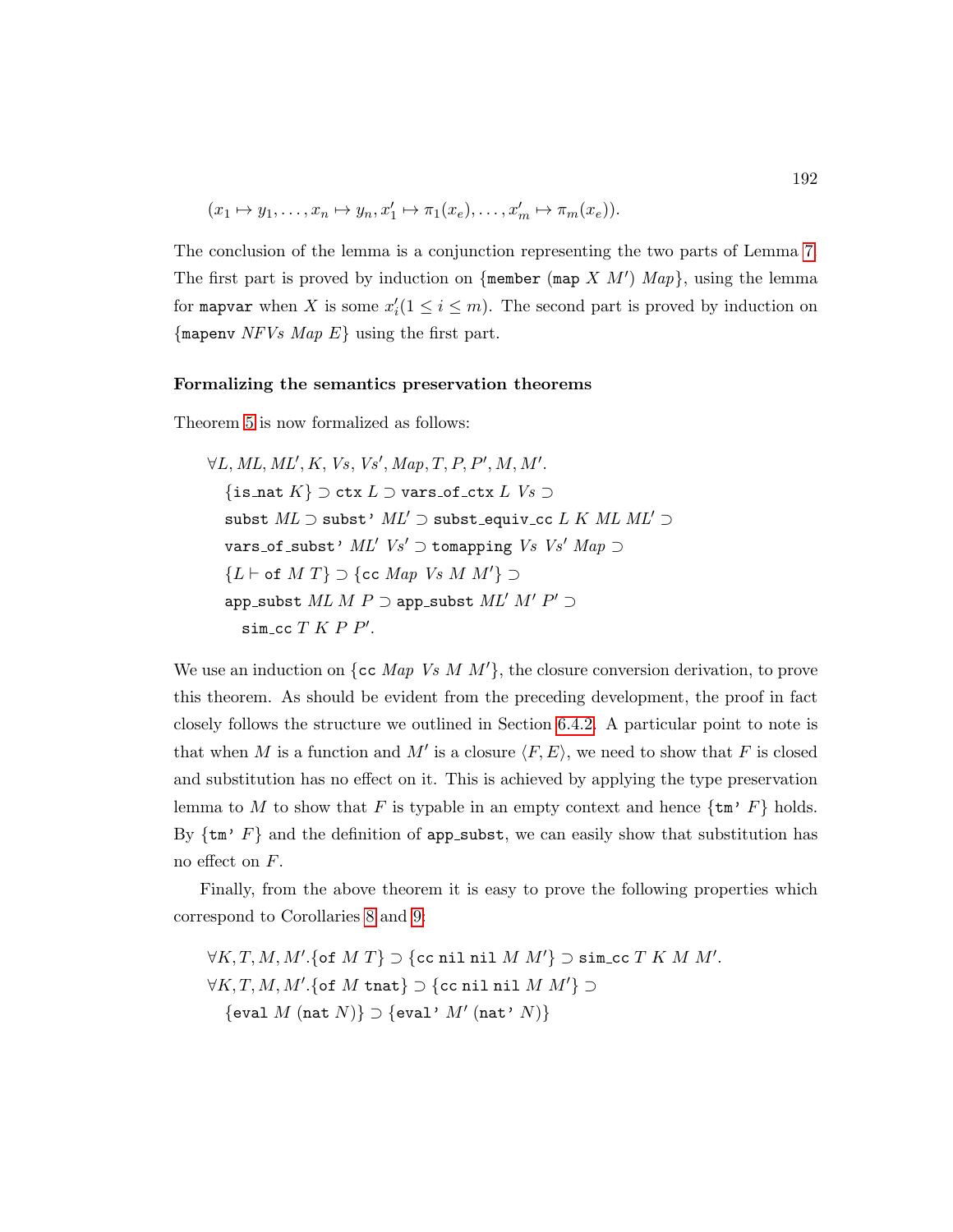# Chapter 7

# The Code Hoisting Transformation

Code hoisting is a general transformation that has the effect of moving code that appears in a nested context but that is not dependent on that context to a place outside of it. In the compilation process we are considering, this transformation is useful in moving nested functions that have been converted into a closed form by closure conversion to the outermost level in the program. Note, however, that code hoisting has a justification independently of closure conversion and can be used even in situations where the latter transformation has not been applied. Despite this fact, these two transformations have been considered only in combination in many efforts at verified compilation of functional programs; see, for example, [\[46\]](#page-253-0) and [\[86\]](#page-256-1). The reason for this phenomenon is the following: the correctness of code hoisting relies on the expression being hoisted out being closed, an aspect that is easily verified for the function expressions that result from closure conversion.

The situation described above is somewhat unfortunate: it is relatively easy to write code to determine that an expression is independent of the context in which it appears, but we are compelled to combine its movement with another process because of the difficulty in verifying this fact. The  $\lambda$ -tree syntax approach that we are elucidating in this thesis provides a way to overcome this problem and thereby to describe code hoisting as a transformation in its own right. The idea we use is impressive in its simplicity. The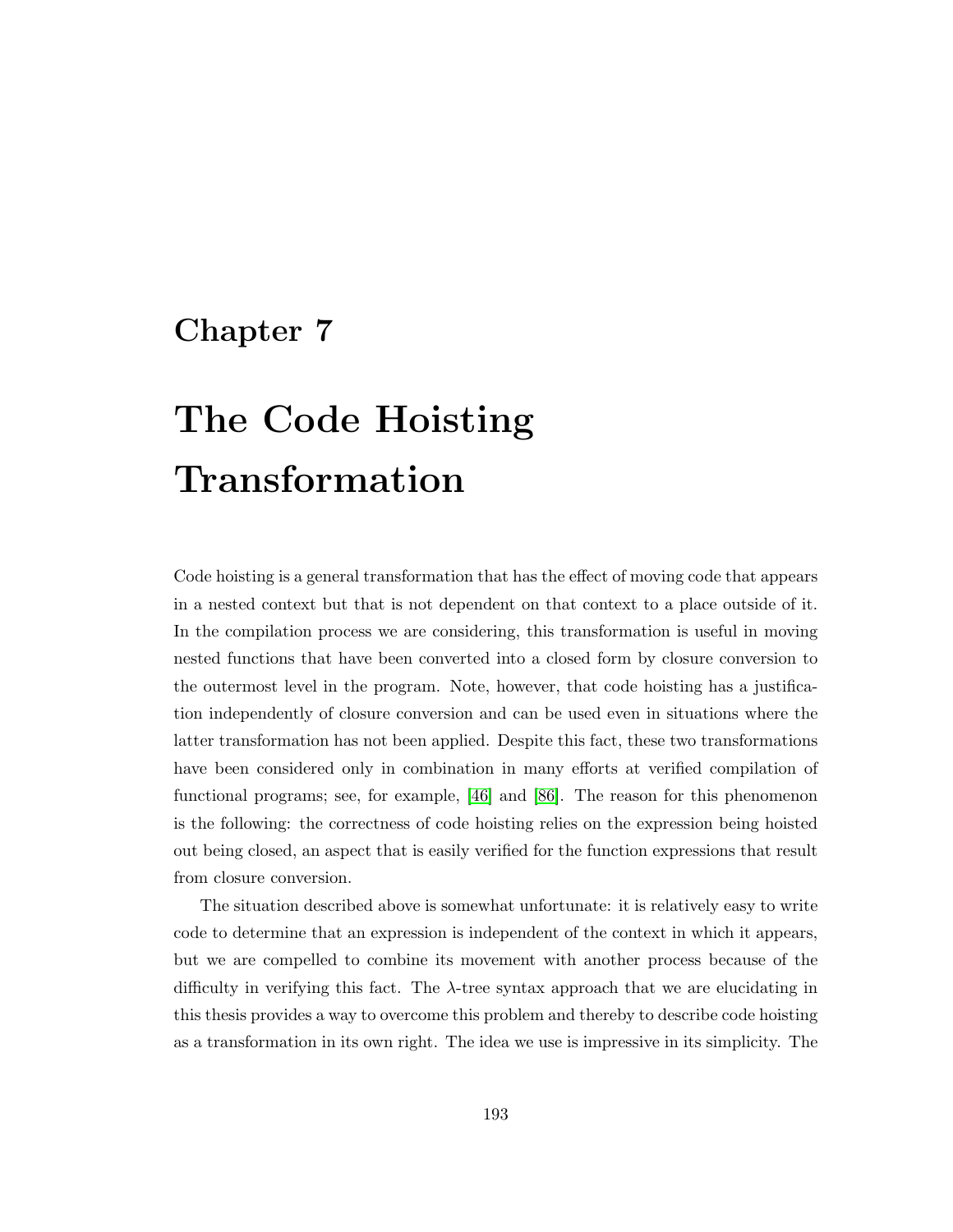independence of a subpart of a particular abstraction can be characterized as a logical property of the binding structure of the abstraction. Then, since independence is given a logical characterization, this information can also be used in the process of proving the correctness of the transformation.

We elaborate on these ideas in this chapter. We start with an an overview of the code hoisting transformation in Section [7.1.](#page-208-0) We then describe it in a rule-based and relational style in Section [7.2](#page-209-0) and discuss its implementation in  $\lambda \text{Prolog}$  in Section [7.3.](#page-210-0) We finally discuss the informal and formal verification of the transformation in Sections [7.4](#page-215-0) and [7.5.](#page-218-0)

# <span id="page-208-0"></span>7.1 An Overview of the Transformation

The code hoisting transformation that we will consider is based on [\[46\]](#page-253-0). In that context, the transformation is focused on moving nested functions out to the top-level in the program. Its particular content is most easily understood through examples. The following code is the output of closure conversion in the first example in Section [6.1:](#page-182-0)

$$
let x = 2 in let y = 3 in
$$

$$
\langle (\text{fun } z e \to z + e.1 + e.2), (x, y) \rangle
$$

As we can see, the function part of the environment is closed. Code hoisting extracts this function to the top-level, resulting in the following code:

$$
let f = (fun z e \rightarrow z + e.1 + e.2) in
$$
  

$$
let x = 2 in let y = 3 in \langle f, (x, y) \rangle
$$

In the general case, the transformation of interest has to treat functions that have an arbitrarily nested structure. Towards this end, it can be implemented as a recursive procedure: given a function  $(\lambda x. M)$ , the procedure is applied to the subterms of M and the extracted functions are then moved out of  $(\lambda x. M)$ . Of course, for this movement to be possible, it must be the case that the variable  $x$  does not appear in the functions that are candidates for extraction. This is the case for all the nested functions that are produced by closure conversion. For example, the following code is the output of closure conversion in the second example in Section [6.1:](#page-182-0)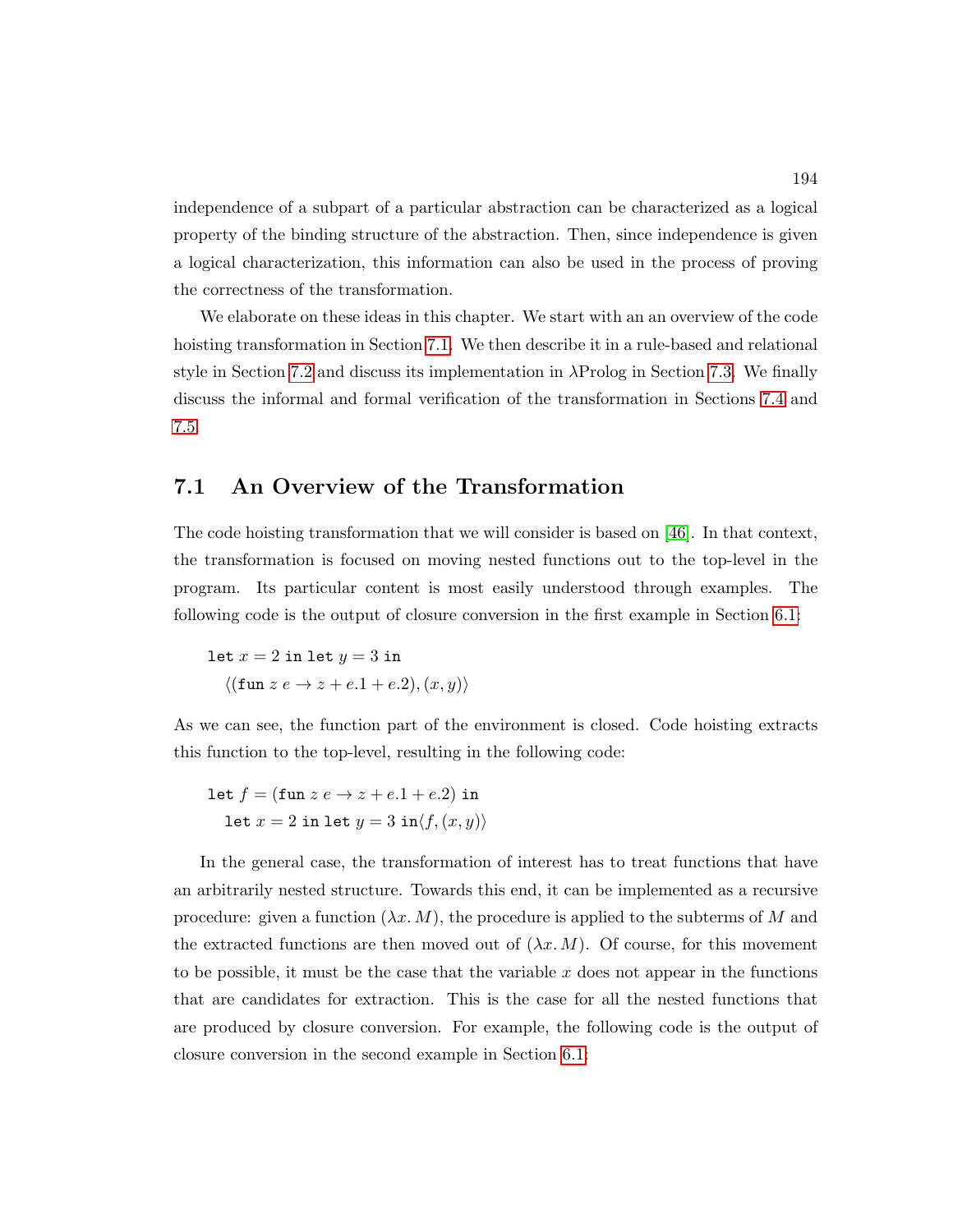$$
\begin{aligned} \texttt{let } x = 3 \text{ in} \\ & \langle (\texttt{fun } y \text{ } e_1 \rightarrow \langle (\texttt{fun } z \text{ } e_2 \rightarrow e_2.1 + e_2.2 + z), (e_1.1, y) \rangle), (x) \rangle. \end{aligned}
$$

Here both functions are closed. Therefore they can be extracted to the top-level. Note also that the outer function depends on the inner one. To break the dependence, code hoisting introduces an extra argument to the outer function which is bound by an application to the inner function at the point where the outer function occurs. The result of code hoisting on the above code is as follows:

let  $f_1 = \text{fun } z e_2 \to e_2.1 + e_2.2 + z$  in let  $f_2 = \text{fun } f_1 y e_1 \rightarrow \langle f_1, (e_1.1, y) \rangle$  in let  $x = 3$  in  $\langle (f_2 f_1), (x) \rangle$ 

From the above example, we can see that the key to specifying code hoisting is to capture the constraint that the functions extracted from M in  $(\lambda x. M)$  do not depend on  $x$ . If we combine code hoisting with closure conversion, we have an over-arching property that every function is closed and therefore cannot depend on any variable bound by an external abstraction. However, we can also think of checking the constraint that must be satisfied directly as a structural property of the expressions being considered. This is the approach we take in the describing closure conversion in the next section.

# <span id="page-209-0"></span>7.2 A Rule-Based Description of the Transformation

We give a rule-based relational description of the code hoisting transformation in this section. We first describe the source and target languages of the transformation, including their typing rules, and then present the transformation rules.

#### 7.2.1 The source and target languages

The source language of the transformation is the target language of closure conversion, depicted in Figure [6.1.](#page-185-0) The target language of the transformation is the same as the source language. The result of code hoisting will be a term of the form

$$
let f_1 = M_1 in \dots let f_n = M_n in M
$$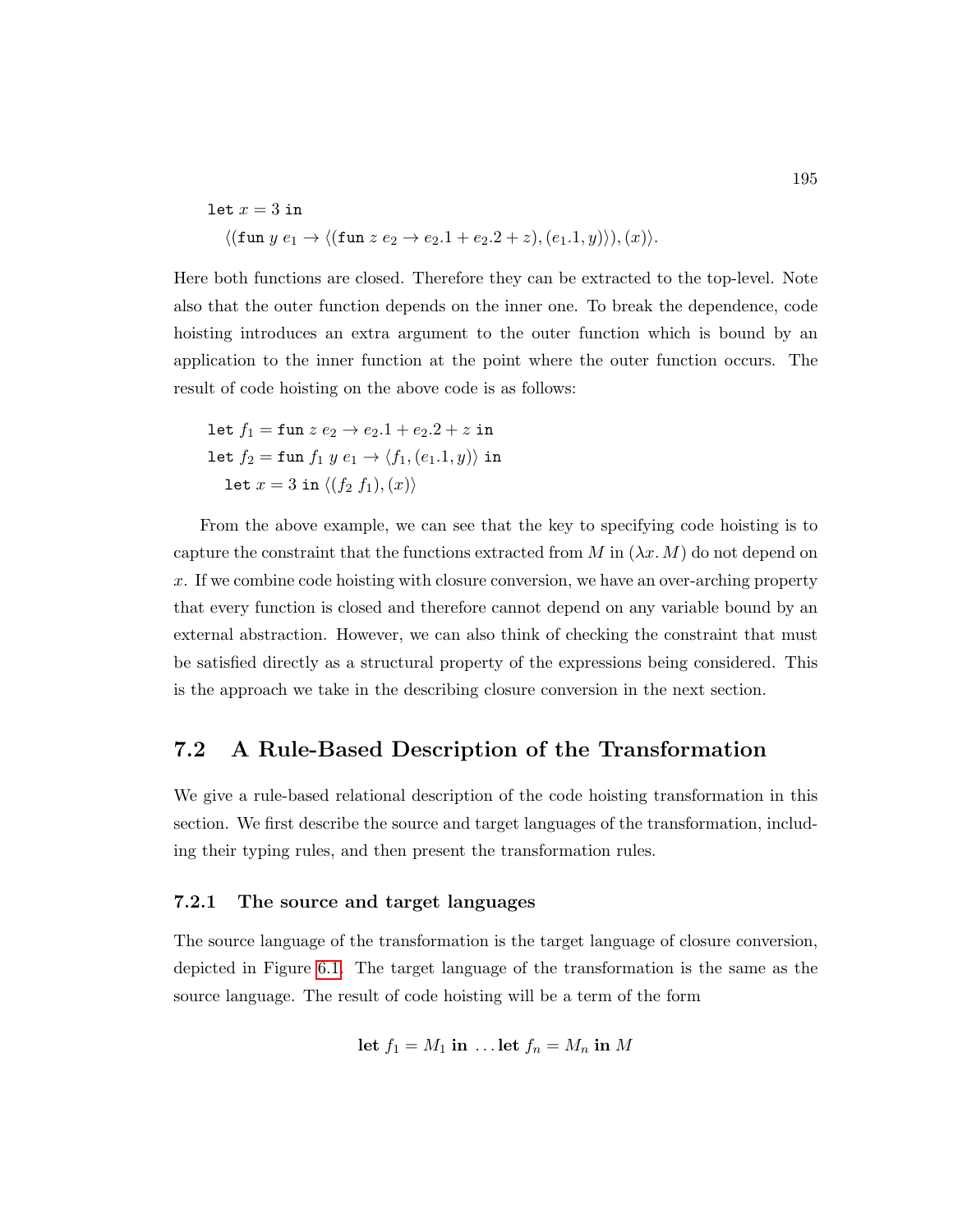where, for  $1 \leq i \leq n$ ,  $M_i$  corresponds to an extracted function. We will write this term as (let  $\vec{f} = \vec{M}$  in M) where  $\vec{f} = (f_1, \ldots, f_n)$  and  $\vec{M} = (M_1, \ldots, M_n)$ .

#### 7.2.2 The transformation rules

We write the judgment of code hoisting as  $(\rho \triangleright M \leadsto_{ch} M')$  where  $\rho$  has the form  $(x_1, \ldots, x_n)$ . This judgment asserts that M' is the result of extracting all functions in M to the top level, assuming that  $\rho$  contains all the bound variables in the context in which  $M$  appears. The transformation rules are summarized in Figure [7.1](#page-211-0) where we write  $(\vec{f}, \vec{g})$  and  $(\vec{F}, \vec{G})$  to represent the concatenation of tuples of variables and terms. The transformation judgment is defined by recursion on the structure of  $M$ . In the base case, a (bound) variable transforms to itself. Most of the recursive cases have the following general structure: given a source term  $M$ , code hoisting is applied recursively to subterms in  $M$  and the output is formed by combining the results of recursion. One of the main rule that deserves further discussion is ch-abs for transforming functions. Intuitively, the term  $(\lambda x. M)$ , is transformed by extracting the functions from within M and then moving them further out of the scope of x. For this, this rule has a side condition that the function argument x must not occur in  $\vec{F}$  which are functions extracted from  $M$ . The resulting body is made independent of the extracted functions by converting it into a form where it can be applied to these functions. Similarly, the ch-let rule also has a side condition that the extracted functions  $\vec{G}$  cannot depend on the binding variable x. Another point to note is that the rule ch-open works for applications of closures with a particular structure, which suffices for extracting functions from applications of closures in our setting of compilation.

# <span id="page-210-0"></span>7.3 Implementing the Transformation in  $\lambda$ Prolog

Our presentation of the implementation of code hoisting has two parts: we first show the encoding of the syntax and typing rules of the source and target languages and then present a λProlog implementation of the transformation.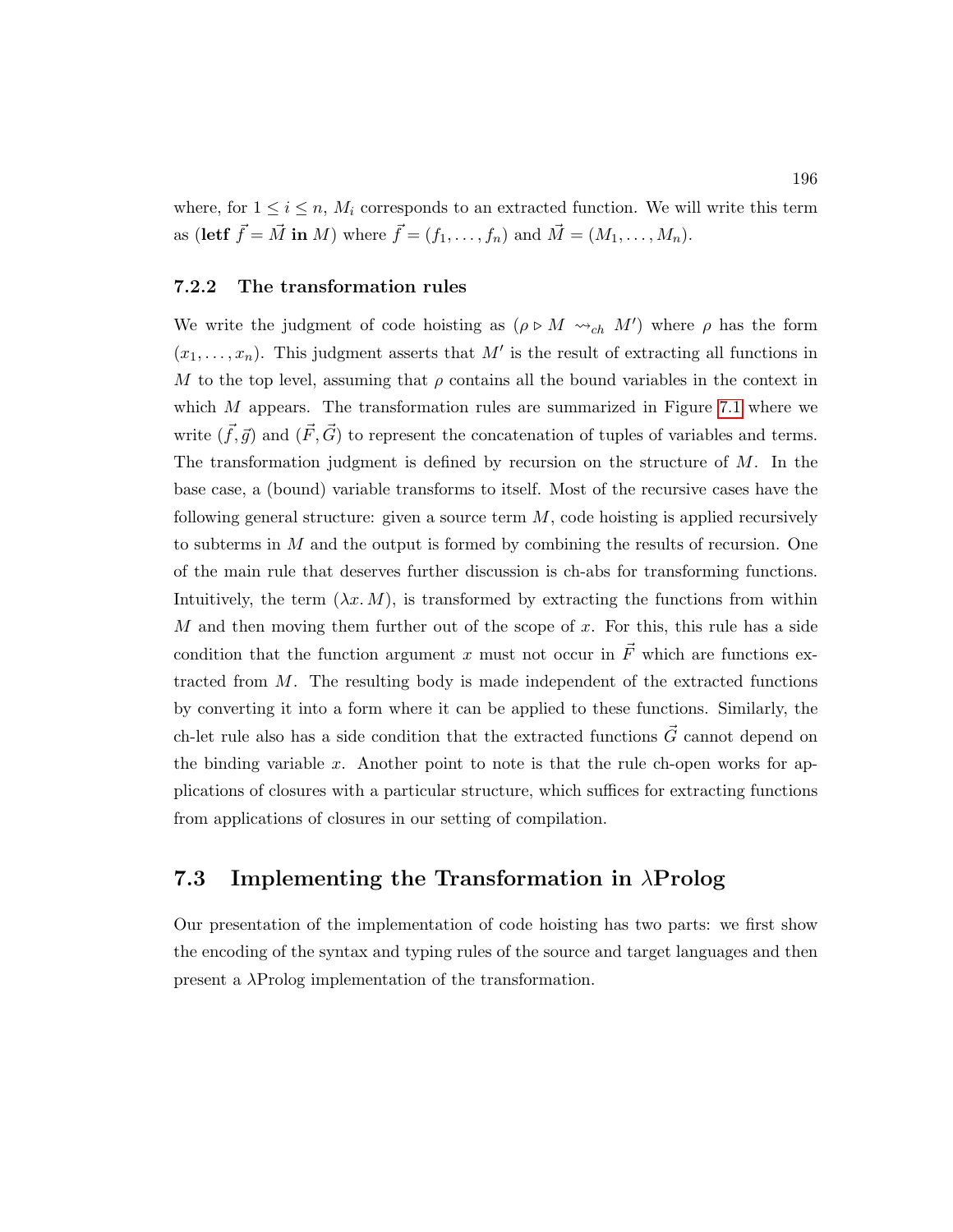<span id="page-211-0"></span>
$$
\frac{x \in \rho}{\rho \triangleright x \rightsquigarrow_{ch} \text{left } ( ) = () \text{ in } x \text{ ch-var } \rho \triangleright () \rightsquigarrow_{ch} \text{left } \vec{f} = \vec{F} \text{ in } M' \text{ when } \rho \triangleright M_1 \rightsquigarrow_{ch} \text{left } \vec{f} = \vec{F} \text{ in } M \text{ in } \rho \triangleright M_2 \rightsquigarrow_{ch} \text{left } \vec{f} = \vec{F} \text{ in } M' \text{ in } \rho \triangleright M_1 \rightsquigarrow_{ch} \text{left } \vec{f} = \vec{F} \text{ in } M' \text{ in } \rho \triangleright M_2 \rightsquigarrow_{ch} \text{left } \vec{f} = \vec{F} \text{ in } M_2' \text{ ch }, \text{plus } \rho \triangleright M_1 \rightsquigarrow_{ch} \text{left } \vec{f} = \vec{F} \text{ in } M_1' \text{ in } \rho \triangleright M_2 \rightsquigarrow_{ch} \text{ left } \vec{f} = \vec{G} \text{ in } M_2' \text{ ch }, \text{plus } \rho \triangleright M_1 \rightsquigarrow_{ch} \text{ left } \vec{f} = \vec{F} \text{ in } M_1' \text{ in } \rho \triangleright M_2 \rightsquigarrow_{ch} \text{ left } \vec{f} = \vec{F} \text{ in } M_1' \text{ in } \rho \triangleright M_2 \rightsquigarrow_{ch} \text{ left } \vec{f} = \vec{F} \text{ in } M_1' \text{ in } \rho \triangleright M_2 \rightsquigarrow_{ch} \text{ left } \vec{f} = \vec{H} \text{ in } M_2' \text{ in } \rho \triangleright M_1 \rightsquigarrow_{ch} \text{ left } \vec{f} = \vec{F} \text{ in } M_1' \text{ in } M_2' \text{ else } M_3' \text{ in } \rho \triangleright M_1 \rightsquigarrow_{ch} \text{ left } \vec{f} = \vec{F} \text{ in } M_1' \text{ in } M_2' \text{ else } M_3' \text{ in } \rho \triangleright M_1 \rightsquigarrow_{ch} \text{ left } \vec{f} = \vec{F} \text{ in } M_1' \text{ in } M_2' \text{ in } \rho \triangleright M_2 \rightsquigarrow
$$

Figure 7.1: The Rules for Code Hoisting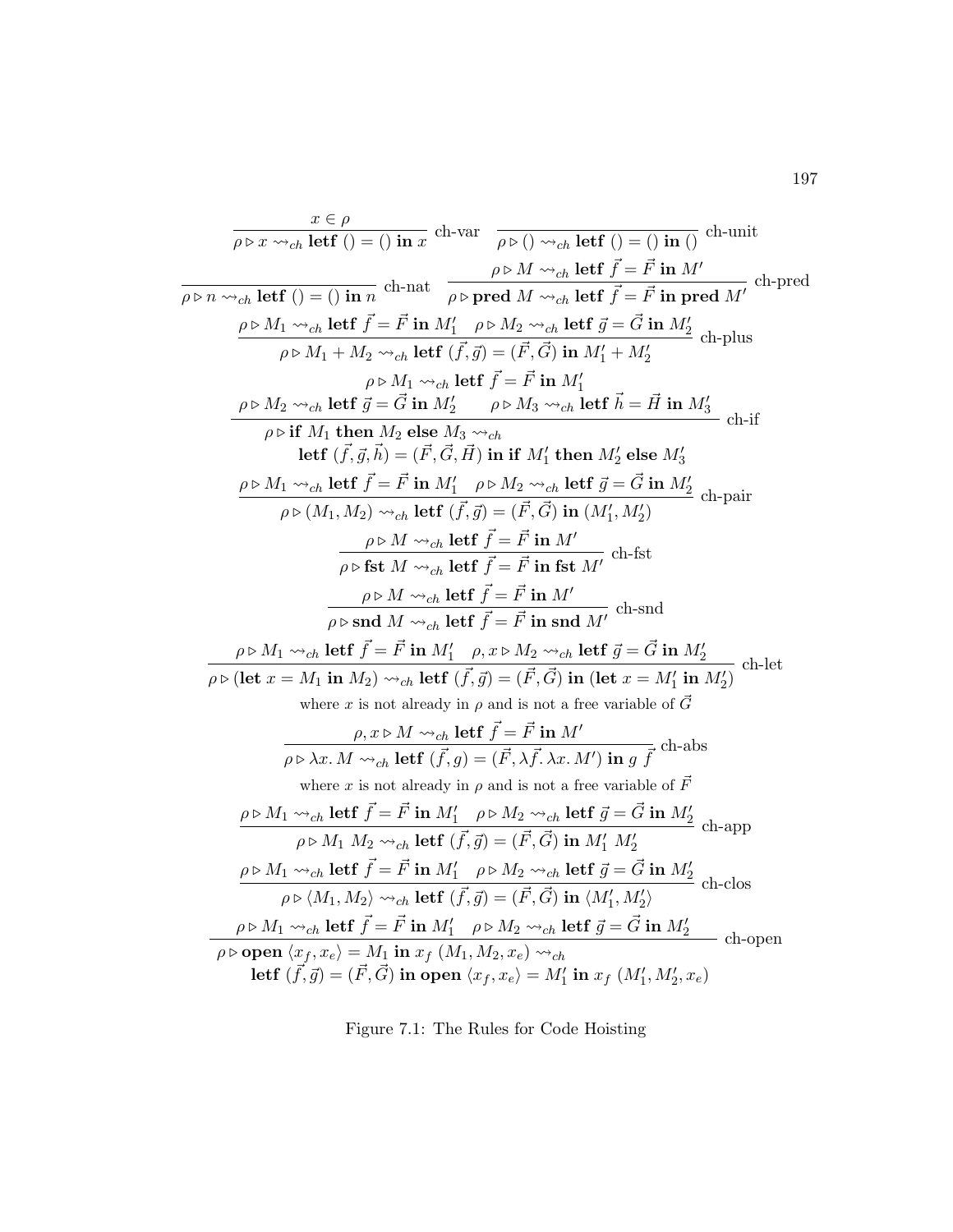#### 7.3.1 Encoding the language

The only issue here is to provide a convenient representation for the output of code hoisting, or *hoisted terms*. Towards this end, we identify the constants his assessment  $\rightarrow$  $tm'$ , habs :  $(tm' \rightarrow tm') \rightarrow tm'$  and  $htm$  : list  $tm' \rightarrow tm' \rightarrow tm'$  for representing hoisted terms. Using these constants, a hoisted term of the form

$$
letf (f_1, \ldots, f_n) = (M_1, \ldots, M_n) in M
$$

will be represented by

htm  $(M_1: \ldots: M_n: \text{nil})$  (habs  $(f_1 \backslash \ldots$  (habs  $(f_n \backslash \text{hbase } M))$ ).

We often write  $(habs (f_1, \ldots, f_n) \setminus M)$  for habs  $(f_1 \setminus \ldots (habs (f_n \setminus hbase M))).$ 

We also identify the constant of'' :  $\tan' \rightarrow \text{ty} \rightarrow \text{o}$  for typing the output of code hoisting such that of'' M T holds if and only if M has type T. They are defined by the following clauses which simply restate the rules for typing the output of code hoisting:

of'' (htm nil (hbase  $M$ ))  $T$  :- of'  $M$   $T$ . of'' (htm  $(M:: L)$  (habs  $R$ ))  $T:$ of'  $M T_1$ ,  $\Pi x$ .of'  $x T_1 \Rightarrow$  of'' (htm  $L (R x)$ )  $T$ .

#### 7.3.2 Specifying the code hoisting transformation

We use the predicate  $\texttt{ch}: \texttt{tm'} \to \texttt{tm'} \to \texttt{o}$  to represent the relation of code hoisting and translate the code hoisting rules in Figure [7.1](#page-211-0) into the following clauses. They define ch such that  $(\text{ch } M M')$  holds if and only if M is transformed into  $M'$  by code hoisting.

- ch (nat'  $N$ ) (htm nil (hbase (nat'  $N$ ))).
- ch unit' (htm nil (hbase unit')).
- ch (pred  $M$ ) (htm  $FE M'$ ) :- ch  $M$  (htm  $FE M'$ ), hconstr  $M'$  ( $x \$  pred'  $x$ )  $M''$ .
- ch (plus'  $M_1$   $M_2$ ) (htm  $FE$   $M'$ ) :- ch  $M_1$  (htm  $FE_1$   $M'_1$ ), ch  $M_2$  (htm  $FE_2$   $M'_2$ ), append  $FE_1$   $FE_2$   $FE$  , hcombine  $M'_1$   $M'_2$   $(x \backslash y \backslash \texttt{plus'}~x~y)$   $M'.$
- ch (ifz'  $M_1$   $M_2$   $M_3$ ) (htm  $FE$   $M'$ ) :-

ch  $M_1$  (htm  $FE_1$   $M'_1$ ), ch  $M_2$  (htm  $FE_2$   $M'_2$ ), ch  $M_3$  (htm  $FE_3$   $M'_3$ ),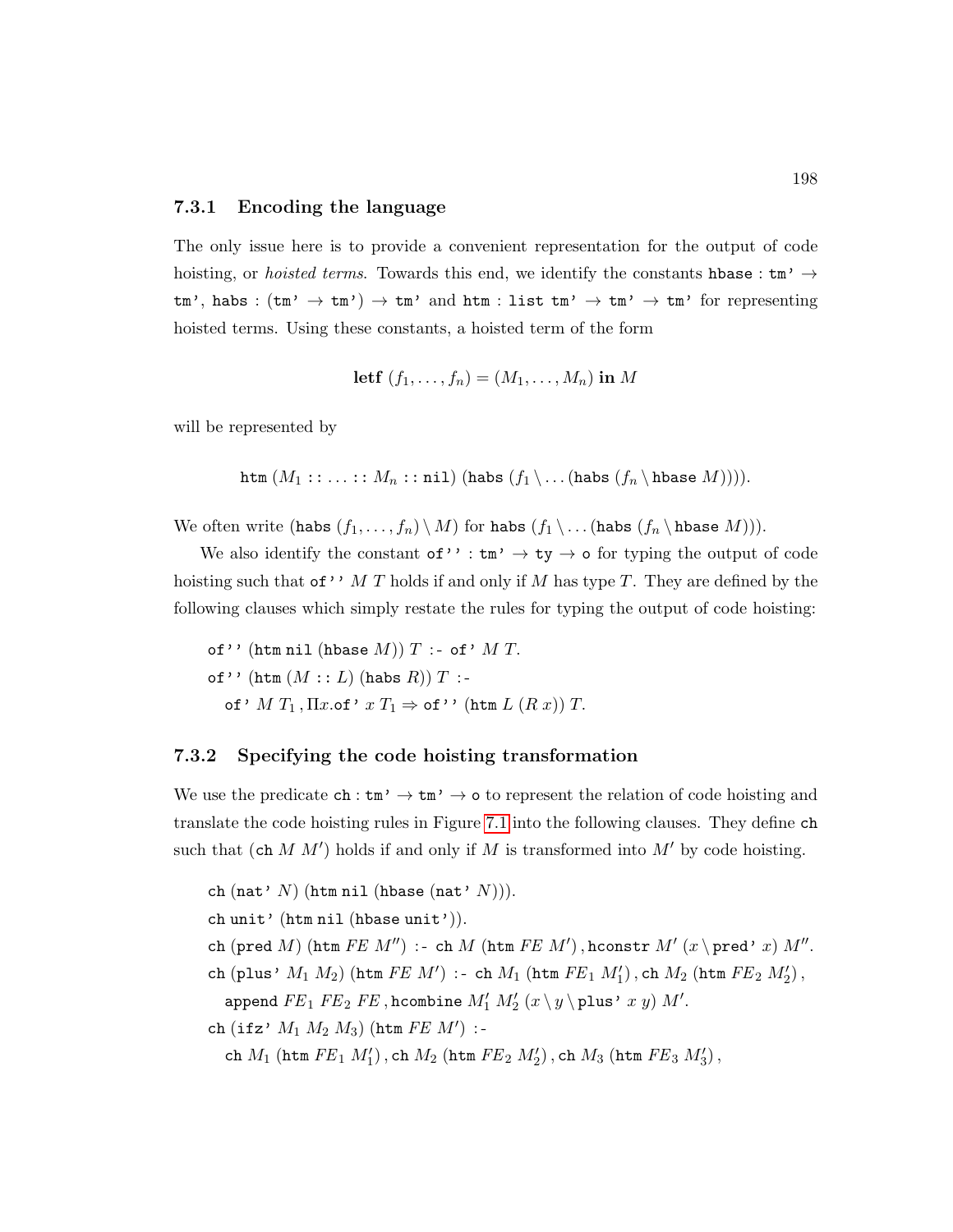append  $FE_1$   $FE_2$   $FE_{12}$ , append  $FE_{12}$   $FE_3$   $FE$ ,

hcombine3  $M'_1 \ M'_2 \ M'_3$   $(x \setminus y \setminus z \setminus \texttt{ifz'}\ x\ y\ z) \ M'.$ 

- ch (pair'  $M_1$   $M_2$ ) (htm  $FE$   $M'$ ) :- ch  $M_1$  (htm  $FE_1$   $M'_1$ ), ch  $M_2$  (htm  $FE_2$   $M'_2$ ), append  $FE_1$   $FE_2$   $FE$  , hcombine  $M'_1$   $M'_2$   $(x \backslash y \backslash \texttt{pair'}~x~y)$   $M'.$
- ch (fst'  $M$ ) (htm  $FE$   $M'$ ) :- ch  $M$  (htm  $FE$   $M'$ ), hconstr  $M'$  ( $x \$ fst'  $x$ )  $M''$ .
- ch (snd' M) (htm  $FE M'$ ) :- ch  $M$  (htm  $FE M'$ ), hconstr  $M'$  ( $x \$ snd'  $x$ )  $M''$ .
- ch (let'  $M R$ ) (htm  $FE M'$ ) :- ch  $M$  (htm  $FE<sub>1</sub> M'$ ),

 $(\Pi x.\texttt{ch } x \texttt{ (htm nil (hbase } x)) \Rightarrow \texttt{ch } (R x) \texttt{ (htm } FE_2 \texttt{ (}R' x))\texttt{)},$ 

- append  $FE_1$   $FE_2$   $FE$  ,hcombine abs  $M'$   $R'$   $(x \setminus y \setminus \texttt{let'}~x~y)$   $M''$ .
- ch (abs' R) (htm ((abs' F) :: FE) (habs  $R'$ )) :-

 $(\Pi x.\texttt{ch } x \texttt{ (htm nil (hbase } x)) \Rightarrow \texttt{ch } (R x) \texttt{ (htm } FE \texttt{ (}R' x))),$ abstract  $R'$   $R''$   $F$ .

- ch (app'  $M_1$   $M_2$ ) (htm  $FE$   $M'$ ) :- ch  $M_1$  (htm  $FE_1$   $M'_1$ ), ch  $M_2$  (htm  $FE_2$   $M'_2$ ), append  $FE_1$   $FE_2$   $FE$  , hcombine  $M'_1$   $M'_2$   $(x \setminus y \setminus$  app'  $x$   $y)$   $M'.$
- ch (clos'  $M_1$   $M_2$ ) (htm  $FE$   $M'$ ) :- ch  $M_1$  (htm  $FE_1$   $M'_1$ ), ch  $M_2$  (htm  $FE_2$   $M'_2$ ), append  $FE_1$   $FE_2$   $FE$  , hcombine  $M'_1$   $M'_2$   $(x \backslash y \backslash \text{clos} \cdot x y)$   $M'.$

ch (open'  $M_1(f \setminus e \setminus app' f$  (pair'  $M_1$  (pair'  $M_2$  e)))) (htm  $FE M'$ ) :ch  $M_1$  (htm  $FE_1$   $M_1'$ ), ch  $M_2$  (htm  $FE_2$   $M_2'$ ), append  $FE_1$   $FE_2$   $FE$ , hcombine  $M'_1 \ M'_2$   $(x \setminus y \setminus ({\tt open'} \ x \ (f \setminus e \setminus {\tt app'} \ f \ ({\tt pair'} \ x \ ({\tt pair'} \ y \ e)))) \ M'.$ 

These clauses are transparently translated from the rules in Figure [7.1.](#page-211-0) The predicates hconstr, hcombine, hcombine3, hcombine\_abs, hcombine\_abs2 are defined to combine the results of code hoisting on subterms to form the outputs. For instance, hcombine is defined through the following clauses:

hcombine (hbase  $M_1$ ) (hbase  $M_2$ ) C (hbase  $(C M_1 M_2)$ ). hcombine (habs  $R)$   $M$   $C$  (habs  $R'$ ) :–  $\Pi f$ .hcombine  $(R$   $f)$   $M$   $C$   $(R'$   $f)$ . hcombine (hbase  $M$ ) (habs  $R$ )  $C$  (habs  $R'$ ) :- $\Pi f$ .hcombine (hbase  $M$ )  $(R f) C (R' f)$ .

By this definition, if  $M'_1$  is (habs  $(f_1, \ldots, f_n) \setminus M_1$ ) and  $M'_2$  is (habs  $(g_1, \ldots, g_m) \setminus M_2$ ), then (hcombine  $M'_1 \ M'_2$   $(x \ y \ \text{pair}'\ x\ y) \ M'$ ) holds when  $M'$  is

(habs 
$$
(f_1, \ldots, f_n, g_1, \ldots, g_m)
$$
 \pair' M<sub>1</sub> M<sub>2</sub>).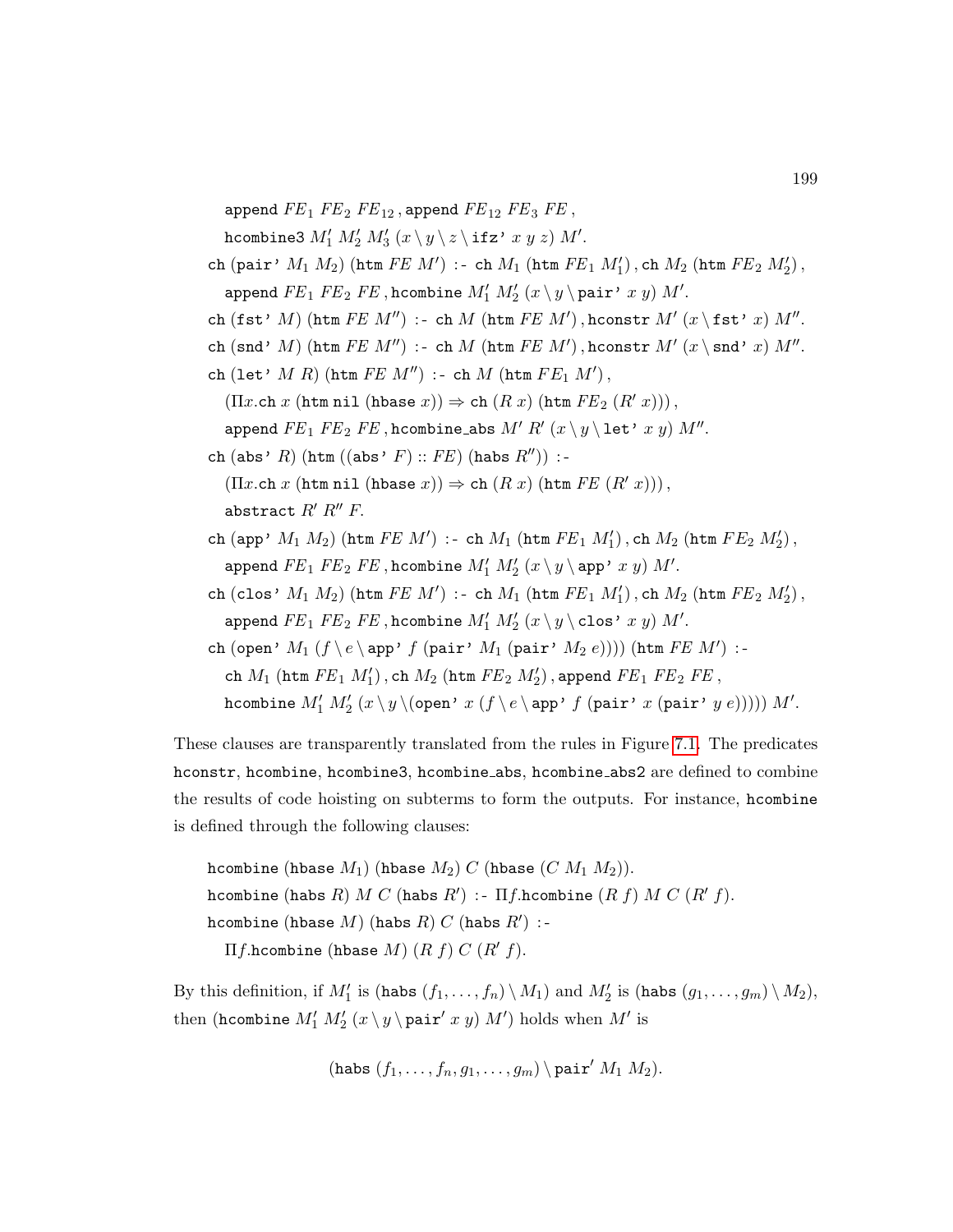Again, we use universal goals to perform recursion over binding operators and hypothetical goals to introduce the rules for transforming binding variables. As a result, the context of code hoisting is represented implicitly by the dynamic context in  $HH^{\omega}$ sequents. Note that the side condition that the extracted functions in the rules ch-abs do not contain free occurrences of the binding variable which they are hoisted over has a completely logical encoding: it is statically captured by the ordering of quantifiers and dynamically via unification. For instance, by the fourth last clause above which encodes ch-abs, to perform code hoisting on a function ( $\text{abs'} R$ ), we need to derive the following goal:

$$
\Pi x.\text{ch }x \text{ (htm nil (hbase }x)) \Rightarrow \text{ch }(R x) \text{ (htm }FE \text{ (R' }x))
$$

Here the variable  $FE$  which represents the functions extracted from  $R$  cannot depend on x because FE is bound out side of x. Thus, this goal is derivable only if  $FE$  matches with some term not containing  $x$  as a free variable. The same observation can be made for the clause encoding the rules ch-let.

We have used the predicate abstract to build the final result of the transformation on functions. Intuitively, abstract eliminates the dependence of a function on the functions nested in its body by abstracting it over a tuple that binds these functions and generates an application expression for representing the original function. Specifically, let (htm  $FE(R' x)$ ) be the result of recursive code hoisting on the body of a function where x is the function argument. Here  $R'$  is a meta-level abstraction of the form

$$
x \setminus (\mathtt{hash}(f_1, \ldots, f_n) \setminus (R f_1 \ldots f_n x)).
$$

where  $f_1, \ldots, f_n$  are binders for the functions in FE. Then (abstract R' R' F) is derivable if and only if  $F$  is

$$
l \setminus
$$
let  $f_1 = \pi_1(l)$  in ... let  $f_n = \pi_n(l)$  in abs' ( $\lambda x. R f_1 ... f_n x$ )

and  $R''$  is

$$
f \setminus (\mathtt{hash}(f_1, \ldots, f_n) \setminus (f (f_1, \ldots, f_n))).
$$

As a result, (abs'  $F$ ) represents a closed function obtained by abstracting the body of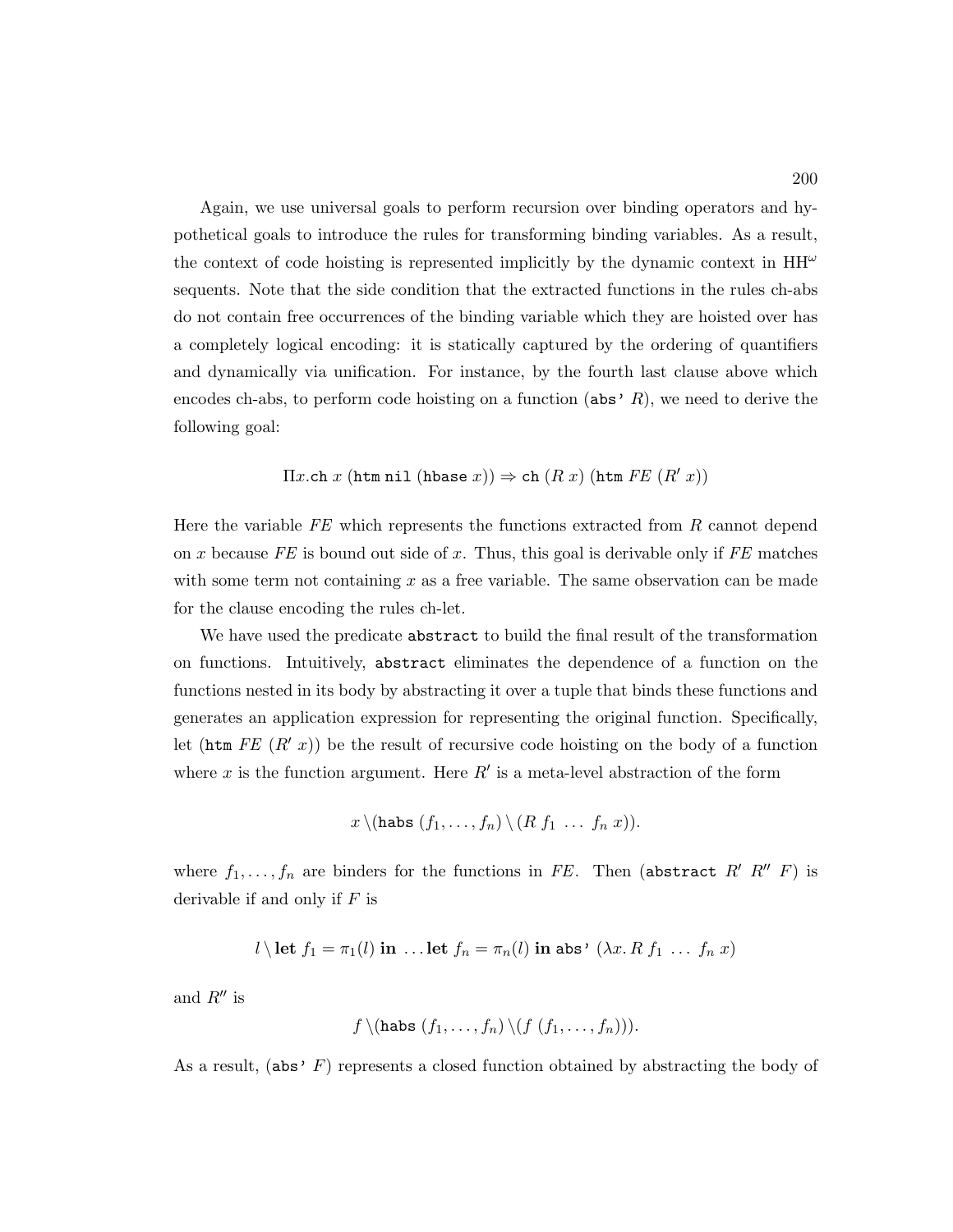R' over x and  $(f_1, \ldots, f_n)$ . As indicated in the final output

$$
(\mathtt{htm}\;((\mathtt{abs}\;^\centerdot\;F)\,:\,:\,FE)\;(\mathtt{hash}\;R'')),
$$

the function (abs' F) is hoisted to the top-level and bound by f in  $R''$  and the application  $(f (f_1, \ldots, f_n))$  in  $R''$  represents the original function. The definition of abstract is easy to construct and is not provided here.

# <span id="page-215-0"></span>7.4 Informal Verification of the Transformation

We informally describe the verification of code hoisting in this section based on the ideas presented in Section [4.2.](#page-126-0) Similar to the informal verification of the CPS transformation and closure conversion, we first discuss the type preservation and then the semantics preservation.

#### 7.4.1 Type preservation of the transformation

The type preservation property of code hoisting is stated as follows:

**Theorem 6.** Let  $\rho = (x_1, \ldots, x_n)$  and  $\Gamma = (x_1 : T_1, \ldots, x_n : T_n)$ . If  $\Gamma \vdash M : T$  and  $\rho \triangleright M \leadsto_{ch} M'$ , then  $\Gamma \vdash M' : T$ .

This theorem is easily proved by induction on the derivation of  $\rho \triangleright M \leadsto_{ch} M'$ , from which we can derive the following corollary:

Corollary 10. If  $\emptyset \vdash M : T$  and  $\emptyset \triangleright M \leadsto_{ch} M'$ , then  $\emptyset \vdash M' : T'$ .

#### 7.4.2 Semantics preservation of the transformation

We give an informal description of semantics preservation for code hoisting in this section. The operational semantics of the source and target languages is already known. In the rest of this section, we present the logical relations for denoting equivalence between the source and target programs, their properties, the semantics preservation theorem and its proof.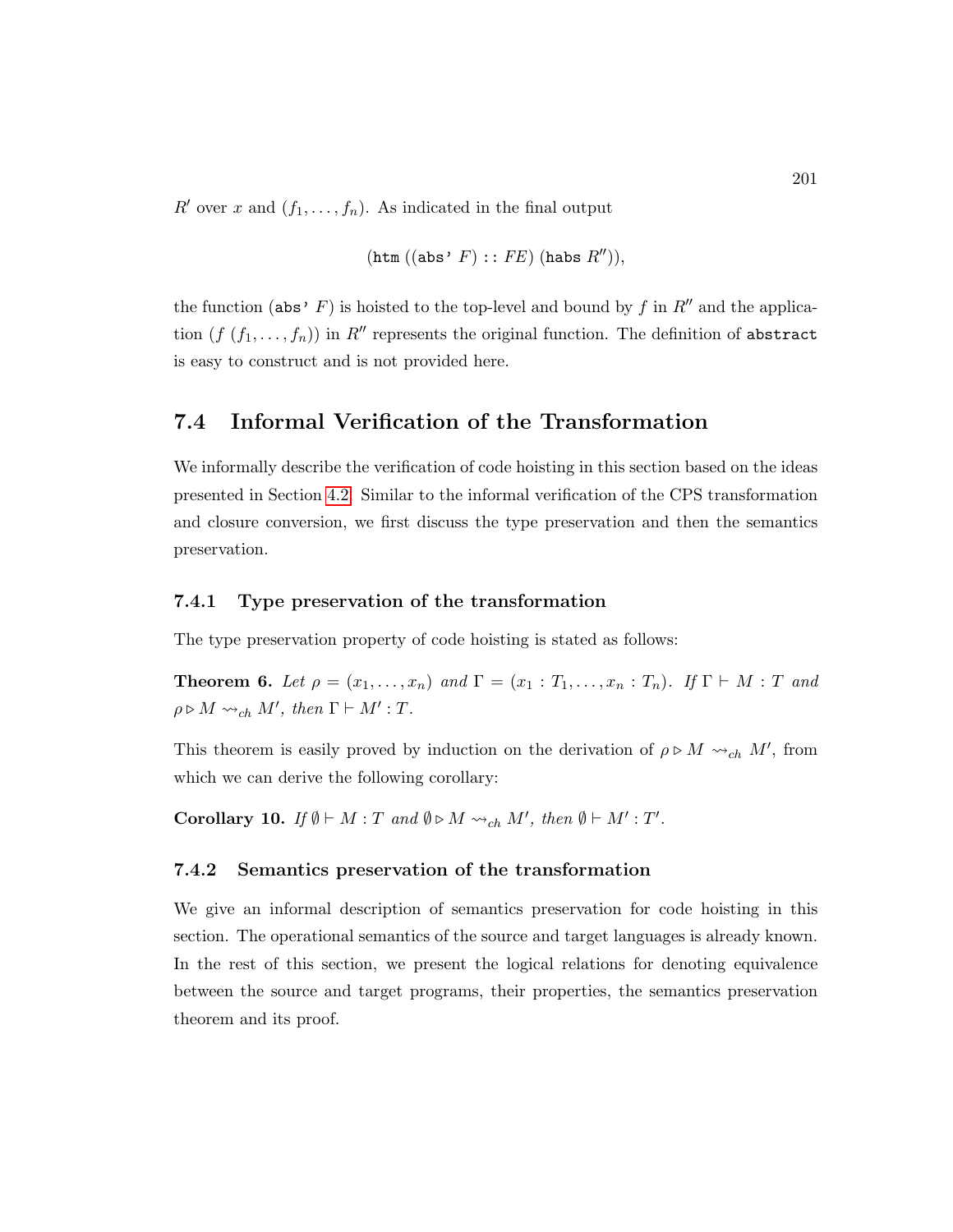#### An alternative typing rule for closure applications

The rule cof-open for typing the closure applications described in Section [6.2.1](#page-184-0) introduces new type constants as the types of the environments of the closures. Since those type constants stand for "unknown" types, logical relations cannot be easily defined by recursion on their structures. To circumvent this problem, notice that the code hoisting transformation only deals with closure applications of the following form

$$
\text{open } \langle x_f, x_e \rangle = M_1 \text{ in } x_f \ (M_1, M_2, x_e).
$$

In this case, we can use the following typing rule equivalent to cof-open that does not introduce new constants:

$$
\frac{\Gamma \vdash M_1 : T_1 \to T_2 \quad \Gamma \vdash M_2 : T_1}{\Gamma \vdash \textbf{open} \ \langle x_f, x_e \rangle = M_1 \textbf{in} \ x_f \ (M_1, M_2, x_e) : T_2}
$$

We shall assume that this typing rule is used instead of cof-open in the following discussion of the semantics preservation proof for code hoisting.

#### Logical relations and their properties

The step-indexing logical relations for code hoisting are depicted in Figure [7.2.](#page-217-0) The second to last rule in this figure defines the equivalence relation between abstraction values and the last rule defines the equivalence relation between closure values which function like recursive functions. Similar to closure conversion, we can prove the property that  $\approx$  is closed under decreasing indexes and compatibility lemmas for program constructs in the source language.

#### Informal proof of semantics preservation

Similar to the CPS transformation and closure conversion, we consider semantics preservation for possibly open terms under closed substitutions. A substitution has the form  $(V_1/x_1, \ldots, V_n/x_n)$  where  $V_i$  are closed values. The equivalence relation between source and target substitutions is based on step-indexing logical relation and given as follows:

$$
(V_1/x_1,\ldots,V_n/x_n) \approx_{(x_1:T_1,\ldots,x_n:T_n);k} (V'_1/x_1,\ldots,V'_n/x_n) \iff (\forall 1 \leq i \leq n.V_i \approx_{T_i;i} V'_i)
$$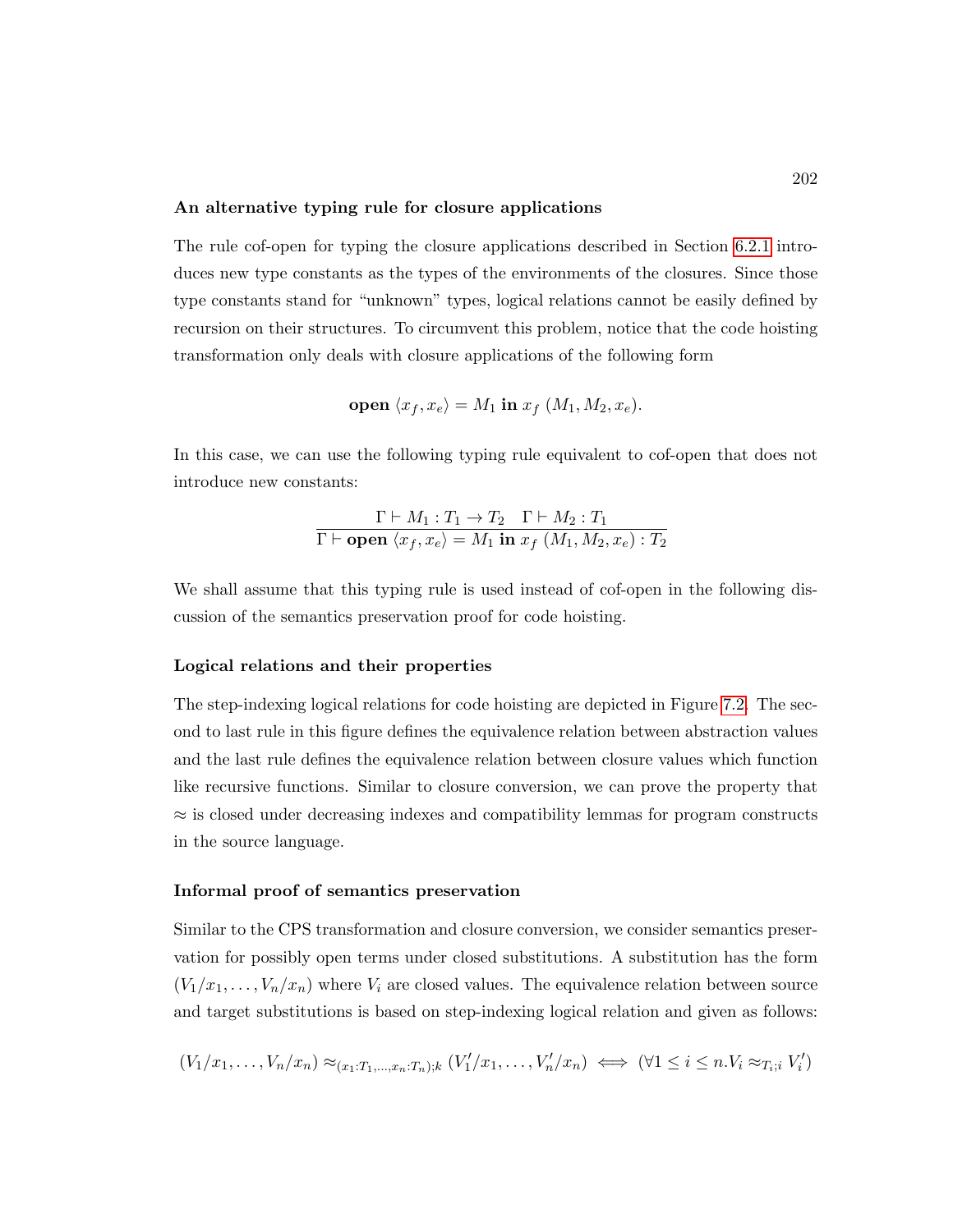<span id="page-217-0"></span>
$$
\begin{array}{l} M \sim_{T;k} M' \Longleftrightarrow \\ \forall j \leq k. \forall V.M \hookrightarrow_j V \supset \exists V'.M' \hookrightarrow V' \land V \approx_{T;k-j} V'; \\ n \approx_{\mathbb{N};k} n; \\ ( ) \approx_{\text{unit};k} ( ) ; \\ (V_1,V_2) \approx_{(T_1 \times T_2);k} (V_1',V_2') \Longleftrightarrow V_1 \approx_{T_1;k} V_1' \land V_2 \approx_{T_2;k} V_2'; \\ (\lambda x.\ R) \approx_{(T_1 \Rightarrow T_2);k} (\lambda x.\ R') \Longleftrightarrow \\ \forall j < k. \forall V,V'.V \approx_{T_1;j} V' \supset R[V/x] \sim_{T_2;j} R'[V'/x]. \\ \langle \lambda p.\ R,\ VE \rangle \approx_{(T_1 \rightarrow T_2);k} \langle \lambda p.\ R',\ VE' \rangle \Longleftrightarrow \\ \forall j < k. \forall V_1,V_1',V_2,V_2' . V_1 \approx_{T_1;j} V_1' \supset V_2 \approx_{T_1 \rightarrow T_2;j} V_2' \supset R[(V_2,V_1,\ VE)/p] \sim_{T_2;j} R'[(V_2',V_1',\ UE')/p]. \end{array}
$$

Figure 7.2: The Logical Relations for Verifying Code Hoisting

The semantics preservation theorem for the CPS transformation can now be stated as follows:

<span id="page-217-1"></span>**Theorem 7.** Let  $\Gamma = (x_1 : T_1, \ldots, x_n : T_n)$ ,  $\rho = (x_1, \ldots, x_n)$ ,  $\theta \approx_{\Gamma; k} \theta'$  and  $\Gamma \vdash M : T$ . If  $\rho \triangleright M \leadsto_{ch} M'$ , then  $M[\theta] \sim_{T;k} M'[\theta']$ .

We outline the main steps in the argument for this theorem. We proceed by induction on the derivation of  $\rho \triangleright M \leadsto_{ch} M'$ , analyzing the last step in it. This obviously depends on the structure of M. The cases for a natural number, the unit constructor or a variable are obvious. In the remaining case, other than when  $M$  is a let expression or a function, the argument follows a set pattern: we observe that substitutions distribute to the sub-components of expressions, we invoke the induction hypothesis over the subcomponents and then we use the compatibility lemmas to conclude. When  $M$  is a let expression or a function, we need to extend the substitutions with equivalent values for the binding variable for applying the inductive hypothesis over the body of  $M$ . Note that to conclude the proof, we need to make use of the side condition that the binding variable does not occur in the functions extracted from the body of  $M$  to show that the extensions to substitutions have no effect on these functions.

From Theorem [7,](#page-217-1) it is easy to derive the following corollaries of semantic preservation for closed terms and closed terms at atomic types:

<span id="page-217-2"></span>**Corollary 11.** If  $\emptyset \vdash M : T$  and  $\emptyset \triangleright M \leadsto_{ch} M'$ , then  $M \sim_{T,i} M'$  for any i.

<span id="page-217-3"></span>**Corollary 12.** If  $\emptyset \vdash M : \mathbb{N}, \emptyset \triangleright M \leadsto_{ch} M'$  and  $M \hookrightarrow V$ , then  $M' \hookrightarrow V$ .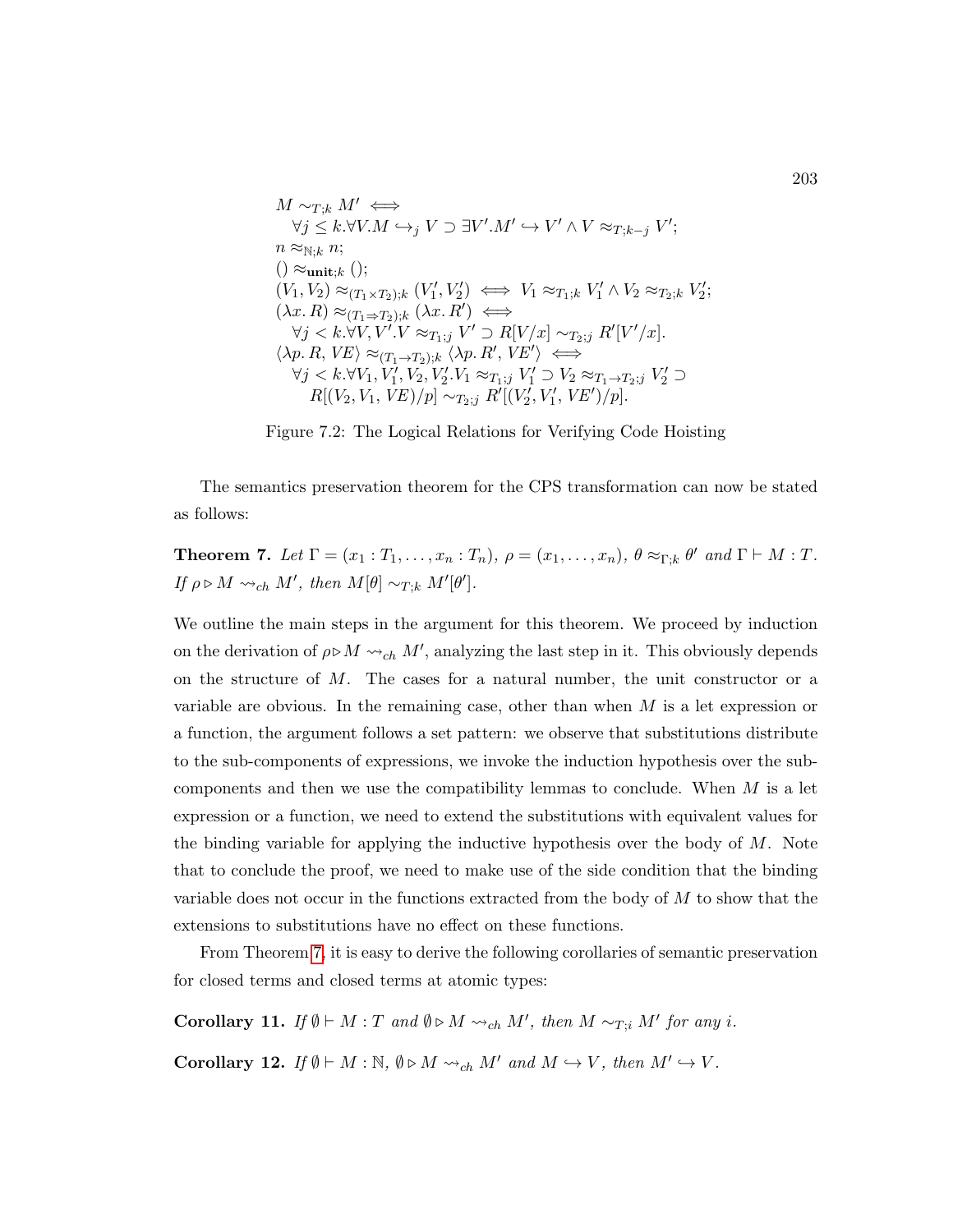# 7.5 Verifying the  $\lambda$ Prolog Program in Abella

In this section, we formalize the verification of code hoisting described in Section [7.4](#page-215-0) in Abella. In this discussion, we pay particular attention to showing how the logical treatment of the side condition that describes the independence of extracted functions on the arguments of enclosing functions in the  $\lambda$ Prolog program is exploited to simplify the proofs.

#### 7.5.1 Type preservation of the transformation

In the λProlog program, the contexts of code hoisting is represented by the dynamic contexts of  $HH^{\omega}$  sequents that encode the rule for transforming free variables. Such contexts are represented by the predicate  $ch_cctx : dist \rightarrow prop$  given by the following clauses:

```
ch ctx nil \triangleq \top\nabla x.\text{ch\_ctx}((\text{ch } x \text{ (htm nil (hbase } x))) :: L) \triangleq \text{ch\_ctx } L.
```
Theorem [6](#page-215-1) is then formalized as follows where vars of ch ctx and vars of ctx' are respectively used to collect variables in the contexts of code hoisting and variables in the typing contexts:

$$
\forall L, CL, Vs, M, M', T.
$$
  
ctx' L  $\supset$  ch\_ctx CL  $\supset$  vars\_of\_ctx' L Vs  $\supset$  vars\_of\_ch\_ctx CL Vs  $\supset$   
{L \vdash of' M T}  $\supset$  {CL \vdash ch M M'}  $\supset$  {L \vdash of''} M' T}.

It is proved by induction on  $\{CL \vdash ch M M'\}$  in an obvious manner. From this theorem, it is easy to prove the following theorem corresponding to Corollary [10:](#page-215-2)

 $\forall M, M', T.$  {of ' M T }  $\supset$  {ch M M'}  $\supset$  {of ' ' M' T }.

#### 7.5.2 Semantics preservation of the transformation

In this section, we formalize the semantics preservation proof of closure conversion described in Section [6.4.2](#page-193-0) in Abella.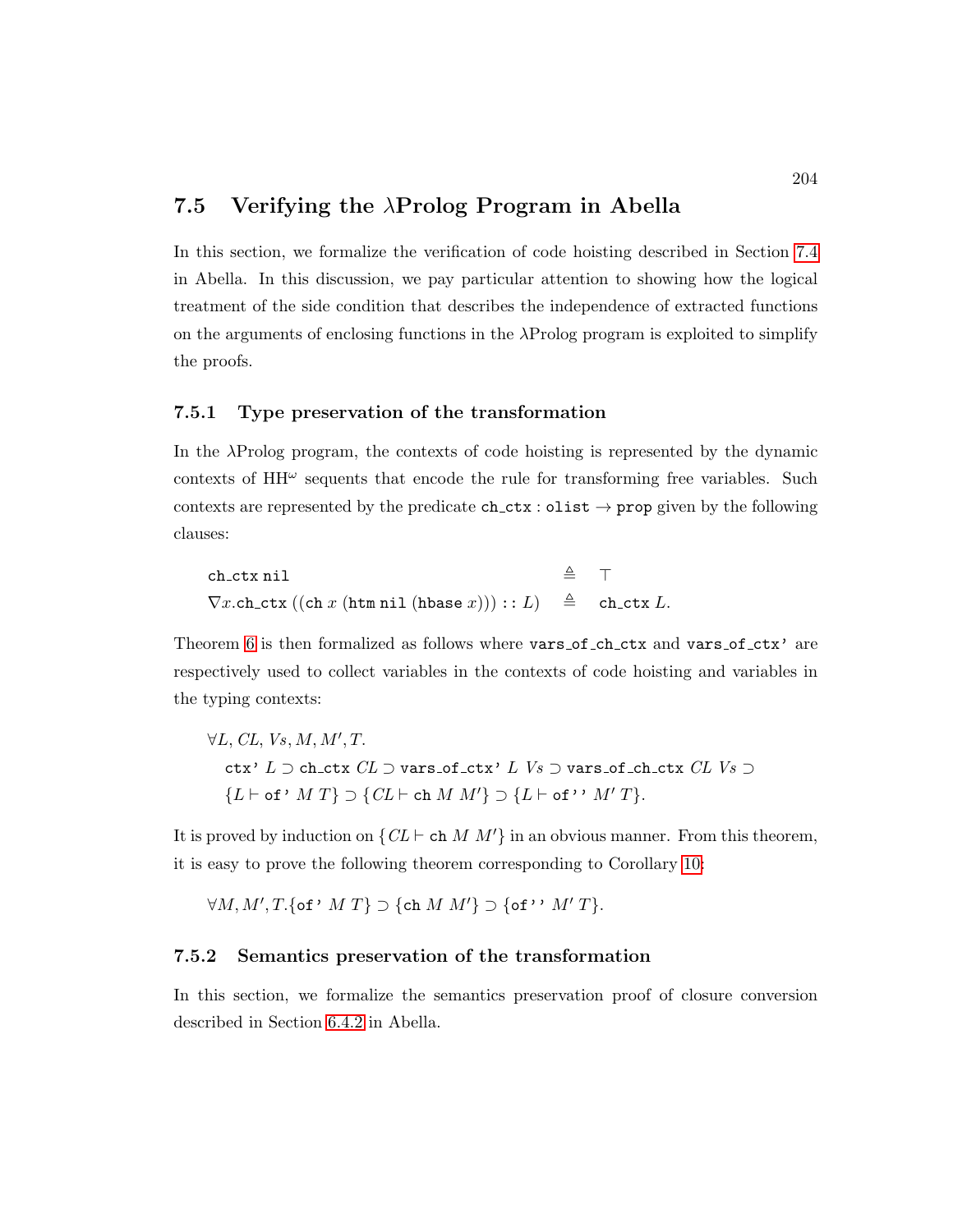#### Formalizing the operational semantics

The operational semantics of the source and target languages has already been given in Section [6.5.2.](#page-201-0) The only issue here is to encode the operational semantics for the output of code hoisting. Towards this end, we introduce the constant  $eval'':tm' \to tm' \to o$ such that eval'' (htm  $FE M$ ) V if and only if (htm  $FE M$ ) evaluates to the value V. Its definition is given as follows which simply restates the evaluation rules for the term represented by (htm  $FEM$ ):

eval'' (htm nil (hbase  $M$ ))  $V$  :- eval'  $M V$ . eval'' (htm  $(F : : FE)$  (habs  $R$ ))  $V : =$  eval' (htm  $FE(RF)$ )  $V.$ 

#### Formalizing the logical relations

The simulation and equivalence relations are represented by the predicate constants  $sim\_ch : ty \to nat \to tm' \to tm' \to prop and equiv\_ch : ty \to nat \to tm' \to tm' \to$ prop, which are defined as follows:

```
sim_ch T K M M' \triangleq \forall J, V.le J K \supset {\text{nstep'}} J M V \supset {\text{val'}} V \supset\exists V', N. \{\mathtt{eval}\,{}'\,{}'\,M'\,V'\} \wedge \{\mathtt{add}\; J\; N\; K\} \wedge \mathtt{equiv}\, \mathtt{ch}\; T\; N\; V\; V'equiv_ch tnat K (nat' N) (nat' N) \triangleq T
equiv_ch tunit K unit' unit' \triangleq \topequiv_ch (prod T_1 T_2) K (pair' V_1 V_2) (pair' V_1' V_2'\triangleqequiv_ch T_1 K V_1 V_1' \wedge equiv_ch T_2 K V_2 V_2'equiv_ch (arr' T_1 T_2) z (abs' R) (abs' R') \triangleq\{\texttt{tm' (abs'} R)\} \wedge \{\texttt{tm' (abs'} R')\}equiv_ch (\text{arr}' T_1 T_2) (s K) (abs' R) (abs' R')
                                                                                 \triangleqequiv_ch (\texttt{arr'}\; T_1\; T_2)\; K\; (\texttt{abs'}\; R)\; (\texttt{abs'}\; R') \wedge\forall V, V'.equiv_ch T_1 \: K \: V \: V' \supset \verb|sim.ch| \: T_2 \: K \: (R \: V) \: (\verb|html| \: \verb|thbase| \: (R' \: V')))equiv_ch (\texttt{arr}~ T_1~ T_2) z (\texttt{clos'}(\texttt{abs'}~ R)~ V\!E) (\texttt{clos'}(\texttt{abs'}~ R')~ V\!E') ~~\triangleq~\{\texttt{tm' (clos' (abs' R) VE)}\} \wedge \{\texttt{tm' (clos' (abs' R') VE')}\} \wedge\{val' \, VE\} \wedge \{val' \, VE'\}\mathtt{equivv\_ch}~(\mathtt{arr}~T_1~T_2)~(\mathtt{s}~K)~(\mathtt{clos}\,{}^\flat(\mathtt{abs}~^\flat~R)~V\!E)~(\mathtt{clos}\,{}^\flat(\mathtt{abs}\,{}^\flat~R')~V\!E') \quad \triangleqequiv_ch (arr T_1 T_2) K (clos'(abs' R) VE) (clos'(abs' R') VE')\land\forall V_1,V_1',V_2,V_2'.equiv_ch T_1\;K\;V_1\;V_1'\supset equiv_ch (\operatorname{\sf arr}\, T_1\;T_2)\;K\;V_2\;V_2'\supset
```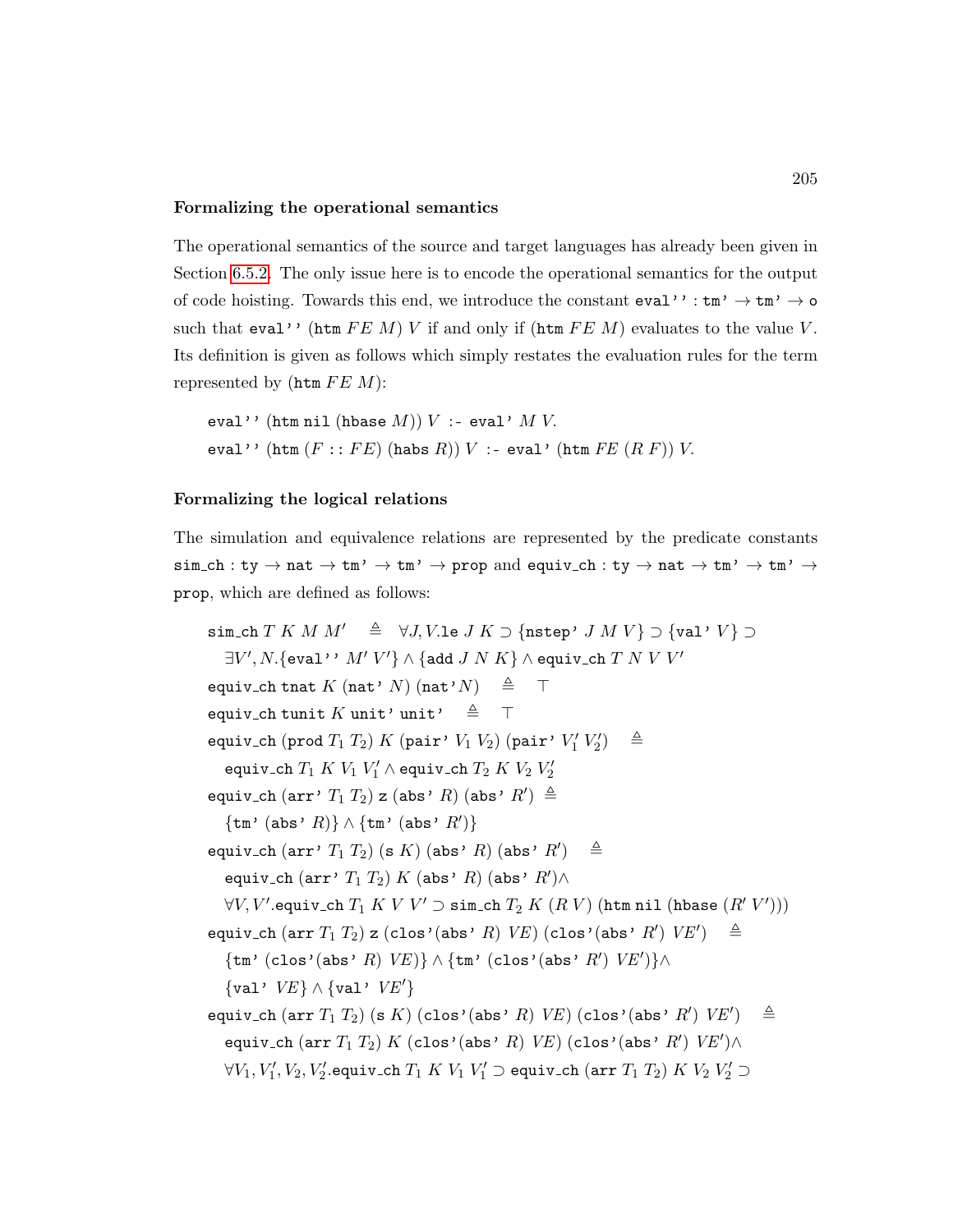$$
\begin{aligned} \mathtt{sim\_ch}\;T_2 \; & \; K\;(R\;(\mathtt{pair'}\;V_2\;(\mathtt{pair'}\;V_1\;V\!E)))\\ & \; (\mathtt{htm}\; \mathtt{nil}\;(\mathtt{hbase}\;(R'\;(\mathtt{pair'}\;V_2'\;(\mathtt{pair'}\;V_1'\;V\!E'))))). \end{aligned}
$$

The formula sim\_ch  $T K M M'$  is intended to mean that M simulates  $M'$  at type  $T$  in at least K steps; equiv\_ch  $T K V V'$  has a similar interpretation. Note that the last argument of sim ch must be an output of code hoisting and therefore must have the form (htm  $FE$  M''); this is also manifested in the uses of  $sim\_ch$  in the above definition.

Using the above definition, it is easy to formally prove the property that the equivalence relation is closed under decreasing step measures and the compatibility lemmas, as we have done for the CPS transformation and closure conversion. The structures of those theorems and proofs are easy to predict and we omit these details here.

#### The equivalence relation on substitutions

We designate the constant subst equiv ch : olist  $\rightarrow$  nat  $\rightarrow$  list (map tm' tm')  $\rightarrow$ list (map  $\tan'$  tm')  $\rightarrow$  prop to represent this equivalence relation between substitutions. It is defined as follows:

subst\_equiv\_ch nil K nil nil  $\triangleq$   $\top$  $\nabla x.\mathtt{subst}\_ \mathtt{equivv\_ch}~(\mathtt{of}~'~x~T::L)~K~(\mathtt{map}~x~V::ML)~(\mathtt{map}~x~V'::ML') \quad \triangleq$ equiv\_ch  $T$   $K$   $V$   $V'$   $\wedge$  subst\_equiv\_ch  $L$   $K$   $ML$   $ML'$ .

#### Formalizing the semantics preservation theorems

Theorem [7](#page-217-1) is now formalized as follows:

$$
\forall L, K, CL, ML, ML', M, M', T, FE, FE', P, P', Vs. \{\texttt{is\_nat } K\} \supset
$$
  
ctx' L \supset vars\_of\_ctx' L Vs \supset  
ch\_ctx CL \supset vars\_of\_ch\_ctx CL Vs \supset  
subst' ML \supset subst' ML' \supset subst\_equiv\_ch L K ML ML' \supset  
{L \vdash of' M T} \supset {CL \vdash ch M (htm FE M') } \supset  
app-subst ML M P \supset app-subst ML' (htm FE M') (htm FE' P') \supset  
sim\_ch T K P (htm FE' P').

This theorem is proved by induction on  $\{CL \vdash \texttt{ch} M (\texttt{htm} FE M')\}$ . The proof closely follows the informal argument we provided for Theorem [7.](#page-217-1) Note that when  $M$  is a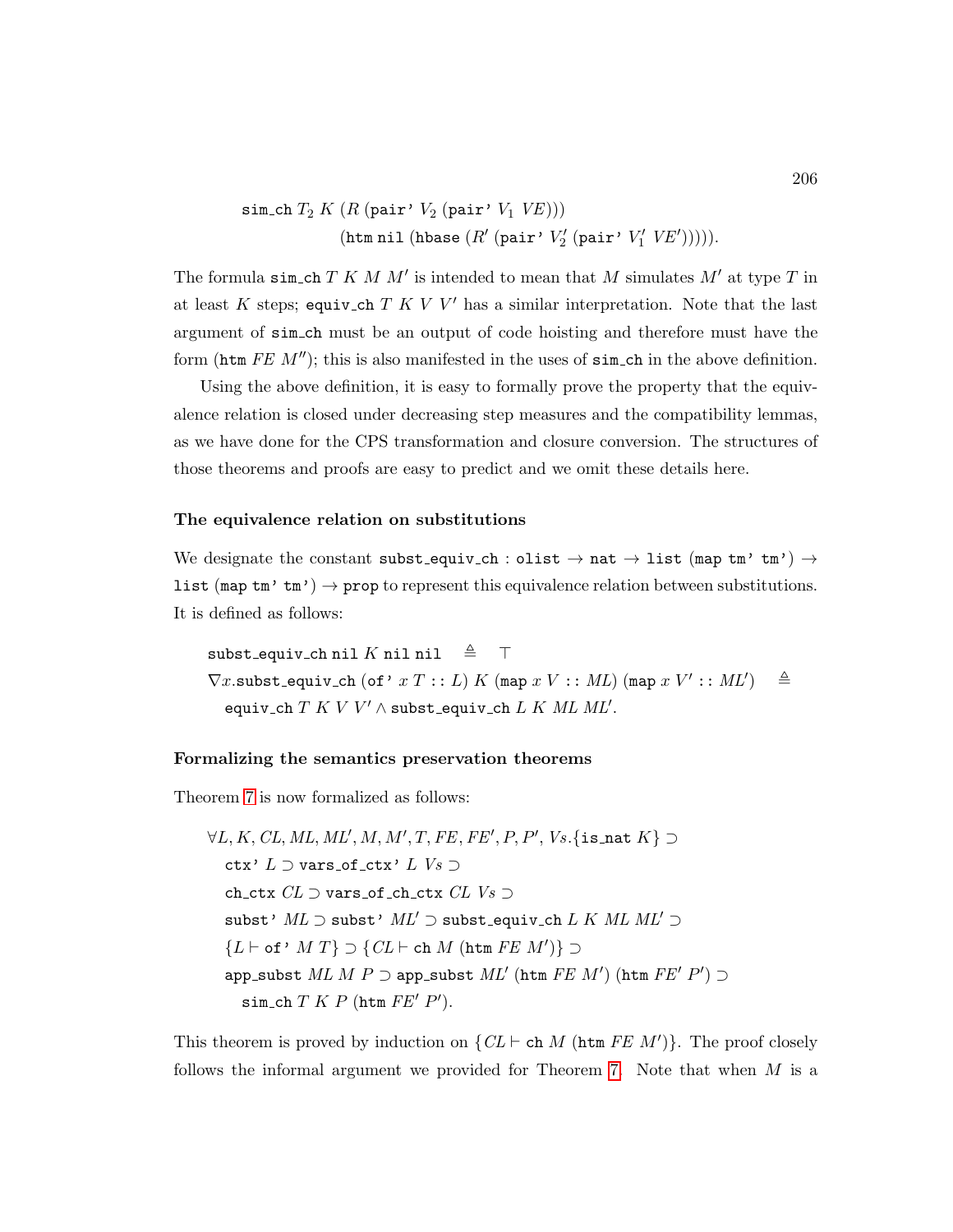function (abs' R), we need to apply the inductive hypothesis on  $(R x)$  where x is the function argument with substitutions (map  $x V : M L$ ) and (map  $x V' : M L'$ ) where  $V$  and  $V'$  are equivalent values for  $x$ . A critical step for proving this case is to show the extension for  $x$  in the second substitution has no effect on the functions FE extracted from  $(R x)$ , *i.e.*, app\_subst (map  $x V' :: ML'$ ) FE FE' if and only if app\_subst  $ML'$  FE FE' for some FE'. By observing the logical structure of the clause of ch for this case, Abella knows that  $FE$  cannot depend on x. By the definition of app subst, it is immediate that the above relation holds.

From the above theorem, we can easily prove the following theorems that formalize Corollaries [11](#page-217-2) and [12:](#page-217-3)

 $\forall K, T, M, M'.$ {of'  $M T$ }  $\supset$  {ch  $M M'$ }  $\supset$  sim\_ch  $T K M M'.$  $\forall M, K, M', V.$ {of' M tnat}  $\supset$  {ch M (htm  $FE M')$ }  $\supset$  $\{eval' M (nat' N)\} \supset \{eval'$ ' (htm  $FE M'$ ) (nat'  $N$ )}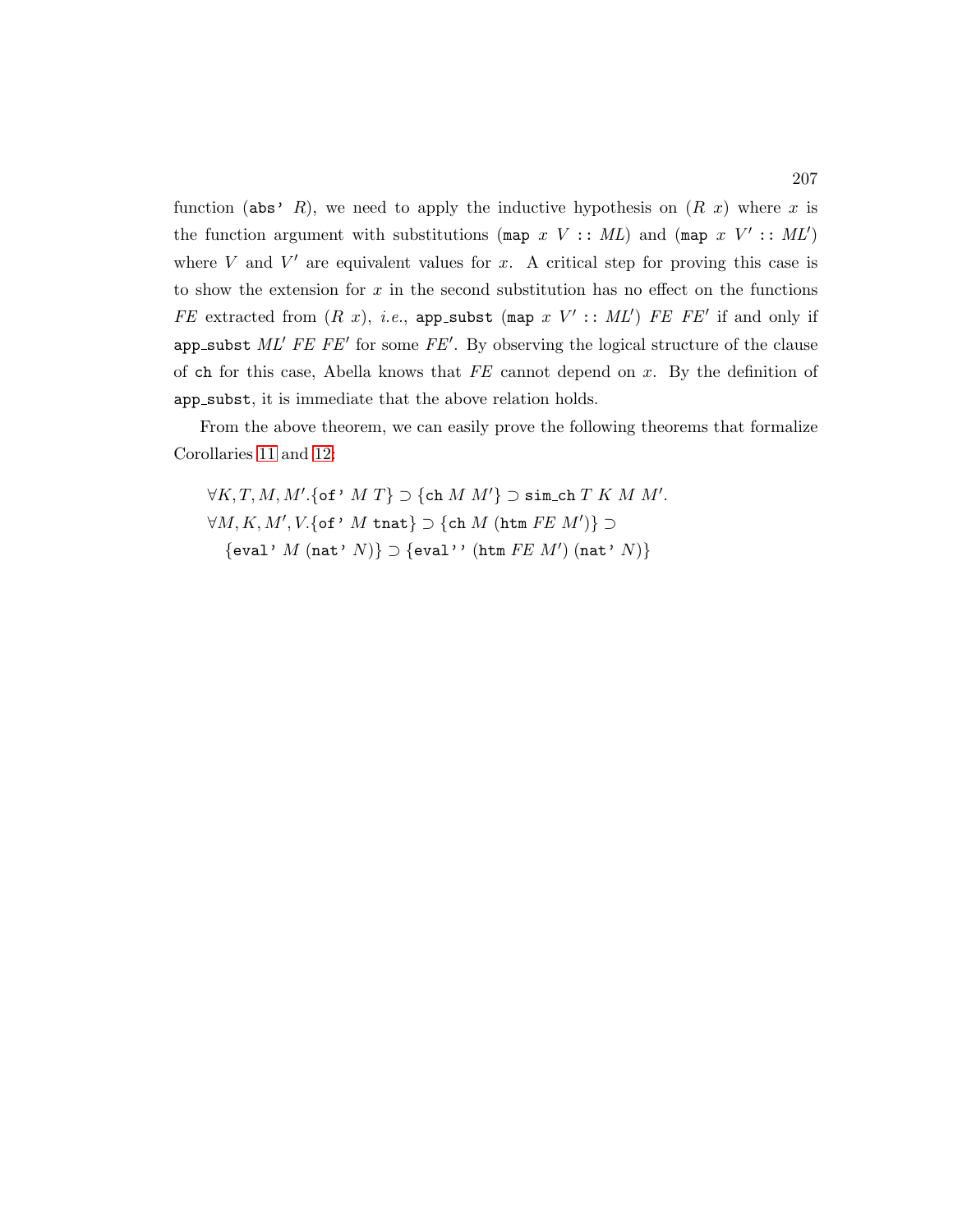# Chapter 8

# Completing the Compilation Process

After the CPS transformation, closure conversion and code hoisting, the higher-order functional programs have been transformed into a first-order form in which all the functions are closed and in a flat space at the top-level. It is now easy to transform programs in this form into an intermediate language to which conventional techniques for compiling imperative languages can be applied. We call this transformation the code generation phase. The intermediate language we choose is closely related to Cminor [\[43\]](#page-252-0), the input language for the back-end of the well-known CompCert compiler. Our investigation of verified compilation of functional languages stops after code generation because for implementation and verification of the transformations after code generation: 1) the higher-order abstract syntax does not have obvious benefits since they only deal with programs in first order forms and do not perform complicated manipulation of bindings anymore; 2) they have been studied extensively in the area of verifying compilers for imperative languages.

In Section [8.1,](#page-223-0) we give a rule-based relational description of the code generation phase and discuss its implementation and verification using our framework. In Section [8.2,](#page-233-0) we discuss how the semantics preservation proofs for the individual phases are composed to form the correctness proof for the full compiler, which concludes our exercise on verified compilation of functional languages.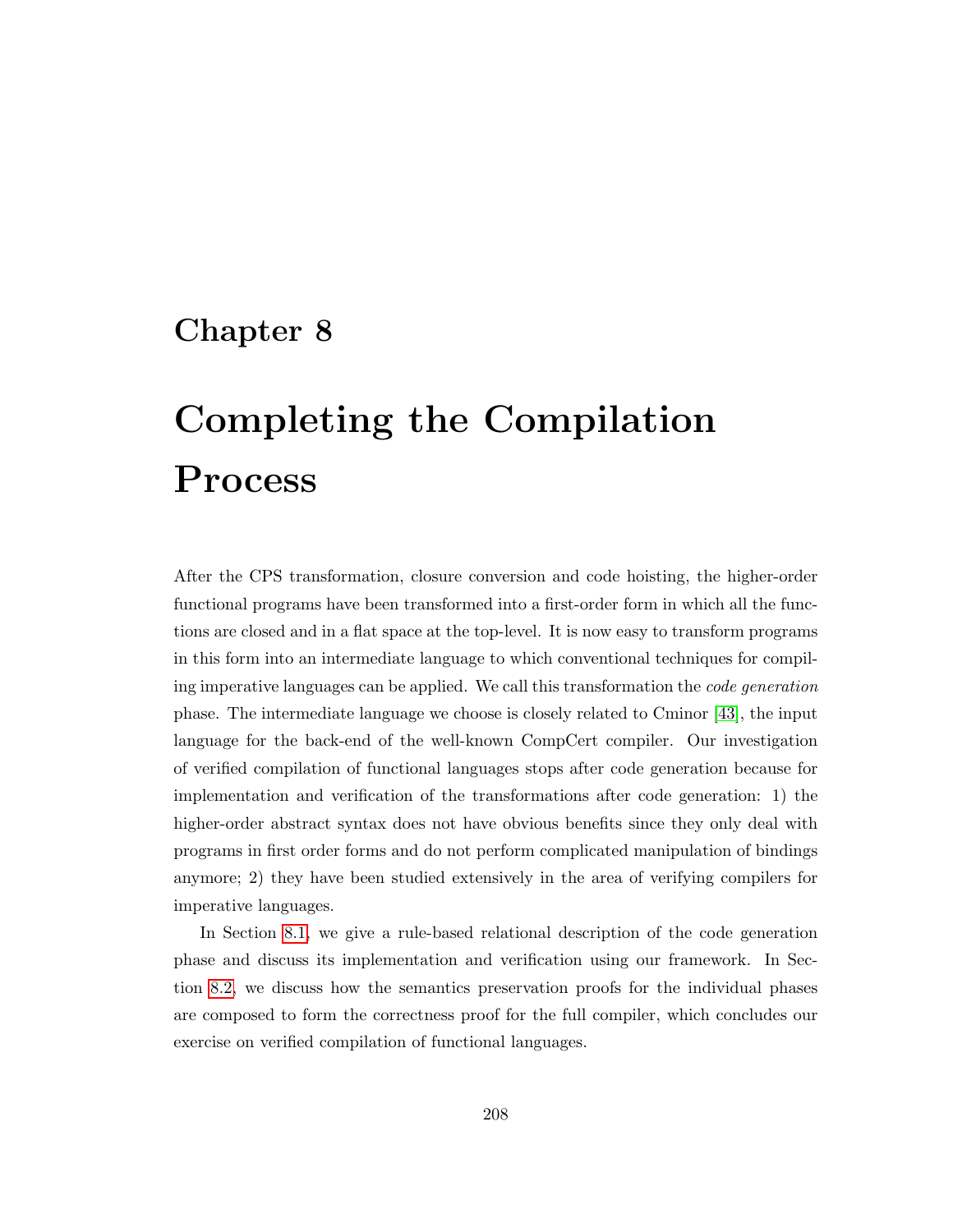### <span id="page-223-0"></span>8.1 The Code Generation Transformation

The code generation transformation takes the output of code hoisting and generates programs in a Cminor-like language in which every operation is applied to variables or constants and the allocation of pairs and closures and accesses to their elements are made explicit. In the following successive subsections, we shall introduce the target language of code generation, the memory model of the target language, the rule-based description of the transformation, its implementation in λProlog, its informal verification and its verification in Abella.

#### 8.1.1 The target language of the transformation

The target language of the code generation transformation, which is also the target language of our compiler, is a typeless language. Its syntax is given in Figure [8.1.](#page-223-1) We use x to denote variables, n to denote natural numbers,  $C$  to denote constants or variables,  $E$  to denote expressions,  $S$  to denote statements which represent a sequence of operations ending with an expression,  $F$  to denote functions and  $P$  to denote programs. Note that  $P$  has the form of programs that result from code hoisting. That is, every function resides at the top-level and takes two arguments where the first argument refers to a sequence of functions it depends on and the second argument is the actual argument of the function. Note also that we use nested let expressions to represent a sequence of instructions in statements.

<span id="page-223-1"></span>
$$
C ::= n | x | ()
$$
  
\n
$$
E ::= C | pred C | C1 + C2 | if C then S1 else S2 |\n(C1 C2) | allow n | move C1 n C2 | load C n\n
$$
S ::= E | let x = E in S
$$
  
\n
$$
F ::= \lambda \vec{f}.\lambda x.S
$$
  
\n
$$
P ::= let \vec{f} = \vec{F} in S
$$
$$

Figure 8.1: The Syntax of the Target Language of Code Generation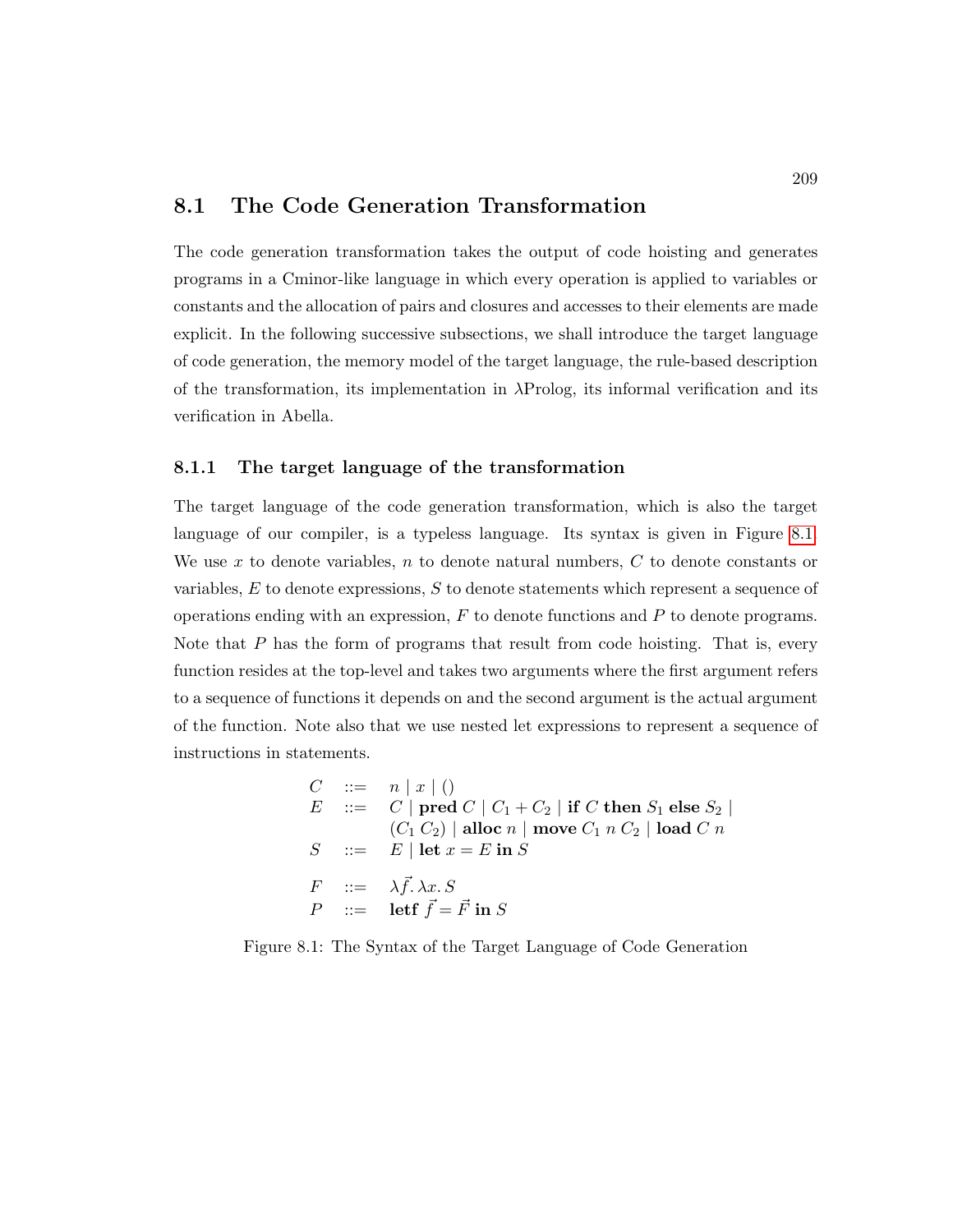#### 8.1.2 The memory model of the target language

The only interesting components of the syntax in Figure [8.1](#page-223-1) are expressions for manipulating memory, *i.e.*, (alloc *n*) for memory allocation, (move  $C_1$  *n*  $C_2$ ) for writing to memory and (load  $C$  n) for reading from memory. To understand them, we need to understand the memory model of the language. We assume a very simple model of memory in which there is a single heap consisting of an infinite number of memory cells indexed by natural numbers. The memory cells are allocated from lower to higher indexes<sup>[1](#page-224-0)</sup>. We use  $i_{max}$  to represent the index such that the cells indexed by natural numbers up to (but not including)  $i_{max}$  are allocated and accessible. We use the expression (loc i) to represent a reference to the memory cell indexed by i. The instruction (alloc n) is used to allocate the *n* cells indexed from  $i_{max}$  to  $(i_{max} + n - 1)$ . Letting  $C_1$  be (loc *i*) for some i and  $C_2$  be a value, (move  $C_1$  n  $C_2$ ) is used to assign  $C_2$  to the memory cell at  $i + n$  and (load  $C_1$  n) is used to read the value in that cell.

#### 8.1.3 A rule-based description of the transformation

We first describe how terms not containing functions in the source language are translated into statements in the target language. We identify the relation  $\rho \triangleright_s M; K \leadsto_{cg} S'$ such that it holds if  $M$  is a source term whose free variables are contained in the set of variables  $\rho$  and that does not contain functions, K is a context or continuation of the form  $\hat{\lambda}x. S$ , and S' is a statement resulting from applying code generation to M in the context K. The transformation rules of  $\rho \rhd_s M$ ;  $K \rhd_{cg} S'$  are given in Figure [8.2.](#page-225-0) The rules defining this relation are very similar to those of the CPS transformation (described in Figure [5.3\)](#page-154-0): they recursively translate the sub-expressions of the source program and accumulates the results in  $K$  in an order that reflects the control flow of the source program; the substitution operations in the transformation are represented by administrative  $\beta$ -redexes like in the CPS transformation. The rules cg-pair, cg-plus and cg-app have the side condition that  $x_1$  does not occur in  $\rho$ ,  $M_2$  and K. The rule cg-open has the side condition that  $x_f$ , $x_e$  and  $x_1$  do not occur in  $\rho$ ,  $M_2$  and K. The cg-pair rule translates a pair expression into a program fragment for explicitly allocating two consecutive memory cells and assigning the elements of the pair to the cells. The

<span id="page-224-0"></span><sup>&</sup>lt;sup>1</sup>We do not consider garbage collection in this thesis. It is left for future work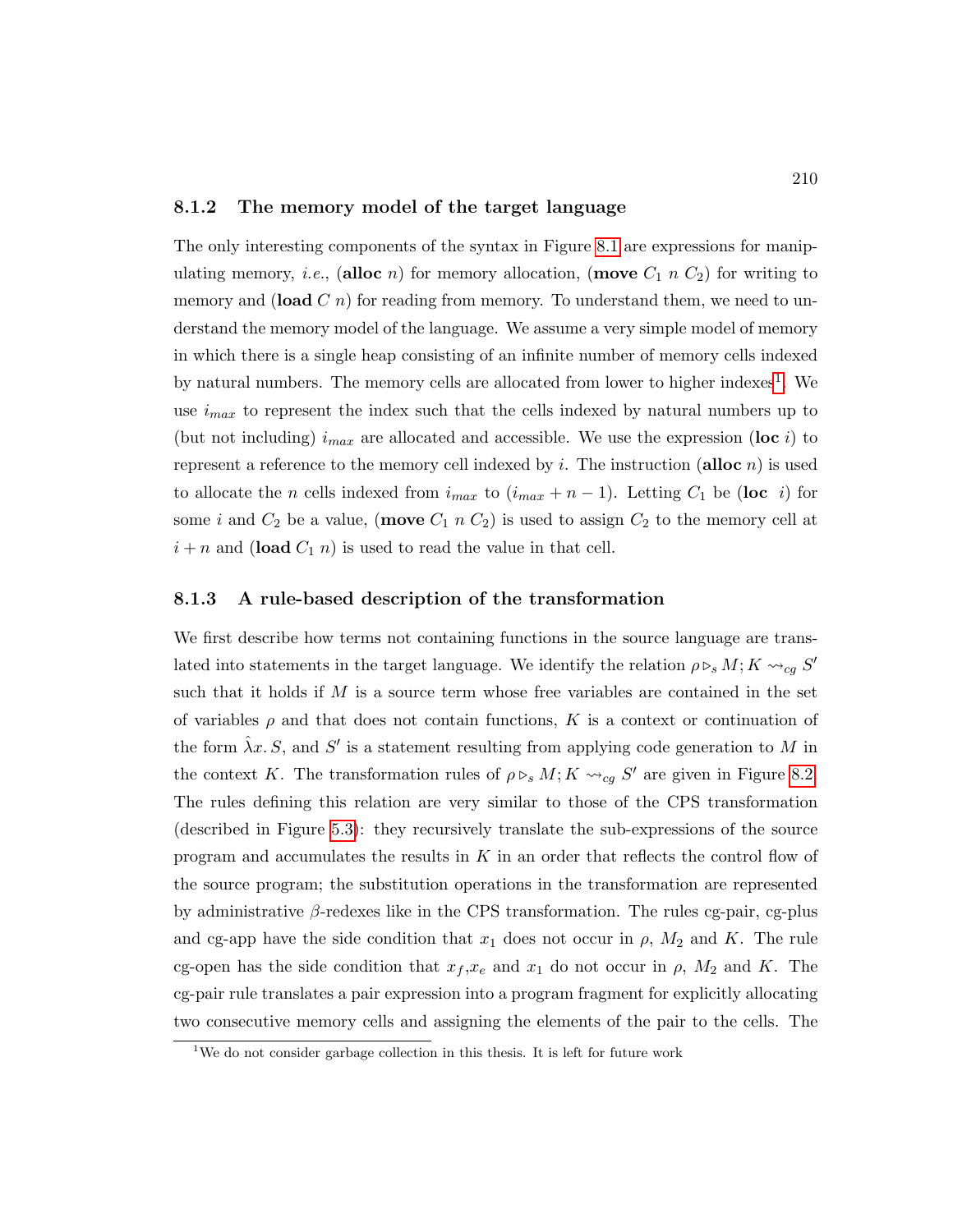<span id="page-225-0"></span>
$$
\frac{\partial \mathcal{L}_{\mathcal{S}}}{\partial \triangleright_{\mathcal{S}} n; K \rightsquigarrow_{cg} \text{ @ } K n} \operatorname{cg-nat} \quad \frac{x \in \rho}{\rho \triangleright_{\mathcal{S}} x; K \rightsquigarrow_{cg} \text{ @ } K x} \operatorname{cg-var}
$$
\n
$$
\frac{\partial \mathcal{L}_{\mathcal{S}}}{\partial \triangleright_{\mathcal{S}} ( ); K \rightsquigarrow_{cg} \text{ @ } K ( )} \operatorname{cg-unit}
$$
\n
$$
\frac{\rho \triangleright_{\mathcal{S}} M; \hat{\lambda} x. \operatorname{let} v = \operatorname{pred} x \operatorname{in} (\text{@ } K v) \rightsquigarrow_{cg} S}{\rho \triangleright_{\mathcal{S}} \operatorname{pred} M; K \rightsquigarrow_{cg} S} \operatorname{cg-pred}
$$
\n
$$
\frac{\rho \triangleright_{\mathcal{S}} M_2; \hat{\lambda} x_2. \operatorname{let} v = x_1 + x_2 \operatorname{in} (\text{@ } K v) \rightsquigarrow_{cg} S \quad \rho \triangleright_{\mathcal{S}} M_1; \hat{\lambda} x_1. S \rightsquigarrow_{cg} S'}{\rho \triangleright_{\mathcal{S}} M_1 + M_2; K \rightsquigarrow_{cg} S'} \operatorname{cg-plus}
$$
\n
$$
\frac{\rho \triangleright_{\mathcal{S}} M_2; K' \rightsquigarrow_{cg} S \quad \rho \triangleright_{\mathcal{S}} M_1; \hat{\lambda} x_1. S \rightsquigarrow_{cg} S'}{\rho \triangleright_{\mathcal{S}} (M_1, M_2); K \rightsquigarrow_{cg} S'} \operatorname{cg-pair}
$$

where  $K' = (\hat{\lambda}x_2.$  let  $p =$  alloc 2 in let  $v_1 =$  move  $p 0 x_1$  in let  $v_2 =$  move  $p 1 x_2$  in  $(\mathfrak{A} K p)$ 

$$
\rho \triangleright_s M; \hat{\lambda}x. \text{ let } v = \text{load } x 0 \text{ in } (\textcircled{K} V) \rightsquigarrow_{cg} S
$$
  
\n
$$
\rho \triangleright_s M; \hat{\lambda}x. \text{ let } v = \text{load } x 1 \text{ in } (\textcircled{K} V) \rightsquigarrow_{cg} S
$$
  
\n
$$
\rho \triangleright_s M; \hat{\lambda}x. \text{ let } v = \text{load } x 1 \text{ in } (\textcircled{K} V) \rightsquigarrow_{cg} S
$$
  
\n
$$
\rho \triangleright_s M_2; \hat{\lambda}x. x \rightsquigarrow_{cg} S_2 \qquad \rho \triangleright_s M_3; \hat{\lambda}x. x \rightsquigarrow_{cg} S_3
$$
  
\n
$$
\rho \triangleright_s M_1; \hat{\lambda}x_1. \text{ let } a = (\text{if } x_1 \text{ then } S_2 \text{ else } S_3) \text{ in } (\textcircled{K} a) \rightsquigarrow_{cg} S
$$
  
\n
$$
\rho \triangleright_s \text{ if } M_1 \text{ then } M_2 \text{ else } M_3; K \rightsquigarrow_{cg} S
$$
  
\n
$$
\rho \triangleright_s \text{ let } M_1 \text{ then } M_2 \text{ else } M_3; K \rightsquigarrow_{cg} S
$$
  
\n
$$
\rho \triangleright_s \text{ let } x = M_1 \text{ in } M_2; K \rightsquigarrow_{cg} S'
$$
  
\n
$$
\rho \triangleright_s \text{ let } x = M_1 \text{ in } M_2; K \rightsquigarrow_{cg} S'
$$
  
\n
$$
\rho \triangleright_s M_2; \hat{\lambda}x_2. \text{ let } v = x_1 x_2 \text{ in } (\textcircled{K} V) \rightsquigarrow_{cg} S \qquad \rho \triangleright_s M_1; \hat{\lambda}x_1. S \rightsquigarrow_{cg} S'
$$
  
\n
$$
\rho \triangleright_s M_2; K \rightsquigarrow_{cg} S'
$$
  
\n
$$
\rho \triangleright_s M_1, M_2; K \rightsquigarrow_{cg} S'
$$
  
\n
$$
\rho \triangleright_s M_1, M_2; K \rightsquigarrow_{cg} S'
$$
  
\n
$$
\
$$

 $\mathrm{let}\ p_{2} = \mathrm{alloc}\ 2\ \mathrm{in}\ \mathrm{let}\ v_{3} = \mathrm{move}\ p_{2}\ 0\ x_{1}\ \mathrm{in}\ \mathrm{let}\ v_{4} = \mathrm{move}\ p_{2}\ 1\ p_{1}\ \mathrm{in}$ let  $v = x_f p_2$  in  $\mathfrak{D}(K v)$ 

and  $K_2 = (\hat{\lambda} x_1)$ . let  $x_f = \text{load } x_1$  0 in let  $x_e = \text{load } x_1$  1 in S)

Figure 8.2: The Rules for Generating Statements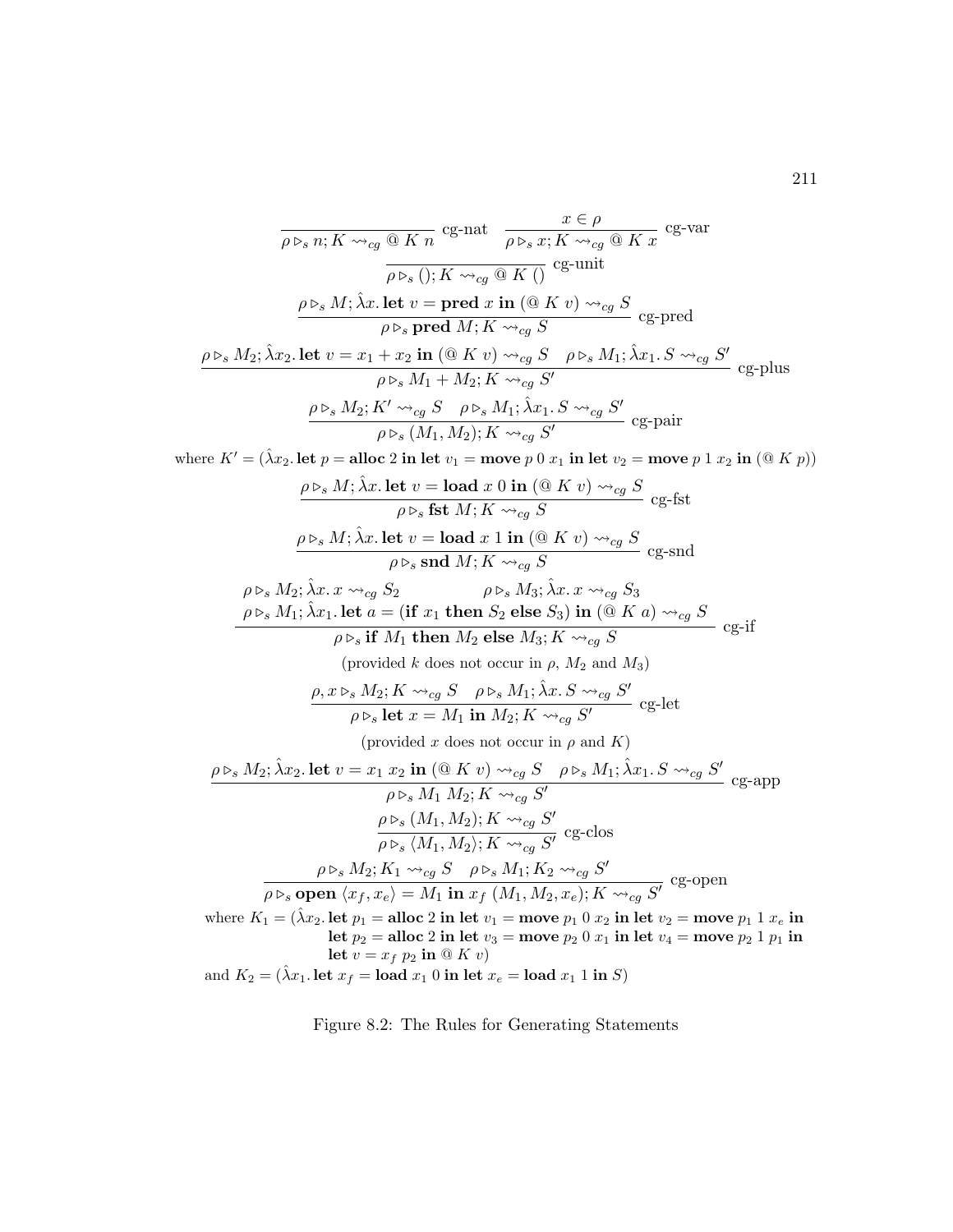cg-fst and cg-snd rules translate the access of elements of a pair into instructions for loading values from memory cells allocated for the pair. The cg-clos rule transforms the closures like pairs. The cg-open rule makes explicit the selection of function and environment parts from closures and the application of the function part to its arguments by using the memory operators.

We then describe the transformation of programs and functions in the source language. Let M be a program resulting from code hoisting, *i.e.*, M has the form (lett  $\vec{f}$  =  $\vec{F}$  in M') where M' does not contain any function and  $\vec{F}$  is a sequence of functions of the form  $\lambda \vec{f}$ .  $\lambda x$ . M'' where M'' does not contain any function. We identify the relation  $\rho \triangleright_p M \leadsto_{cg} P$  such that it holds if P is the result of applying code generation to M. We also identify the relation  $\rho \triangleright_f F \leadsto_{cg} F'$  such that it holds if F is a function extracted by code hoisting (*i.e.*, F has the form  $\lambda \vec{f}$ .  $\lambda x$ . M'' where M'' does not contain any function) whose free variables are contained in  $\rho$  and  $F'$  is the result of applying code generation to F. The rules defining  $\rho \triangleright_p M \leadsto_{cg} P$  and  $\rho \triangleright_f F \leadsto_{cg} F'$  are given in Figure [8.3.](#page-226-0) Note that the two rules make use of  $\rho \rhd_s M$ ;  $K \rhd_{cg} S'$  where K is an identity context for generating statements from the bodies of functions and programs.

<span id="page-226-0"></span>
$$
\frac{\rho, \vec{f}, x \rhd_s M; \hat{\lambda}x. x \rightsquigarrow_{cg} S}{\rho \rhd_f (\lambda \vec{f}. \lambda x. M) \rightsquigarrow_{cg} (\lambda \vec{f}. \lambda x. S)} \text{cg-abs}
$$
\n(provided  $x \text{ do not occur in } \rho \text{ and } M$ )

\n
$$
\{\rho \rhd_f F_i \rightsquigarrow_{cg} F'_i \mid 1 \leq i \leq n\} \quad \rho, \vec{f} \rhd_s M; \hat{\lambda}x. x \rightsquigarrow_{cg} S
$$
\n
$$
\rho \rhd_p (\text{left } \vec{f} = \vec{F} \text{ in } M) \rightsquigarrow_{cg} (\text{left } \vec{f} = \vec{F}' \text{ in } S)
$$
\n(where  $f = (f_1, \ldots, f_n), \vec{F} = (F_1, \ldots, F_n)$  and  $\vec{F'} = (F'_1, \ldots, F'_n)$ )

Figure 8.3: The Rules for Generating Programs and Functions

#### 8.1.4 Implementing the transformation in  $\lambda$ Prolog

We first consider encoding terms in the target language. We use  $\tan$  to represent the type of terms in the target language. For the constructors of the target language that also occur in the source language, we reuse the constants for encode them in the source language. For example,  $pred'$  is used to encode  $pred C$  and  $pair'$  is used to encode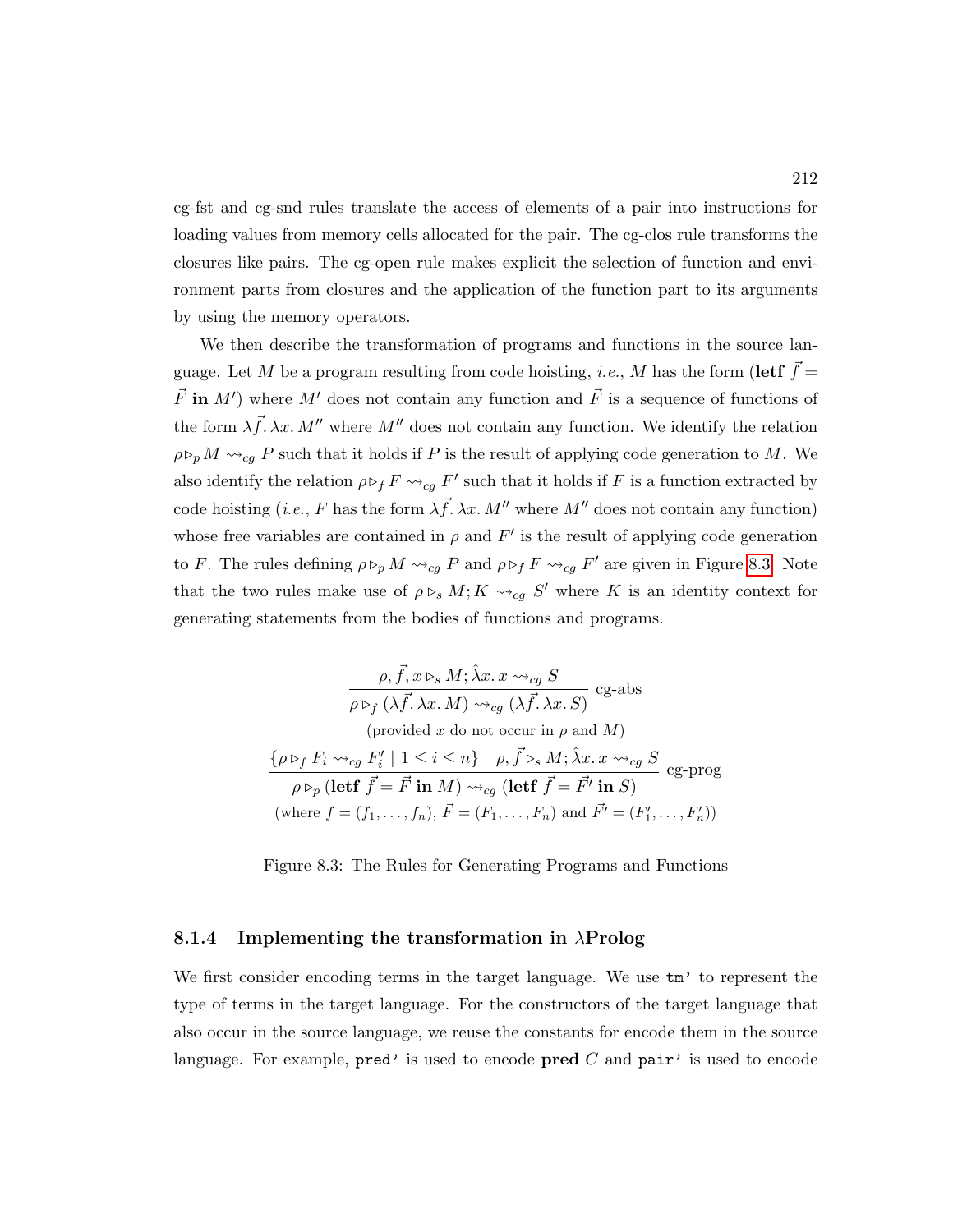$(C_1, C_2)$ . We further introduce the constants loc' : nat  $\rightarrow \text{tm'}$ , alloc' : nat  $\rightarrow \text{tm'}$ , move' :  $tm' \rightarrow nat \rightarrow tm' \rightarrow tm'$  and load' :  $tm' \rightarrow nat \rightarrow tm'$  for encoding the expressions for manipulating the memory.

We then describe the encoding of the transformation rules. We identify the following predicate constant to represent the transformation relation  $\rho \triangleright_s M; K \leadsto_{cg} S'$ :

 $cgen:tm' \to (tm' \to tm') \to tm' \to co.$ 

Similar to the encoding of the CPS transformation, we use meta-level  $\beta$ -redexes to represent administrative  $\beta$ -redexes. The transformation rules in Figure [8.2](#page-225-0) transparently translate into clauses for cgen. Most of the clauses have similar structures as those for the CPS transformation. We only talk about the interesting ones, including the clauses representing cg-pair, cg-fst, cg-snd, cg-clos and cg-open listed as follows:

```
cgen (pair' M_1 M_2) K M' :-
  (Πx1.cgen M2
                (x_2 \leq t' (alloc' (s (s z)))
                   (p \setminus \text{let'} (move' p z x_1))(u_1 \setminus \text{let'} (move' p (s z) x_2))(u_2 \setminus K p)))(M'_2 x_1),
   cgen M_1 M'_2 M'.
cgen (fst' M) K M' :- cgen M (x \leq 1et' (load' x z) (v \leq K v)) M'.
cgen (snd' M) K M' :- cgen M (x \leq 1) (load' x (s z)) (v \leq K v) M'.cgen (clos' M_1 M_2) K M': - cgen (pair' M_1 M_2) K M'.
cgen (open' M_1 (f \setminus e \setminus app' f (pair' M_1 (pair' M_2 e)))) K M' :-
  (\Pi f, e, x_1 \ldotp \ldots \Pi M_2)(x_2 \setminus \text{let'} (\text{alloc'} (s (s z)))(p_1 \setminus \text{let'} (move' p_1 z x_2))(v_1 \setminus \text{let'} (move' p_1 (s z) e)(v_2 \setminus \text{let'} (allow' (s (s z)))(p_2 \setminus \text{let'} (move' p_2 z x_1))(v_3 \setminus let' (move' p_2 (s z) p_1)
                        (v_4 \setminus \text{let'} (app' f p_2) (v \setminus K v))))))
```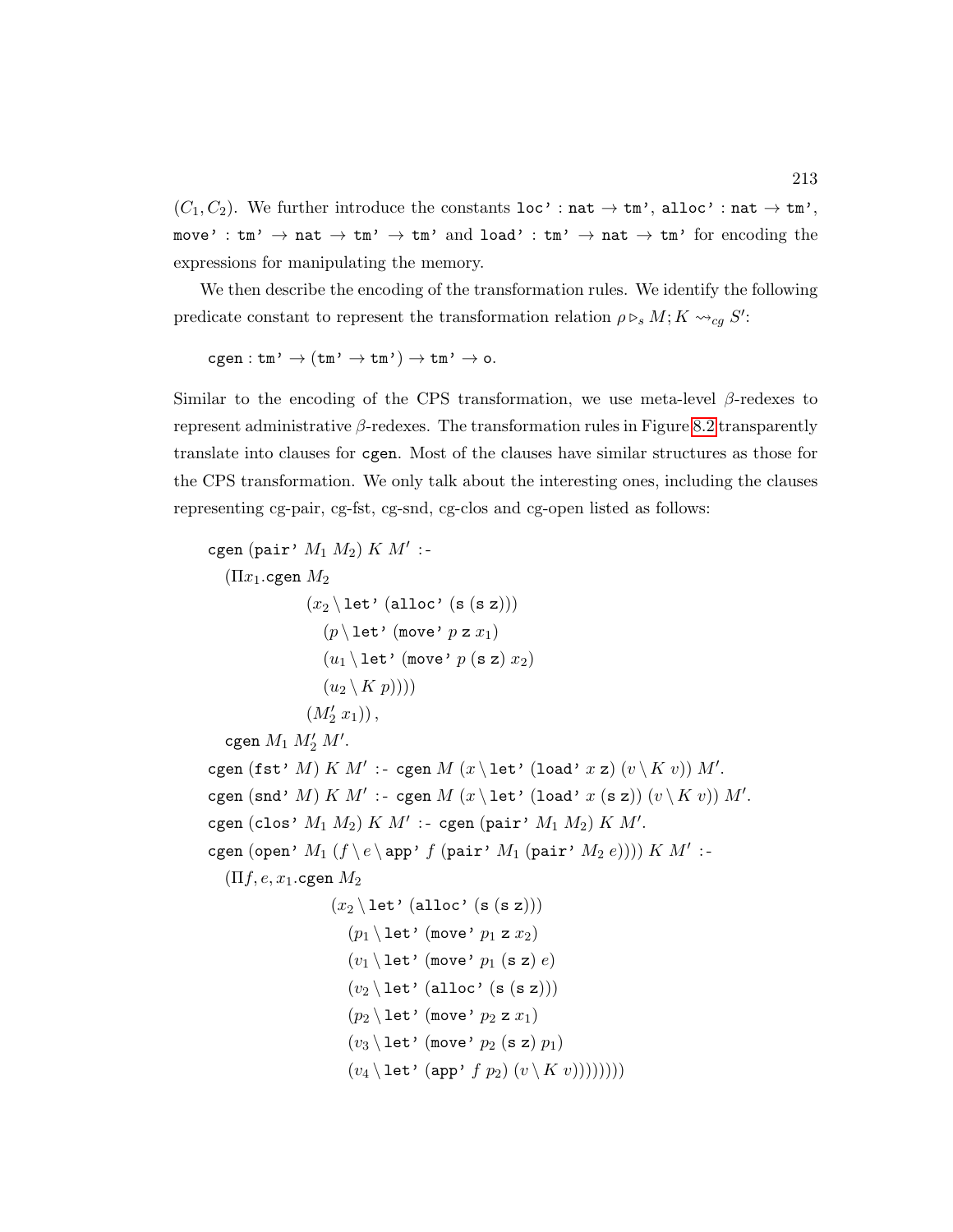$(M_3 f e x_1)$ , cgen  $M_1(x_1 \leq t'$  (load'  $x_1$  z)  $(f \leq t'$  (load'  $x_1$  (s z))  $(e \leq M_3 f e x_1))$ .

In the clause encoding cg-pair, we use the terms of alloc', move' embedded in let expressions to represent the sequence of instructions for allocating memory cells for a pair and initializing the cells with elements of the pair. Similarly in the clause encoding cg-fst and cg-snd, we use terms of load' to represent the instructions for reading values from the cells for the pairs. The clauses encoding cg-clos and cg-open are direct translations from the corresponding rules. As usual, the freshness side conditions of these rules are captured via universal goals.

We identify the following predicate constants to represent the transformation relations  $\rho \triangleright_f F \leadsto_{cg} F'$  and  $\rho \triangleright_p M \leadsto_{cg} P$ :

```
ecgen : list tm' \rightarrow list tm' \rightarrow o.
bcgen : tm' \rightarrow tm' \rightarrow o.h^{(1)} \rightarrow \text{tm'} \rightarrow \text{tm'} \rightarrow \text{o}.
```
Their definitions are given as follows:

```
ecgen nil nil.
ecgen ((\texttt{abs'}~l \backslash \texttt{abs'}~x \backslash F~l~x) :: FE) ((\texttt{abs'}~l \backslash \texttt{abs'}~x \backslash F'~l~x) :: FE') :-(\Pi l, x.(\Pi k.cgen l \ k \ (k \ l)) \Rightarrow (\Pi k.cgen x \ k \ (k \ x)) \Rightarrowcgen (F \mid x) (x \setminus x) (F' \mid x), ecgen FE FE'.\mathtt{bcgen}\;(\mathtt{hbase}\;M)\;(\mathtt{hbase}\;M')\,:\text{-}\; \mathtt{cgen}\;M\;(x\mathop{\backslash} x)\;M'.bcgen (habs R) (habs R') :- \Pi x.(\Pi k.cgen x k (k x)) \Rightarrow bcgen (R x) (R' x).
```
 $\hbox{hcgen (htm } FE\;M)$   $(\hbox{htm } FE'\;M')$  :- ecgen  $FE\;FE'$ , bcgen  $M\;M'.$ As usual, we use universal and hypothetical goals to preform recursion over binding op-

erators and to introduce the rules for transforming variables. By definition hogen M P holds if M encodes code that has the form of outputs of code hoisting and  $P$  encodes the result of apply code generation to  $M$ . The constant ecgen represents the transformation of the top-level functions and bcgen represents the transformation of the body of M. Note that in the base case of bords we use cgen with the initial context  $(x \nvert x)$ to generate the target code from the body of the program. Similarly, we use cgen in the definition of ecgen to generate code from the bodies of functions.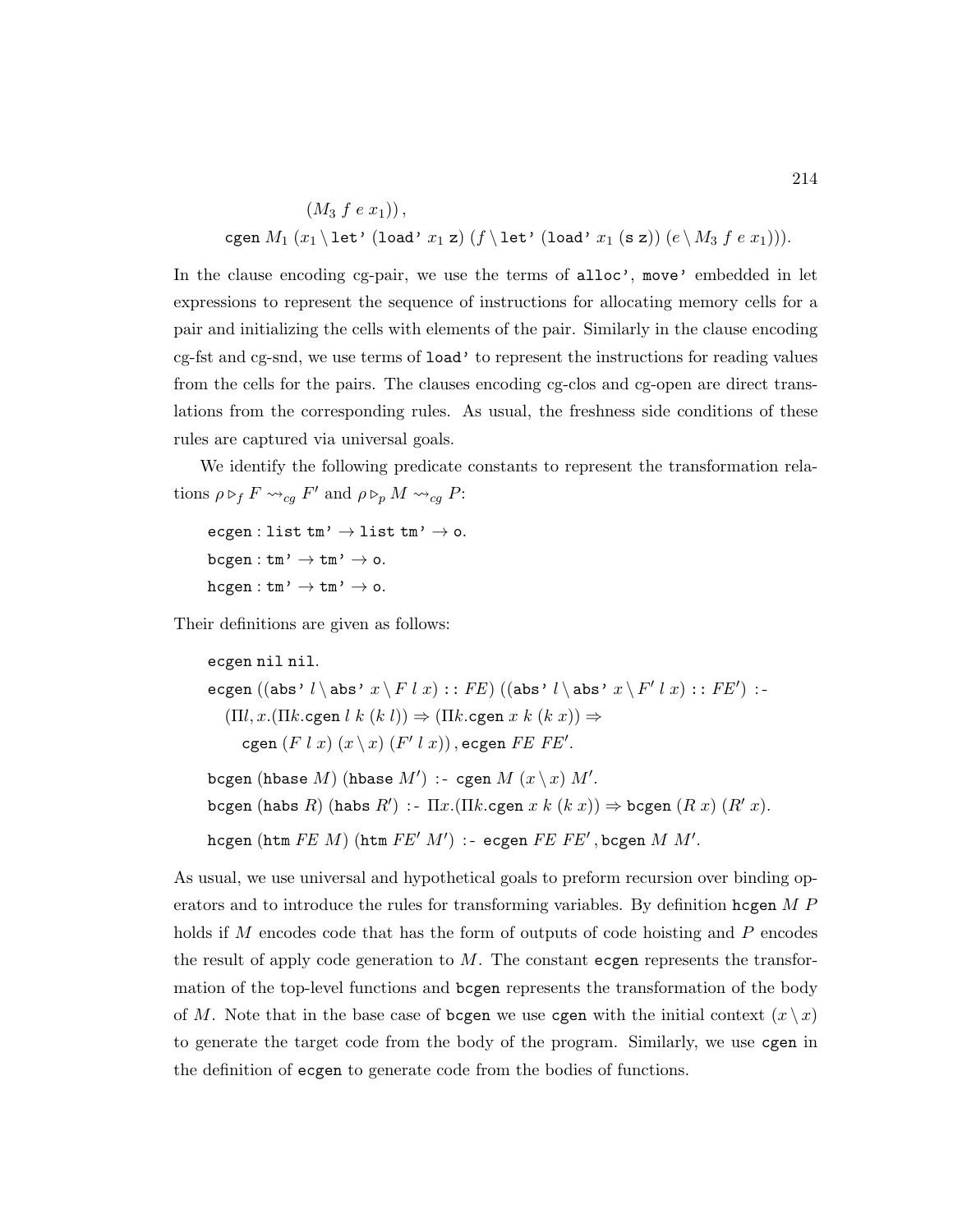#### 8.1.5 Informal verification of the transformation

Because code generation closely corresponds to the CPS transformation, its verification is carried out in a way similar to the CPS transformation. The only interesting part of the verification is to identify an operational semantics for the target language of code generation. In the rest of this section, we give the rule-based description of this semantics and its encoding and briefly talk about the verification of code generation using this semantics.

We first describe the representation of and the operations on heaps. We use H to denote heaps. A heap with no allocated cells is written as  $\emptyset$ . A heap with cells indexed from 0 to n allocated such that  $V_i$  is the content of the *i*-th cell is written as  $\{0 \to V_0, 1 \to V_1, \ldots, n \to V_n\}$ . We define the following operations for allocation, modification and query of the contents of a heap:

- The function *allocate* for allocating memory such that  $H' = allocate(H, i)$  if n is the smallest index of the unallocated cells in  $H$  and  $H'$  is  $H$  extended with the mappings  $\{n \to 0, \ldots, n + i - 1 \to 0\}$ . That is, allocate $(H, i)$  allocates i fresh memory cells in  $H$  and set their default values to  $()$ .
- The function *update* for updating the content of a memory cell such that  $H' =$ update( $H, i, V$ ) if H contains a mapping for i and H' is obtained from H by replacing this mapping with  $(i \rightarrow V)$ .
- The function *lookup* for reading the content of a memory cell such that  $V =$ lookup $(H, i)$  if H contains the mapping  $(i \rightarrow V)$ .

We identify the following classes of terms for describing evaluation where  $V$  denotes values,  $B$  denotes values or variables and  $D$  and  $U$  respectively denote the intermediate forms of expressions and statements in the evaluation process.

$$
V ::= n | () | \text{loc } n | \lambda x. U
$$
  
\n
$$
B ::= V | x
$$
  
\n
$$
D ::= B | \text{pred } B | B_1 + B_2 | \text{if } B \text{ then } U_1 \text{ else } U_2 |
$$
  
\n
$$
(B_1 B_2) | \text{alloc } n | \text{ move } B_1 n B_2 | \text{load } B n
$$
  
\n
$$
U ::= D | \text{let } x = U \text{ in } U
$$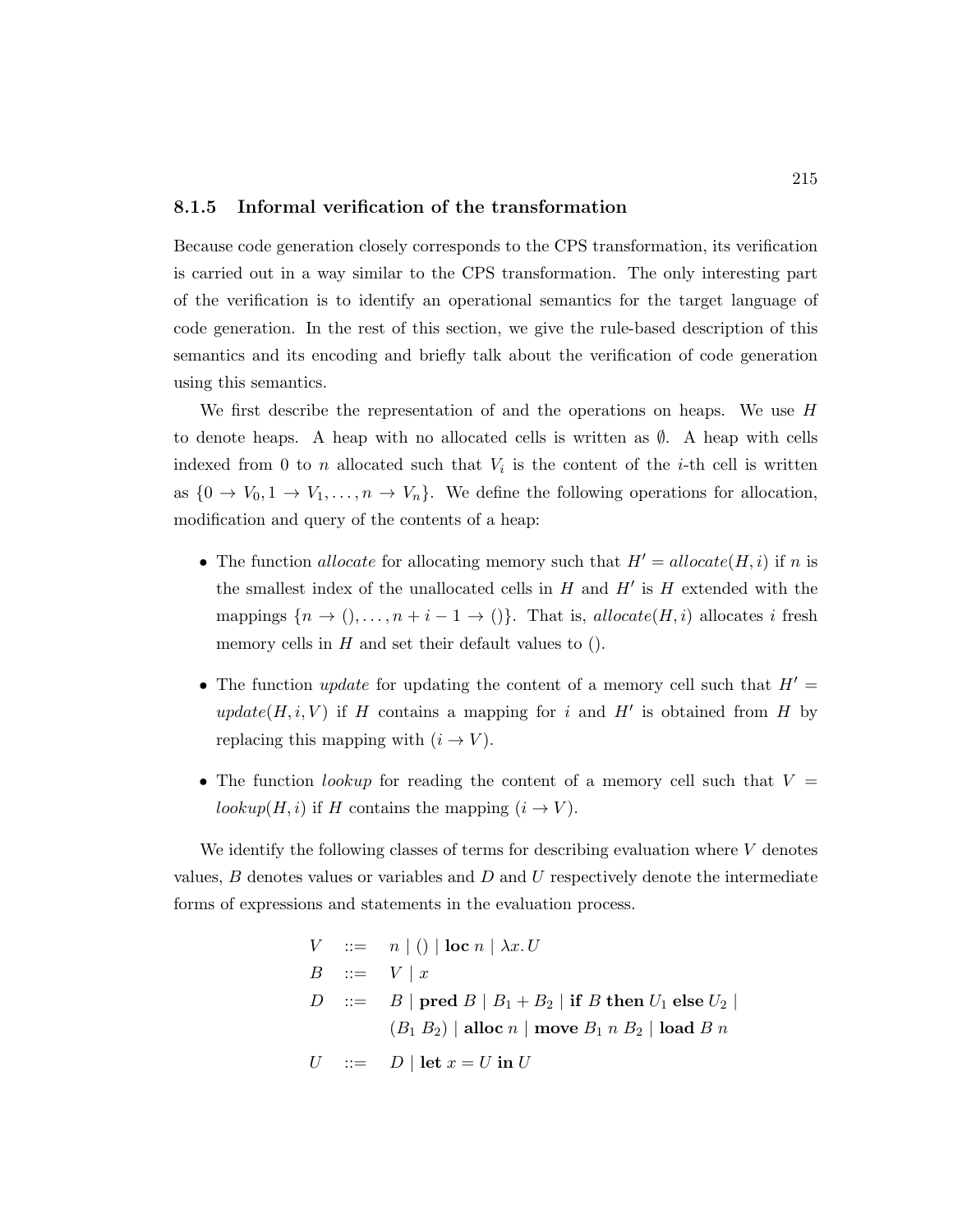We now describe an operational semantics based on a left-to-right, call-by-value evaluation strategy and in a small-step form. One step of evaluation takes a statement  $U$ and a heap  $H$  as input, evaluates the first instruction in U based on the content of  $H$ and outputs the modified statement and heap. The changes to the heap reflects the side effects incurred by the evaluation. We write  $H, M \hookrightarrow_1 H', M'$  where M is either an intermediate expression or statement to denote that  $M$  evaluates to  $M'$  in one step and the evaluation changes the heap H to H'. We write  $H, M \hookrightarrow_n H', M'$  where  $n > 0$ to denote the M evaluates to M' in n steps and H is changed to  $H'$  by the evaluation and  $P \hookrightarrow H, V$  to denote that a program P evaluates to the value V starting with an empty heap and the final memory state is represented by  $H$ . Figure [8.4](#page-230-0) depicts the rules defining these relations.

<span id="page-230-0"></span>

| $n'$ is the predecessor of $n$                                                                             | $n_3$ is the sum of $n_1$ and $n_2$                                              |
|------------------------------------------------------------------------------------------------------------|----------------------------------------------------------------------------------|
| $H$ , <b>pred</b> $n \leftrightarrow_1 H, n'$                                                              | $n_3$ is the sum of $n_1$ and $n_2$                                              |
| $H$ , <b>if</b> 0 <b>then</b> $M_1$ <b>else</b> $M_2 \leftrightarrow_1 H, M_1$                             | $H$ , <b>if</b> $n$ <b>then</b> $M_1$ <b>else</b> $M_2 \leftrightarrow_1 H, M_2$ |
| $i$ = the number of allocated cells in $H$                                                                 | $H'$ = $allocate(H, n)$                                                          |
| $H$ , <b>alloc</b> $n, H \leftrightarrow_1 H'$ , <b>loc</b> $i$                                            |                                                                                  |
| $H'$ = $update(H, (n + i), V)$                                                                             | $V = lookup(H, (n + i))$                                                         |
| $H$ , <b>move</b> ( <b>loc</b> $n$ ) $i$ $V \leftrightarrow_1 H'$ , $($ )                                  | $H$ , <b>load</b> ( <b>loc</b> $n$ ) $i \leftrightarrow_1 H, V$                  |
| $M_1, H \leftrightarrow_1 M'_1, H'$                                                                        |                                                                                  |
| $H$ , <b>let</b> $x = M_1$ <b>in</b> $M_2 \leftrightarrow_1 H'$ , <b>let</b> $x = M'_1$ <b>in</b> $M_2$ \n |                                                                                  |
| $H$ , <b>let</b> $x = V$ <b>in</b> $M \leftrightarrow_1 H, M[V/x]$                                         | $H$ , $(\lambda x, U) V \leftrightarrow_1 H, U[V/x]$                             |
| $H$ , $M \leftrightarrow_0 H, M$                                                                           | $H, M \leftrightarrow_1 H', M' \leftrightarrow$                                  |

Figure 8.4: Evaluation Rules for the Target Language of Code Generation

Given the evaluation semantics, we can prove that code generation preserves semantics by following a development similar to that for the CPS transformation. In the end, we can prove the following theorem that code generation on statements preserves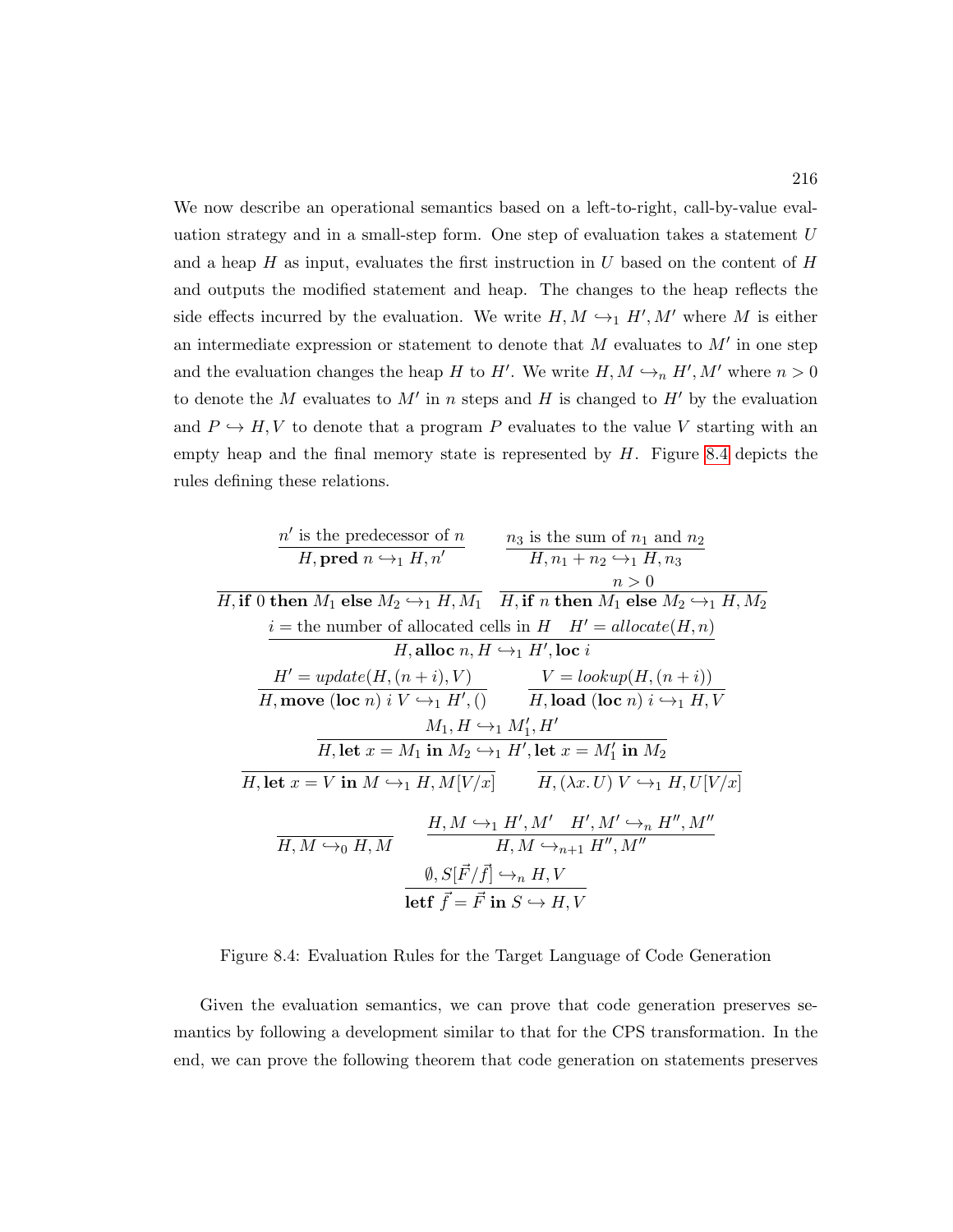semantics:

<span id="page-231-0"></span>**Theorem 8.** If  $\vdash M : \mathbb{N}, \emptyset \triangleright_s M; K \leadsto_{cg} M'$  and  $M \hookrightarrow V$ , then  $\emptyset, M' \hookrightarrow_n H, (\mathbb{Q} K V)$ for some n and H.

From this theorem, it is easy to derive the following theorem which states code generation on programs preserves semantics:

<span id="page-231-1"></span>**Theorem 9.** If  $\vdash P : \mathbb{N}, \emptyset \triangleright_p P \leadsto_{cg} P'$  and  $P \hookrightarrow V$ , then  $P' \hookrightarrow H, V$  for some H.

### 8.1.6 Verifying the  $\lambda$ Prolog implementation in Abella

We first formalize the representation of and operations on memories in λProlog. We represent a heap as a list of the type  $(\text{list } (\text{map nat } \text{tm}'))$ . It contains the mappings from indexes to the values for the allocated cells. We use the type state to represent the memory state. The sole constructor of state is st : nat  $\rightarrow$  (list (map nat tm'))  $\rightarrow$ state which takes a heap  $H$  and the smallest index of the allocated cells in  $H$  to form a memory state. We then identify the following predicate constants to represent the allocation, update and look-up operations on heaps:

allocate : nat  $\rightarrow$  nat  $\rightarrow$  (list (map nat tm'))  $\rightarrow$  (list (map nat tm'))  $\rightarrow$  o. update heap :  $(list (map nat tm')) \rightarrow nat \rightarrow tm' \rightarrow (list (map nat tm')) \rightarrow o.$ lookup heap : (list (map nat  $tm')$ )  $\rightarrow$  nat  $\rightarrow$   $tm' \rightarrow$  o.

They are defined as follows:

allocate  $N z H H$ . allocate  $N$  (s  $S$ )  $H$   $H'$  :- allocate (s  $N$ )  $S$  (map  $N$  unit  $::$   $H$ )  $H'.$ update\_heap  $(\texttt{map } L\ V : : H) \ L \ V' \ (\texttt{map } L \ V' : : H).$  $\mathtt{update}\_\mathtt{heap}\ (M\mathrel{{\mathop{:}}}:H)\ L\ V'\ (M\mathrel{{\mathop{:}}:}H')\ \mathtt{:}\mathtt{\text{-} update}\_\mathtt{heap}\ H\ L\ V'\ H'.$ lookup heap (map  $L V :: H$ )  $L V$ . lookup heap  $(M :: H) L V :$ - lookup heap  $H L V$ .

We then formalize the evaluation of expressions and statements. We identify the following constants to represent the evaluation relations: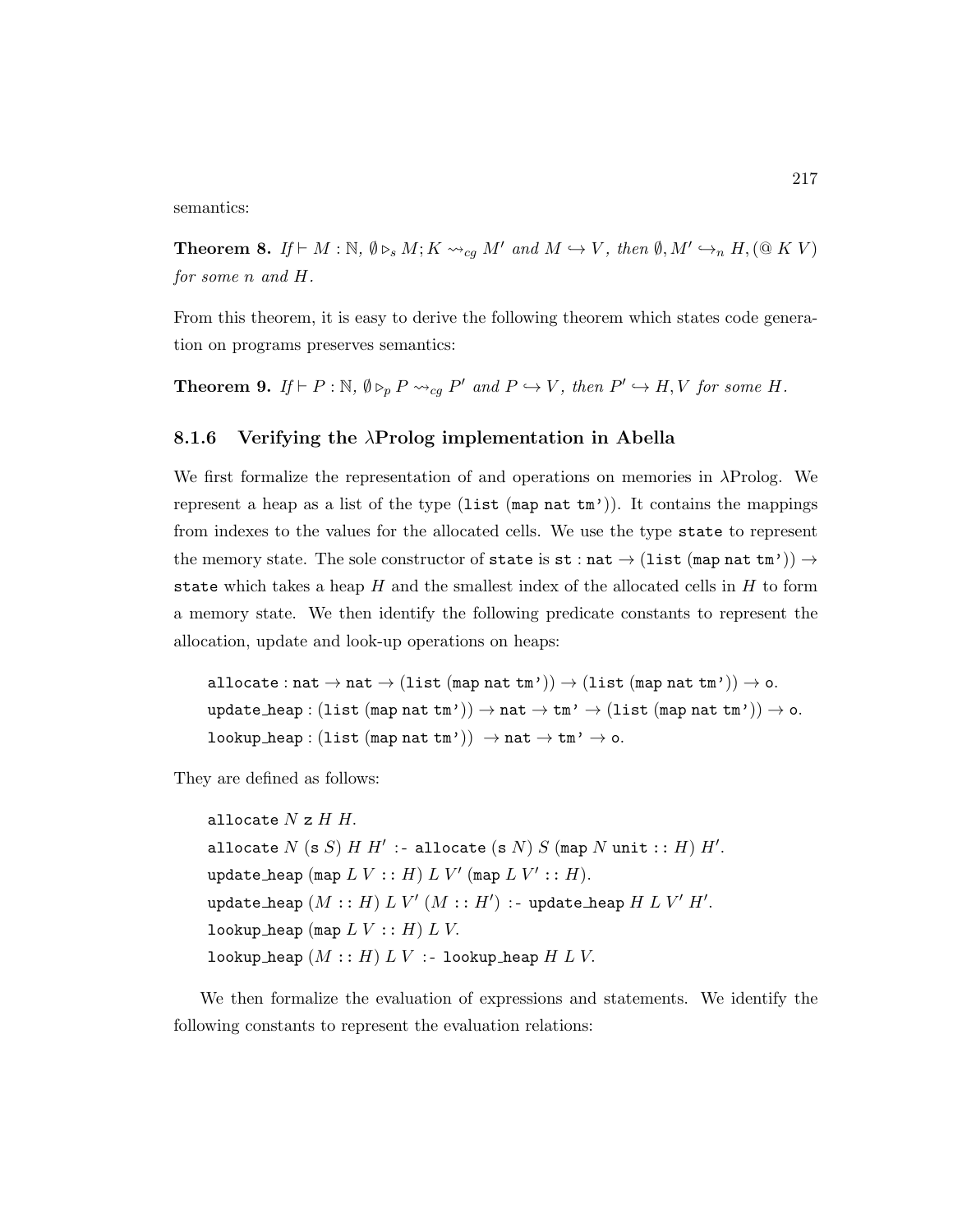```
step'': state \rightarrow tm' \rightarrow state \rightarrow tm' \rightarrow o
nstep'': nat \rightarrow state \rightarrow tm' \rightarrow state \rightarrow tm' \rightarrow o.eval''' : \tan \rightarrow state \rightarrow tm' \rightarrow o.
```
The constant step'' is used to represent the one-step evaluation relation such that step'' St M St' M' if and only if the term M evaluates to  $M'$  in the state St and St is changed to St<sup>'</sup> by the evaluation,  $nstep'$  is used to represent the *n*-step evaluation relation, and eval''' is used to represent the evaluation of programs such that eval''' P H V holds if the program P in an empty heap evaluates to V and the final heap is H. We summarize the clauses defining these constants which are transparently translated from the rules in Figure [8.4](#page-230-0) follows:

step'' St (pred' (nat'  $N$ )) St (nat'  $N'$ ) : - npred  $N N'.$ step'' St (plus' (nat'  $N_1$ ) (nat'  $N_2$ )) St (nat'  $N$ ) :- add  $N_1 N_2 N$ . step'' St (ifz' (nat' z)  $M_1 M_2$ ) St  $M_1$ . step'' St (ifz' (nat' (s N))  $M_1 M_2$ ) St  $M_2$ . step'' (st  $N$   $H$ ) (alloc'  $S$ ) (st  $N'$   $H'$ ) (loc'  $N$ ) :add  $N S N'$ , allocate  $N S H H'$ . step'' (st  $N$   $H$ ) (move' (loc'  $L$ )  $S$   $V$ ) (st  $N$   $H'$ ) unit :add  $L S L'$ , update\_heap  $H L' V H'$ . step'' (st  $N$   $H$ ) (load' (loc'  $L$ )  $S$ ) (st  $N$   $H$ )  $V$  :add  $L S L'$ , lookup heap  $H L' V$ . step'' St (let' M R) St'(let'  $M'R$ ) :- step'' St MSt'M'. step''  $St$  (let'  $V$   $R$ )  $St$   $(R V)$  :- val''  $V$ . step'' St (app' (abs' R) V) St  $(R V)$  :- val'' V. nstep'' z  $St$   $M$   $St$   $M$ . nstep'' (s  $N$ ) St  $M$  St''  $M''$  :step''St  $M$  St' $M'$ , nstep''  $N$  St' $M'$  St" $M''$ . eval''' (htm nil (hbase  $M$ ))  $St$   $V$  :- nstep''  $N$  (st z nil)  $M$   $St$   $V$ , val''  $V$ . eval''' (htm  $(F:: FE)$  (habs  $R)$ )  $St$   $V$  :- eval''' (htm  $FE$   $(R F)$ )  $St$   $V$ .

Here the predicate constant val'':  $\tan' \rightarrow o$  is used to identify values in the target language.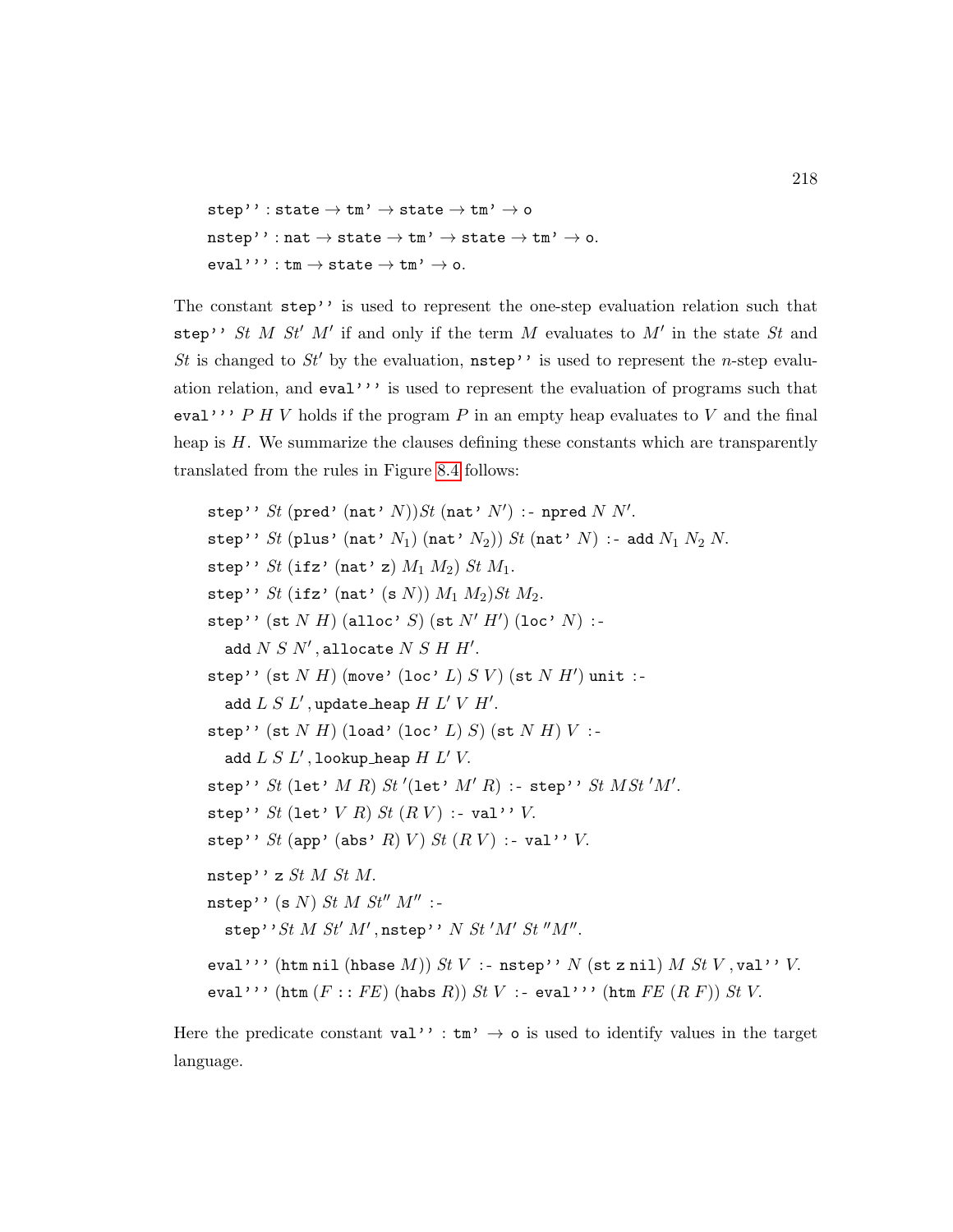We formalize the informal development of semantics preservation proofs in Abella by following a way similar to that in which we develop the formal proof of the CPS transformation. In the end, Theorem [8](#page-231-0) is proved as the following theorem in Abella:

 $\forall M,K,M',V.\{\textsf{of'}\; M \;\textsf{tnat}\} \supset \{\textsf{cgen}\; M \; K \; M'\}\supset \{\textsf{eval'}\; M \; V\} \supset$  $\exists N, St.\{\texttt{step'}\colon N \text{ (st z nil) } M' \text{ } St \text{ } (K \text{ } V)\}.$ 

From this theorem it is easy to prove the following formalized version of Theorem [9:](#page-231-1)

```
\forall P, P', V.{of'' P tnat} ⊃ {hcgen P P'} ⊃ {eval'' P V} ⊃
   \exists St. \{ \text{eval'} \cdot P' \; St \; V \}.
```
## <span id="page-233-0"></span>8.2 The Correctness Proof for the Full Compiler

We designate the constant compile :  $\tan \rightarrow \tan' \rightarrow o$  to represent the full compilation process. It is defined by the following program clause in  $\lambda$ Prolog:

compile  $M M'$  :cps  $M(x \mid x) M_1$ , cc nil nil  $M_1 M_2$ , ch  $M_2$  (htm  $FE$   $M_3$ ), hcgen (htm  $FE$   $M_3$ )  $M'$ .

To prove the correctness of the full compiler, we need the type and semantics preservation theorems of its individual transformations. We summarize the type preservation theorems corresponding to Corollaries [3,](#page-161-0) [7](#page-193-1) and [10](#page-215-2) as follows:

 $\forall M, M'.$  {of  $M$  tnat}  $\supset$  {cps  $M(x \setminus x) M'$ }  $\supset$  {of  $M'$  tnat}.  $\forall M, M', T.$  {of  $M T$ }  $\supset$  {cc nil nil  $M M'$ }  $\supset$  {of'  $M' T$ }.  $\forall M, M', T.$  {of ' M T }  $\supset$  {ch M M'}  $\supset$  {of ' ' M' T }.

Note that the code generation transformation does not preserve types because its target language is typeless. We summarize the semantics preservation theorems corresponding to Corollaries [6,](#page-167-0) [9,](#page-198-0) [12](#page-217-3) and [9](#page-231-1) as follows:

 $\forall M, M', V.$  {of  $M$  tnat}  $\supset$  {cps  $M(x \setminus x) M'$ }  $\supset$  $\{eval\ M\ V\} \supset \{eval\ M'\ V\}.$  $\forall K, T, M, M'.$ {of  $M$  tnat}  $\supset$  {cc nil nil  $M M'$ }  $\supset$  $\{ \texttt{eval } M \text{ (nat } N) \} \supset \{ \texttt{eval'} \text{ } M' \text{ (nat'} \text{ } N) \}$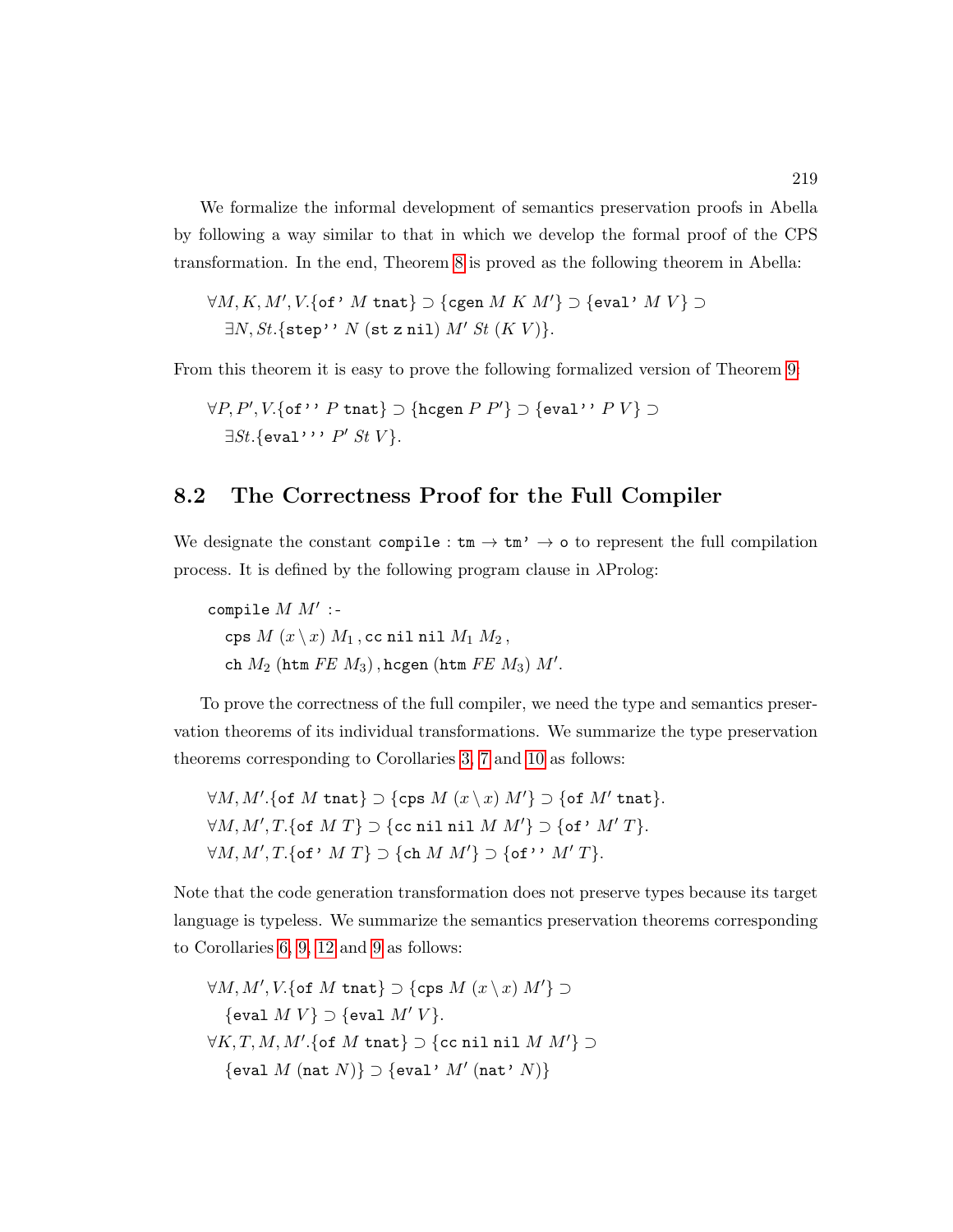$$
\forall M, K, M', V. \{ \text{of'} M \text{ that} \} \supset \{ \text{ch } M \text{ (htm } FE \text{ } M') \} \supset
$$
  

$$
\{ \text{eval'} M \text{ (nat'} N) \} \supset \{ \text{eval'}' \text{ (htm } FE \text{ } M') \text{ (nat'} N) \}
$$
  

$$
\forall P, P', V. \{ \text{of'}' P \text{ that} \} \supset \{ \text{hogen } P \text{ } P' \} \supset \{ \text{eval'}' P \text{ } V \} \supset
$$
  

$$
\exists St. \{ \text{eval'}' \text{ } P' \text{ } St \text{ } V \}.
$$

The correctness theorem of the full compiler is stated as follows:

$$
\forall M,M',N.\{\texttt{of }M \texttt{ that}\} \supset \{\texttt{compile }M \text{ }M'\}\supset \{\texttt{eval }M \text{ (nat }N)\}\supset \\ \exists St.\{\texttt{eval}\text{'}\text{'}\text{'}\text{ }M'\text{ }St\text{ (nat'}\text{ }N)\}
$$

It is proved by analyzing {compile  $M$   $M'$ } and interleaving the applications of the above type and semantics preservation theorems in an obvious way.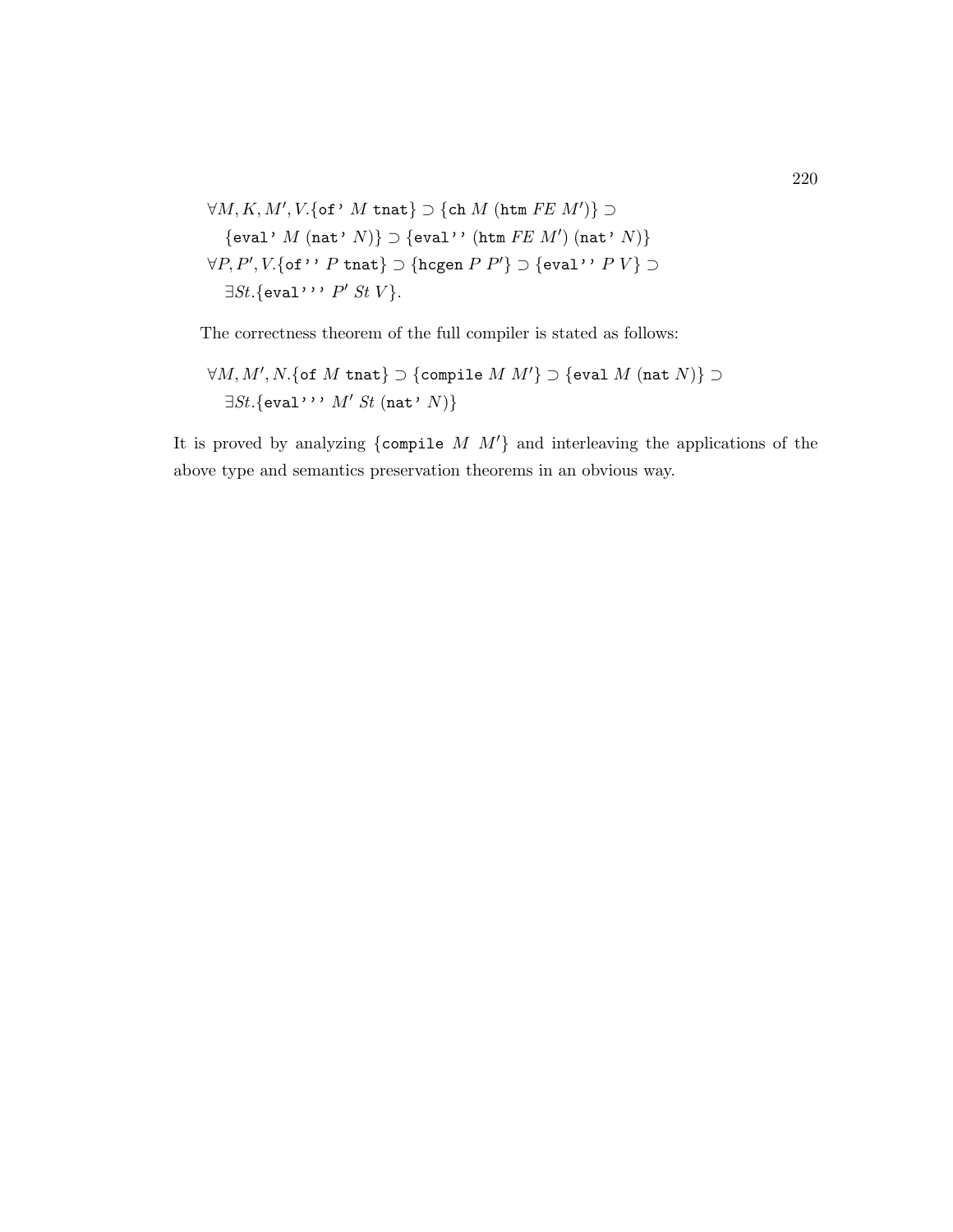# Chapter 9

# Related Work

Compiler verification is an old topic, interest in which can be traced back to 1960s [\[1\]](#page-248-0). The past decade has witnessed impressive developments on mechanizing compiler verification, due partly to the maturation of formal verification tools. Many of these developments have focused on implementing and verifying compilers for imperative programming languages such as  $C, C++$  and Java; see [\[2\]](#page-248-1) for a catalog of these developments. Among these efforts, the most notable and influential has been that of the CompCert project that has developed a verified multi-pass compiler for a subset of C using the Coq theorem prover [\[20\]](#page-250-0). The correctness of the CompCert compiler has been proved by establishing the permutability of evaluation and the compilation process as we have described in Section [4.5.](#page-139-0) As such, it only makes sense for compilation of full programs. Recently, researchers have also begun investigating the separate compilation of program modules and a composible way to verify such compilation [\[78\]](#page-256-0). The CompCert project has shown that verification of non-trivial compilers for realistic programming languages is feasible with the state-of-art verification tools. This project has also provided the impetus for other efforts such as the Verified Software Toolchain project [\[21\]](#page-250-1) related to overall program verification.

Our focus in this thesis has been on the implementation and formal verification of compilers for functional programming languages. In contrast to the compilation of imperative languages, this task requires the transformation of more abstract programs into low-level executable code and brings with it the need to represent, manipulate, analyze and reason about binding structure in compiler transformations. While there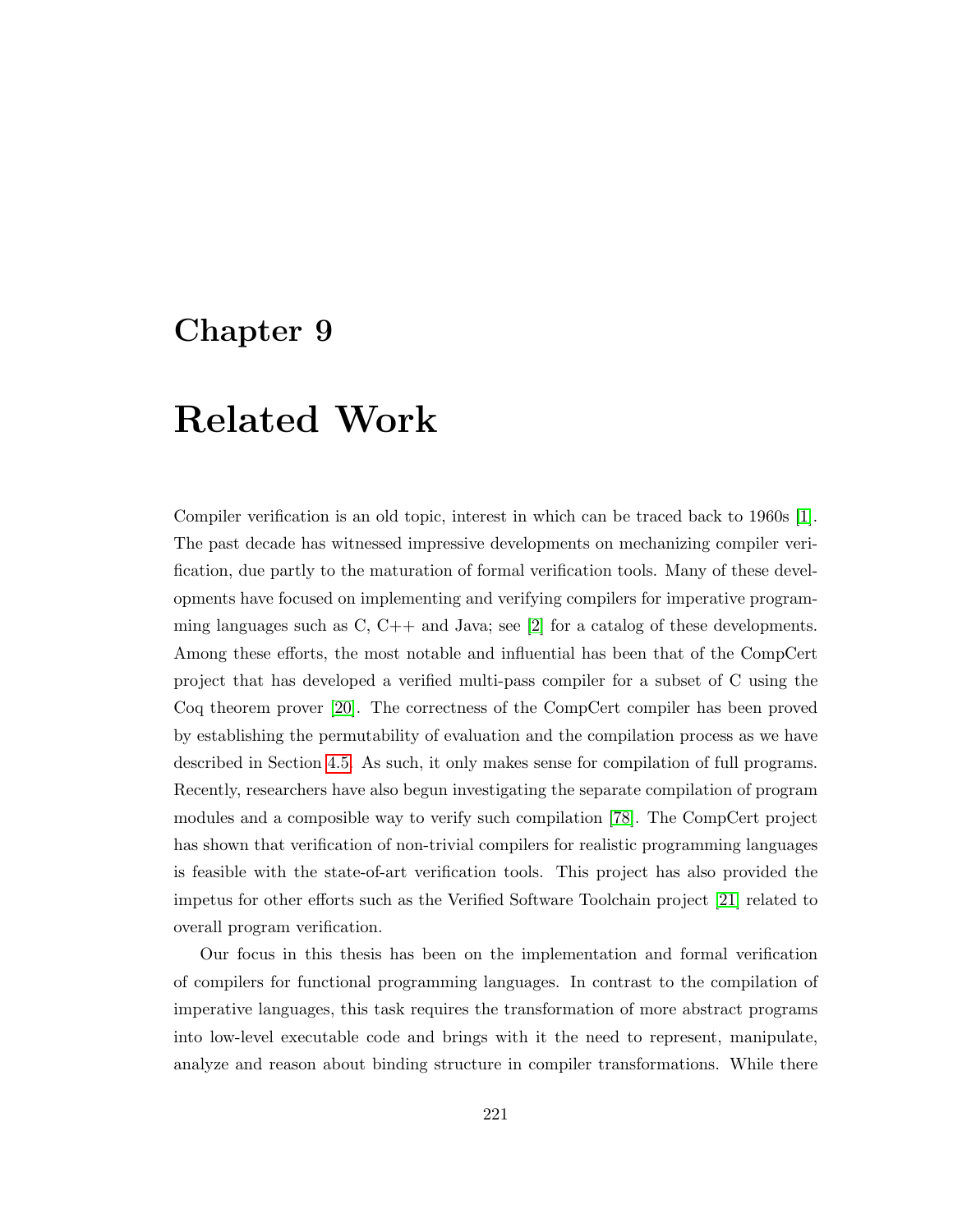are new difficulties in this area, there have also been efforts targeted at overcoming them. These efforts have ranged from verifying individual compiler transformations to ones with a much more ambitious scope such as the verification of complete compilers for realistic functional languages. We discuss these efforts in the rest of this chapter, paying particular attention to how they deal with binding structure and how this impacts on the development of proofs. Because there are significant differences in scope and focus and in the theories and tools used in implementation and verification, a direct comparison of our work with many of the projects described below is neither feasible nor sensible. However, we do try to make comparative assessments where this seems possible and sensible.

A large part of the existing work on verified compilation of functional languages makes use of general theorem provers such as Coq [\[87\]](#page-257-0), Isabelle [\[18\]](#page-250-2) and HOL [\[88\]](#page-257-1). In [\[89\]](#page-257-2) Dargaye describes a verified compiler for a subset of ML, which extends the simply typed  $\lambda$ -calculus with *n*-ary functions, recursive functions, data types and pattern matching. The compilation process for this language is similar to ours: it transforms source programs through multiple passes, including the CPS transformation, closure conversion and code generation, into the Cminor intermediate language of CompCert. The compiler transformations are verified by following the approach adopted by CompCert, i.e., by showing the permutability between evaluation and transformation. The verification of the full compiler is obtained by utilizing the result previously established within CompCert of the correctness of the translation from Cminor to low-level code. In [\[22\]](#page-250-3), Chlipala develops a verified multi-pass compiler for the simply typed  $\lambda$ -calculus in Coq by using logical relations as the notion of semantics preservation. In a manner similar to what we did in Section [8.2,](#page-233-0) Chlipala composed the correctness proofs of individual transformations to prove that closed programs at atomic types have the same behavior before and after compilation. In [\[66\]](#page-255-0), Benton and Hur have implemented a verified single-pass compiler that takes programs in an extension of PCF as input and outputs virtual code executable an SECD machine [\[67\]](#page-255-1). Their notion of semantics preservation is based on a step-indexing logical relation. Because logical relations satisfy the modularity property described in Section [4.5,](#page-139-0) the semantics preservation property of this compiler makes sense for program modules with external references. Moreover, Benton and Hur have not only proved semantics preservation, they have also proved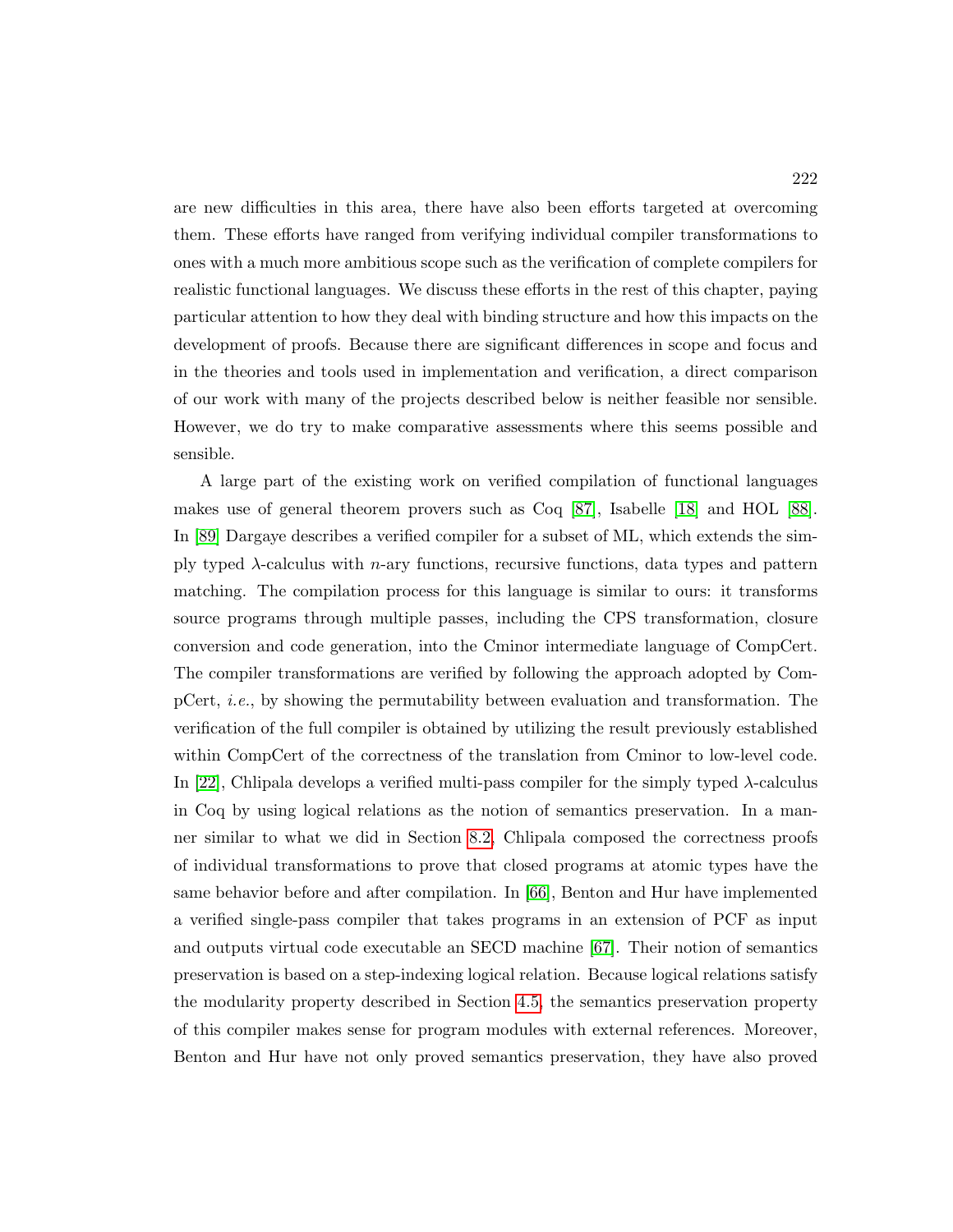that the compiler is *fully abstract*, namely two pieces of source programs are contextual equivalent if and only if their compiled versions are. As a result, properties proved about program equivalence at the source level are still valid after the compilation.

Because general theorem provers do not have built-in support for bindings, users have to implement it explicitly or use a library based on some first-order or higherorder approach to treating bindings. All of the above work uses standard de Bruijn indexes or its variant for representing bindings, bearing the burden of explicitly representing, manipulating and reasoning about binding related notions such as substitution and renaming. These difficulties are best illustrated by considering the treatment of the CPS transformation in the Danvy and Filinski style. Chlipala has used standard de Bruijn indexes to represent both the administrative and dynamic abstractions in the transformation and explicitly implemented all the binding related operations and proved their properties [\[22\]](#page-250-3). To alleviate the effort, Dargaye has used two kinds of de Bruijn indexes, one for representing administrative abstractions, another for dynamic abstractions [\[89,](#page-257-2) [90\]](#page-257-3). Still she needs to explicitly implement and reason about such binding representations. In [\[91\]](#page-257-4), Minamide and Okuma have also formally verified a Danvy Filinski style CPS transformation using Isabelle/HOL. They argue that de Bruijn indexes are not effective for formalizing the CPS transformation because they are sensitive to the changes to the context. For example, the reduction of an administrative  $\beta$ -redex will cause the shifting of de Bruijn indexes. To avoid this problem they use named variables to represent abstractions and realize  $\alpha$ -equivalence via explicit renaming. In contrast, by adopting an HOAS approach we are able to use meta-level abstractions to represent administrative abstractions, which eliminates the necessity to explicitly encode renaming and substitution and to reason about such encoding. This is also observed in [\[45\]](#page-253-0) by Tian who has used Twelf to encode a CPS transformation and has provided a simple correctness proof for the transformation via the HOAS approach (We shall discuss compiler verification work done using Twelf more thoroughly later in the chapter.)

The most comprehensive work on verified compilers for functional languages we know of is the CakeML compiler which supports a substantial subset of Standard ML [\[24\]](#page-250-4). CakeML is designed to serve as a platform for running verified software with a reduced trusted computing base. The compiler is implemented as an interactive read-eval-print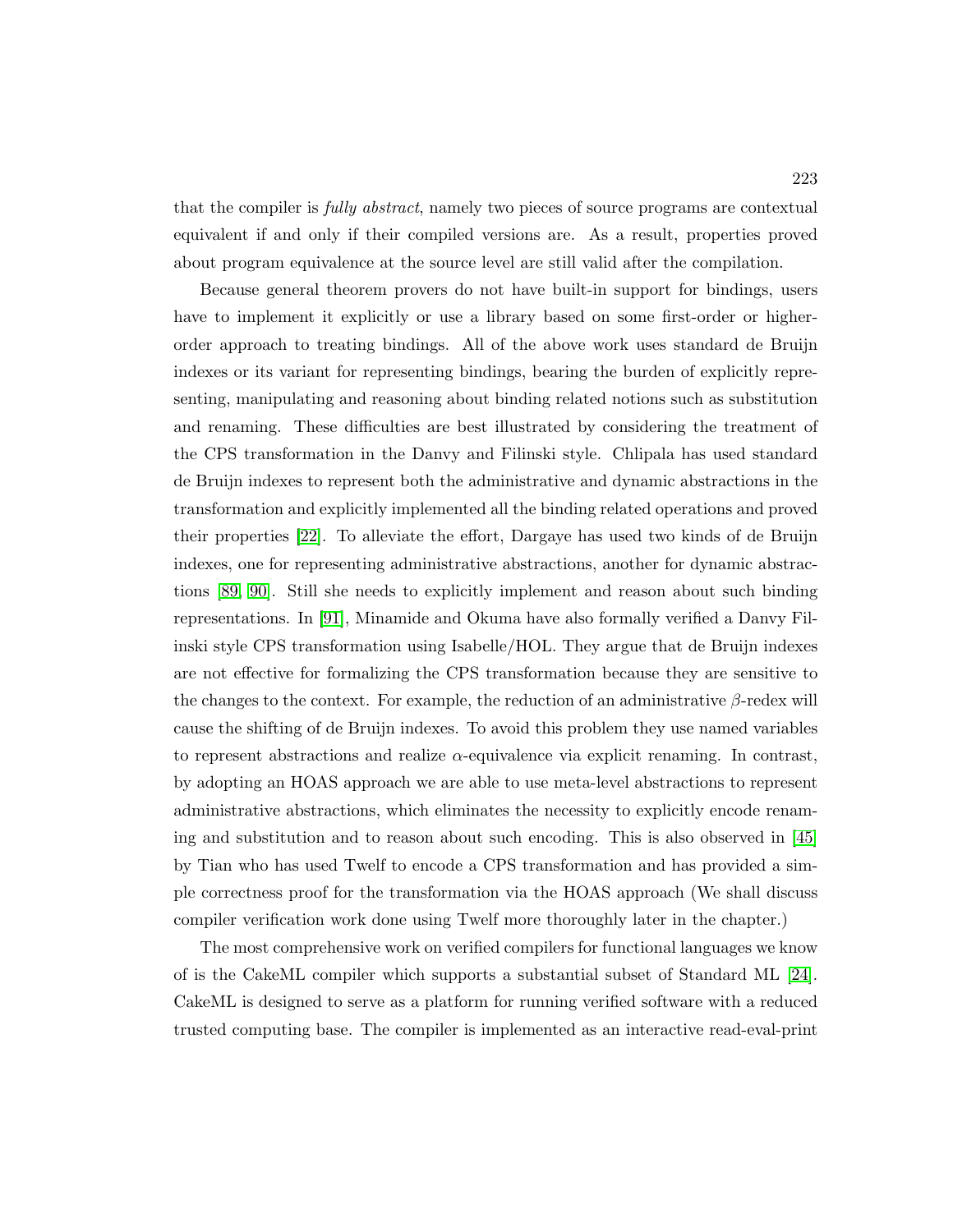loop that compiles Standard ML programs into x86-64 machine code through a sequence of transformations. Its verification is done by using HOL4 and essentially based on showing permutability of evaluation and compilation. A distinguish characteristic of CakeML is that it is bootstrapped: the compiler is fed as a source program into itself to generate an x86-64 implementation of it. Moreover, it is proved that the correctness of the source compiler is preserved by the compilation. Therefore we get a verified x86-64 implementation of CakeML. CakeML represents bindings through named variables in its source language and through de Bruijn indexes in its intermediate language. As a result, all the properties about bindings must be proved explicitly based on those representations. For instance, the closure conversion transformation in CakeML represents an environment for a function as a list of de Bruijn indexes pointing to the abstractions binding the free variables in the function body. The encoding of closure conversion replaces the de Bruijn indexes of the free variables in the function body with pointers to the elements in the environment. Such manipulation of de Bruijn indexes must be reasoned about explicitly in the correctness proof of closure conversion. All this takes significant effort that is obviously orthogonal to the actual task that is of interest.

In [\[86\]](#page-256-1) Chlipala has tried to alleviate the difficulties in dealing with bindings in general theorem provers by introducing the Parametric Higher Order Abstract Syntax or PHOAS and applied PHOAS to re-implement the verified compiler for the STLC introduced in [\[22\]](#page-250-3). PHOAS is a further development of an approach for treating bindings known as the *weak higher-order abstract syntax* or *weak HOAS*[\[92,](#page-257-5) [93\]](#page-257-6). In weak HOAS, we designate a type var for representing variables which is separate from the type tm for representing terms and we use abstractions over var in the meta-language to encode object-level abstractions over variables. For instance, to encode the STLC we can introduce a constructor var : var  $\rightarrow \text{tm}$  for encoding variables, app :  $\tan \rightarrow \text{tm} \rightarrow \text{tm}$ for encoding applications and  $\texttt{abs}: (\texttt{var} \rightarrow \texttt{tm}) \rightarrow \texttt{tm}$  for encoding object-level abstractions. By embedding those constructors in an inductive definition for the type tm, we partially derive the benefits of the HOAS approach, such as that renaming is modeled by  $\alpha$ -conversion. However, because variables are separated from ordinary terms, substitutions in weak HOAS cannot be represented elegantly through  $\beta$ -conversion like in HOAS; more specifically, the term  $(M N)$  where M has the type (var  $\rightarrow \text{tm}$ ) and N has the type  $tm$  is not well-typed. Instead, we must explicitly define substitutions as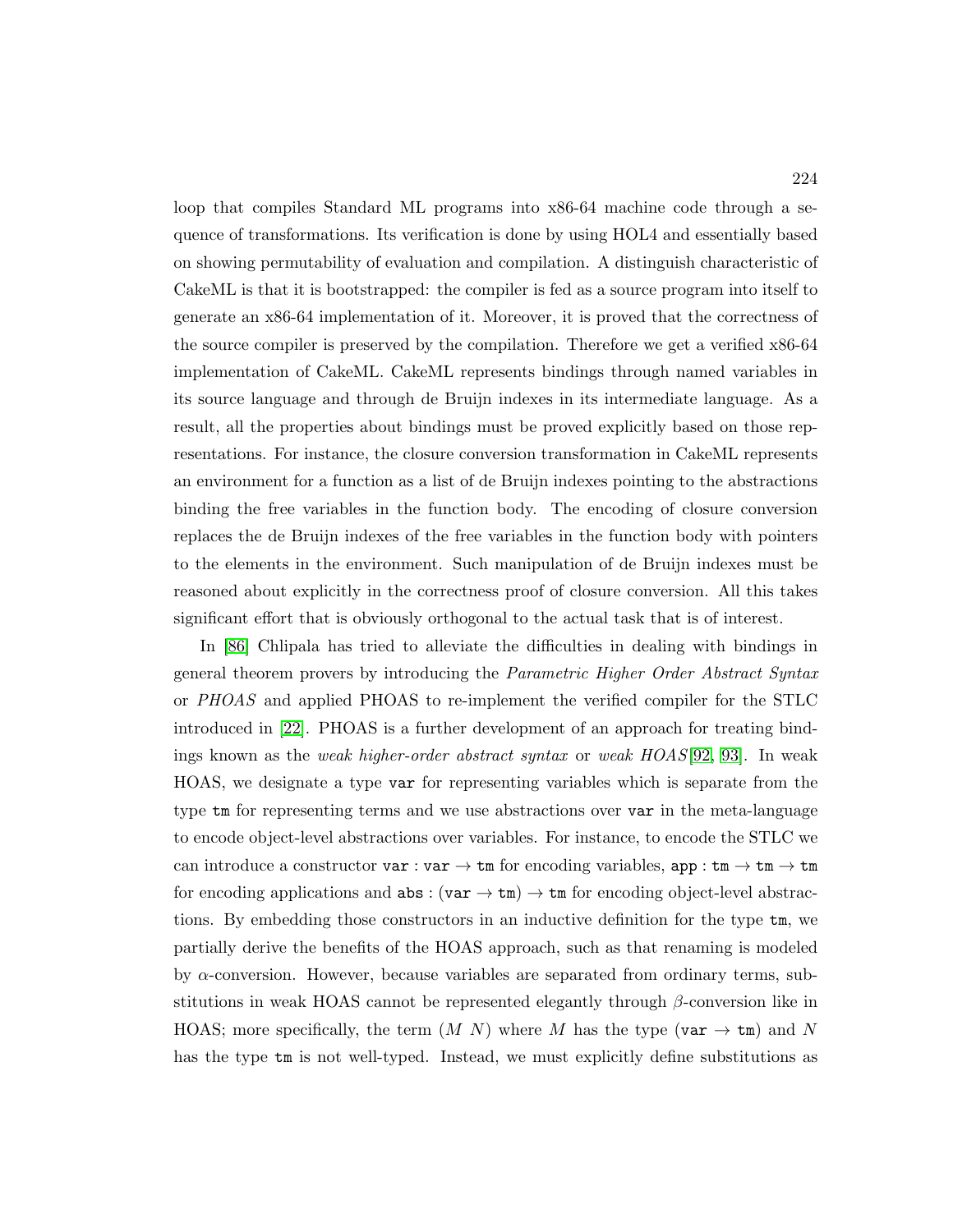a relation or function that traverses a term and replaces variables with terms. Moreover, properties about substitutions must be proved explicitly using their representation. PHOAS inherits those characteristics of weak HOAS and further parameterizes the type tm and its constructors with the type of variables instead of using the fixed type var. As a result, it is possible to choose different representations for variables to suit the need of users. Chlipala demonstrates the usefulness of this parameterization in implementing and verifying a compiler for the STLC in [\[22\]](#page-250-3). For verifying compiler transformations that need to check identity of variables such as closure conversion, he instantiates the variable type with the type of natural numbers for facilitating the identity check. For this, he needs to define the well-formedness of the terms of the instantiated types and to prove that the every parametric term is well-formed under this instantiation. This incurs an extra level of complexity in reasoning about terms with bindings.

Some comparison of our compiler is possible with the above compiler for the STLC by Chlipala. Chlipala's implementation of closure conversion comprises about 400 lines of Coq code, in contrast to about 70 lines of λProlog code that are needed in our implementation. Chlipala's proof of correctness comprises about 270 lines but it benefits significantly from the automation framework that was the focus of his work; that framework is built on top of the already existing Coq libraries and consists of about 1900 lines of code. The Abella proof script runs about 1600 lines. We note that Abella has virtually no automation and no library. We also note that, in contrast to Chlipala's work, our development treats a version of the STLC that includes recursion. This necessitates the use of a step-indexed logical relation which makes the overall proof more complex.

There has also been some work on implementing and verifying compiler transformations using the functional higher-order approach; it is to be noted that the "verification" part of such work has typically been quite weak or even non-existent. Guillemette has encoded a CPS transformation in Haskell using this style [\[35\]](#page-252-1). He argues that the type checking in Haskell ensures typing is preserved by the transformation. Because of the incapability of analyzing variables in Haskell, closure conversion cannot be encoded by using the functional higher-order approach. Instead, he falls back to de Bruijn indexes for encoding closure conversion and proves that the transformation is type preserving [\[94\]](#page-257-7). Because of the inability to analyze higher-order objects in the functional higher-order approach, none of the work above has proved semantics preservation of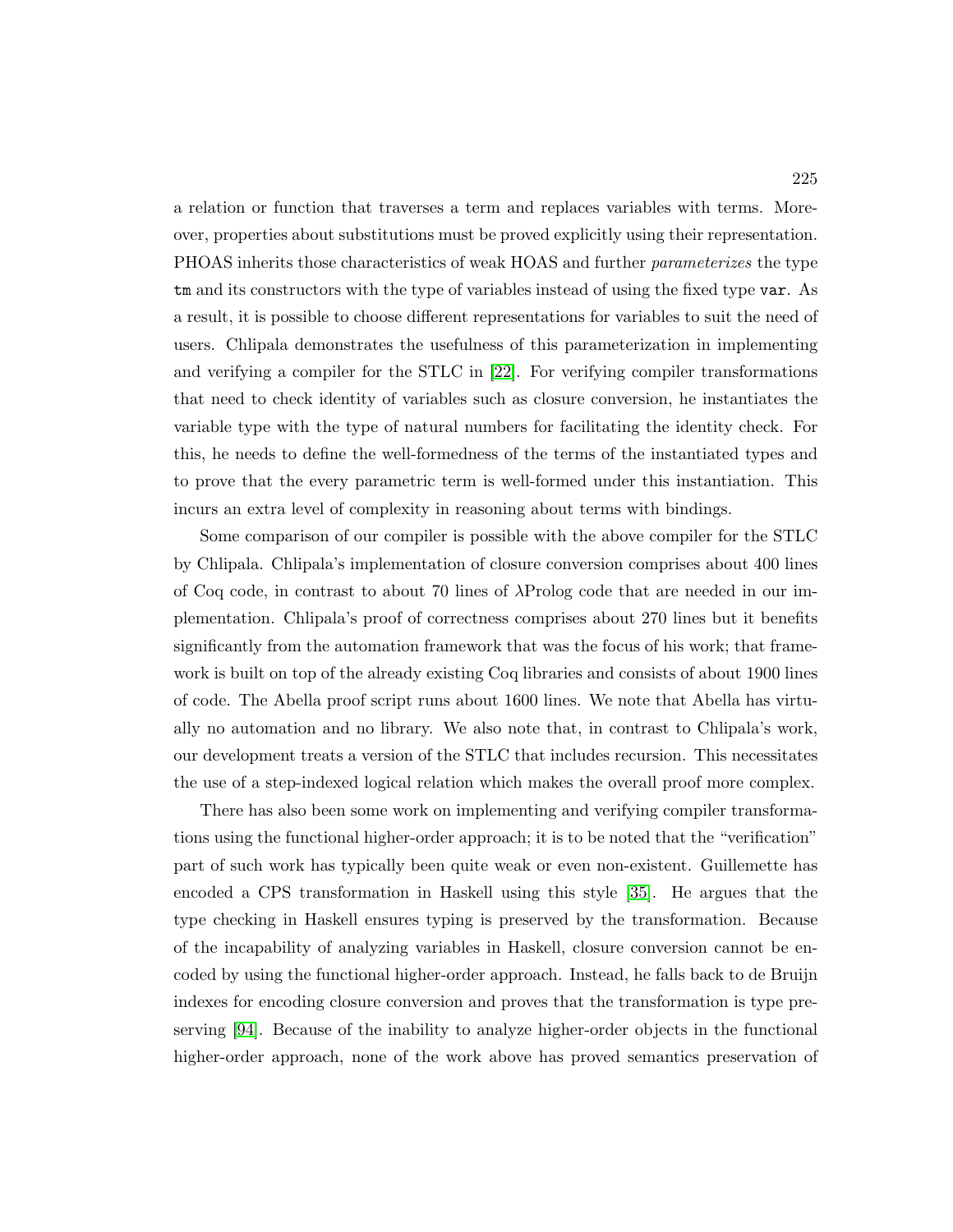the encoded transformations. Hickey and Nogin have proposed an implementation of closure conversion in the MetaPRL logical framework that is based on the functional higher-order approach [\[36\]](#page-252-2). Rather than analyzing the body of a function to compute what variables appear free in it and thereby to form a suitable environment, they take the simplistic approach of constructing the environment based on all the abstractions the function term appears under. They also do not prove the correctness of their implementation because the MetaPRL framework offers no capabilities for verification.

The earliest work related to using the HOAS approach in compiler verification seems to be that of Hannan and Pfenning in which they use Twelf (called Elf at that time) as the specification and reasoning vehicle [\[44\]](#page-252-3). In that paper they have implemented and verified a compiler from the STLC to a variant of the Categorical Abstract Machine [\[68\]](#page-255-2). The compiler consists of some very simple transformations such as conversion of  $\lambda$ terms into their de Bruijn forms. Since this work, there have been investigations of more complicated compiler transformations for functional languages using Twelf. In [\[95\]](#page-258-0) Murphy has used Twelf to verify the type preservation of the CPS transformation and closure conversion for a programming language for distributed computing based on a modal logic. In [\[45\]](#page-253-0) Tian implemented and verified a Danvy-Filinski style CPS transformation for a slight extension of the STLC. All of the described efforts exploit the support for the HOAS approach that Twelf provides to simplify the implementation and verification of binding related operations in the transformations.

The studies of compiler transformations on functional languages using Twelf have all been based on the permutability of evaluation and transformation. As we have discussed in Section [4.5,](#page-139-0) permutability is not very flexible as a notion of semantics preservation. Recently, researchers have proposed many different notions of semantics preservation that possess most or all of the desired properties such as modularity, flexibility and transitivity as described in Section [4.5](#page-139-0) (e.g., see [\[25,](#page-251-0) [66,](#page-255-0) [96\]](#page-258-1)). These notions are either more complex forms of logical relations or have similar characteristics as logical relations. This suggests that the ability to effectively treat logical relations in a verification framework that supports HOAS may greatly simplify the verification of compilers for functional languages based on those more powerful notions of semantic preservation. However, this idea has not been explored using Twelf, perhaps because it is not easy to encode a logical relation-style definition within it (see [\[97\]](#page-258-2) for discussions about a way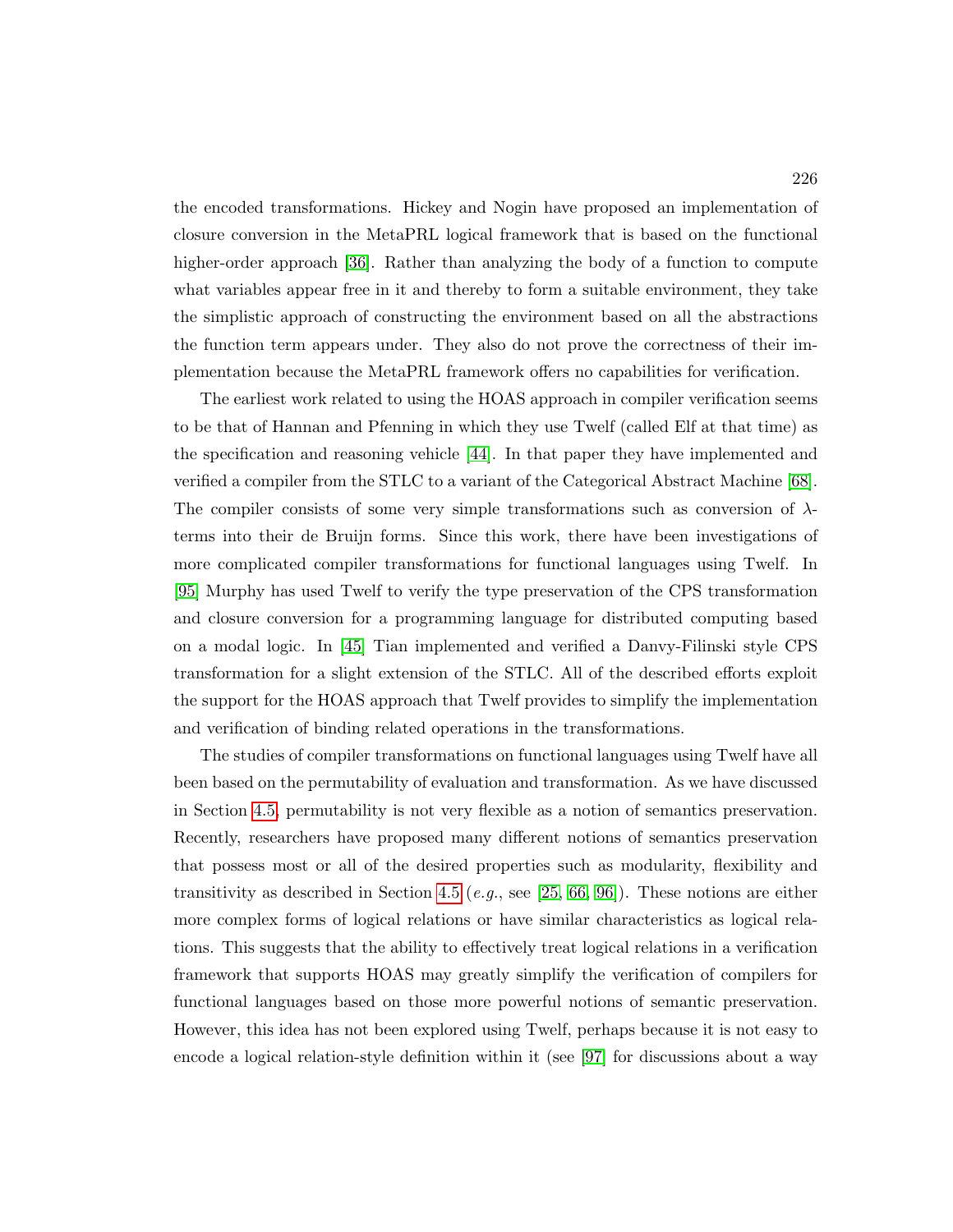to achieve this.)

The Beluga system [\[6\]](#page-248-2), which implements a functional programming language based on contextual modal type theory and also supports HOAS [\[98\]](#page-258-3), overcomes some of the shortcomings of Twelf. Reasoning in Beluga is based on the idea that by type checking programs and by ensuring that they satisfy certain coverage and termination conditions, we can obtain a guarantee of their correctness with respect to the properties expressed by the types. Coupling this approach with an expressive type system that is able to express rich properties of programs results in a framework that has the potential for proving deep properties, such as semantics preservation, for the programs we write. Belanger et al. have shown how this idea can be used to ensure type preservation for implementations of CPS transformation, closure conversion and code hoisting in Beluga [\[46\]](#page-253-1). There are many similarities between the use made of HOAS in the cited work and that described in this thesis, although the property considered there is weaker than the semantics preservation that we have been concerned with here. Recently, Cave and Pientka have shown that stronger properties, such as those based on logical relations, can be reflected into the types in Beluga and shown to hold of programs through the methods it provides [\[99\]](#page-258-4). However, these ideas have not yet been applied to developing semantics preservation proofs of the kind discussed in this thesis in Beluga.

There has been recent work towards developing approaches to verified compilation that satisfy modularity, flexibility and transitivity at the same time. One such approach was proposed by Perconti and Ahmed in [\[96\]](#page-258-1) based on what is called *multi-language se*mantics. In particular, a "big-tent" language that encompasses all the source, target and intermediate languages of the compiler is defined and the program equivalence between different languages is defined as contextual equivalence of terms in the big-tent language. They then use logical relations to prove that the source program module which may not be closed  $(i.e., it is a module containing external references)$  is contextually equivalent to its compiled code when embedded into the big-tent language. The correctness argument using this approach currently only exists on paper. Another promising approach, which we have already discussed in Section [4.5,](#page-139-0) is that based on a notion of semantics preservation called Parametric Inter-Languages Simulation or PILS [\[25\]](#page-251-0). Using PILS, Neis *et al.* have developed a verified multi-pass compiler called Pilsner that satisfies all the desired properties. Pilsner and its correctness proof are formalized in Coq where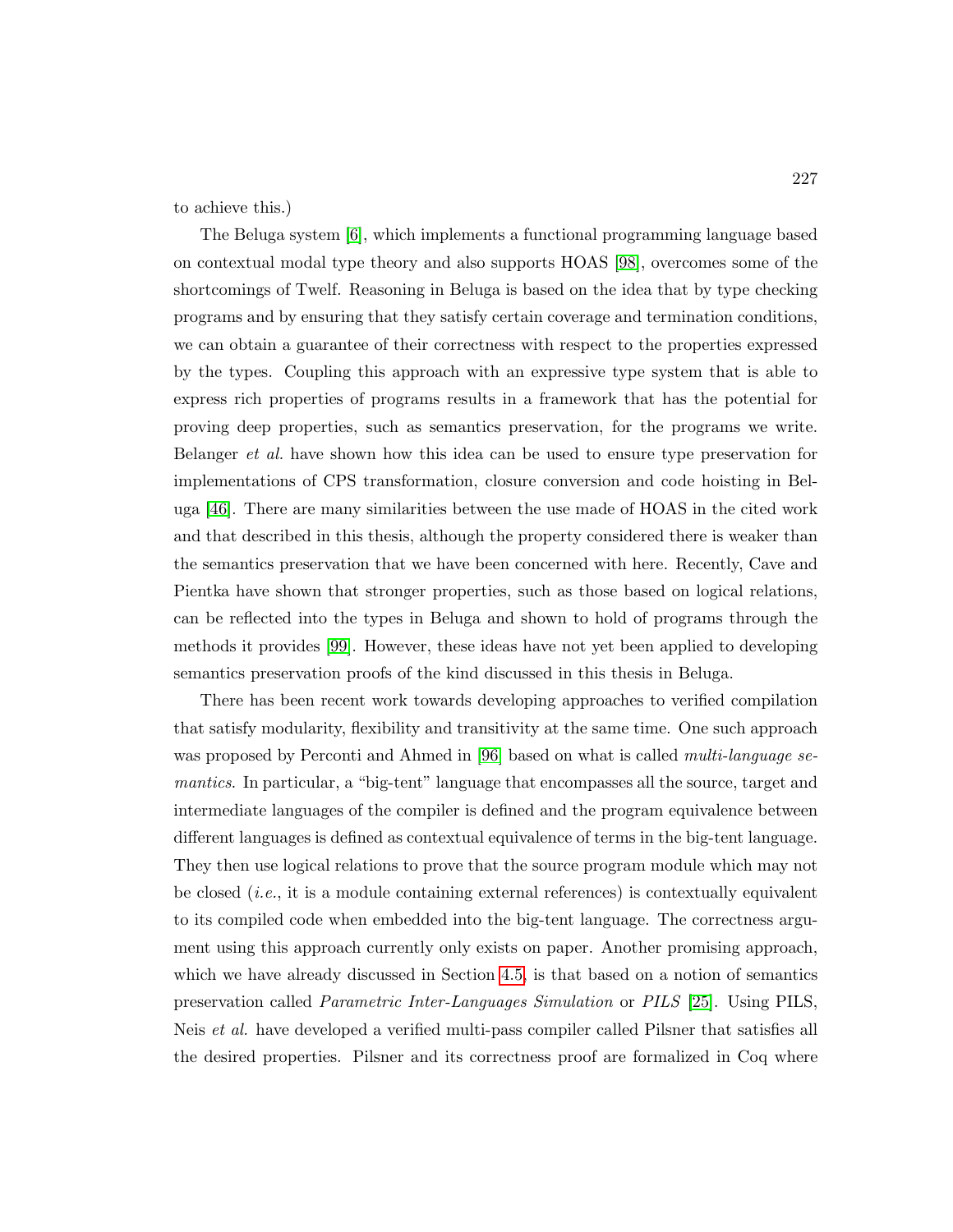explicit names are used to represent bindings. At the beginning of the compilation,  $\alpha$ renaming is applied to establish the invariant that every variable is bound at most once. This invariant is carefully maintain by the rest of the transformations, thereby avoiding the problem of variable capturing. We conjecture that using a HOAS approach may enable a more flexible approach to compilation and may also simplify the verification effort even with a formulation of semantic correctness in the style of PILS.

Formalizing binding related notions is not unique to verified compilation of functional programs. It has been long recognized that it is an important part of mechanizing the meta-theories of formal systems involving types, programs, formulas and proofs. The POPLMark challenge [\[100\]](#page-258-5) proposed a set of problems for measuring the strength of formalization systems in dealing with bindings. The posted solutions to those problems [\[101\]](#page-258-6) make use of various kinds of approaches to representing binding structure. We have discussed some of these approaches in Section [1.3](#page-23-0) in the introductory chapter.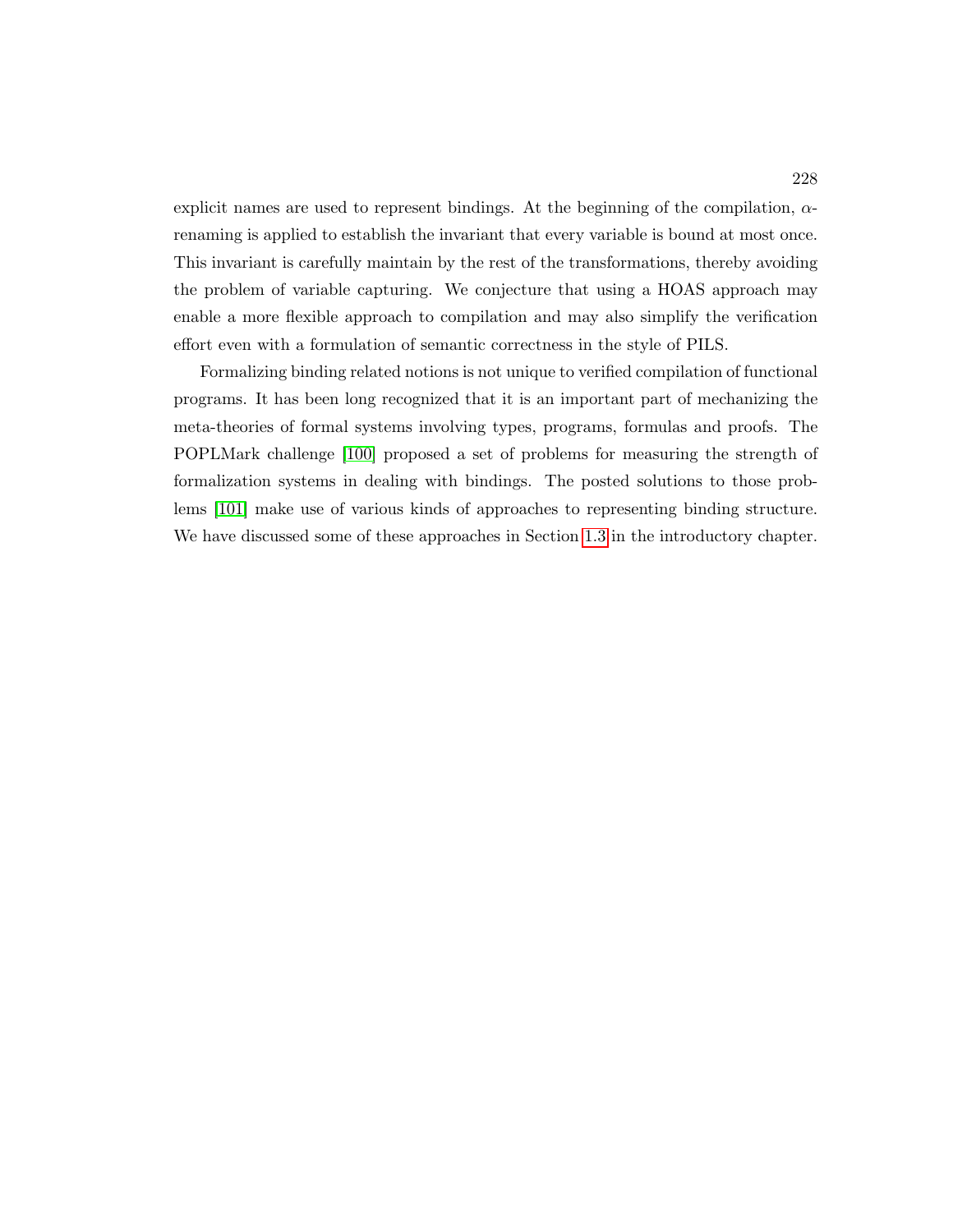# Chapter 10

# Conclusion and Future Work

This thesis has demonstrated the effectiveness of the Higher-Order Abstract Syntax approach in implementing and verifying compilers for functional programming languages. In particular, it has shown how this approach simplifies the treatment of binding related notions which is an essential part of the task. In the demonstration, we have used a framework consisting of λProlog, a language suitable for specifying formal systems in a rule-based and relational style such that the specifications are also executable programs, and Abella, a theorem proving system that provides rich mechanisms for reasoning about λProlog programs. Both λProlog and Abella support a realization of the HOAS approach known as the  $\lambda$ -tree syntax approach. We have proposed the following methodology for implementing and verifying compilers for functional programming languages: we implement the compiler transformations as λProlog programs and we formulate and prove the correctness of these implementations using Abella. Using this methodology we have developed a verified compiler for a representative functional programming language. In doing so we have demonstrated that the HOAS approach provided by λProlog and Abella significantly simplifies the treatment of bindings in both the implementation and verification of the compilation of functional programs, leading to formal correctness proofs that closely follow the informal ones.

In the course of the above work, we have also addressed some shortcomings of the Abella system. First, we have extended Abella so that it can be used to reason about the full class of specifications in λProlog. Second, we have built support for a schematic form of polymorphism into Abella, thereby allowing us to use more modular λProlog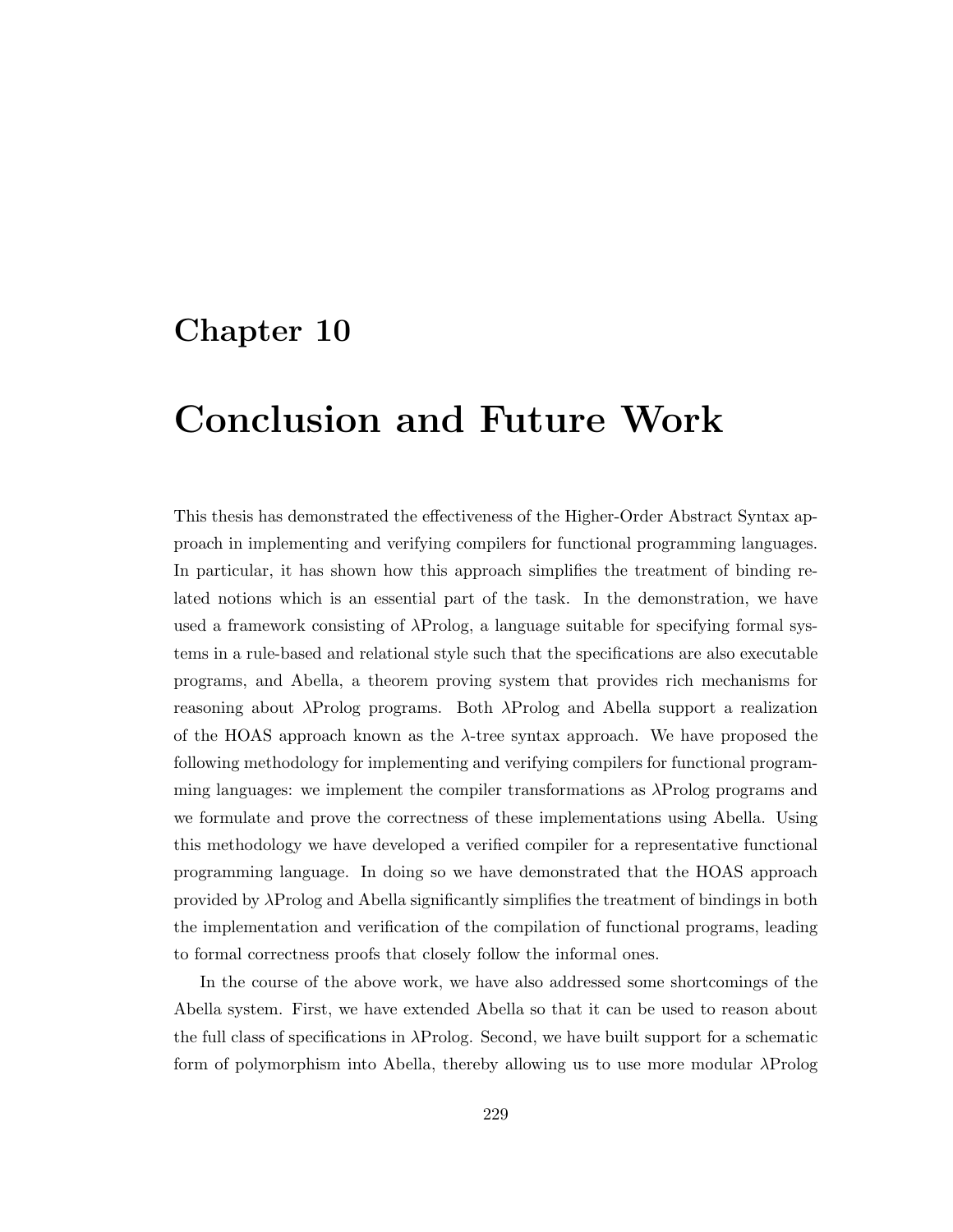implementations and also to modularize proofs of correctness.

The work in this thesis leaves several interesting questions unanswered that could provide the topics for further investigations. We discuss some of these in the sections below.

### 10.1 Verified Compilers for Realistic Functional Languages

One natural continuation of our work is to apply our methodology to verify compiler transformations for richer functional programming languages. Such transformations often involve more complicated manipulation of bindings. For example, in [\[30\]](#page-251-1), Minamide et al. have presented a description of the closure conversion transformation for a polymorphic functional language and provided a pencil-and-paper correctness proof based on logical relations. To separate the code of a polymorphic function from its context, they abstract the function not only over an environment binding the free term variables of the function but also an environment binding the free type variables. Moreover, to make the code shareable across different sites where the function is called, they require the type environment to have *translucent types*  $[102]$ . It is interesting to investigate if HOAS can be used to simplify the implementation and formal verification of such a transformation.

A more ambitious project would be to construct a verified compiler for a realistic functional programming language, such as a substantial subset of Standard ML or OCaml that supports features like data structures, polymorphism, exceptions and modules. A possible and interesting experiment would be to formalize the development of the TIL compiler in Morrisett's Ph.D. thesis [\[103\]](#page-258-8) using our framework. The TIL compiler transforms a subset of Standard ML to Alpha assembly code through a sequence of transformations. Its key property is that it uses typed intermediate languages at all but the lowest levels of compilation. TIL is able to generate efficient code by exploiting the type information which is difficult to do if untyped languages were used instead. For example, a common technique used by compilers with untyped intermediate language for representing data structures of types instantiated from polymorphic types is to tag the data objects together with the instantiating types. To use such tagged values, they must be unpacked first. The tagging and unpacking operations are quite expensive and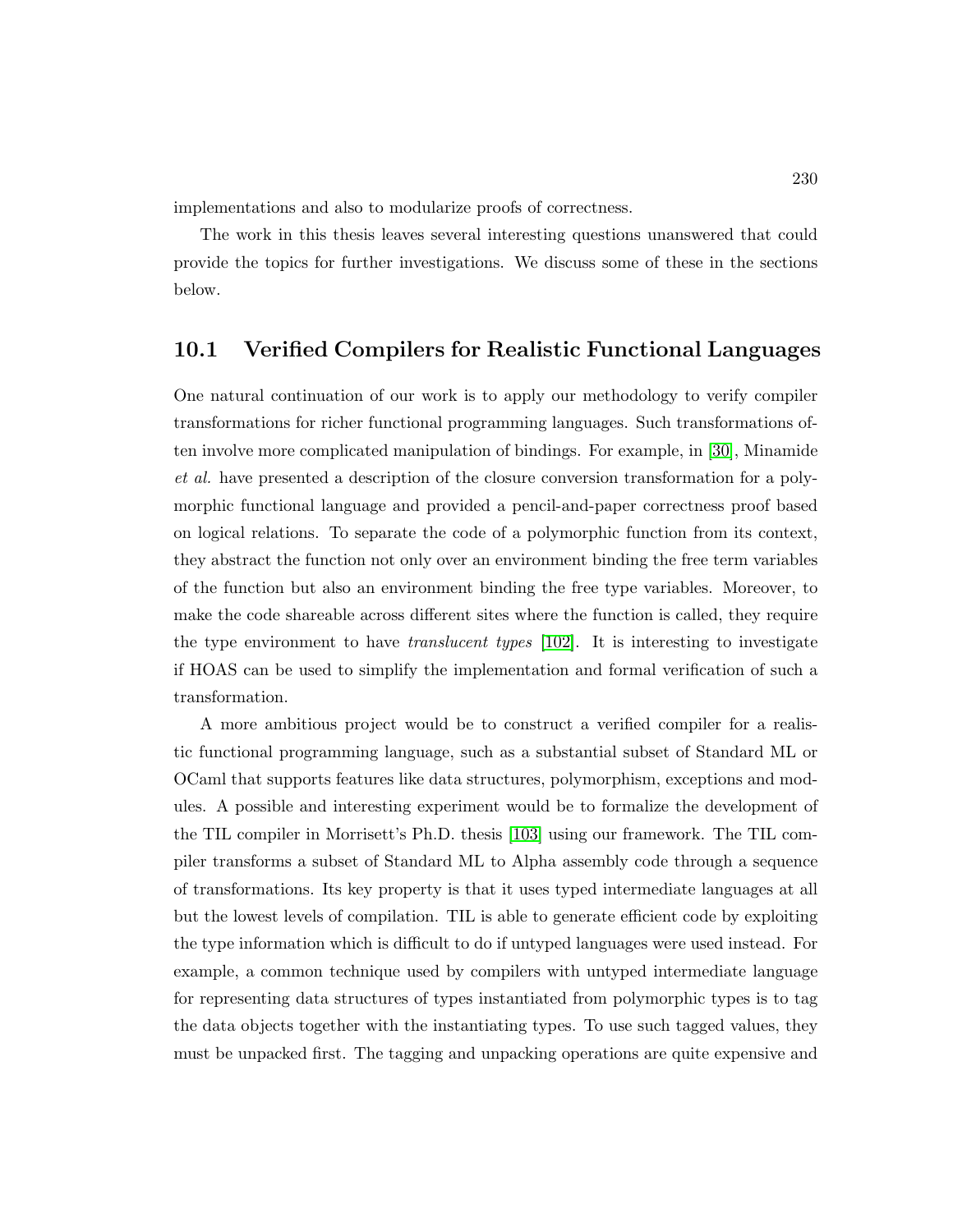have significant impact on the performance of the generated code. By using a technique called *dynamic type dispatch* that exploits the type information of intermediate languages, TIL avoids tagging and unpacking data structures. It would be interesting to see how our framework can be applied to formally develop the implementation and verification of a compiler like TIL and if the HOAS approach can benefit this formal development.

## 10.2 Verified Implementation of Realistic Compilers

The work of this thesis is just a starting point towards showing the effectiveness of HOAS in verified implementation of realistic compilers. We have implemented and verified the core transformations for compiling functional languages to bring out the effectiveness argument. However, our compiler does not perform any kind of optimization. Consequently, the code generated by it is not very efficient. A realistic compiler should contain optimization phases besides the core transformations for generating efficient code. In the past programming language researchers have developed various optimization transformations for functional programs. Such transformations often involve complicated analysis of the structure of functional programs, especially their binding structure. An example would be *lambda shrinking* proposed by Appel and Jim [\[104\]](#page-258-9). Lambda shrinking inlines functions or values bound by let expressions when this operation does not increase the code size, *i.e.*, when the variable binding the value or function occurs at most once in the program (excluding the binding site) and the arguments the function applies to are variables. Such an inlining operation may expose further opportunities for inlining because it may remove occurrences of variables bound at other places. Lambda shrinking works roughly as follows: For every binding variable it computes the number of times the variable occurs in the program; It maintain and update this information as the inlining operations go until no more inlining is possible. The analysis and update carried out in lambda shrinking is quite complicated when a first-order representation of bindings is used, as indicated in [\[104\]](#page-258-9). As we have shown in the thesis, our framework is able to carry out non-trivial analysis on binding structure. An interesting research topic would be to investigate how our methodology could help simplify the mechanization of the optimization transformations for compiling functional languages like lambda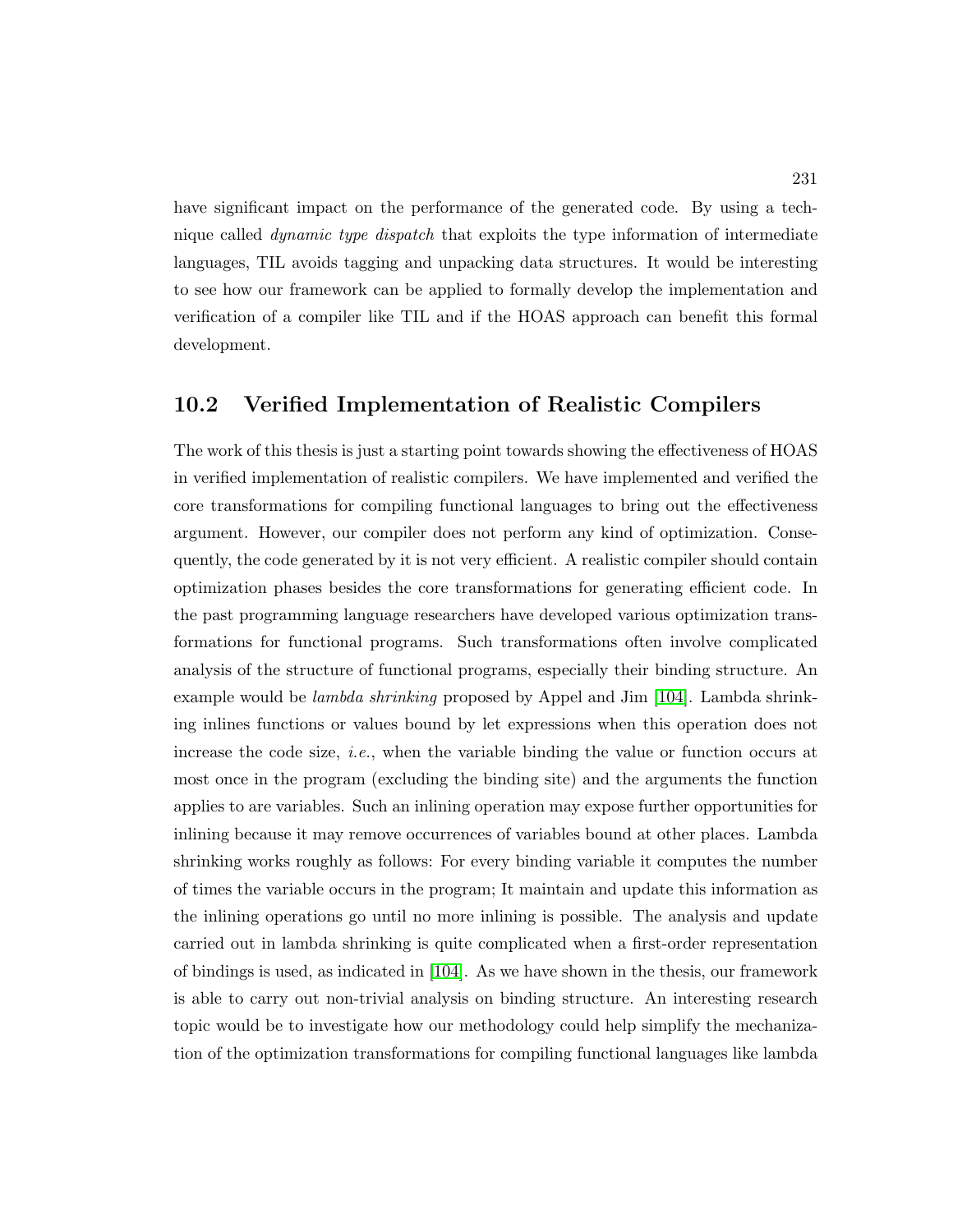shrinking.

### 10.3 Stronger Notions of Semantics Preservation

In Section [4.5](#page-139-0) we have discussed three criteria proposed by Neis *et al.* in [\[25\]](#page-251-0) for measuring the strength of notions of semantics preservation: modularity, flexibility and transitivity. We have also discussed why logical relations do not satisfy all three properties in that section. We would like to base our compiler verification on richer notions of semantics preservation that satisfy all these properties so that we get a stronger safety guarantee. One such notion is the Parametric Inter-Languages Simulation (PILS) proposed in [\[25\]](#page-251-0). The formulation of PILS in [\[25\]](#page-251-0) has a lot of similarities to logical relations: PILS is initially defined on closed programs using their operational semantics and then extended to open terms such that they are related by PILS if and only if the results of applying any related and closed substitutions to them are related. Neis *et al.* have developed two compilers, Pilsner and Zwickel, to demonstrate the effectiveness of PILS, which according to their paper "has been a significant undertaking, involving several personyears of work and over 55,000 lines of Coq". We suspect that part of the difficulties come from how the binding related notions are handled in their formal development. For example, they maintain an invariant that every variable is bound at most once throughout the compilation and they have used operational semantics which maintain explicit environments containing bindings for free variables in evaluation instead of the more natural operational semantics that base evaluation on substitutions. It would be interesting to see how our methodology can be used to alleviate their effort. Eventually, we would like to leverage our understanding of this kind of rich notions of semantics preservation to benefit the formal verification of compilers for functional languages in realistic settings.

### 10.4 Further Extensions to the Framework

While the framework comprising λProlog and Abella has significant benefits in the verified implementation of compiler transformations for functional languages, its current realization has some limitations that make it insufficient for compiler verification in the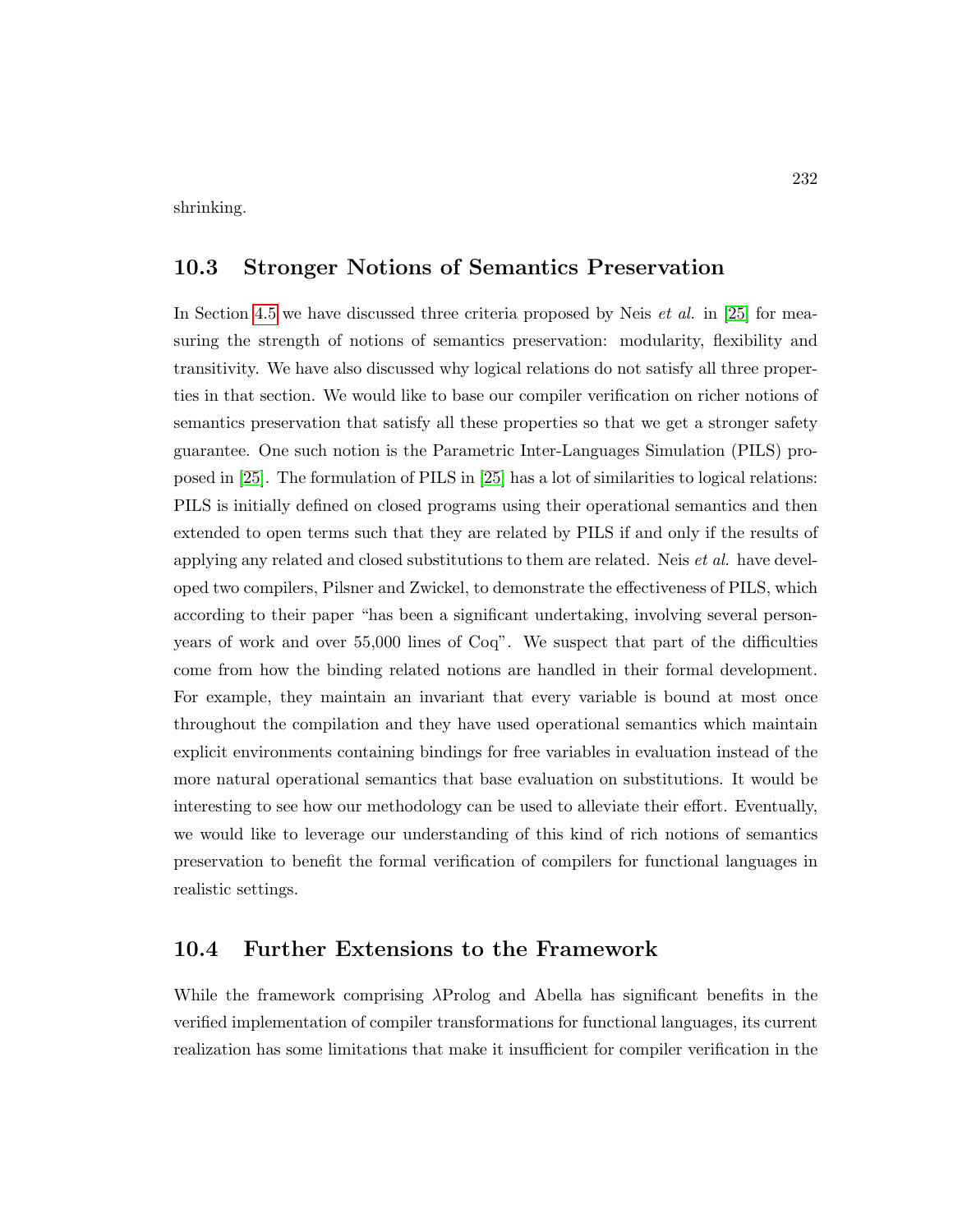more realistic settings. By removing those limitations we can get a more flexible system suitable for carrying out the tasks we described in the previous sections.

One limitation of Abella is that it lacks a module system for managing proofs in large scales. This causes extra effort in managing proofs, and more importantly, results in proofs that are not modular or portable. We can already see this problem manifested in the verification work in this thesis. First, we have to carefully assign distinct names to definitions and theorems for individual compiler transformations to avoid clashing of names. Second, even though some of the definitions and theorems are only used locally for the type or semantics preservation proofs for a particular transformation, they are exposed to proofs for other transformations because there is no mechanism for hiding such definitions and theorems; this leads to pollution of name space and less abstracted proofs. We are interested in solving those problems by borrowing ideas from other established interactive theorem provers such as Isabelle and Coq to develop a module system for Abella.

Abella also has some practical limitations that lead to a larger proof development effort than seems necessary. One such limitation is the need to make explicit every step in the process of constructing interactive proofs. The effect of this requirement is especially felt with respect to lemmas about contexts that arise routinely in the  $\lambda$ -tree syntax approach: such lemmas have fairly obvious proofs but, currently, the user must provide them to complete the overall verification task. In the Twelf and Beluga systems, such lemmas are obviated by absorbing them into the meta-theoretic framework. There are reasons related to the validation of verification that lead us to prefer explicit proofs (e.g., it is easier to generate proof certificates from explicit proofs). However, as shown in [\[105\]](#page-259-0), it is often possible to generate these proofs automatically, thereby allowing the user to focus on the less obvious aspects. In ongoing work, we are exploring the impact of using such ideas on reducing the overall proof effort.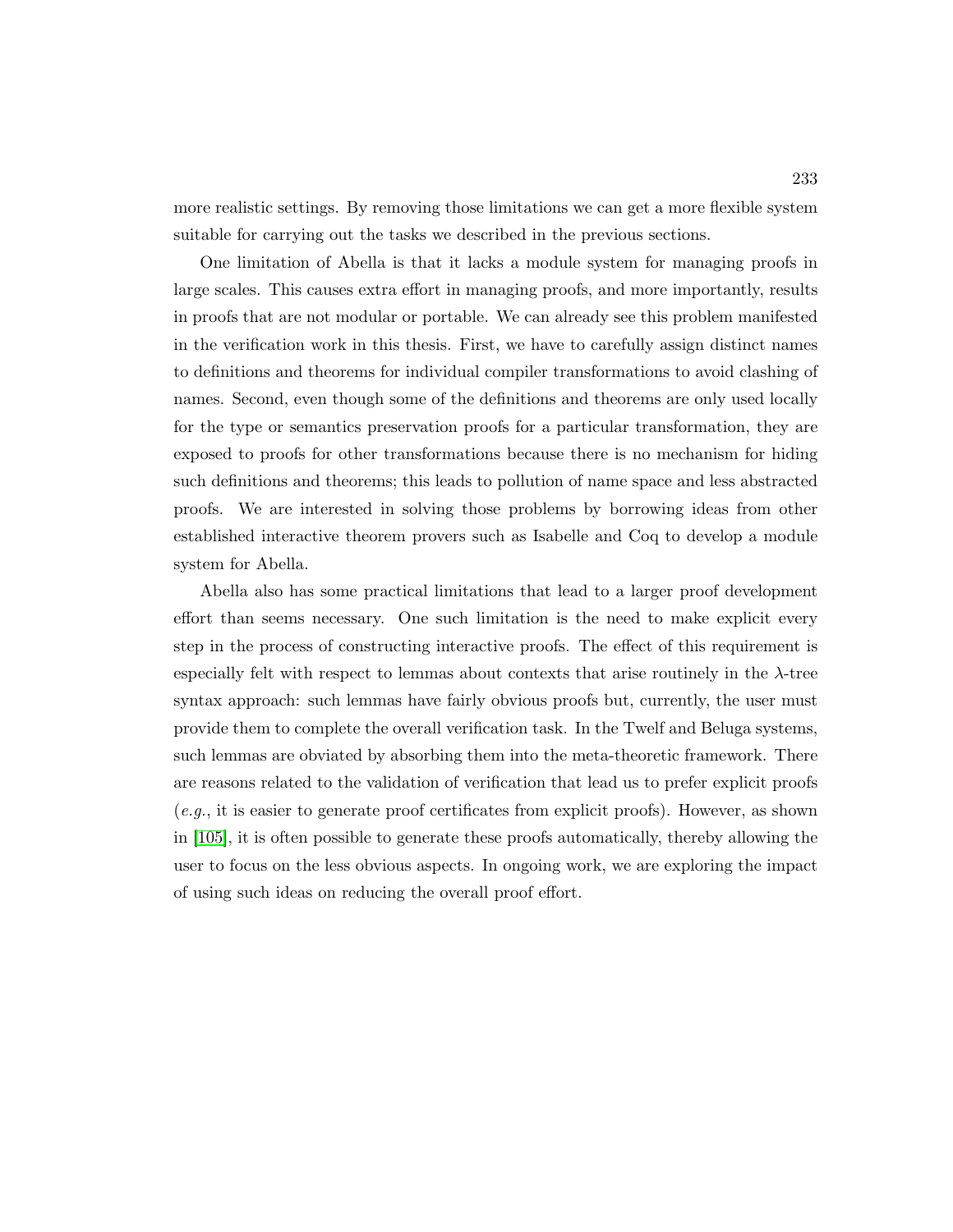# References

- <span id="page-248-0"></span>[1] John McCarthy and James Painter. Correctness of a compiler for arithmetic expressions. In Mathematical Aspects of Computer Science, Volume 19 of Proceedings of Symposia in Applied Mathematics, pages 33–41. American Mathematical Society, 1967.
- <span id="page-248-1"></span>[2] Maulik A. Dave. Compiler verification: A bibliography. ACM SIGSOFT Software Engineering Notes, 28(6):2–2, November 2003.
- [3] Dale Miller and Gopalan Nadathur. A logic programming approach to manipulating formulas and programs. In Seif Haridi, editor, IEEE Symposium on Logic Programming, pages 379–388, San Francisco, September 1987.
- [4] Frank Pfenning and Conal Elliott. Higher-order abstract syntax. In Proceedings of the ACM-SIGPLAN Conference on Programming Language Design and Implementation, pages 199–208. ACM Press, June 1988.
- [5] Frank Pfenning and Carsten Schürmann. System description: Twelf A metalogical framework for deductive systems. In H. Ganzinger, editor, 16th Conf. on Automated Deduction (CADE), number 1632 in LNAI, pages 202–206, Trento, 1999. Springer.
- <span id="page-248-2"></span>[6] Brigitte Pientka and Joshua Dunfield. Beluga: A framework for programming and reasoning with deductive systems (system description). In J. Giesl and R. Hähnle, editors, Fifth International Joint Conference on Automated Reasoning, number 6173 in LNCS, pages 15–21, 2010.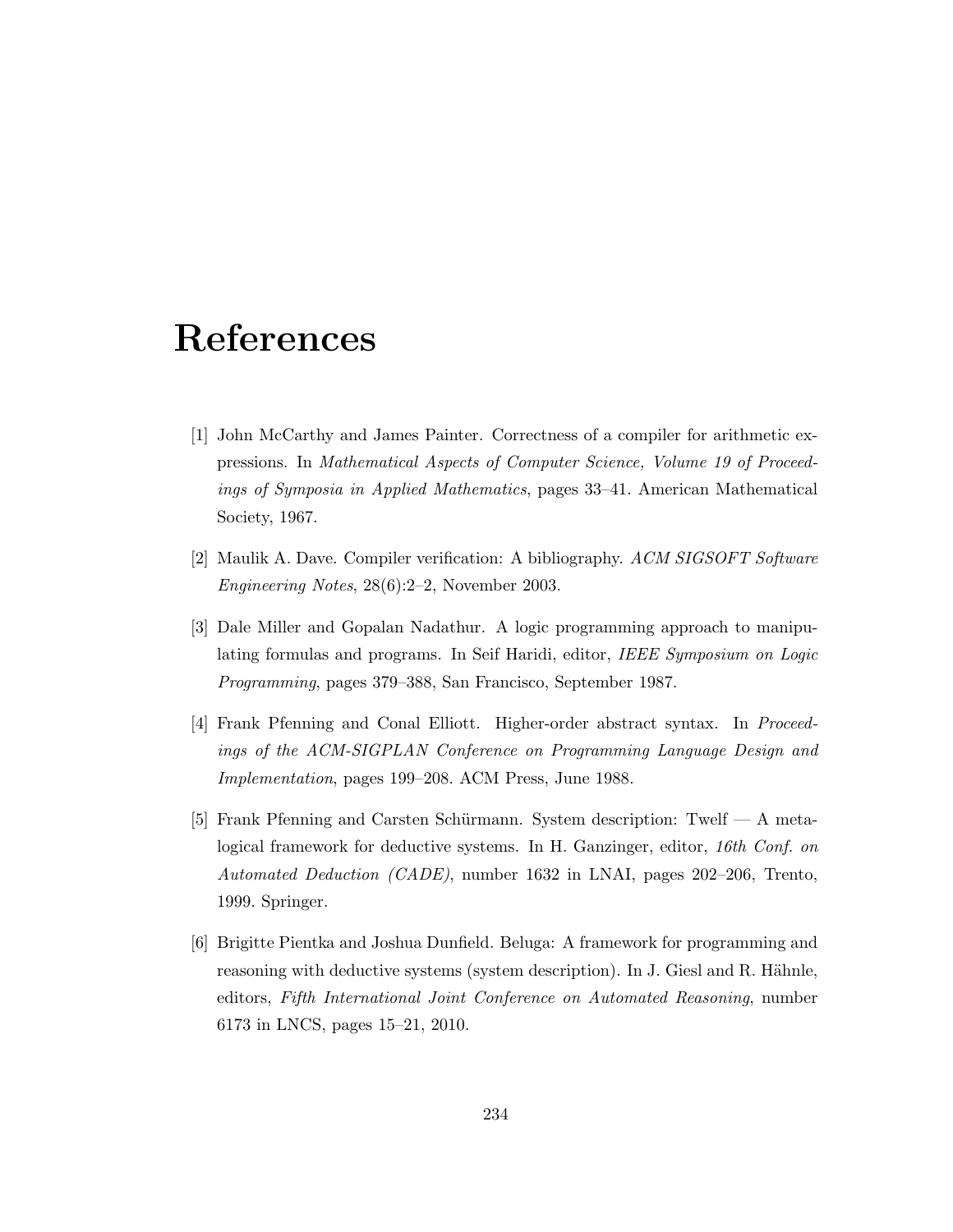- [7] Robert Harper, Furio Honsell, and Gordon Plotkin. A framework for defining logics. In 2nd Symp. on Logic in Computer Science, pages 194–204, Ithaca, NY, June 1987.
- [8] Dale Miller and Gopalan Nadathur. Programming with Higher-Order Logic. Cambridge University Press, June 2012.
- [9] Gopalan Nadathur and Dale Miller. An Overview of λProlog. In Fifth International Logic Programming Conference, pages 810–827, Seattle, August 1988. MIT Press.
- [10] Andrew Gacek. The Abella interactive theorem prover (system description). In A. Armando, P. Baumgartner, and G. Dowek, editors, Fourth International Joint Conference on Automated Reasoning, volume 5195 of LNCS, pages 154– 161. Springer, 2008.
- [11] David Baelde, Kaustuv Chaudhuri, Andrew Gacek, Dale Miller, Gopalan Nadathur, Alwen Tiu, and Yuting Wang. Abella: A system for reasoning about relational specifications. Journal of Formalized Reasoning, 7(2), 2014.
- [12] Alonzo Church. A set of postulates for the foundation of logic. Annals of Mathematics, 33(2):346–366, 1932.
- [13] Yaron Minsky. OCaml for the masses. ACM Queue, 9(9):44:40–44:49, September 2011.
- [14] Matthias Felleisen, Robert Bruce Findler, Matthew Flatt, and Shriram Krishnamurthi. The TeachScheme! Project: Computing and programming for every student. Computer Science Education, 14(1):55–77, 2004.
- [15] Joe Armstrong. Making Reliable Distributed Systems in the Presence of Software Errors. PhD thesis, KTH Royal Institute of Technology, 2003.
- [16] Don Syme, Keith Battocchi, Kenji Takeda, Donna Malayeri, Jomo Fisher, Jack Hu, Tao Liu, Brian McNamara, Daniel Quirk, Matteo Taveggia, Wonseok Chae, Uladzimir Matsveyeu, and Tomas Petricek.  $F#3.0$  — Strongly-typed language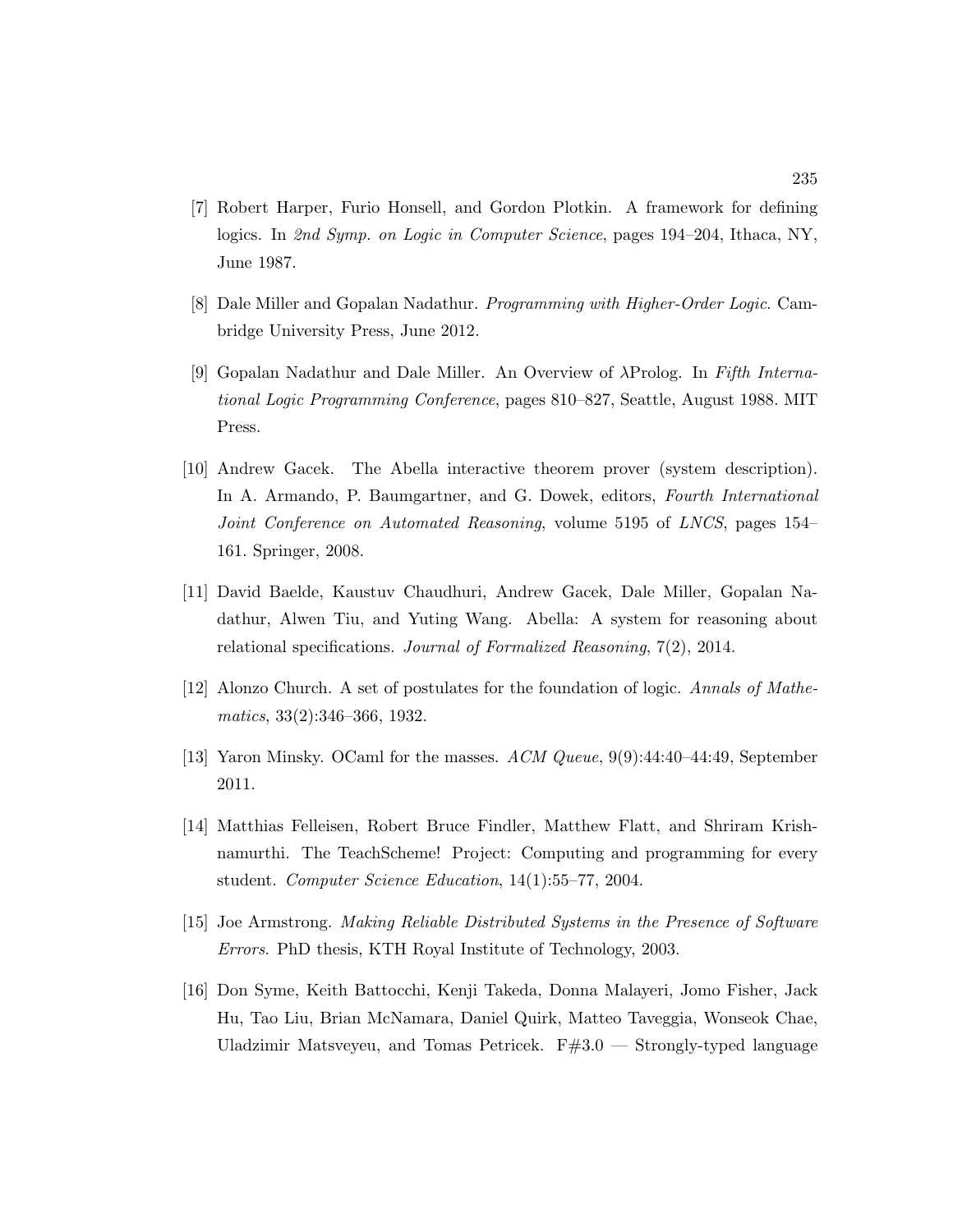support for internet-scale information sources. Technical Report MSR-TR-2012- 101, Microsoft Research, September 2012.

- [17] Lawrence C. Paulson. Isabelle: A Generic Theorem Prover. Number 828 in LNCS. Springer Verlag, 1994.
- <span id="page-250-2"></span>[18] Tobias Nipkow, Lawrence C. Paulson, and Markus Wenzel. *Isabelle/HOL*  $-A$ Proof Assistant for Higher-Order Logic. Number 2283 in LNCS. Springer, 2002.
- [19] The Coq Development Team. The Coq Proof Assistant Reference Manual Version 7.2. Technical Report 255, INRIA, February 2002. More recent versions may be obtained from the site <http://coq.inria.fr/>.
- <span id="page-250-0"></span>[20] Xavier Leroy. Formal verification of a realistic compiler. Commun. ACM, 52(7):107–115, 2009.
- <span id="page-250-1"></span>[21] Andrew W. Appel, Robert Dockins, Aquinas Hobor, Lennart Beringer, Josiah Dodds, Gordon Stewart, Sandrine Blazy, and Xavier Leroy. Program Logics for Certified Compilers. Cambridge University Press, New York, NY, USA, 2014.
- <span id="page-250-3"></span>[22] Adam Chlipala. A certified type-preserving compiler from lambda calculus to assembly language. In Proceedings of the 28th ACM SIGPLAN Conference on Programming Language Design and Implementation, pages 54–65. ACM Press, 2007.
- [23] Adam Chlipala. A verified compiler for an impure functional language. In Proceedings of the 37th Annual ACM SIGPLAN-SIGACT Symposium on Principles of Programming Languages, pages 93–106, New York, NY, USA, 2010. ACM Press.
- <span id="page-250-4"></span>[24] Ramana Kumar, Magnus O. Myreen, Michael Norrish, and Scott Owens. CakeML: A verified implementation of ML. In Proceedings of the 41st ACM SIGPLAN-SIGACT Symposium on Principles of Programming Languages, pages 179–191. ACM Press, 2014.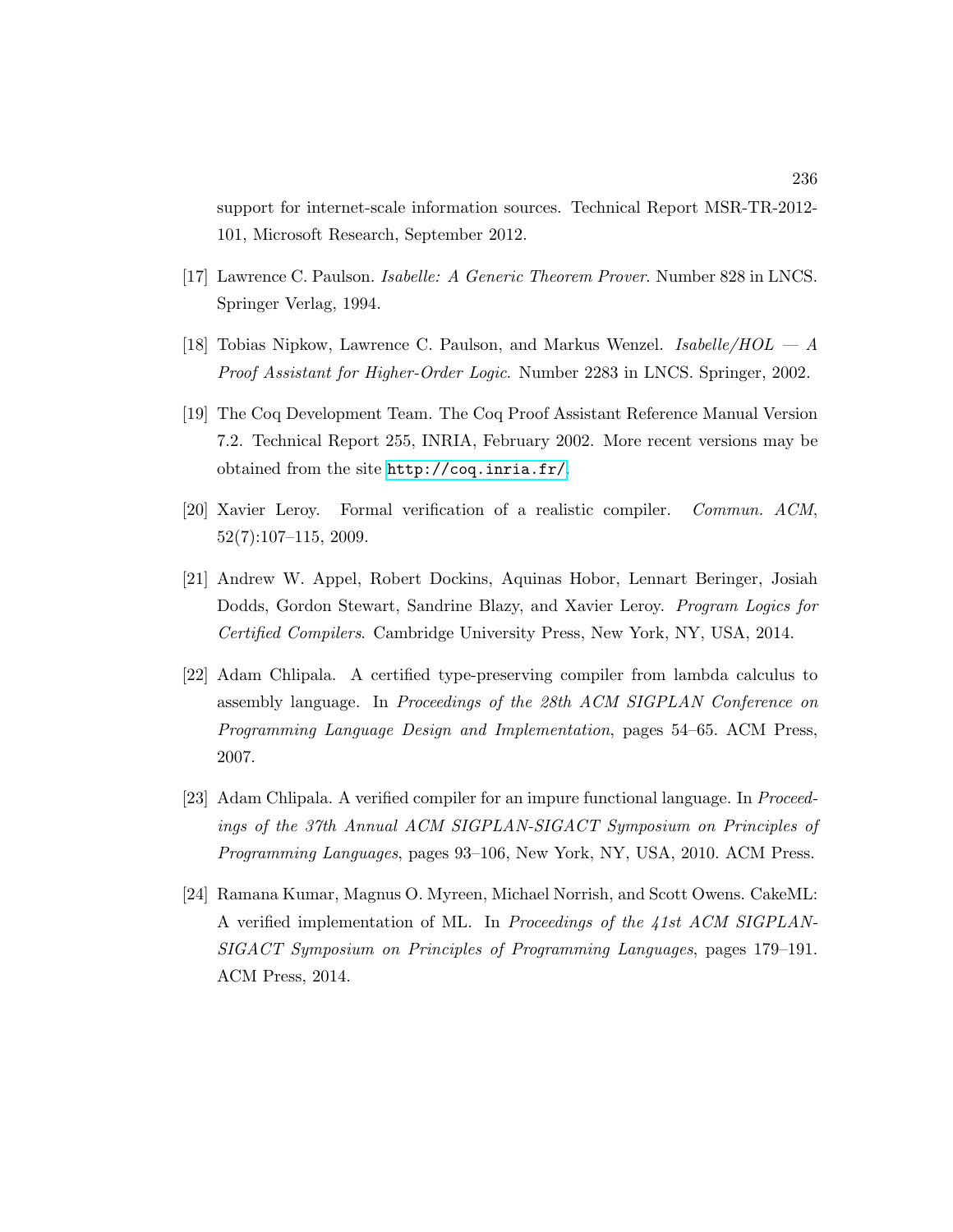- <span id="page-251-0"></span>[25] Georg Neis, Chung-Kil Hur, Jan-Oliver Kaiser, Craig McLaughlin, Derek Dreyer, and Viktor Vafeiadis. Pilsner: A compositionally verified compiler for a higherorder imperative language. In Proceedings of the 20th ACM SIGPLAN International Conference on Functional Programming, pages 166–178. ACM Press, 2015.
- [26] John Reynolds. Definitional interpreters for higher order programming languages. In ACM Conference Proceedings, pages 717–740. ACM, 1972.
- [27] Andrew W. Appel. Compiling with Continuations. Cambridge University Press, 1992.
- [28] Norman Adams, David Kranz, Richard Kelsey, Jonathan Rees, Paul Hudak, and James Philbin. ORBIT: An optimizing compiler for Scheme. In *Proceedings of* the 1986 SIGPLAN Symposium on Compiler Construction, pages 219–233. ACM, 1986.
- [29] Mitchell Wand and Paul Steckler. Selective and lightweight closure conversion. In Proceedings of the 21st ACM SIGPLAN-SIGACT Symposium on Principles of Programming Languages, pages 435–445. ACM, 1994.
- <span id="page-251-1"></span>[30] Yasuhiko Minamide, Greg Morrisett, and Robert Harper. Typed closure conversion. In Proceedings of the 23rd ACM SIGPLAN-SIGACT Symposium on Principles of Programming Languages, pages 271–283, New York, NY, USA, 1996. ACM.
- [31] Nicolaas Govert de Bruijn. Lambda calculus notation with nameless dummies, a tool for automatic formula manipulation, with an application to the Church-Rosser theorem. Indagationes Mathematicae, 34(5):381–392, 1972.
- [32] Arthur Charguéraud. The locally nameless representation. *Journal of Automated* Reasoning, 49(3):363–408, 2011.
- [33] Brian Aydemir, Arthur Charguéraud, Benjamin C. Pierce, Randy Pollack, and Stephanie Weirich. Engineering formal metatheory. In 35th ACM Symp. on Principles of Programming Languages, pages 3–15. ACM, January 2008.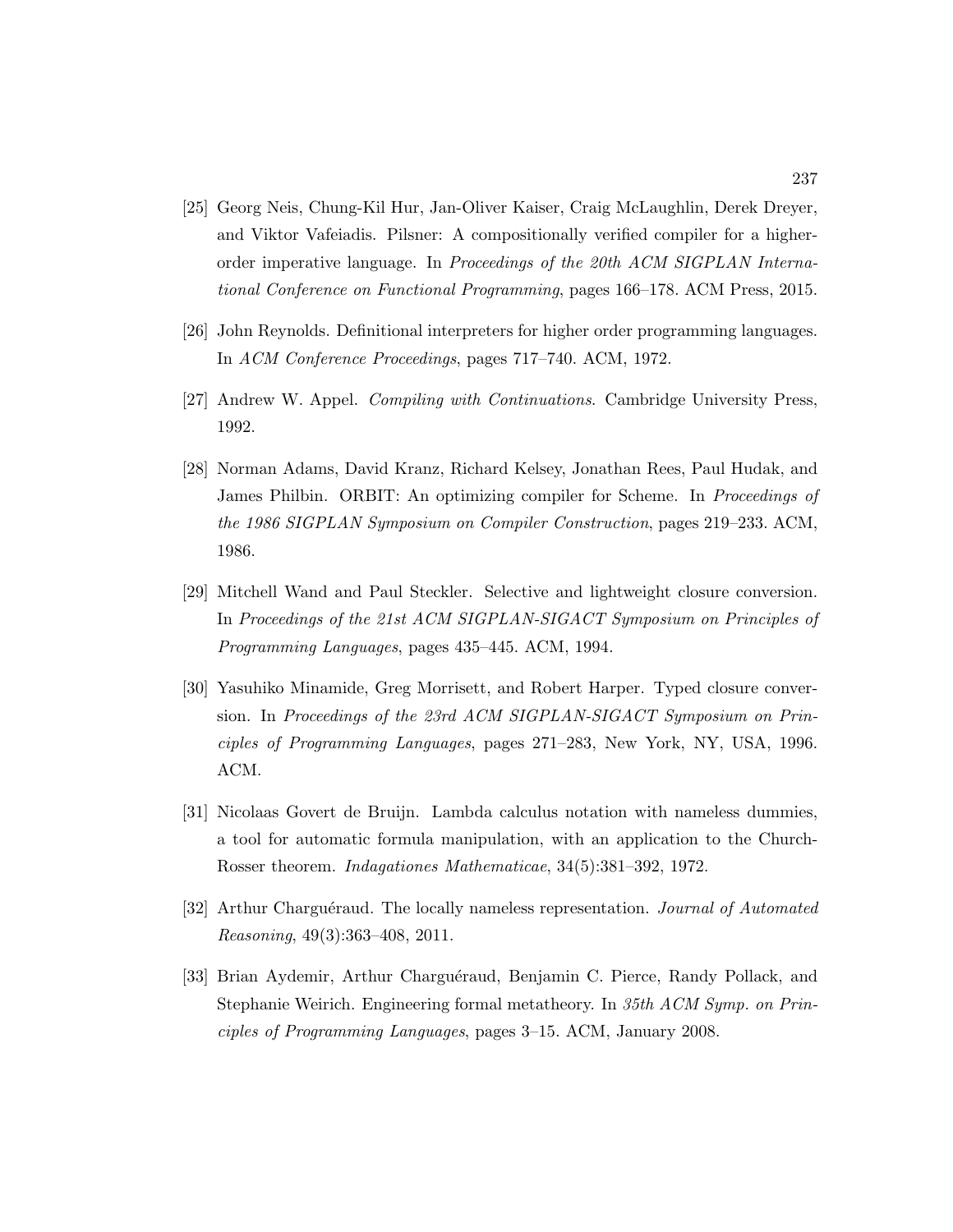- [34] Andrew M. Pitts. Nominal logic, A first order theory of names and binding. Information and Computation, 186(2):165–193, 2003.
- [35] Louis-Julien Guillemette and Stefan Monnier. Type-safe code transformations in Haskell. Electronic Notes in Theoretical Computer Science, 174(7):23–39, 2007.
- [36] Jason Hickey and Aleksey Nogin. Formal compiler construction in a logical framework. Higher-Order and Symbolic Computation, 19(2-3):197–230, 2006.
- [37] Amy Felty and Alberto Momigliano. Hybrid: A definitional two-level approach to reasoning with higher-order abstract syntax. J. of Automated Reasoning, 48:43– 105, 2012.
- [38] Amy P. Felty, Alberto Momigliano, and Brigitte Pientka. The next 700 challenge problems for reasoning with higher-order abstract syntax representations: Part 1 — A common infrastructure for benchmarks.  $CoRR$ , abs/1503.06095, 2015.
- [39] Amy P. Felty, Alberto Momigliano, and Brigitte Pientka. The next 700 challenge problems for reasoning with higher-order abstract syntax representations : Part  $2 - A$  survey. Journal of Automated Reasoning, 55(4):307-372, 2015.
- [40] Andrew Gacek. A Framework for Specifying, Prototyping, and Reasoning about Computational Systems. PhD thesis, University of Minnesota, 2009.
- [41] Dale Miller. Abstract syntax for variable binders: An overview. In John Lloyd and et al., editors, CL 2000: Computational Logic, number 1861 in LNAI, pages 239–253. Springer, 2000.
- [42] G. D. Plotkin. LCF as a programming language. Theoretical Computer Science, 5:223–255, 1977.
- [43] Xavier Leroy. A formally verified compiler back-end. Journal of Automated Reasoning, 43(4):363–446, 2009.
- [44] John Hannan and Frank Pfenning. Compiler verification in LF. In 7th Symp. on Logic in Computer Science, Santa Cruz, California, June 1992. IEEE Computer Society Press.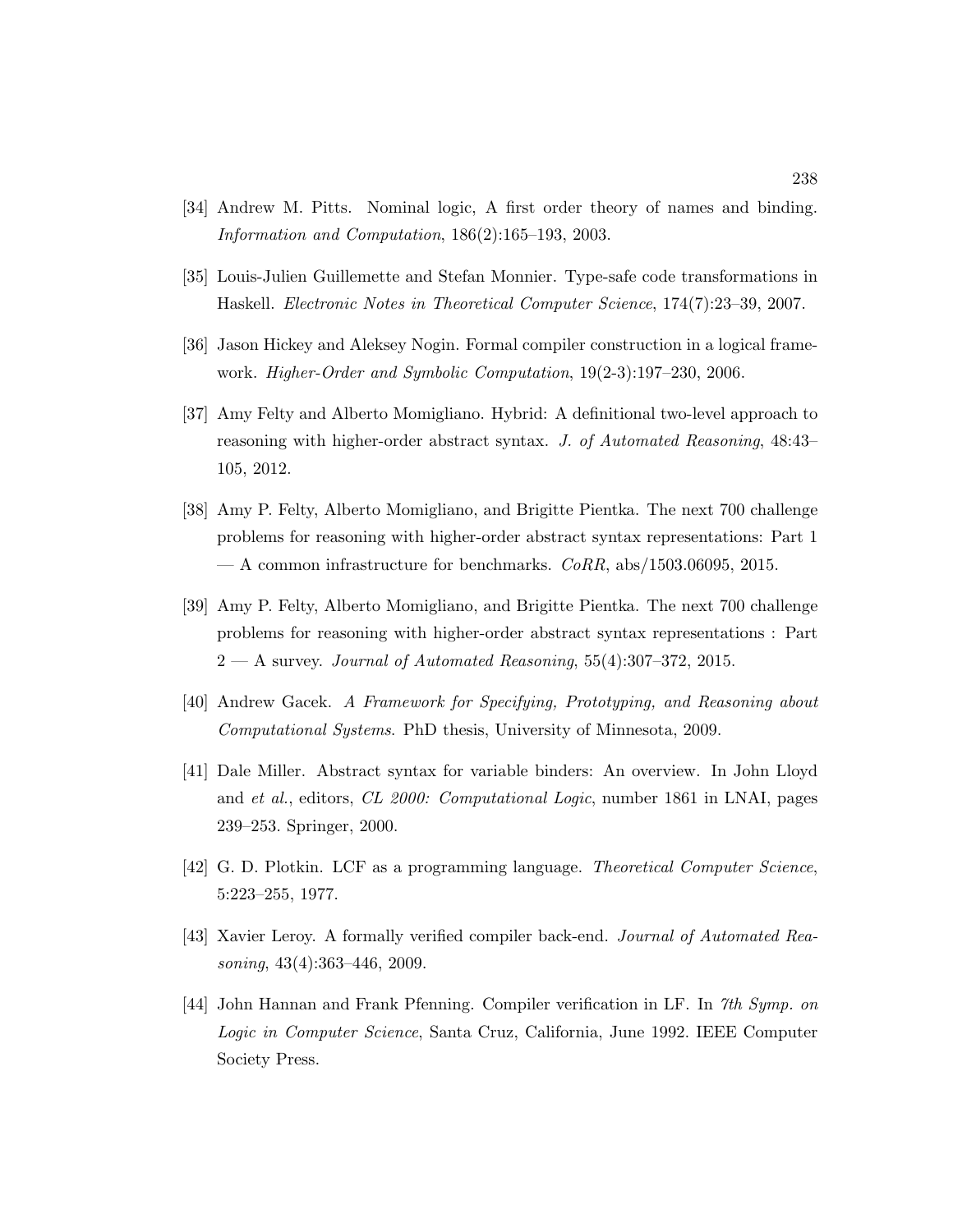- [45] Ye Henry Tian. Mechanically verifying correctness of CPS compilation. In Proceedings of Twelfth Computing: The Australasian Theory Symposium, volume 51 of CRPIT, pages 41–51. ACS, 2006.
- [46] Olivier Savary B´elanger, Stefan Monnier, and Brigitte Pientka. Programming type-safe transformations using higher-order abstract syntax. In Third International Conference on Certified Programs and Proofs, volume 8307 of Lecture Notes in Computer Science, pages 243–258. Springer, 2013.
- [47] Richard Statman. Logical relations and the typed  $\lambda$ -calculus. *Information and* Control, 65:85–97, 1985.
- [48] Xiaochu Qi, Andrew Gacek, Steven Holte, Gopalan Nadathur, and Zach Snow. The Teyjus system – version 2, 2015. <http://teyjus.cs.umn.edu/>.
- [49] Andrew Gacek, Dale Miller, and Gopalan Nadathur. A two-level logic approach to reasoning about computations. J. of Automated Reasoning, 49(2):241–273, 2012.
- [50] Raymond McDowell and Dale Miller. Reasoning with higher-order abstract syntax in a logical framework. ACM Trans. on Computational Logic, 3(1):80–136, 2002.
- [51] Dale Miller, Gopalan Nadathur, Frank Pfenning, and Andre Scedrov. Uniform proofs as a foundation for logic programming. Annals of Pure and Applied Logic, 51:125–157, 1991.
- [52] Alonzo Church. A formulation of the Simple Theory of Types. J. of Symbolic Logic, 5:56–68, 1940.
- [53] Gerhard Gentzen. Investigations into logical deduction. In M. E. Szabo, editor, The Collected Papers of Gerhard Gentzen, pages 68–131. North-Holland, Amsterdam, 1935. Translation of articles that appeared in 1934-35. Collected papers appeared in 1969.
- [54] Andrew Gacek, Dale Miller, and Gopalan Nadathur. Nominal abstraction. Information and Computation,  $209(1):48-73$ ,  $2011$ .
- [55] Raymond McDowell and Dale Miller. Cut-elimination for a logic with definitions and induction. Theoretical Computer Science, 232:91–119, 2000.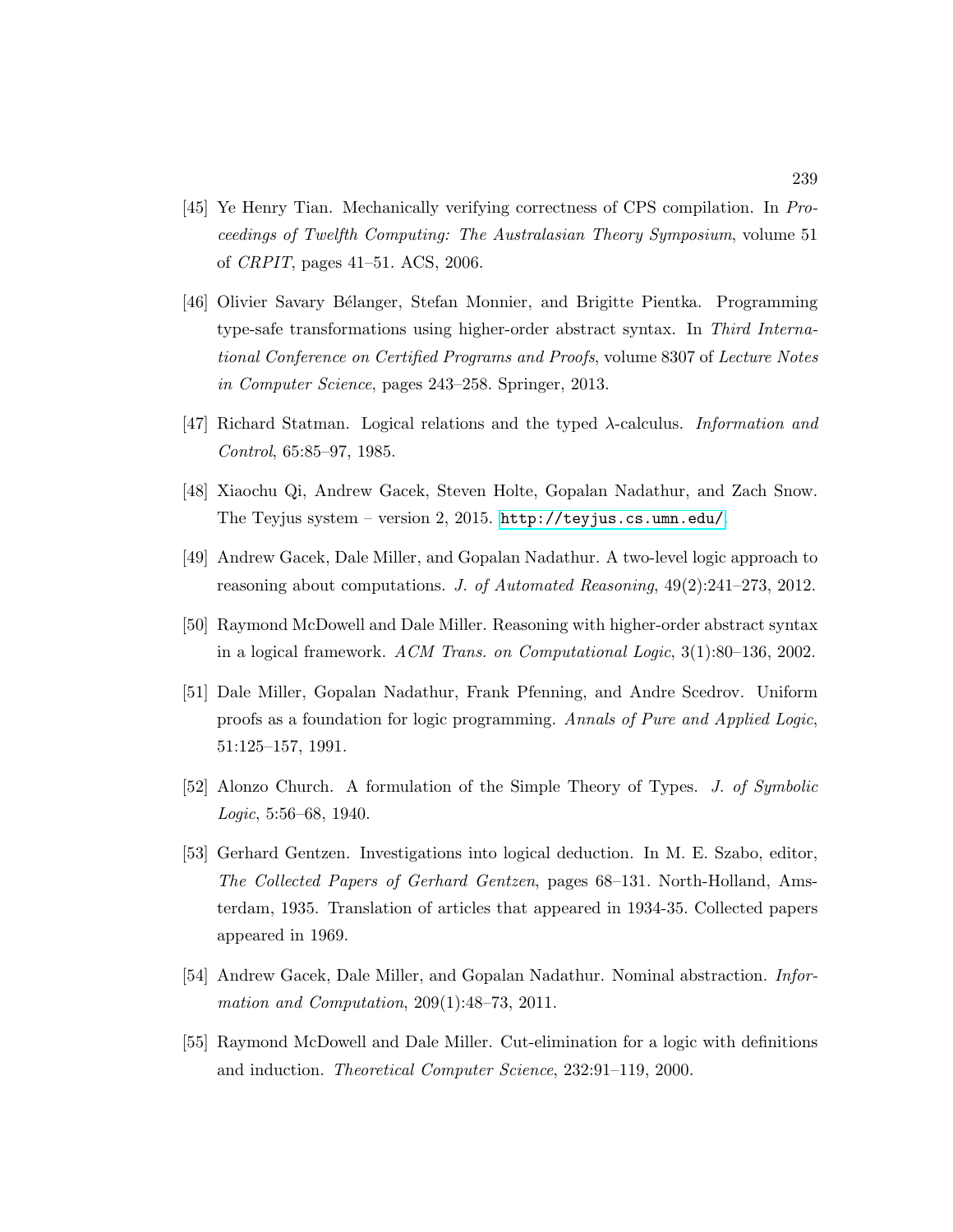- [56] Dale Miller and Alwen Tiu. A proof theory for generic judgments. ACM Trans. on Computational Logic, 6(4):749–783, October 2005.
- [57] Alwen Tiu. A logic for reasoning about generic judgments. In A. Momigliano and B. Pientka, editors, Int. Workshop on Logical Frameworks and Meta-Languages: Theory and Practice (LFMTP'06), volume 173 of ENTCS, pages 3–18, 2006.
- [58] Dale Miller. Unification under a mixed prefix. Journal of Symbolic Computation, 14(4):321–358, 1992.
- [59] David Baelde and Gopalan Nadathur. Combining deduction modulo and logics of fixed-point definitions. In 27th Symp. on Logic in Computer Science, pages 105–114. IEEE Computer Society Press, June 2012.
- [60] Alwen Tiu. Stratification in logics of definitions. In Bernhard Gramlich, Dale Miller, and Uli Sattler, editors, IJCAR, volume 7364 of Lecture Notes in Computer Science, pages 544–558. Springer, 2012.
- [61] Yuting Wang, Kaustuv Chaudhuri, Andrew Gacek, and Gopalan Nadathur. Reasoning about higher-order relational specifications. In Tom Schrijvers, editor, Proceedings of the 15th International Symposium on Princples and Practice of Declarative Programming (PPDP), pages 157–168, Madrid, Spain, September 2013.
- [62] Jean-Marc Andreoli. Logic programming with focusing proofs in linear logic. J. of Logic and Computation, 2(3):297–347, 1992.
- [63] Gopalan Nadathur and Frank Pfenning. The type system of a higher-order logic programming language. In Frank Pfenning, editor, Types in Logic Programming, pages 245–283. MIT Press, 1992.
- [64] Dale Miller. A logic programming language with lambda-abstraction, function variables, and simple unification. J. of Logic and Computation, 1(4):497–536, 1991.
- [65] Gordon Plotkin. A structural approach to operational semantics. DAIMI FN-19, Aarhus University, Aarhus, Denmark, September 1981.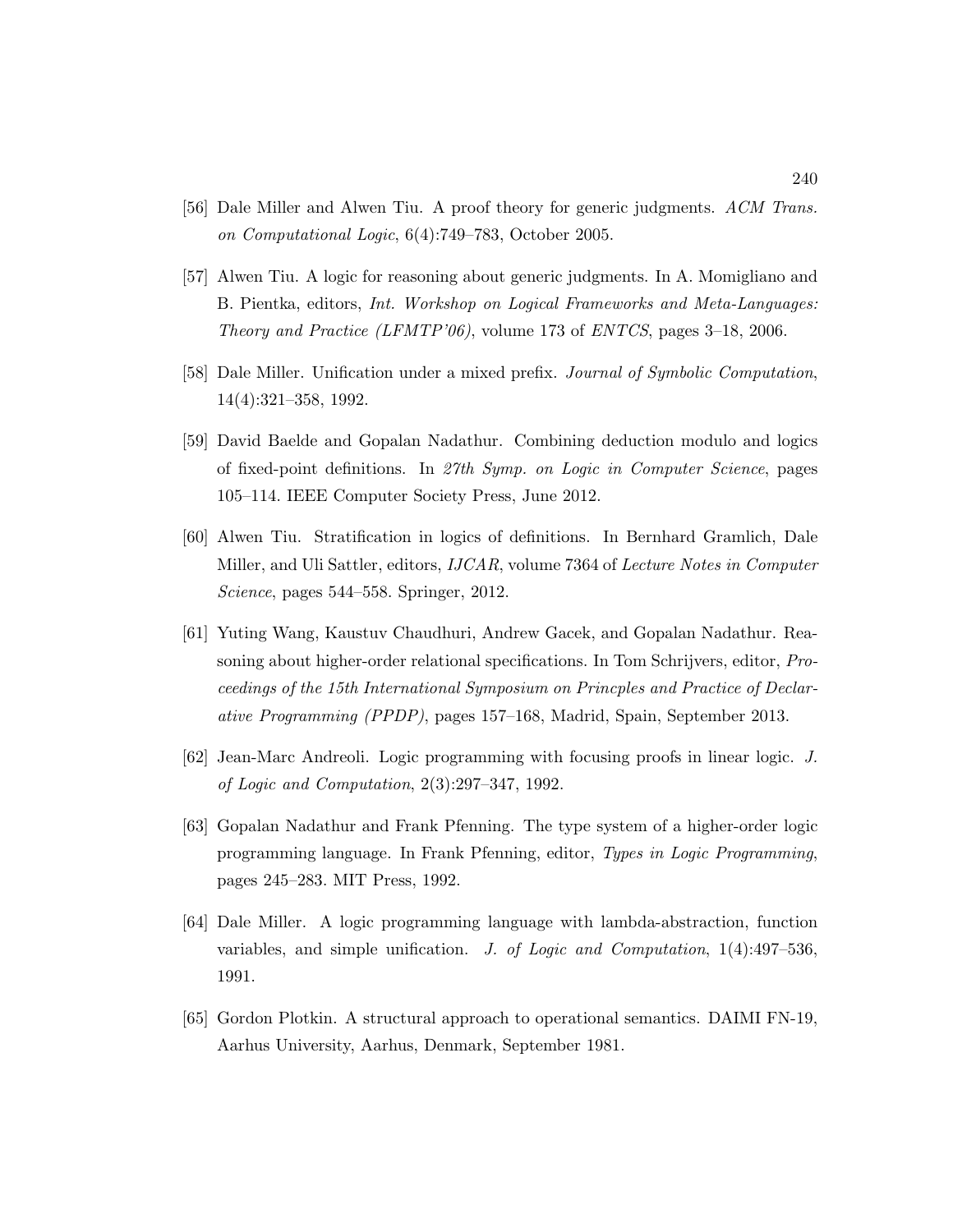- [66] Nick Benton and Chung-Kil Hur. Biorthogonality, step-indexing and compiler correctness. In Proceedings of the 14th ACM SIGPLAN International Conference on Functional Programming, pages 97–108. ACM, 2009.
- [67] P. J. Landin. The mechanical evaluation of expressions. Computer Journal, 6(5):308–320, 1964.
- [68] G. Cousineau, P-L. Curien, and M. Mauny. The categorical abstract machine. The Science of Programming, 8(2):173–202, 1987.
- [69] Mitchell Wand. The register-closure abstract machine: A machine model to support CPS compiling. Technical Report NU-CCS-89-24, Northeastern University, College of Computer Science, Boston, MA, July 1989.
- [70] Simon Peyton Jones and David Lester. Implementing functional languages: a tutorial. Prentice Hall, 1992.
- [71] L. Cardelli. Compiling a functional language. In 1984 Symposium on LISP and Functional Programming, pages 208–217. ACM, 1984.
- [72] Greg Morrisett, David Walker, Karl Crary, and Neal Glew. From system F to typed assembly language. ACM Transactions on Programming Languages and Systems, 21(3):528–569, May 1999.
- [73] David Tarditi, J. Gregory Morrisett, Perry Cheng, Christopher A. Stone, Robert Harper, and Peter Lee. TIL: A type-directed optimizing compiler for ML. In Proceedings of the ACM SIGPLAN Conference on Programming Language Design and Implementation, pages 181–192. ACM, 1996.
- [74] Xavier Leroy. Formal certification of a compiler back-end or: Programming a compiler with a proof assistant. In Conference Record of the 33rd ACM SIGPLAN-SIGACT Symposium on Principles of Programming Languages, pages 42–54. ACM Press, 2006.
- [75] Andrew W. Appel and David McAllester. An indexed model of recursive types for foundational proof-carrying code. ACM Transactions on Programming Languages and Systems, 23(5):657–683, 2001.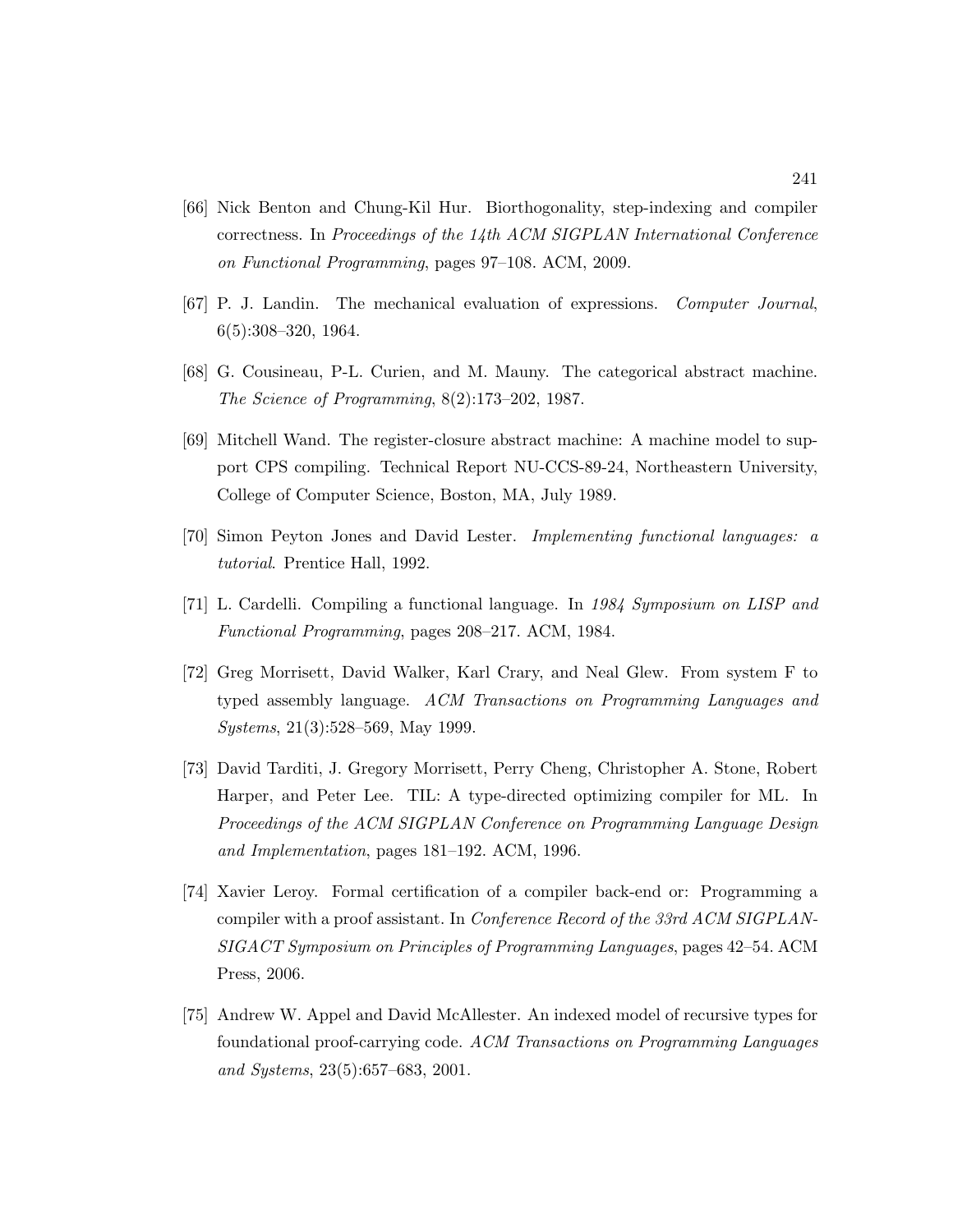- [76] Amal Ahmed. Step-indexed syntactic logical relations for recursive and quantified types. In Proceedings of the 15th European Symposium on Programming, volume 3924 of Lecture Notes in Computer Science, pages 69–83. Springer, 2006.
- [77] Amal Ahmed and Matthias Blume. Typed closure conversion preserves observational equivalence. In Proceedings of the 13th ACM SIGPLAN International Conference on Functional Programming, pages 157–168. ACM Press, 2008.
- [78] Gordon Stewart, Lennart Beringer, Santiago Cuellar, and Andrew W. Appel. Compositional CompCert. In Proceedings of the 42nd ACM SIGPLAN-SIGACT Symposium on Principles of Programming Languages, pages 275–287. ACM, 2015.
- [79] John C. Reynolds. The discoveries of continuations. LISP and Symbolic Computation, 6(3):233–247, 1993.
- [80] Gerald Jay Sussman and Guy L. Steele. Scheme: A interpreter for extended lambda calculus. Higher-Order and Symbolic Computation, 11(4):405–439, 1998.
- [81] Andrew Kennedy. Compiling with continuations, continued. In Proceedings of the 12th ACM SIGPLAN International Conference on Functional Programming, pages 177–190, New York, NY, USA, 2007. ACM Press.
- [82] Michael J. Fischer. Lambda calculus schemata. ACM SIGPLAN Notices, 7(1):104–109, January 1972.
- [83] Gordin Plotkin. Call-by-name, call-by-value and the λ-calculus. Theoretical Computer Science, 1(1):125–159, 1976.
- [84] Oliver Danvy and Andrzej Filinski. Representing control: a study of the CPS transformation. Mathematical Structures in Computer Science, 2:361–391, 1992.
- [85] Yasuhiko Minamide, Greg Morrisett, and Robert Harper. Typed closure conversion. Technical Report CMU-CS-95-171, School of Computer Science, Carnegie Mellon University, July 1995.
- [86] Adam Chlipala. Parametric higher-order abstract syntax for mechanized semantics. In James Hook and Peter Thiemann, editors, Proceeding of the 13th ACM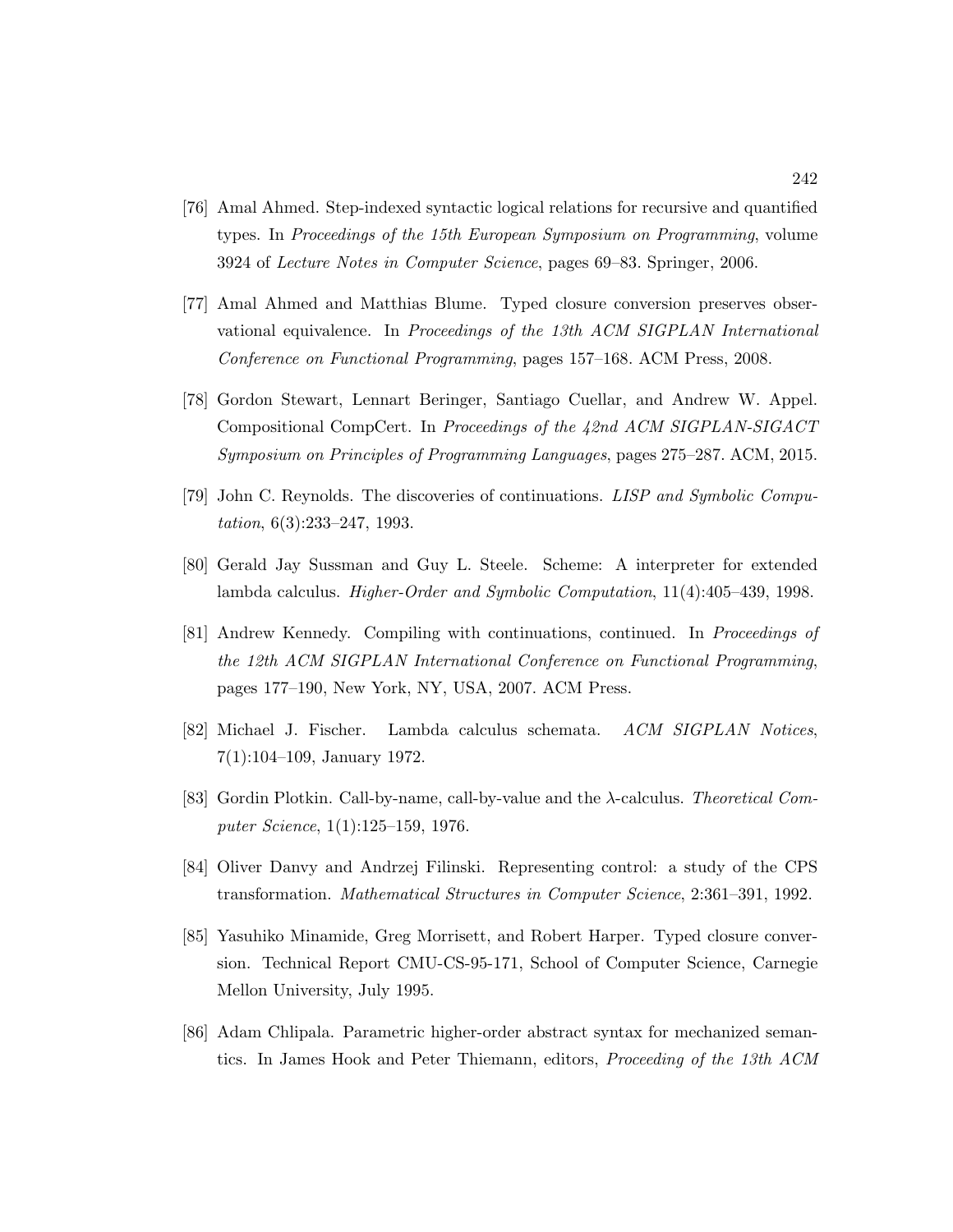SIGPLAN international conference on Functional programming, ICFP 2008, Victoria, BC, Canada, September 20-28, 2008, pages 143–156. ACM, 2008.

- [87] Yves Bertot and Pierre Castéran. Interactive Theorem Proving and Program Development. Coq'Art: The Calculus of Inductive Constructions. Texts in Theoretical Computer Science. Springer, 2004.
- [88] Michael J. C. Gordon. Introduction to the HOL system. In Myla Archer, Jeffrey J. Joyce, Karl N. Levitt, and Phillip J. Windley, editors, *Proceedings of the Inter*national Workshop on the HOL Theorem Proving System and its Applications, pages 2–3. IEEE Computer Society, 1991.
- [89] Zaynah Dargaye. V´erification formelle d'un compilateur optimisant pour langages fonctionnels. PhD thesis, l'Université Paris 7-Denis Diderot, France, July 2009. Written in French.
- [90] Zaynah Dargaye and Xavier Leroy. Mechanized verification of CPS transformations. In Nachum Dershowitz and Andrei Voronkov, editors, Proceedings of the 14th International Conference on Logic for Programming Artificial Intelligence and Reasoning, pages 211–225. Springer, 2007.
- [91] Yasuhiko Minamide and Koji Okuma. Verifying CPS transformations in Isabelle/HOL. In Proceedings of the 2003 ACM SIGPLAN Workshop on Mechanized Reasoning About Languages with Variable Binding, pages 1–8. ACM, 2003.
- [92] Joëlle Despeyroux, Amy Felty, and Andre Hirschowitz. Higher-order abstract syntax in Coq. In Second International Conference on Typed Lambda Calculi and Applications, pages 124–138, April 1995.
- [93] Furio Honsell, Marino Miculan, and Ivan Scagnetto. An axiomatic approach to metareasoning on systems in higher-order abstract syntax. In Proc. ICALP'01, number 2076 in LNCS, pages 963–978. Springer, 2001.
- [94] Louis-Julien Guillemette and Stefan Monnier. A type-preserving closure conversion in Haskell. In Proceedings of the ACM SIGPLAN Workshop on Haskell, Haskell 2007, Freiburg, Germany, September 30, 2007, pages 83–92, 2007.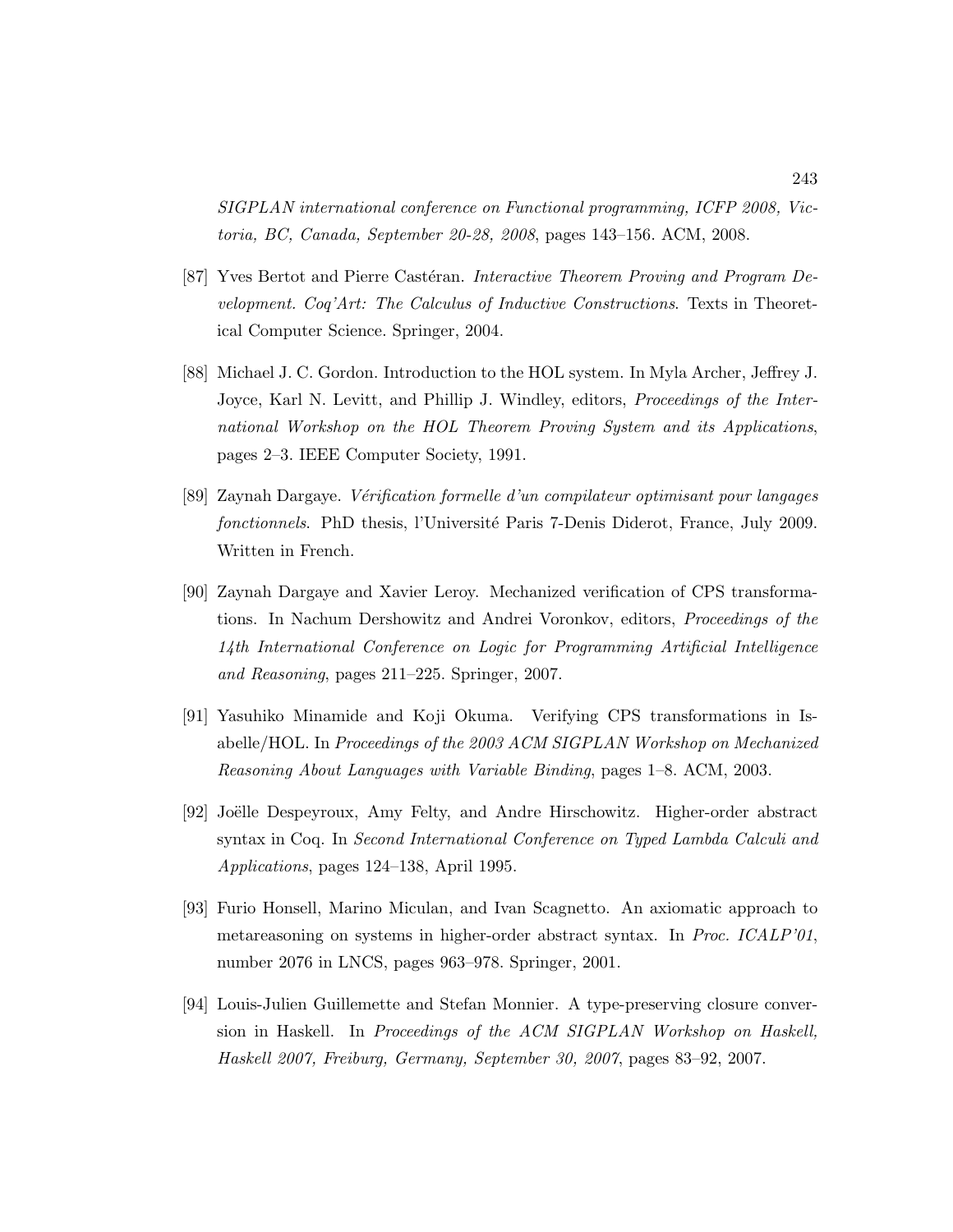- [95] Tom Murphy, VII. Modal Types for Mobile Code. PhD thesis, Carnegie-Mellon University, January 2008. Available as technical report CMU-CS-08-126.
- [96] James T. Perconti and Amal Ahmed. Verifying an open compiler using multilanguage semantics. In Zhong Shao, editor, *Proceedings of the 23rd European* Symposium on Programming, pages 128–148. Springer Berlin Heidelberg, 2014.
- [97] Carsten Schürmann and Jeffrey Sarnat. Structural logical relations. In F. Pfenning, editor, 23th Symp. on Logic in Computer Science, pages 69–80. IEEE Computer Society Press, 2008.
- [98] Aleksandar Nanevski, Frank Pfenning, and Brigitte Pientka. Contextual model type theory. ACM Trans. on Computational Logic, 9(3):1–49, 2008.
- [99] Andrew Cave and Brigitte Pientka. A case study on logical relations using contextual types. In Proceedings of the 10th International Workshop on Logical Frameworks and Meta Languages: Theory and Practice, volume 185 of EPTCS, pages 33–45. ACM, 2015.
- [100] Brian E. Aydemir, Aaron Bohannon, Matthew Fairbairn, J. Nathan Foster, Benjamin C. Pierce, Peter Sewell, Dimitrios Vytiniotis, Geoffrey Washburn, Stephanie Weirich, and Steve Zdancewic. Mechanized metatheory for the masses: The POPLmark challenge. In Theorem Proving in Higher Order Logics: 18th International Conference, number 3603 in LNCS, pages 50–65. Springer, 2005.
- [101] The POPLmark Challenge webpage. [http://www.seas.upenn.edu/~plclub/](http://www.seas.upenn.edu/~plclub/poplmark/) [poplmark/](http://www.seas.upenn.edu/~plclub/poplmark/), 2015.
- [102] Robert Harper and Mark Lillibridge. A type-theoretic approach to higher-order modules with sharing. In Proceedings of the 21st ACM SIGPLAN-SIGACT Symposium on Principles of Programming Languages, pages 123–137. ACM, 1994.
- [103] Greg Morrisett. Compiling with Types. PhD thesis, Carnegie-Mellon University, December 1995.
- [104] Andrew W. Appel and Trevor Jim. Shrinking lambda expressions in linear time. Journal of Functional Programming, 7(5):515–540, September 1997.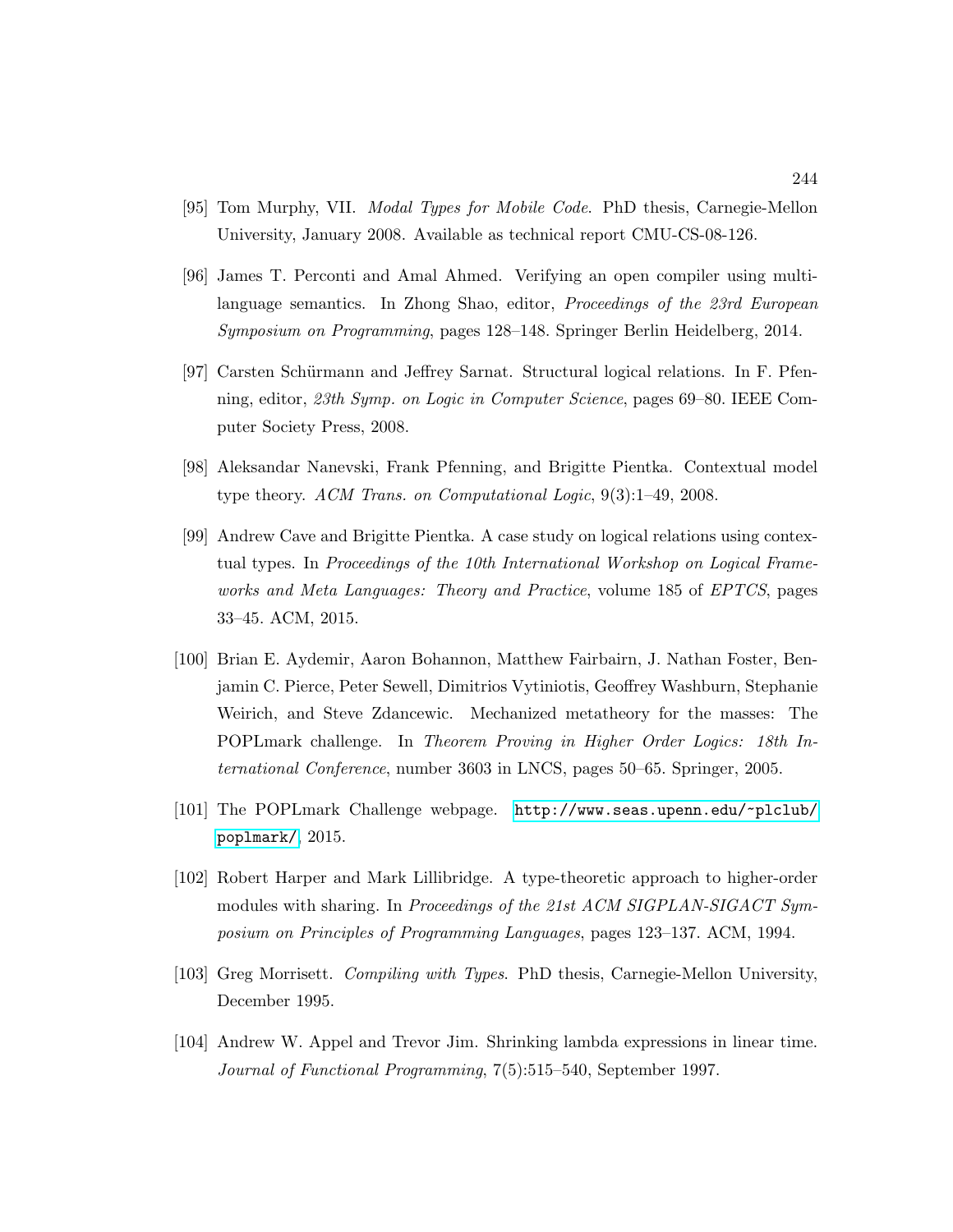[105] Olivier Savary-B´elanger and Kaustuv Chaudhuri. Automatically deriving schematic theorems for dynamic contexts. In International Workshop on Logical Frameworks and Meta-Languages: Theory and Practice (LFMTP 2014). ACM, July 2014.